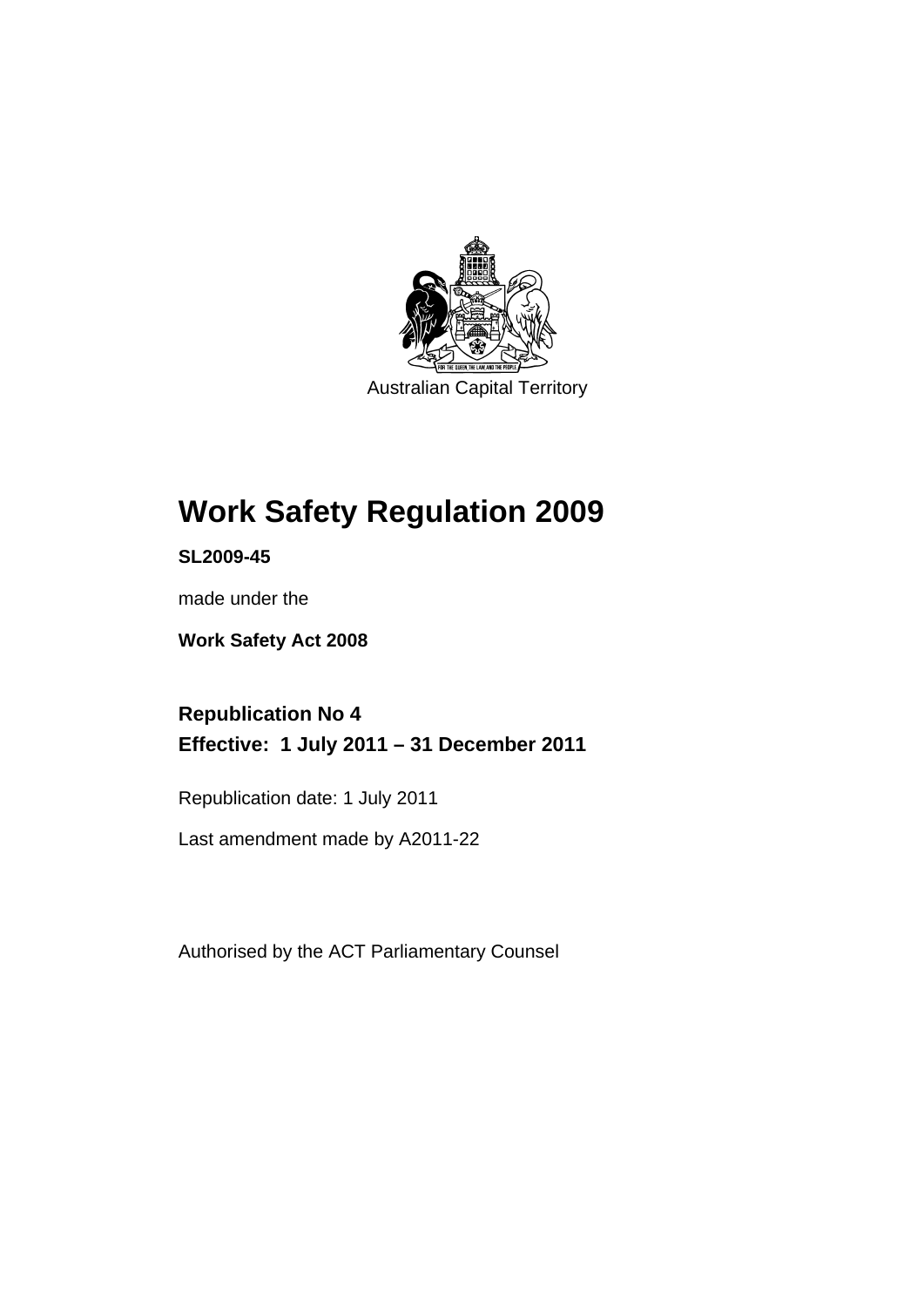#### **About this republication**

#### **The republished law**

This is a republication of the *Work Safety Regulation 2009*, made under the *Work Safety Act 2008* (including any amendment made under the *Legislation Act 2001*, part 11.3 (Editorial changes)) as in force on 1 July 2011*.* It also includes any commencement, amendment, repeal or expiry affecting this republished law to 1 July 2011.

The legislation history and amendment history of the republished law are set out in endnotes 3 and 4.

#### **Kinds of republications**

The Parliamentary Counsel's Office prepares 2 kinds of republications of ACT laws (see the ACT legislation register at www.legislation.act.gov.au):

- authorised republications to which the *Legislation Act 2001* applies
- unauthorised republications.

The status of this republication appears on the bottom of each page.

#### **Editorial changes**

The *Legislation Act 2001*, part 11.3 authorises the Parliamentary Counsel to make editorial amendments and other changes of a formal nature when preparing a law for republication. Editorial changes do not change the effect of the law, but have effect as if they had been made by an Act commencing on the republication date (see *Legislation Act 2001*, s 115 and s 117). The changes are made if the Parliamentary Counsel considers they are desirable to bring the law into line, or more closely into line, with current legislative drafting practice.

This republication does not include amendments made under part 11.3 (see endnote 1).

#### **Uncommenced provisions and amendments**

If a provision of the republished law has not commenced, the symbol  $\mathbf{U}$  appears immediately before the provision heading. Any uncommenced amendments that affect this republished law are accessible on the ACT legislation register (www.legislation.act.gov.au). For more information, see the home page for this law on the register.

#### **Modifications**

If a provision of the republished law is affected by a current modification, the symbol  $\vert \mathbf{M} \vert$ appears immediately before the provision heading. The text of the modifying provision appears in the endnotes. For the legal status of modifications, see the *Legislation Act 2001*, section 95.

#### **Penalties**

At the republication date, the value of a penalty unit for an offence against this law is \$110 for an individual and \$550 for a corporation (see *Legislation Act 2001*, s 133).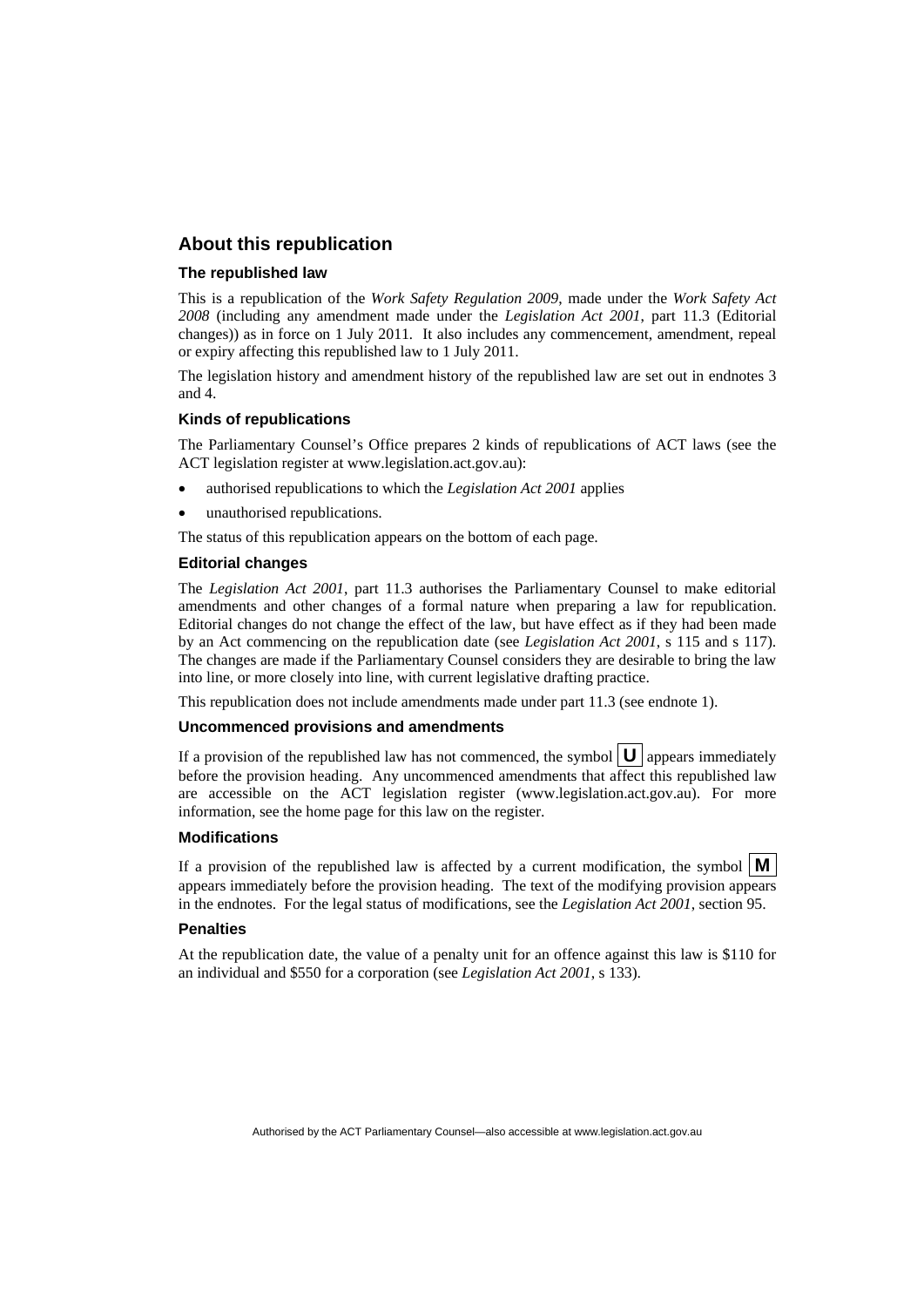

# **Work Safety Regulation 2009**

made under the

**Work Safety Act 2008** 

# **Contents**

| Part 1   | <b>Preliminary</b>                                           |            |
|----------|--------------------------------------------------------------|------------|
| 1        | Name of regulation                                           | 2          |
| 3        | Dictionary                                                   | 2          |
| 4        | <b>Notes</b>                                                 | 2          |
| 5        | Offences against regulation—application of Criminal Code etc | 2          |
| Part 2   | Injury and dangerous occurrence reporting<br>and records     |            |
| 6        | Period of incapacity for work—Act, s 36 (b)                  | 4          |
| 7        | Requirements for notice—Act, s 38 (2)                        | 4          |
| 8        | Keeping information given by director-general                | 5          |
| 9        | Content of records                                           | 5          |
| R4       | Work Safety Regulation 2009                                  | contents 1 |
| 01/07/11 | Effective: 01/07/11-31/12/11                                 |            |

Page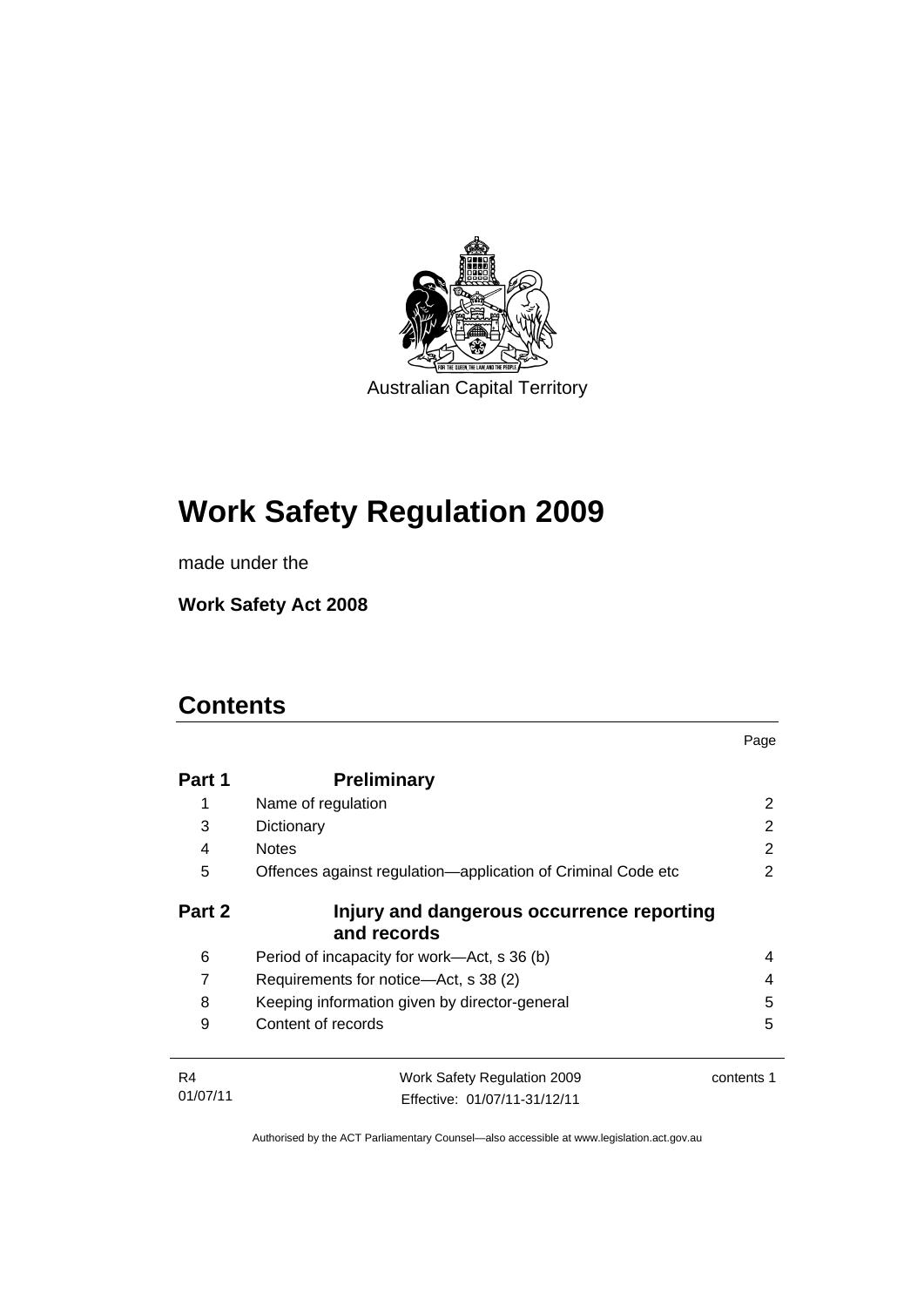#### **Contents**

|                                  |                                                                                 | Page           |  |
|----------------------------------|---------------------------------------------------------------------------------|----------------|--|
| Part 3                           | <b>Facilities</b>                                                               |                |  |
| <b>Amenities</b><br>Division 3.1 |                                                                                 |                |  |
| 10                               | Person conducting a business or undertaking to provide amenities                | $\overline{7}$ |  |
| 11                               | Amenities to be safe and clean                                                  | 8              |  |
| 12                               | Facility for personal belongings                                                | 8              |  |
| 13                               | Facility for changing clothes                                                   | 8              |  |
| 14                               | Facility for changing clothes-temporary workplaces                              | 9              |  |
| 15                               | Meal facility                                                                   | 10             |  |
| 16                               | <b>Combined facilities</b>                                                      | 11             |  |
| 17                               | <b>Toilet facility</b>                                                          | 11             |  |
| 18                               | Washing facility                                                                | 13             |  |
| 19                               | Shower facility                                                                 | 13             |  |
| 20                               | Drinking water                                                                  | 14             |  |
| 21                               | Seating<br>14                                                                   |                |  |
| 22                               | Working space                                                                   | 15             |  |
| <b>Division 3.2</b>              | <b>First aid and sickness</b>                                                   |                |  |
| 23                               | First aid                                                                       | 16             |  |
| 24                               | Arrangements for sick workers                                                   | 17             |  |
| Part 4                           | <b>Work safety representatives</b>                                              |                |  |
| Division 4.1                     | Work safety representatives-election process                                    |                |  |
| 25                               | Work safety representative-eligibility                                          | 18             |  |
| 26                               | Election process—number of work safety representatives                          | 18             |  |
| 27                               | Election process-worker consultation unit may ask others to conduct<br>election | 18             |  |
| 28                               | Election process-notice of election of work safety representatives              | 19             |  |
| 29                               | Election process-replacement work safety representatives                        | 20             |  |
| 30                               | Work safety representative-deputy                                               | 20             |  |
| <b>Division 4.2</b>              | Work safety representatives-general                                             |                |  |
| 31                               | Work safety representative—additional function—Act, s 58 (2)                    | 21             |  |
| 32                               | Work safety representative—exercising functions—Act, s 58 (3)                   | 22             |  |
| 33                               | Work safety representative-access to information                                | 23             |  |

contents 2 Work Safety Regulation 2009 Effective: 01/07/11-31/12/11

R4 01/07/11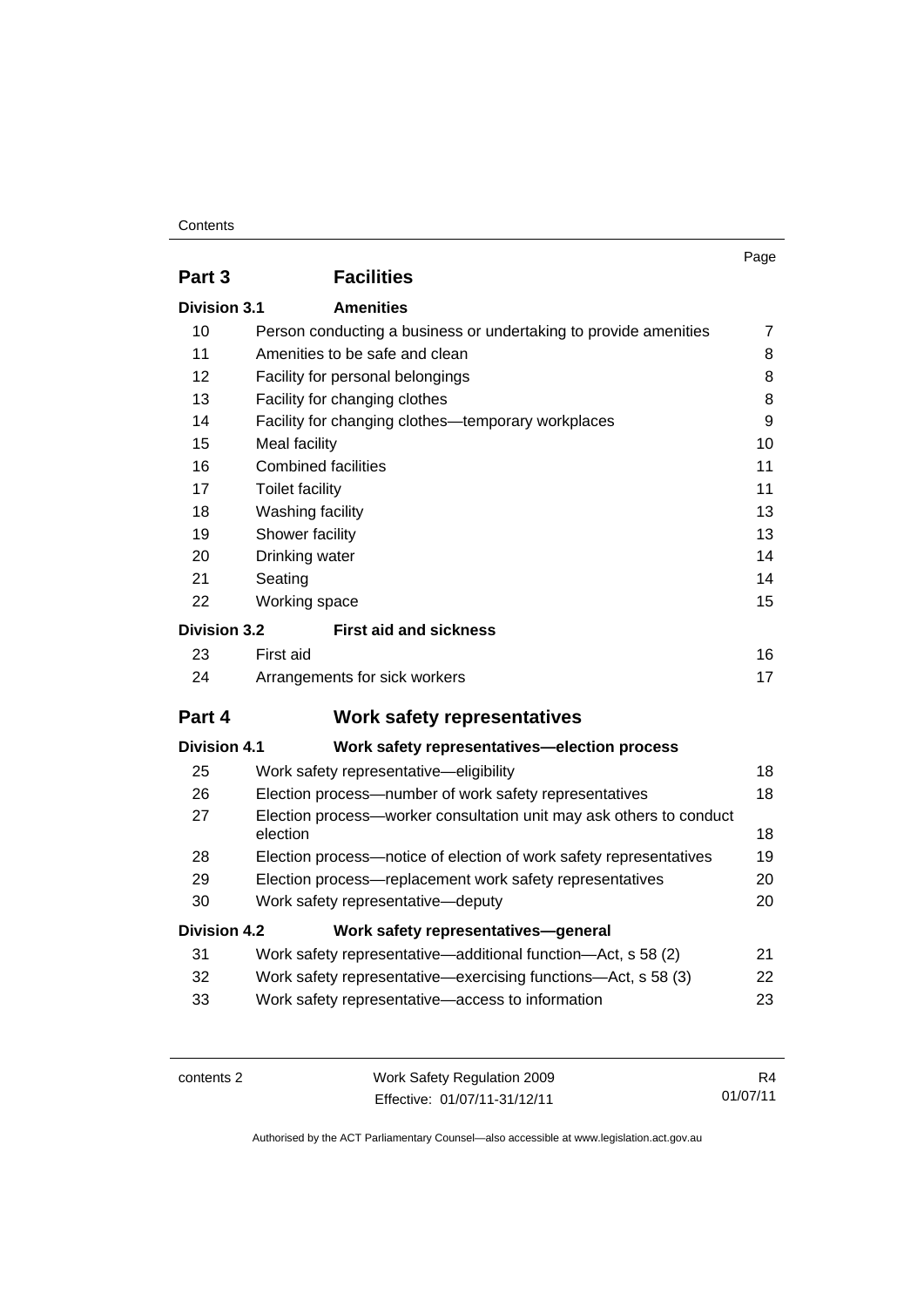|                     |                                                                                                       | Page |
|---------------------|-------------------------------------------------------------------------------------------------------|------|
| <b>Division 4.3</b> | Work safety representatives-conditions of office                                                      |      |
| 34                  | Work safety representative-term of office                                                             | 23   |
| 35                  | Work safety representative—application for disqualification                                           | 24   |
| 36                  | Work safety representative-grounds for disqualification                                               | 24   |
| 37                  | Work safety representative-notice of intention to disqualify                                          | 25   |
| 38                  | Work safety representative-disqualification                                                           | 26   |
| 39                  | Work safety representative-revocation of disqualification                                             | 27   |
| 40                  | Work safety representative-approved training                                                          | 28   |
| 41                  | Work safety representative-refresher training                                                         | 29   |
| Division 4.4        | Work safety representatives-employer's duties                                                         |      |
| 42                  | Work safety representative—employer to allow for time to exercise<br>functions and undertake training | 30   |
| 43                  | Work safety representative-employer to provide facilities                                             | 31   |
| <b>Division 4.5</b> | Work safety representatives-provisional improvement<br>notices                                        |      |
| 44                  | Provisional improvement notice-Act, dict, def provisional<br>improvement notice                       | 31   |
| 45                  | Provisional improvement notice-issue of notice                                                        | 31   |
| 46                  | Provisional improvement notice-content of notice                                                      | 32   |
| 47                  | Provisional improvement notice-service of notice on director-general<br>etc                           | 33   |
| 48                  | Provisional improvement notice—service of notice on other employers<br>etc                            | 33   |
| 49                  | Provisional improvement notice-display                                                                | 34   |
| 50                  | Provisional improvement notice-compliance                                                             | 35   |
| 51                  | Provisional improvement notice-revocation of notice                                                   | 35   |
| 52                  | Provisional improvement notice-review                                                                 | 36   |
| <b>Division 4.6</b> | Work safety representatives—emergency procedures                                                      |      |
| 53                  | Emergency procedure                                                                                   | 38   |
| 54                  | Emergency procedure-alternative work                                                                  | 39   |
| Part 5              | <b>Work safety committees</b>                                                                         |      |
| <b>Division 5.1</b> | Work safety committees-establishment                                                                  |      |
| 55                  | Work safety committee-eligibility                                                                     | 40   |
| R4                  | Work Safety Regulation 2009<br>contents 3                                                             |      |

01/07/11 Effective: 01/07/11-31/12/11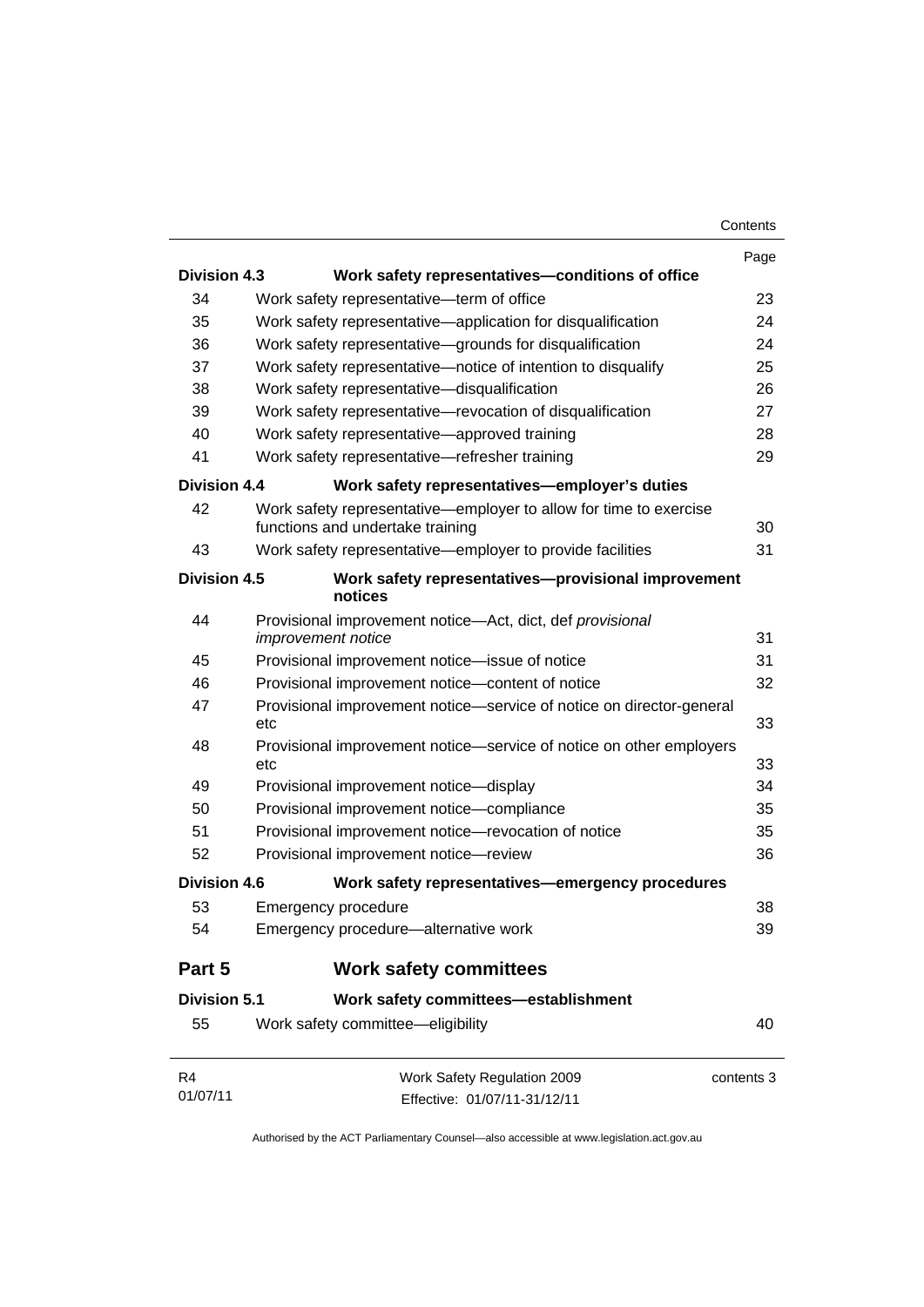|                     |                                                                                                  | Page     |
|---------------------|--------------------------------------------------------------------------------------------------|----------|
| 56                  | Election process-worker consultation unit may ask others to conduct<br>election                  | 40       |
| 57                  | Election process-notice of election of work safety committee<br>members                          | 41       |
| Division 5.2        | Work safety committees-general                                                                   |          |
| 58                  | Work safety committee—exercising functions                                                       | 42       |
| 59                  | Work safety committee-governance                                                                 | 42       |
| 60                  | Work safety committee-employer's duties                                                          | 43       |
| Part 6              | <b>Authorised representatives</b>                                                                |          |
| 61                  | Authorised representative—training—Act, s 62 (2) (b)                                             | 45       |
| 62                  | Authorised representative-application for disqualification                                       | 45       |
| 63                  | Authorised representative-grounds for disqualification                                           | 46       |
| 64                  | Authorised representative-notice of intention to disqualify                                      | 46       |
| 65                  | Authorised representative-disqualification                                                       | 47       |
| 66                  | Authorised representative-revocation of disqualification                                         | 48       |
| Part 7              | <b>Particular safety measures</b>                                                                |          |
| <b>Division 7.1</b> | <b>Entry and exit</b>                                                                            |          |
| 67                  | Entry to and exit from workplaces                                                                | 49       |
| 68                  | Movement within workplaces                                                                       | 49       |
| <b>Division 7.2</b> | Personal protective and safety equipment                                                         |          |
| 69                  | Person conducting business or undertaking to provide personal<br>protective and safety equipment | 50       |
| 70                  | Responsibilities of users of personal protective and safety equipment                            | 52       |
| 71                  | Certain personal protective and safety equipment to be provided                                  | 53       |
| 72                  | Air supplied respiratory equipment                                                               | 54       |
| <b>Division 7.3</b> | <b>Prevention of falls</b>                                                                       |          |
| 73                  | Meaning of anchorage-div 7.3                                                                     | 56       |
| 74                  | Protection against falls                                                                         | 56       |
| 75                  | Protection against falls-maintenance work                                                        | 58       |
| 76                  | Use of safety harness, safety line and anchorage                                                 | 58       |
| 77                  | Use of ladders                                                                                   | 60       |
| 78                  | Use of particular types of ladders                                                               | 60       |
| contents 4          | Work Safety Regulation 2009                                                                      | R4       |
|                     | Effective: 01/07/11-31/12/11                                                                     | 01/07/11 |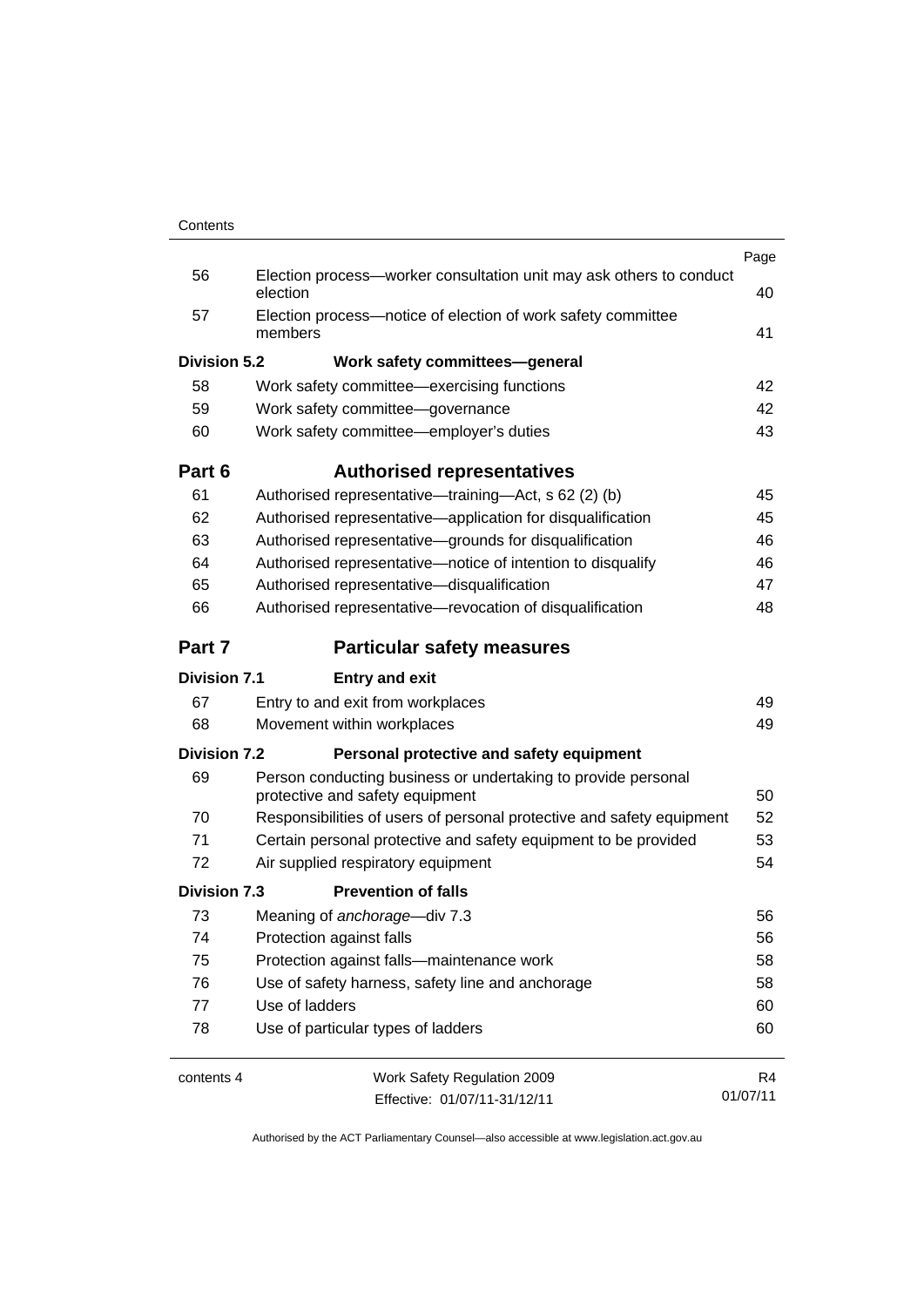|                     |                                                                    | Contents   |
|---------------------|--------------------------------------------------------------------|------------|
|                     |                                                                    | Page       |
| <b>Division 7.4</b> | <b>Atmosphere and ventilation</b>                                  |            |
| 79                  | Definitions-div 7.4                                                | 62         |
| 80                  | Ventilation                                                        | 63         |
| 81                  | Unsafe oxygen levels-particular measures                           | 63         |
| 82                  | Unsafe levels of unclassified inhalable dust-particular measures   | 64         |
| 83                  | Unsafe levels of oxygen and unclassified inhalable dust-entry      | 65         |
| 84                  | Monitoring levels of oxygen and unclassified inhalable dust        | 66         |
| <b>Division 7.5</b> | <b>Heat and cold</b>                                               |            |
| 85                  | Air temperature                                                    | 67         |
| 86                  | Heat-particular measures                                           | 67         |
| 87                  | Cold-particular measures                                           | 68         |
| Division 7.6        | <b>Surfaces and floors</b>                                         |            |
| 88                  | Floors-general                                                     | 68         |
| 89                  | Floors that become slippery                                        | 69         |
| 90                  | Floors-hard surfaces                                               | 70         |
| <b>Division 7.7</b> | <b>Electricity</b>                                                 |            |
| 91                  | Definitions-div 7.7                                                | 70         |
| 92                  | Electricity-measures for electrical installations                  | 71         |
| 93                  | Electricity-measures for articles of electrical equipment          | 73         |
| 94                  | Electricity-measures for preventing contact                        | 74         |
| <b>Division 7.8</b> | <b>Confined spaces</b>                                             |            |
| 95                  | Definitions-div 7.8                                                | 76         |
| 96                  | Design etc-confined spaces                                         | 77         |
| 97                  | Hazard identification and risk assessment-confined spaces          | 78         |
| 98                  | Entry to and work in confined spaces                               | 79         |
| 99                  | Isolation and control of potentially hazardous services-particular |            |
|                     | measures                                                           | 82         |
| 100                 | Clearing containment before entry-particular measures              | 83         |
| 101                 | Unsafe level of oxygen and atmospheric contaminants                | 84         |
| 102                 | Entry permits-particular measures                                  | 85         |
| 103                 | Standby people-particular measures                                 | 87         |
| 104                 | Emergencies-particular measures                                    | 88         |
| 105                 | Entry protection-particular measures                               | 90         |
| R4                  | Work Safety Regulation 2009                                        | contents 5 |

Authorised by the ACT Parliamentary Counsel—also accessible at www.legislation.act.gov.au

Effective: 01/07/11-31/12/11

01/07/11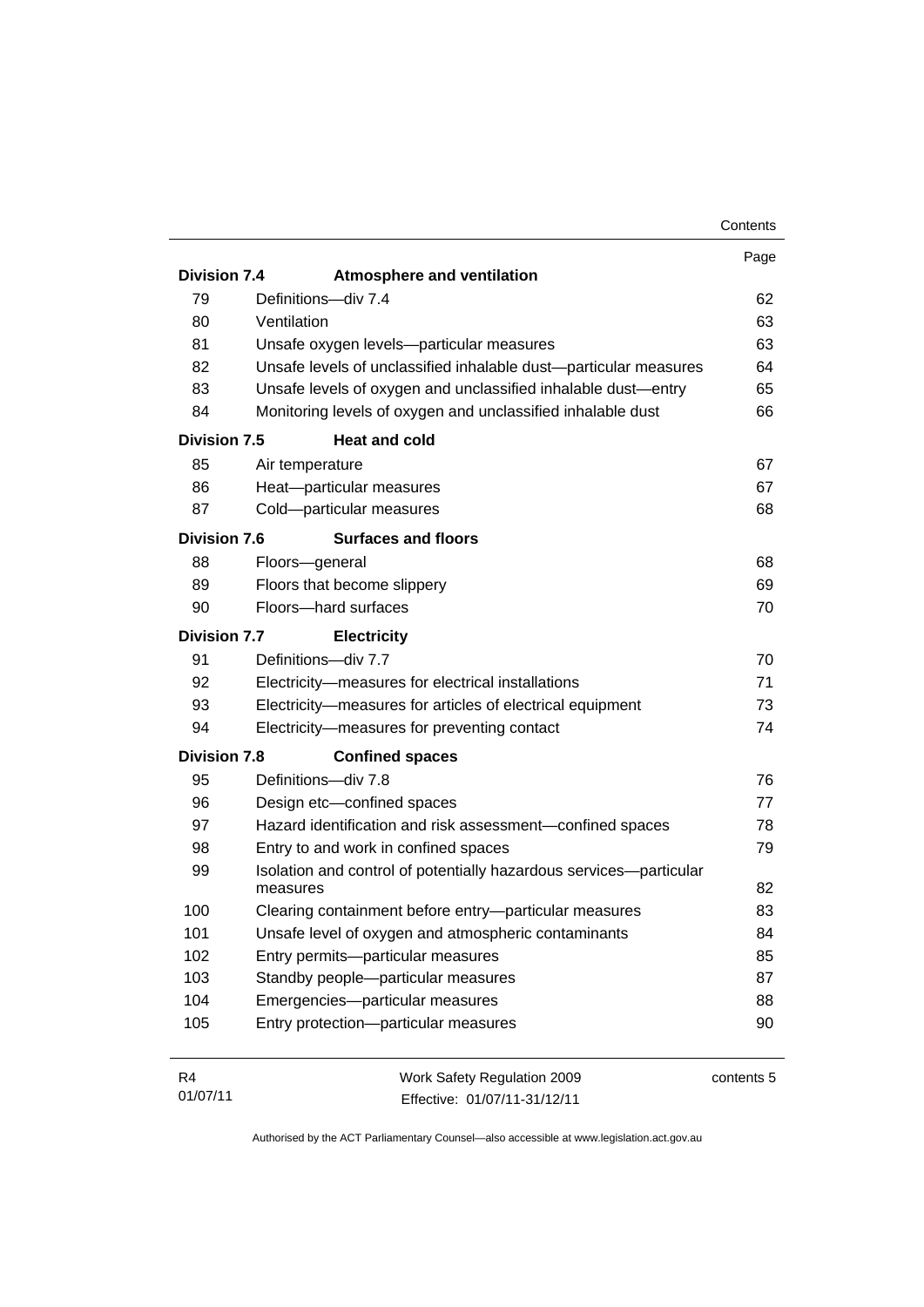#### **Contents**

|                      |                                                                          | Page     |
|----------------------|--------------------------------------------------------------------------|----------|
| 106                  | Atmospheric testing and monitoring—particular measures                   | 90       |
| 107                  | Training about confined spaces                                           | 91       |
| 108                  | Record keeping                                                           | 93       |
| Division 7.9         | Lighting                                                                 |          |
| 109                  | Person conducting business or undertaking to provide lighting            | 94       |
| <b>Division 7.10</b> | <b>Noise management</b>                                                  |          |
| 110                  | Definitions-div 7.10                                                     | 95       |
| 111                  | Working out $L_{C,peak}$ value—div 7.10                                  | 95       |
| 112                  | Noise management-duties of designers etc                                 | 95       |
| 113                  | Noise management-duties of person conducting business or<br>undertaking  | 96       |
| 114                  | Noise management-duties of workers                                       | 97       |
| Division 7.11        | <b>Isolated work</b>                                                     |          |
| 115                  | Isolated workers                                                         | 98       |
| Division 7.12        | Fire and explosion                                                       |          |
| 116                  | Fire and explosion-risk control                                          | 99       |
| 117                  | Fire and explosion-facilities                                            | 101      |
| <b>Division 7.13</b> | <b>Emergency procedures</b>                                              |          |
| 118                  | Person conducting business or undertaking to provide for emergencies 102 |          |
| Part 8               | <b>Licensing high risk work</b>                                          |          |
| <b>Division 8.1</b>  | <b>Important concepts</b>                                                |          |
| 119                  | Definitions-pt 8                                                         | 104      |
| <b>Division 8.2</b>  | <b>High risk work licence</b>                                            |          |
| 120                  | Carrying out high risk work without licence                              | 107      |
| 121                  | Allowing unlicensed person to carry out work                             | 107      |
| 122                  | Licence application                                                      | 108      |
| 123                  | Licence issue                                                            |          |
| 124                  | Licence conditions                                                       |          |
| 125                  | Failing to comply with condition of licence                              | 111      |
| 126                  | Form of licence                                                          | 112      |
| 127                  | Term of licence                                                          | 112      |
| contents 6           | Work Safety Regulation 2009                                              | R4       |
|                      | Effective: 01/07/11-31/12/11                                             | 01/07/11 |

Effective: 01/07/11-31/12/11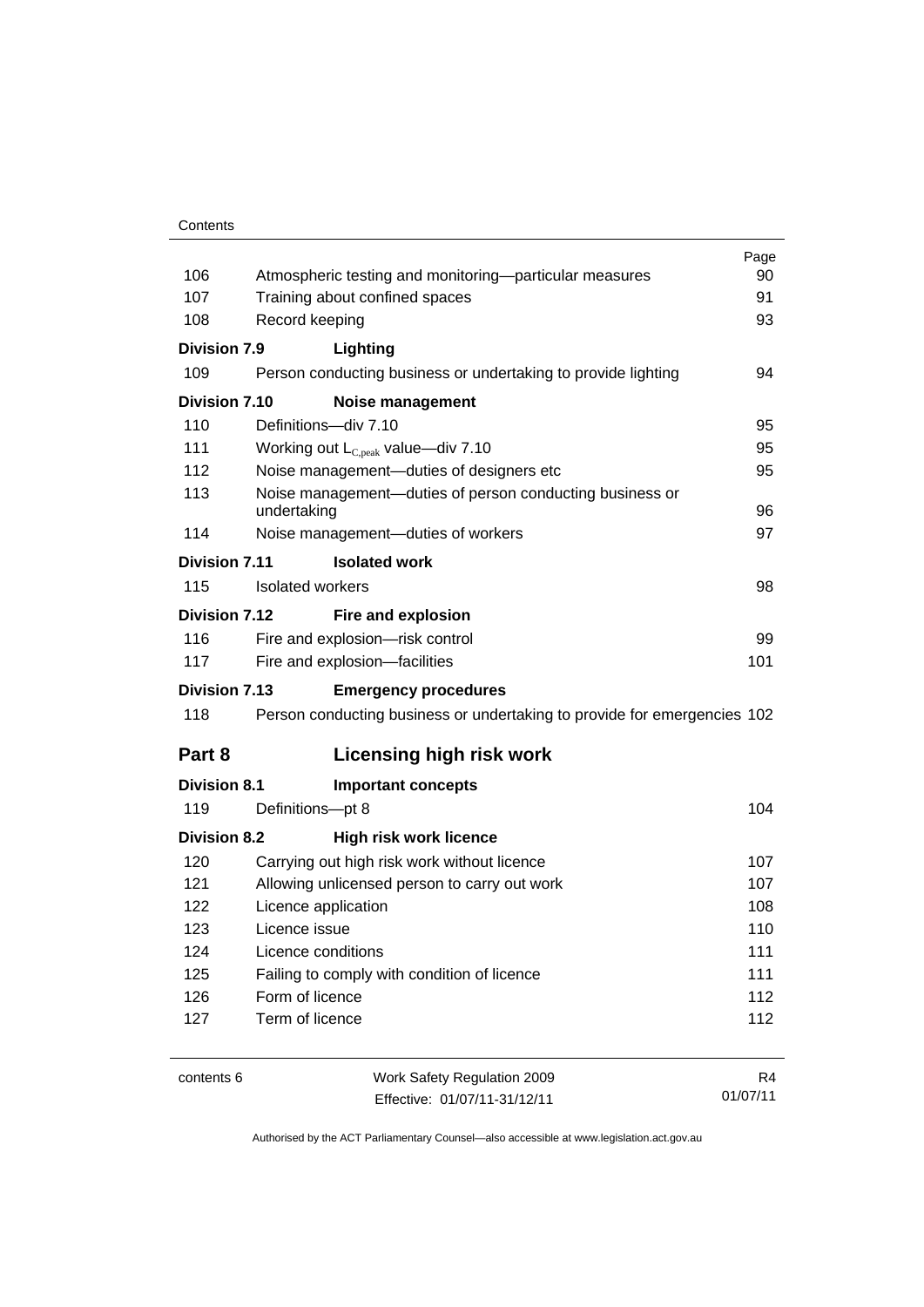| 128                 | Renewal of licence                                                                                     | Page<br>112 |  |  |
|---------------------|--------------------------------------------------------------------------------------------------------|-------------|--|--|
| 129                 | Issue of renewed licence                                                                               | 113         |  |  |
| 130                 | Application to vary licence                                                                            |             |  |  |
| 131                 | Variation of licence                                                                                   | 115<br>116  |  |  |
| 132                 | Licensee not to hold other licence                                                                     | 117         |  |  |
| 133                 | Replacement of lost etc licence                                                                        | 118         |  |  |
| <b>Division 8.3</b> | <b>Suspension or cancellation of licence</b>                                                           |             |  |  |
| 134                 | Grounds for compulsory cancellation of licence                                                         | 119         |  |  |
| 135                 | Compulsory cancellation of licence                                                                     | 119         |  |  |
| 136                 |                                                                                                        | 120         |  |  |
| 137                 | Grounds for discretionary cancellation of licence                                                      | 121         |  |  |
|                     | Discretionary cancellation of licence                                                                  | 122         |  |  |
| 138                 | Suspension of licence after notice                                                                     |             |  |  |
| 139<br>140          | Immediate suspension of licence                                                                        | 123         |  |  |
|                     | Review of licence suspension or cancellation                                                           | 123         |  |  |
| 141                 | Surrender of suspended or cancelled licence                                                            | 125         |  |  |
| 142                 | Cooperation with other jurisdictions                                                                   | 126         |  |  |
| <b>Division 8.4</b> | <b>Trainees under supervision</b>                                                                      |             |  |  |
| 143                 | Supervisor's obligations                                                                               | 126         |  |  |
| 144                 | Trainee's obligations                                                                                  | 127         |  |  |
| <b>Division 8.5</b> | <b>Training and assessment</b>                                                                         |             |  |  |
| 145                 | Training and assessment                                                                                | 128         |  |  |
| 146                 | Director-general may issue directions                                                                  | 129         |  |  |
| 147                 | Exemption from training                                                                                | 129         |  |  |
| 148                 | Assessor qualifications                                                                                | 129         |  |  |
| 149                 | Statement of attainment                                                                                | 131         |  |  |
| 150                 | Registered training organisation-agreement with director-general to<br>provide training and assessment | 131         |  |  |
| 151                 | Improperly issuing statement of attainment                                                             | 132         |  |  |
| 152                 | Improperly obtaining statement of attainment                                                           | 132         |  |  |
| <b>Division 8.6</b> | <b>Administration</b>                                                                                  |             |  |  |
| 153                 | Keeping and providing records of training and assessment                                               | 133         |  |  |
| 154                 | Cooperation with licensing authorities                                                                 | 133         |  |  |
| 155                 | Cooperation with registered training organisations                                                     | 134         |  |  |
| R <sub>4</sub>      | Work Safety Regulation 2009                                                                            | contents 7  |  |  |
| 01/07/11            | Effective: 01/07/11-31/12/11                                                                           |             |  |  |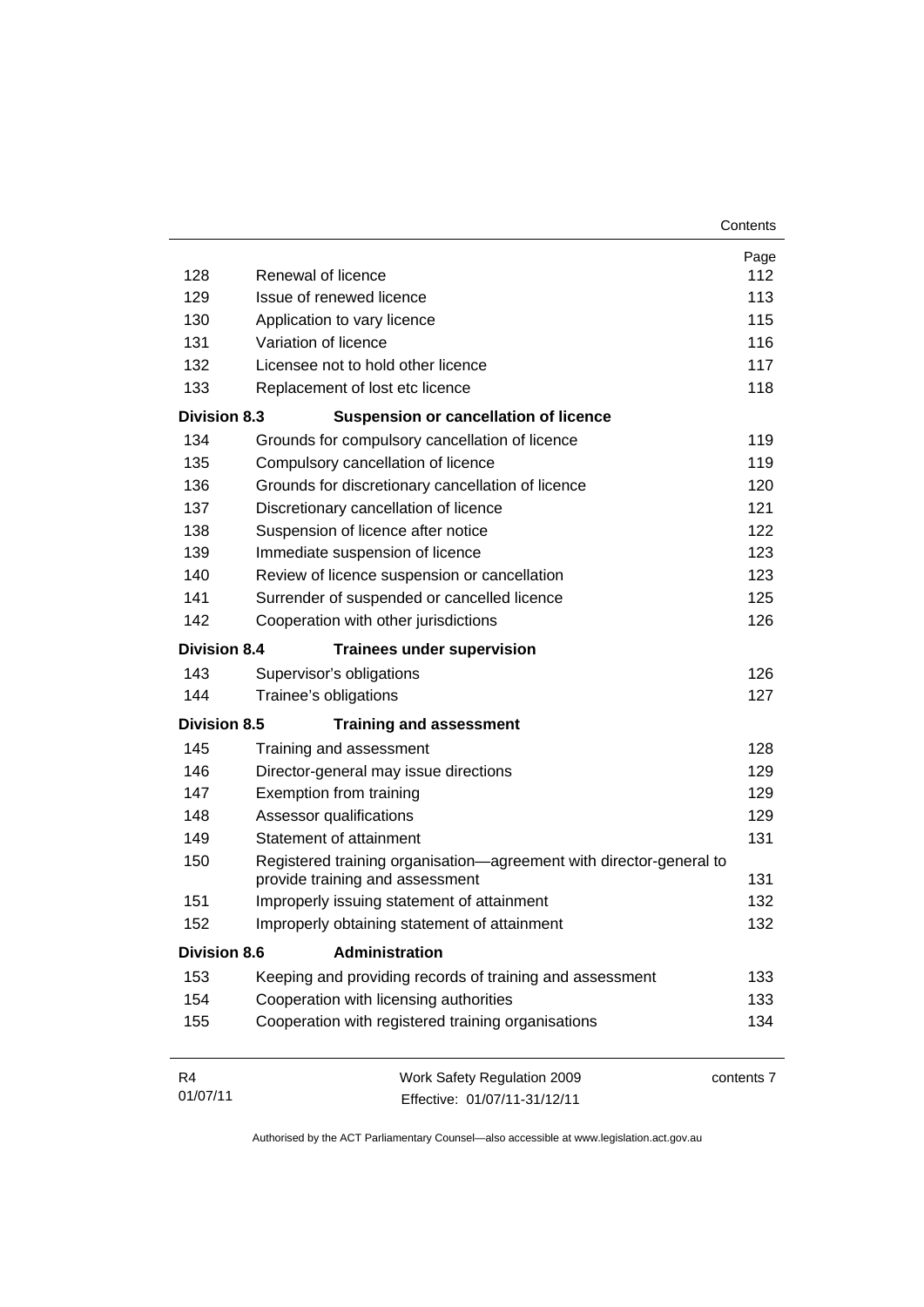#### **Contents**

|                     |                                                                                                     | Page |
|---------------------|-----------------------------------------------------------------------------------------------------|------|
| <b>Division 8.7</b> | <b>Exemptions</b>                                                                                   |      |
| 156                 | Application for exemption                                                                           | 134  |
| 157                 | Grant of exemption                                                                                  | 135  |
| 158                 | <b>Exemption conditions</b>                                                                         | 136  |
| 159                 | Failing to comply with condition of exemption                                                       | 137  |
| 160                 | Notice of exemption                                                                                 | 137  |
| <b>Division 8.8</b> | <b>Miscellaneous</b>                                                                                |      |
| 161                 | Director-general may make inquiries                                                                 | 137  |
| 162                 | Guidelines                                                                                          | 138  |
| 163                 | Production of licence etc on request                                                                | 138  |
| 164                 | Production of information etc on request                                                            | 140  |
| 165                 | Licensee's change of address                                                                        | 140  |
| Part 9              | <b>Construction induction training</b>                                                              |      |
| <b>Division 9.1</b> | Definitions-pt 9                                                                                    |      |
| 166                 | Definitions-pt 9                                                                                    | 141  |
| Division 9.2        | Requirement to hold construction induction training<br>card                                         |      |
| 167                 | Person on construction site without construction induction training card 144                        |      |
| 168                 | Allowing worker to be on construction site without construction<br>induction training card          | 145  |
| 169                 | Allowing person to be on construction site without construction<br>induction training card          | 145  |
| Division 9.3        | <b>Construction induction training</b>                                                              |      |
| 170                 | Construction induction training and assessment                                                      | 146  |
| 171                 | Construction induction training-registered training organisation<br>agreement with director-general | 147  |
| 172                 | Construction induction training-trainer qualifications                                              | 147  |
| 173                 | Construction induction training-statement of attainment                                             | 147  |
| 174                 | Construction induction training-improperly issuing statement of<br>attainment                       | 148  |
| 175                 | Construction induction training-improperly obtaining statement of<br>attainment                     | 148  |

| contents 8 | Work Safety Regulation 2009  | R4       |
|------------|------------------------------|----------|
|            | Effective: 01/07/11-31/12/11 | 01/07/11 |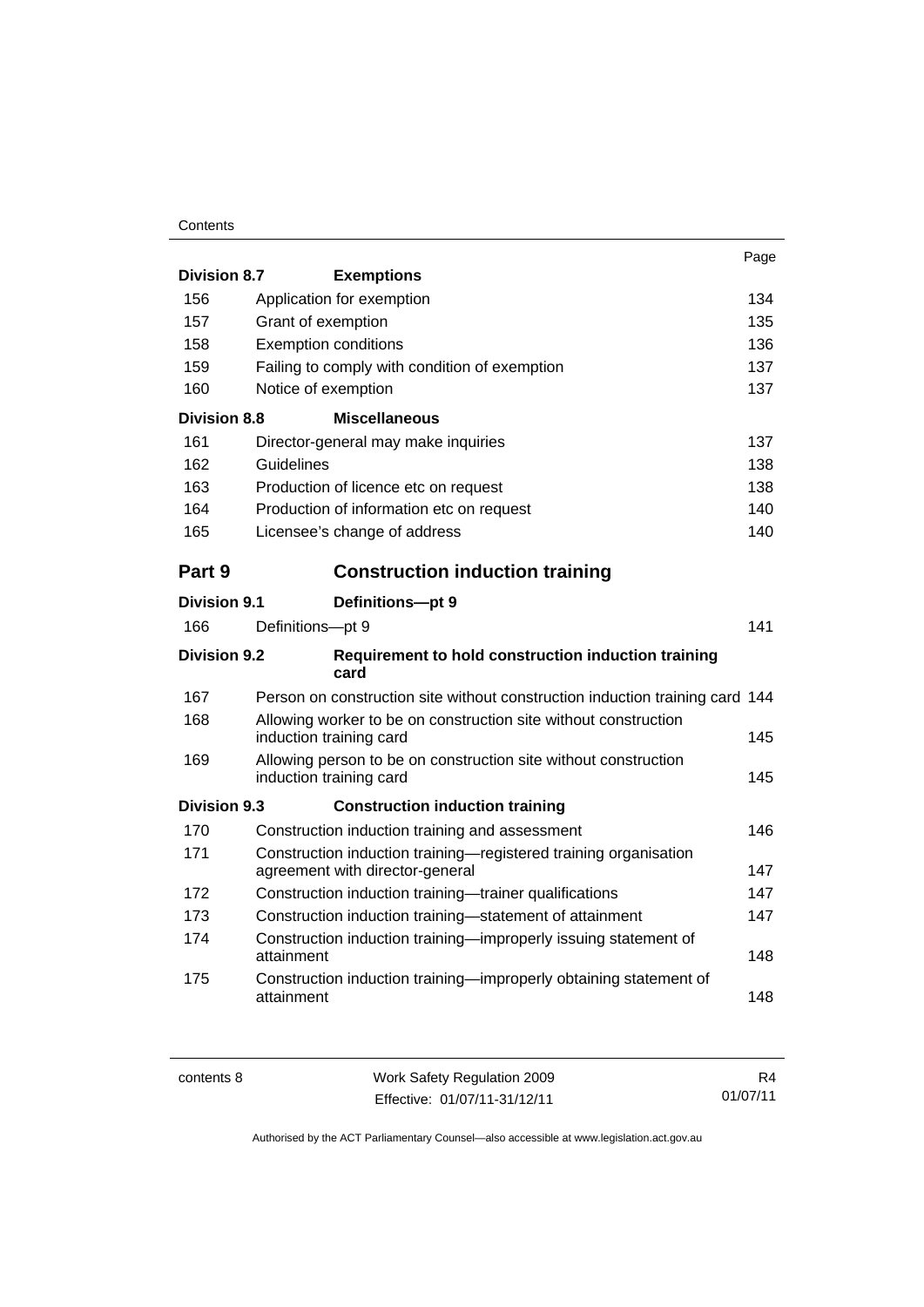|                     |                                                                                         | Contents   |
|---------------------|-----------------------------------------------------------------------------------------|------------|
|                     |                                                                                         | Page       |
| <b>Division 9.4</b> | <b>Construction induction training card</b>                                             |            |
| 176                 | Construction induction training card—application                                        | 149        |
| 177                 | Construction induction training card-issue                                              | 150        |
| 178                 | Construction induction training card-form                                               | 150        |
| 179                 | Production of construction induction training card to inspector on<br>request           | 150        |
| 180                 | Replacement of lost etc card                                                            | 151        |
| Division 9.5        | Cancellation of construction induction training card                                    |            |
| 181                 | Grounds for cancellation of construction induction training card                        | 152        |
| 182                 | Cancellation of construction induction training card                                    | 152        |
| 183                 | Surrender of cancelled construction induction training card                             | 153        |
| Division 9.6        | <b>Miscellaneous</b>                                                                    |            |
| 184                 | Employer to keep training records                                                       | 153        |
| 185                 | Director-general to cooperate with other jurisdictions                                  | 154        |
|                     |                                                                                         |            |
| Part 10             | <b>Carrying out manual tasks</b>                                                        |            |
| 186                 | Meaning of manual task-pt 10                                                            | 156        |
| 187                 | Person conducting business or undertaking must give information etc                     | 156        |
| 188                 | Person in control of premises, plant or system must give information<br>etc             | 158        |
| 189                 | Person in control of design, manufacture, import or supply must give<br>information etc | 160        |
| Part 11             | Incorporated documents                                                                  |            |
| 190                 | Meaning of incorporated document                                                        | 162        |
| 191                 | Inspection of incorporated documents                                                    | 163        |
| 192                 | Notification of certain incorporated documents                                          | 163        |
| Part 12             | <b>Reviewable decisions</b>                                                             |            |
| 193                 | Reviewable decision-Act, s 174 (b)                                                      | 166        |
| 194                 | Notice of reviewable decision-Act, s 175 (1)                                            | 166        |
| 195                 | Internal review of certain decisions-Act, s 176 (1)                                     | 166        |
| Part 13             | <b>Transitional</b>                                                                     |            |
| 196                 | Definitions-pt 13                                                                       | 167        |
| R <sub>4</sub>      | Work Safety Regulation 2009                                                             | contents 9 |
| 01/07/11            | Effective: 01/07/11-31/12/11                                                            |            |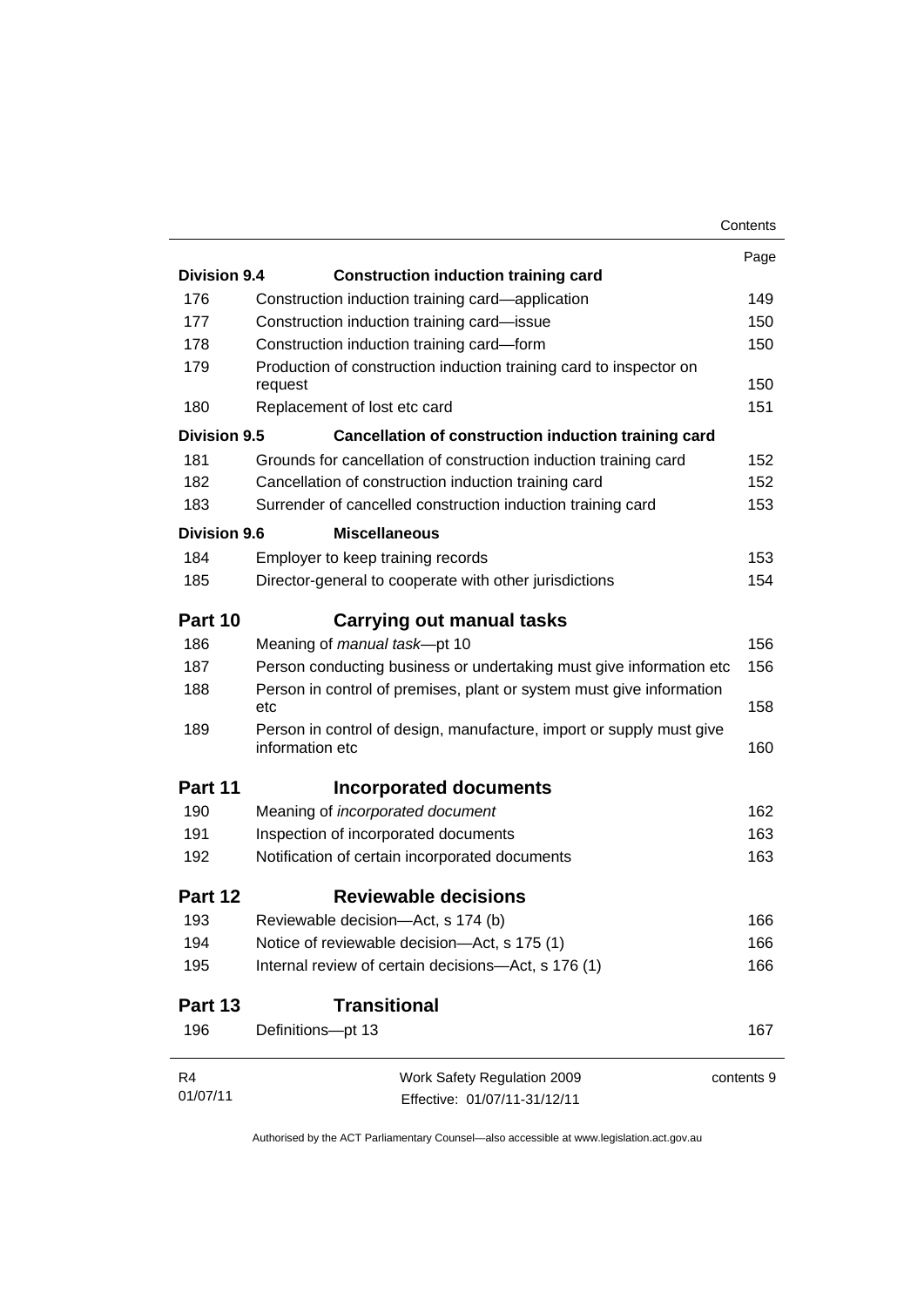|     |                                                                              | Page |
|-----|------------------------------------------------------------------------------|------|
| 197 | Transitional—continuing application of repealed regulation in relation       |      |
|     | to scheduled work etc                                                        | 168  |
| 198 | Transitional—application of regulation in relation to scheduled work etc 168 |      |
| 199 | Transitional-certificates of competency                                      | 169  |
| 200 | Transitional—converting certificate of competency to licence                 | 170  |
| 201 | Expiry-pt 13                                                                 | 172  |

| <b>Schedule 1</b> | <b>High risk work</b>             | 173 |
|-------------------|-----------------------------------|-----|
| <b>Part 1.1</b>   | Definitions-sch 1                 | 173 |
| 1.1               | <b>Boilers</b>                    | 173 |
| 1.2               | Boom-type elevating work platform | 174 |
| 1.3               | Bridge crane                      | 175 |
| 1.4               | Crane                             | 175 |
| 1.5               | Direct-fired process heater       | 175 |
| 1.6               | Derrick crane                     | 176 |
| 1.7               | Dogging work                      | 176 |
| 1.8               | Forklift truck                    | 176 |
| 1.9               | Gantry crane                      | 176 |
| 1.10              | Hoist                             | 177 |
| 1.11              | Materials hoist                   | 177 |
| 1.12              | Mobile crane                      | 177 |
| 1.13              | Non-slewing mobile crane          | 177 |
| 1.14              | Order-picking forklift truck      | 178 |
| 1.15              | Outrigger                         | 178 |
| 1.16              | Personnel and materials hoist     | 178 |
| 1.17              | Portal boom crane                 | 178 |
| 1.18              | Reciprocating steam engine        | 178 |
| 1.19              | Rigging work                      | 178 |
| 1.20              | Scaffolding work                  | 179 |
| 1.21              | Self-erecting tower crane         | 179 |
| 1.22              | Slewing mobile crane              | 179 |
| 1.23              | Slinging techniques               | 179 |
| 1.24              | <b>Stabiliser</b>                 | 180 |

| contents 10 |  |
|-------------|--|
|-------------|--|

Work Safety Regulation 2009 Effective: 01/07/11-31/12/11

R4 01/07/11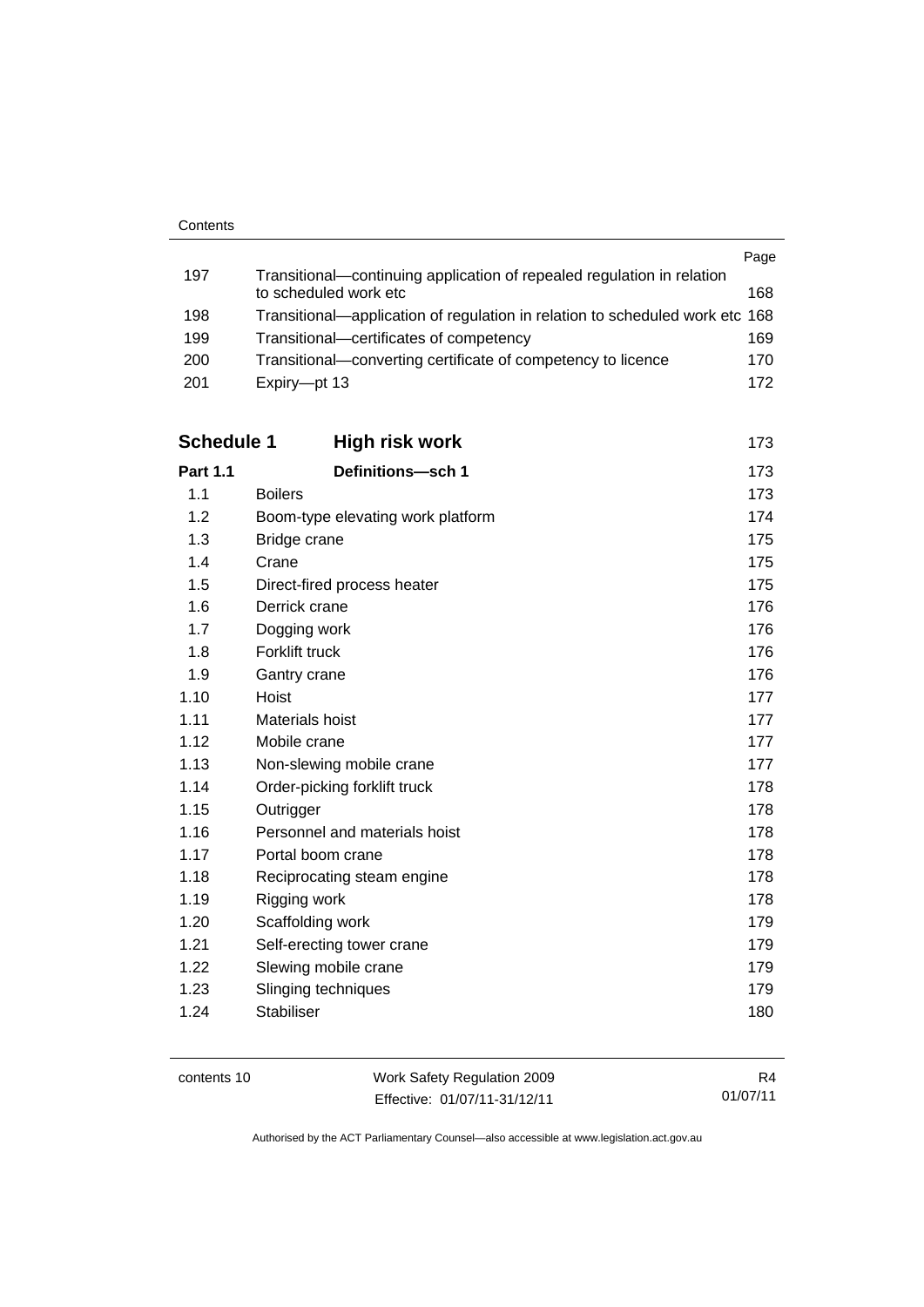|                   |                                                                                                                                                                                                                                                                                                  |                                       | Contents      |
|-------------------|--------------------------------------------------------------------------------------------------------------------------------------------------------------------------------------------------------------------------------------------------------------------------------------------------|---------------------------------------|---------------|
|                   |                                                                                                                                                                                                                                                                                                  |                                       | Page          |
| 1.25              | Tower crane                                                                                                                                                                                                                                                                                      |                                       | 180           |
| 1.26              | Turbine                                                                                                                                                                                                                                                                                          |                                       | 180           |
| 1.27              | Vehicle-loading crane                                                                                                                                                                                                                                                                            |                                       | 180           |
| 1.28              |                                                                                                                                                                                                                                                                                                  | Vehicle-mounted concrete-placing boom | 181           |
| <b>Part 1.2</b>   |                                                                                                                                                                                                                                                                                                  | <b>Classes of high risk work</b>      | 181           |
| <b>Schedule 2</b> |                                                                                                                                                                                                                                                                                                  | <b>Corresponding laws</b>             | 189           |
| <b>Schedule 3</b> |                                                                                                                                                                                                                                                                                                  | <b>Reviewable decisions</b>           | 190           |
| <b>Part 3.1</b>   |                                                                                                                                                                                                                                                                                                  | <b>Reviewable decisions</b>           | 190           |
| <b>Part 3.2</b>   |                                                                                                                                                                                                                                                                                                  | <b>Internal review of decisions</b>   | 200           |
| <b>Dictionary</b> |                                                                                                                                                                                                                                                                                                  |                                       | 201           |
| <b>Endnotes</b>   | $\mathbf{A}$ and $\mathbf{A}$ and $\mathbf{A}$ and $\mathbf{A}$ and $\mathbf{A}$ and $\mathbf{A}$ and $\mathbf{A}$ and $\mathbf{A}$ and $\mathbf{A}$ and $\mathbf{A}$ and $\mathbf{A}$ and $\mathbf{A}$ and $\mathbf{A}$ and $\mathbf{A}$ and $\mathbf{A}$ and $\mathbf{A}$ and $\mathbf{A}$ and |                                       | $\sim$ $\sim$ |

|   | About the endnotes     | 209 |
|---|------------------------|-----|
| 2 | Abbreviation key       | 209 |
| 3 | Legislation history    | 210 |
| 4 | Amendment history      | 210 |
| 5 | Earlier republications | 215 |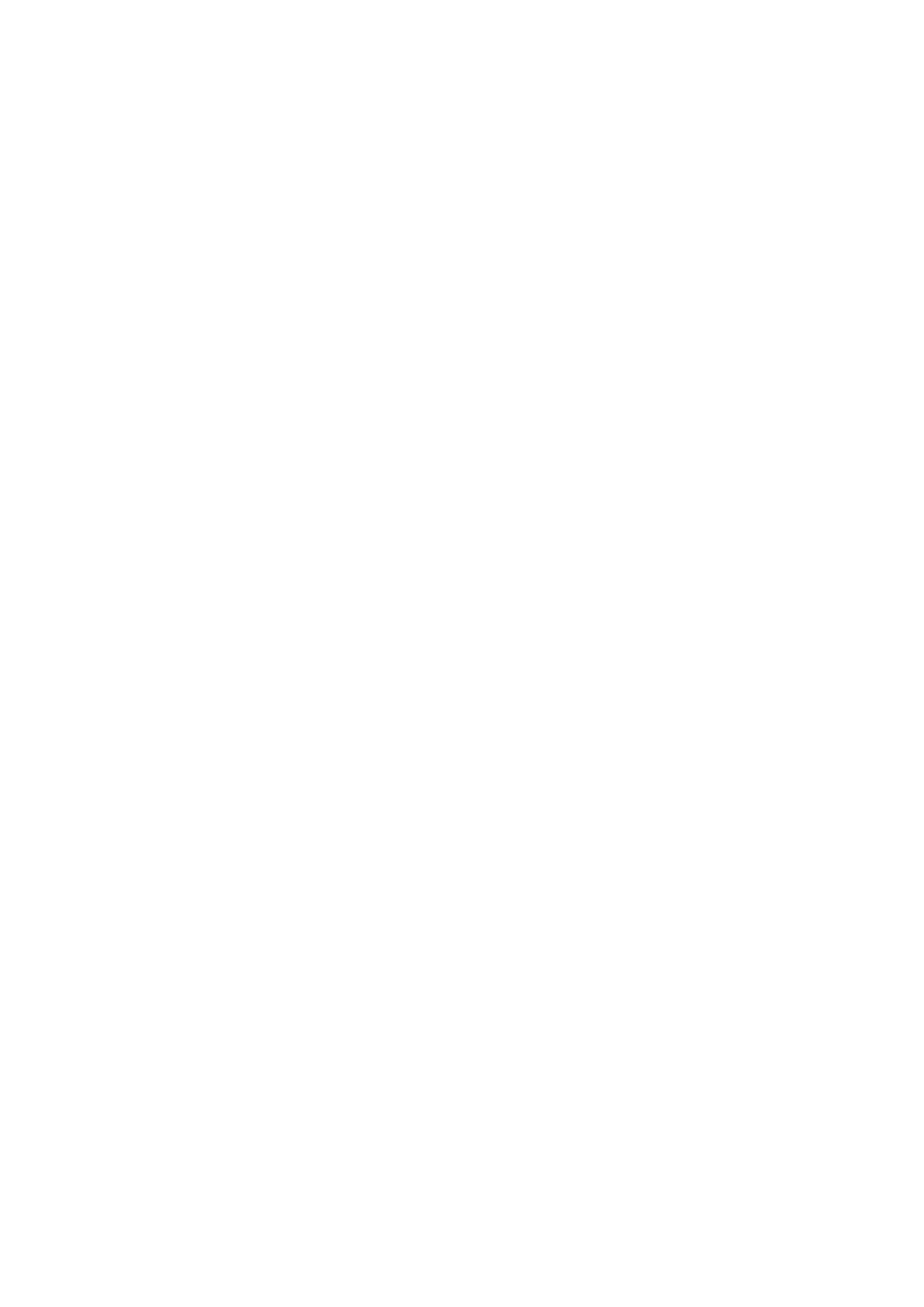

# **Work Safety Regulation 2009**

made under the

l

**Work Safety Act 2008** 

R4 01/07/11 Work Safety Regulation 2009 Effective: 01/07/11-31/12/11

page 1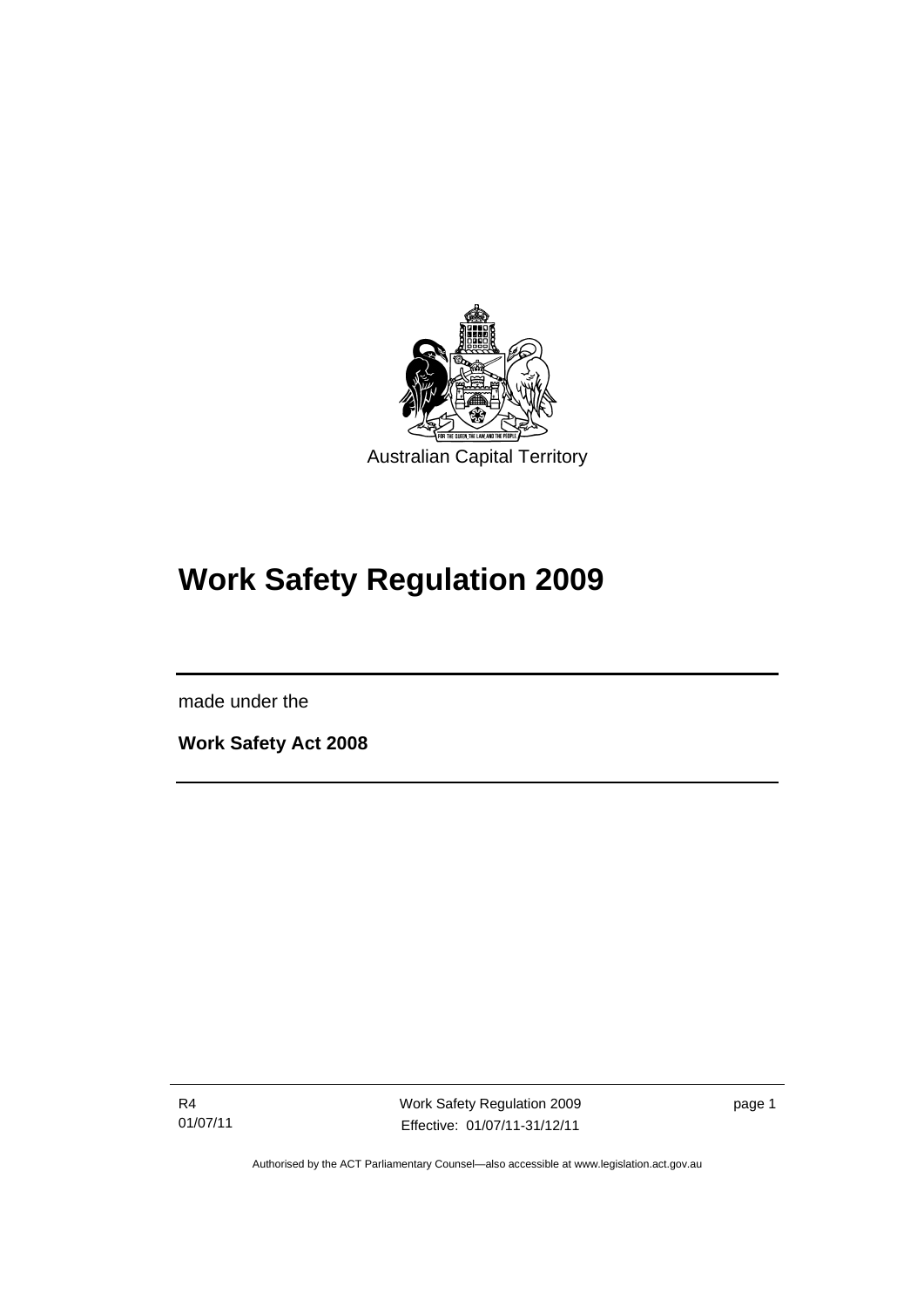#### Part 1 **Preliminary**

Section 1

# <span id="page-15-0"></span>**Part 1** Preliminary

#### <span id="page-15-1"></span>**1 Name of regulation**

This regulation is the *Work Safety Regulation 2009*.

#### <span id="page-15-2"></span>**3 Dictionary**

The dictionary at the end of this regulation is part of this regulation.

*Note 1* The dictionary at the end of this regulation defines certain terms used in this regulation, and includes references (*signpost definitions*) to other terms defined elsewhere.

> For example, the signpost definition '*dangerous substance*—see the *Dangerous Substances Act 2004*, section 10.' is defined in that dictionary and the definition applies to this regulation.

*Note 2* A definition in the dictionary (including a signpost definition) applies to the entire regulation unless the definition, or another provision of the regulation, provides otherwise or the contrary intention otherwise appears (see Legislation Act, s 155 and s 156 (1)).

#### <span id="page-15-3"></span>**4 Notes**

A note included in this regulation is explanatory and is not part of this regulation.

*Note* See the Legislation Act, s 127(1), (4) and (5) for the legal status of notes.

#### <span id="page-15-4"></span>**5 Offences against regulation—application of Criminal Code etc**

Other legislation applies in relation to offences against this regulation.

*Note 1 Criminal Code*

The Criminal Code, ch 2 applies to all offences against this regulation (see Code, pt 2.1).

The chapter sets out the general principles of criminal responsibility (including burdens of proof and general defences), and defines terms

R4 01/07/11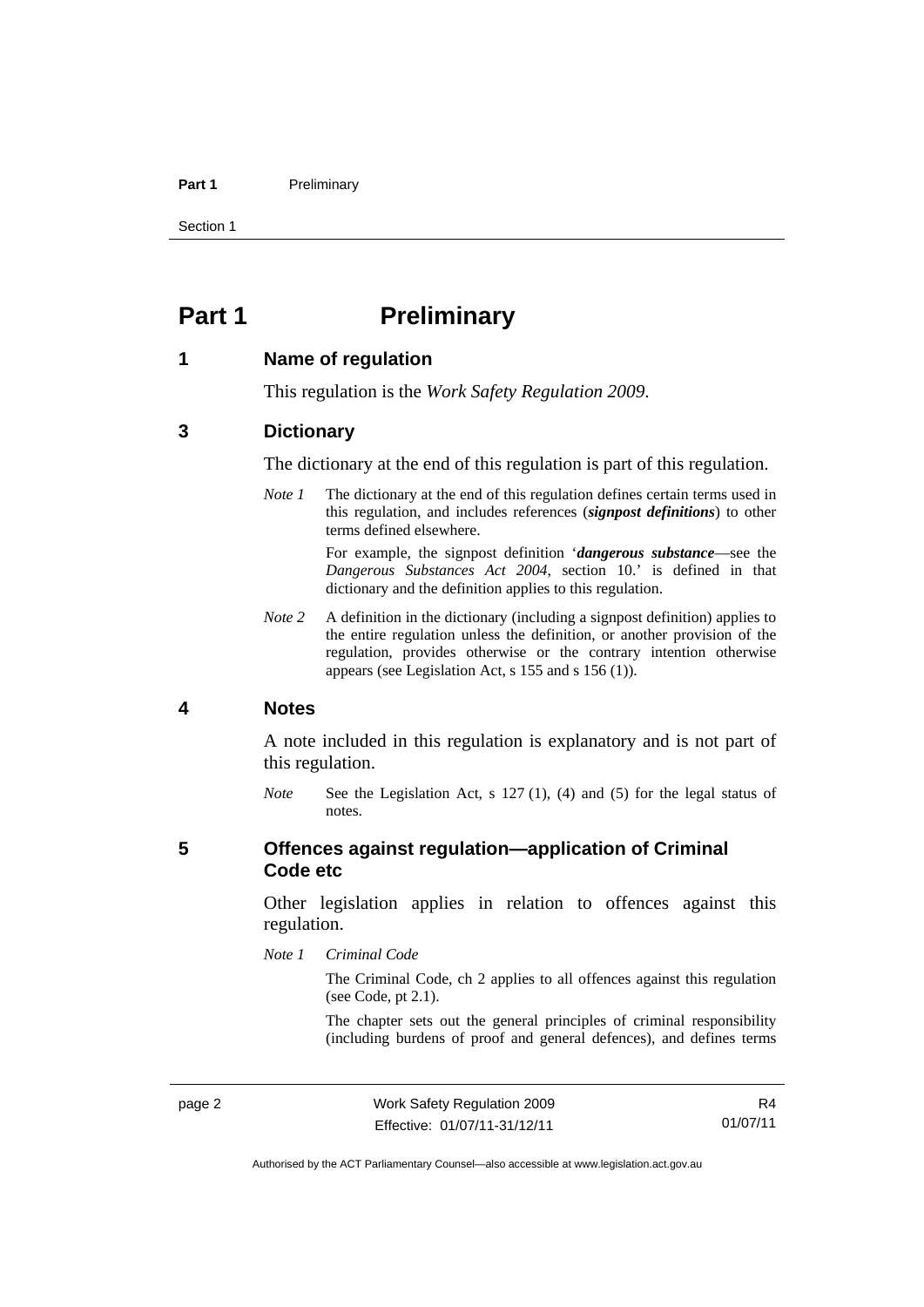used for offences to which the Code applies (eg *conduct*, *intention*, *recklessness* and *strict liability*).

*Note 2 Penalty units* 

The Legislation Act, s 133 deals with the meaning of offence penalties that are expressed in penalty units.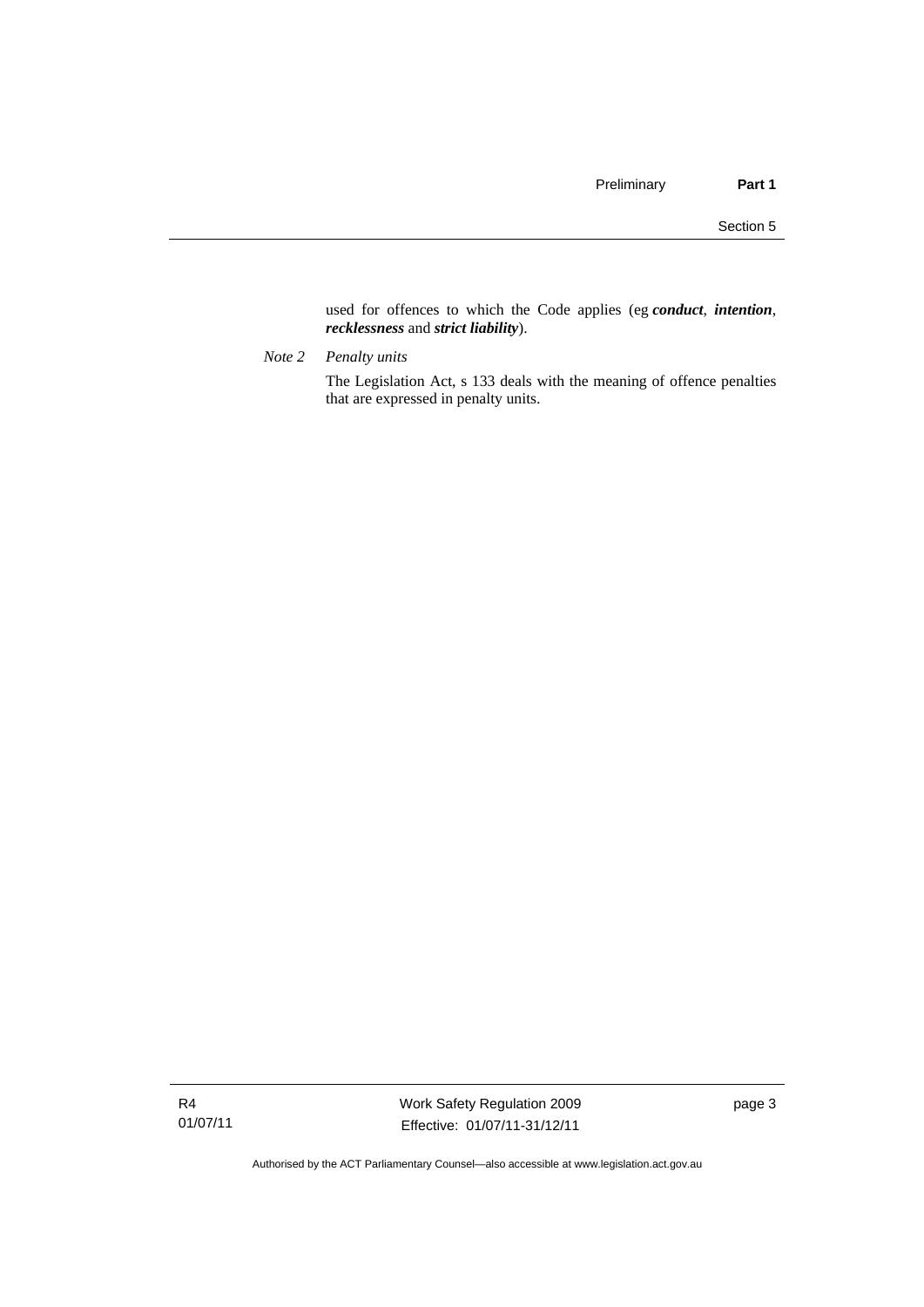Section 6

# <span id="page-17-0"></span>**Part 2 Injury and dangerous occurrence reporting and records**

#### <span id="page-17-1"></span>**6 Period of incapacity for work—Act, s 36 (b)**

The period of incapacity for work is 7 days.

#### <span id="page-17-2"></span>**7 Requirements for notice—Act, s 38 (2)**

- (1) For the Act, section 38 (2) (a), the following are the times for giving notice:
	- (a) if the serious event involves the death of a worker or another person—
		- (i) as soon as possible, but not later than 2 hours after the event; and
		- (ii) in writing not later than 48 hours after the event;
	- (b) for a serious event mentioned in the Act, section 36 (b)—
		- (i) as soon as possible; and
		- (ii) in writing not later than 8 days after the event;
	- (c) if the serious event involves a serious injury to any person—
		- (i) as soon as possible; and
		- (ii) in writing not later than 48 hours after the event;
	- (d) for any other serious event—
		- (i) as soon as possible; and
		- (ii) in writing not later than 48 hours after the event.
- (2) For the Act, section 38 (2) (b), the following are the methods for giving notice:
	- (a) in writing;

Authorised by the ACT Parliamentary Counsel—also accessible at www.legislation.act.gov.au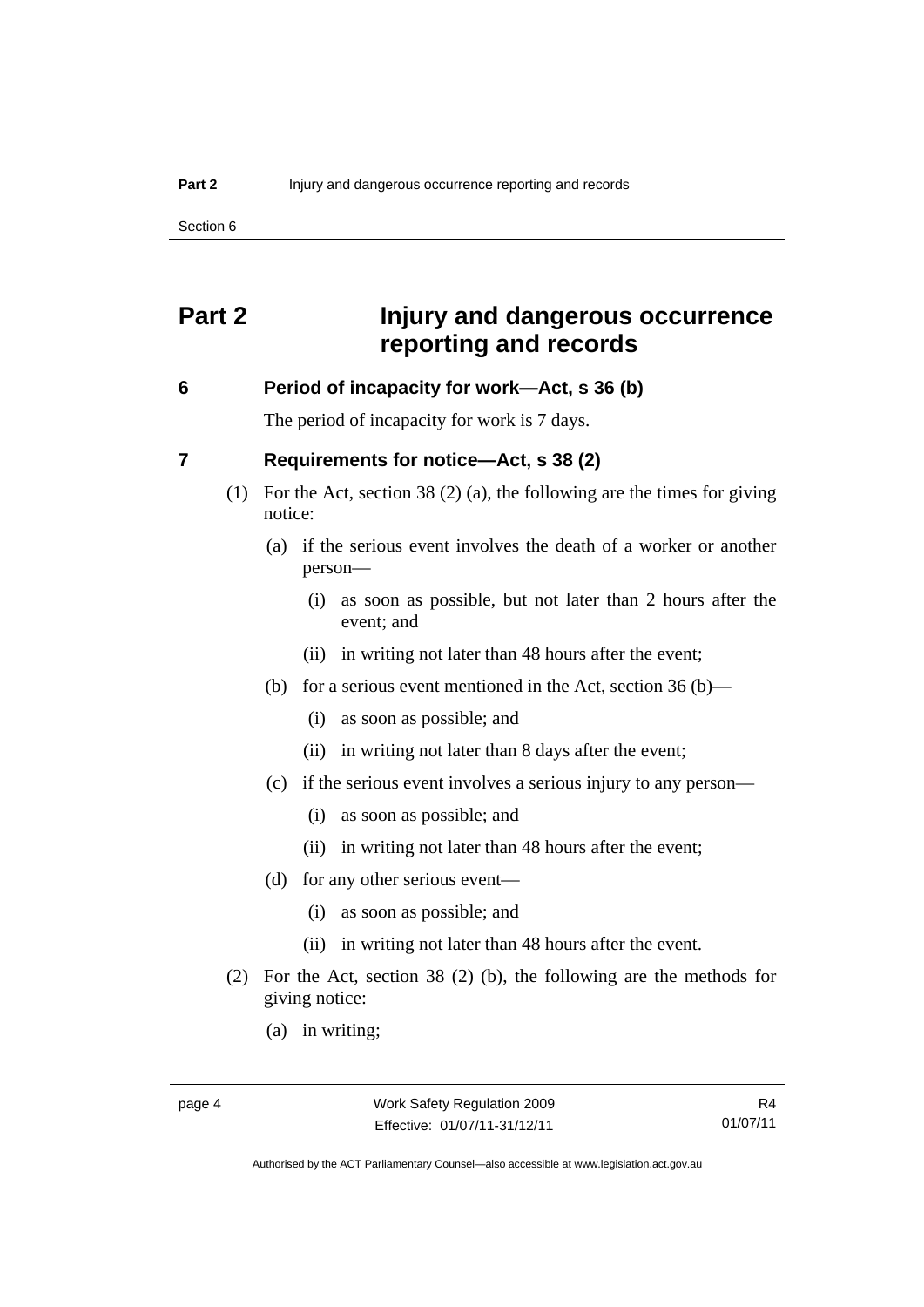- (b) by telephone;
- (c) by facsimile or other electronic means.
- (3) If the director-general receives notice other than in writing, the director-general must give the employer—
	- (a) details of the information received; or
	- (b) an acknowledgment of receiving the notice.
	- *Note* If a form is approved under the Act, s 229 for the notice, the form must be used.

#### <span id="page-18-0"></span>**8 Keeping information given by director-general**

- (1) This section applies if a person conducting a business or undertaking at a workplace gives notice of an event other than in writing and the director-general gives the person—
	- (a) a copy of the information received; or
	- (b) an acknowledgement of receiving the notice.
- (2) A person conducting a business or undertaking at a workplace commits an offence if—
	- (a) a copy or acknowledgement mentioned in subsection (1) is given to the person; and
	- (b) the person does not keep the copy or acknowledgement for 5 years after the day it is given.

Maximum penalty: 10 penalty units.

(3) An offence against this section is a strict liability offence.

#### <span id="page-18-1"></span>**9 Content of records**

(1) The director-general may approve the content of a record required to be maintained under the Act, section 39.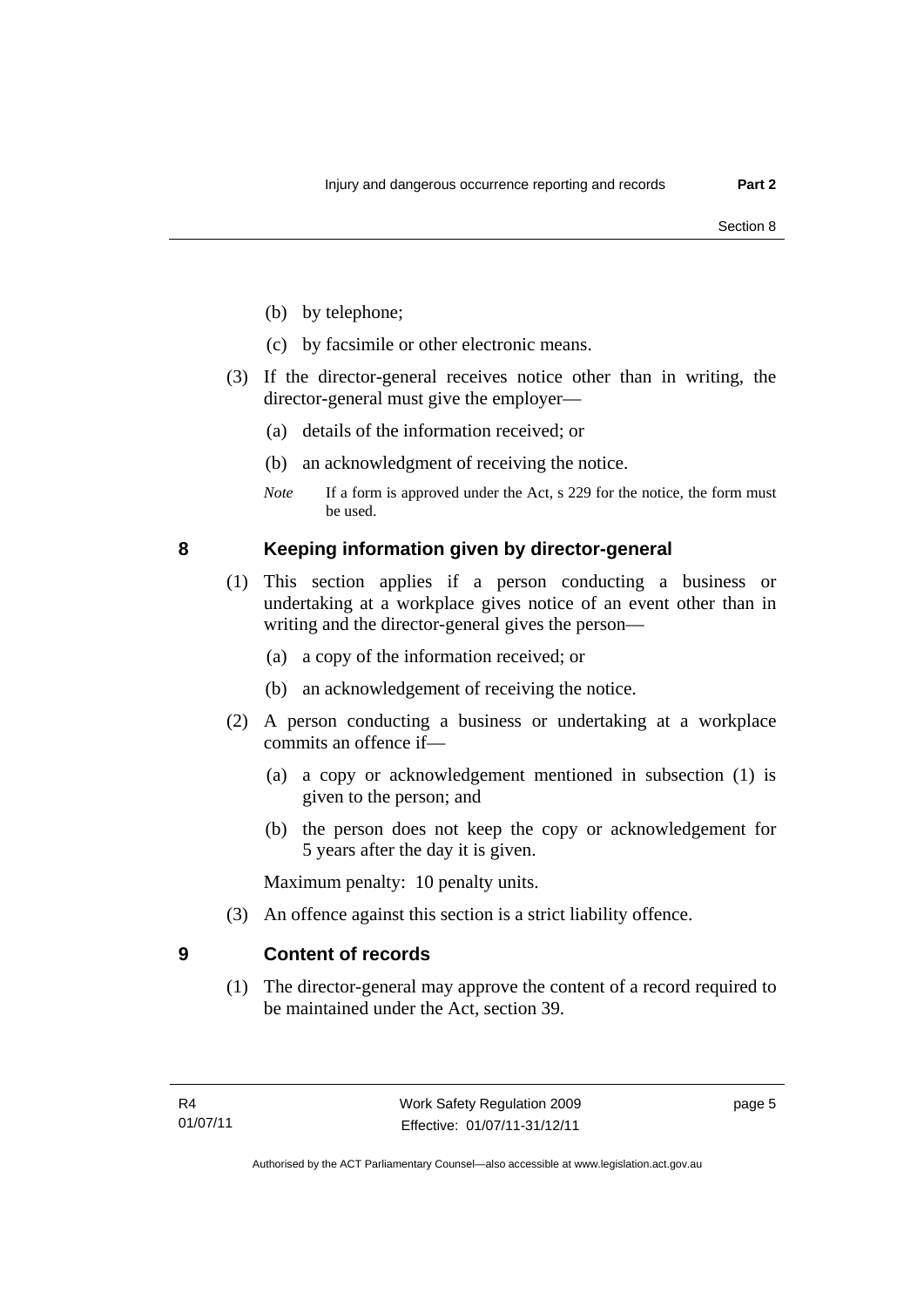#### Section 9

(2) An approval is a notifiable instrument.

*Note* A notifiable instrument must be notified under the Legislation Act.

page 6 Work Safety Regulation 2009 Effective: 01/07/11-31/12/11

R4 01/07/11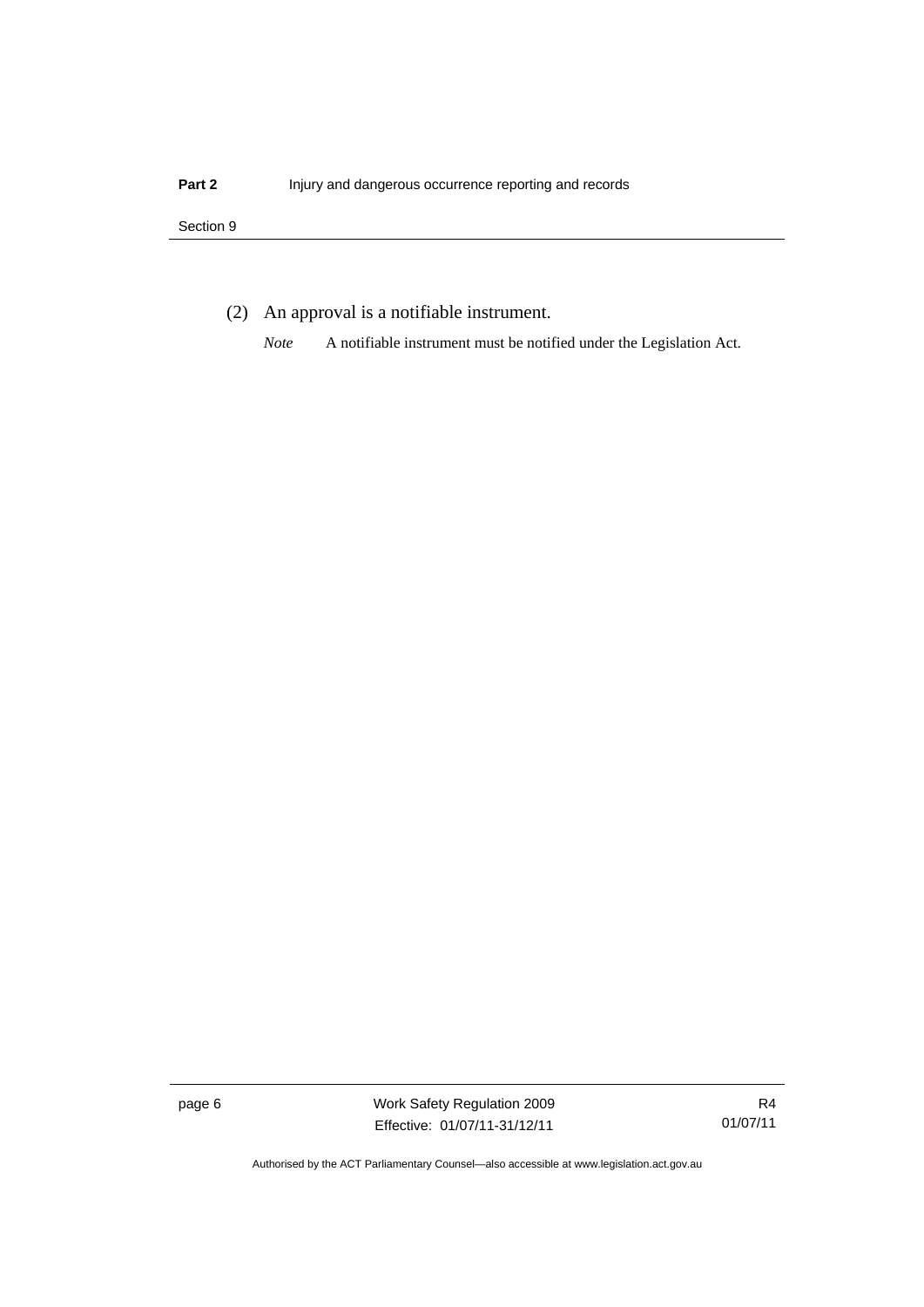# <span id="page-20-0"></span>**Part 3 Facilities**

### <span id="page-20-1"></span>**Division 3.1 Amenities**

#### <span id="page-20-2"></span>**10 Person conducting a business or undertaking to provide amenities**

 (1) A person conducting a business or undertaking at a workplace commits an offence if the person does not provide adequate amenities for workers while they are at the workplace.

Maximum penalty: 20 penalty units.

- (2) What is adequate for subsection (1) must be decided having regard to the circumstances, including—
	- (a) the nature of the work undertaken at the workplace; and
	- (b) the size, nature and location of the workplace; and
	- (c) the number of workers at the workplace and their characteristics including gender, age and special needs.
- (3) In this section:

*amenities* means facilities for the welfare or personal hygiene needs of people.

#### **Examples**

- 1 toilets
- 2 seating
- 3 meal rooms
- 4 change rooms
- 5 drinking water
- 6 lockers for personal belongings
- 7 showers or washing facilities
- *Note* An example is part of the regulation, is not exhaustive and may extend, but does not limit, the meaning of the provision in which it appears (see Legislation Act, s 126 and s 132).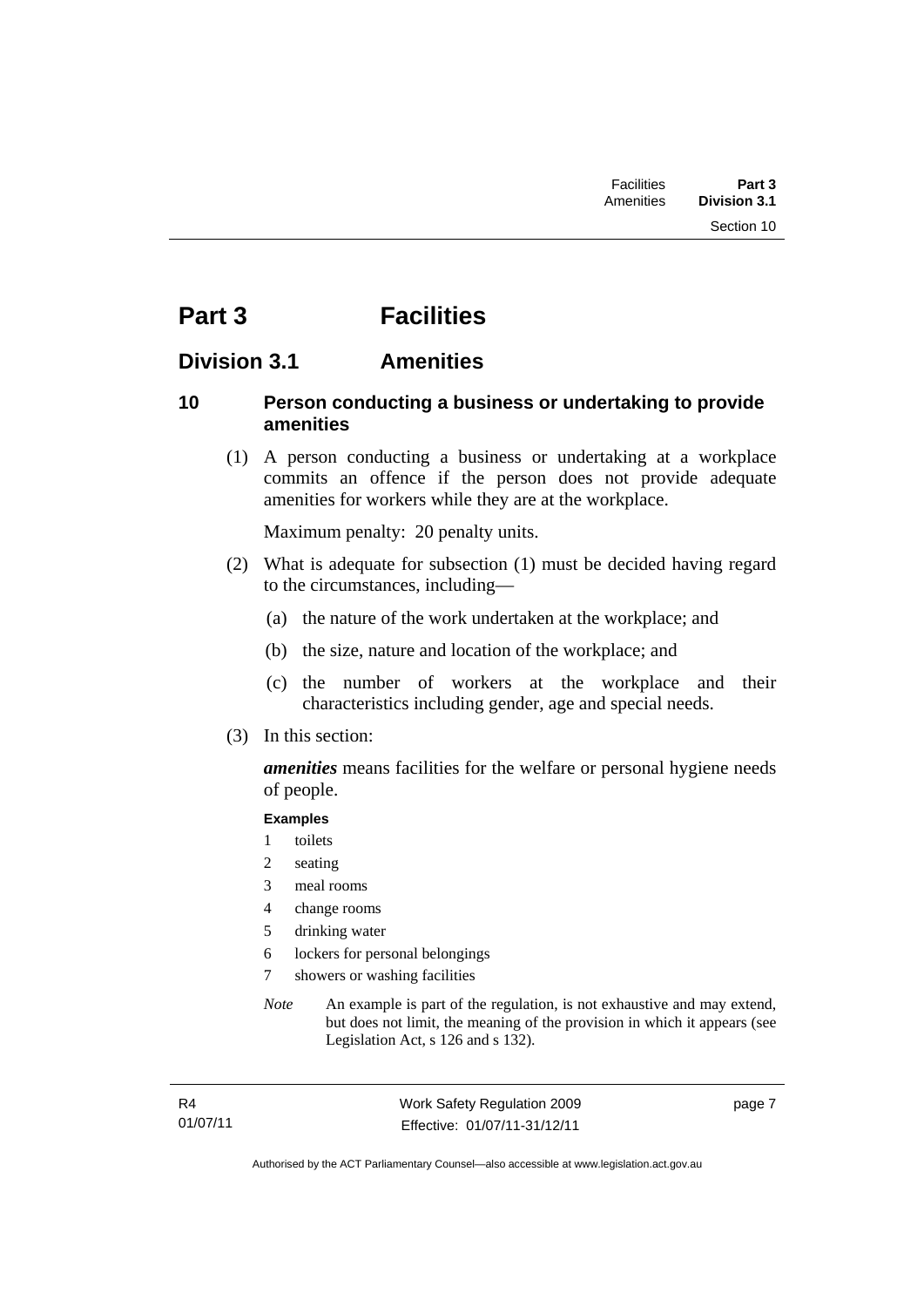#### <span id="page-21-0"></span>**11 Amenities to be safe and clean**

 (1) A person conducting a business or undertaking at a workplace commits an offence if amenities at the workplace are not kept safe and clean.

Maximum penalty: 20 penalty units.

 (2) A person in control of premises commits an offence if amenities at the premises are not kept safe and clean.

Maximum penalty: 20 penalty units.

- (3) An offence against this section is a strict liability offence.
- (4) In this section:

*amenities*—see section 10 (3).

#### <span id="page-21-1"></span>**12 Facility for personal belongings**

(1) A person conducting a business or undertaking at a workplace commits an offence if the person does not provide workers at the workplace with access to a facility for keeping clothes and personal belongings.

Maximum penalty: 10 penalty units.

(2) An offence against this section is a strict liability offence.

#### <span id="page-21-2"></span>**13 Facility for changing clothes**

- (1) This section applies if—
	- (a) a worker needs to change clothes before, during or after work because of the nature of the work or the usual working conditions; and
	- (b) the work is usually performed at the same place; and
	- (c) the workplace is in or near a building where a changing facility for the workers can be provided.

Authorised by the ACT Parliamentary Counsel—also accessible at www.legislation.act.gov.au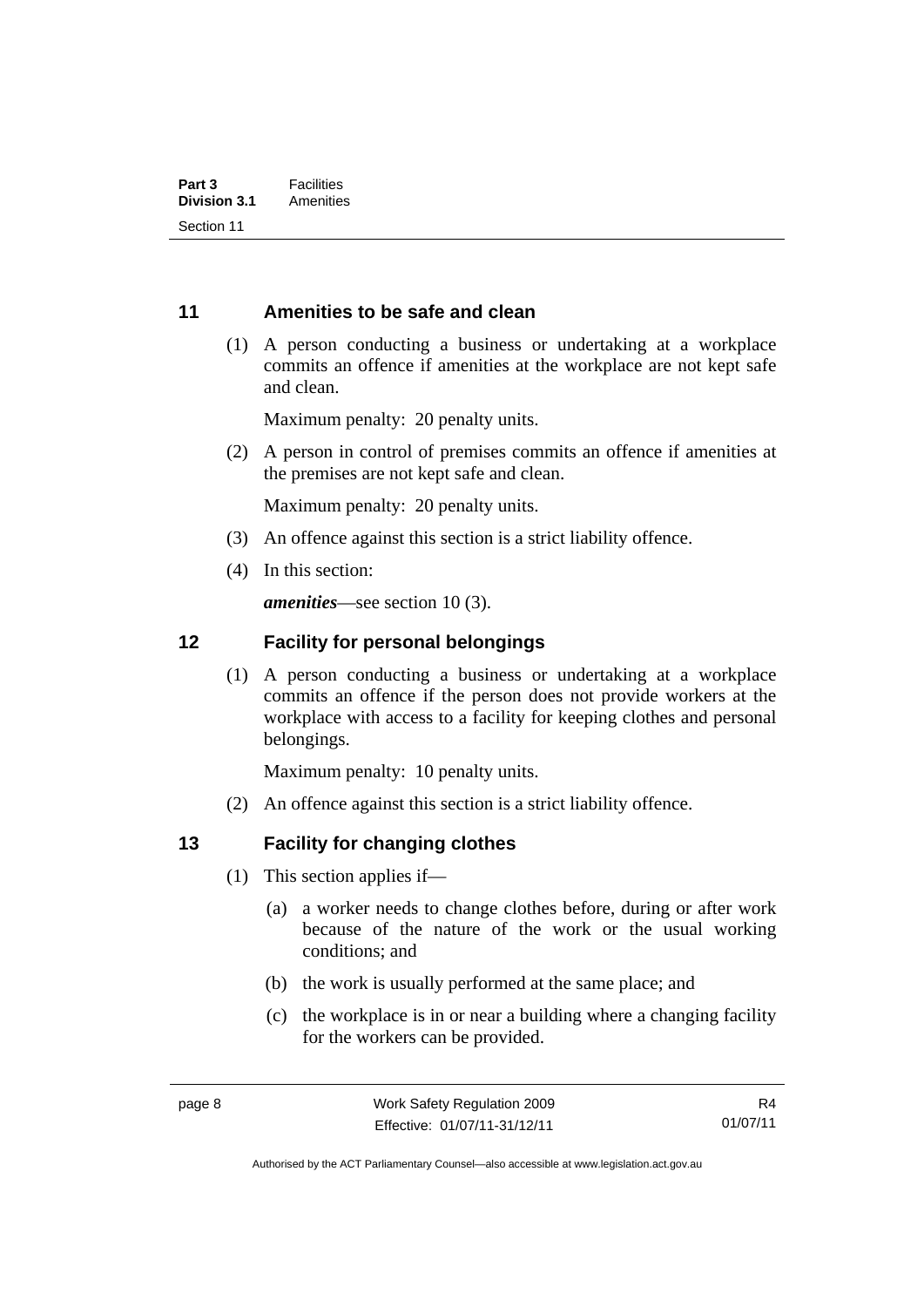| <b>Facilities</b><br>Amenities | Part 3<br><b>Division 3.1</b> |
|--------------------------------|-------------------------------|
|                                | Section 14                    |

- (2) A person conducting a business or undertaking at a workplace commits an offence if the person does not provide—
	- (a) a separate changing facility for male and female workers at or near the workplace; or
	- (b) if the person ensures privacy and security between male and female workers—a single changing facility at or near the workplace.

Maximum penalty: 10 penalty units.

- (3) An offence against this section is a strict liability offence.
- (4) In this section:

*changing facility* means a place for changing clothes—

- (a) with enough space and seating for the maximum number of people who may be changing at a particular time; and
- (b) with a reasonable number of mirrors and shelves; and
- (c) that is hygienic; and
- (d) that gives reasonable privacy.

### <span id="page-22-0"></span>**14 Facility for changing clothes—temporary workplaces**

- (1) This section applies if—
	- (a) a worker needs to change clothes before, during or after work because of the nature of the work or the usual working conditions; and
	- (b) either—
		- (i) the work is not usually performed at the same place; or
		- (ii) the workplace is not in or near a building where a changing facility for the workers can be provided.

page 9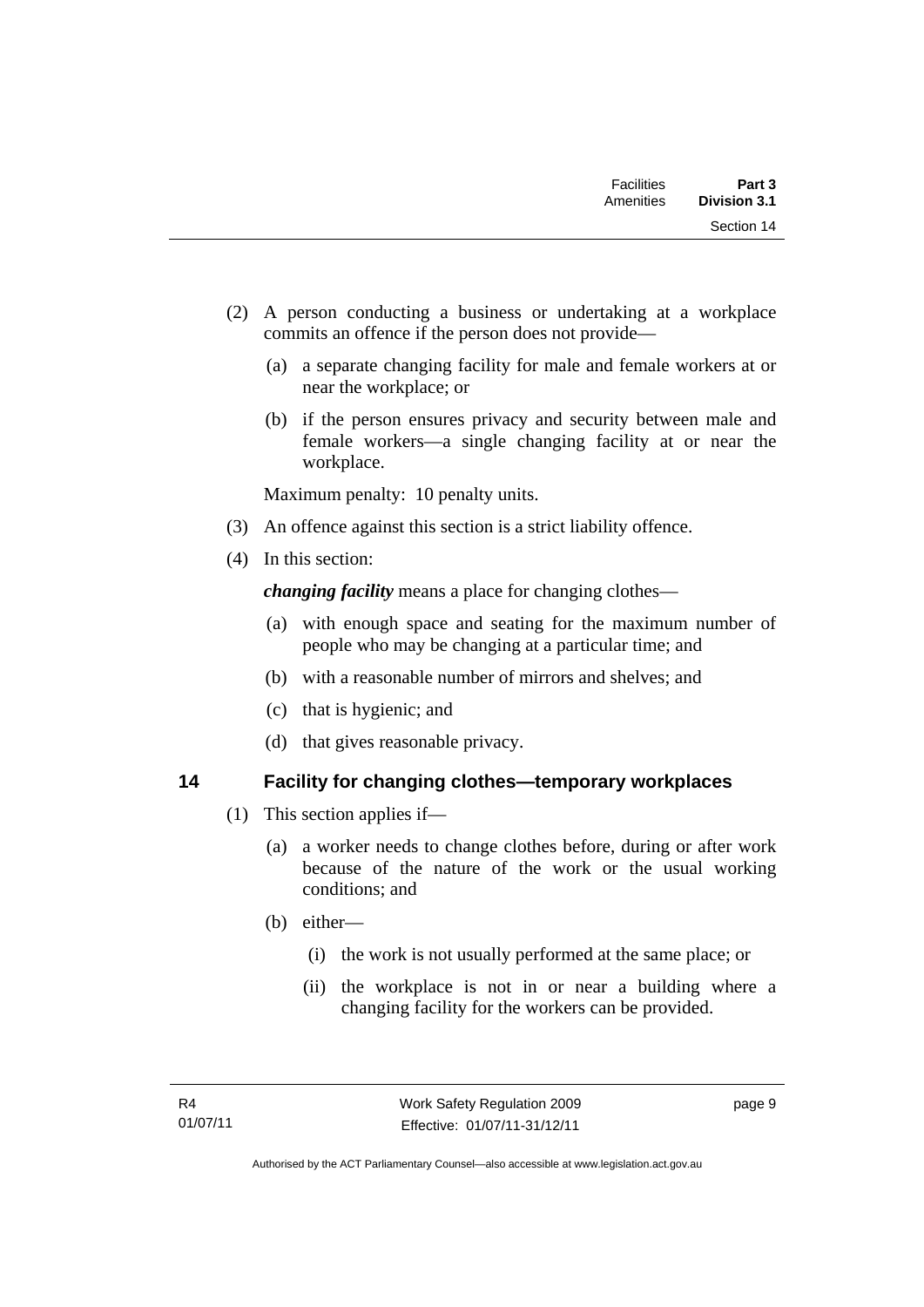- (2) A person conducting a business or undertaking at a workplace commits an offence if the person does not provide—
	- (a) a separate temporary changing facility for male and female workers in the person's business or undertaking; or
	- (b) if the person ensures privacy and security between male and female workers—a single temporary changing facility.

Maximum penalty: 10 penalty units.

- (3) An offence against this section is a strict liability offence.
- (4) In this section:

*temporary changing facility* means a place for changing clothes that—

- (a) is accessible from the workplace; and
- (b) is hygienic; and
- (c) gives reasonable privacy.

#### <span id="page-23-0"></span>**15 Meal facility**

- (1) This section applies if it is reasonable for a meal facility to be provided for workers at the person's workplace because of the nature of the work or the usual working conditions.
- (2) A person conducting a business or undertaking at a workplace commits an offence if the person does not provide workers at the workplace with access to a meal facility.

Maximum penalty: 10 penalty units.

- (3) An offence against this section is a strict liability offence.
- (4) In this section:

*meal facility* means a facility where a meal can be eaten that is—

(a) accessible from the workplace; and

Authorised by the ACT Parliamentary Counsel—also accessible at www.legislation.act.gov.au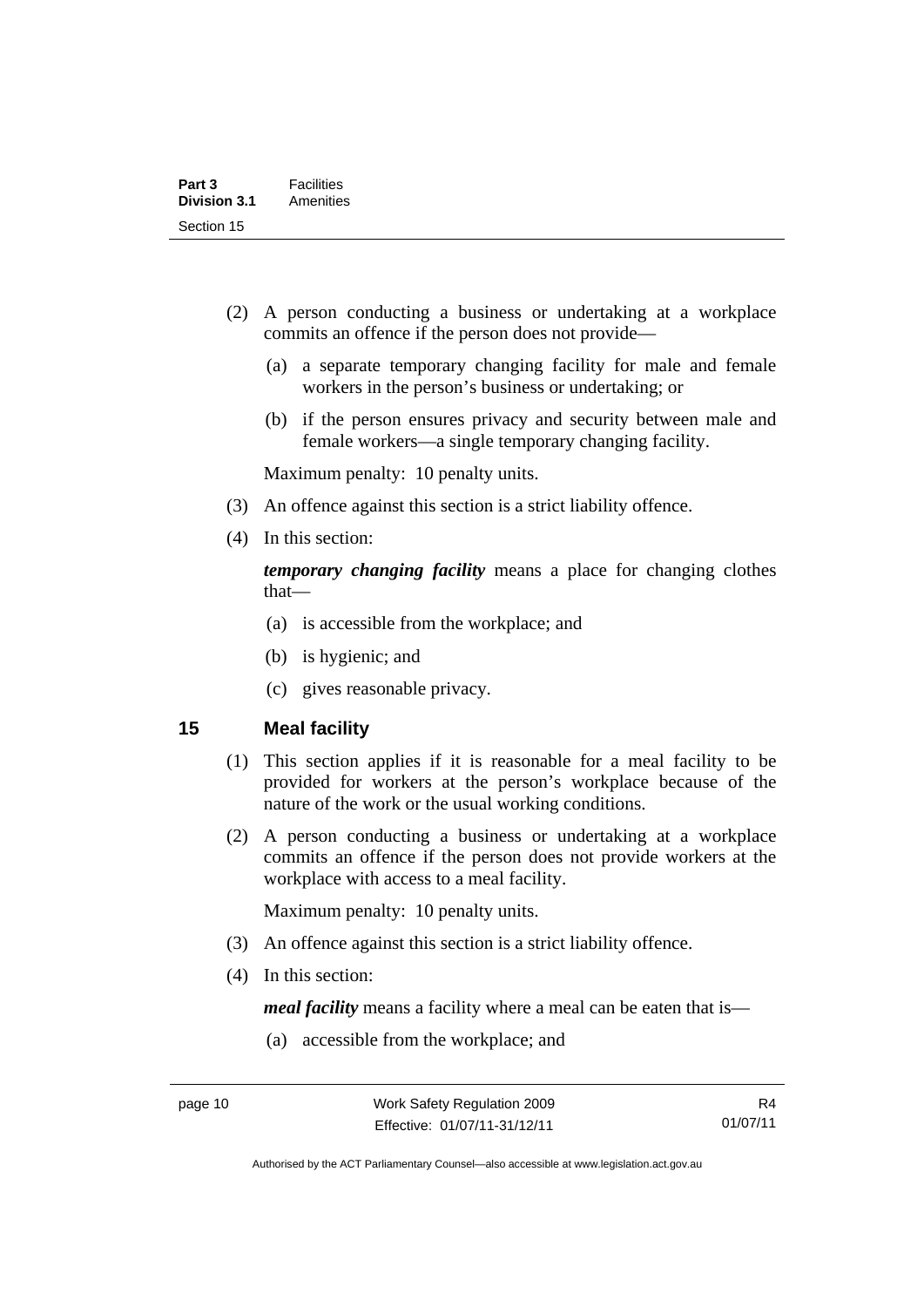Section 16

- (b) hygienic; and
- (c) protected from the weather.

#### <span id="page-24-0"></span>**16 Combined facilities**

- (1) A person conducting a business or undertaking at a workplace may provide a required facility as part of a combined facility if—
	- (a) it is reasonable for combined facilities to be provided for workers because of the nature of the work or the usual working conditions; and
	- (b) if the combined facility includes a meal facility—the health or welfare of anyone eating in the combined facility will not be adversely affected because the facilities are combined.
- (2) In this section:

*required facility* means a facility required under, and complying with, any of the following:

- (a) section 12 (Facility for personal belongings);
- (b) section 13 (Facility for changing clothes);
- (c) section 14 (Facility for changing clothes—temporary workplaces);
- (d) section 15 (Meal facility).

## <span id="page-24-1"></span>**17 Toilet facility**

(1) A person conducting a business or undertaking at a workplace commits an offence if the person does not provide access to a toilet facility for workers at the workplace.

Maximum penalty: 20 penalty units.

 (2) A person conducting a business or undertaking at a workplace commits an offence if the person does not provide workers at the

page 11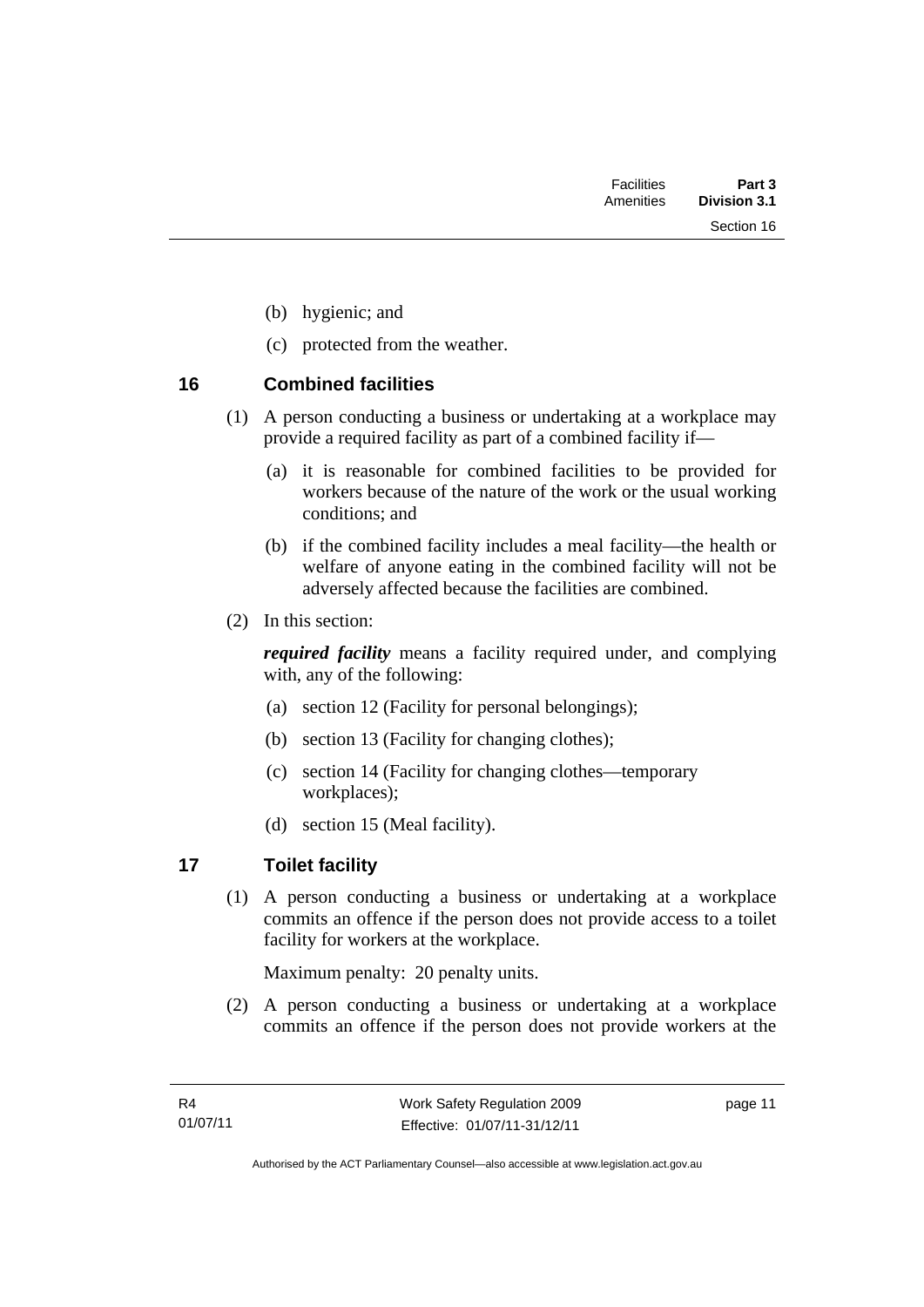workplace with adequate and hygienic means for the disposal of sanitary items.

Maximum penalty: 20 penalty units.

- (3) A person conducting a business or undertaking at a workplace commits an offence if the person does not provide—
	- (a) a separate toilet facility for male and female workers at the workplace; or
	- (b) privacy and security between male and female workers using a toilet facility at the workplace.

Maximum penalty: 20 penalty units.

- (4) This section does not apply to a person conducting a business or undertaking in relation to a temporary workplace if—
	- (a) not more than 5 people are working at the workplace; and
	- (b) premises with a toilet facility are accessible from the workplace; and
	- (c) the owner of the premises gives permission for workers to use the toilet facility.
- (5) An offence against this section is a strict liability offence.
- (6) In this section:

*toilet facility* means a toilet that is—

- (a) accessible from the workplace; and
- (b) hygienic; and
- (c) protected from the weather; and
- (d) kept in a clean and hygienic working condition.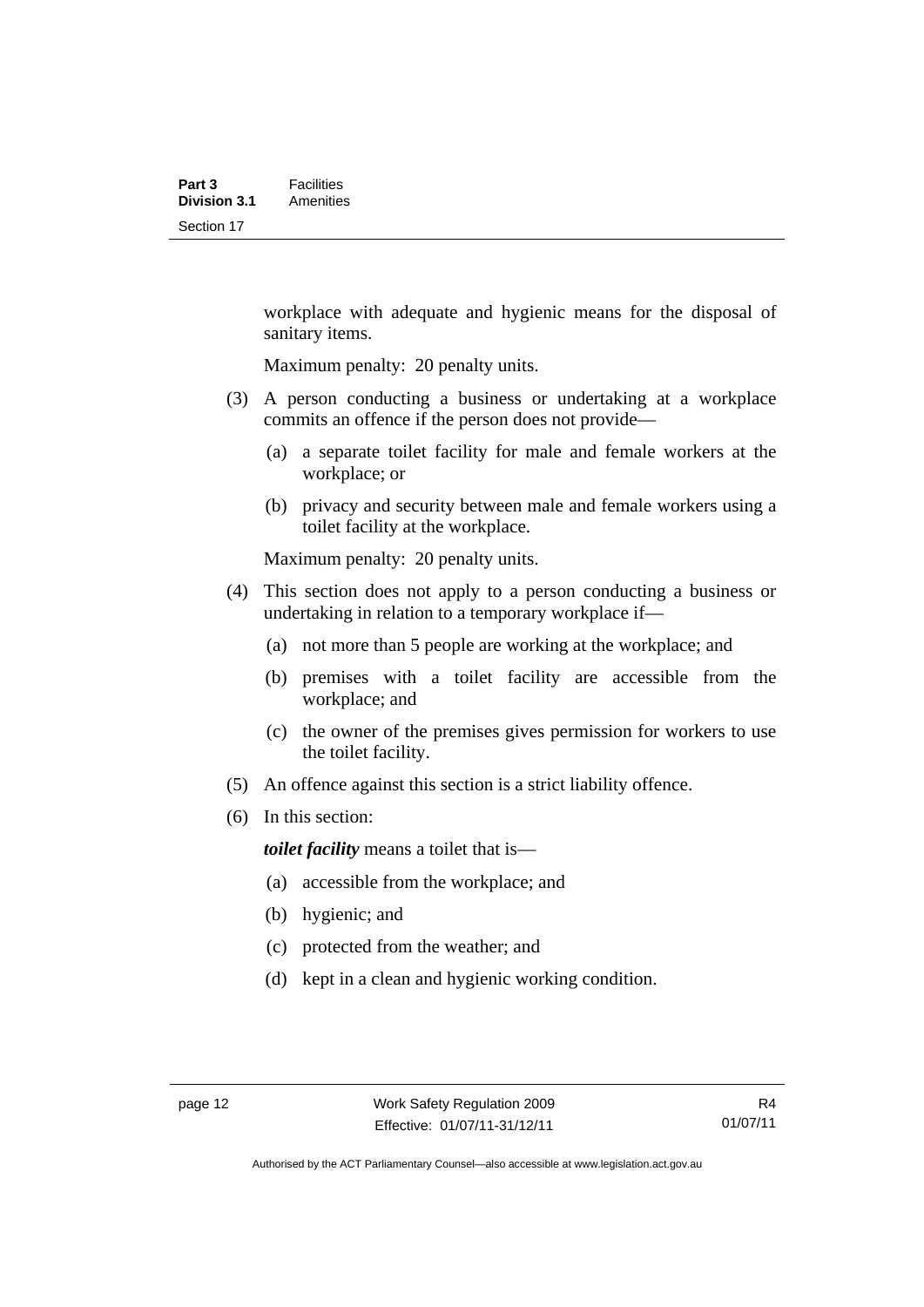| Part 3<br><b>Division 3.1</b> | <b>Facilities</b><br>Amenities |  |
|-------------------------------|--------------------------------|--|
| Section 18                    |                                |  |
|                               |                                |  |

### <span id="page-26-0"></span>**18 Washing facility**

 (1) A person conducting a business or undertaking at a workplace commits an offence if the person does not provide workers at the workplace with access to a washing facility.

Maximum penalty: 20 penalty units.

- (2) A person conducting a business or undertaking at a workplace commits an offence if the person does not—
	- (a) ensure that each washing facility at the workplace has running water; or
	- (b) if it is not reasonably practicable for a washing facility to have running water—workers have access to clean water near the facility.

Maximum penalty: 20 penalty units.

- (3) An offence against this section is a strict liability offence.
- (4) In this section:

*washing facility* means a facility set aside for use to wash and dry the hands, arms, neck and face.

#### <span id="page-26-1"></span>**19 Shower facility**

(1) This section applies if a worker carrying out work in relation to a business or undertaking needs to shower before, during or after work because of the nature of the work or the usual working conditions.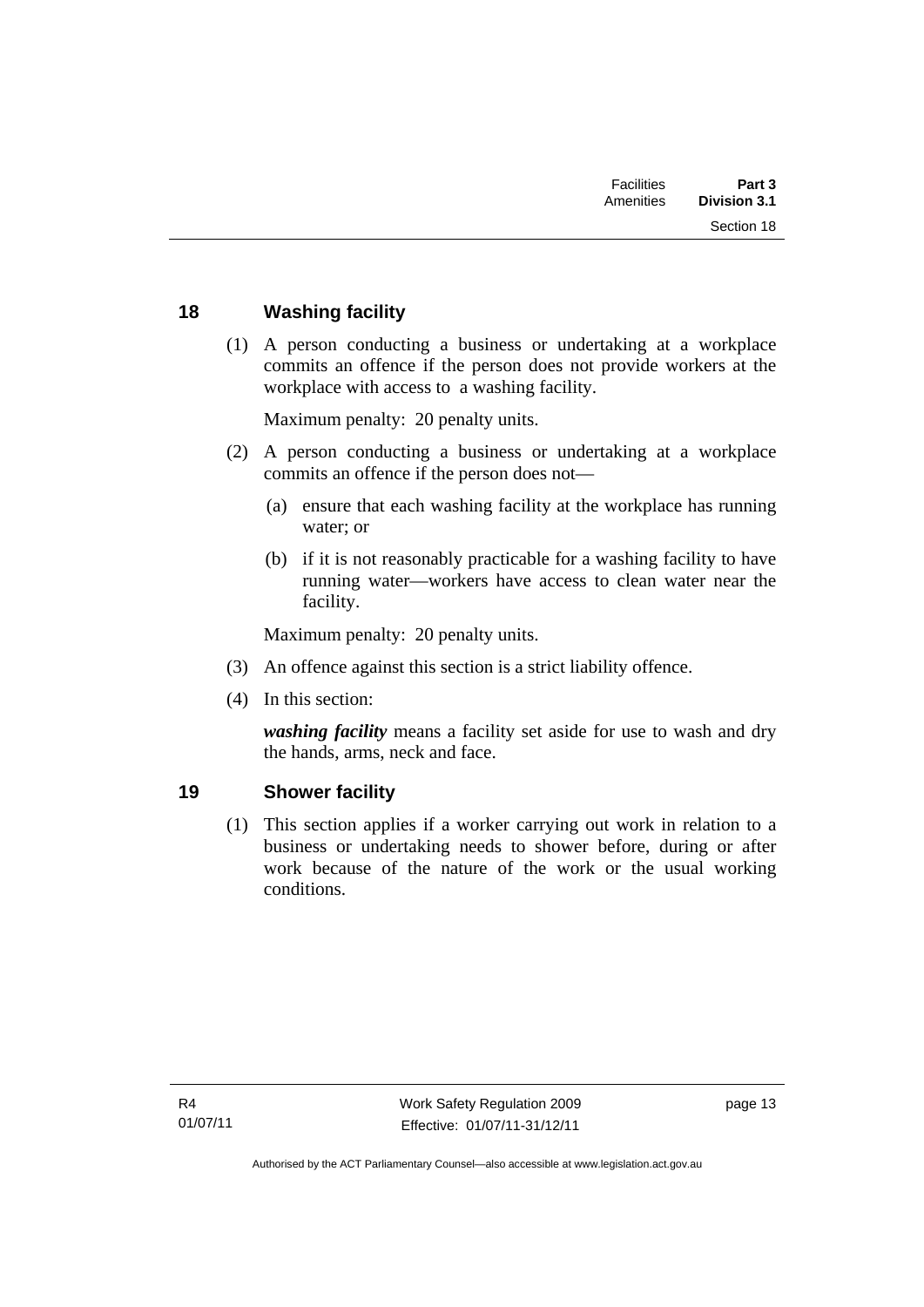(2) A person conducting a business or undertaking at a workplace commits an offence if the person does not ensure that a worker for the business or undertaking has access to shower facilities.

Maximum penalty: 20 penalty units.

 (3) A person conducting a business or undertaking at a workplace commits an offence if the person does not ensure privacy and security between male and female workers using shower facilities.

Maximum penalty: 20 penalty units.

(4) An offence against this section is a strict liability offence.

#### <span id="page-27-0"></span>**20 Drinking water**

(1) A person conducting a business or undertaking at a workplace commits an offence if drinking water is not provided for workers at the workplace.

Maximum penalty: 20 penalty units.

(2) An offence against this section is a strict liability offence.

#### <span id="page-27-1"></span>**21 Seating**

- (1) A person conducting a business or undertaking at a workplace commits an offence if—
	- (a) it is reasonable for a worker at the workplace to work while seated; and
	- (b) the person does not provide seating for the worker.

Maximum penalty: 20 penalty units.

- (2) A person conducting a business or undertaking at a workplace commits an offence if—
	- (a) it is reasonable for a worker at the workplace to perform some tasks while seated; and

Authorised by the ACT Parliamentary Counsel—also accessible at www.legislation.act.gov.au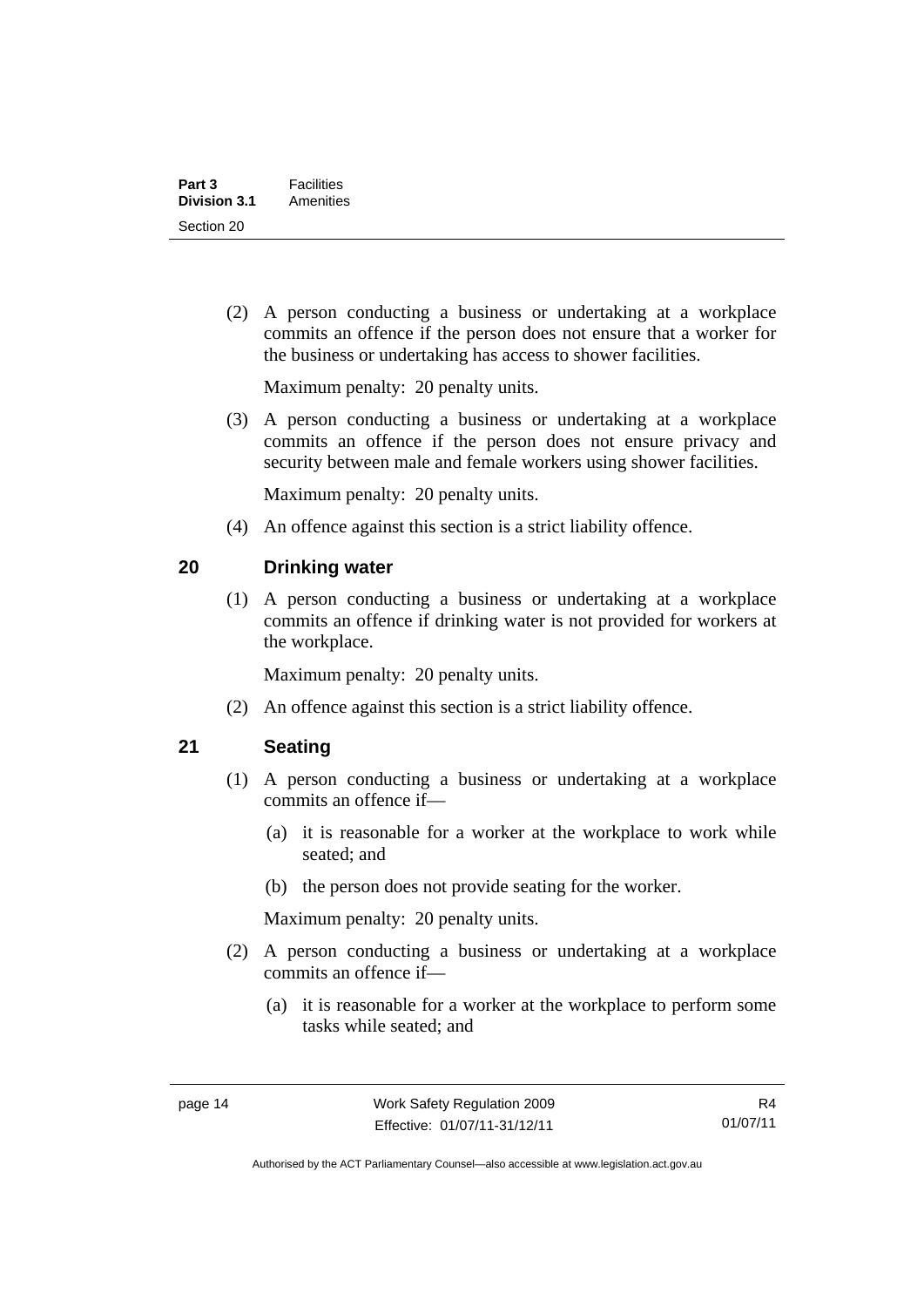| Part 3<br><b>Division 3.1</b> | <b>Facilities</b><br>Amenities |  |
|-------------------------------|--------------------------------|--|
| Section 22                    |                                |  |

 (b) the person does not make seating available for the worker to use from time to time.

Maximum penalty: 20 penalty units.

- (3) An offence against this section is a strict liability offence.
- (4) What is reasonable for subsection (1) or (2) must be decided having regard to the nature of the work undertaken by the worker.
- (5) In this section:

*seating* means a place for a person to sit that—

- (a) is ergonomically sound; and
- (b) provides suitable support; and
- (c) is adequate for the type of work.

### <span id="page-28-0"></span>**22 Working space**

(1) A person conducting a business or undertaking at a workplace commits an offence if the person does not provide sufficient working space at the workplace to allow workers to work safely.

*Note* For specific requirements for confined spaces, see div 7.8.

Maximum penalty: 20 penalty units.

(2) An offence against this section is a strict liability offence.

page 15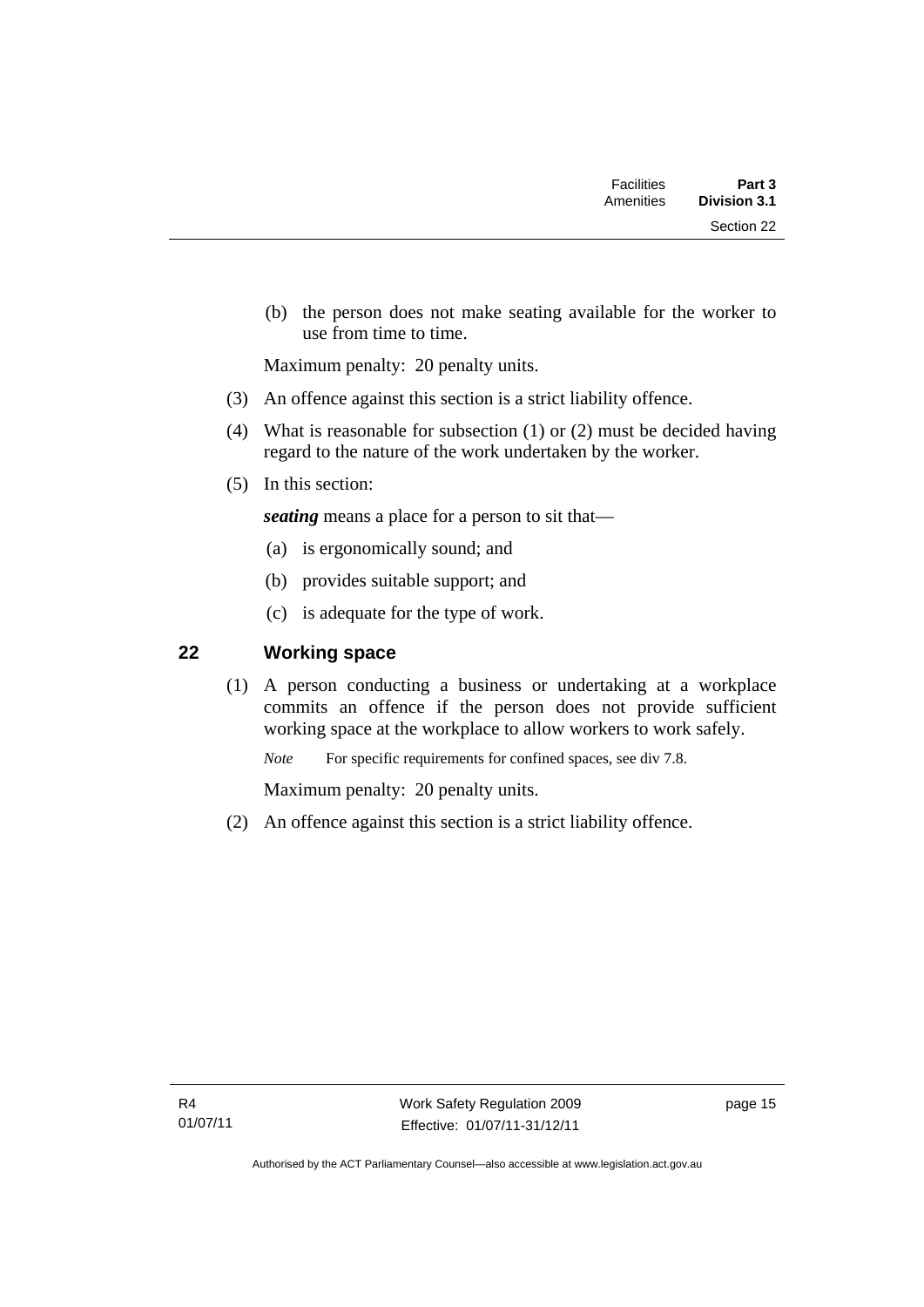# <span id="page-29-0"></span>**Division 3.2 First aid and sickness**

#### <span id="page-29-1"></span>**23 First aid**

 (1) A person conducting a business or undertaking at a workplace commits an offence if the person does not provide adequate first aid equipment at the workplace so that each person at the workplace has access to the equipment.

Maximum penalty: 20 penalty units.

 (2) A person conducting a business or undertaking at a workplace commits an offence if the person does not ensure that an adequate number of people trained in first aid are available to give first aid at the workplace.

Maximum penalty: 20 penalty units.

- (3) What is adequate for subsections (1) and (2) must be decided having regard to—
	- (a) the nature of the work undertaken at the workplace; and
	- (b) the size and location of the workplace; and
	- (c) the number of workers at the workplace and their characteristics including gender, age and special needs.
- (4) In this section:

*first aid* means the immediate treatment or care of a person who is injured or who becomes sick.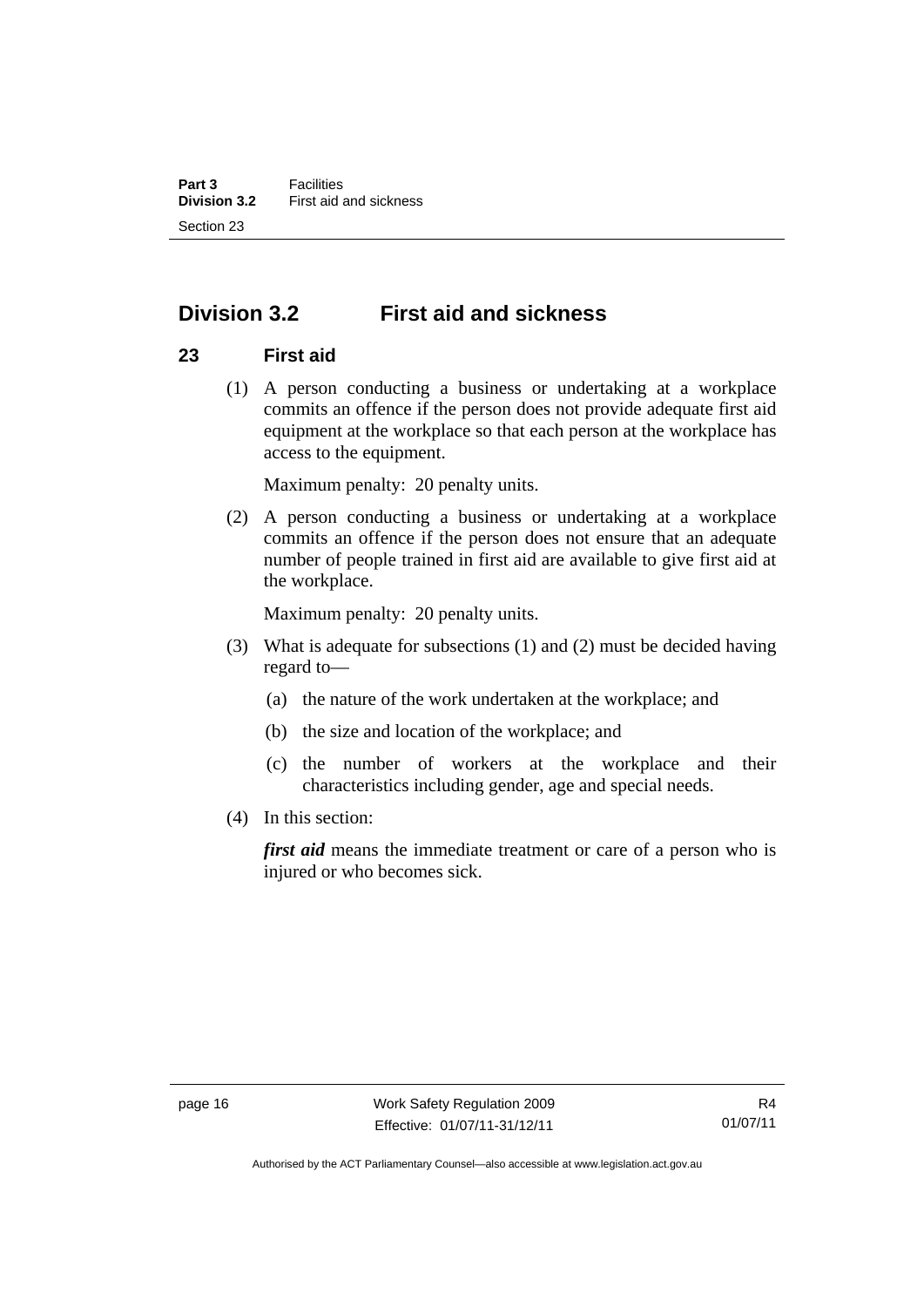#### <span id="page-30-0"></span>**24 Arrangements for sick workers**

- (1) A person conducting a business or undertaking at a workplace commits an offence if the person does not—
	- (a) provide a first-aid room or health centre at the workplace; or
	- (b) make adequate arrangements to ensure the wellbeing of a worker who is injured, or becomes sick, at the workplace.

Maximum penalty: 20 penalty units.

(2) An offence against this section is a strict liability offence.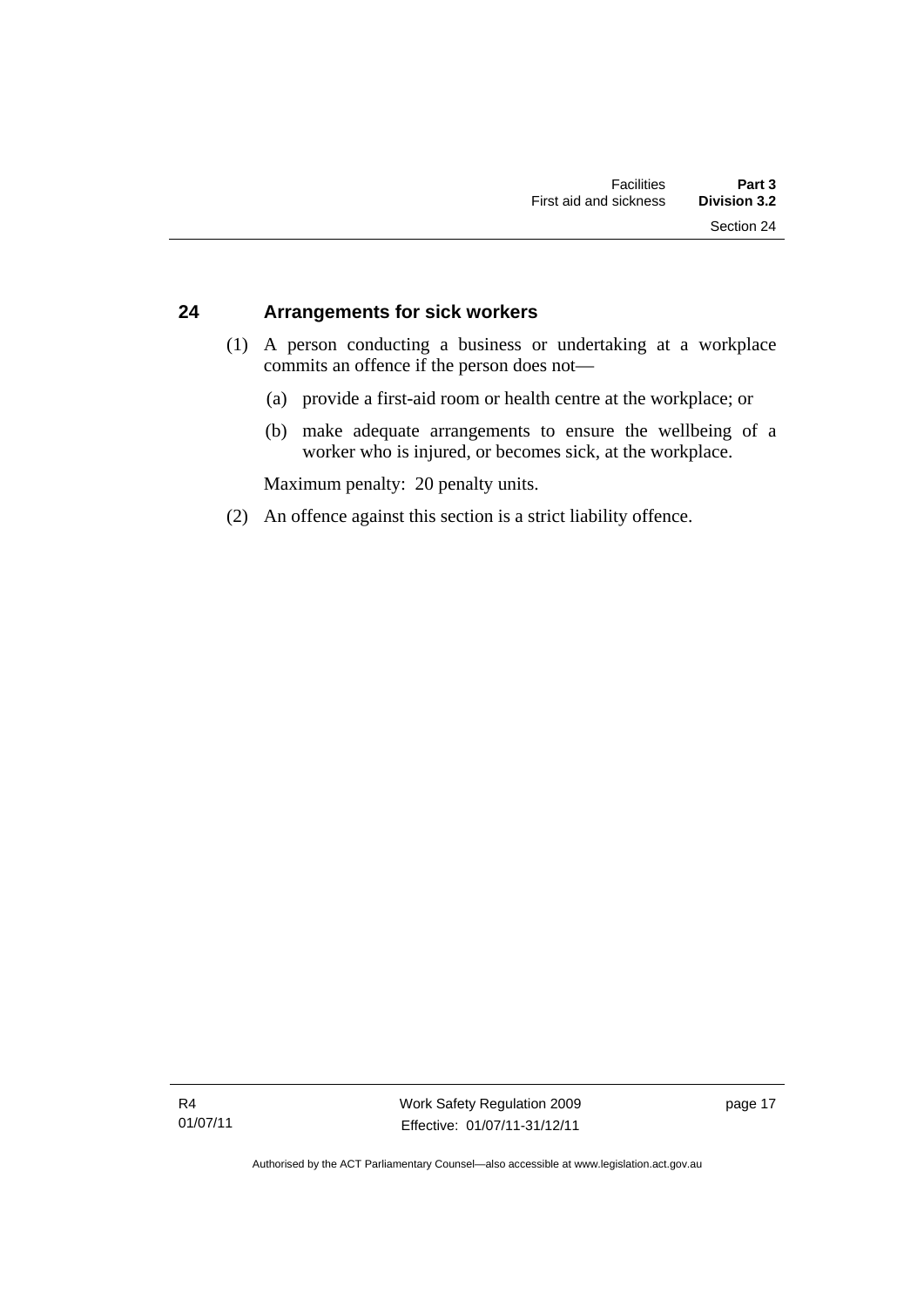# <span id="page-31-0"></span>**Part 4 Work safety representatives**

## <span id="page-31-1"></span>**Division 4.1 Work safety representatives—election process**

### <span id="page-31-2"></span>**25 Work safety representative—eligibility**

- (1) A person is eligible to be a work safety representative for a worker consultation unit if the person is—
	- (a) a represented worker; or
	- (b) if a worker from the relevant worker consultation unit has not nominated for the position—a suitably qualified person.
- (2) In this section:

*suitably qualified person* means a person who—

- (a) holds at least a certificate IV in occupational health and safety; and
- (b) has completed an approved training course; and
- (c) is approved by each employer for the worker consultation unit.
- *Note Approved training course*—see s 40.

#### <span id="page-31-3"></span>**26 Election process—number of work safety representatives**

A worker consultation unit may elect more than 1 eligible person as a work safety representative for the unit.

#### <span id="page-31-4"></span>**27 Election process—worker consultation unit may ask others to conduct election**

- (1) A worker consultation unit may ask any of the following people to conduct the election of a work safety representative on behalf of the unit:
	- (a) an employer of a worker in the unit;

Authorised by the ACT Parliamentary Counsel—also accessible at www.legislation.act.gov.au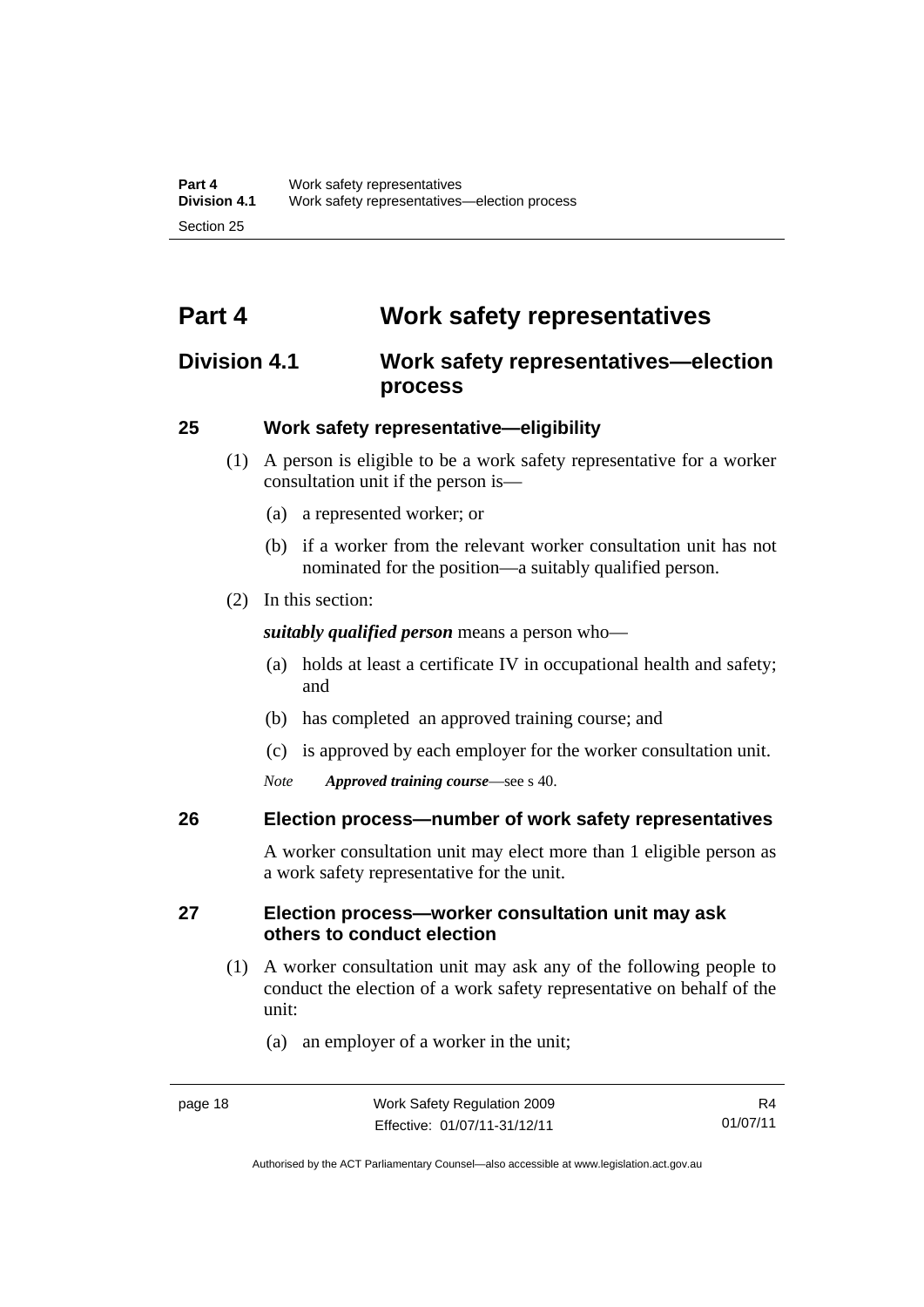- (b) if a worker in the unit is, or is eligible to be, a member of a registered organisation—the registered organisation;
- (c) someone else.
- (2) An employer commits an offence if—
	- (a) a worker consultation unit asks the employer to conduct the election of a work safety representative; and
	- (b) the employer does not conduct the election within 42 days after the day the employer is asked.

Maximum penalty: 10 penalty units.

(3) An offence against subsection (2) is a strict liability offence.

#### <span id="page-32-0"></span>**28 Election process—notice of election of work safety representatives**

- (1) This section applies if a work safety representative is elected for a worker consultation unit.
- (2) The person who conducted the election must give notice of the result of the election to—
	- (a) each represented worker's employer; and
	- (b) if the worker consultation unit had a work safety representative before the election (a *previous work safety representative*) who is replaced by the elected work safety representative—the previous work safety representative.
- (3) The notice must include the work safety representative's name.
- (4) An employer must, if given notice of the election of a work safety representative for a worker consultation unit, tell workers in the unit the employer engages to carry out work that the person elected is a work safety representative.

#### **Examples—how to tell workers who elected work safety representative is**

1 email

page 19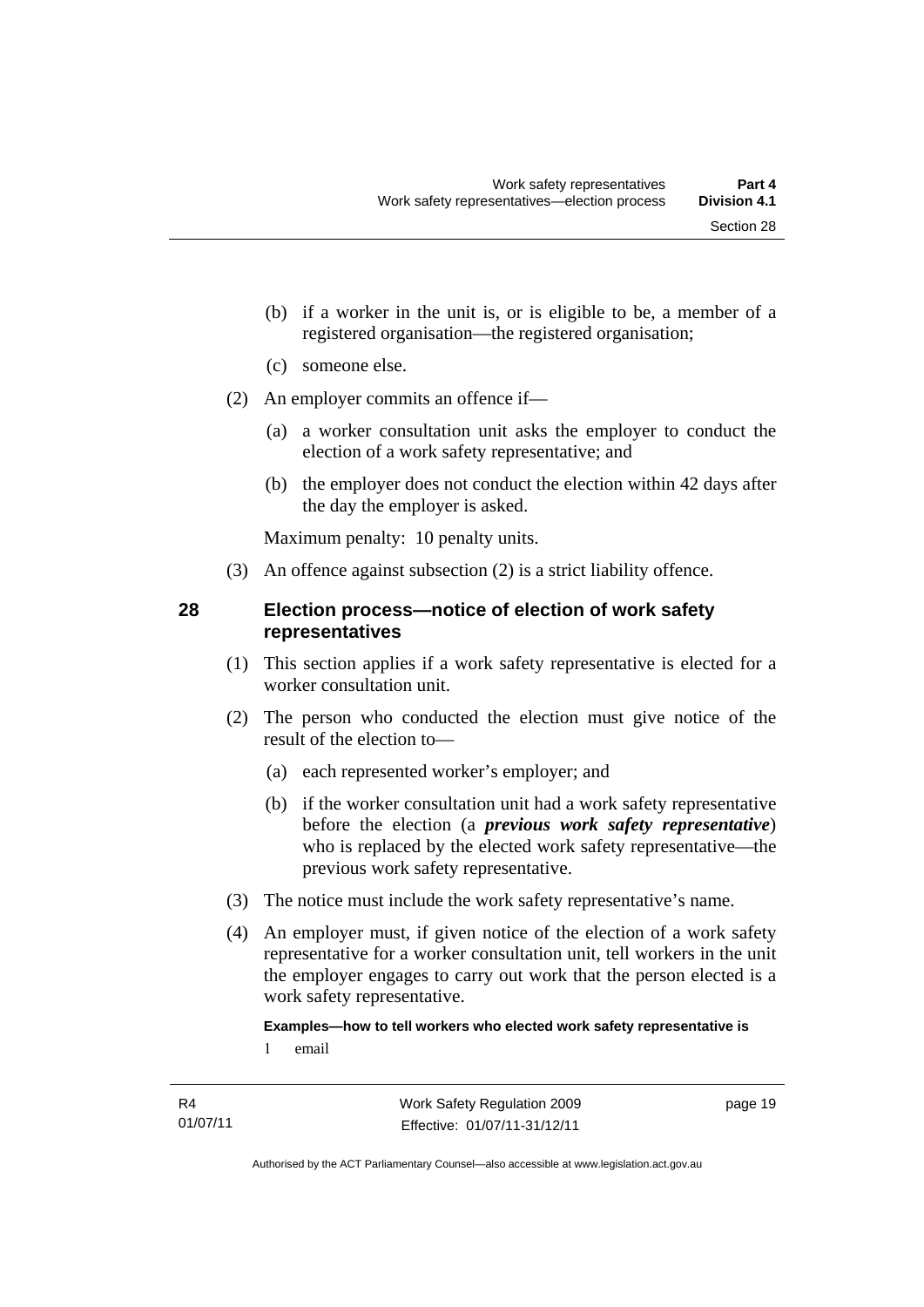- 2 notice posted
- 3 staff handbook
- *Note 1* The Act, pt 6 (Compliance measures) imposes requirements on people who are required to do something under a provision of this regulation.
- *Note 2* An example is part of the regulation, is not exhaustive and may extend, but does not limit, the meaning of the provision in which it appears (see Legislation Act, s 126 and s 132).

#### <span id="page-33-0"></span>**29 Election process—replacement work safety representatives**

- (1) This section applies if—
	- (a) a worker consultation unit has a work safety representative (a *previous work safety representative*); and
	- (b) the worker consultation unit elects a work safety representative to replace the previous work safety representative.
- (2) The previous work safety representative stops being a work safety representative when given notice under section 28 of the result of the election.

#### <span id="page-33-1"></span>**30 Work safety representative—deputy**

- (1) A deputy work safety representative may be elected for each work safety representative in the same way that the work safety representative is elected.
- (2) If the work safety representative stops being the representative, or is unable to exercise the functions of a representative—
	- (a) the deputy work safety representative may exercise the work safety representative's functions; and

Authorised by the ACT Parliamentary Counsel—also accessible at www.legislation.act.gov.au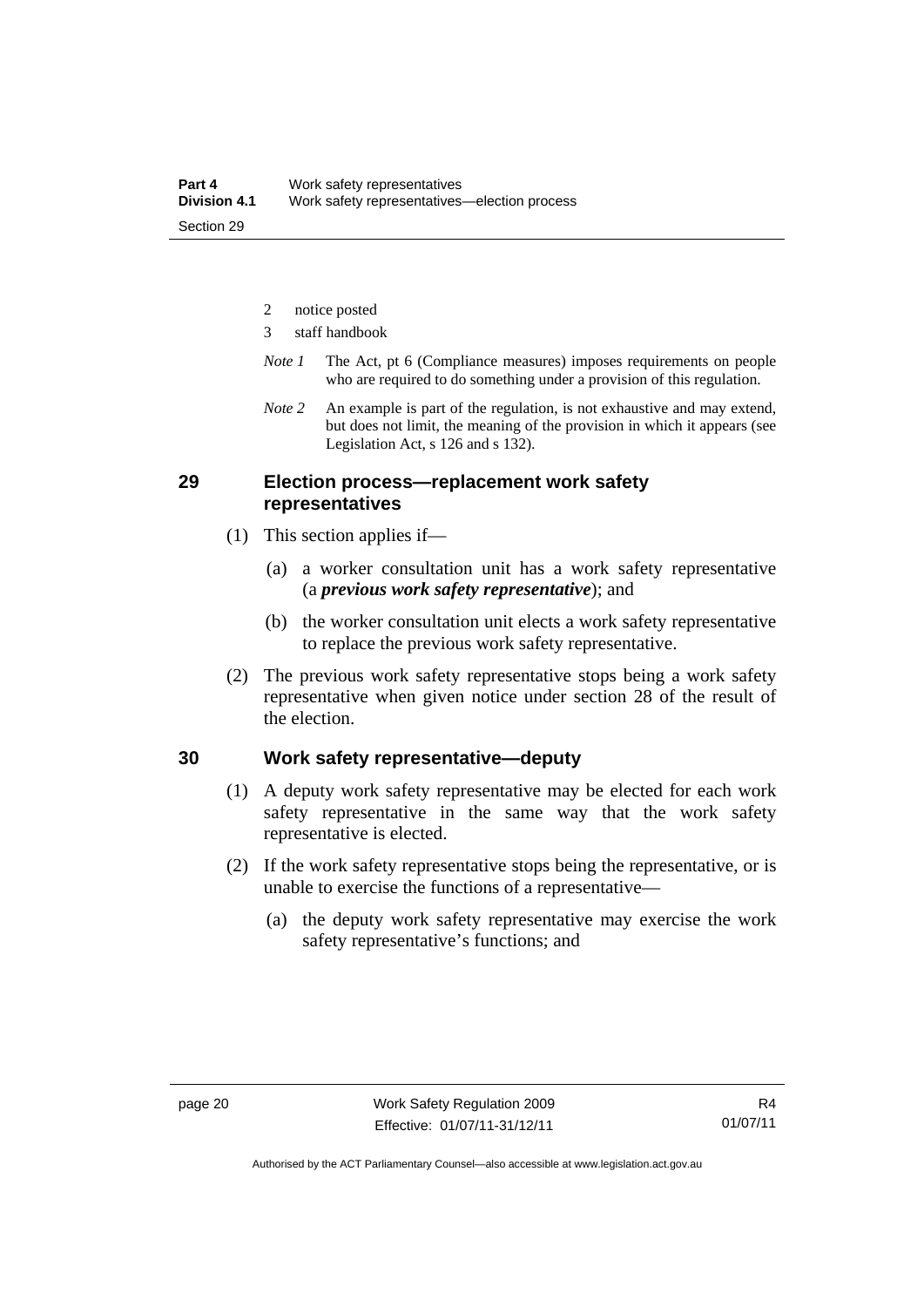- (b) the Act (other than this section) applies to the deputy work safety representative as if the deputy were the work safety representative.
- *Note* A reference to an Act includes a reference to the statutory instruments made or in force under the Act, including any regulation (see Legislation Act, s 104).

## <span id="page-34-0"></span>**Division 4.2 Work safety representatives—general**

### <span id="page-34-1"></span>**31 Work safety representative—additional function—Act, s 58 (2)**

The additional functions of a work safety representative for a worker consultation unit are to—

- (a) investigate a complaint if—
	- (i) the complaint is made to the representative by a represented worker; and
	- (ii) the complaint is about the work safety of a represented worker at a workplace of the worker; and
- (b) be present at an interview if—
	- (i) the interview is between a represented worker and—
		- (A) an inspector; or
		- (B) the worker's employer; and
	- (ii) the interview is in relation to work safety; and
	- (iii) the worker consents to the work safety representative being present at the interview; and
- (c) inspect records of a work safety committee if a committee is established for the unit.
- *Note* A work safety representative must not exercise a function unless the representative has completed an approved training course or, if required, an approved refresher training course—see s 40 (5).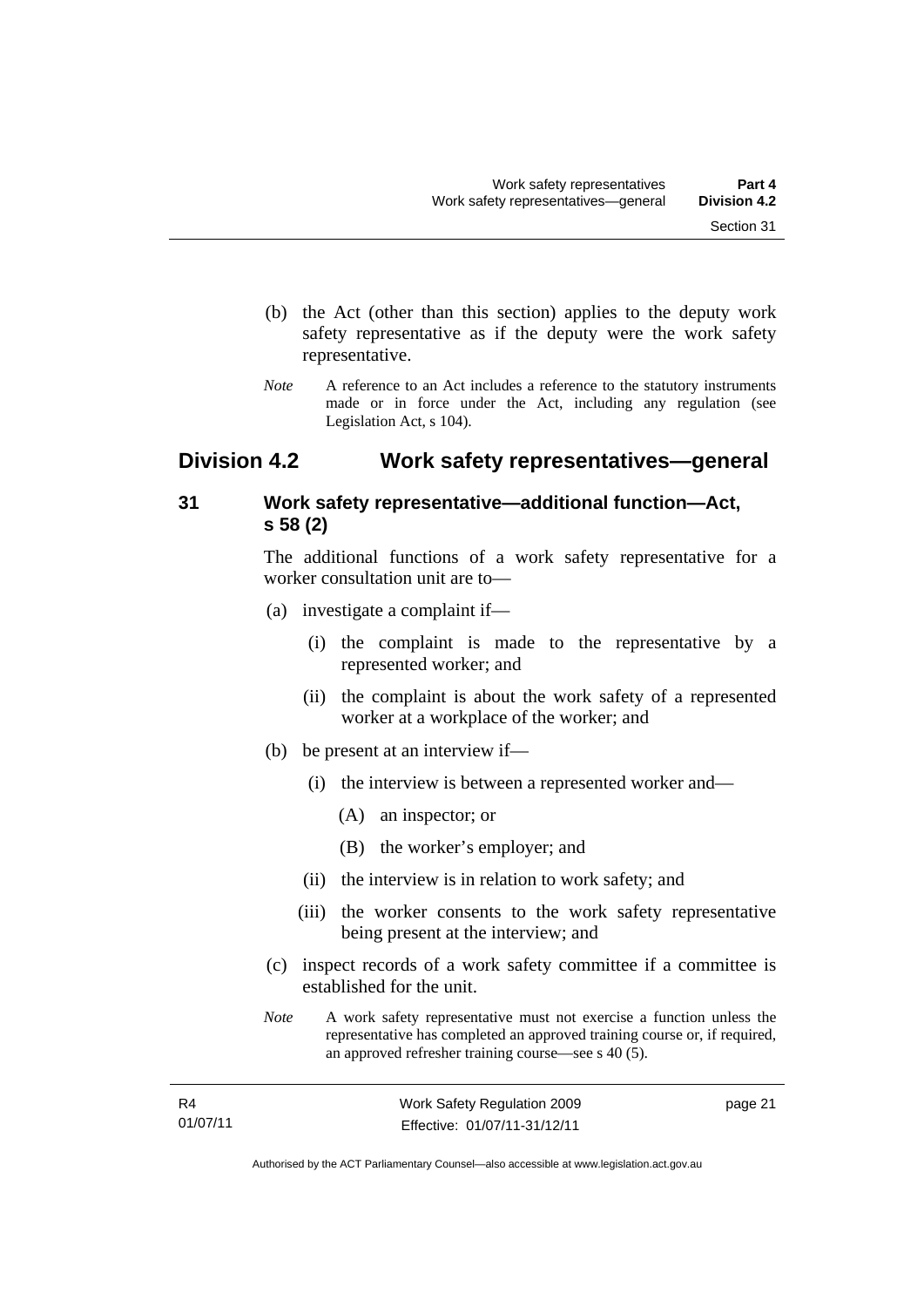#### <span id="page-35-0"></span>**32 Work safety representative—exercising functions—Act, s 58 (3)**

- (1) In exercising a function, the work safety representative for a worker consultation unit may—
	- (a) access any information under the employer's control in relation to the work safety of a represented worker, other than information that the representative is not entitled to under section 33; and
		- *Note* The Legislation Act, s 170 and s 171 deal with the application of the privilege against selfincrimination and client legal privilege.
	- (b) inspect all or part of a workplace where a represented worker works if—
		- (i) there has, in the immediate past, been an accident or dangerous occurrence at the workplace; or
		- (ii) the representative believes on reasonable grounds that there is an immediate threat of an accident or dangerous occurrence at the workplace; or
		- (iii) the representative gives the employer reasonable notice of the inspection; and
	- (c) for all or part of a workplace where a represented worker works—
		- (i) ask an inspector to carry out an inspection at the workplace; and
		- (ii) accompany an inspector during an inspection of the workplace.
- (2) A work safety representative must not exercise the representative's functions until each represented worker's employer is given notice under section 28.

Authorised by the ACT Parliamentary Counsel—also accessible at www.legislation.act.gov.au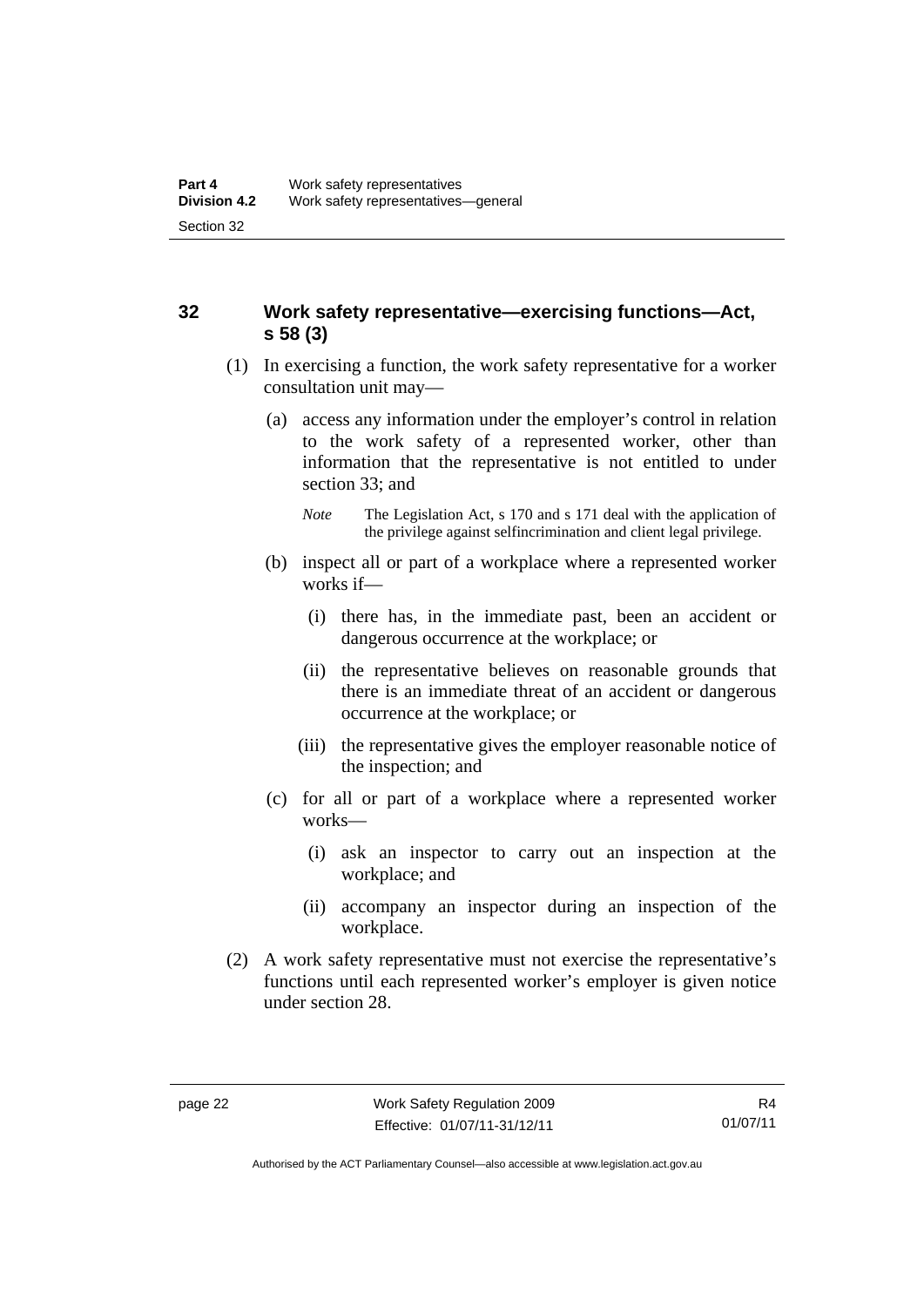#### **33 Work safety representative—access to information**

- (1) A work safety representative is not entitled to access personal health information about a represented worker, or former represented worker, unless—
	- (a) the worker agrees in writing to the representative having access to the information; or
	- (b) the information does not identify the worker or allow the worker to be identified.
	- *Note Personal health information*—see the *Health Records (Privacy and Access) Act 1997*, dictionary.
- (2) A work safety representative is not entitled to access employment details about a represented worker, or former represented worker, unless the worker agrees in writing to the representative having access to the information.

## **Division 4.3 Work safety representatives conditions of office**

#### **34 Work safety representative—term of office**

- (1) A person elected or re-elected as a work safety representative holds office for the period, not longer than 2 years, decided by the worker consultation unit.
- (2) However, the person's term ends if—
	- (a) the person resigns as a work safety representative for the unit; or
	- (b) the person stops being eligible to be a work safety representative for the unit; or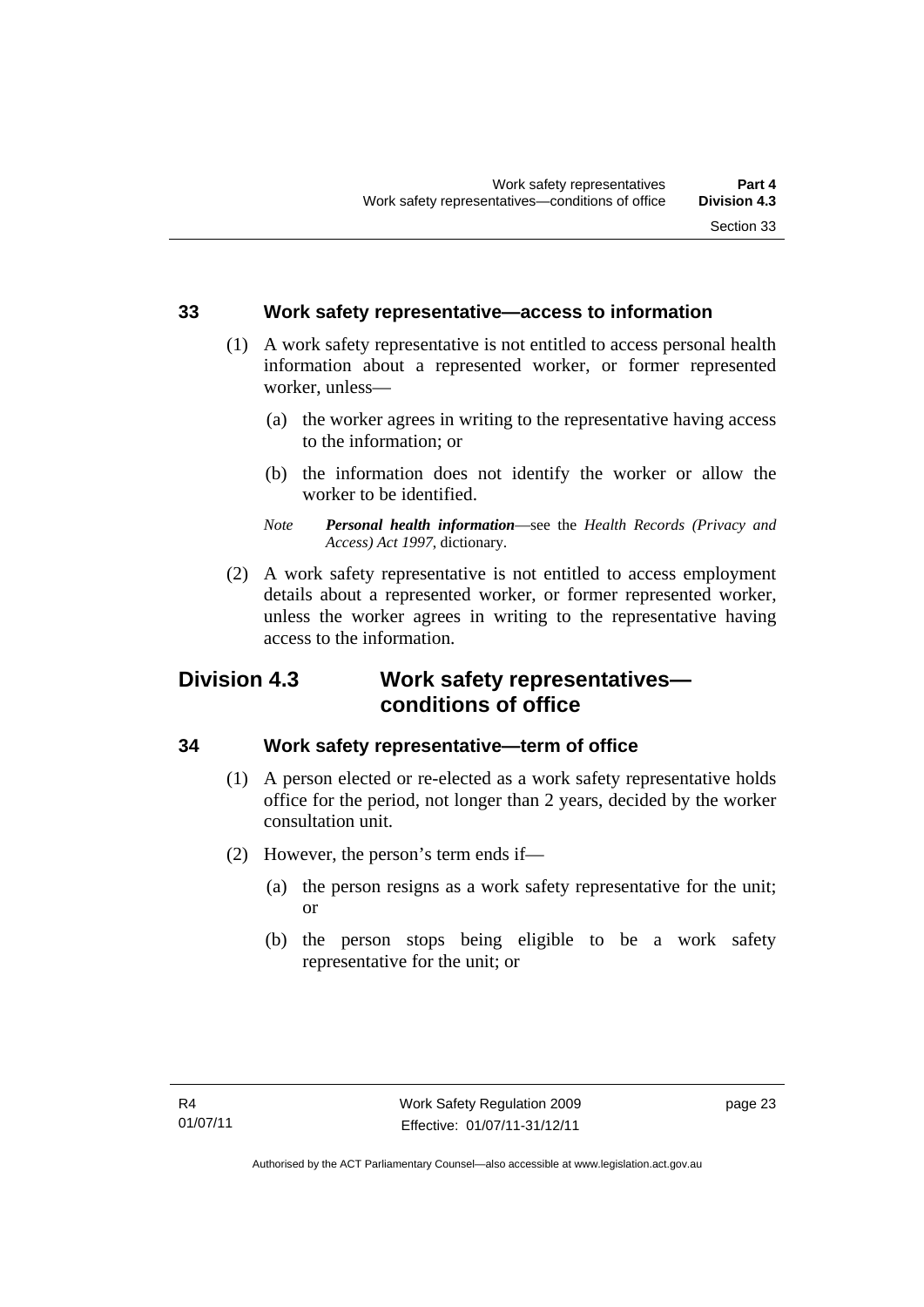- (c) the person is disqualified under section 38.
- *Note* A person is eligible to be a work safety representative for a worker consultation unit if the person is a represented worker or is a suitably qualified person—see s 25.
- (3) A person resigns as a work safety representative for a worker consultation unit by giving written notice to the employer.

#### **35 Work safety representative—application for disqualification**

- (1) One or more of the following may apply to the director-general for the disqualification of a work safety representative for a worker consultation unit:
	- (a) an employer of a represented worker;
	- (b) a represented worker;
	- (c) if a worker in the unit is, or is eligible to be, a member of a registered organisation—the registered organisation.
- (2) The application—
	- (a) must be in writing; and
	- (b) must set out the grounds on which the disqualification is sought; and
	- (c) may ask for the work safety representative to be suspended.

- **36 Work safety representative—grounds for disqualification** 
	- (1) Each of the following is a ground for disqualifying a work safety representative:
		- (a) the representative did something, or is doing something, in the exercise, or purported exercise, of the representative's functions—

Authorised by the ACT Parliamentary Counsel—also accessible at www.legislation.act.gov.au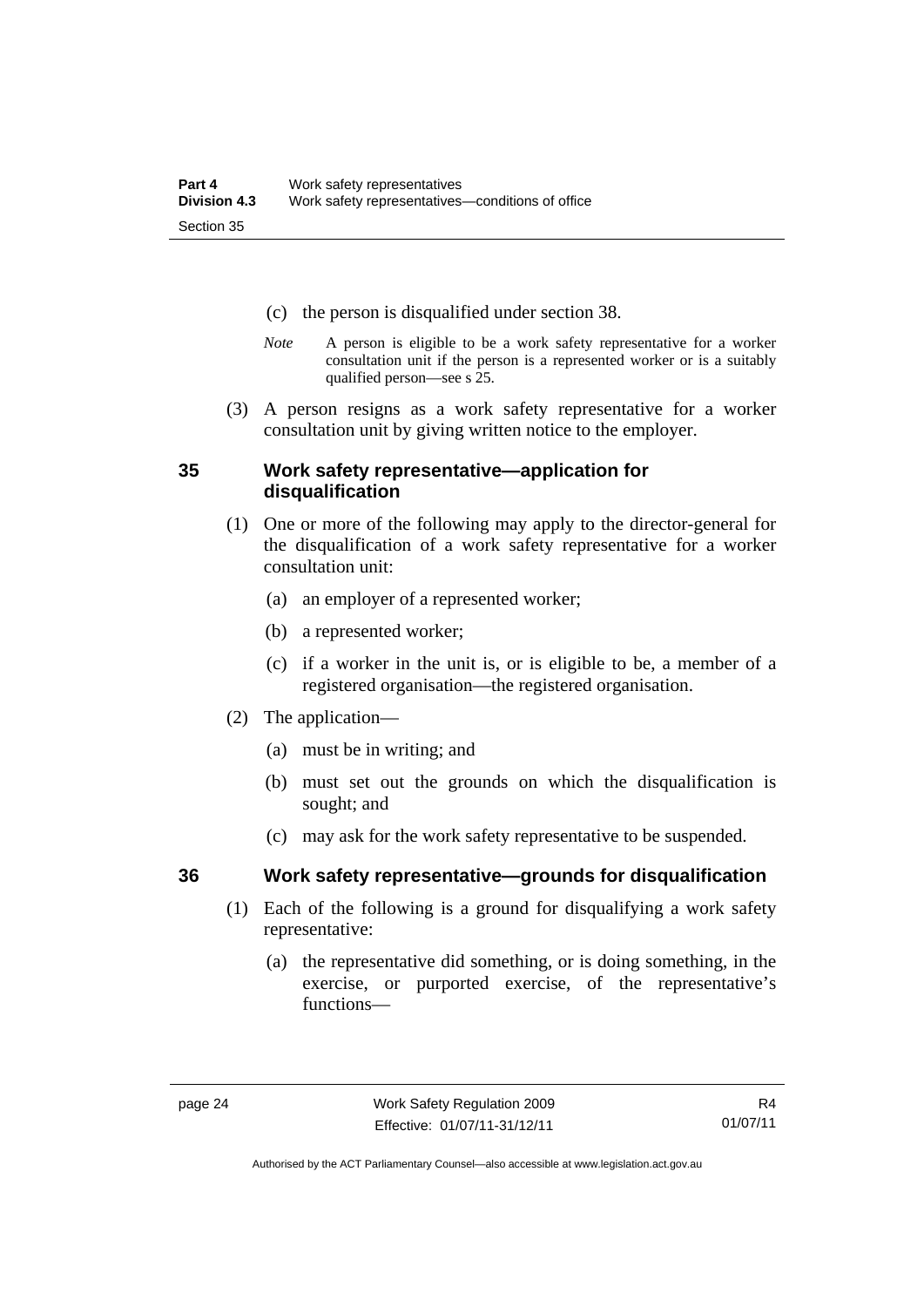- (i) with the intention of causing harm to an employer or an undertaking of an employer; or
- (ii) for a purpose not connected with the exercise of the function;
- (b) the representative intentionally used, or disclosed to someone else, information obtained from an employer for a purpose not connected with the exercise of the representative's functions;
- (c) the representative failed to reasonably exercise the representative's functions.
- (2) A work safety representative must not be disqualified on the following grounds:
	- (a) seeking assistance or advice on a work safety issue;
	- (b) reporting a suspected breach of the Act or this regulation to an inspector or a person assisting an inspector.

### **37 Work safety representative—notice of intention to disqualify**

- (1) If, on application, the director-general is satisfied that a ground may exist to disqualify a work safety representative, the director-general must—
	- (a) give the representative written notice (a *show cause notice*); and
	- (b) if the director-general considers it appropriate, suspend the representative until the director-general decides the application for disqualification.
- (2) The show cause notice must—
	- (a) contain a statement to the effect that the work safety representative may, not later than 14 working days after the day the representative is given the notice, give the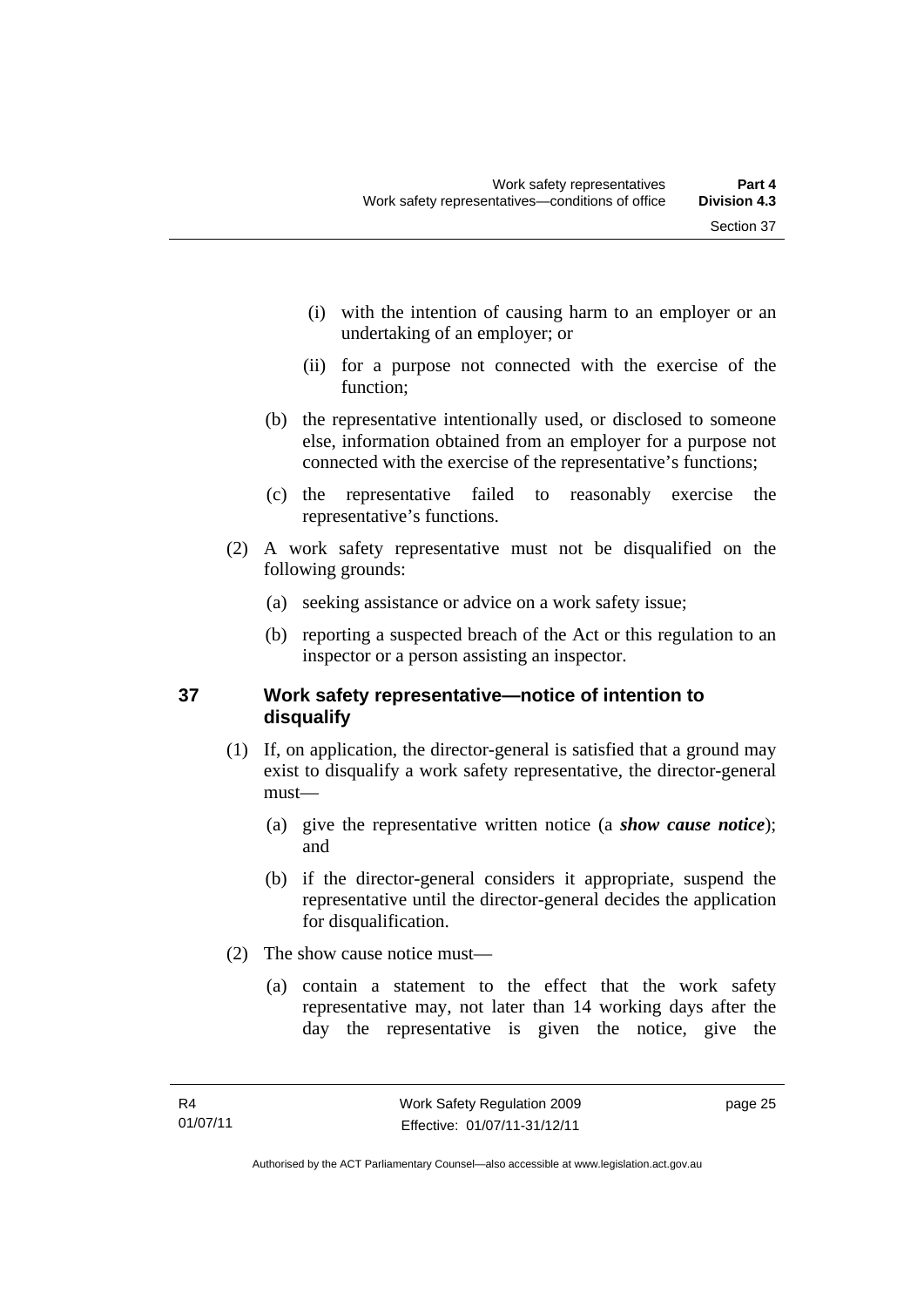director-general written reasons explaining why the representative should not be disqualified; and

- (b) be accompanied by a summary of the reasons for the application; and
- (c) if applicable—be accompanied by a notice of suspension.

#### **38 Work safety representative—disqualification**

- (1) The director-general may disqualify a work safety representative if—
	- (a) satisfied that there is a ground for disqualification under section 36; and
	- (b) a show cause notice has been given under section 37 in relation to the ground; and
	- (c) the time for the representative to respond to the notice has ended.
- (2) In deciding whether to disqualify a work safety representative, the director-general must consider the following:
	- (a) if a ground for disqualification is that the representative did something, or is doing something, in the exercise, or purported exercise, of the representative's functions, with the intention of causing harm to an employer, or undertaking of an employer—
		- (i) the harm caused or likely to be caused to the employer or undertaking because of the thing the representative did or is doing; and
		- (ii) the effect (if any) on the public interest of the thing the representative did or is doing;
	- (b) the representative's past record in exercising the representative's functions;

Authorised by the ACT Parliamentary Counsel—also accessible at www.legislation.act.gov.au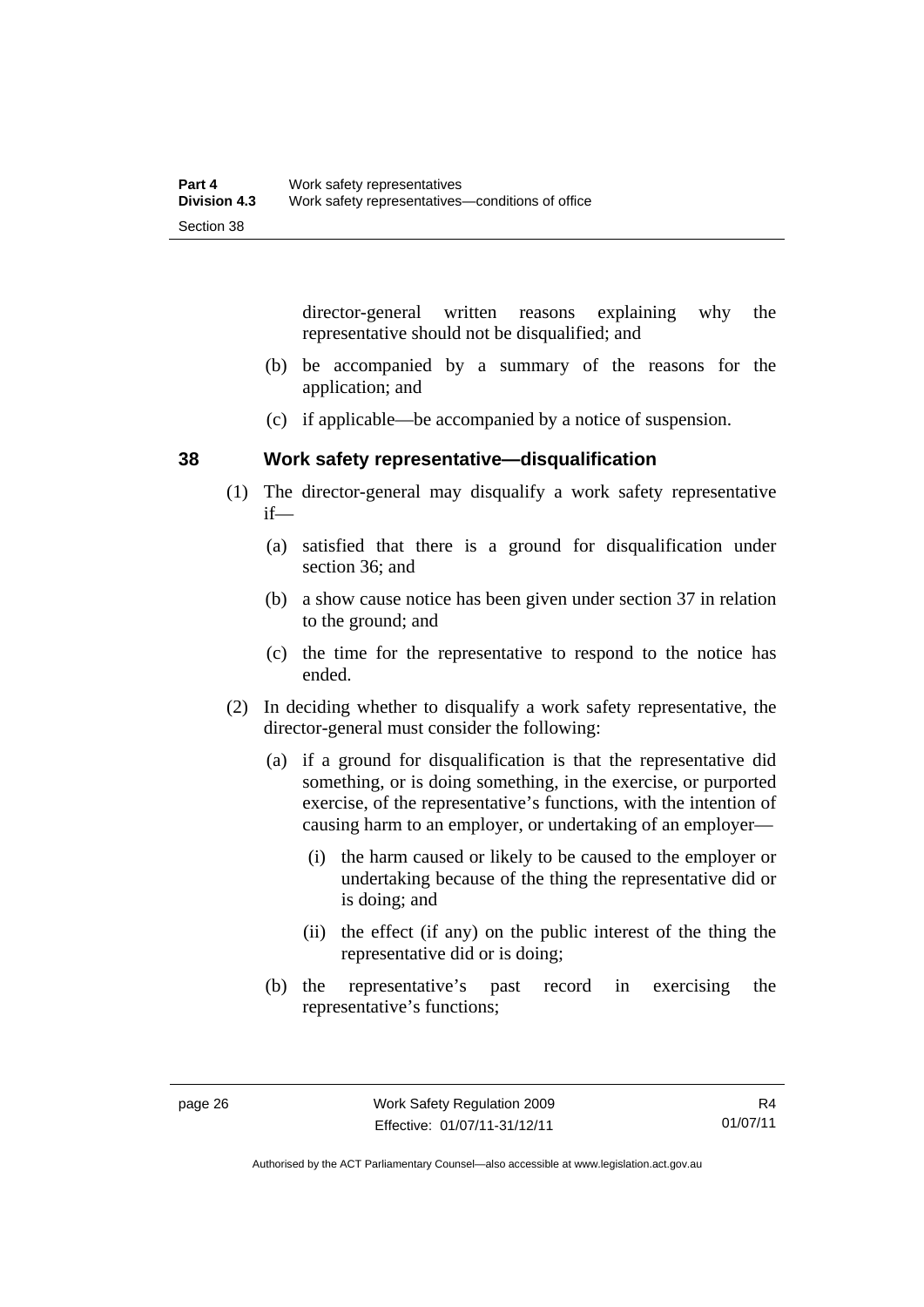- (c) any response by the representative given in accordance with the show cause notice.
- (3) The director-general may consider anything else the director-general considers relevant.
- (4) If the director-general disqualifies a person from being a work safety representative, the director-general must tell the following people in writing about the disqualification:
	- (a) the person;
	- (b) the person who applied under section 35 for the person to be disqualified;
	- (c) each employer of workers in the worker consultation unit the person represented.
- (5) If an employer is given written notice under subsection (4) the employer must tell workers the employer engages to carry out work in the unit about the disqualification.

#### **Examples—how to tell workers about disqualification**

- 1 email
- 2 notice posted
- 3 staff handbook
- *Note* An example is part of the regulation, is not exhaustive and may extend, but does not limit, the meaning of the provision in which it appears (see Legislation Act, s 126 and s 132).

#### **39 Work safety representative—revocation of disqualification**

- (1) The director-general may revoke a disqualification under section 38 if the director-general believes on reasonable grounds that it is no longer appropriate for the disqualification to remain in force.
- (2) The director-general may revoke a disqualification on application or on the director-general's own initiative.

page 27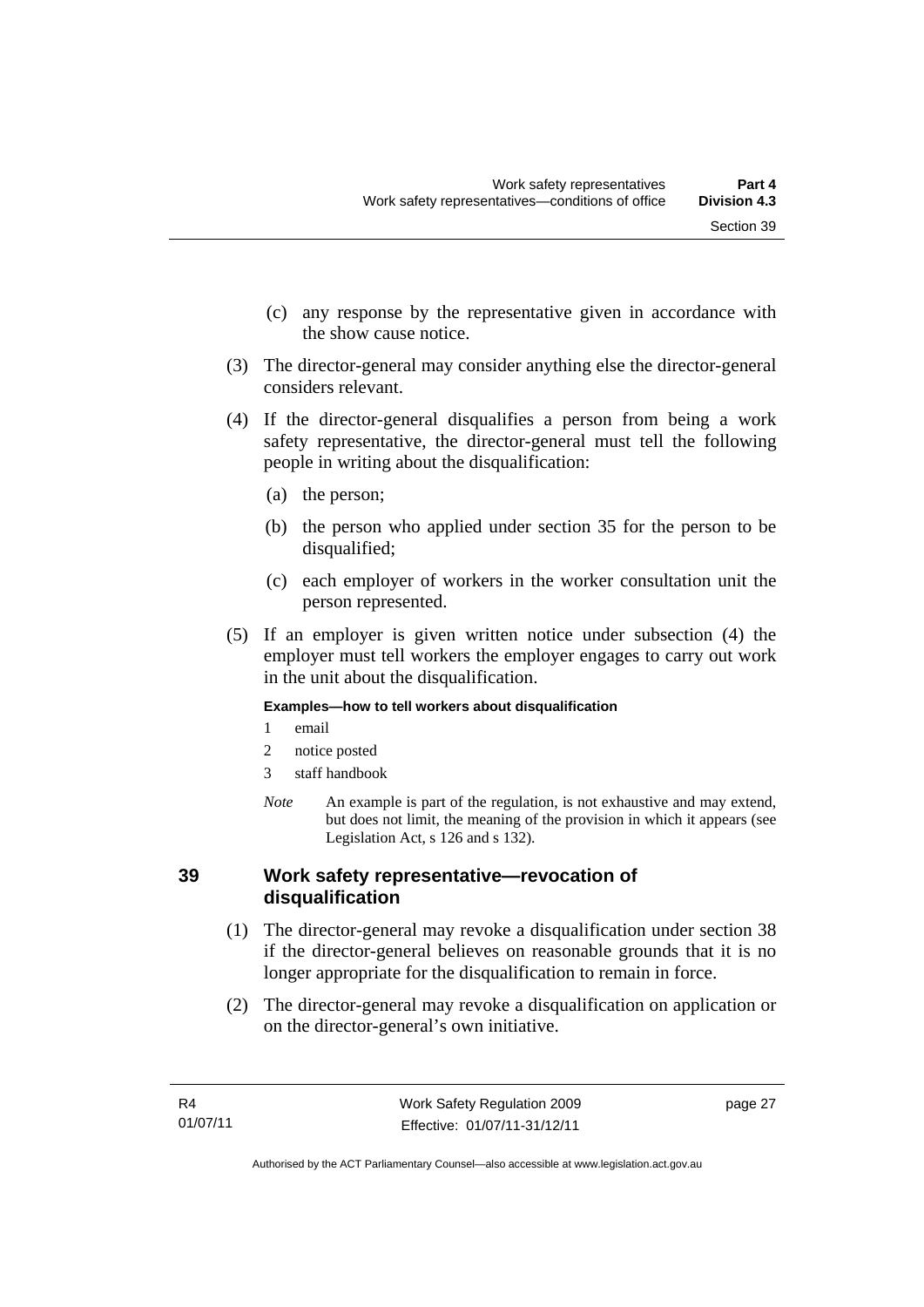#### **40 Work safety representative—approved training**

- (1) A work safety representative for a worker consultation unit must complete a training course approved in writing by the council (an *approved training course*).
- (2) An approval under subsection (1) is a notifiable instrument.

- (3) An employer must take all reasonable steps to ensure that the work safety representative completes an approved training course—
	- (a) not later than 3 months after the day the representative was elected; or
	- (b) not later than a day determined by the director-general under subsection (4).
- (4) The director-general may determine a day for the completion of an approved training course under subsection 3 (b) if—
	- (a) the employer applies to the director-general for an extension of time; and
	- (b) the director-general is satisfied that there are exceptional circumstances that justify the extension.
- (5) A work safety representative must not exercise a function under division 4.5 (Work safety representatives—provisional improvement notices) or division 4.6 (Work safety representatives—emergency procedures) unless the representative has completed an approved training course.
	- *Note* A work safety representative must not exercise the representative's functions until notice is given of the election to employers of workers in the worker consultation unit—see s 32 (2).

*Note* A notifiable instrument must be notified under the Legislation Act.

Authorised by the ACT Parliamentary Counsel—also accessible at www.legislation.act.gov.au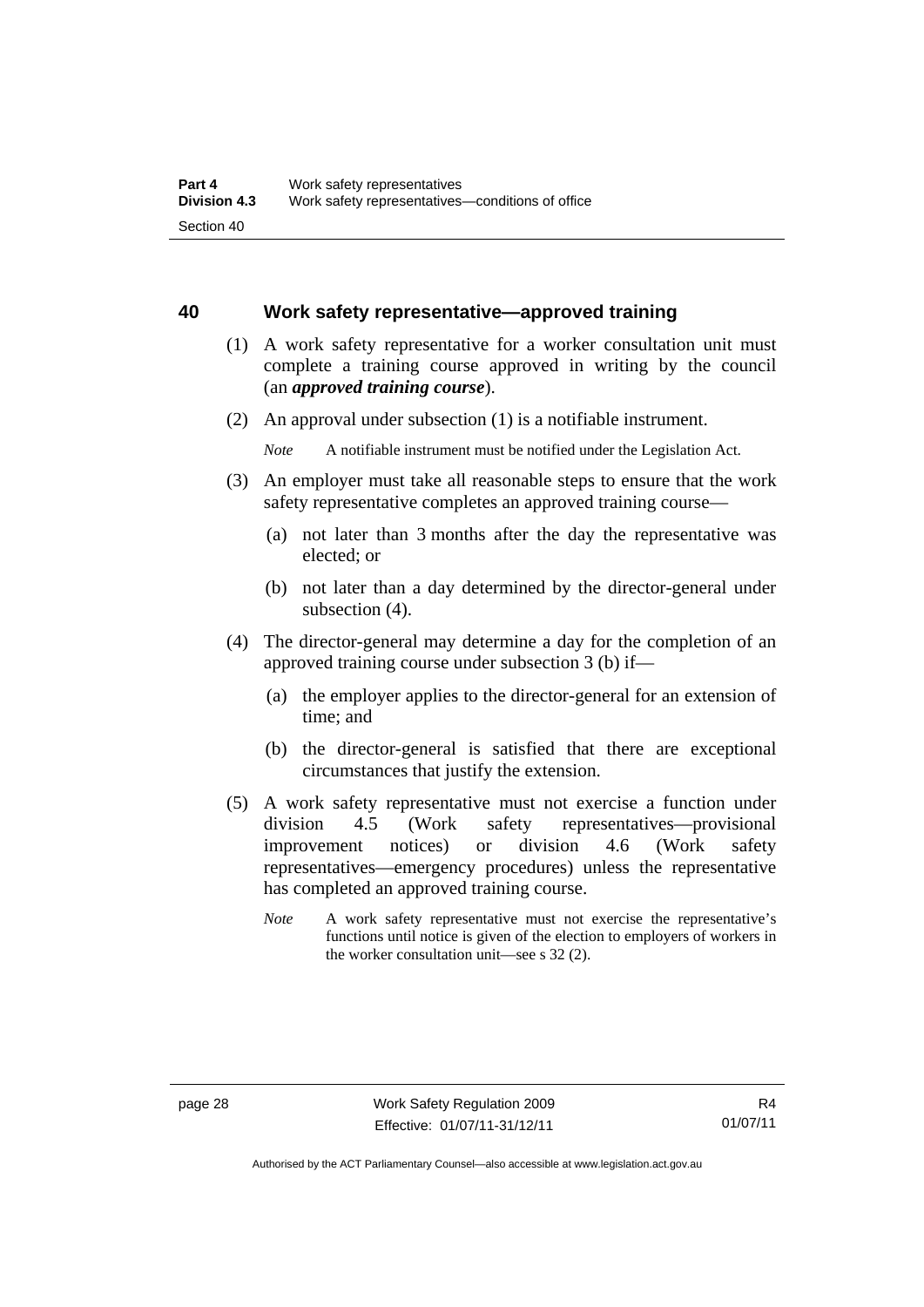#### **41 Work safety representative—refresher training**

- (1) If a work safety representative is re-elected for a further term the representative must complete a refresher training course approved in writing by the council (an *approved refresher training course*).
- (2) An approval under subsection (1) is a notifiable instrument.

*Note* A notifiable instrument must be notified under the Legislation Act.

- (3) An employer must take all reasonable steps to ensure that the work safety representative completes an approved refresher training course—
	- (a) not later than 3 months after the day the representative was re-elected; or
	- (b) not later than a day determined by the director-general under subsection (4).
- (4) The director-general may determine a day for the completion of an approved refresher training course under subsection (3) (b) if—
	- (a) the employer applies to the director-general for an extension of time; and
	- (b) the director-general is satisfied that there are exceptional circumstances that justify the extension.
- (5) A work safety representative may exercise any function under this Act even if an approved refresher training course has not been completed as required under this section.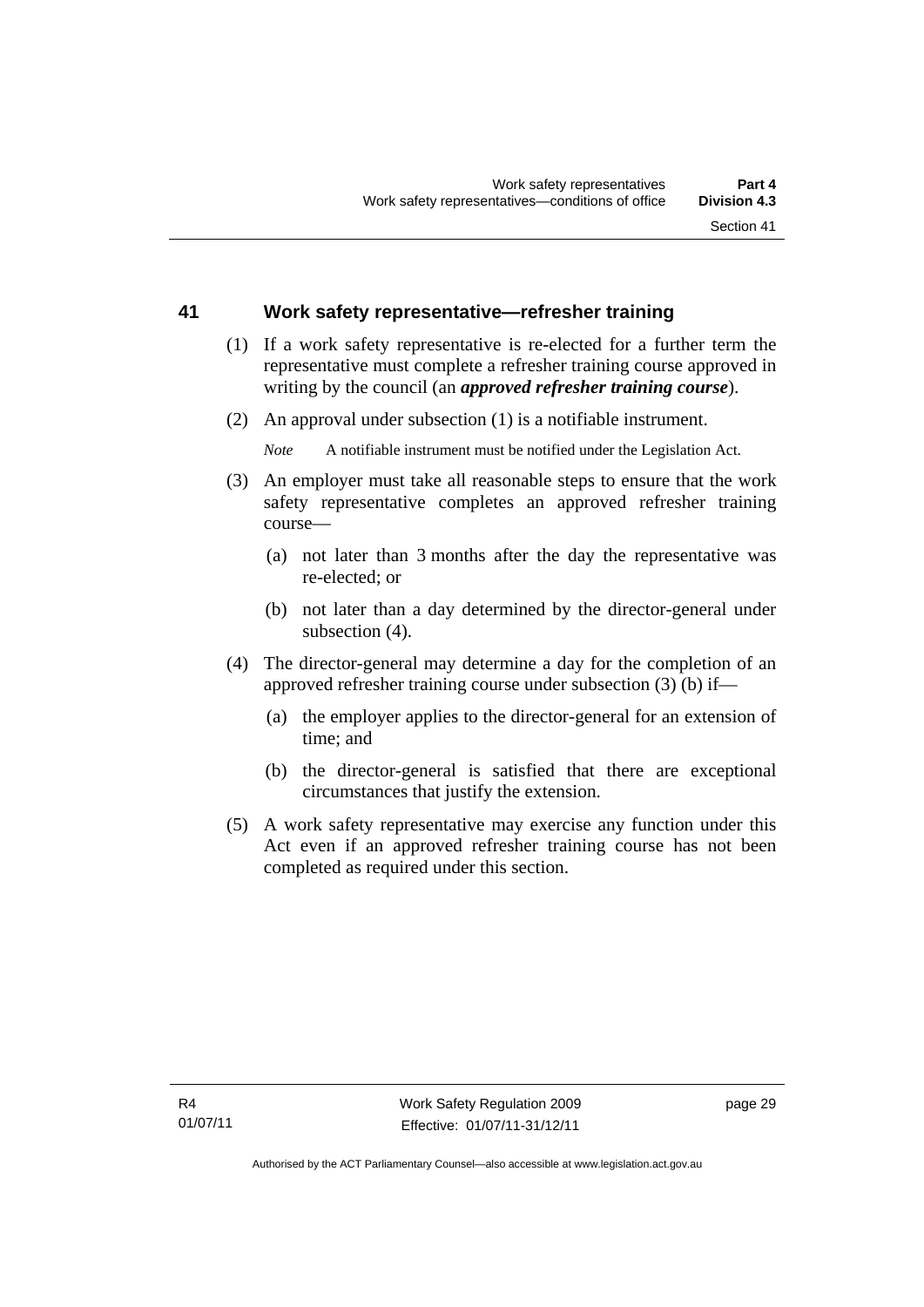# **Division 4.4 Work safety representatives employer's duties**

#### **42 Work safety representative—employer to allow for time to exercise functions and undertake training**

- (1) The employer of a work safety representative has a duty to allow the representative to take the time off work, without loss of pay or other entitlements, that is reasonably necessary for the representative—
	- (a) to exercise the functions of a work safety representative; and
	- (b) to undertake an approved training course, or an approved refresher training course, within 3 months after the day the representative is elected.
- (2) An employer commits an offence if the employer fails to comply with the duty in subsection  $(1)$ .

Maximum penalty: 30 penalty units.

- (3) An employer commits on offence if—
	- (a) a work safety representative, or deputy work safety representative, engaged by the employer, undertakes an approved training course or approved refresher training course; and
	- (b) the employer fails to do 1 or both of the following:
		- (i) pay the fees for the course;
		- (ii) reimburse the reasonable expenses incurred by the representative in undertaking the course.

Maximum penalty: 20 penalty units.

 (4) For the avoidance of doubt, the obligation to pay the fees for the course and reimburse reasonable expenses does not apply if the work safety representative is a suitably qualified person who is not a worker engaged by the employer.

R4 01/07/11

Authorised by the ACT Parliamentary Counsel—also accessible at www.legislation.act.gov.au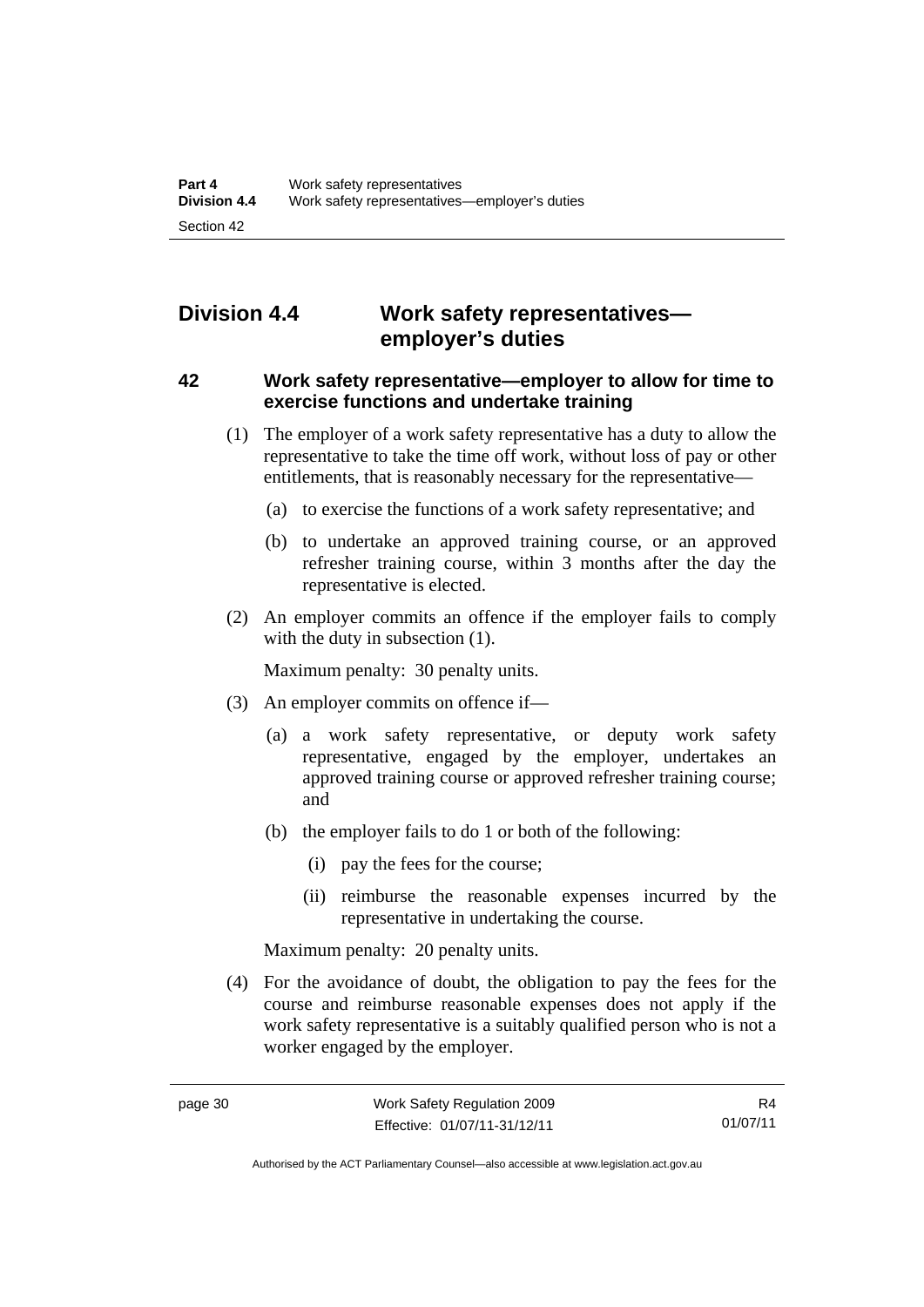(5) An offence against this section is a strict liability offence.

#### **43 Work safety representative—employer to provide facilities**

- (1) The employer of a work safety representative has a duty to provide access to the facilities that are reasonably necessary for the representative to exercise the functions of a work safety representative.
- (2) An employer commits an offence if the employer fails to comply with the duty in subsection  $(1)$ .

Maximum penalty: 20 penalty units.

(3) An offence against this section is a strict liability offence.

# **Division 4.5 Work safety representatives provisional improvement notices**

### **44 Provisional improvement notice—Act, dict, def** *provisional improvement notice*

A provisional improvement notice must be in accordance with section 46.

### **45 Provisional improvement notice—issue of notice**

- (1) This section applies if a work safety representative for a worker consultation unit believes on reasonable grounds that—
	- (a) a person (a *responsible person*) is contravening, or is likely to contravene, a provision of the Act; and
	- (b) the contravention affects, or is likely to affect, 1 or more represented workers.
- (2) The work safety representative may give the responsible person a provisional improvement notice requiring the person to rectify the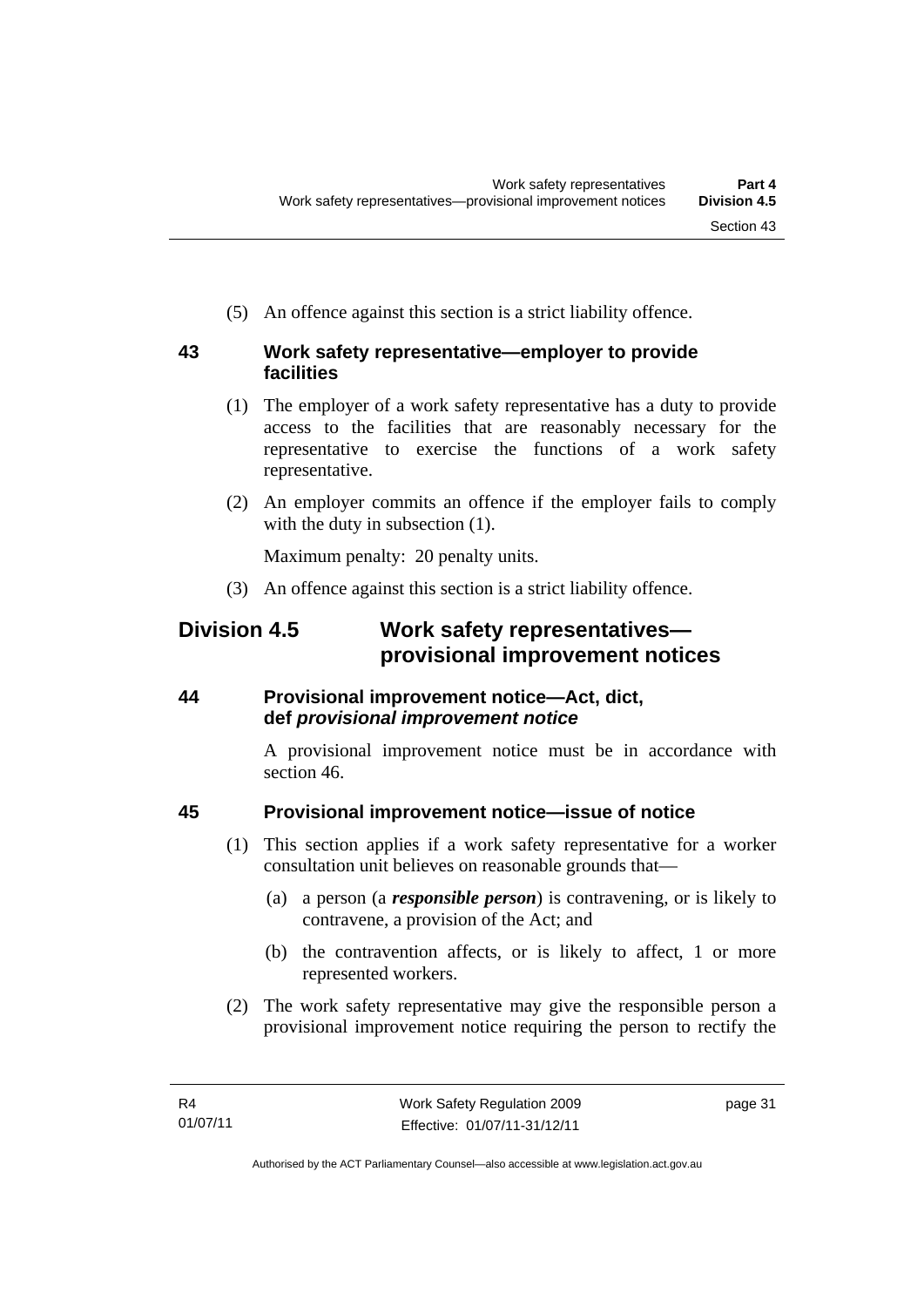matters or activities causing the contravention or likely contravention.

- (3) The work safety representative must not give a provisional improvement notice to a responsible person unless the representative believes on reasonable grounds that taking any further steps to consult the person about rectifying the matter or activity causing the contravention or likely contravention is unlikely to result in the rectification of the matter or activity.
- (4) A work safety representative must not give a provisional improvement notice to a responsible person in relation to a matter or activity that is the subject of an improvement notice or prohibition notice.

#### **46 Provisional improvement notice—content of notice**

- (1) A provisional improvement notice must—
	- (a) state the circumstance that is occurring, or is likely to occur, that the work safety representative giving the notice believes is causing a contravention or may cause a contravention and the reasons for the belief; and
	- (b) either—
		- (i) if the rectification is necessary to prevent or minimise the risk of serious harm to the health or safety of a worker, or someone else, from a hazard—require the responsible person to rectify the matter or activity that the notice relates to within 24 hours starting when the notice is given personally to the person; or
		- (ii) in any other case—state a period of not less than 7 days starting on the day after the day the notice is issued within which the responsible person must rectify the matter or activity that the notice relates to.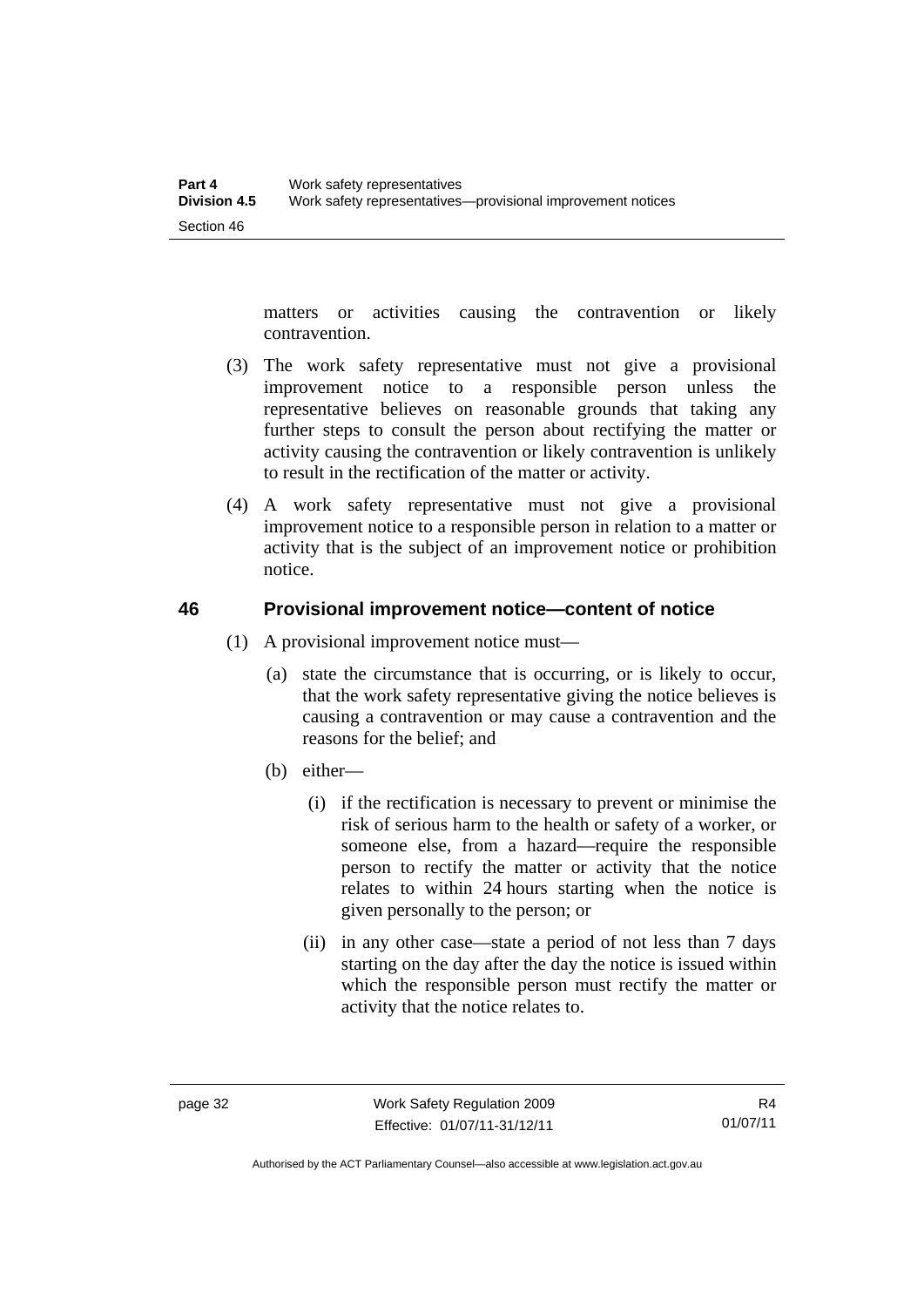- (2) A provisional improvement notice may state the action the responsible person may take to rectify the matter or activity that the notice relates to.
- (3) If subsection (1) (b) (ii) applies, before the end of the 7-day period stated in the notice, the work safety representative who issued the provisional improvement notice may, by written notice given to the responsible person, extend the period.

#### **47 Provisional improvement notice—service of notice on director-general etc**

A work safety representative who gives a provisional improvement notice to a responsible person must—

- (a) give a copy of the notice to the director-general; and
- (b) if the responsible person is a worker, and the notice is given to the person in relation to work carried out by the person for an employer—take all reasonably practicable steps to give a copy of the notice to the worker's employer.

### **48 Provisional improvement notice—service of notice on other employers etc**

- (1) This section applies to—
	- (a) if the responsible person is a worker, and a provisional improvement notice is given to the person in relation to work carried out by the person for an employer—the employer; or
	- (b) if a provisional improvement notice is given to a responsible person in any other case—the responsible person.
- (2) A person to whom this section applies must give a copy of the provisional improvement notice to each of the following people:
	- (a) if the notice relates to something that affects workplaces where workers not engaged by the employer work—each other employer of workers at each affected workplace;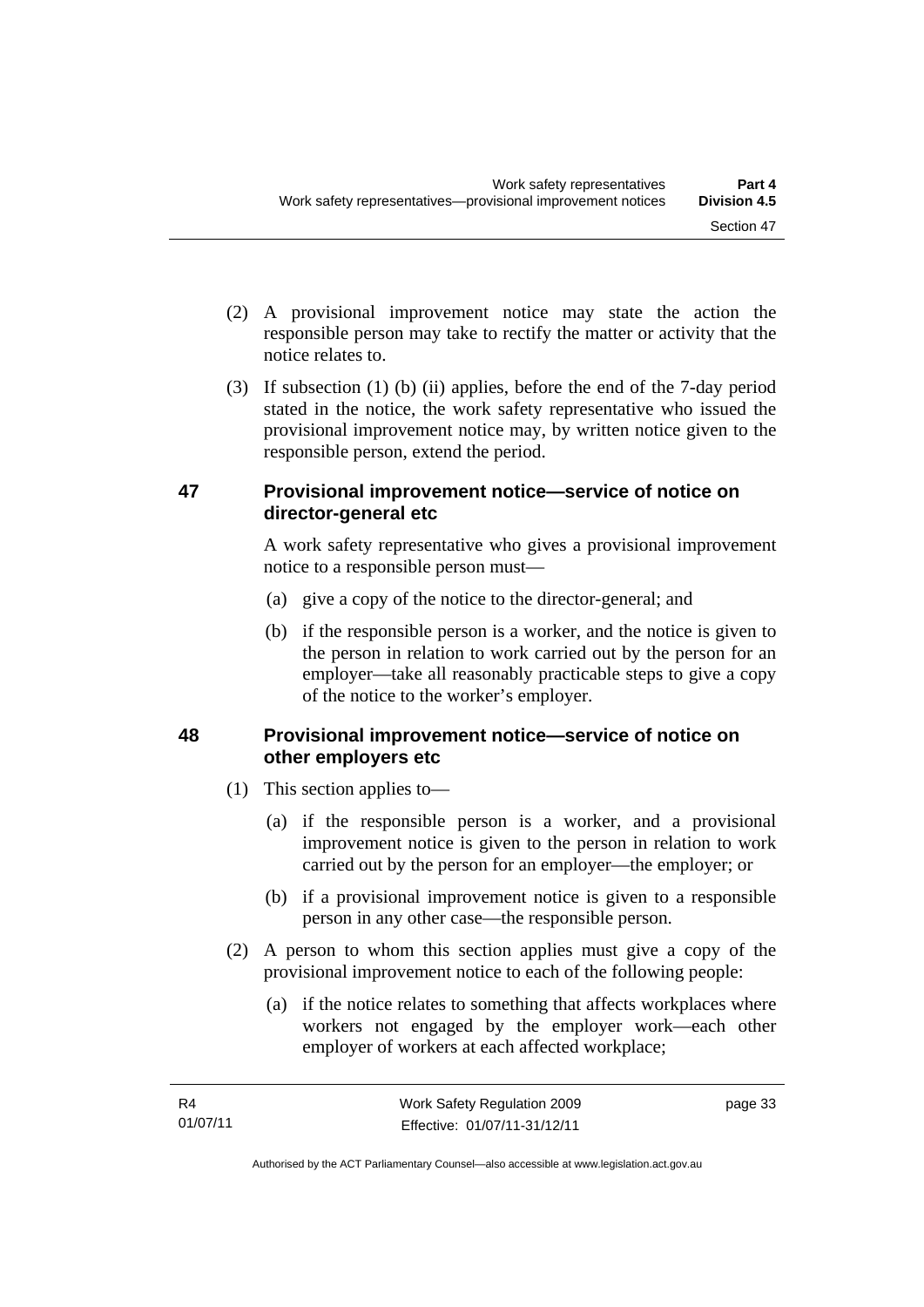- (b) if the notice relates to premises—
	- (i) each owner of the premises; and
	- (ii) if the premises are leased—the lessor and lessee of the premises; and
	- (iii) anyone else with a right to immediate possession of the premises;
- (c) if the notice relates to plant or other thing and the thing is hired under a hire-purchase agreement or contract of hire—the person from whom the thing is hired;
- (d) if the notice relates to plant or a substance or other thing, whether or not the thing is hired—anyone else with a right to immediate possession of the thing.

Maximum penalty: 20 penalty units.

(3) An offence against this section is a strict liability offence.

#### **49 Provisional improvement notice—display**

- (1) This section applies if a provisional improvement notice is given to an employer.
- (2) The employer must take all reasonably practicable steps to—
	- (a) notify each worker whose work is affected by the contravention to which the notice relates that the notice has been issued; and
	- (b) while the notice is in force—display a copy of the notice in a prominent place at or near each workplace where the work to which the notice relates is usually carried out.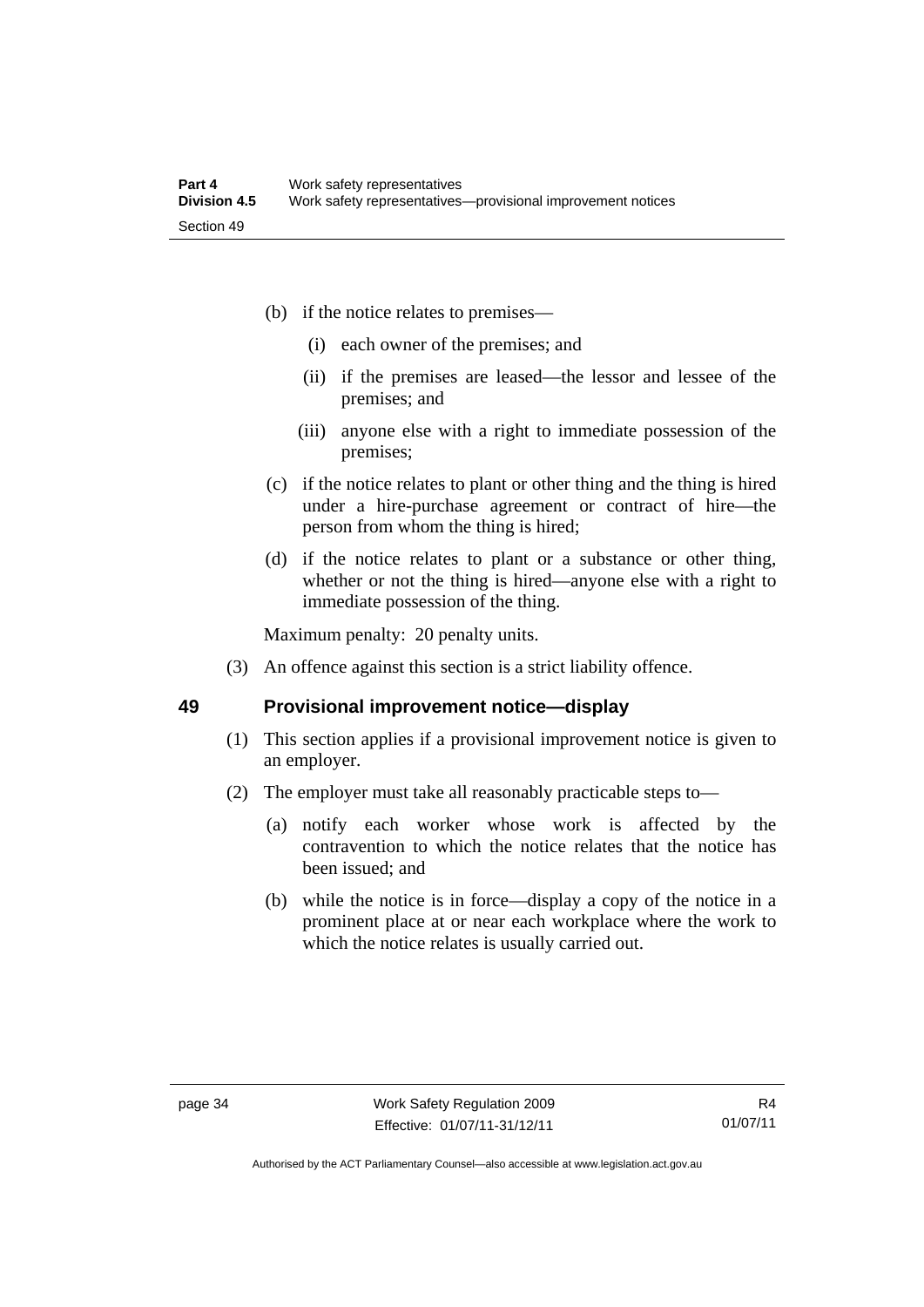(3) A person commits an offence if the person contravenes subsection (2).

Maximum penalty: 20 penalty units.

(4) An offence against this section is a strict liability offence.

#### **50 Provisional improvement notice—compliance**

- (1) This section applies if a work safety representative gives a responsible person a provisional improvement notice.
- (2) The responsible person commits an offence if the person fails to—
	- (a) ensure that the notice is complied with in relation to each matter that—
		- (i) the notice relates to; and
		- (ii) the person has control over; and
	- (b) take reasonable steps to inform the representative of the action taken to comply with the notice.

Maximum penalty: 30 penalty units.

(3) An offence against this section is a strict liability offence.

- **51 Provisional improvement notice—revocation of notice** 
	- (1) This section applies if a work safety representative gives a responsible person a provisional improvement notice.
	- (2) The work safety representative must revoke the provisional improvement notice if the representative believes on reasonable grounds that the responsible person—
		- (a) ensured that the notice was complied with in relation to each matter that—
			- (i) the notice related to; and
			- (ii) the person had control over; and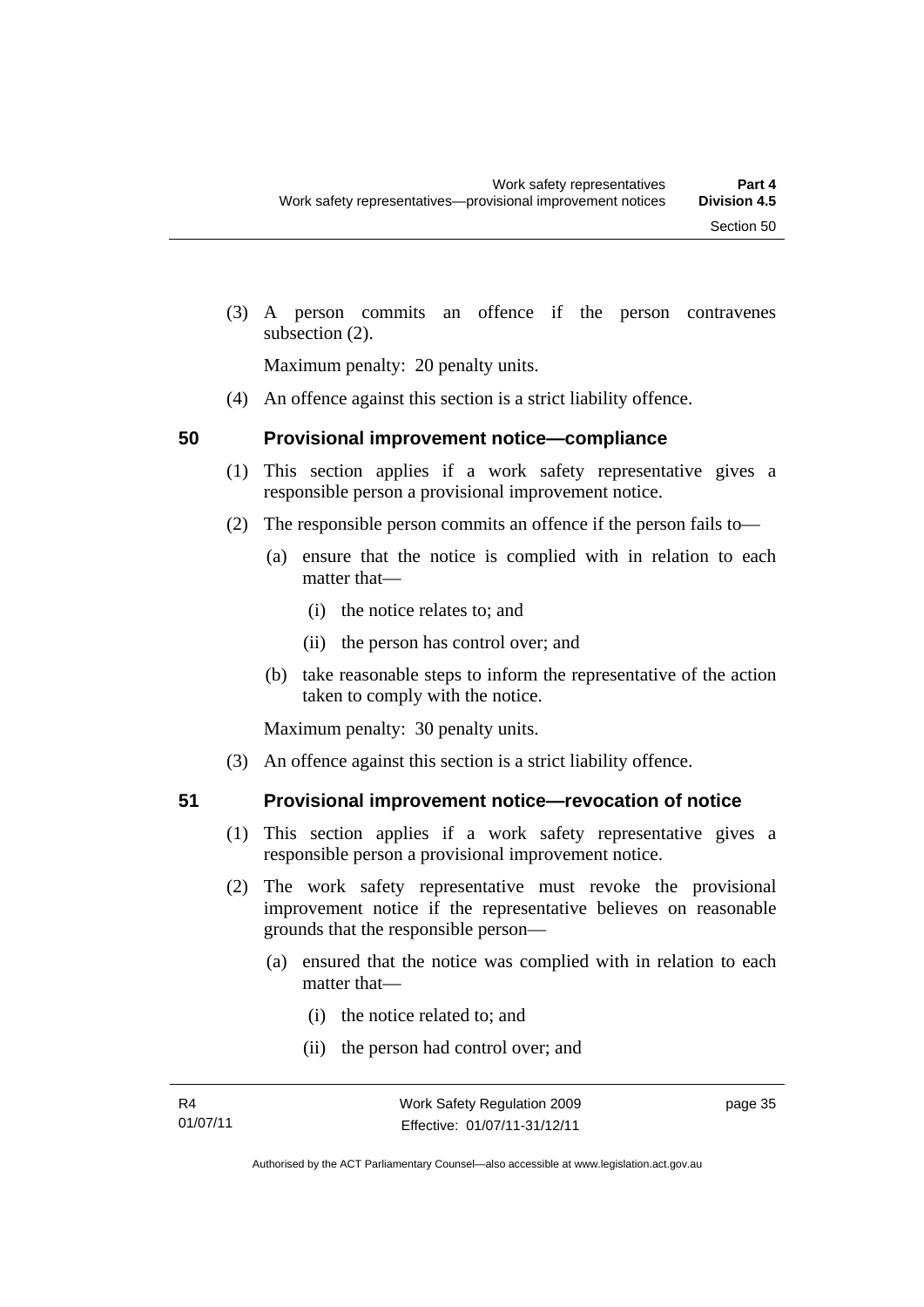- (b) took reasonable steps to inform the representative of the action taken to comply with the notice.
- (3) If the work safety representative revokes the notice, the representative must—
	- (a) give the responsible person written notice of the revocation; and
	- (b) give the director-general a copy of the revocation notice.

#### **52 Provisional improvement notice—review**

- (1) This section applies to—
	- (a) a responsible person in relation to whom a provisional improvement notice is in force; and
	- (b) if the responsible person is a worker, and the notice is in force in relation to work carried out by the person for an employer the employer.
- (2) A person to whom this section applies may ask the director-general to arrange an inspection to investigate the circumstances relating to the issue of the provisional improvement notice—
	- (a) by written notice given to the director-general; and
	- (b) not later than 7 days after the day the person receives the notice.
- (3) If a request is made under this section—
	- (a) the director-general must arrange for an inspector to investigate the circumstances relating to the issue of the provisional improvement notice; and
	- (b) the operation of the notice is suspended until an inspector completes an investigation of the circumstances relating to the issue of the notice.

Authorised by the ACT Parliamentary Counsel—also accessible at www.legislation.act.gov.au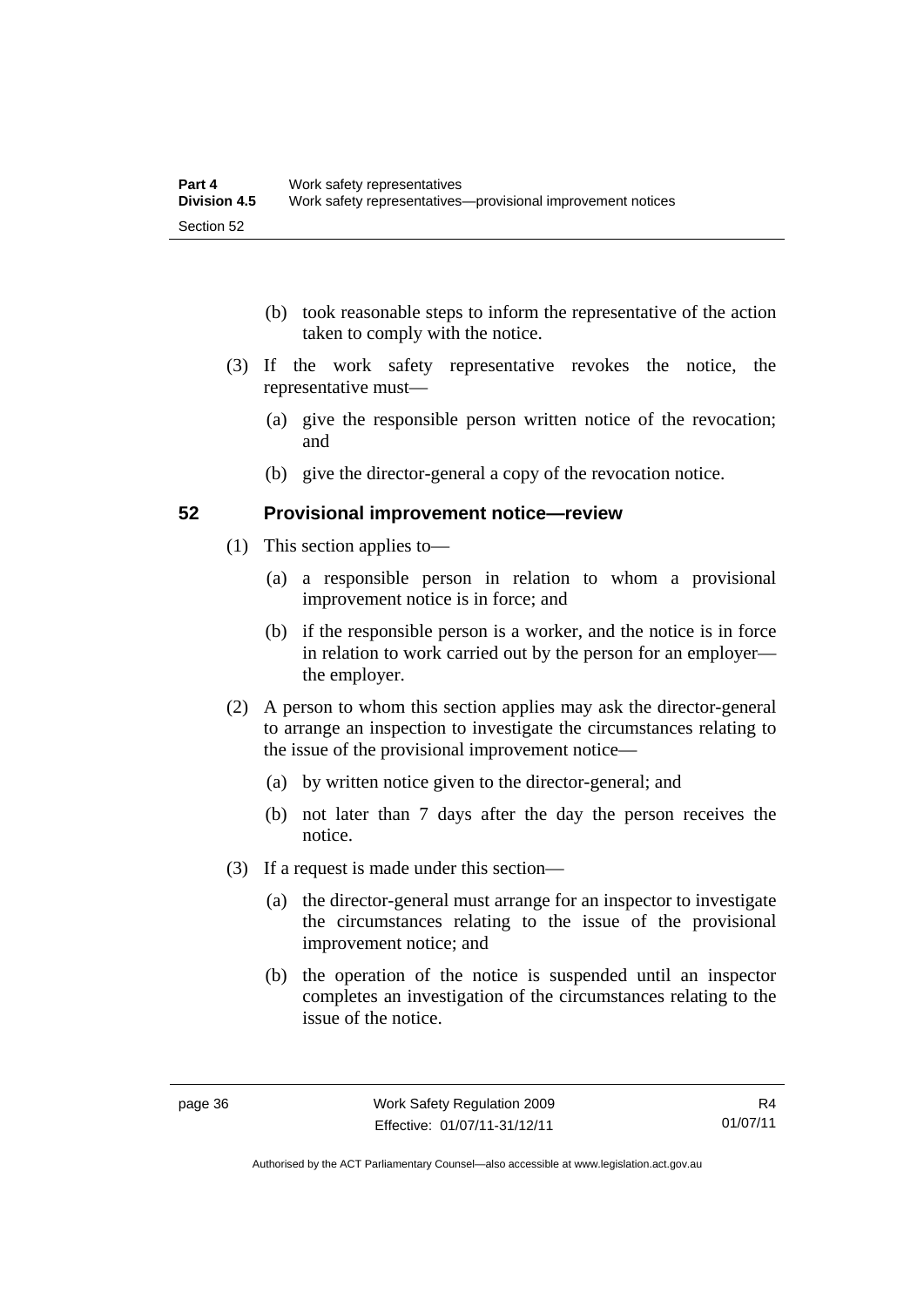- (4) The inspector must revoke the provisional improvement notice if, after the investigation, the inspector believes on reasonable grounds that—
	- (a) the notice should not have been given to the person; or
	- (b) the person to whom the notice was given—
		- (i) ensured the notice was complied with in relation to each matter that—
			- (A) the notice related to; and
			- (B) the person had control over; and
		- (ii) took reasonable steps to inform the representative of the action taken to comply with the notice; or
	- (c) for any other reason, the notice should not remain in force.
- (5) If a provisional improvement notice is revoked under this section, the inspector must give written notice of the revocation to—
	- (a) the work safety representative; and
	- (b) the responsible person; and
	- (c) if the responsible person is a worker, and the provisional improvement notice is in relation to work carried out by the person for an employer—the employer; and
	- (d) each person mentioned in section 48 (2) (Provisional improvement notice—service of notice on other employers etc) to whom a copy of the provisional improvement notice has been given.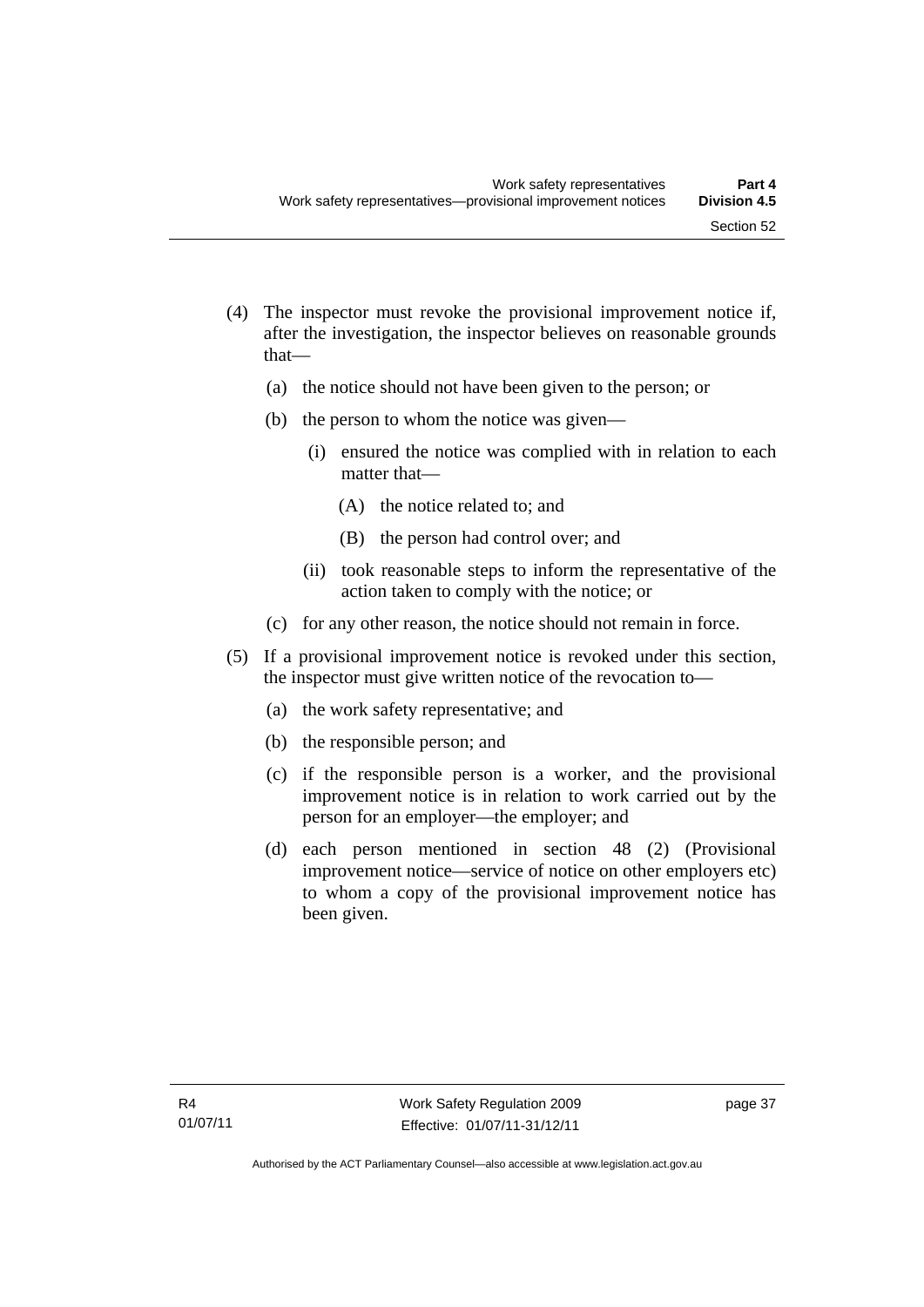# **Division 4.6 Work safety representatives emergency procedures**

#### **53 Emergency procedure**

- (1) This section applies if a work safety representative for a worker consultation unit believes on reasonable grounds that there is an immediate threat to the work safety of a represented worker unless the worker stops carrying out particular work.
- (2) The work safety representative must—
	- (a) tell a supervisor supervising the worker's work about the threat to the worker's work safety; or
	- (b) if a supervisor cannot be contacted immediately—direct the worker to stop, in a safe way, carrying out the work and, as soon as practicable, tell a supervisor that the direction has been given.
- (3) If a supervisor is told about a threat under subsection (2) (a), the supervisor must do what the supervisor considers appropriate to remove the threat, including directing the worker to stop, in a safe way, carrying out the work.
- (4) The work safety representative or the supervisor who is told about the threat under subsection (2) may ask the director-general to arrange for an inspector to investigate the worker's work if—
	- (a) if the supervisor is told about the threat under subsection (2) (a)—the representative and supervisor cannot agree that what the supervisor has done is sufficient to remove the threat; or
	- (b) if the supervisor is told about the direction given under subsection (2) (b)—the representative and supervisor cannot agree that the direction is necessary.
- (5) If a request is made under subsection (4)—

Authorised by the ACT Parliamentary Counsel—also accessible at www.legislation.act.gov.au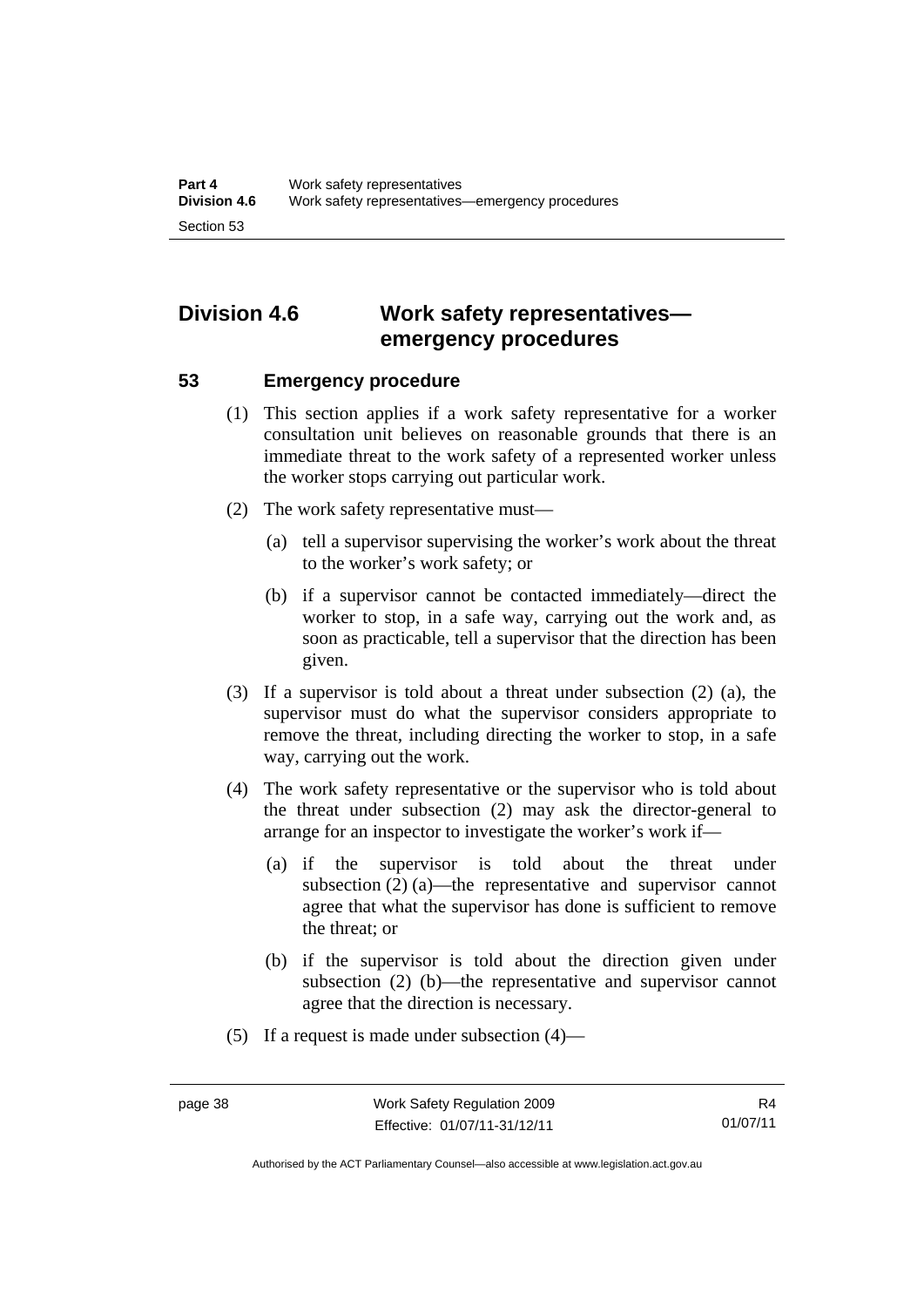- (a) the director-general must arrange an inspector to investigate the work; and
- (b) the inspector must exercise the inspector's powers under the Act that the inspector considers necessary in relation to the work.

#### **54 Emergency procedure—alternative work**

Nothing in this division affects an employer's right to require a worker to carry out alternative work while a direction under section 53 (2) (b) is in force in relation to the work the worker usually carries out.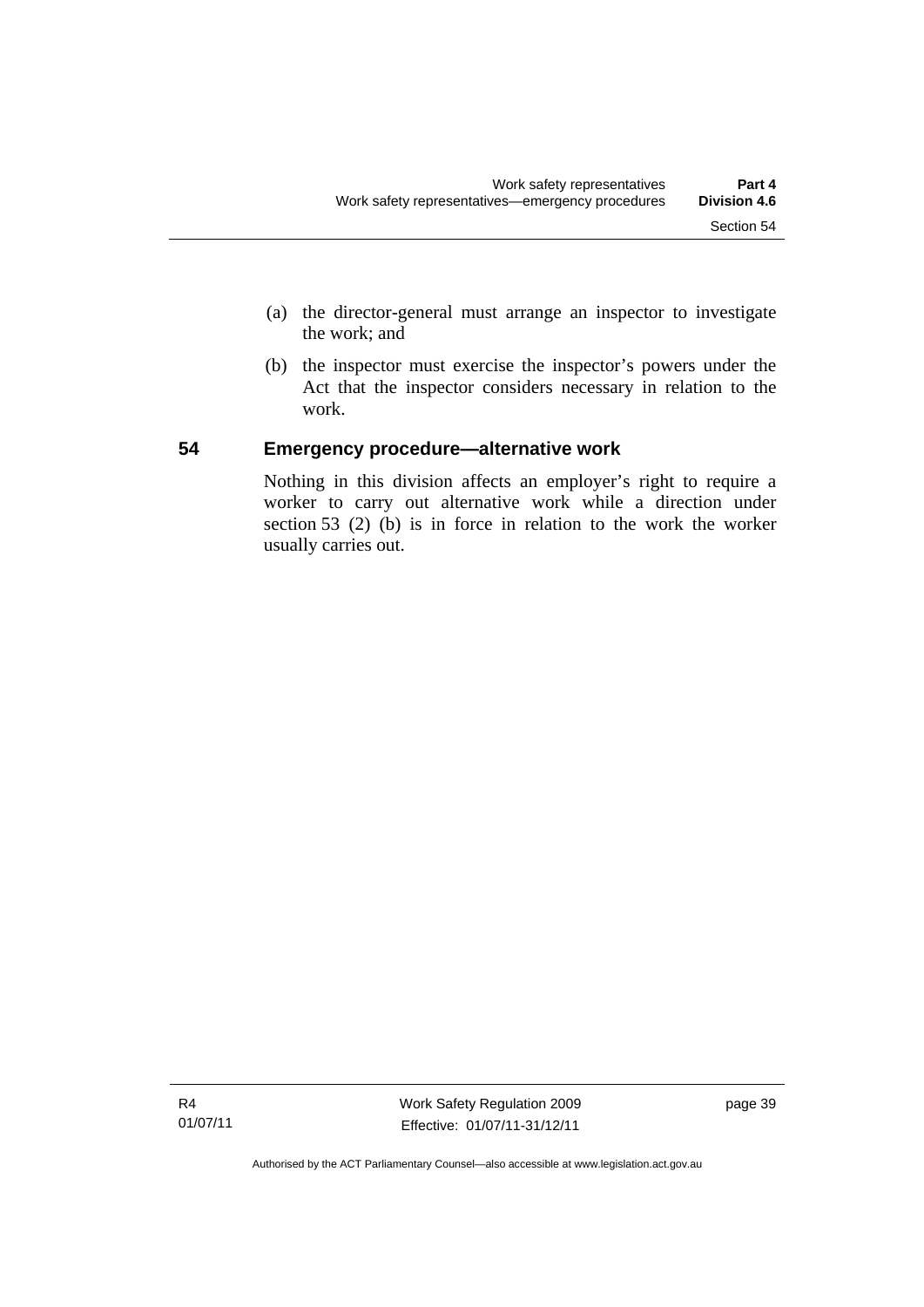# **Part 5 Work safety committees**

### **Division 5.1 Work safety committees establishment**

#### **55 Work safety committee—eligibility**

- (1) A person is eligible to be a member of the work safety committee for a worker consultation unit if the person is—
	- (a) a worker in the worker consultation unit; or
	- (b) if there is a work safety representative for the worker consultation unit—the work safety representative; or
	- (c) nominated by an employer of a worker in the worker consultation unit to represent the employer on the committee.
- (2) At least half the members of the work safety committee must be—
	- (a) workers in the worker consultation unit; or
	- (b) work safety representatives for the worker consultation unit.
	- *Note* A worker consultation unit may consist of workers of 1 or more employers—see the Act, s 48 (3) (b).

#### **56 Election process—worker consultation unit may ask others to conduct election**

- (1) A worker consultation unit may ask any of the following people to conduct the election of a work safety committee member on behalf of the unit:
	- (a) the employer;
	- (b) if a worker in the unit is, or is eligible to be, a member of a registered organisation—the registered organisation;
	- (c) someone else.
- (2) An employer commits an offence if—

R4 01/07/11

Authorised by the ACT Parliamentary Counsel—also accessible at www.legislation.act.gov.au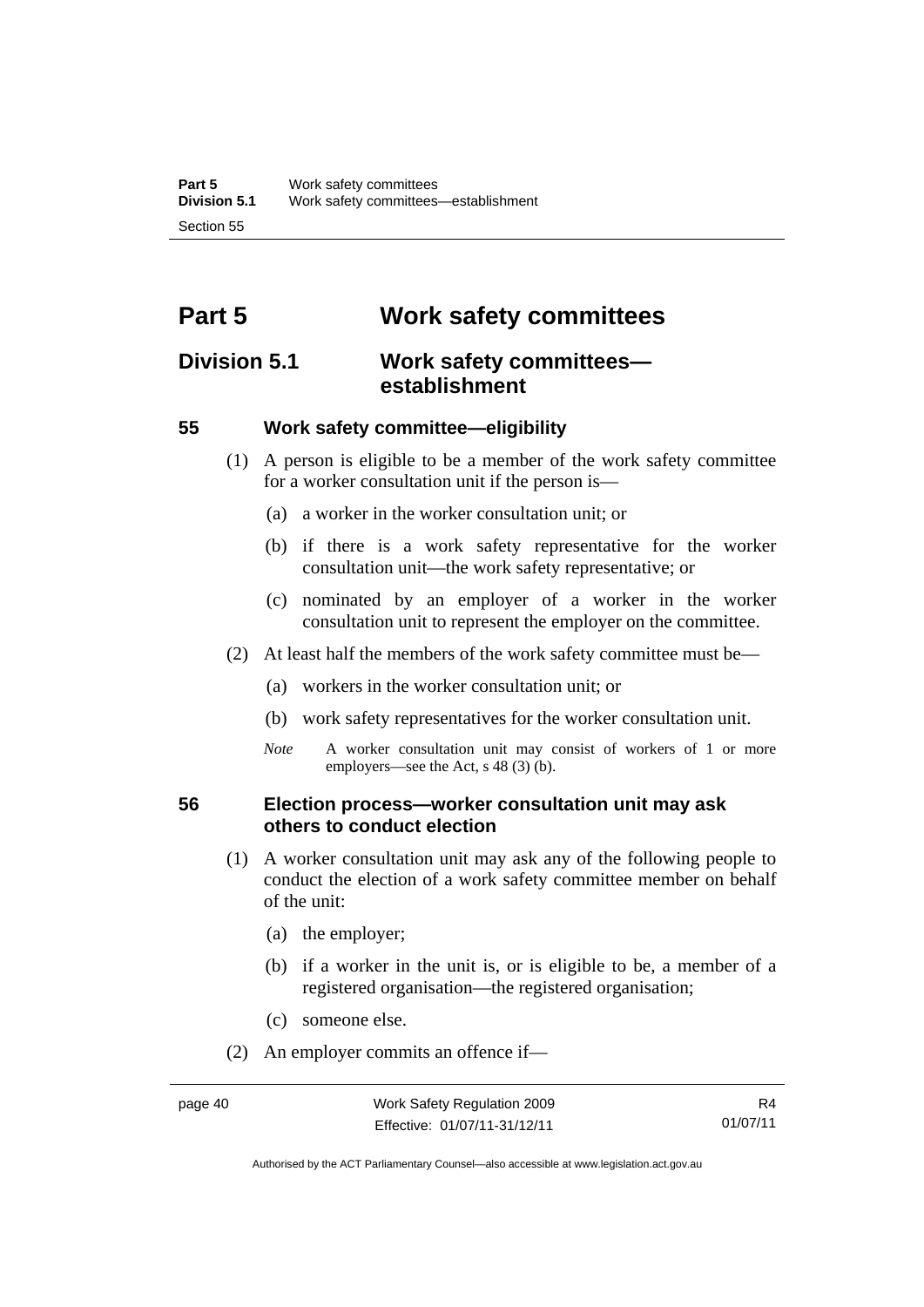- (a) a worker consultation unit asks the employer to conduct the election of a work safety committee member; and
- (b) the employer does not conduct the election within 42 days after the day the employer is asked.

Maximum penalty: 10 penalty units.

(3) An offence against this section is a strict liability offence.

#### **57 Election process—notice of election of work safety committee members**

- (1) This section applies if a work safety committee member is elected to the work safety committee for a worker consultation unit.
- (2) The person who conducted the election must give notice of the result of the election to each represented worker's employer.
- (3) The notice must include the work safety committee member's name.
- (4) An employer must, if given notice of the election of a work safety committee member for a worker consultation unit, tell workers in the unit the employer engages to carry out work that the person elected is a work safety committee member.

**Examples—how to tell workers who elected work safety committee member is** 

- 1 email
- 2 notice posted
- 3 staff handbook
- *Note 1* The Act, pt 6 (Compliance measures) imposes requirements on people who are required to do something under a provision of this regulation.
- *Note 2* An example is part of the regulation, is not exhaustive and may extend, but does not limit, the meaning of the provision in which it appears (see Legislation Act, s 126 and s 132).

page 41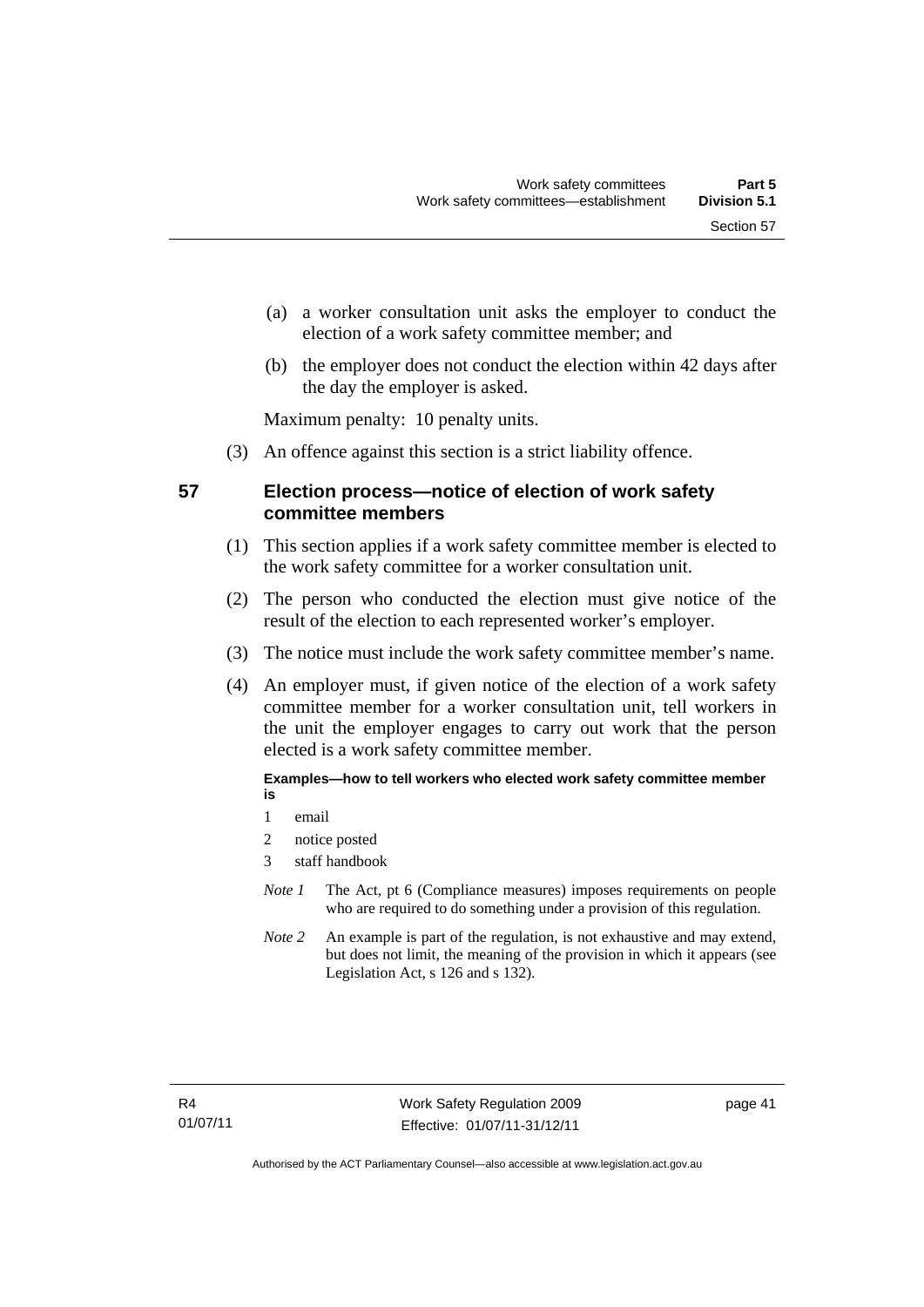# **Division 5.2 Work safety committees—general**

#### **58 Work safety committee—exercising functions**

In exercising a function, the work safety committee for a worker consultation unit may—

- (a) give information, ideas and feedback to the employer and managers about how to implement work safety best practice; and
- (b) provide a forum for the employer to raise work safety concerns for the committee to consider; and
	- *Note* An employer has a duty to consult, if reasonably practicable, with workers to allow the workers to contribute to matters directly affecting their work safety—see the Act, s 47.
- (c) encourage workers to take an interest in work safety issues in their workplace; and
- (d) review the circumstances of injuries, diseases and serious incidents in the workplace, and make recommendations to the employer; and
- (e) undertake other activities agreed between the employer and the committee that the committee members have suitable qualifications and training to deal with.
- *Note* A provision of a law that gives an entity (including a person) a function also gives the entity powers necessary and convenient to exercise the function (see Legislation Act, s 196 and dict, pt 1, def *entity*).

#### **59 Work safety committee—governance**

- (1) A work safety committee may conduct its proceedings (including its meetings) as it considers appropriate.
- (2) However, a meeting of a work safety committee may only be held if a quorum is present at the meeting.

R4 01/07/11

Authorised by the ACT Parliamentary Counsel—also accessible at www.legislation.act.gov.au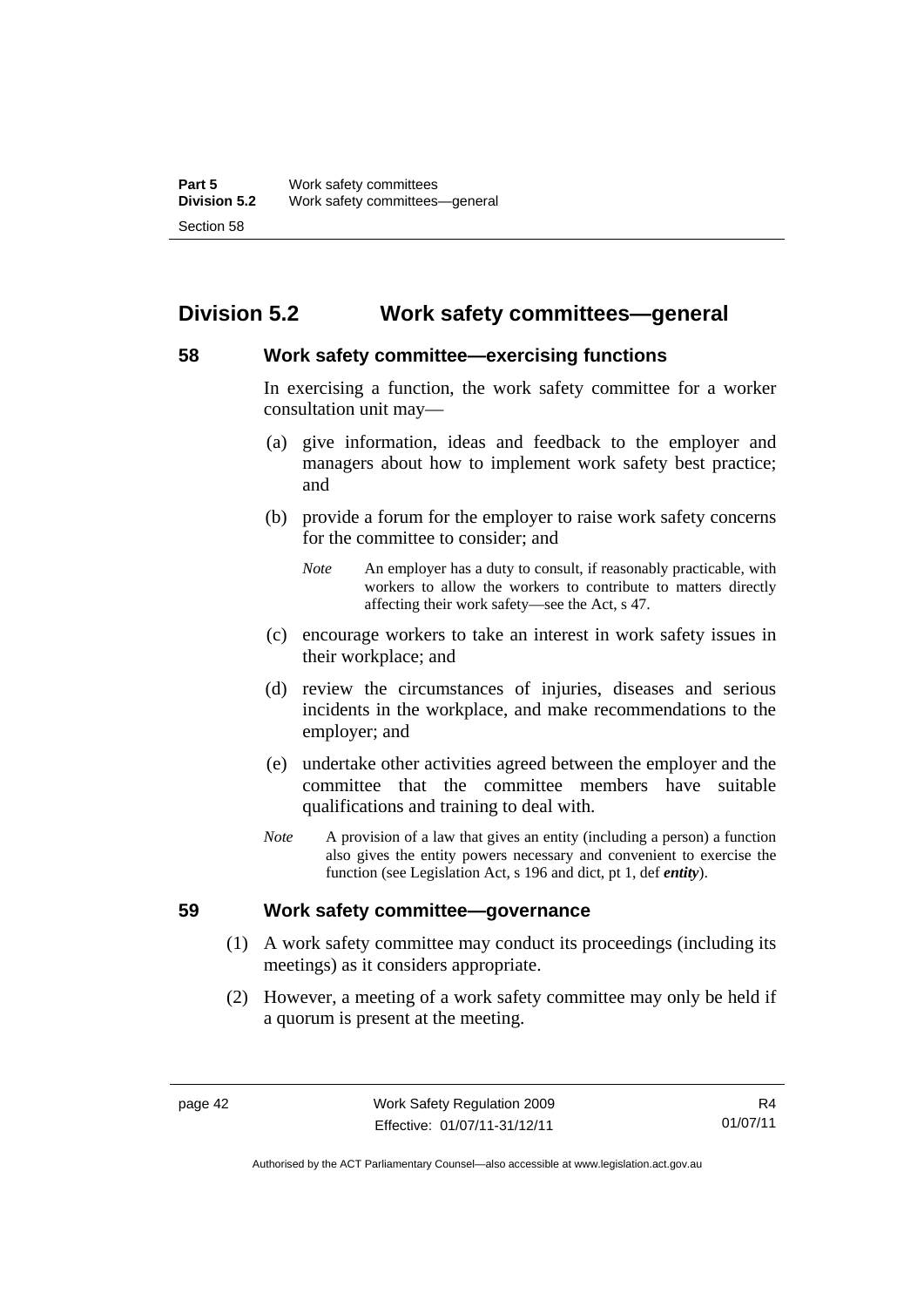- (3) A quorum is present at a meeting if—
	- (a) at least 1 member representing the interests of the employer is present at the meeting; and
	- (b) more than half the members of the work safety committee present at the meeting are—
		- (i) workers in the worker consultation unit; or
		- (ii) work safety representatives for the worker consultation unit.

#### **60 Work safety committee—employer's duties**

- (1) If a work safety committee is established for a worker consultation unit, the employer must—
	- (a) give the committee any information the employer has in relation to risks to work safety for a represented worker—
		- (i) at a workplace under the employer's control; or
		- (ii) caused by the employer's conduct in, or plant or substances used for, an undertaking of the employer; and
	- (b) allow a worker who is a member of the committee to take the time off work, without loss of pay or other entitlements, that is reasonably necessary for the worker—
		- (i) to attend meetings of the committee; and
		- (ii) with the employer's agreement—to undertake a work safety course; and
		- (iii) with the committee's approval—to exercise the committee's functions.
	- *Note* The Legislation Act, s 170 and s 171 deals with the application of the privilege against selfincrimination and client legal privilege.

page 43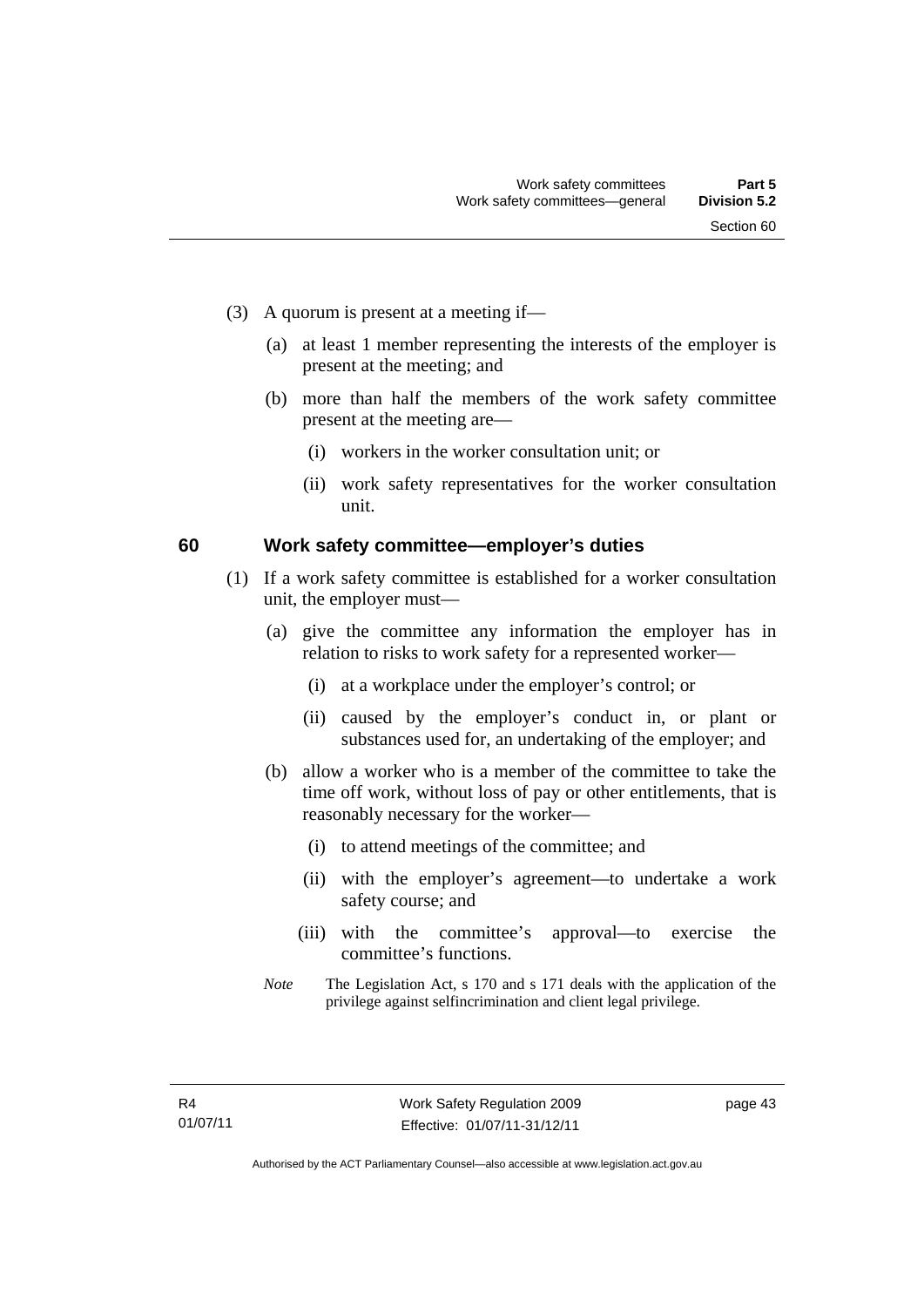(2) An employer commits an offence if the employer fails to comply with subsection  $(1)$ .

Maximum penalty: 20 penalty units.

- (3) An offence against this section is a strict liability offence.
- (4) In this section:

*work safety course*, for a worker, means a training course in work safety that is—

- (a) necessary and reasonable for the worker to undertake to be able to perform the duties of a work safety committee member; and
- (b) approved in writing by the work safety committee.

page 44 Work Safety Regulation 2009 Effective: 01/07/11-31/12/11

Authorised by the ACT Parliamentary Counsel—also accessible at www.legislation.act.gov.au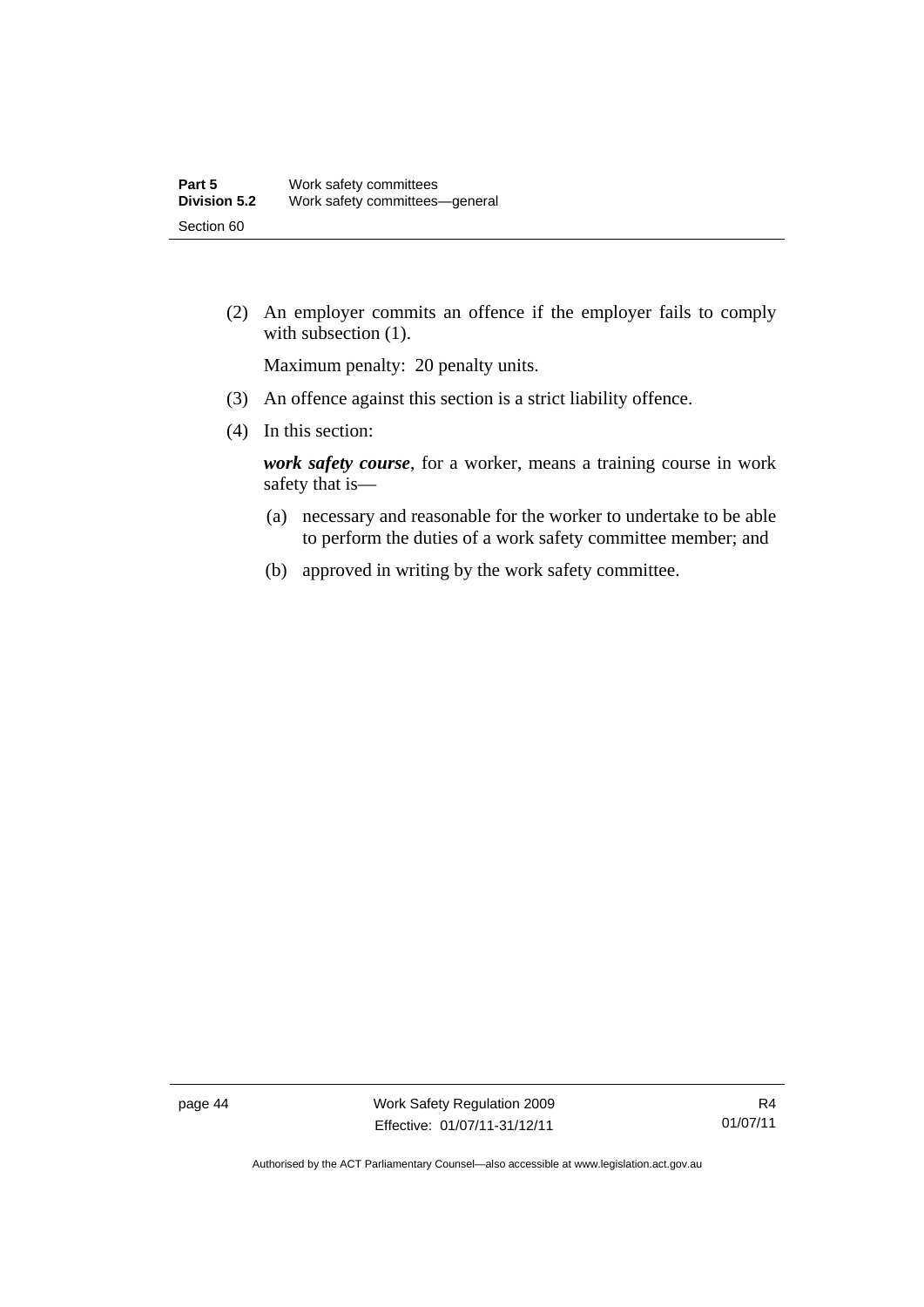# **Part 6 Authorised representatives**

#### **61 Authorised representative—training—Act, s 62 (2) (b)**

- (1) A training course approved by the council is prescribed.
- (2) An approval under subsection (1) is a notifiable instrument.

*Note* A notifiable instrument must be notified under the Legislation Act.

#### **62 Authorised representative—application for disqualification**

- (1) One or more of the following may apply to the director-general for the disqualification of an authorised representative:
	- (a) an employer of a represented worker that has been affected by an action of the authorised representative;
	- (b) a represented worker that has been affected by an action of the authorised representative;
	- (c) if a worker in the worker consultation unit is, or is eligible to be, a member of a registered organisation—the registered organisation.
- (2) The application—
	- (a) must be in writing; and
	- (b) must set out the grounds on which the disqualification is sought; and
	- (c) may ask for the authorised representative to be suspended.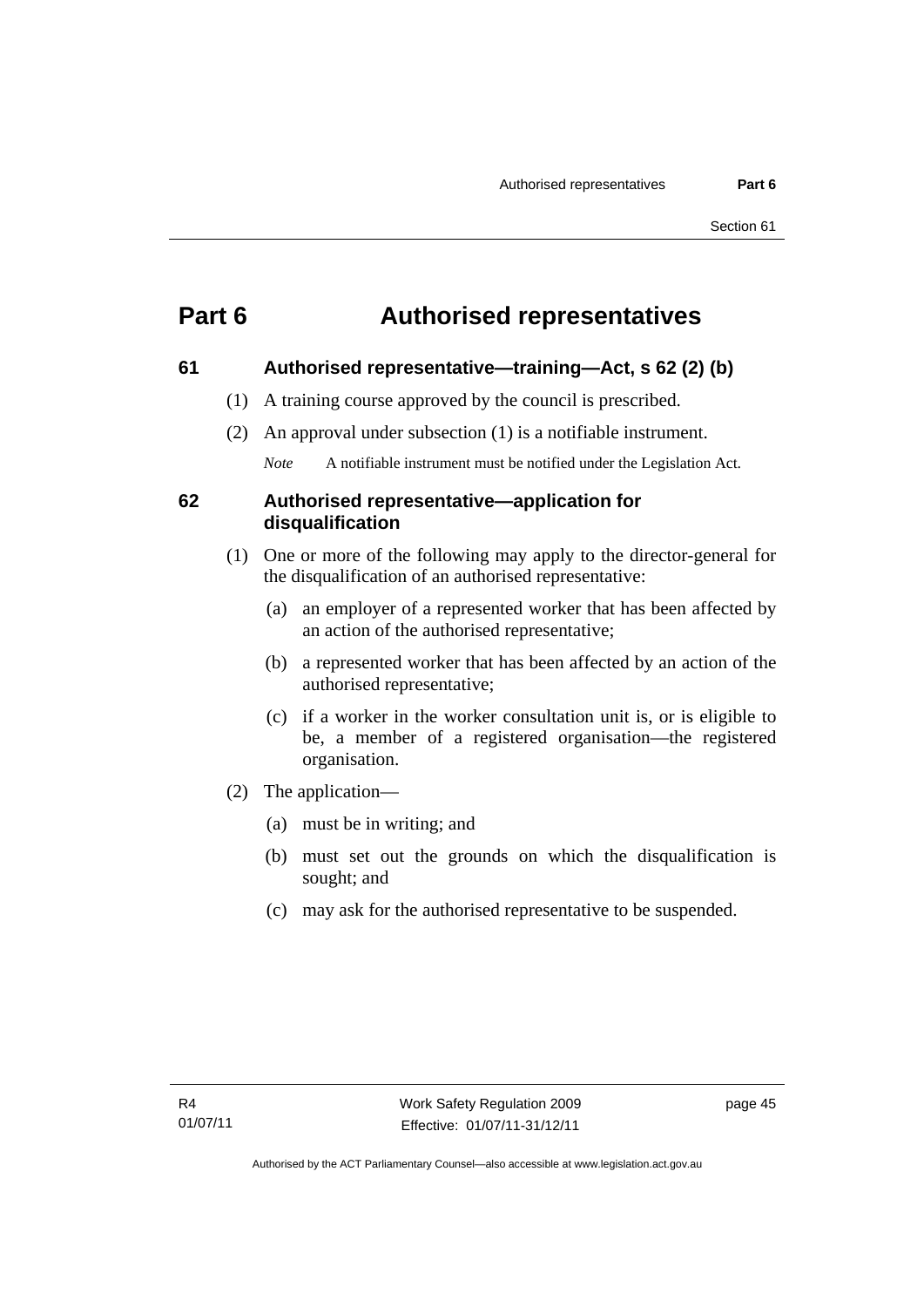Section 63

#### **63 Authorised representative—grounds for disqualification**

Each of the following is a ground for disqualifying an authorised representative:

 (a) the representative has contravened the Act, division 4.4 (Authorised representatives—entry to workplace);

- (b) the representative has threatened to contravene the Act, division 4.4;
- (c) the representative has, in exercising a function under this part intentionally hindered or obstructed an employer or worker or otherwise acted improperly.

#### **64 Authorised representative—notice of intention to disqualify**

- (1) If, on application, the director-general is satisfied that a ground may exist to disqualify an authorised representative, the director-general must give the representative written notice (a *show cause notice*)—
	- (a) that the director-general intends to disqualify the representative; and
	- (b) telling the representative why the director-general intends to disqualify the representative; and
	- (c) telling the representative that the representative may, not later than 14 days after the day the representative is given the notice, give the director-general written reasons explaining why the representative should not be disqualified.
- (2) However, the director-general may, at the same time as or immediately after giving the authorised representative notice, suspend the authorised representative if satisfied on reasonable

*Note* A reference to an Act includes a reference to the statutory instruments made or in force under the Act, including any regulation (see Legislation Act, s 104).

R4 01/07/11

Authorised by the ACT Parliamentary Counsel—also accessible at www.legislation.act.gov.au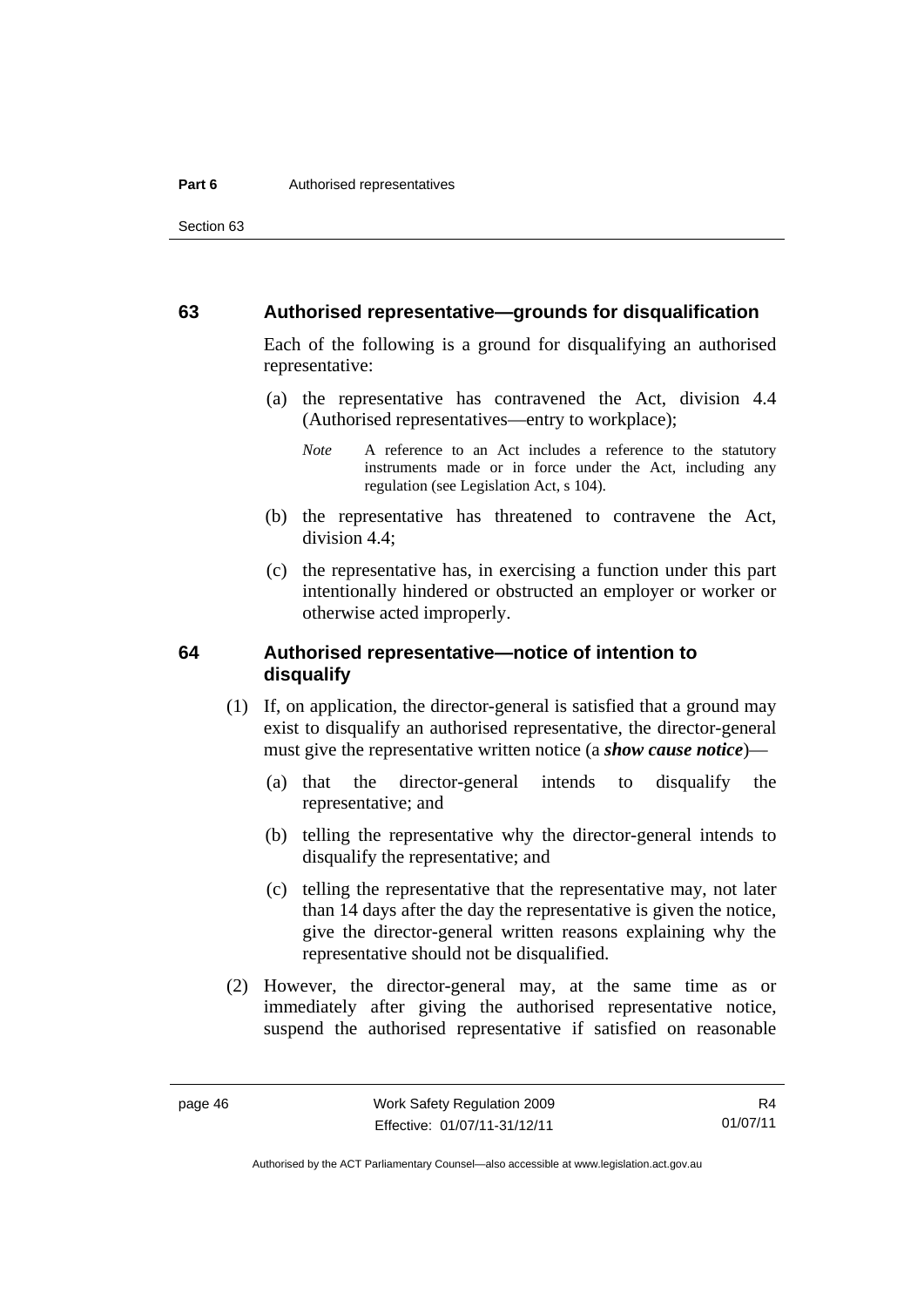grounds that, if not immediately suspended, the representative may—

- (a) injure a worker; or
- (b) cause significant damage to premises or a business or undertaking.

#### **65 Authorised representative—disqualification**

- (1) The director-general may disqualify an authorised representative if—
	- (a) satisfied that there is a ground for disqualification under section 63; and
	- (b) a show cause notice has been given under section 64; and
	- (c) the time for the representative to respond to the show cause notice has ended.
- (2) In deciding whether to disqualify an authorised representative, the director-general must consider the following:
	- (a) the representative's past record in exercising the representative's function;
	- (b) any response by the representative given in accordance with the show cause notice.
- (3) The director-general may consider anything else the director-general considers relevant.
- (4) If the director-general disqualifies a person under subsection (1), the director-general must tell the following people in writing about the disqualification—
	- (a) the representative of the disqualification; and
	- (b) the person who applied under section 62 for the person to be disqualified; and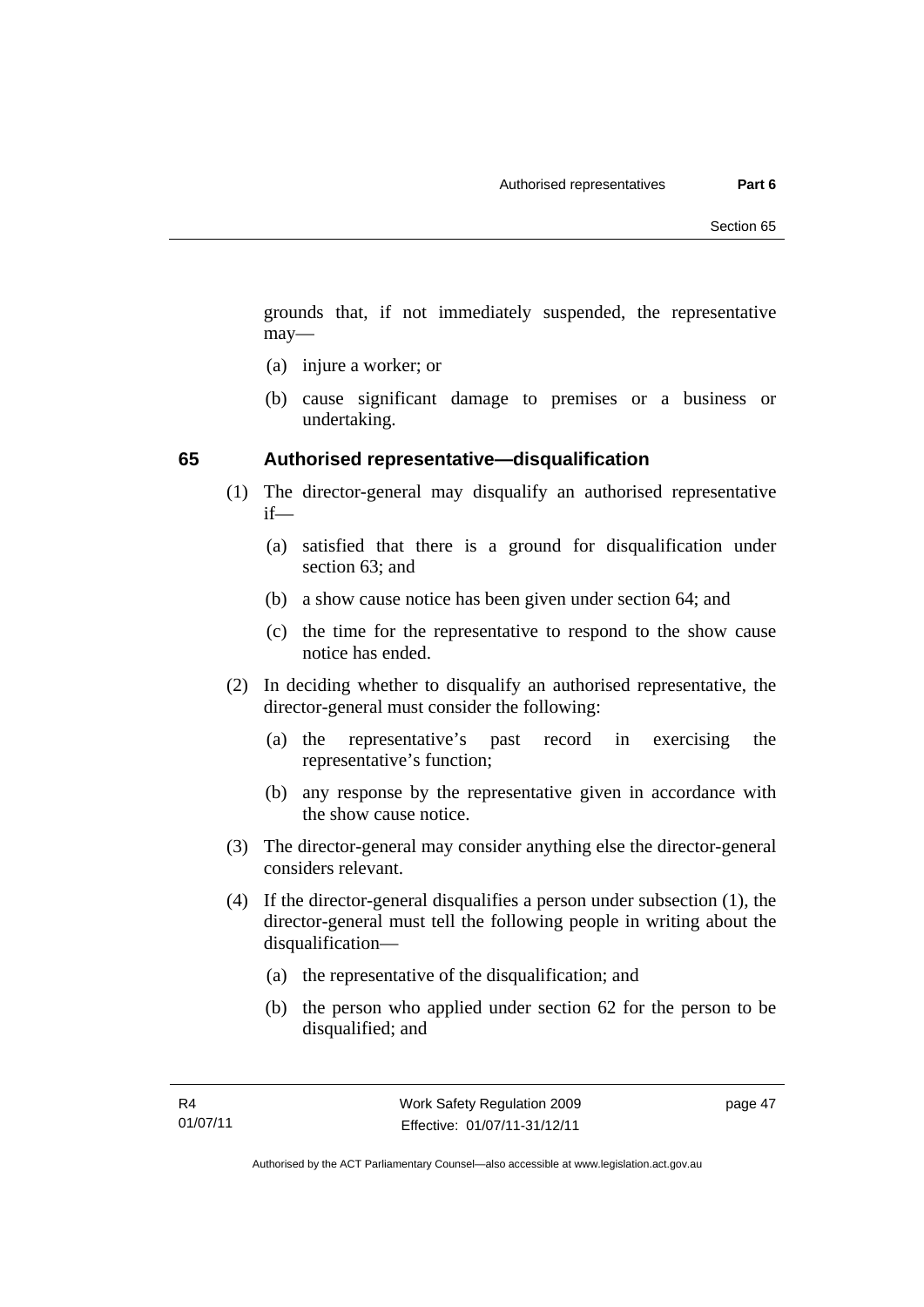#### **Part 6 Authorised representatives**

Section 66

 (c) a registered organisation if the director-general knows, or believes, that the person is an employee of, or holds an office in, the organisation.

#### **66 Authorised representative—revocation of disqualification**

- (1) The director-general may revoke a disqualification under section 65 if the director-general believes on reasonable grounds that it is no longer appropriate for the disqualification to remain in force.
- (2) The director-general may revoke a disqualification on application or on the director-general's own initiative.

page 48 Work Safety Regulation 2009 Effective: 01/07/11-31/12/11

Authorised by the ACT Parliamentary Counsel—also accessible at www.legislation.act.gov.au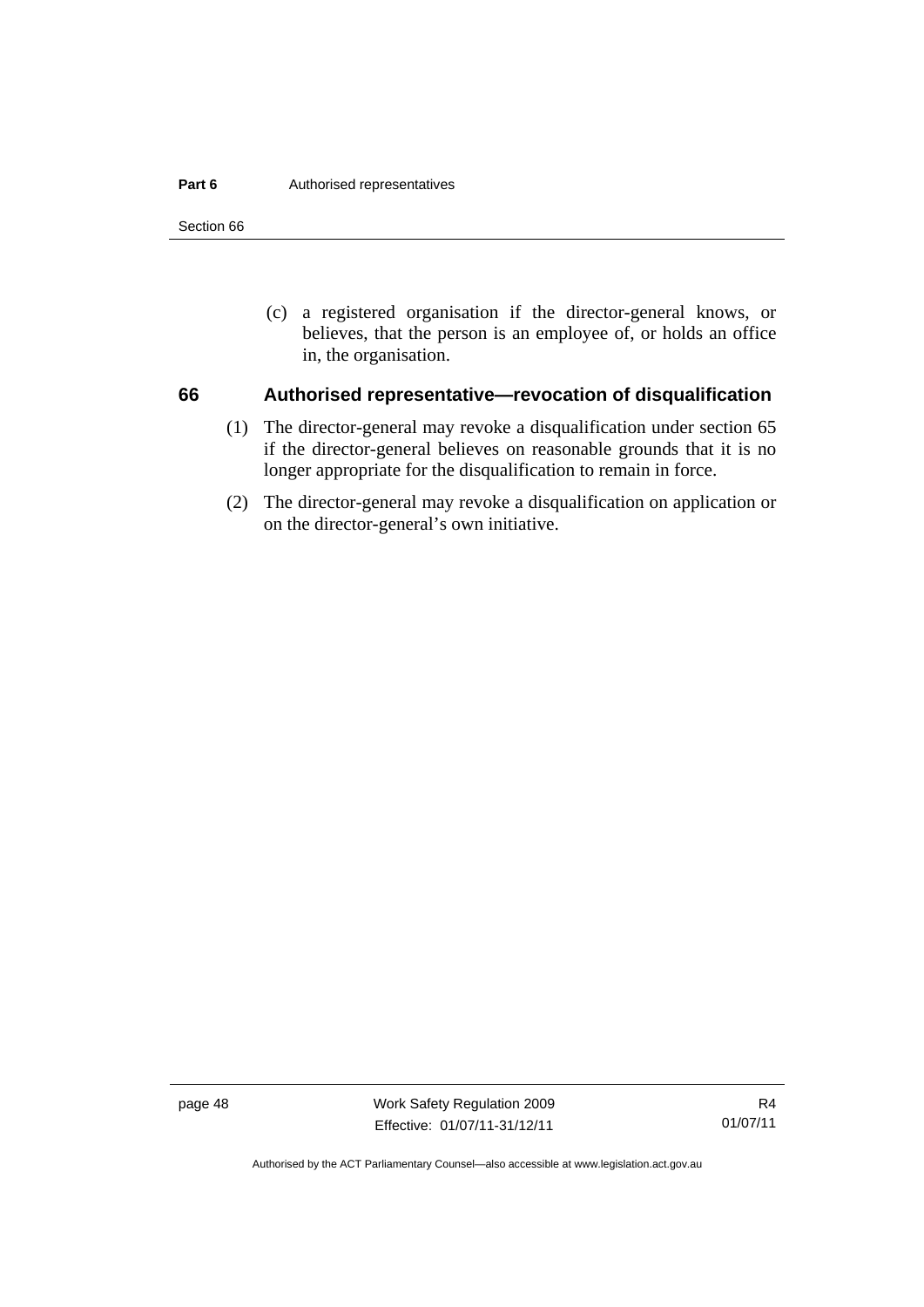# **Part 7** Particular safety measures

# **Division 7.1 Entry and exit**

#### **67 Entry to and exit from workplaces**

- (1) A person conducting a business or undertaking at a workplace commits an offence if anyone coming into or leaving the workplace is not able to—
	- (a) enter, exit and move safely about the workplace; and
	- (b) leave the workplace in an emergency.

Maximum penalty: 30 penalty units.

- (2) A person in control of premises commits an offence if anyone coming into or leaving the premises is not able to—
	- (a) enter, exit and move safely about the premises; and
	- (b) leave the premises in an emergency.

Maximum penalty: 30 penalty units.

#### **68 Movement within workplaces**

- (1) A person conducting a business or undertaking at a workplace commits an offence if anyone allowed at the workplace does not have safe access to—
	- (a) each place at the workplace where the person is allowed; and
	- (b) any amenities at the workplace where the person is allowed.

Maximum penalty: 20 penalty units.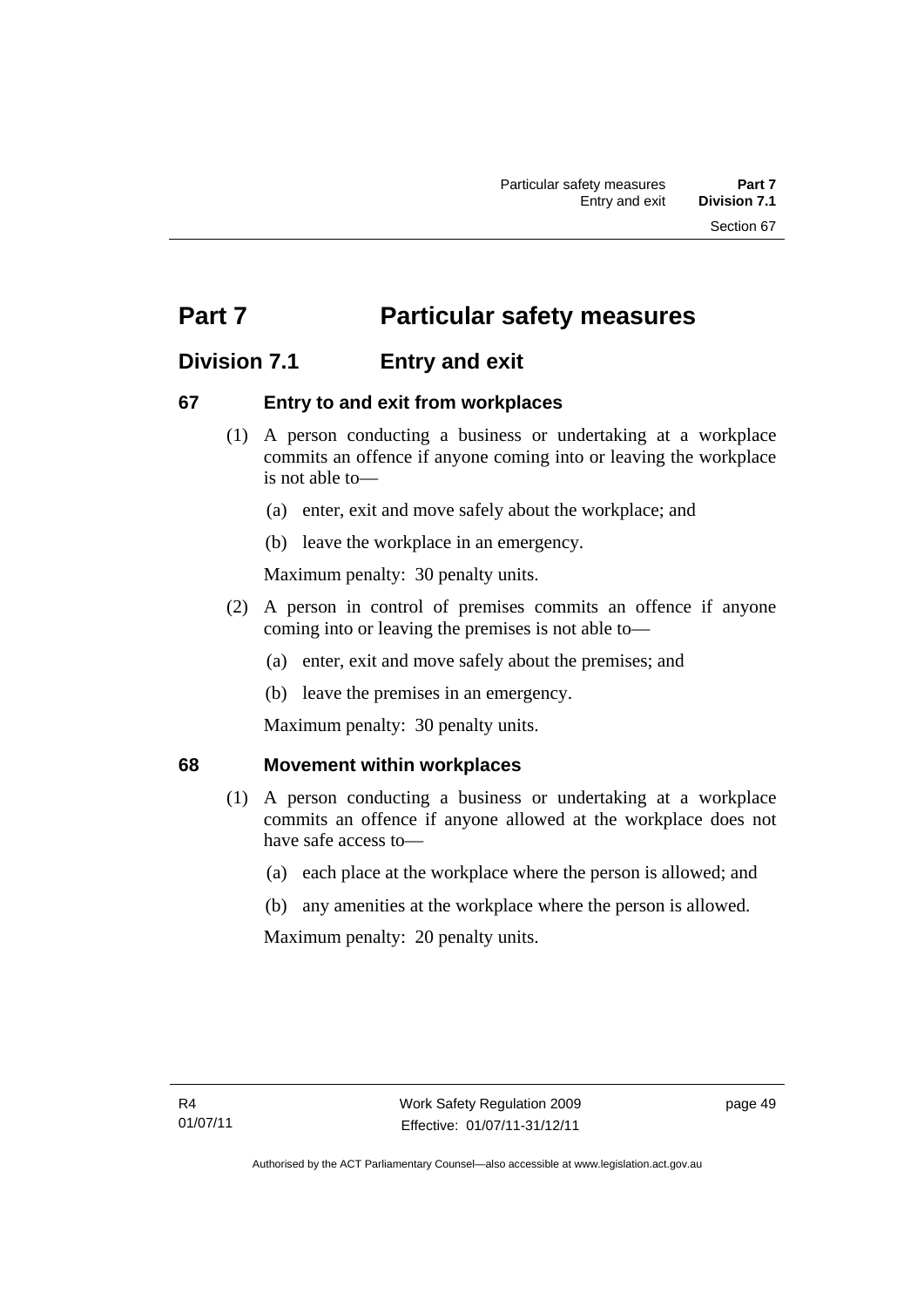- (2) A person in control of premises commits an offence if anyone allowed at the premises does not have safe access to—
	- (a) each place at the premises where the person is allowed; and
	- (b) any amenities at the premises where the person is allowed.

Maximum penalty: 20 penalty units.

 (3) A person conducting a business or undertaking at a workplace commits an offence if a passage or emergency exit at the workplace contains anything that could hinder or prevent the safe and quick exit of anyone in an emergency.

Maximum penalty: 30 penalty units.

 (4) A person in control of premises commits an offence if a passage or emergency exit at the premises contains anything that could hinder or prevent the safe and quick exit of anyone in an emergency.

Maximum penalty: 30 penalty units.

(5) An offence against subsection (3) or (4) is a strict liability offence.

## **Division 7.2 Personal protective and safety equipment**

### **69 Person conducting business or undertaking to provide personal protective and safety equipment**

- (1) A person conducting a business or undertaking at a workplace commits an offence if measures taken at the workplace to minimise a risk include the use of personal protective and safety equipment and—
	- (a) the equipment provided is not adequate for the person; or
	- (b) the equipment provided does not minimise the risk for the person; or
	- (c) the person is not told of any limitation of the equipment; or

Authorised by the ACT Parliamentary Counsel—also accessible at www.legislation.act.gov.au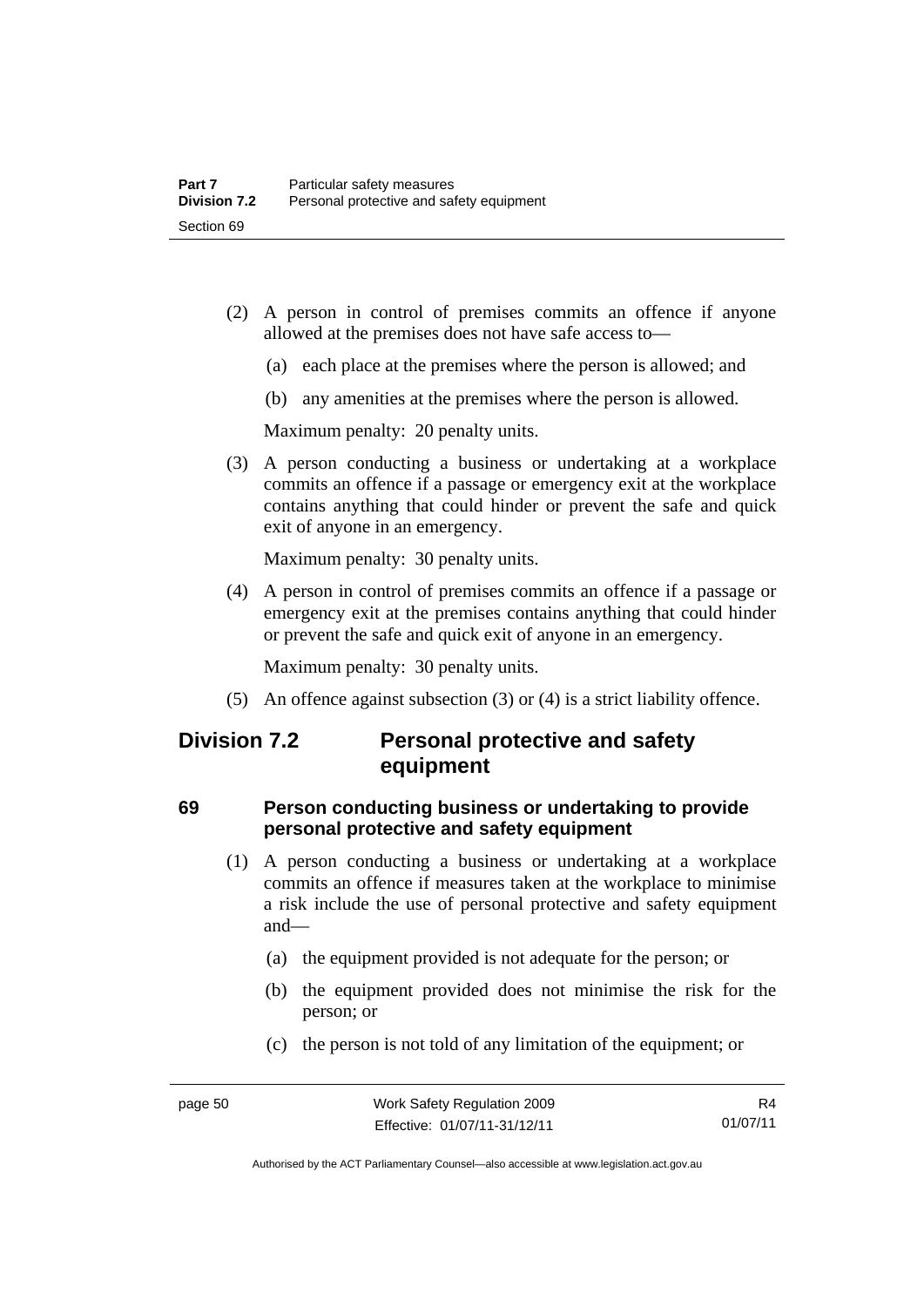- (d) the person is not given the instruction and training necessary to ensure that the equipment minimises the risk for the person; or
- (e) the equipment is not properly maintained and repaired or replaced as frequently as is necessary to minimise the risk for the person; and
- (f) the equipment is not kept in a clean and hygienic condition.

Maximum penalty: 20 penalty units.

- *Note* See also any relevant Australian Standards relating to the provision and use of personal protective and safety equipment.
- (2) A person conducting a business or undertaking at a workplace commits an offence if personal protective and safety equipment used to minimise risk at the workplace is not stored in an accessible place at the workplace.

Maximum penalty: 20 penalty units.

- (3) A person conducting a business or undertaking at a workplace commits an offence if—
	- (a) there are areas in the workplace where personal protective and safety equipment must be used; and
	- (b) the areas are not clearly identified.

Maximum penalty: 20 penalty units.

(4) An offence against this section is a strict liability offence.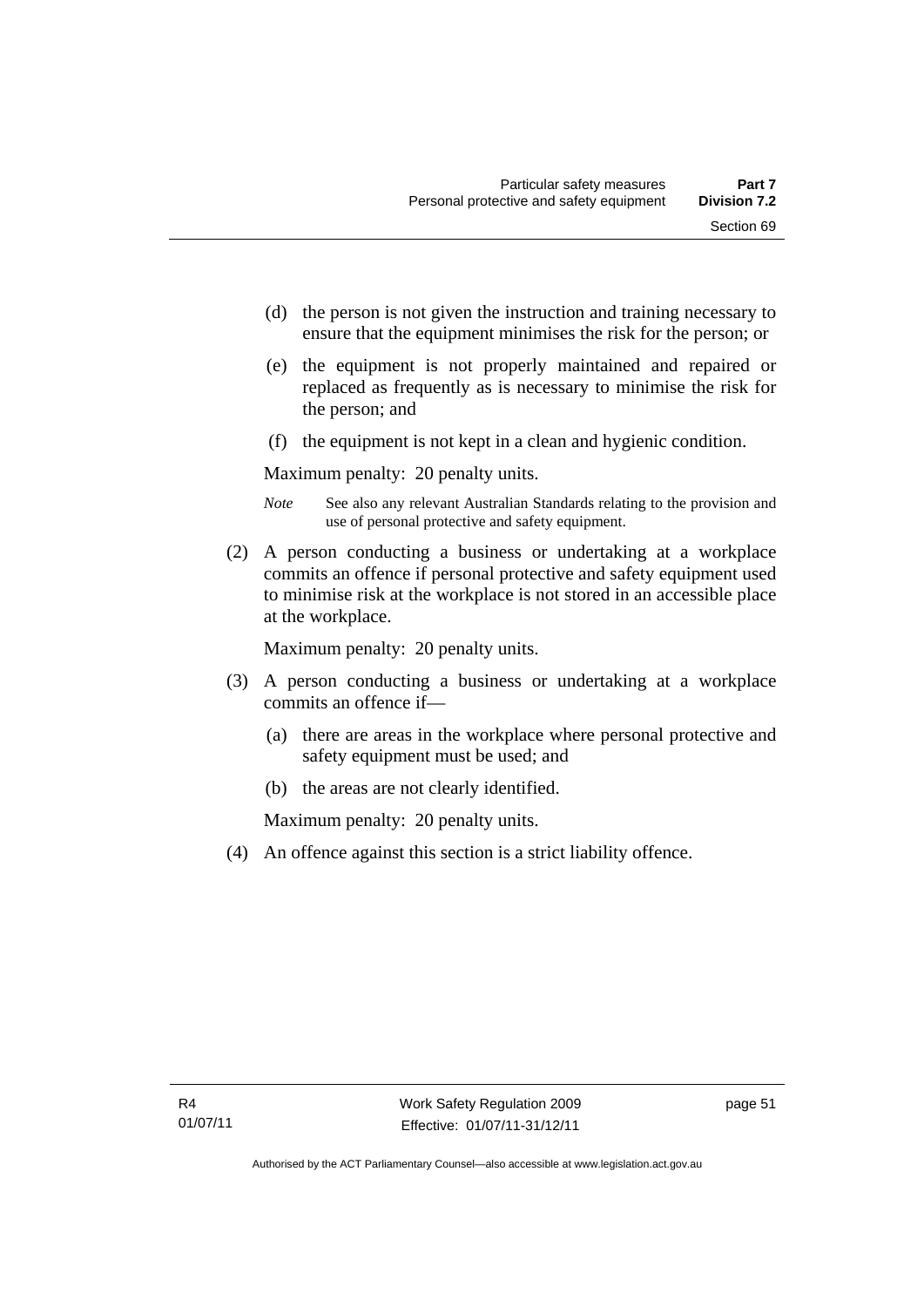#### **70 Responsibilities of users of personal protective and safety equipment**

- (1) This section applies if a worker has been provided with personal protective and safety equipment for use at the worker's workplace.
- (2) A worker commits an offence if—
	- (a) the worker is given the instruction and training necessary to ensure that personal protective and safety equipment minimises the risk for the worker; and
	- (b) either the worker intentionally—
		- (i) does not use the equipment at the worker's workplace; or
		- (ii) does not use the equipment in accordance with the instructions given.

Maximum penalty: 20 penalty units.

 (3) A worker commits an offence if the worker intentionally misuses or damages personal protective and safety equipment at the worker's workplace.

Maximum penalty: 20 penalty units.

- (4) A worker commits an offence if—
	- (a) the worker becomes aware of damage to, a defect in, or a need to clean or sterilise, personal protective and safety equipment at the worker's workplace; and
	- (b) the worker intentionally does not tell the person conducting the business or undertaking at the workplace about the damage, defect or need.

Maximum penalty: 20 penalty units.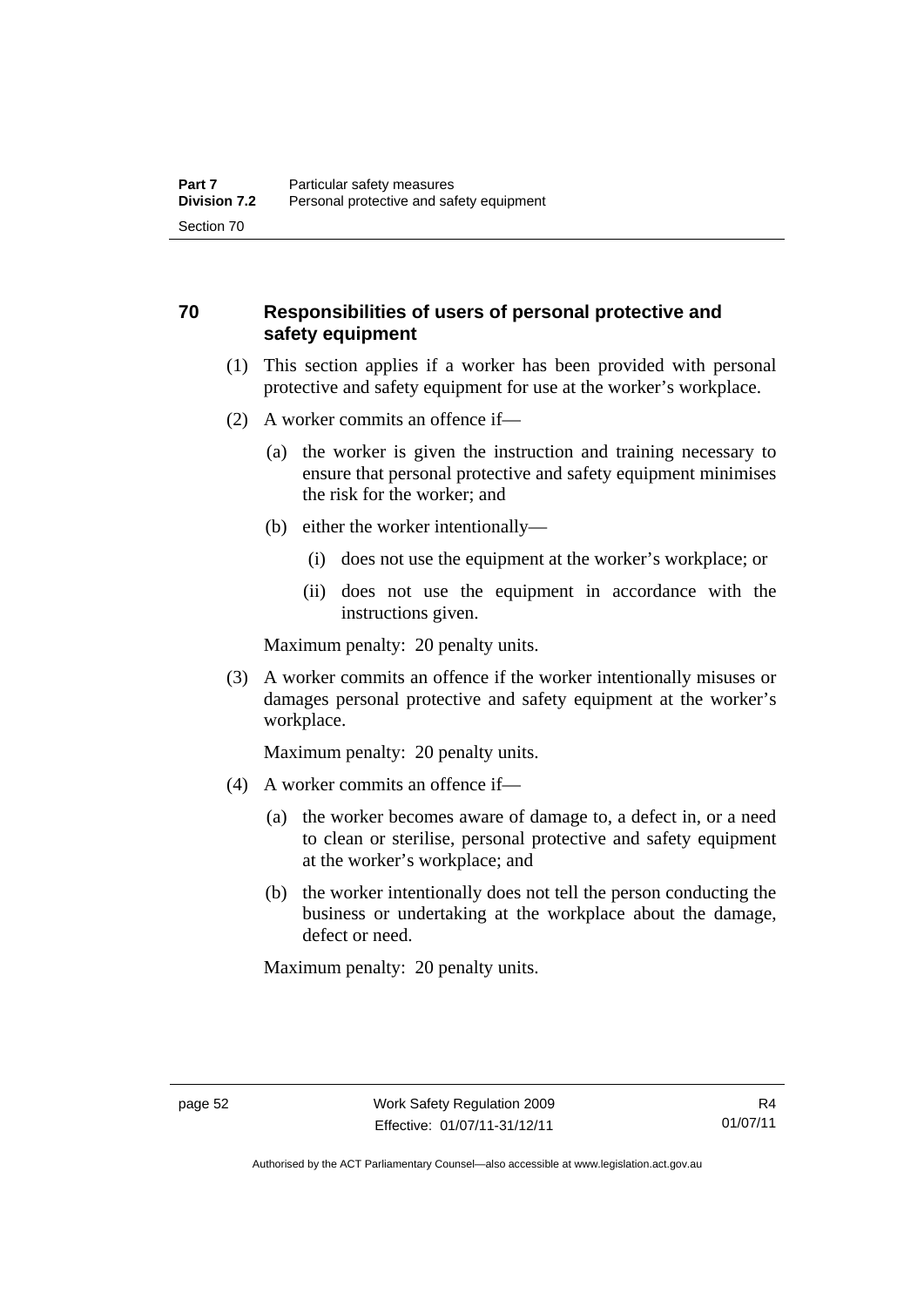#### **71 Certain personal protective and safety equipment to be provided**

- (1) This section applies if—
	- (a) it is reasonably foreseeable that a person could, while at a workplace—
		- (i) be struck by an object or other material capable of causing injury; or
		- (ii) be injured by coming into contact with a sharp object; or
		- (iii) be subject to a risk to health or safety because of exposure to a substance, agent, contaminant, radiation or extreme of temperature; or
		- (iv) be exposed to a risk of injury to eyesight or to hearing capacity; or
	- (b) the person should be highly visible because of the nature of the workplace.

#### **Examples—par (b)**

- 1 poor lighting conditions
- 2 the proximity of the work to vehicles or other mobile plant
- *Note* An example is part of the regulation, is not exhaustive and may extend, but does not limit, the meaning of the provision in which it appears (see Legislation Act, s 126 and s 132).
- (2) A person conducting a business or undertaking at a workplace commits an offence if adequate personal protective and safety equipment is not provided to anyone at the workplace.

Maximum penalty: 30 penalty units.

- (3) A person conducting a business or undertaking at a workplace commits an offence if—
	- (a) the use of personal protective equipment at the workplace may affect a person's ability to communicate with other people; and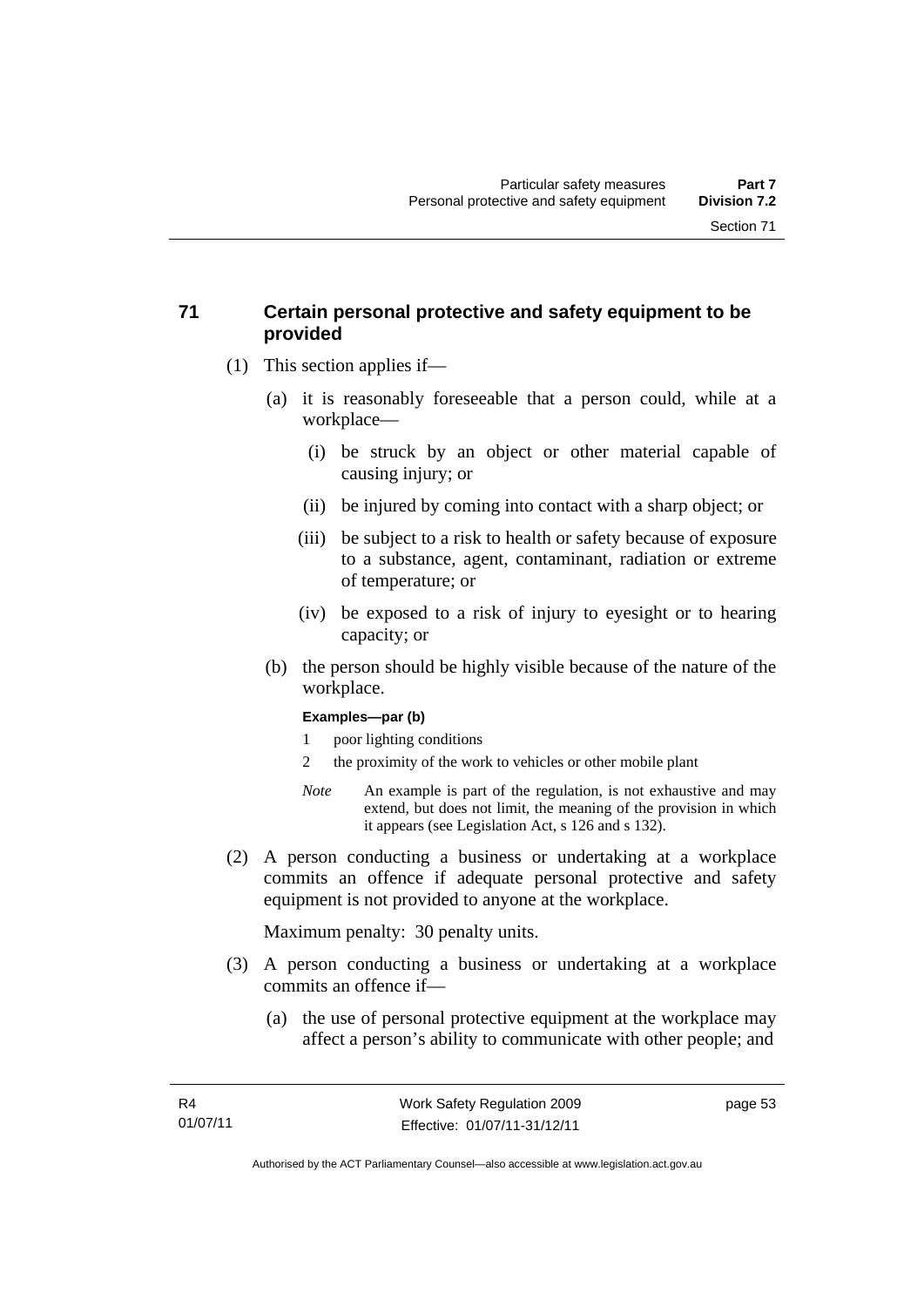(b) appropriate steps are not taken to ensure that this does not create a risk to the health or safety of the person or anyone else.

Maximum penalty: 30 penalty units.

 (4) A person in control of premises commits an offence if adequate personal protective and safety equipment is not provided to anyone at the premises.

Maximum penalty: 30 penalty units.

- (5) A person in control of premises commits an offence if—
	- (a) the use of personal protective equipment at the premises may affect a person's ability to communicate with other people; and
	- (b) appropriate steps are not taken to ensure that this does not create a risk to the health or safety of the person or anyone else.

Maximum penalty: 30 penalty units.

(6) An offence against this section is a strict liability offence.

#### **72 Air supplied respiratory equipment**

- (1) This section applies if air supplied respiratory equipment is used, or provided for use, at a workplace.
- (2) A person conducting a business or undertaking at a workplace commits an offence if the air supplied respiratory equipment, provided at the workplace, supplies air—
	- (a) at less than 170L/min; and
	- (b) that contains less than 19.5% or more than 22% oxygen.

Maximum penalty: 30 penalty units.

Authorised by the ACT Parliamentary Counsel—also accessible at www.legislation.act.gov.au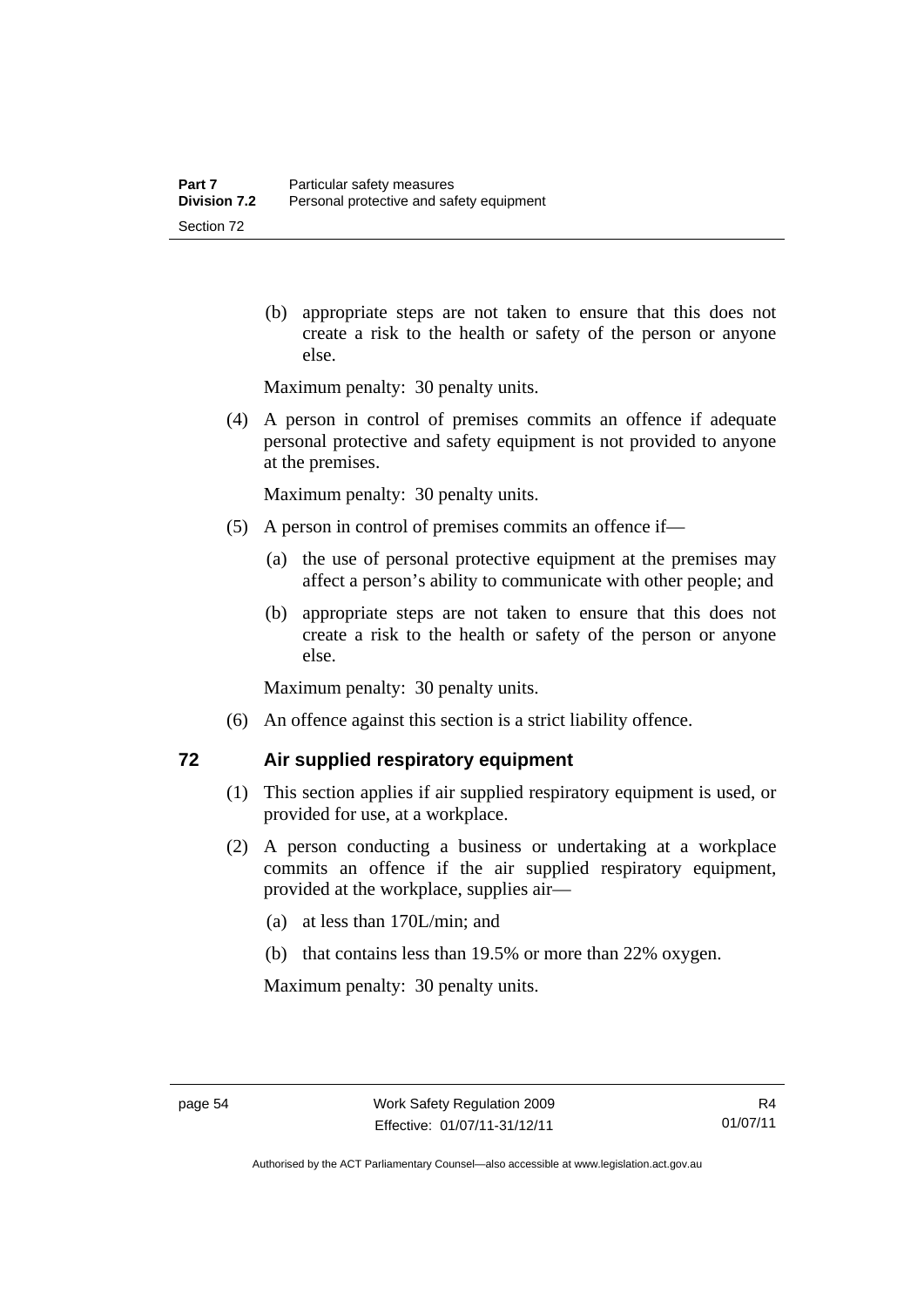- (3) A person conducting a business or undertaking at a workplace commits an offence unless the air supplied to a person using the air supplied respiratory equipment, provided at the workplace, passes through—
	- (a) an efficient purifying device that ensures that—
		- (i) the air does not have an objectionable or nauseous odour; and
		- (ii) if measured at 15ºC and 100kPa, the air would contain not more than  $11mg/m<sup>3</sup>$  of carbon monoxide, not more than 900mg/m<sup>3</sup> of carbon dioxide and not more than  $1 \text{mg/m}^3$ of oil; and
	- (b) an efficient conditioner that ensures that—
		- (i) the air is supplied at a temperature not colder than 15ºC and not warmer than 25ºC; and
		- (ii) the humidity is not less than 20% and not more than 85%; and
	- (c) an efficient condensate trap that is fitted with a drain cock to remove any condensed liquid; and
	- (d) an efficient ring circuit or controlled leak-off system that eliminates stale air.

Maximum penalty: 30 penalty units.

- (4) A person conducting a business or undertaking at a workplace commits an offence if the air supplied respiratory equipment, provided at the workplace, is not—
	- (a) kept in efficient working order; and
	- (b) kept in a place where it cannot be contaminated; and
	- (c) maintained in a way that ensures that the air supply does not overheat; and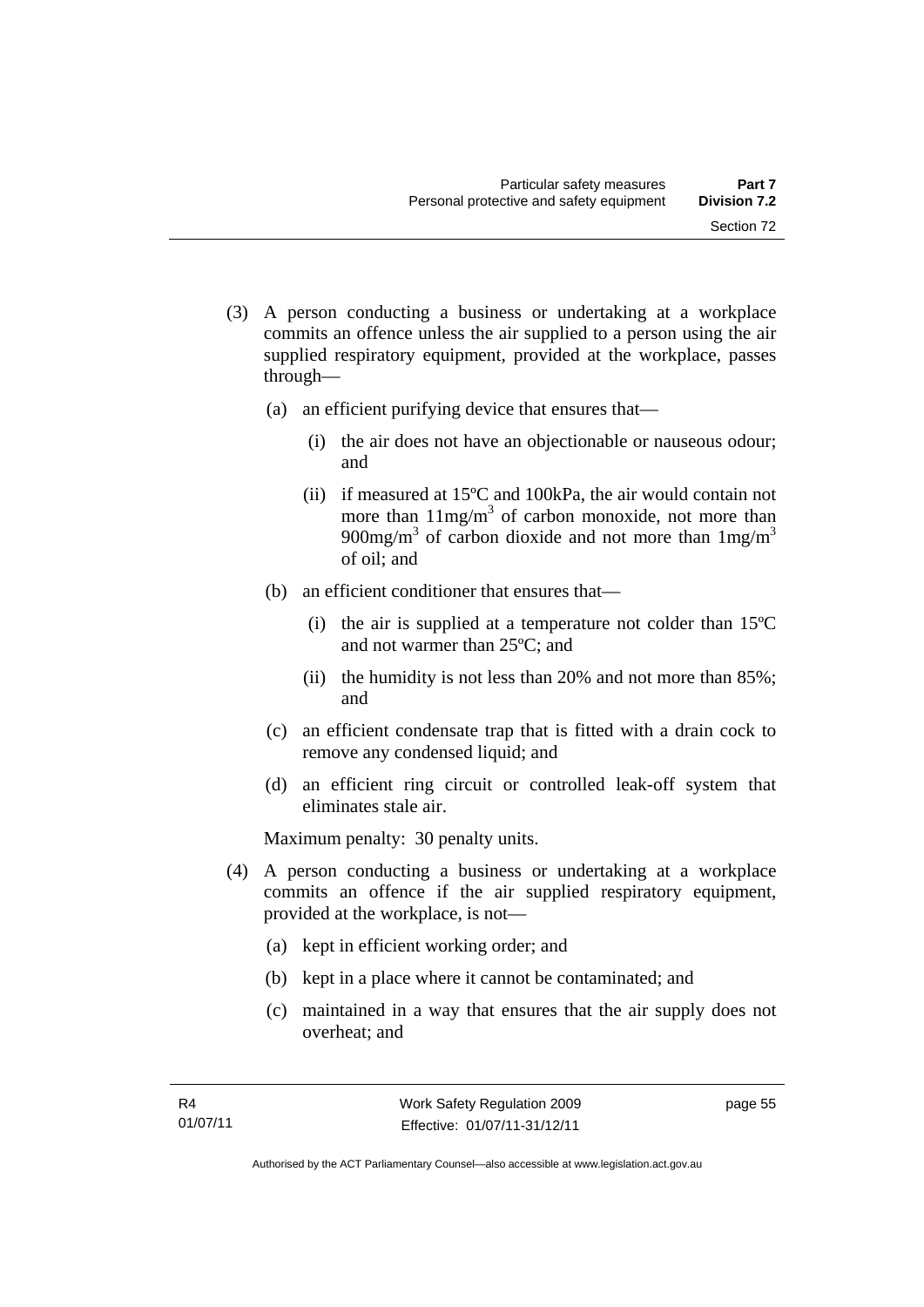(d) provided with fittings that cannot be connected to any other compressed air equipment at the workplace.

Maximum penalty: 30 penalty units.

- (5) A person conducting a business or undertaking at a workplace commits an offence if the air supplied respiratory equipment provided at the workplace—
	- (a) does not include an automatic warning device; and
	- (b) is used in circumstances in which—
		- (i) inadequate air supply might represent an immediate hazard to the user of the equipment; and
		- (ii) an auxiliary air supply is not provided.

Maximum penalty: 30 penalty units.

(6) An offence against this section is a strict liability offence.

# **Division 7.3 Prevention of falls**

#### **73 Meaning of** *anchorage—***div 7.3**

In this division:

*anchorage* means a secure point for attaching a safety line or other component of a travel restraint system or fall arrest system.

#### **74 Protection against falls**

- (1) This section applies if—
	- (a) because of the nature of the work, a worker must work in a workplace from which the worker could fall; and
	- (b) if the worker fell—it is likely that the worker would be injured.

Authorised by the ACT Parliamentary Counsel—also accessible at www.legislation.act.gov.au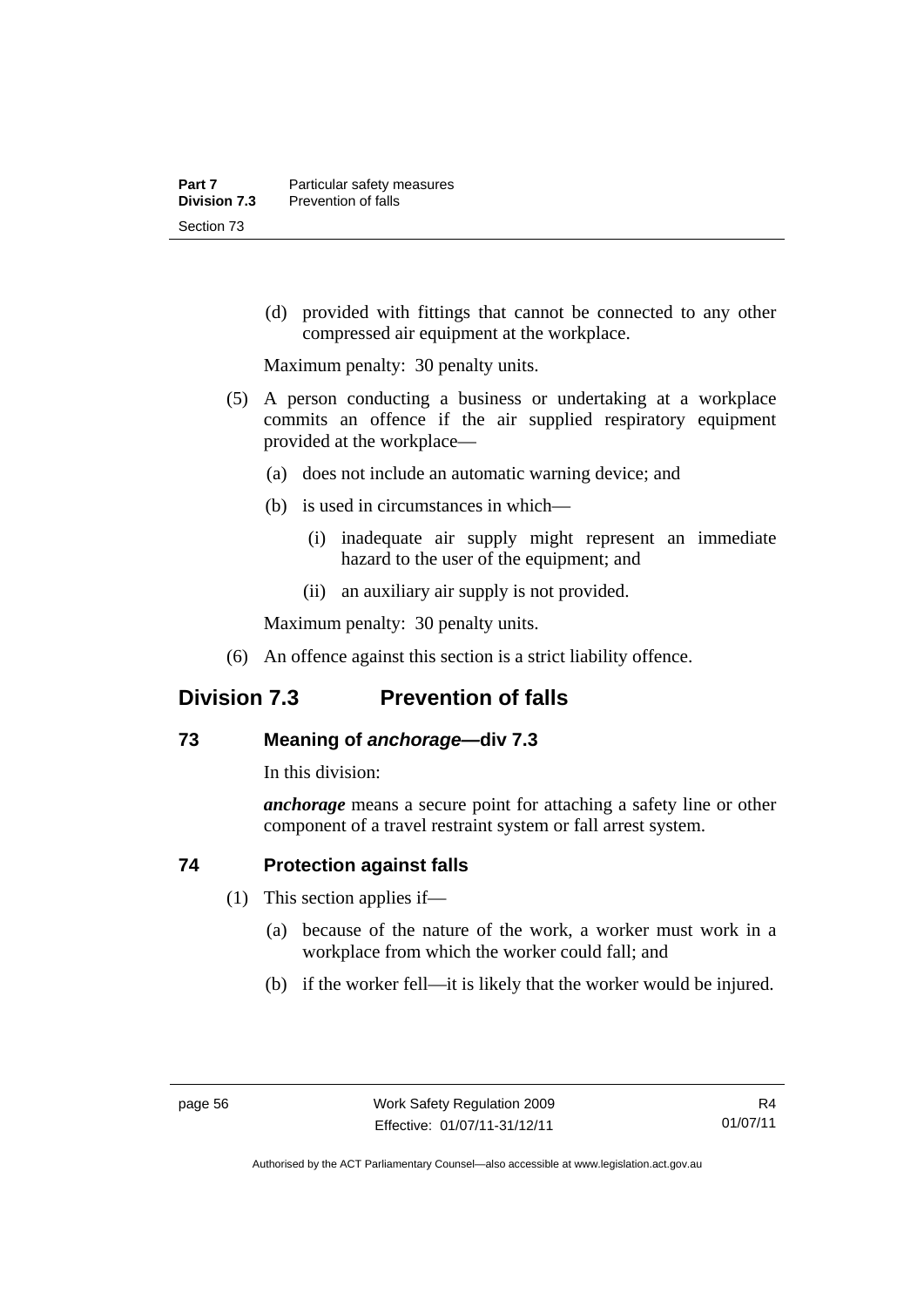Section 74

 (2) A person conducting a business or undertaking at the workplace commits an offence if the person does not provide adequate protection against the worker falling from the workplace.

Maximum penalty: 30 penalty units.

- (3) For this section, a person provides *adequate protection* at the workplace if the person—
	- (a) provides a safe means of entry to and exit from the workplace; and
	- (b) either—
		- (i) if it is reasonably practicable to provide a protective barrier for the workplace—provides the barrier; or
		- (ii) if it is not reasonably practicable to provide a protective barrier for the workplace—provides and maintains a safe system of work for the workplace.
- (4) In this section:

*provides and maintains a safe system of work* includes each of the following:

- (a) providing training in relation to risks associated with working in the workplace;
- (b) providing supervision or assistance for people working in the workplace;
- (c) using a fall-arresting device in the workplace if practicable;
- (d) if a safe working platform can reasonably be provided in the workplace—providing a safe working platform;
- (e) if a safe working platform cannot reasonably be provided in the workplace—using a safety harness or pole safety static-line system if practicable.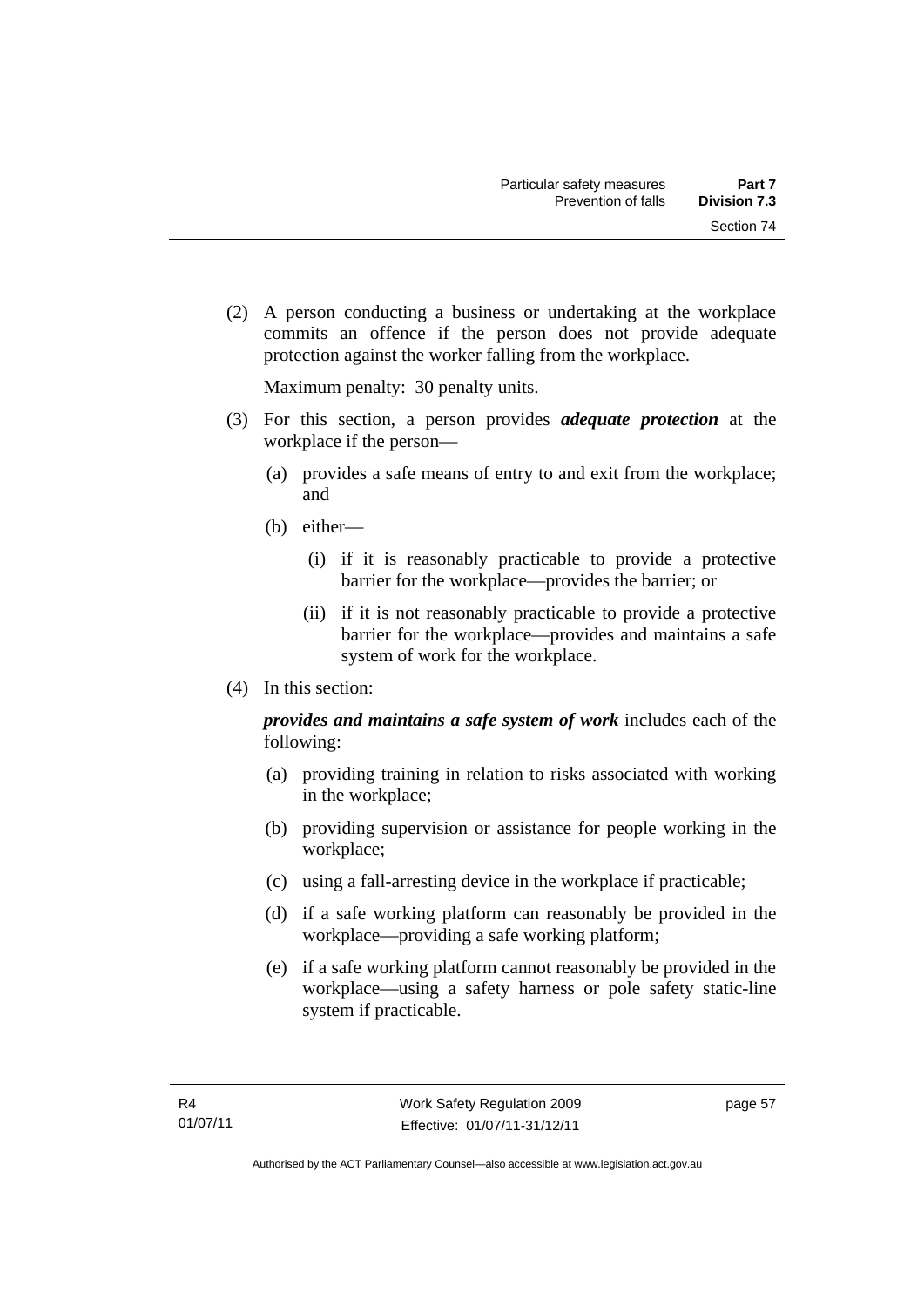#### **75 Protection against falls—maintenance work**

- (1) A person conducting a business or undertaking at a workplace commits an offence if a worker is carrying out maintenance work on a structure at the workplace, and the person conducting the business or undertaking does not ensure that the worker uses—
	- (a) a properly installed building maintenance unit; or
	- (b) scaffolding or a working platform; or
	- (c) if it is not reasonably practicable to use a building maintenance unit, scaffolding or a working platform—a safety harness attached to a safety line attached to an anchorage that is appropriate taking into account the situation of the work and the construction of the structure.

Maximum penalty: 30 penalty units.

- (2) An offence against this section is a strict liability offence.
- (3) In this section:

*building maintenance unit* means a power-operated suspended platform and related equipment that—

- (a) is designed to provide access to a face of a building for maintenance purposes; and
- (b) is permanently installed on the building.

#### **76 Use of safety harness, safety line and anchorage**

- (1) This section applies if a safety harness, a safety line or anchorage is used, or provided for use, at a workplace.
	- *Note* For maintenance work on a structure, a safety harness, safety line or anchorage may be used only if it is not reasonably practicable to provide a building maintenance unit, scaffolding or a working platform (see s 75 (1) (c)).

Authorised by the ACT Parliamentary Counsel—also accessible at www.legislation.act.gov.au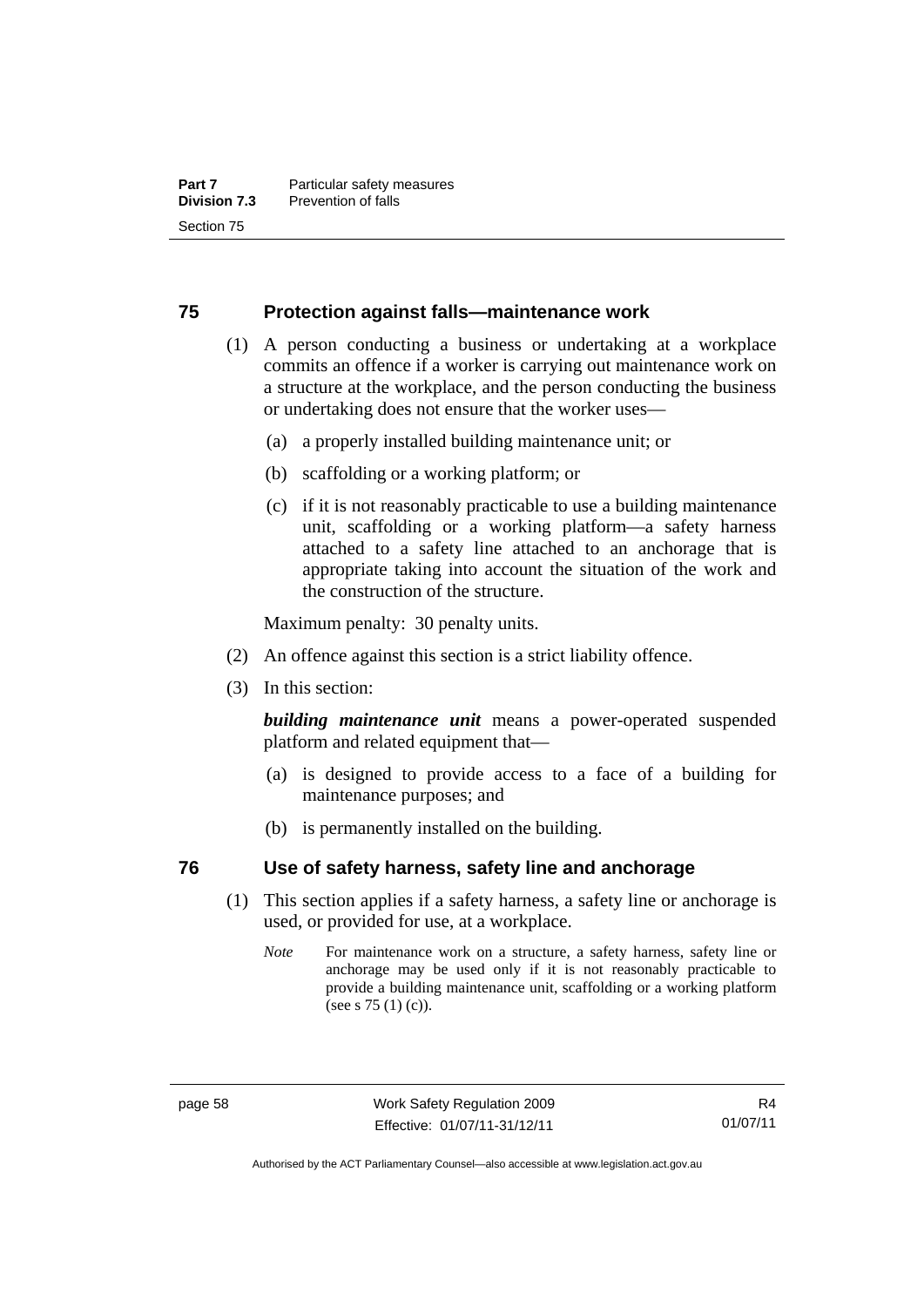- (2) A person conducting a business or undertaking at a workplace commits an offence if the person does not ensure that the safety harness, safety line or anchorage used at the workplace is—
	- (a) regularly inspected; and
	- (b) kept in efficient working order.

- (3) For subsection (2) (b), an anchorage that is permanently fixed to a structure is not kept in efficient working order if it is not inspected at least every 6 months.
- (4) A person commits an offence if the person intentionally uses a safety harness or safety line at a workplace that is not—
	- (a) suitable for the use; and
	- (b) undamaged and effective; and
	- (c) maintained in a suitable condition for the use.

Maximum penalty: 30 penalty units.

 (5) A person commits an offence if the person intentionally uses an anchorage at a workplace and the load-bearing capacity of the anchorage is impaired.

Maximum penalty: 30 penalty units.

- (6) A person conducting a business or undertaking at a workplace commits an offence if the person—
	- (a) is aware that the load-bearing capacity of the anchorage at the workplace is impaired; and
	- (b) allows the anchorage to be used before it is repaired or replaced.

Maximum penalty: 30 penalty units.

(7) An offence against subsection (2) is a strict liability offence.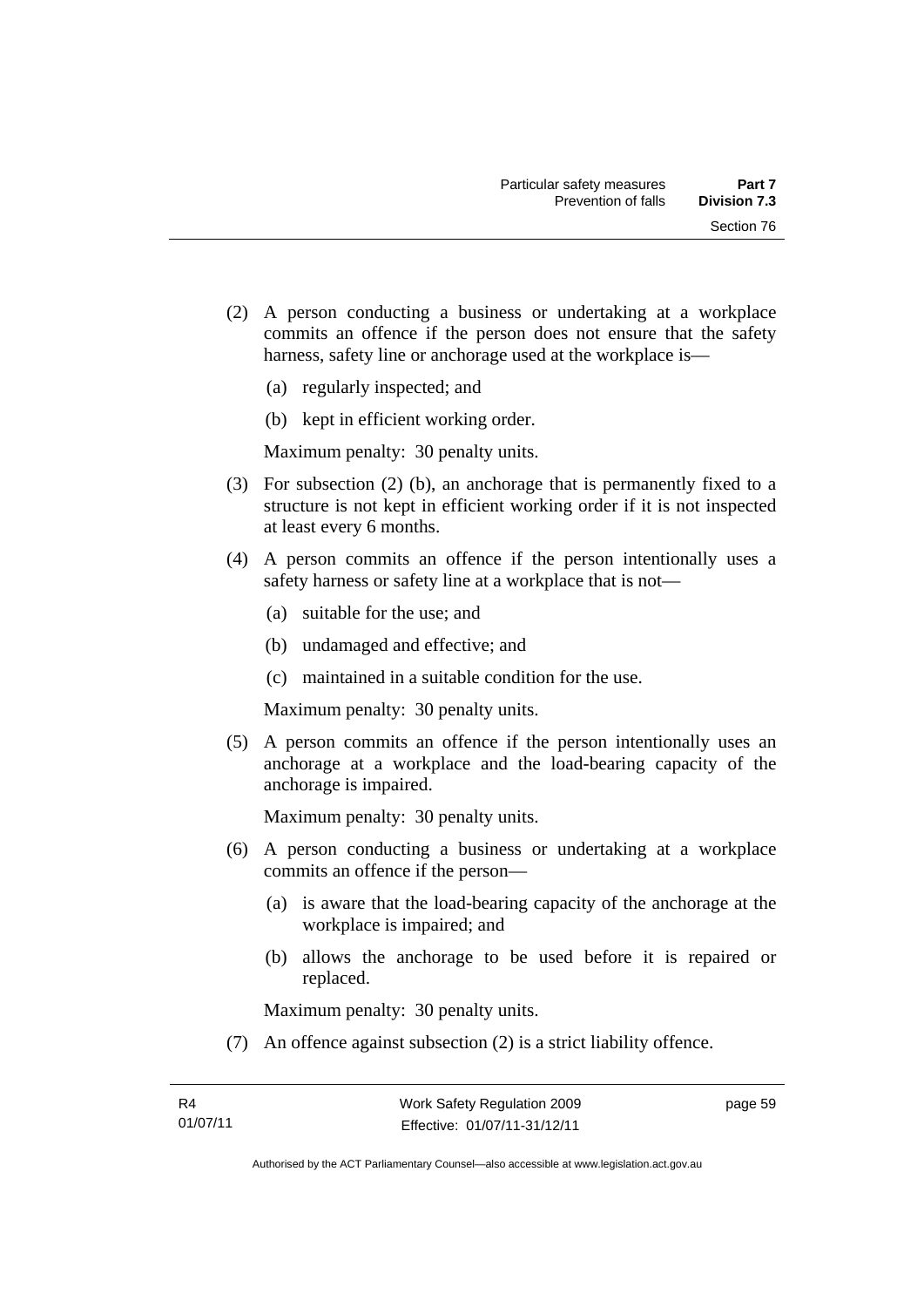### **77 Use of ladders**

- (1) A person conducting a business or undertaking at a workplace commits an offence if a ladder used, or provided for use, at the workplace is not—
	- (a) of sound construction; and
	- (b) kept in a safe condition.

Maximum penalty: 20 penalty units.

 (2) A person commits an offence if the person intentionally uses a ladder at a workplace in a way that creates a risk to the safety of anyone.

Maximum penalty: 20 penalty units.

(3) An offence against subsection (1) is a strict liability offence.

#### **78 Use of particular types of ladders**

- (1) A person commits an offence if the person uses a portable single ladder or extension ladder at a workplace in any of the following circumstances:
	- (a) the horizontal distance between the ladder's top support point and its foot is more than  $\frac{1}{4}$  of its supported length;
	- (b) the ladder is not placed on a firm footing;
	- (c) the ladder is not secured to prevent slipping and sideways movement.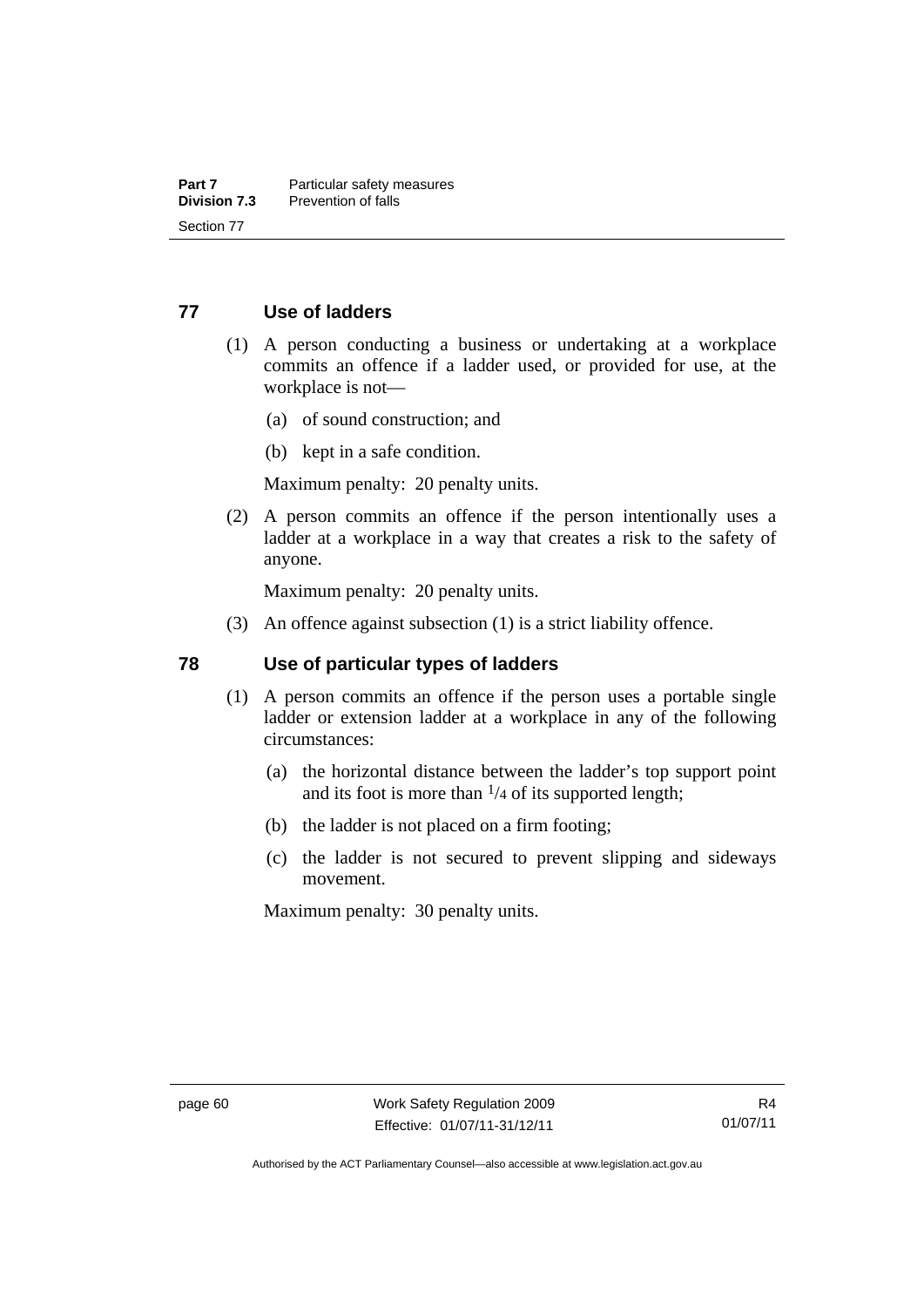- (2) A person commits an offence if—
	- (a) the person uses a ladder at a workplace to support planks for a working platform; and
	- (b) the ladder is not a trestle ladder.

- (3) A person commits an offence if—
	- (a) the person uses a working platform supported by trestle ladders at a workplace; and
	- (b) the working platform is used for work other than light duty work.

Maximum penalty: 30 penalty units.

- (4) An offence against this section is a strict liability offence.
- (5) In this section:

*light duty work* means work on a ladder if the total weight on the ladder is less that 2.2kN (224kg), including a single point limit of 1kN (102kg).

- *Note 1* Australian Standard AS 1892 provides detailed standards for portable ladders and light duty work.
- *Note 2* This standard may be purchased at www.standards.org.au.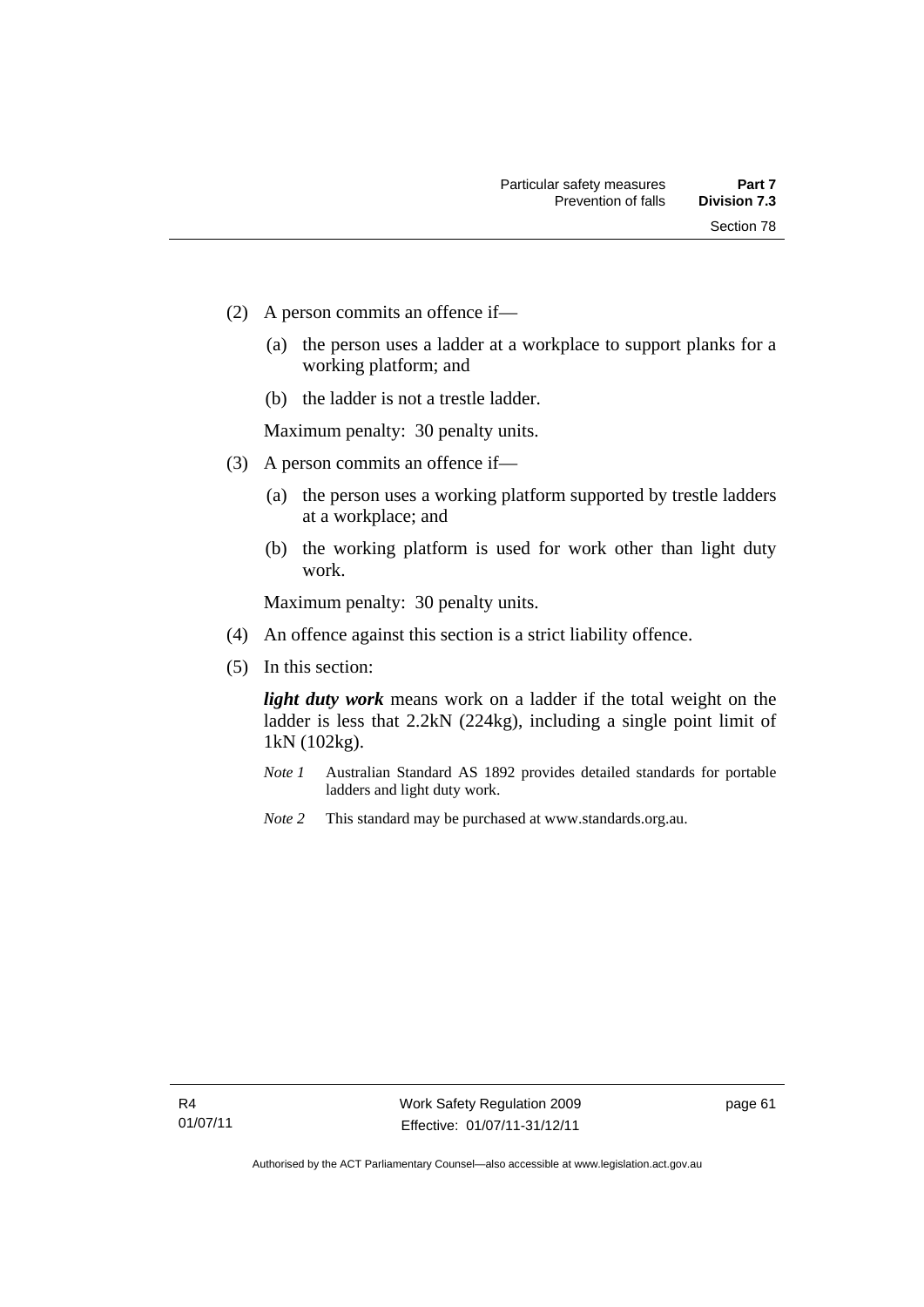**Part 7** Particular safety measures **Division 7.4** Atmosphere and ventilation Section 79

# **Division 7.4 Atmosphere and ventilation**

#### **79 Definitions—div 7.4**

In this division:

*inhalable dust* means airborne particles of dust that can be taken in through the nose or mouth during breathing.

*safe oxygen level* means a minimum oxygen content in air of 19.5% by volume under normal atmospheric pressure and a maximum oxygen content in air of 23.5% by volume under normal atmospheric pressure.

*safe unclassified inhalable dust level* means a level of unclassified inhalable dust of  $10mg/m<sup>3</sup>$  (TWA) or less.

*time-weighted average* (or *TWA*) means—

- (a) for workers working standard hours—the average airborne concentration of a particular substance when calculated over an 8-hour working day for a 5-day working week; or
- (b) for workers working non-standard hours—the average airborne concentration of a particular substance taking into account any adjustment needed under the Australian Safety and Compensation Council *Guidance Note on the Interpretation of Exposure Standards for Atmospheric Contaminants in the Occupational Environment*, NOHSC 3008 (1995) 3rd Edition, part 5A.

*TWA*—see *time-weighted average*.

*unclassified inhalable dust* means inhalable dust of a type that is not classified in the national exposure standards.

*Note National exposure standards*—see the dictionary.

*unsafe oxygen level* means an oxygen level other than a safe oxygen level.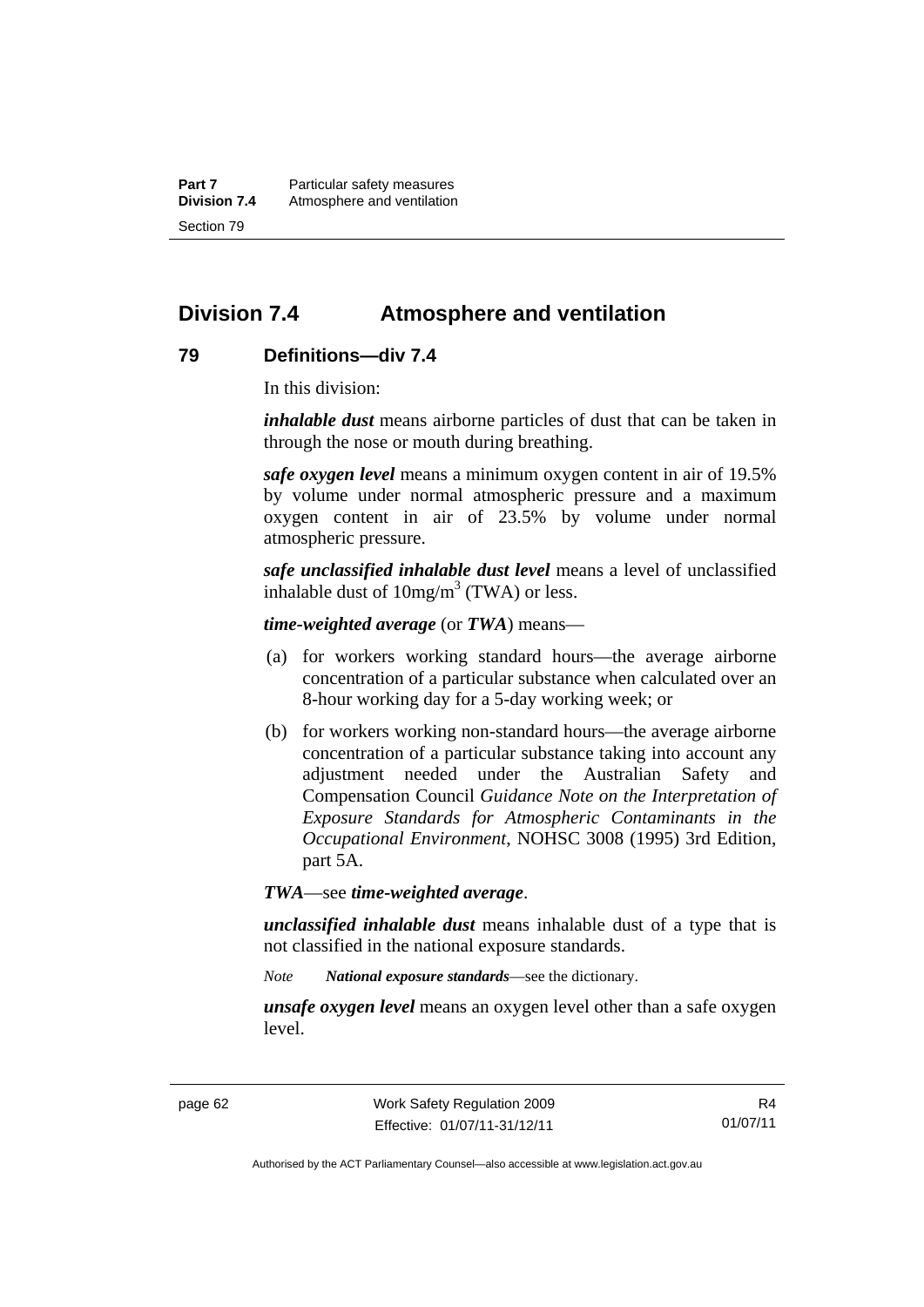*unsafe unclassified inhalable dust level* means a level of unclassified inhalable dust other than a safe unclassified inhalable dust level.

#### **80 Ventilation**

(1) A person conducting a business or undertaking commits an offence if the person's workplace is not adequately ventilated.

Maximum penalty: 30 penalty units.

 (2) A person in control of premises commits an offence if the person's premises are not adequately ventilated.

Maximum penalty: 30 penalty units.

- (3) What is adequate for this section must be decided having regard to—
	- (a) the nature of the work undertaken at the workplace; and
	- (b) the size and location of the workplace; and
	- (c) the number of workers at the workplace and their characteristics including gender, age and special needs.
- (4) An offence against this section is a strict liability offence.

#### **81 Unsafe oxygen levels—particular measures**

- (1) A person conducting a business or undertaking at a workplace commits an offence if—
	- (a) atmospheres in the workplace contain, or are reasonably likely to develop, unsafe oxygen levels; and
	- (b) the person does not manage the risk associated with unsafe oxygen levels.

Maximum penalty: 30 penalty units.

*Note* For what someone is required to do to manage risk—see the Act, s 14.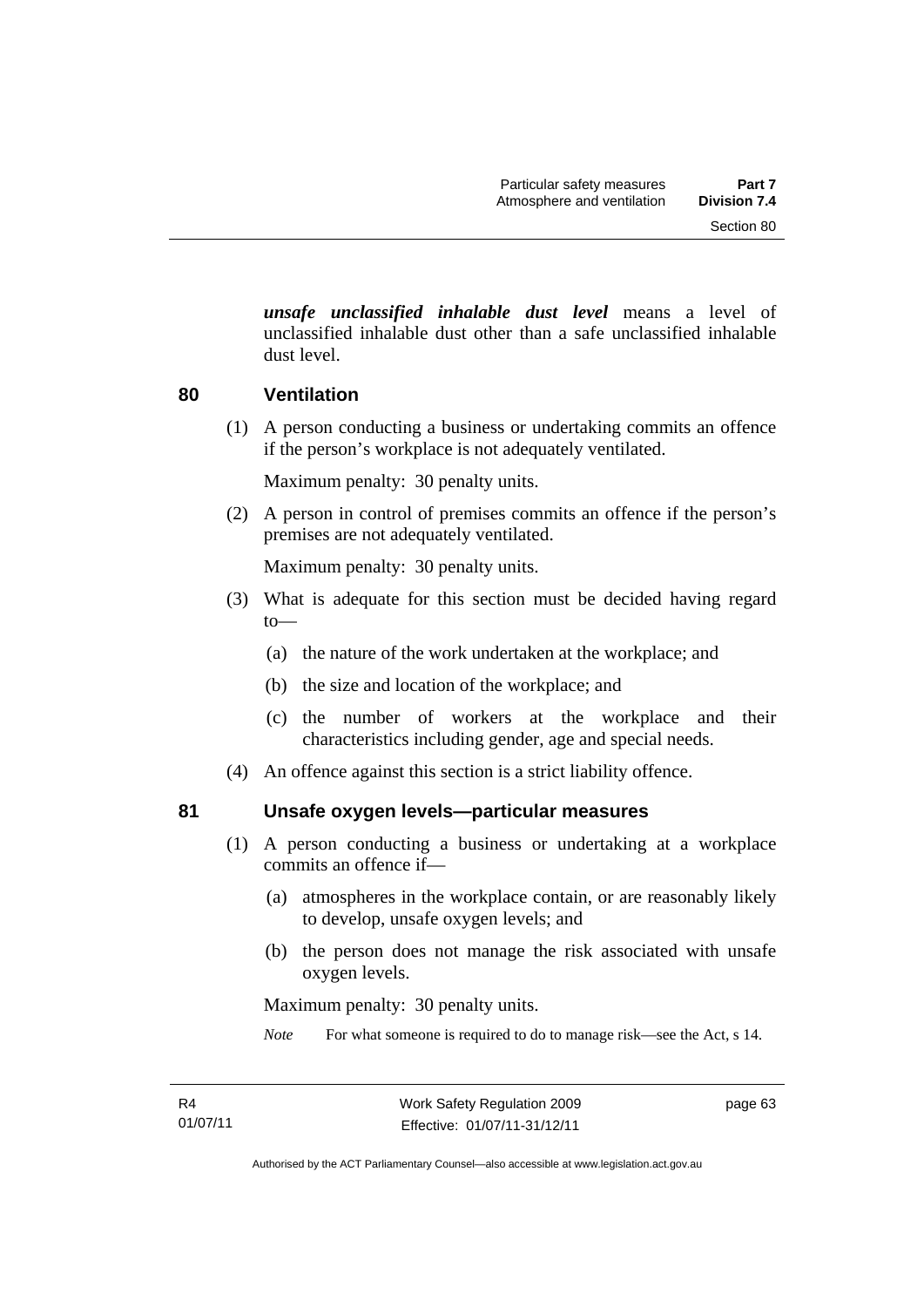- (2) A person in control of premises commits an offence if—
	- (a) atmospheres in the premises contain, or are reasonably likely to develop, unsafe oxygen levels; and
	- (b) the person does not manage the risk associated with unsafe oxygen levels.

(3) An offence against this section is a strict liability offence.

### **82 Unsafe levels of unclassified inhalable dust—particular measures**

- (1) A person conducting a business or undertaking at a workplace commits an offence if—
	- (a) atmospheres in the workplace contain, or are reasonably likely to develop, unsafe unclassified inhalable dust levels; and
	- (b) the person does not display warning signs about the unsafe unclassified inhalable dust levels at the workplace; and
	- (c) the person does not otherwise manage the risk associated with unsafe unclassified inhalable dust levels.

- *Note 1* For what someone is required to do to manage risk—see the Act, s 14.
- *Note 2* Classified inhalable dust is a dangerous substance. Dangerous substances are dealt with under the *Dangerous Substances Act 2004*.
- (2) A person in control of premises commits an offence if—
	- (a) atmospheres in the premises contain, or are reasonably likely to develop, unsafe unclassified inhalable dust levels; and
	- (b) the person does not display warning signs about the unsafe unclassified inhalable dust levels at the premises; and

R4 01/07/11

Authorised by the ACT Parliamentary Counsel—also accessible at www.legislation.act.gov.au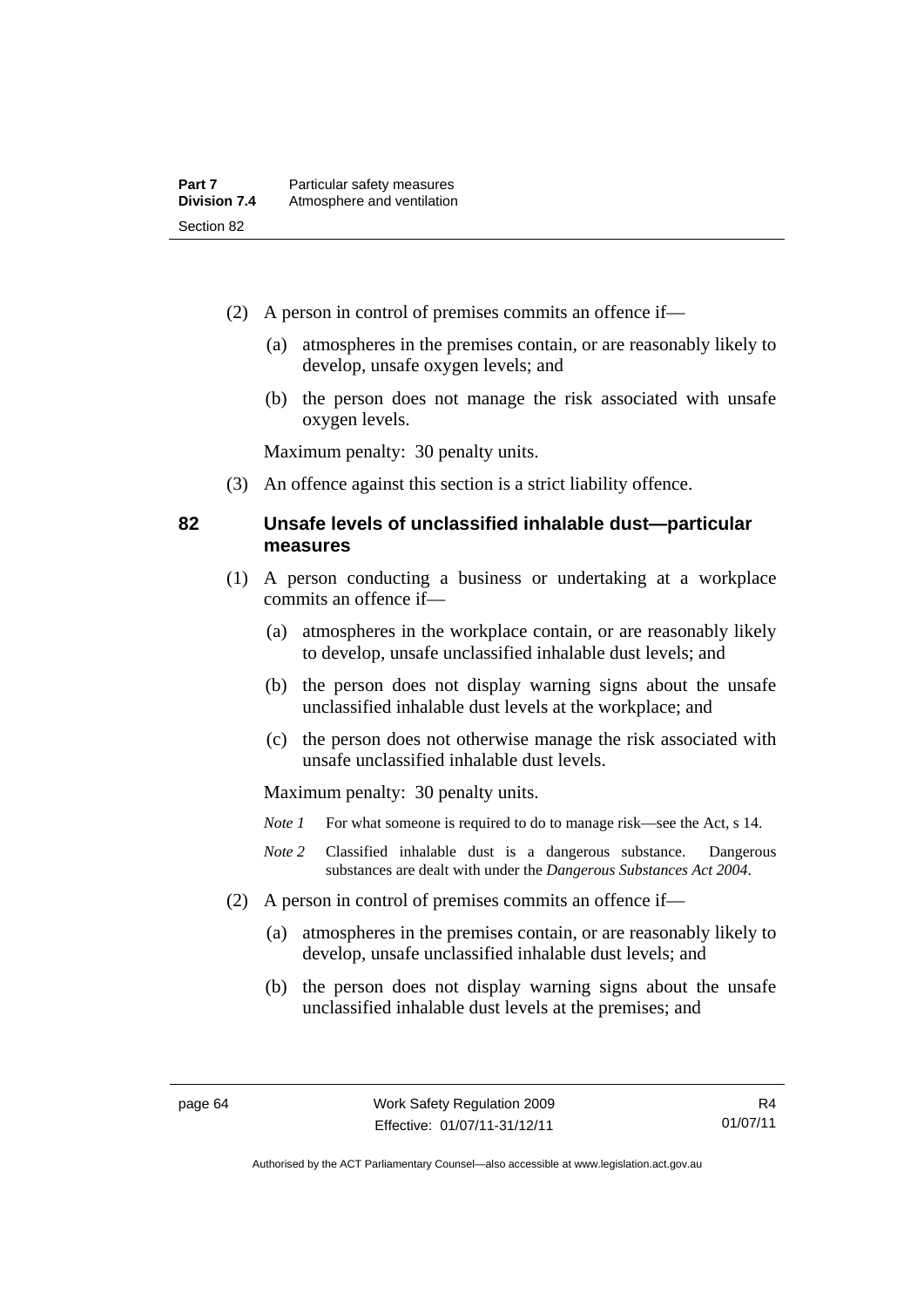(c) the person does not otherwise manage the risk associated with

Maximum penalty: 30 penalty units.

(3) An offence against this section is a strict liability offence.

unsafe unclassified inhalable dust levels.

## **83 Unsafe levels of oxygen and unclassified inhalable dust entry**

- (1) A person conducting a business or undertaking at a workplace where there is a risk of unsafe oxygen levels or unsafe levels of unclassified inhalable dust commits an offence if the person does not ensure that—
	- (a) the unsafe place in the person's workplace is isolated; and
	- (b) appropriate warning signs are displayed at entry points to the unsafe place.

Maximum penalty: 30 penalty units.

- (2) A person in control of premises where there is a risk of unsafe oxygen levels or unsafe levels of unclassified inhalable dust commits an offence if the person does not ensure that—
	- (a) the unsafe place in the premises is isolated; and
	- (b) appropriate warning signs are displayed at entry points to the unsafe place.

Maximum penalty: 30 penalty units.

(3) An offence against this section is a strict liability offence.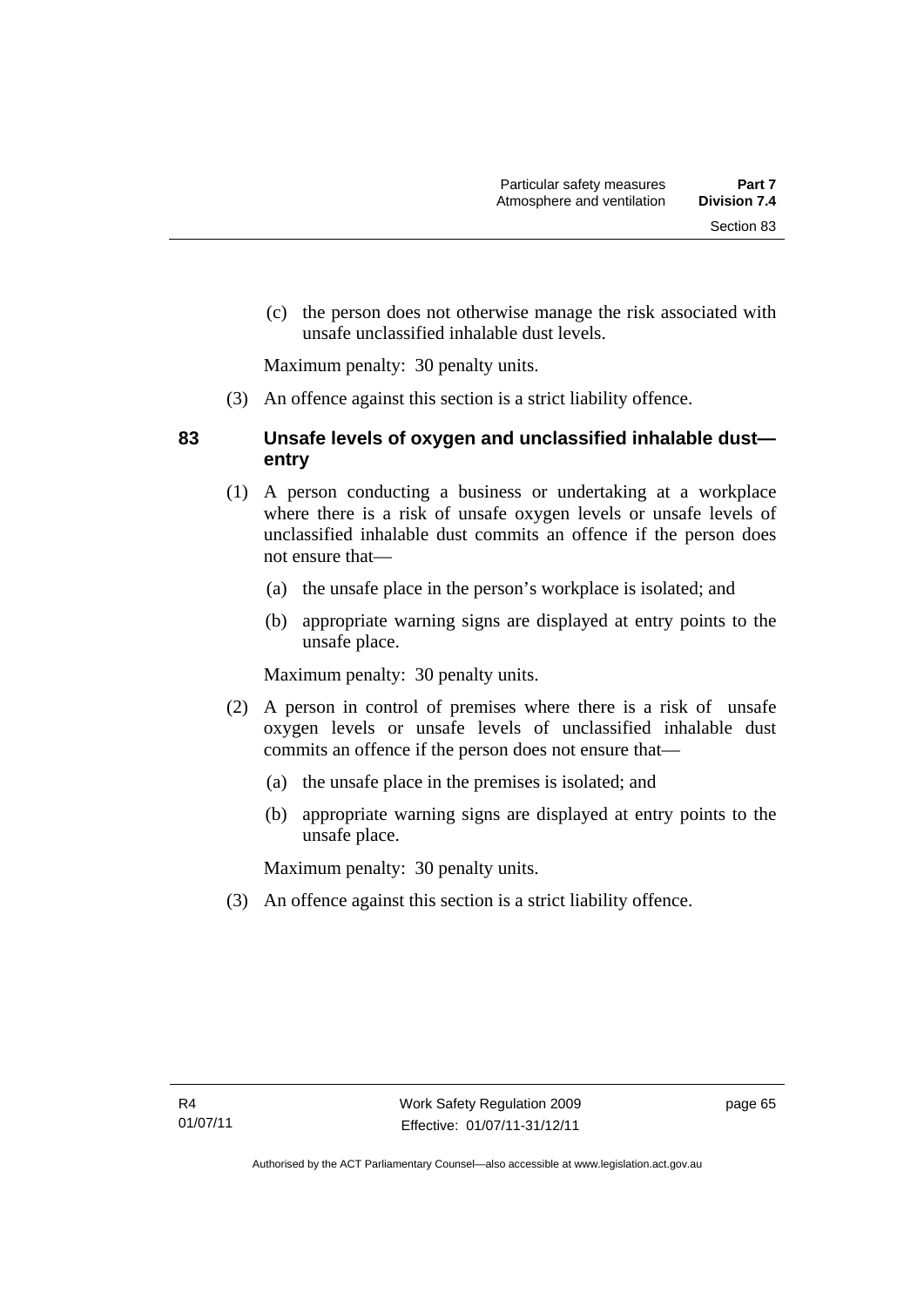## **84 Monitoring levels of oxygen and unclassified inhalable dust**

- (1) A person conducting a business or undertaking at a workplace where there is a risk of unsafe oxygen levels or unsafe levels of unclassified inhalable dust commits an offence if the person does not ensure that—
	- (a) appropriate monitoring is undertaken at the workplace in accordance with a suitable procedure; and
	- (b) the results of the monitoring are recorded; and
	- (c) the monitoring records are readily accessible to anyone who may be put at risk by an unsafe level of oxygen or unclassified inhalable dust at the workplace; and
	- (d) safe oxygen levels and unclassified inhalable dust levels are maintained at the workplace.

Maximum penalty: 30 penalty units.

- (2) A person in control of premises where there is a risk of unsafe oxygen levels or unsafe levels of unclassified inhalable dust commits an offence if the person does not ensure that—
	- (a) appropriate monitoring is undertaken at the premises in accordance with a suitable procedure; and
	- (b) the results of the monitoring are recorded; and
	- (c) the monitoring records are readily accessible to anyone who may be put at risk by an unsafe level of oxygen or unclassified inhalable dust at the premises; and
	- (d) safe oxygen levels and unclassified inhalable dust levels are maintained at the premises.

Maximum penalty: 30 penalty units.

(3) An offence against this section is a strict liability offence.

Authorised by the ACT Parliamentary Counsel—also accessible at www.legislation.act.gov.au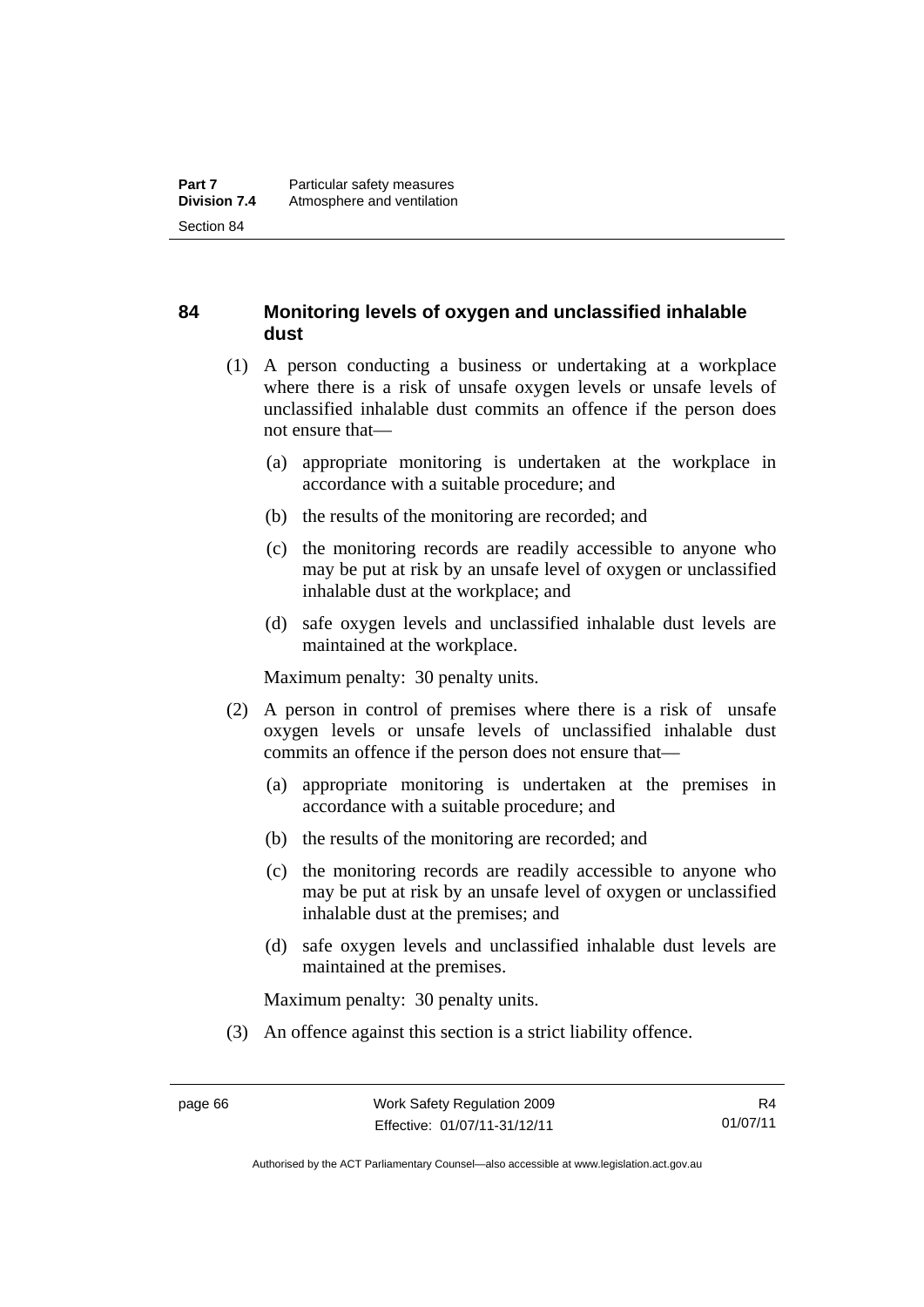# **Division 7.5 Heat and cold**

### **85 Air temperature**

 (1) A person conducting a business or undertaking at a workplace commits an offence if work practices at the workplace do not protect workers from extremes of heat and cold.

Maximum penalty: 30 penalty units.

(2) An offence against this section is a strict liability offence.

### **86 Heat—particular measures**

- (1) This section applies if a workplace environment becomes, or could reasonably be expected to become, hot.
- (2) A person conducting a business or undertaking at a workplace commits an offence if the person does not ensure that—
	- (a) adequate ventilation and air movement is provided at the workplace; and
	- (b) adequate personal protective and safety equipment is provided at the workplace to each worker exposed to heat; and
	- (c) appropriate work and rest regimes are provided at the workplace for each worker exposed to heat.

- (3) What is adequate for subsection (2) must be decided having regard to—
	- (a) the nature of the work undertaken at the workplace; and
	- (b) the size and location of the workplace; and
	- (c) the number of workers at the workplace and their characteristics including gender, age and special needs.
- (4) An offence against this section is a strict liability offence.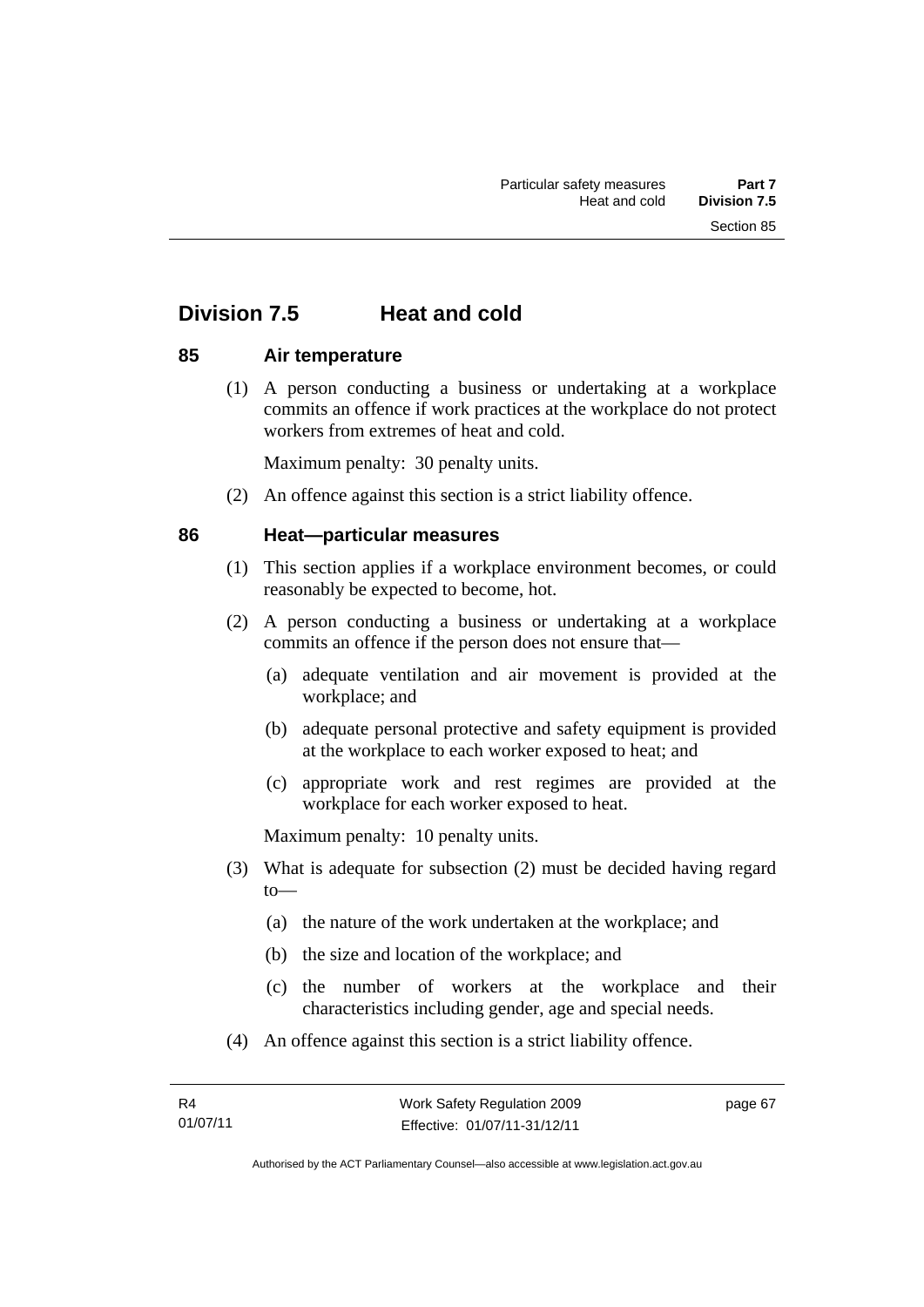#### **87 Cold—particular measures**

- (1) This section applies if a workplace environment becomes, or could reasonably be expected to become, cold.
- (2) A person conducting a business or undertaking at a workplace commits an offence if the person does not ensure that—
	- (a) workers exposed to cold at the workplace have adequate access to—
		- (i) heated or sheltered work areas; and
		- (ii) warm clothing or other personal protective and safety equipment; and
	- (b) appropriate work and rest regimes are provided at the workplace for each worker exposed to cold.

Maximum penalty: 10 penalty units.

(3) An offence against this section is a strict liability offence.

## **Division 7.6 Surfaces and floors**

#### **88 Floors—general**

 (1) A person conducting a business or undertaking at a workplace commits an offence if the person does not ensure that floors and surfaces at the workplace are constructed and maintained to minimise the risk of slips, trips and falls.

Maximum penalty: 20 penalty units.

 (2) A person in control of premises commits an offence if the person does not ensure that floors and surfaces at the premises are constructed and maintained to minimise the risk of slips, trips and falls.

Authorised by the ACT Parliamentary Counsel—also accessible at www.legislation.act.gov.au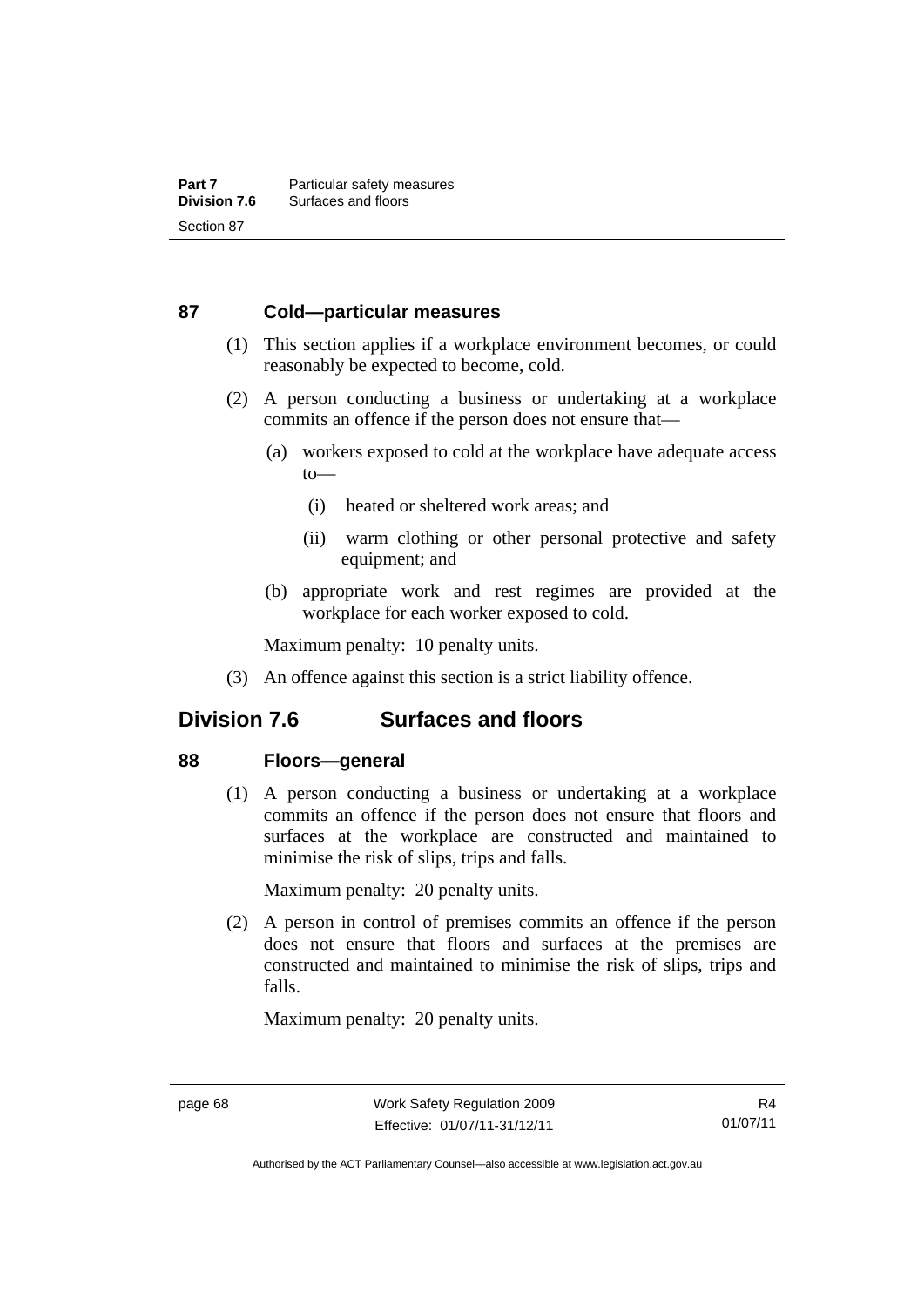(3) A person in control of the design of a workplace, or a place that could reasonably be expected to be used as a workplace, commits an offence if the person does not ensure that floors and surfaces at the workplace are constructed to minimise the risk of slips, trips and falls.

Maximum penalty: 20 penalty units.

(4) An offence against this section is a strict liability offence.

### **89 Floors that become slippery**

- (1) This section applies if a floor at a workplace becomes slippery, whether because of something on the surface of the floor or for any other reason.
- (2) A person conducting a business or undertaking at a workplace commits an offence if the person does not—
	- (a) take all reasonably practicable steps at the workplace—
		- (i) to warn people of the risk; and
		- (ii) to remove the hazard; and
	- (b) take other appropriate steps at the workplace to minimise the risk.

Maximum penalty: 20 penalty units.

- (3) A person in control of premises commits an offence if the person does not—
	- (a) take all reasonably practicable steps at the premises—
		- (i) to warn people of the risk; and
		- (ii) to remove the hazard; and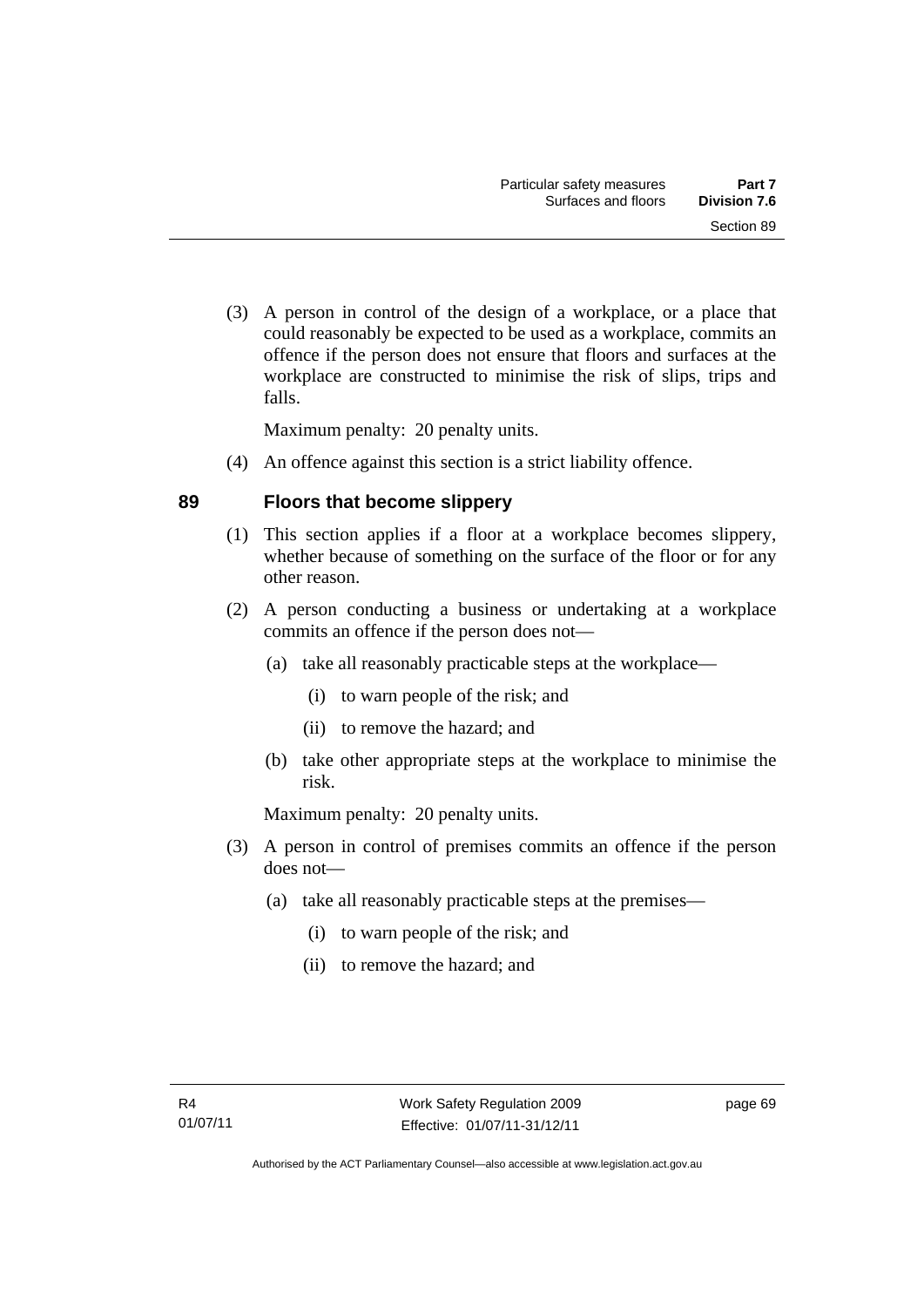(b) take other appropriate steps at the premises to minimise the risk.

Maximum penalty: 20 penalty units.

(4) An offence against this section is a strict liability offence.

#### **90 Floors—hard surfaces**

- (1) A person conducting a business or undertaking at a workplace commits an offence if—
	- (a) a worker must stand at the workplace for a significant proportion of a work shift in substantially the same position on a floor or work platform that is a hard surface; and
	- (b) either or both of the following apply:
		- (i) the covering for the hard surface does not have low thermal conductivity;
		- (ii) the floor or work platform is not designed to give reasonable relief from the hard surface.

Maximum penalty: 20 penalty units.

(2) An offence against this section is a strict liability offence.

## **Division 7.7 Electricity**

#### **91 Definitions—div 7.7**

In this division:

*electrical inspector* means an inspector appointed under the *Electricity Safety Act 1971*, section 41.

*electrical installation*—see the *Electricity Safety Act 1971*, dictionary.

Authorised by the ACT Parliamentary Counsel—also accessible at www.legislation.act.gov.au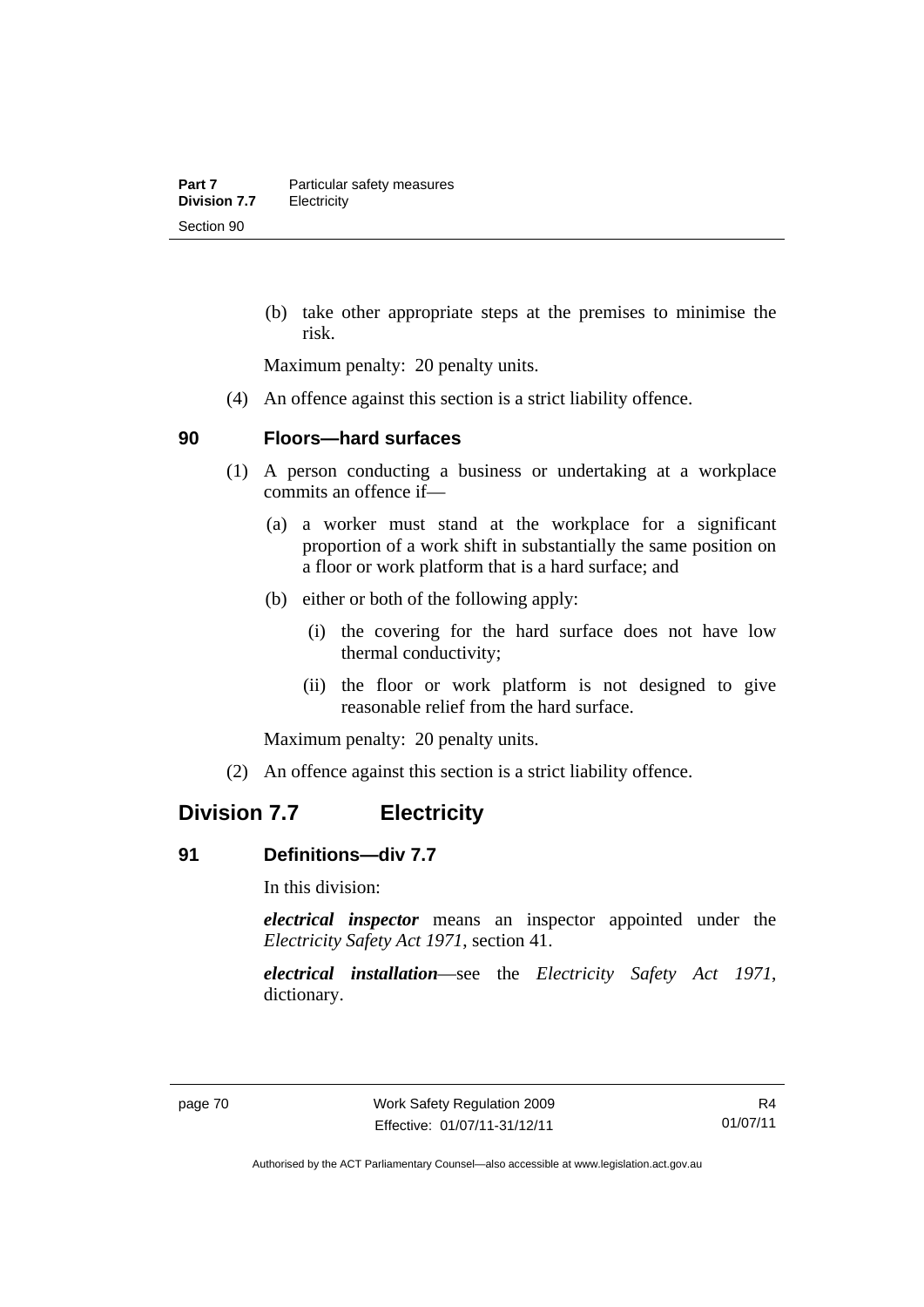#### **92 Electricity—measures for electrical installations**

- (1) This section applies to a workplace if there is an electrical installation at the workplace.
- (2) A person conducting a business or undertaking at a workplace must ensure that—
	- (a) each electrical installation at the workplace is safe; or
	- (b) if an electrical installation at the workplace is not safe—
		- (i) the installation, or unsafe part of the installation, is disconnected from the electricity supply; and
		- (ii) if the installation, or part of the installation, has been found unsafe by an electrical inspector—the installation, or the part of the installation that is unsafe, is danger labelled and secured to prevent inadvertent reconnection.

#### **Examples—electrical installations, and parts of installations, with possible electrical hazards**

- 1 streetlight network
- 2 switchboard and related cables
- 3 mechanical services plant room
- 4 socket outlet
- 5 installation wired electrical equipment
- *Note* An example is part of the regulation, is not exhaustive and may extend, but does not limit, the meaning of the provision in which it appears (see Legislation Act, s 126 and s 132).
- (3) A person in control of premises must ensure that—
	- (a) each electrical installation at the premises is safe; or
	- (b) if an electrical installation at the premises is not safe—
		- (i) the installation, or unsafe part of the installation, is disconnected from the electricity supply; and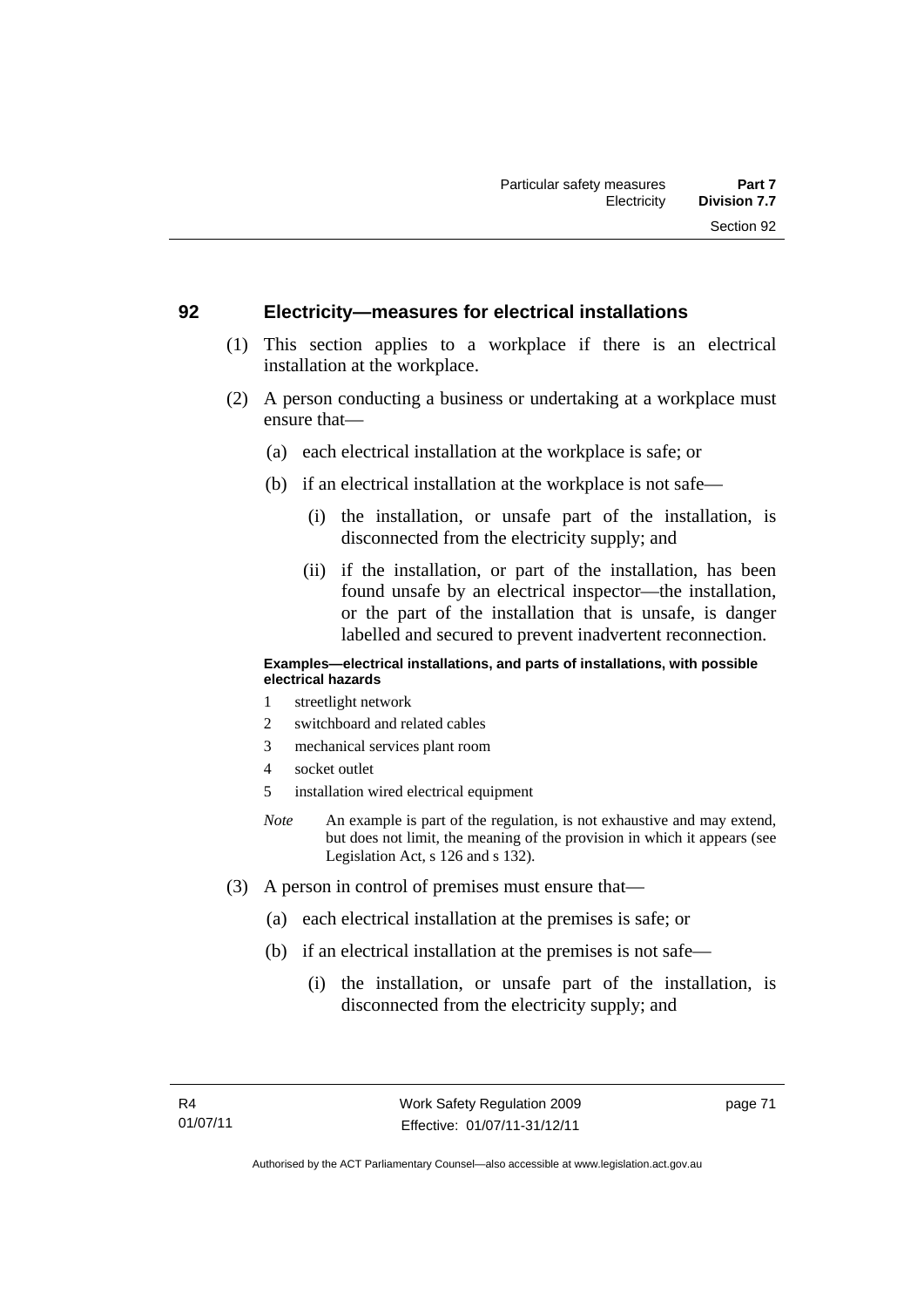(ii) if the installation, or part of the installation, has been found unsafe by an electrical inspector—the installation, or the part of the installation that is unsafe, is danger labelled and secured to prevent inadvertent reconnection.

#### **Examples**

See examples to s  $(2)$ .

- (4) A person conducting a business or undertaking at a workplace commits an offence if—
	- (a) an electrical installation at the workplace is not suitably enclosed; and
	- (b) someone can make inadvertent contact with a live part at the electrical installation.

Maximum penalty: 30 penalty units.

- (5) A person in control of premises commits an offence if—
	- (a) an electrical installation at the premises is not suitably enclosed; and
	- (b) someone can make inadvertent contact with a live part at the electrical installation.

Maximum penalty: 30 penalty units.

- (6) A person conducting a business or undertaking at a workplace commits an offence if—
	- (a) someone enters an electrical installation at the workplace that has an electrical hazard; and
	- (b) the person entering the installation is not appropriately trained in safe entry, emergency procedures and the safe use of electrical plant and equipment.

Authorised by the ACT Parliamentary Counsel—also accessible at www.legislation.act.gov.au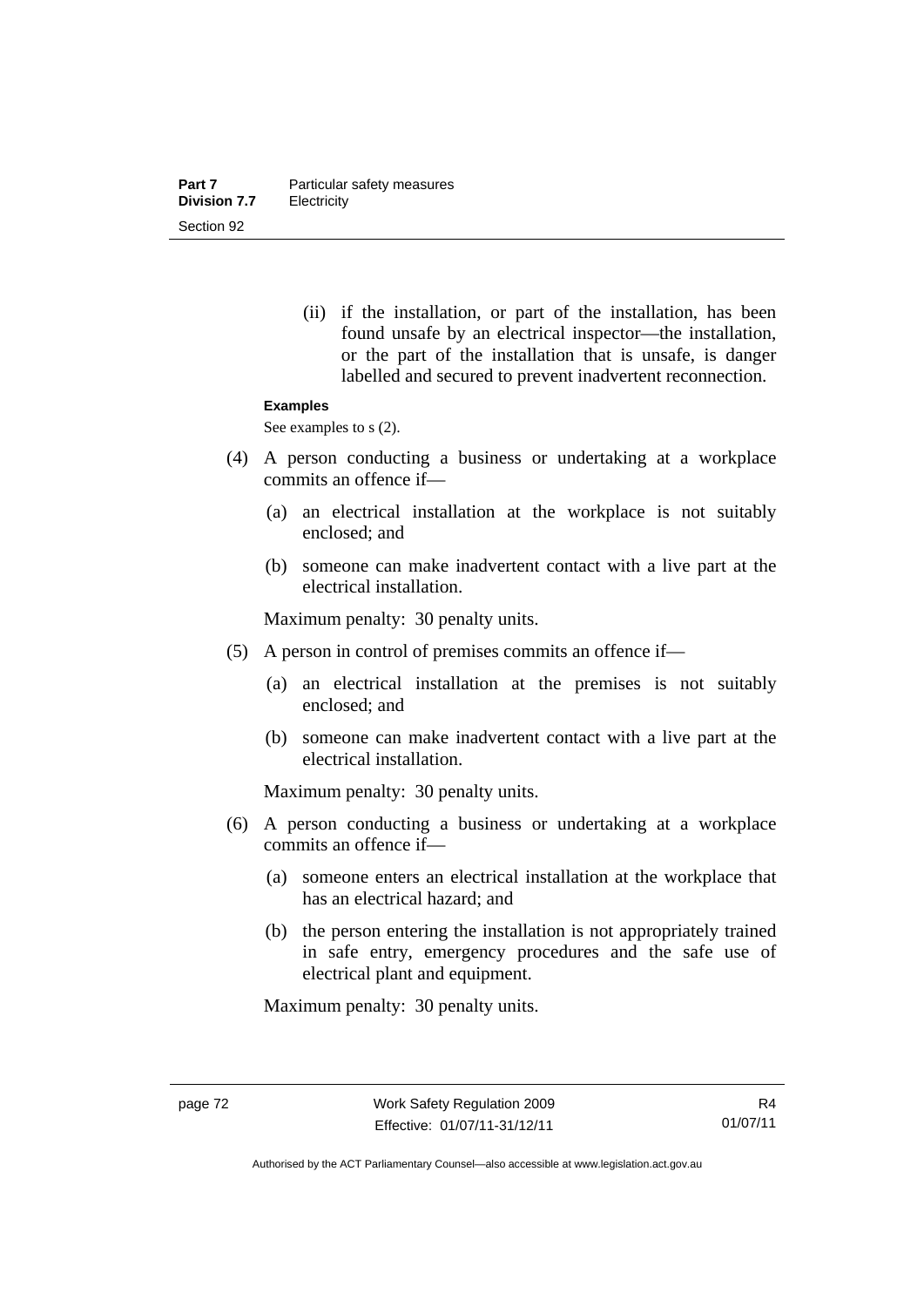- (7) A person in control of premises commits an offence if—
	- (a) someone enters an electrical installation at the premises that has an electrical hazard; and
	- (b) the person entering the installation is not appropriately trained in safe entry, emergency procedures and the safe use of electrical plant and equipment.

- (8) An offence against this section is a strict liability offence.
- (9) In this section:

*live part* means a live part as defined in AS/NZS 3000.

### **93 Electricity—measures for articles of electrical equipment**

- (1) This section applies if an article of electrical equipment is provided for use at, or in connection with an electrical installation at a workplace.
- (2) A person conducting a business or undertaking at a workplace commits an offence if—
	- (a) the person does not ensure that the article of electrical equipment is safe; or
	- (b) if the article of electrical equipment is not safe—
		- (i) the person does not ensure that the article is disconnected from the electricity supply; and
		- (ii) if found unsafe by an electrical inspector—the person does not ensure that the article, or the part of the article that is unsafe, is danger labelled and secured to prevent inadvertent reconnection.

Maximum penalty: 30 penalty units.

*Note* See also the *Electricity Safety Act 1971*, s 26 and s 51.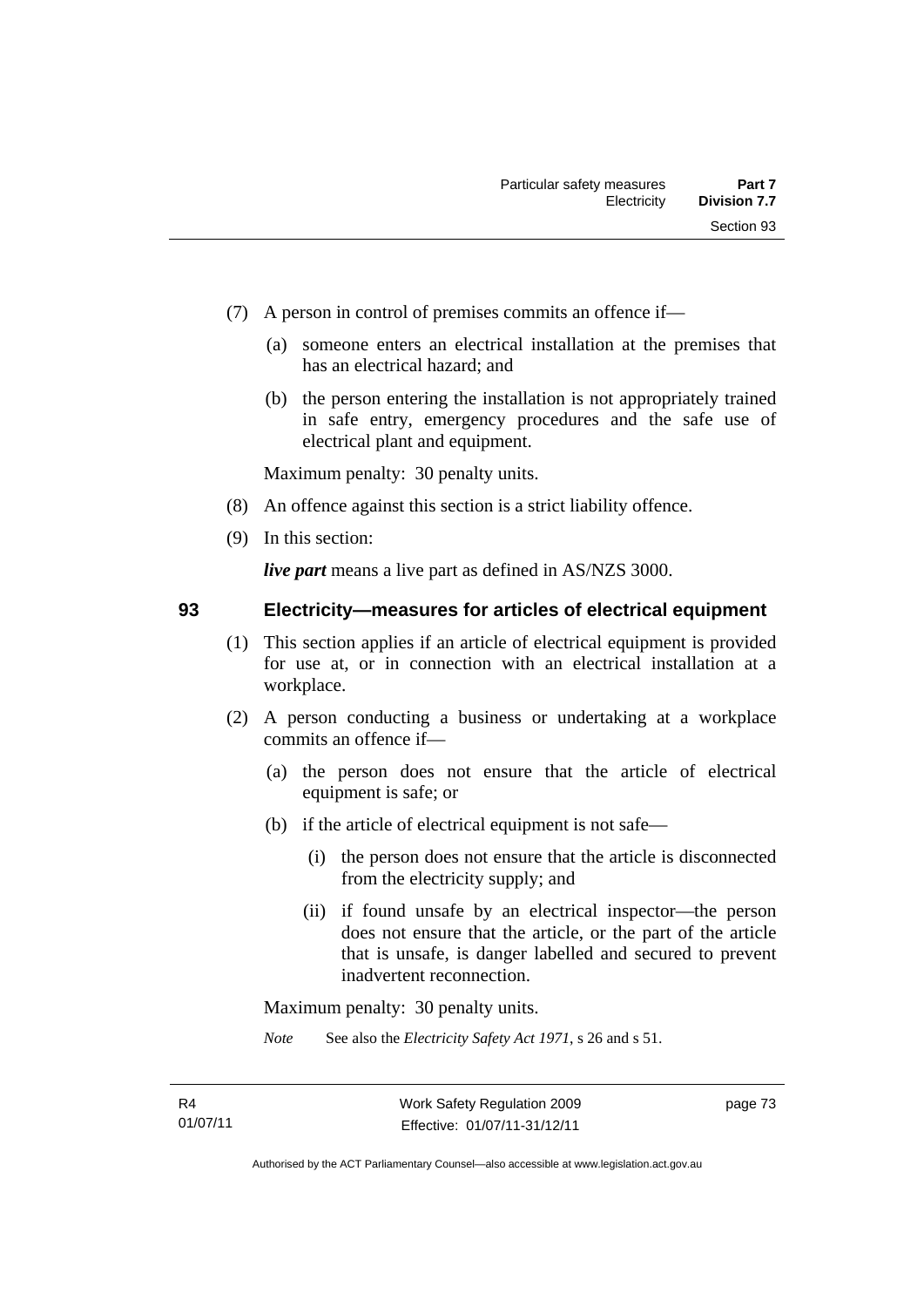- (3) A person in control of premises commits an offence if—
	- (a) the person does not ensure that the article of electrical equipment is safe; or
	- (b) if the article of electrical equipment is not safe—
		- (i) the person does not ensure that the article is disconnected from the electricity supply; and
		- (ii) if found unsafe by an electrical inspector—the person does not ensure that the article, or the part of the article that is unsafe, is danger labelled and secured to prevent inadvertent reconnection.

*Note* See also the *Electricity Safety Act 1971*, s 26 and s 51.

- (4) An offence against this section is a strict liability offence.
- (5) In this section:

*article of electrical equipment*—see the *Electricity Safety Act 1971*, dictionary.

#### **94 Electricity—measures for preventing contact**

(1) A person conducting a business or undertaking at a workplace commits an offence if the person does not ensure that a person working in, or undertaking maintenance at, the workplace is prevented from making inadvertent contact with a live, conductive part of an electrical installation.

Maximum penalty: 30 penalty units.

 (2) A person in control of premises commits an offence if the person does not ensure that a person working in, or undertaking maintenance at, the premises is prevented from making inadvertent contact with a live, conductive part of an electrical installation.

Authorised by the ACT Parliamentary Counsel—also accessible at www.legislation.act.gov.au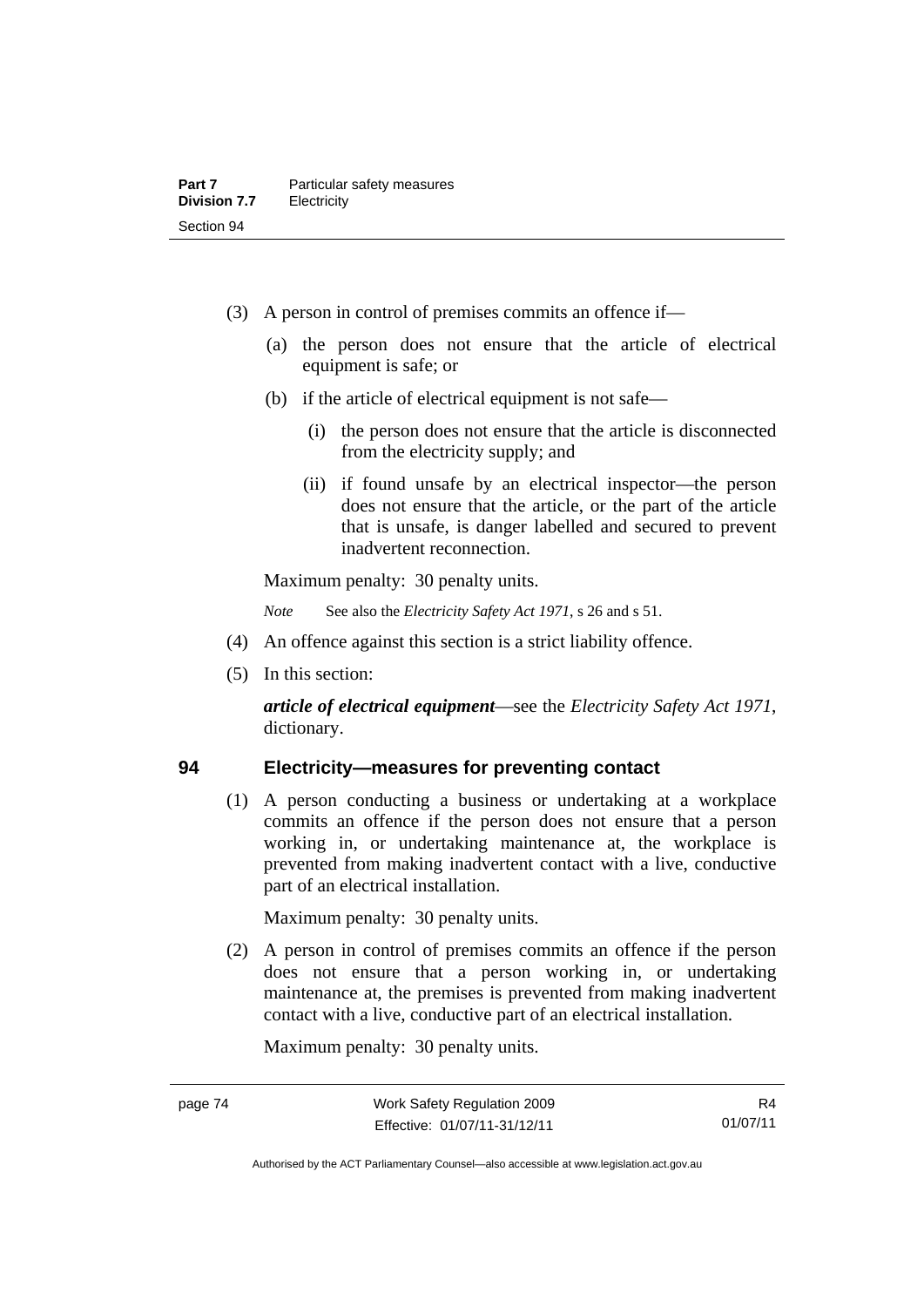(3) A person conducting a business or undertaking at a workplace commits an offence if the person does not ensure that a person working in, or undertaking maintenance at, the workplace is prevented from going within an unsafe distance of overhead or underground electrical power lines or exposed cables.

Maximum penalty: 30 penalty units.

 (4) A person in control of premises commits an offence if the person does not ensure that a person working in, or undertaking maintenance at, the premises is prevented from going within an unsafe distance of overhead or underground electrical power lines or exposed cables.

Maximum penalty: 30 penalty units.

- (5) Subsections (1), (2), (3) and (4) do not apply in relation to a person undertaking electrical work if the person is licensed under the *Construction Occupations (Licensing) Act 2004* to undertake the work.
- (6) Subsections (3) and (4) do not apply if—
	- (a) a written risk assessment is given to the electricity network operator; and
	- (b) the electricity network operator is satisfied—
		- (i) with the content of the risk assessment; and
		- (ii) that work to be done in accordance with the risk assessment will be safe.
- (7) An offence against this section is a strict liability offence.
- (8) In this section:

*electricity distributor*—see the *Utilities Act 2000*, dictionary.

*electricity network operator* means the person responsible for network operations for the relevant electricity distributor.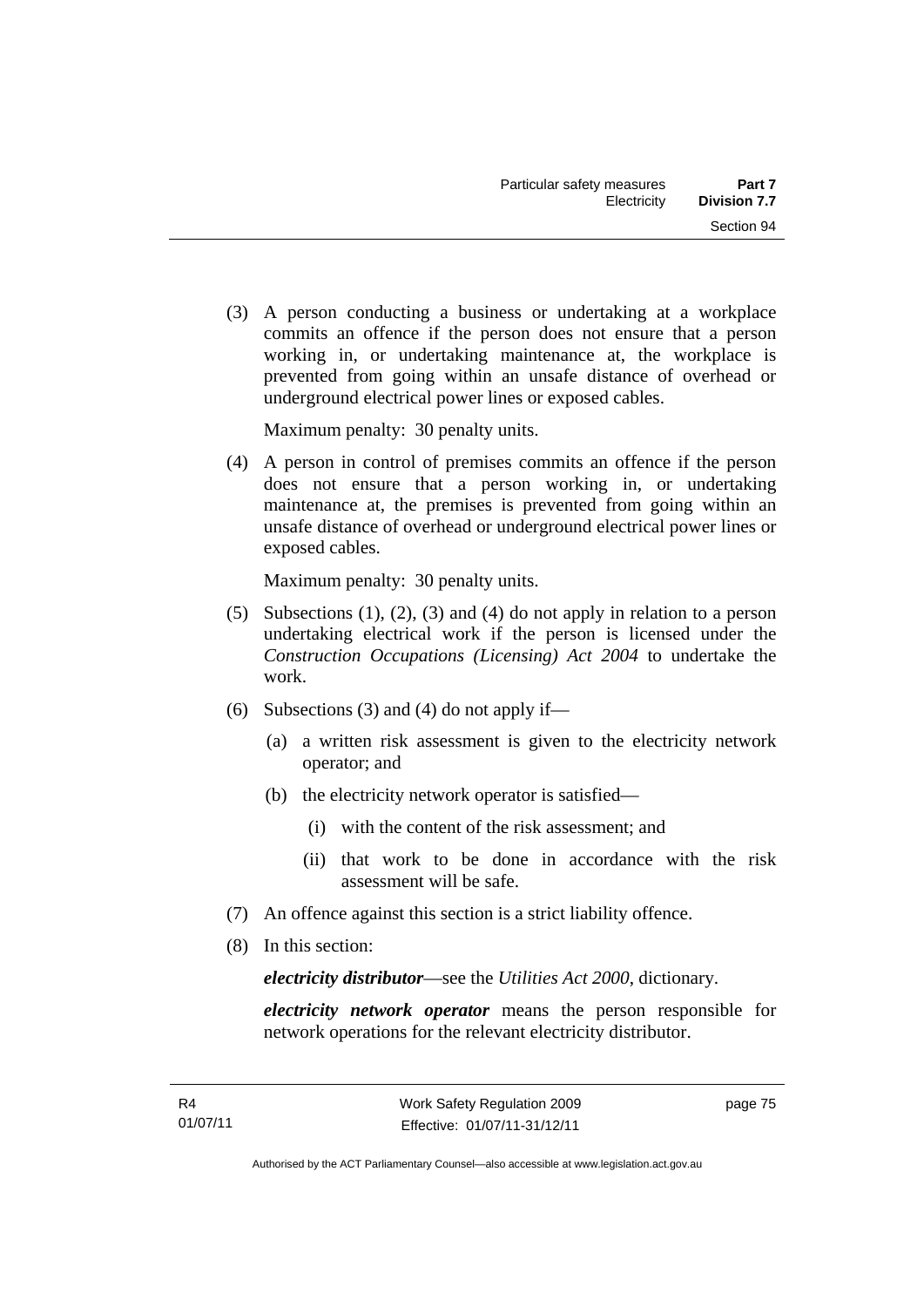| Part 7              | Particular safety measures |
|---------------------|----------------------------|
| <b>Division 7.8</b> | Confined spaces            |
| Section 95          |                            |

*relevant electricity distributor*, in relation to electrical power lines or exposed cables, means the electricity distributor of whose network the power lines or cables are a part.

## **Division 7.8 Confined spaces**

#### **95 Definitions—div 7.8**

In this division:

*atmospheric contaminant* means—

- (a) a dangerous substance in the form of a fume, mist, gas, dust or vapour; or
- (b) an asphyxiant; or
- (c) nuisance dust.

*confined space*, for a workplace, means an enclosed, or partly enclosed, space in the workplace that—

- (a) is not designed as, or intended to be, a workplace; and
- (b) is at atmospheric pressure while people are in it; and
- (c) may have—
	- (i) an atmosphere with potentially harmful contaminants; or
	- (ii) an unsafe oxygen level; or
	- (iii) stored substances that may cause engulfment; and
- (d) may have restricted entry and exit.

#### **Examples**

- 1 storage tanks, tank cars, process vessels, boilers, pressure vessels, silos and other tank-like compartments
- 2 pits, degreasers and other open-topped spaces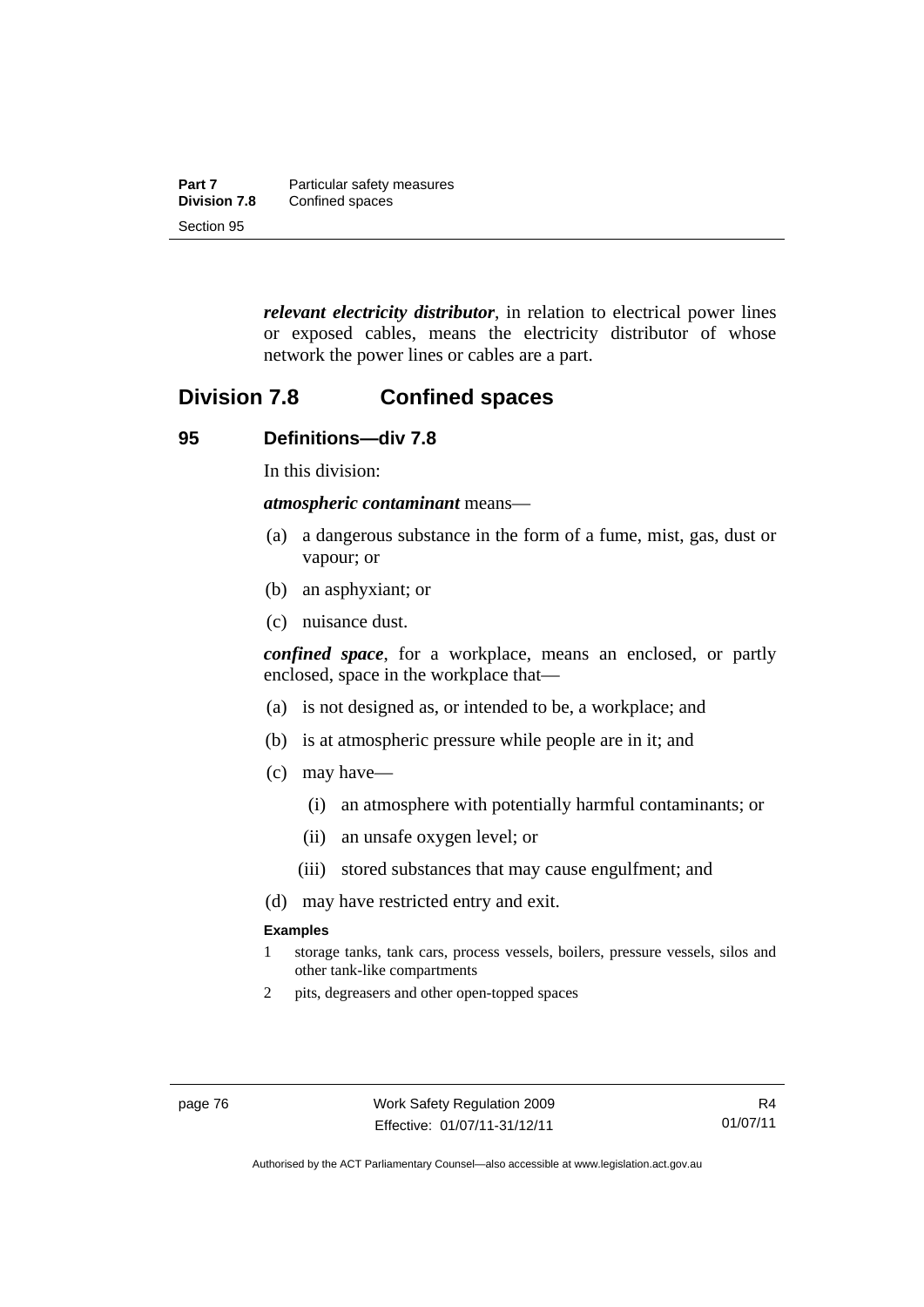- 3 pipes, sewers, shafts, ducts and similar structures
- *Note* An example is part of the regulation, is not exhaustive and may extend, but does not limit, the meaning of the provision in which it appears (see Legislation Act, s 126 and s 132).

*entry permit* means a written document that—

- (a) identifies the confined space; and
- (b) clearly describes the work to be carried out in the confined space; and
- (c) sets out the risk management steps to be taken; and
- (d) states the name of each person who may enter or work in the confined space; and
- (e) states the date and time when each person may enter or be in the confined space to carry out the work.

*safe oxygen level*—see section 79.

*unsafe oxygen level*—see section 79.

#### **96 Design etc—confined spaces**

- (1) A person in control of the design, manufacture or supply of a confined space commits an offence if the person does not ensure that—
	- (a) the space is designed so that there is ordinarily no need for anyone to enter it; and
	- (b) if entry is needed—the space has a safe means of entry and exit.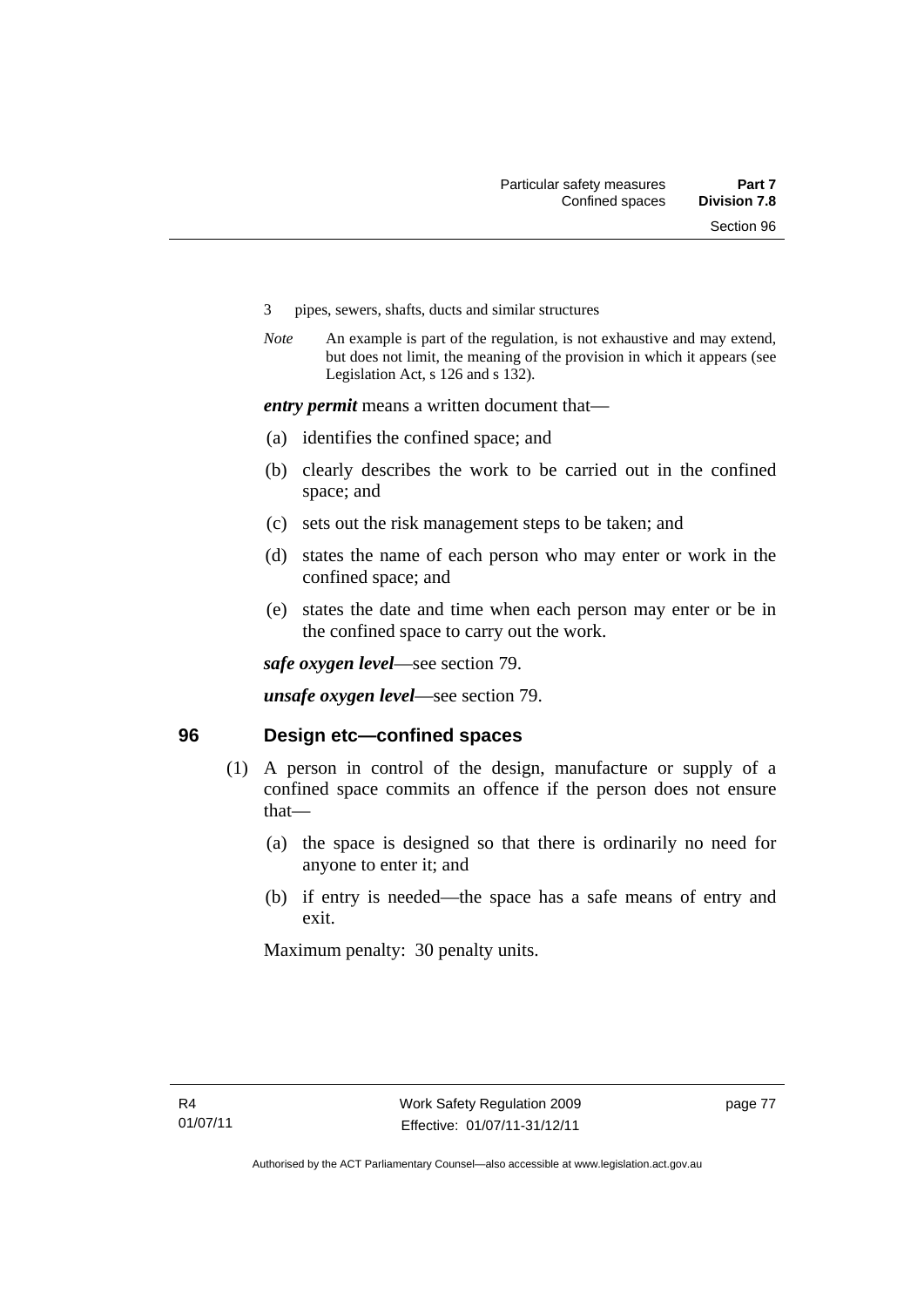(2) A person who modifies a confined space commits an offence if the person does not ensure that the modification does not adversely affect the safe means of entry and exit.

Maximum penalty: 30 penalty units.

(3) An offence against this section is a strict liability offence.

## **97 Hazard identification and risk assessment—confined spaces**

- (1) A person conducting a business or undertaking at a workplace commits an offence if the person does not—
	- (a) identify each confined space at the workplace; and
	- (b) identify each reasonably foreseeable hazard associated with working in the space.

Maximum penalty: 20 penalty units.

 (2) A person conducting a business or undertaking at a workplace commits an offence if the person does not ensure that a risk assessment is undertaken by a suitably qualified person before any work involving entering a confined space at the workplace is started for the first time.

Maximum penalty: 30 penalty units.

- (3) A person conducting a business or undertaking at a workplace commits an offence if—
	- (a) there is evidence that risk assessment does not address, or no longer addresses, the risks posed by the confined space for which the assessment is undertaken; and
	- (b) the person does not ensure that the risk assessment is reviewed.

Maximum penalty: 20 penalty units.

(4) An offence against this section is a strict liability offence.

Authorised by the ACT Parliamentary Counsel—also accessible at www.legislation.act.gov.au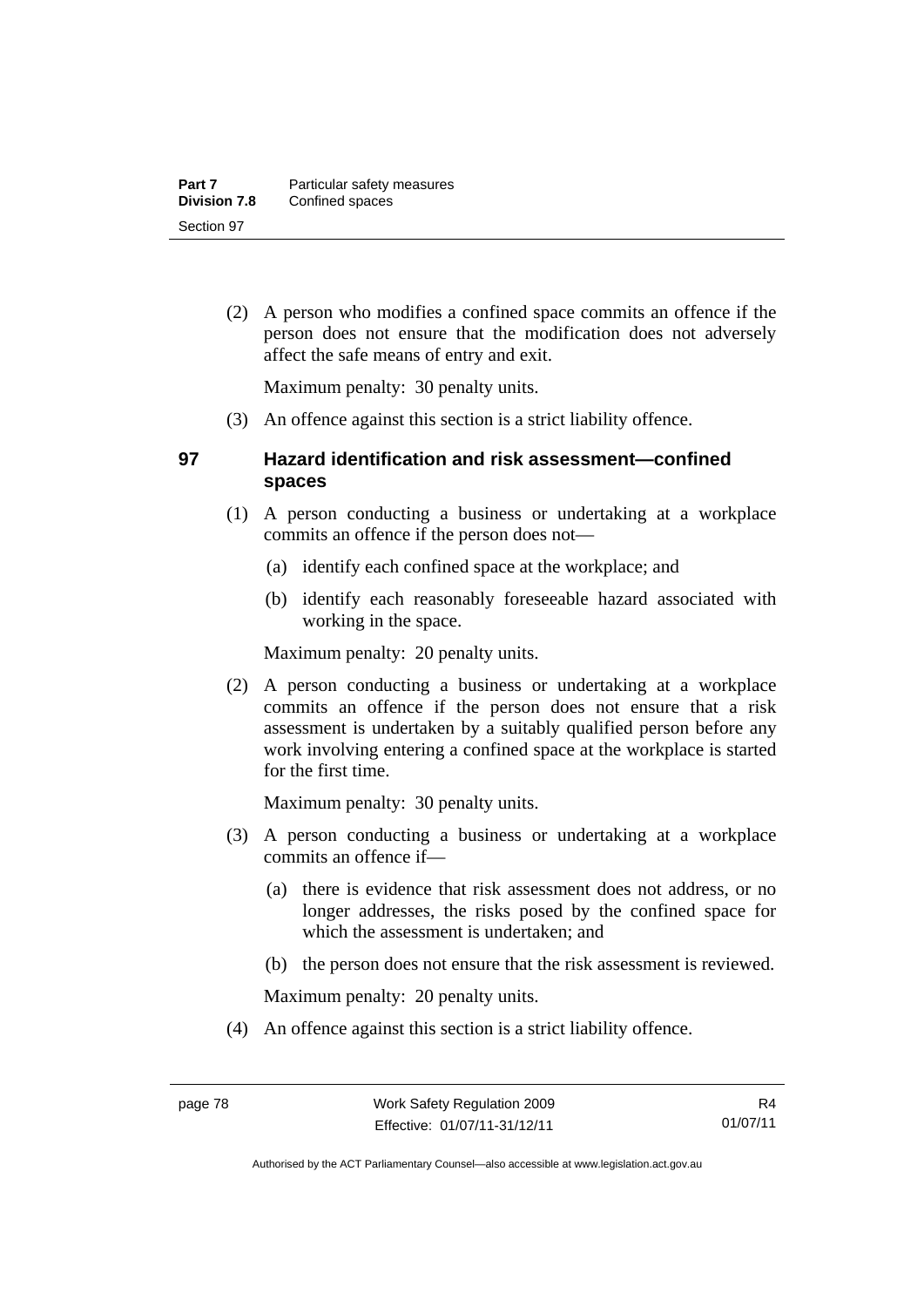(5) In this section:

*risk assessment* includes at least an assessment of—

- (a) the nature of the space and the work to be done; and
- (b) whether work can be done without entering the space; and
- (c) different ways that the work can be done; and
- (d) the risks associated with the method of work, the plant to be used and any potential hazard in the space.

*suitably qualified person*, for a risk assessment, means someone who is suitably qualified by experience or training to carry out the risk assessment.

#### **98 Entry to and work in confined spaces**

- (1) A person conducting a business or undertaking at a workplace commits an offence if—
	- (a) there is an uncontrolled risk to the health or safety of someone entering, occupying or working in a confined space or an uncontrolled risk of fire or explosion in a confined space; and
	- (b) the person does not ensure that either—
		- (i) no-one enters the confined space at the workplace; or
		- (ii) work is not performed in the confined space at the workplace.

Maximum penalty: 30 penalty units.

- (2) A person conducting a business or undertaking at a workplace commits an offence if the person does not ensure that, before anyone enters a confined space at the workplace—
	- (a) the space contains a safe oxygen level; and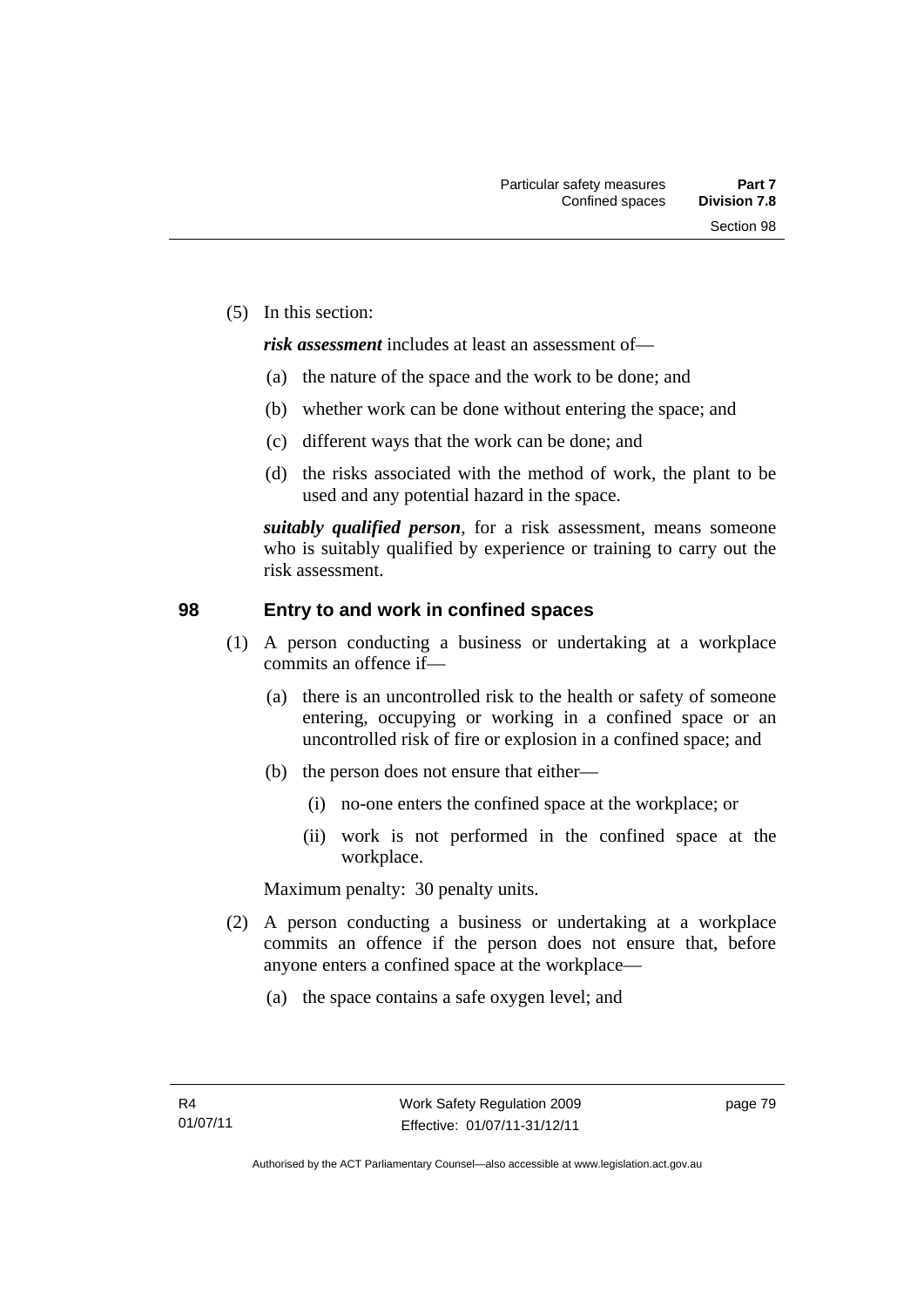(b) any atmospheric contaminant in the space is reduced to below the exposure standard under the national exposure standards for the contaminant; and

*Note National exposure standards*—see the dictionary.

- (c) the concentration of any flammable contaminant in the atmosphere of the space is below 5% of its LEL; and
- (d) the space is not extremely hot or extremely cold; and
- (e) steps are taken to minimise any risk associated with the presence of vermin in the space.

Maximum penalty: 30 penalty units.

 (3) A person conducting a business or undertaking at a workplace commits an offence if the person does not ensure that no-one enters or stays in a confined space at the workplace if the concentration of any flammable contaminant in the atmosphere of the space is 10% or more of its LEL.

Maximum penalty: 30 penalty units.

- (4) A person in control of premises commits an offence if—
	- (a) there is an uncontrolled risk to the health or safety of someone entering, occupying or working in a confined space or an uncontrolled risk of fire or explosion in a confined space; and
	- (b) the person does not ensure that either—
		- (i) no-one enters the confined space at the premises; or
		- (ii) work is not performed in the confined space at the premises.

Authorised by the ACT Parliamentary Counsel—also accessible at www.legislation.act.gov.au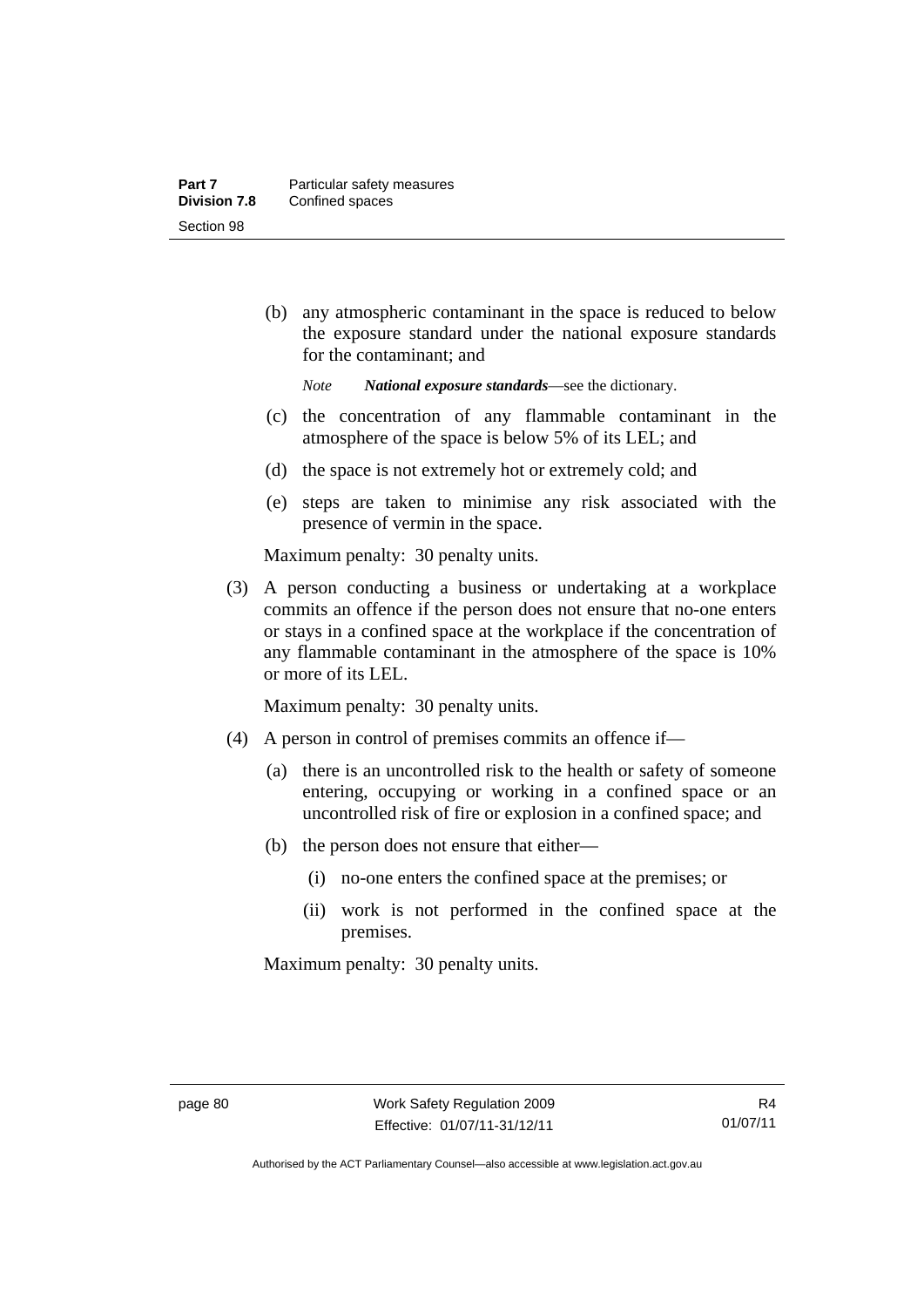- (5) A person in control of premises commits an offence if the person does not ensure that, before anyone enters a confined space at the premises—
	- (a) the space contains a safe oxygen level; and
	- (b) any atmospheric contaminant in the space is reduced to below the exposure standard under the national exposure standards for the contaminant; and
		- *Note National exposure standards*—see the dictionary.
	- (c) the concentration of any flammable contaminant in the atmosphere of the space is below 5% of its LEL; and
	- (d) the space is not extremely hot or extremely cold; and
	- (e) steps are taken to minimise any risk associated with the presence of vermin in the space.

 (6) A person in control of premises commits an offence if the person does not ensure that no-one enters or stays in a confined space at the premises if the concentration of any flammable contaminant in the atmosphere of the space is 10% or more of its LEL.

Maximum penalty: 30 penalty units.

- (7) An offence against this section is a strict liability offence.
- (8) In this section:

*LEL*—see *lower explosive limit*.

*lower explosive limit* (or *LEL*), of a flammable contaminant means the concentration of the contaminant in air below which the propagation of a flame does not occur on contact with an ignition source.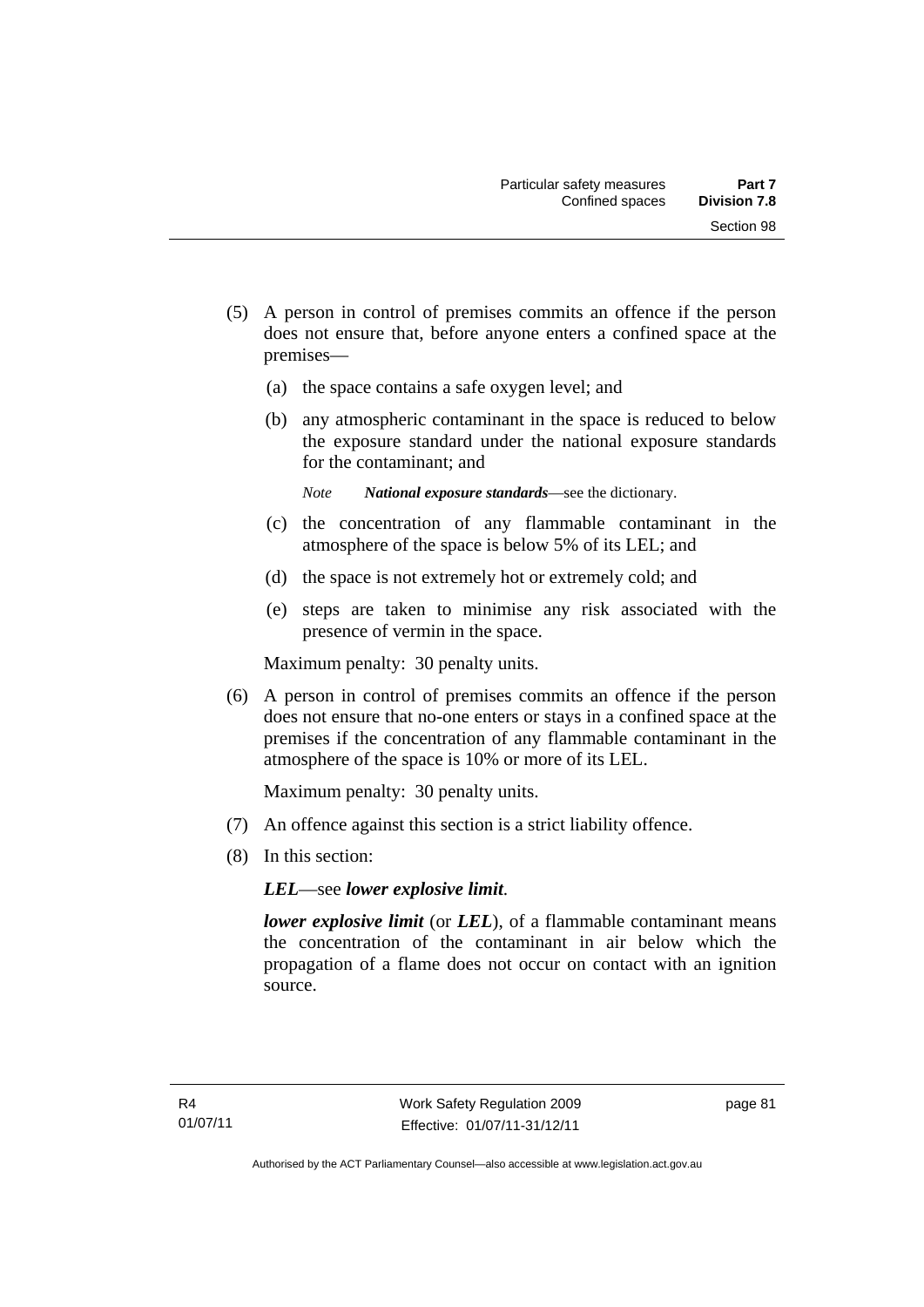## **99 Isolation and control of potentially hazardous services particular measures**

 (1) This section applies if a service that may present a hazard in a confined space (a *potentially hazardous service*) is normally connected to a confined space.

#### **Examples—potentially hazardous service**

- 1 a gas supply line
- 2 electrical wiring or cabling
- *Note* An example is part of the regulation, is not exhaustive and may extend, but does not limit, the meaning of the provision in which it appears (see Legislation Act, s 126 and s 132).
- (2) A person conducting a business or undertaking at a workplace commits an offence if the person does not ensure that no-one enters a confined space at the workplace unless the potentially hazardous service is isolated or controlled in a way that prevents—
	- (a) the introduction of any material, contaminant, agent, or the creation of a condition, that may be harmful to someone in the space; or
	- (b) the activation or energising in any way of equipment or services that may pose a risk to the health or safety of someone in the space.

- (3) A person in control of premises commits an offence if the person does not ensure that no-one enters a confined space at the premises unless the potentially hazardous service is isolated or controlled in a way that prevents—
	- (a) the introduction of any material, contaminant, agent, or the creation of a condition, that may be harmful to someone in the space; or

Authorised by the ACT Parliamentary Counsel—also accessible at www.legislation.act.gov.au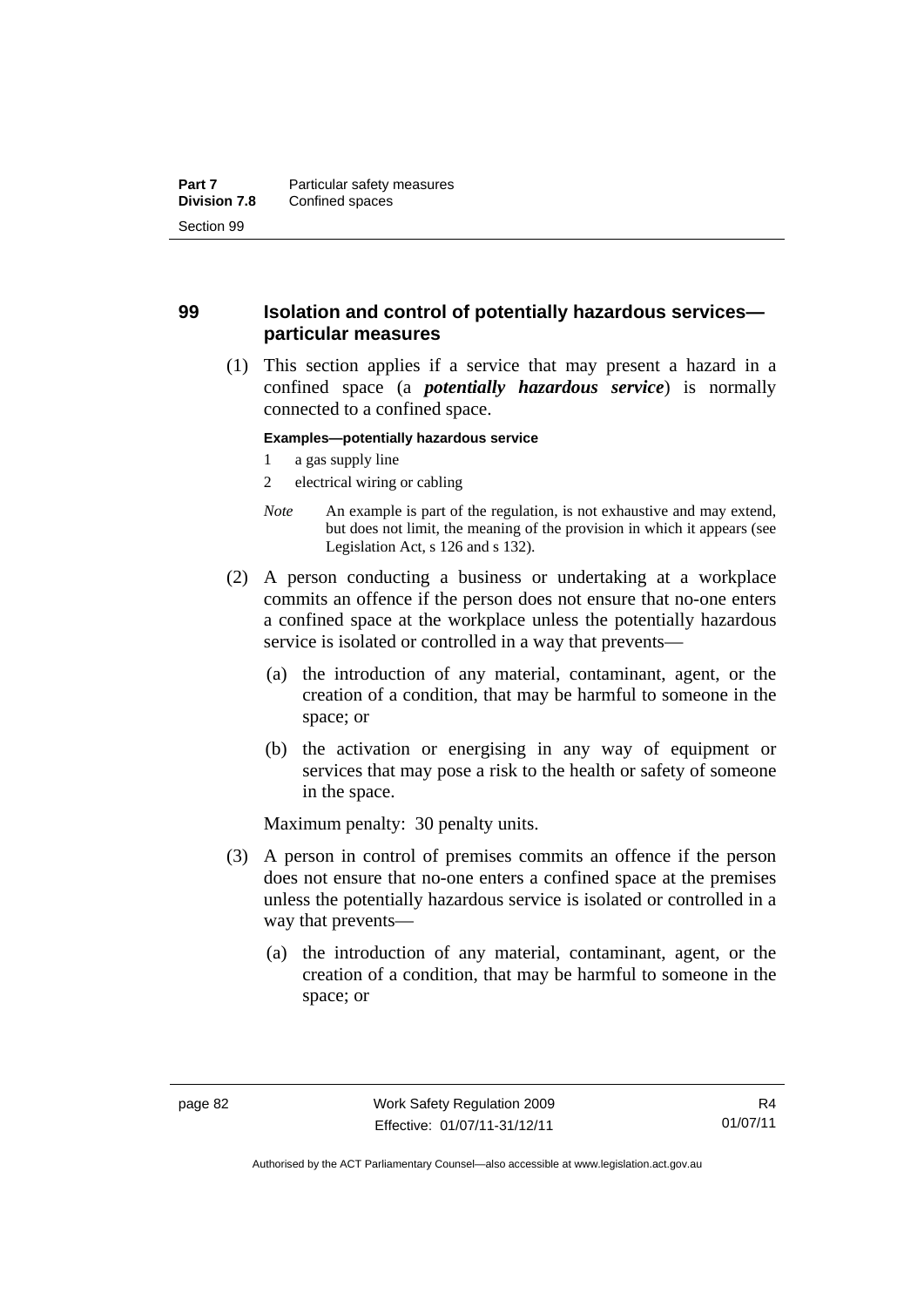(b) the activation or energising in any way of equipment or services that may pose a risk to the health or safety of someone in the space.

Maximum penalty: 30 penalty units.

(4) An offence against this section is a strict liability offence.

## **100 Clearing containment before entry—particular measures**

- (1) This section applies if a confined space must be cleared of contaminants to comply with section 95 (Entry to and work in confined spaces).
- (2) A person conducting a business or undertaking at a workplace commits an offence if the person does not ensure that, if appropriate, the confined space at the workplace is cleared of all contaminants by using a suitable purging agent that displaces contaminants from the space.

Maximum penalty: 30 penalty units.

 (3) A person conducting a business or undertaking at a workplace commits an offence if the person does not ensure that pure oxygen or a gas mixture in a concentration of more than 21% of oxygen by volume is not used to purge or ventilate the confined space at the workplace.

Maximum penalty: 30 penalty units.

 (4) A person in control of premises commits an offence if the person does not ensure that, if appropriate, the confined space at the premises is cleared of all contaminants by using a suitable purging agent that displaces contaminants from the space.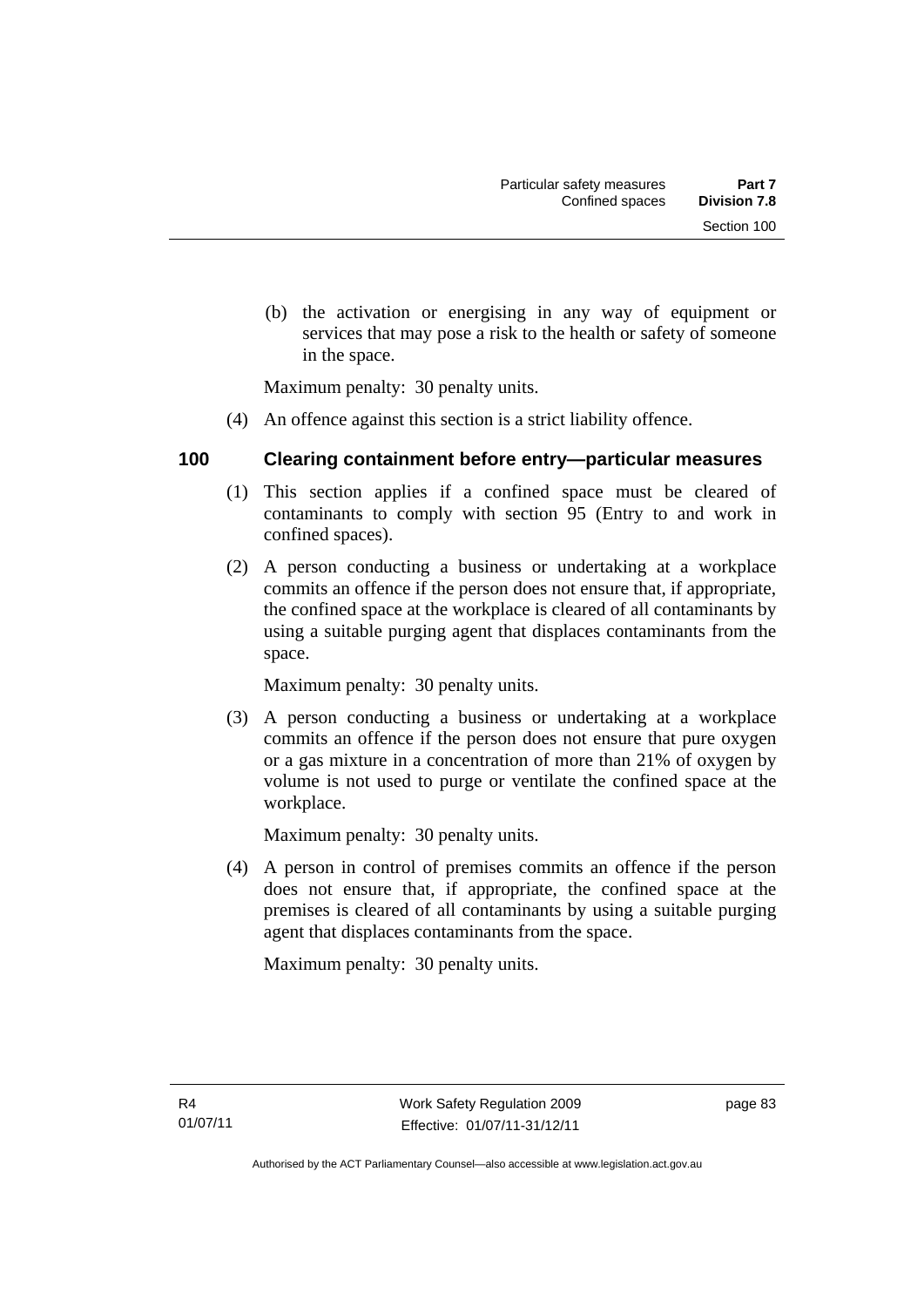(5) A person in control of premises commits an offence if the person does not ensure that pure oxygen or a gas mixture in a concentration of more than 21% of oxygen by volume is not used to purge or ventilate the confined space at the premises.

Maximum penalty: 30 penalty units.

(6) An offence against this section is a strict liability offence.

### **101 Unsafe level of oxygen and atmospheric contaminants**

- (1) This section applies if—
	- (a) a safe oxygen level cannot be provided in a confined space at a workplace; or
	- (b) an atmospheric contaminant in a confined space at a workplace cannot be reduced to below the exposure standard under the national exposure standards.
- (2) A person conducting a business or undertaking at a workplace commits an offence if the person allows—
	- (a) someone to enter a confined space at the workplace; and
	- (b) the person entering is not equipped with suitable personal protective and safety equipment including air supplied respiratory protective equipment.

- *Note* For requirements if a person conducting a business or undertaking provides air supplied respiratory equipment for use at a workplace, see s 69.
- (3) A person in control of premises commits an offence if the person allows—
	- (a) someone to enter a confined space at the premises; and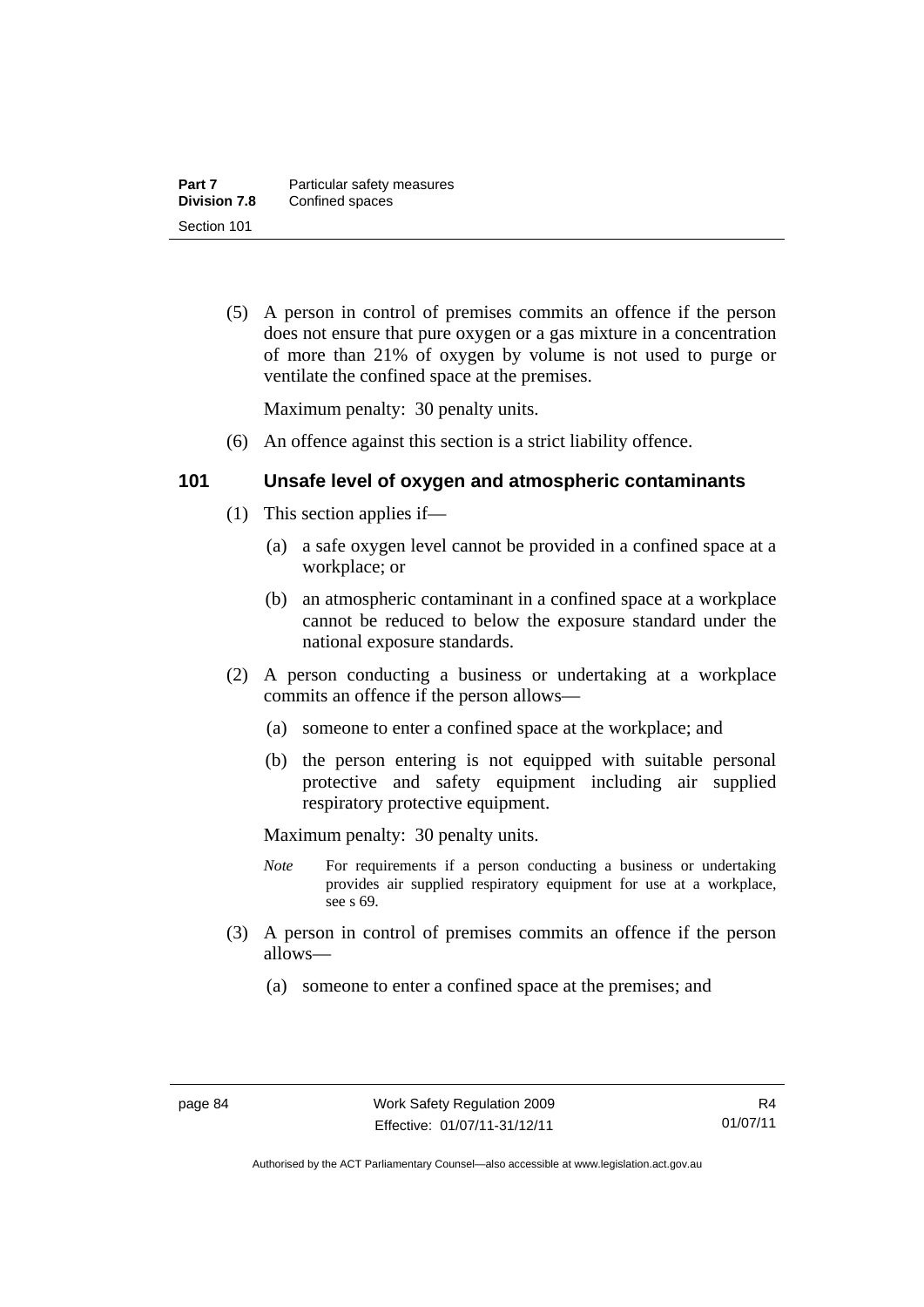(b) the person entering is not equipped with suitable personal protective and safety equipment including air supplied respiratory protective equipment.

Maximum penalty: 30 penalty units.

- *Note* For requirements if a person conducting a business or undertaking provides air supplied respiratory equipment for use at a workplace, see s 69.
- (4) An offence against this section is a strict liability offence.

### **102 Entry permits—particular measures**

(1) A person conducting a business or undertaking at a workplace commits an offence if the person does not give an entry permit to the person in direct control of work to be done in a confined space at the workplace.

Maximum penalty: 20 penalty units.

- (2) A person conducting a business or undertaking at a workplace commits an offence if the person does not give each person who is required to do work in a confined space at the workplace—
	- (a) a copy of the entry permit; and
	- (b) reasonable time to read the entry permit before the person is required to enter the space.

Maximum penalty: 20 penalty units.

- (3) A person conducting a business or undertaking at a workplace commits an offence if—
	- (a) someone enters or works in a confined space at the workplace; and
	- (b) the entry or work does not comply with an entry permit under this section.

Maximum penalty: 20 penalty units.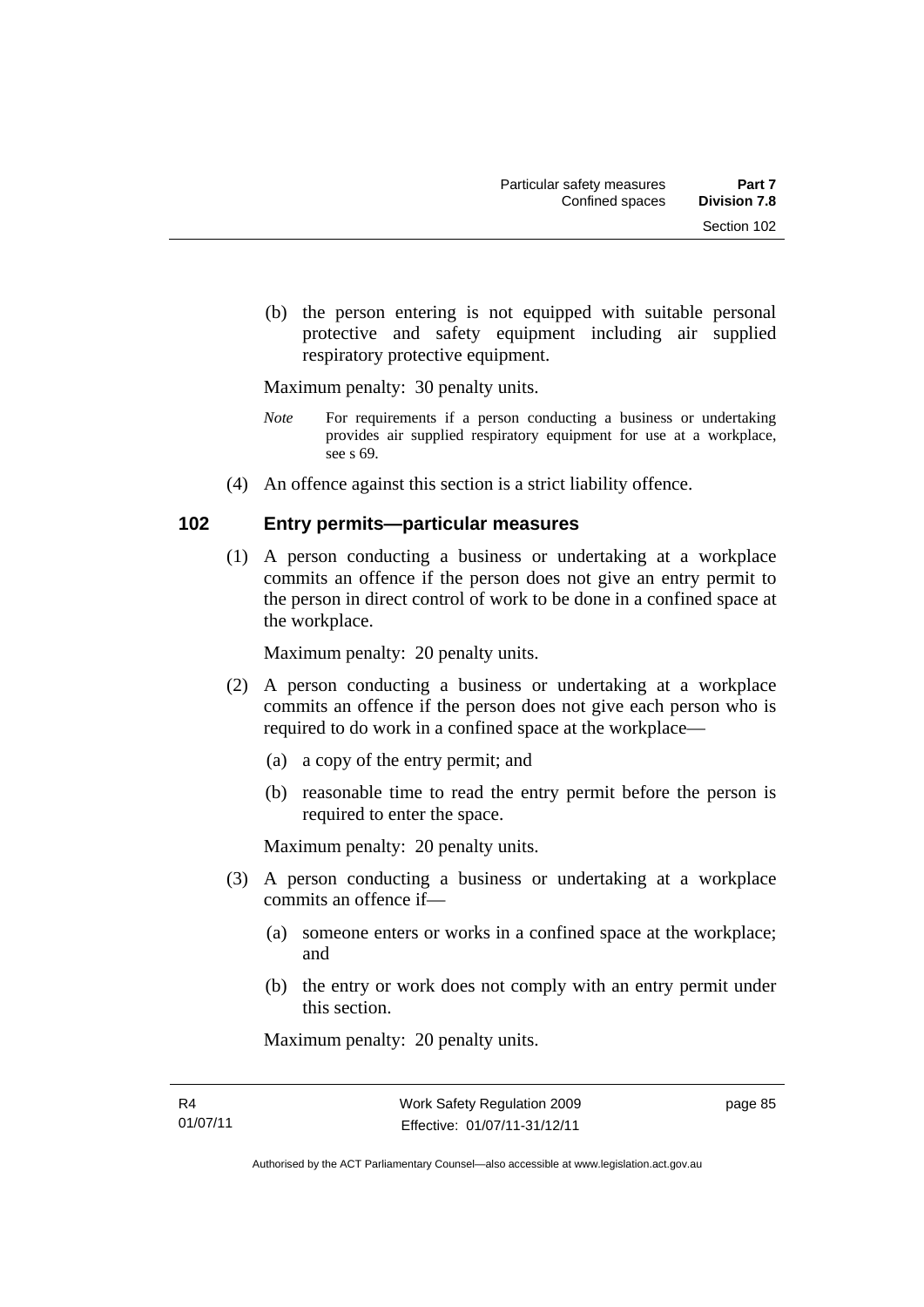- (4) A person conducting a business or undertaking at a workplace commits an offence if—
	- (a) a confined space at the workplace is returned to normal use; and
	- (b) the person does not have written confirmation from the person in direct control of the work in the confined space, that—
		- (i) the work has been completed; and
		- (ii) each person involved in the work has left the space.

 (5) A person in control of premises commits an offence if the person does not ensure that each person who is to do work in a confined space at the premises is told about, and understands, the entry permit.

Maximum penalty: 20 penalty units.

- (6) A person in control of premises commits an offence if—
	- (a) someone enters or works in a confined space at the premises; and
	- (b) the entry or work does not comply with an entry permit under this section.

- (7) A person in control of premises commits an offence if—
	- (a) a confined space at the premises is returned to normal use; and
	- (b) the person does not have written confirmation from the person in direct control of the work in the confined space, that—
		- (i) the work has been completed; and

Authorised by the ACT Parliamentary Counsel—also accessible at www.legislation.act.gov.au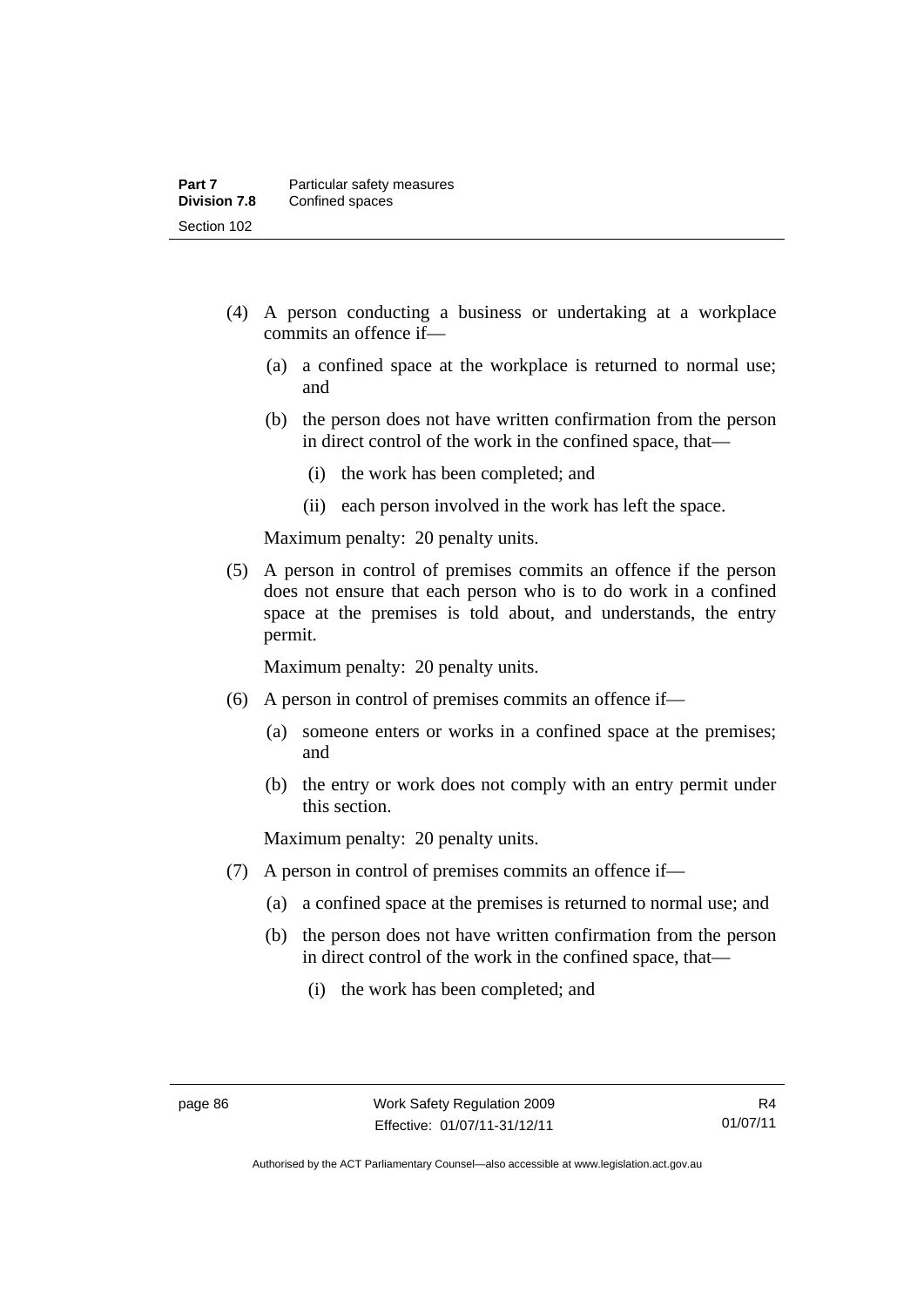(ii) each person involved in the work has left the space.

Maximum penalty: 20 penalty units.

- (8) An offence against this section is a strict liability offence.
- **103 Standby people—particular measures** 
	- (1) This section applies if—
		- (a) there is a confined space at a workplace; and
		- (b) someone is in the confined space.
	- (2) A person conducting a business or undertaking at the workplace commits an offence if the person does not appoint 1 or more people as standby people for the work in the confined space at the workplace.

Maximum penalty: 30 penalty units.

- (3) A person conducting a business or undertaking at the workplace commits an offence if the person appoints a person as a standby person for the work in the confined space at the workplace and the person appointed—
	- (a) has not undertaken training in accordance with section 107 (Training about confined spaces); and
	- (b) cannot operate the monitoring equipment used to ensure safety during entry to, and work in, the confined space; and
	- (c) cannot initiate emergency procedures (including rescue procedures).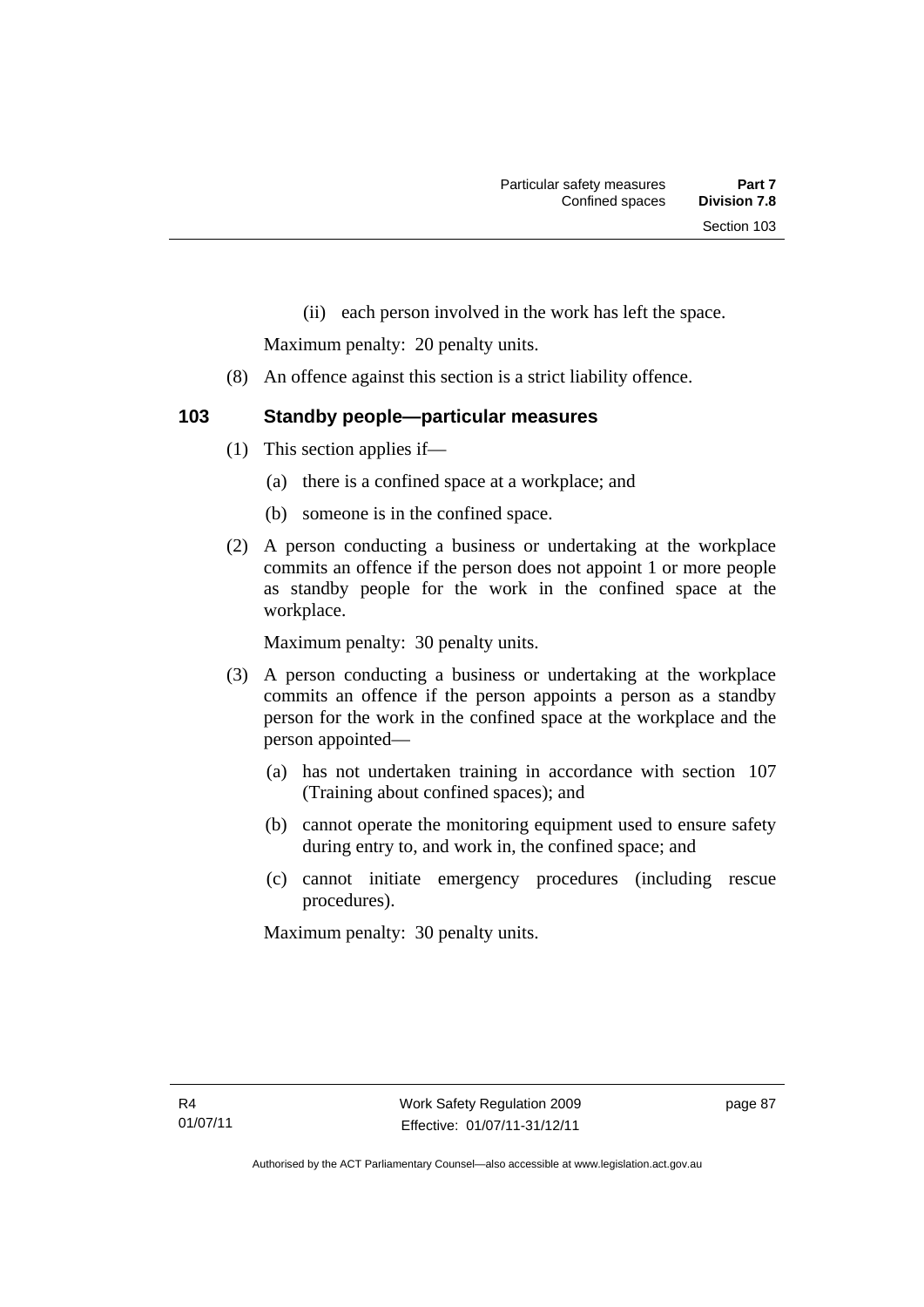- (4) A person conducting a business or undertaking at the workplace commits an offence if the person does not ensure that a standby person—
	- (a) remains outside and near the confined space at the workplace while anyone is in the confined space; and
	- (b) is able to communicate continuously with anyone in the confined space; and
	- (c) if practicable, is able to see anyone in the confined space.

(5) An offence against this section is a strict liability offence.

#### **104 Emergencies—particular measures**

(1) A person conducting a business or undertaking at a workplace commits an offence if the person does not ensure that appropriate emergency equipment is provided when someone is in a confined space at the workplace.

Maximum penalty: 30 penalty units.

 (2) A person conducting a business or undertaking at a workplace commits an offence if the person does not ensure that emergency procedures are established and rehearsed in relation to people in a confined space at the workplace.

- (3) A person conducting a business or undertaking at a workplace commits an offence if the person does not ensure that—
	- (a) the openings for entry to and exit from a confined space at the workplace are large enough to allow the rescue of anyone in the space; and

Authorised by the ACT Parliamentary Counsel—also accessible at www.legislation.act.gov.au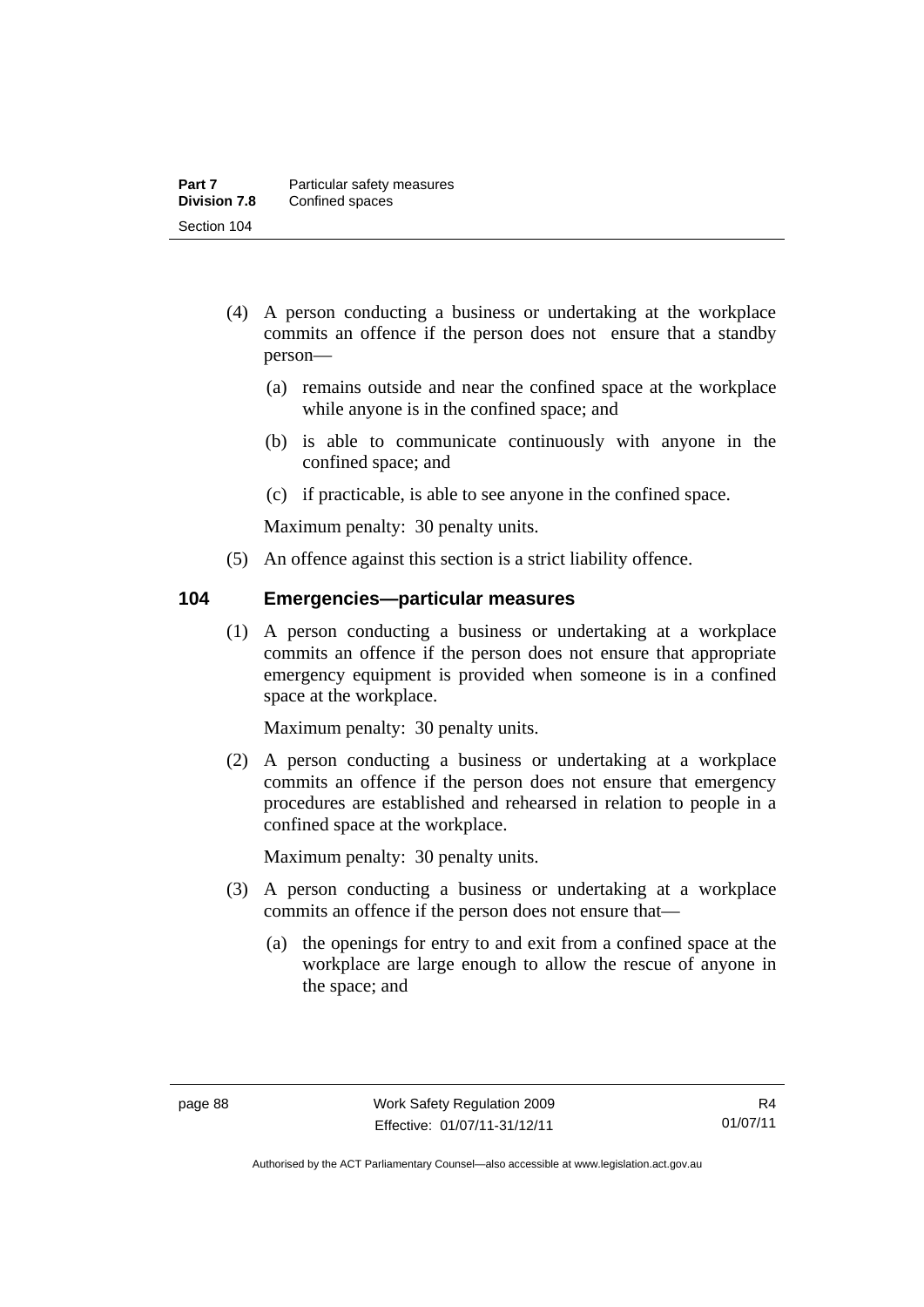(b) the openings are not obstructed by anything that could impede the rescue or, if this is not possible, that another suitable means of rescue is provided.

Maximum penalty: 30 penalty units.

 (4) A person in control of premises commits an offence if the person does not ensure that appropriate emergency equipment is provided when someone is in a confined space at the premises.

Maximum penalty: 30 penalty units.

 (5) A person in control of premises commits an offence if the person does not ensure that emergency procedures are established and rehearsed in relation to people in a confined space at the premises.

Maximum penalty: 30 penalty units.

- (6) A person in control of premises commits an offence if the person does not ensure that—
	- (a) the openings for entry to and exit from a confined space at the premises are large enough to allow the rescue of anyone in the space; and
	- (b) the openings are not obstructed by anything that could impede the rescue or, if this is not possible, that another suitable means of rescue is provided.

Maximum penalty: 30 penalty units.

(7) An offence against this section is a strict liability offence.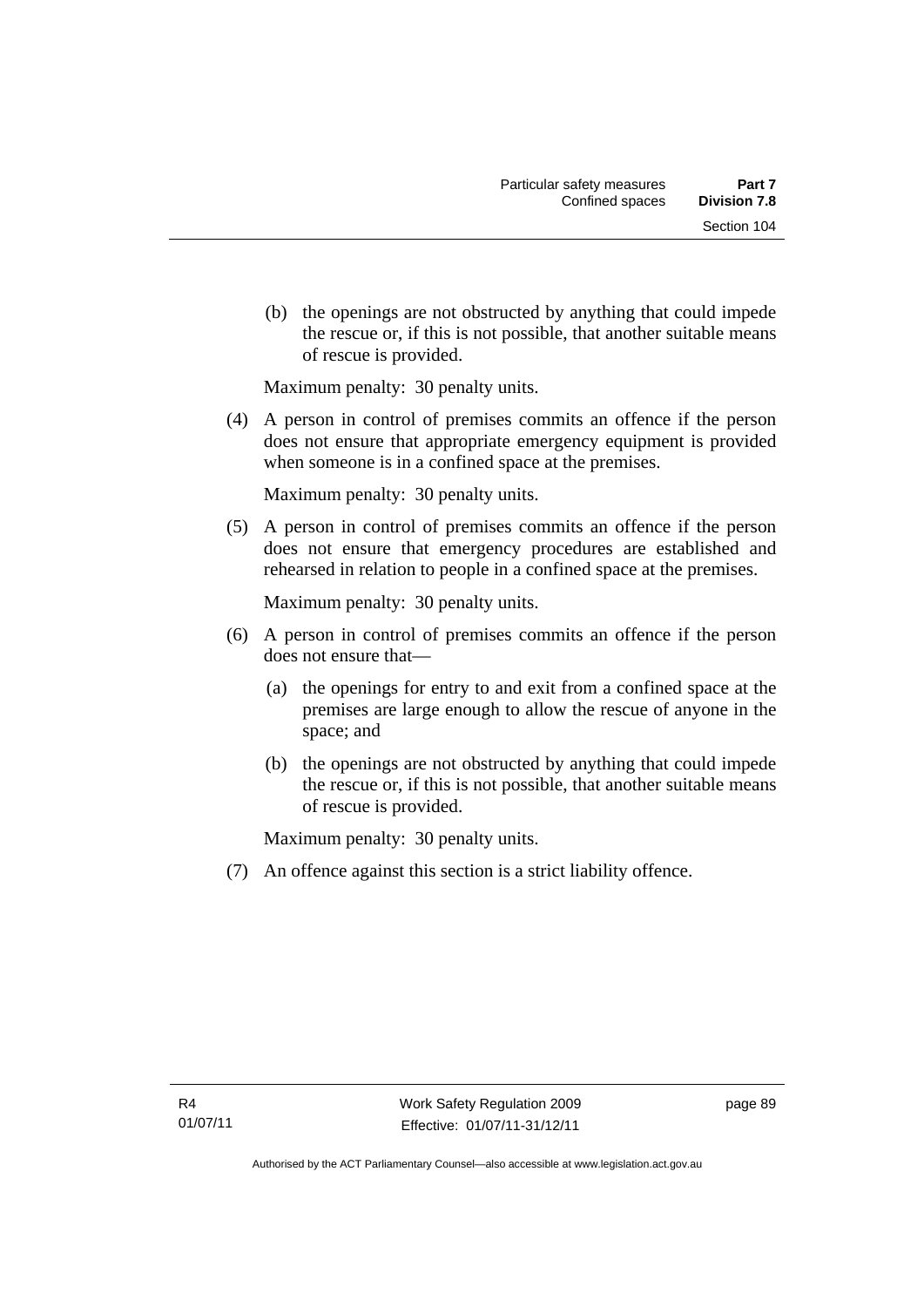#### **105 Entry protection—particular measures**

 (1) A person conducting a business or undertaking at a workplace commits an offence if the person does not ensure that appropriate signs are displayed and protective barriers are erected to prevent the entry of anyone who does not have an entry permit for a confined space at the workplace.

Maximum penalty: 30 penalty units.

 (2) A person in control of premises commits an offence if the person does not ensure that appropriate signs are displayed and protective barriers are erected to prevent the entry of anyone who does not have an entry permit for a confined space at the premises.

Maximum penalty: 30 penalty units.

(3) An offence against this section is a strict liability offence.

#### **106 Atmospheric testing and monitoring—particular measures**

- (1) A person conducting a business or undertaking at a workplace commits an offence if the person does not ensure that appropriate atmospheric testing and monitoring is carried out in a confined space at the workplace if the space—
	- (a) is or may be contaminated with an atmospheric contaminant; or
	- (b) is or may be contaminated with a flammable contaminant; or
	- (c) has or may have an unsafe oxygen level.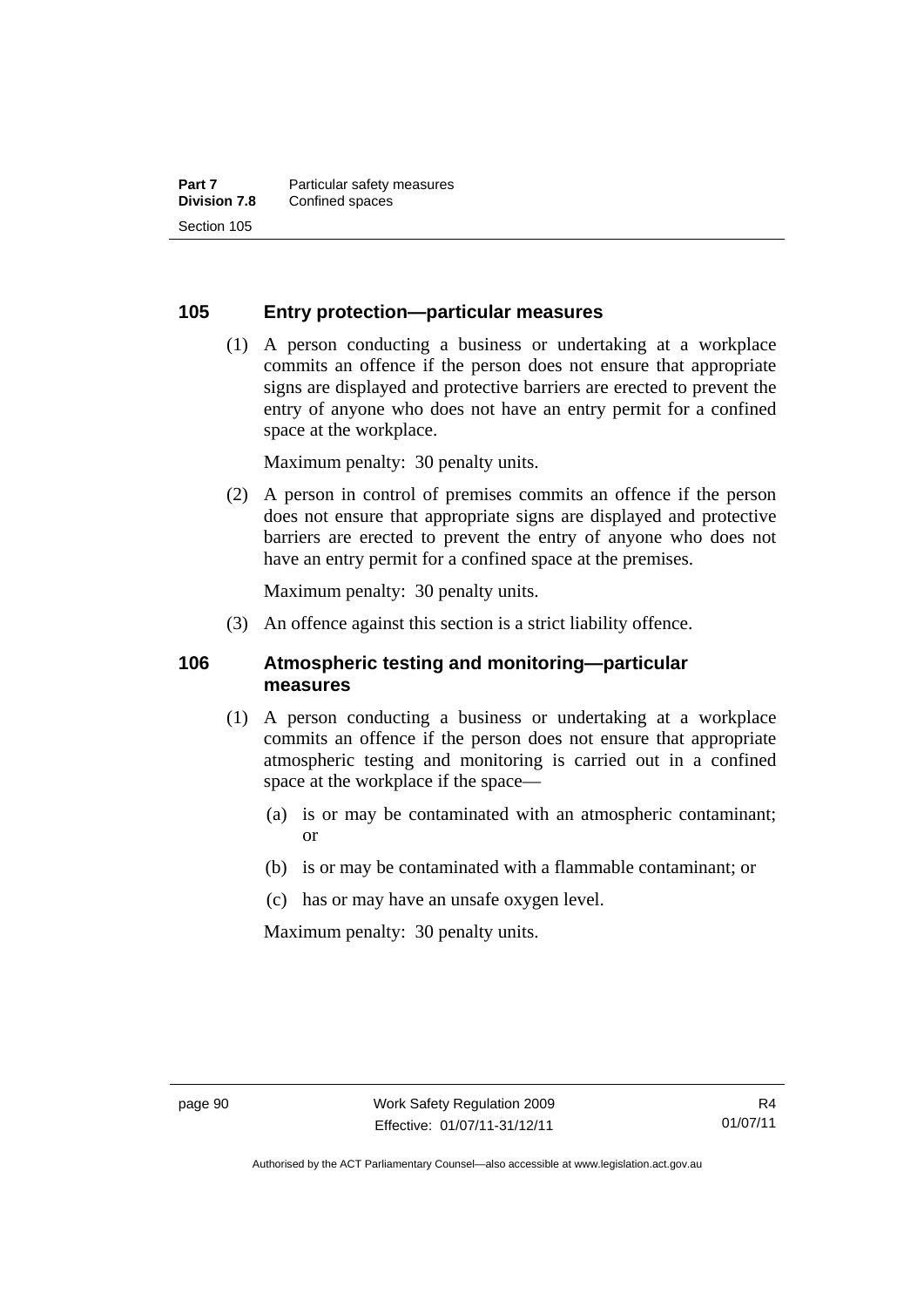- (2) A person in control of premises commits an offence if the person does not ensure that appropriate atmospheric testing and monitoring is carried out in a confined space at the premises if the space—
	- (a) is or may be contaminated with an atmospheric contaminant; or
	- (b) is or may be contaminated with a flammable contaminant; or
	- (c) has or may have an unsafe oxygen level.

(3) An offence against this section is a strict liability offence.

### **107 Training about confined spaces**

(1) A person conducting a business or undertaking at a workplace commits an offence if the person does not provide training relating to entering and working in confined spaces to anyone who is required to work in a confined space at the workplace.

Maximum penalty: 30 penalty units.

 (2) A person conducting a business or undertaking at a workplace commits an offence if the person does not provide training relating to entering and working in confined spaces to anyone who is appointed as a standby person for the workplace.

Maximum penalty: 30 penalty units.

- (3) A person conducting a business or undertaking at a workplace may also provide the training to—
	- (a) anyone who does 1 or more of the following:
		- (i) assesses the safety of confined spaces;
		- (ii) issues entry permits for confined spaces;
		- (iii) designs and fixes the layout of workplaces;
		- (iv) supervises people working in or near confined spaces;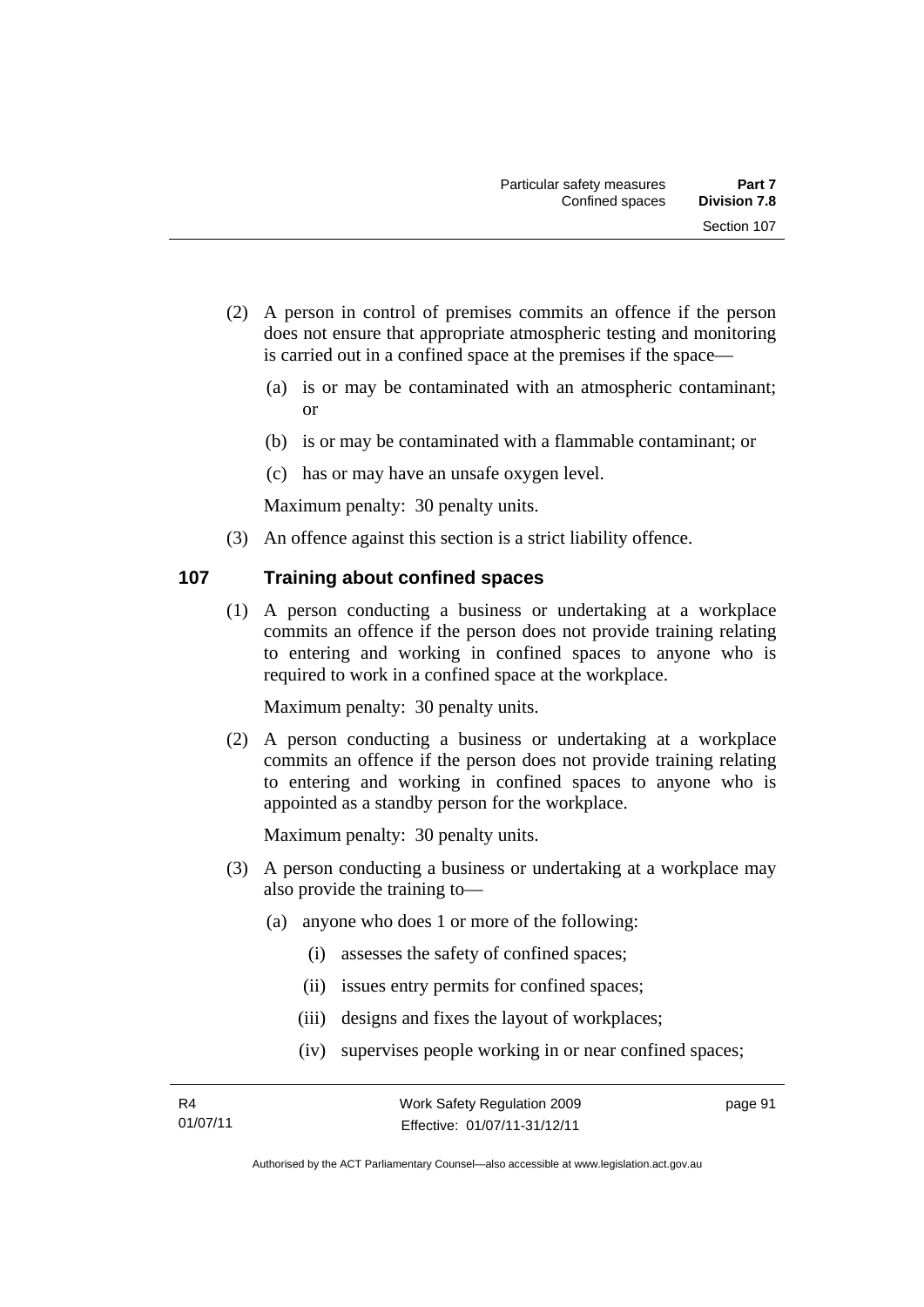- (v) maintains equipment used in confined spaces;
- (vi) purchases, distributes, fits, wears or maintains personal protective and safety equipment used for work in confined spaces; and
- (b) anyone who could be involved in rescue and first aid procedures involving a confined space.
- (4) A person conducting a business or undertaking at a workplace commits an offence if the person fails to make a written record of—
	- (a) the training given under this section; and
	- (b) the people to whom the training is given.

- (5) An offence against this section is a strict liability offence.
- (6) In this section:

*standby person* means a person appointed as a standby person under section 103.

*training* must include instruction in each of the following:

- (a) the hazards of confined spaces;
- (b) risk assessment procedures;
- (c) risk management steps;
- (d) emergency procedures;
- (e) selection, use, fitting and maintenance of safety equipment.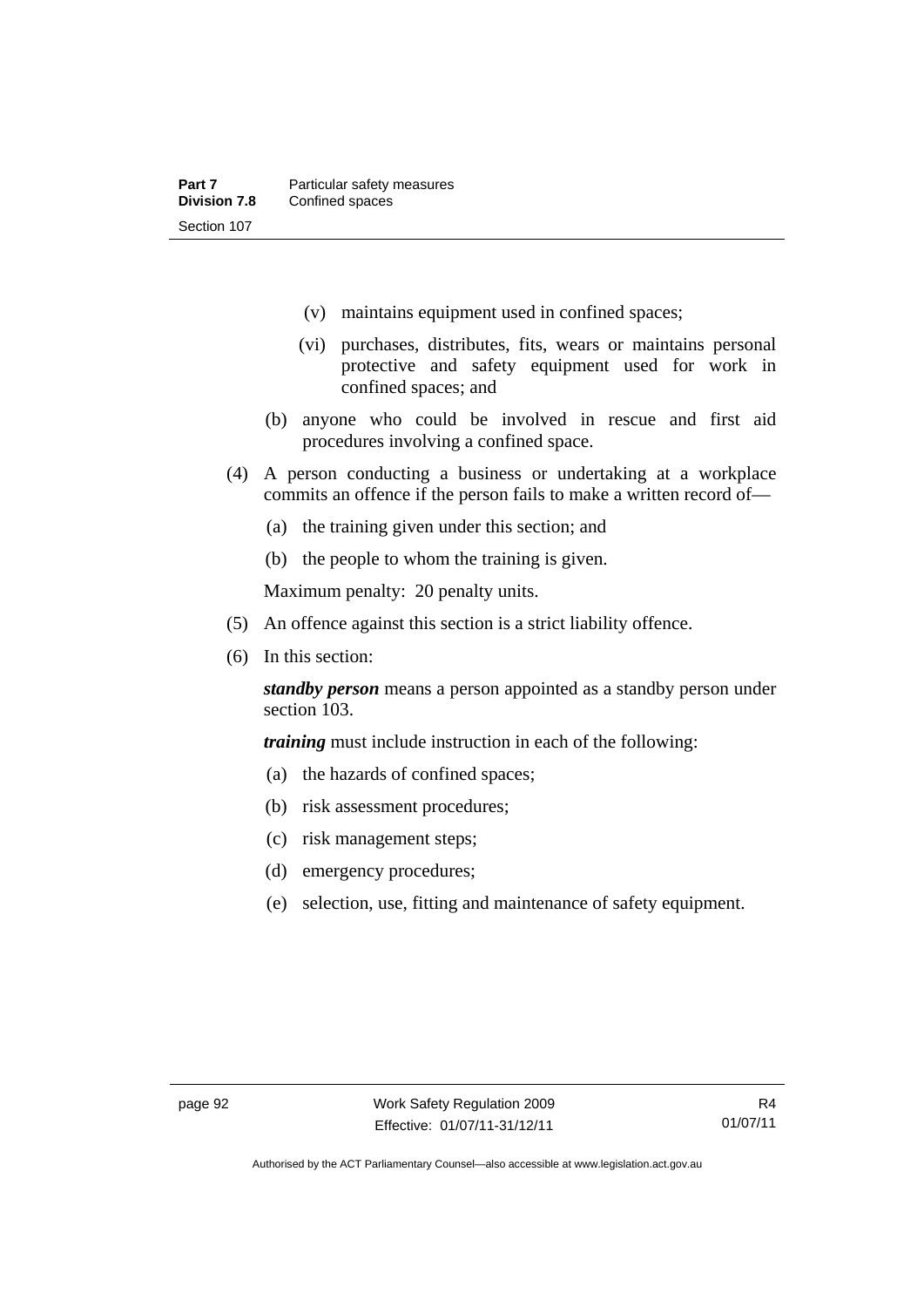#### **108 Record keeping**

- (1) A person conducting a business or undertaking at a workplace must keep—
	- (a) entry permits for a confined space at the workplace for 1 month after the day the space is returned to normal use; and
	- (b) risk assessment reports for work in a confined space at the workplace for 5 years after the last entry in the report; and
	- (c) a record of training relating to work in a confined space at the workplace while the person to whom the training has been given is engaged.
	- *Note* For reporting and records in relation to injuries and dangerous occurrences, see pt 2.
- (2) A person conducting a business or undertaking at a workplace commits an offence if—
	- (a) an inspector requests access to a record made under subsection (1) in relation to the workplace; and
	- (b) the person does not give access to the record.

- (3) If a record made under subsection (1) contains information personal to a worker, a person conducting the business or undertaking must give the worker access to the record on request.
- (4) An offence against this section is a strict liability offence.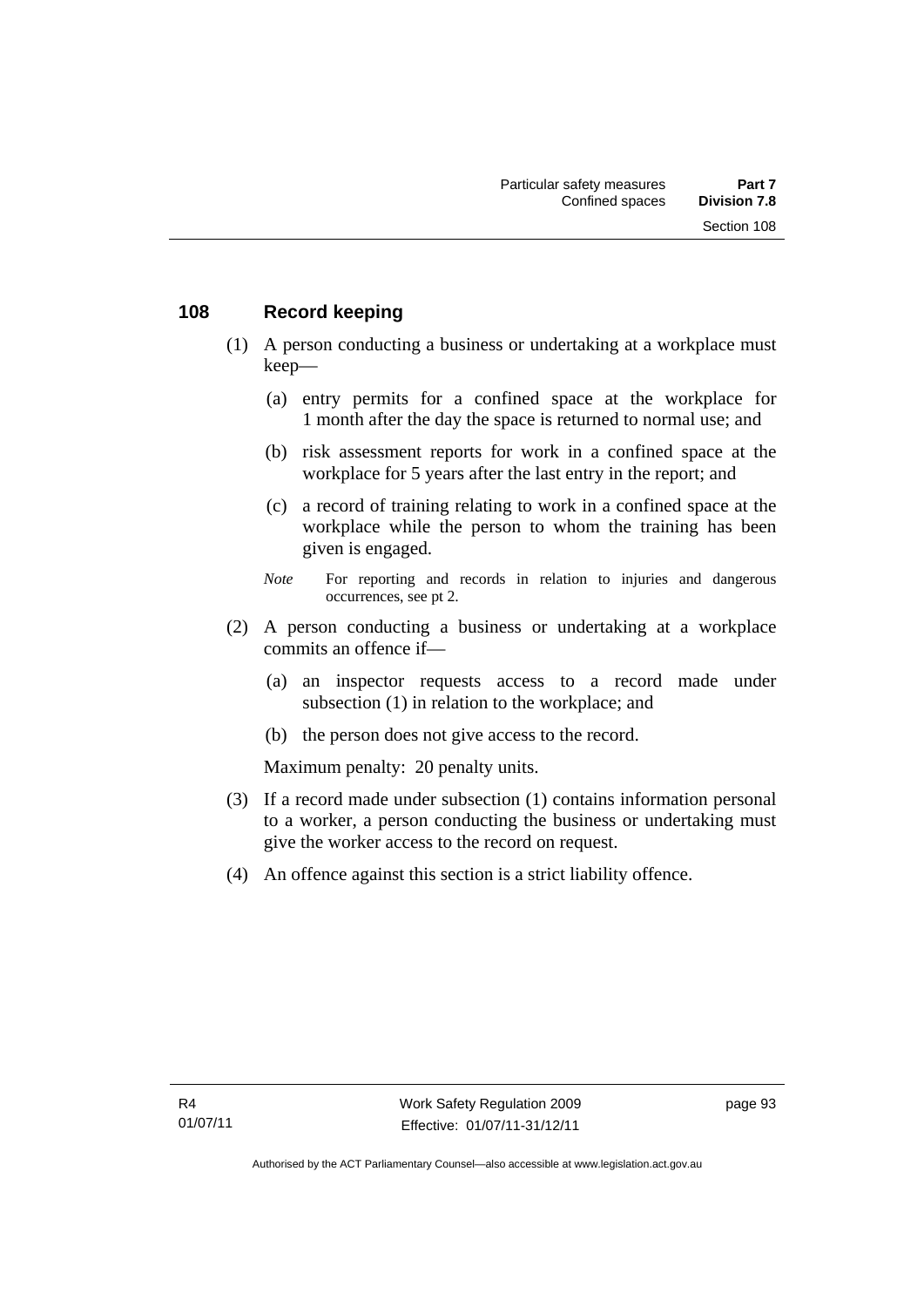**Part 7 Particular safety measures Division 7.9** Lighting Section 109

# **Division 7.9 Lighting**

### **109 Person conducting business or undertaking to provide lighting**

 (1) A person conducting a business or undertaking at a workplace commits an offence if the person does not provide adequate lighting at the workplace.

Maximum penalty: 30 penalty units.

- (2) What is adequate for subsection (1) must be decided having regard to the nature of the tasks performed by each worker at the workplace.
- (3) A person conducting a business or undertaking at a workplace commits an offence if the person does not ensure that the lighting provided at the workplace—
	- (a) allows workers to work safely; and
	- (b) does not create excessive glare or reflection; and
	- (c) allows people who are not workers to move safely within the workplace; and
	- (d) facilitates safe entry to, and exit from, the workplace.

Maximum penalty: 20 penalty units.

(4) An offence against this section is a strict liability offence.

Authorised by the ACT Parliamentary Counsel—also accessible at www.legislation.act.gov.au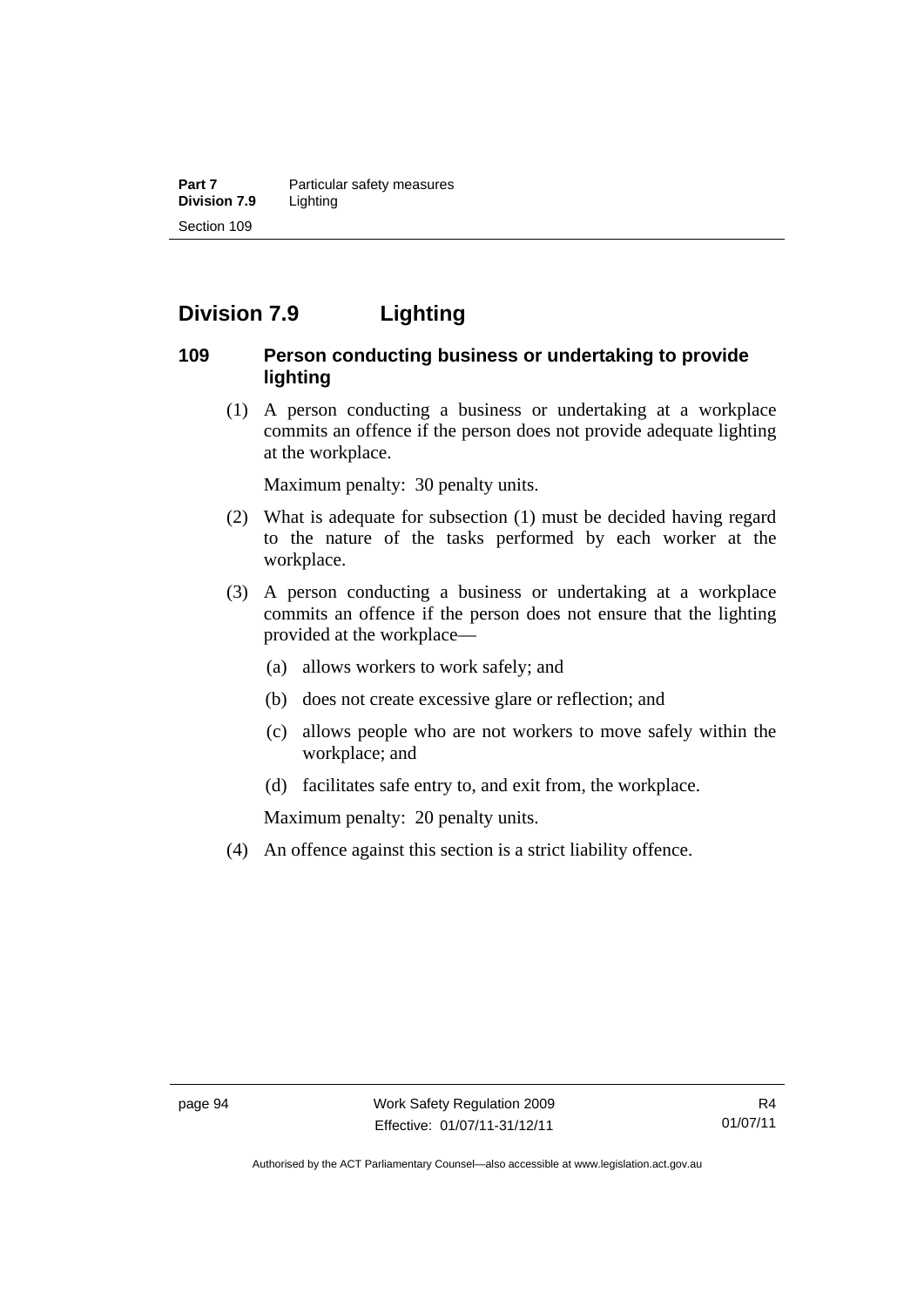# **Division 7.10 Noise management**

## **110 Definitions—div 7.10**

In this division:

*exposure standard* means—

- (a) an 8-hour equivalent continuous A-weighted sound pressure level,  $L_{\text{Aea,8h}}$  of 85dB (A) referenced to  $20\mu\text{Pa}$ ; and
- (b) a C-weighted peak sound pressure level,  $L_{C,peak}$  of 140dB (C) referenced to 20µPa.

*sound pressure level*, in relation to a person, means the level of noise worked out, at the person's ear position, in accordance with AS/NZS 1269.1, without taking into account any protection that may be given by a personal hearing protector.

## **111 Working out LC,peak value—div 7.10**

For this division, the value of  $L_{C,peak}$  must be worked out by using sound-measuring equipment with a peak detector-indicator characteristic that allows measurement of sound in accordance with AS/NSZ 1269.1

# **112 Noise management—duties of designers etc**

- (1) A person in control of the design, manufacture, import or supply of plant that may emit an unsafe level of noise must ensure that the plant is designed and constructed so that the noise emitted by the plant is as low as reasonably practicable, when installed and used in a reasonable way.
- (2) A person in control of the manufacture, import or supply of plant commits an offence if—
	- (a) plant that may emit an unsafe level of noise is supplied to a person; and

page 95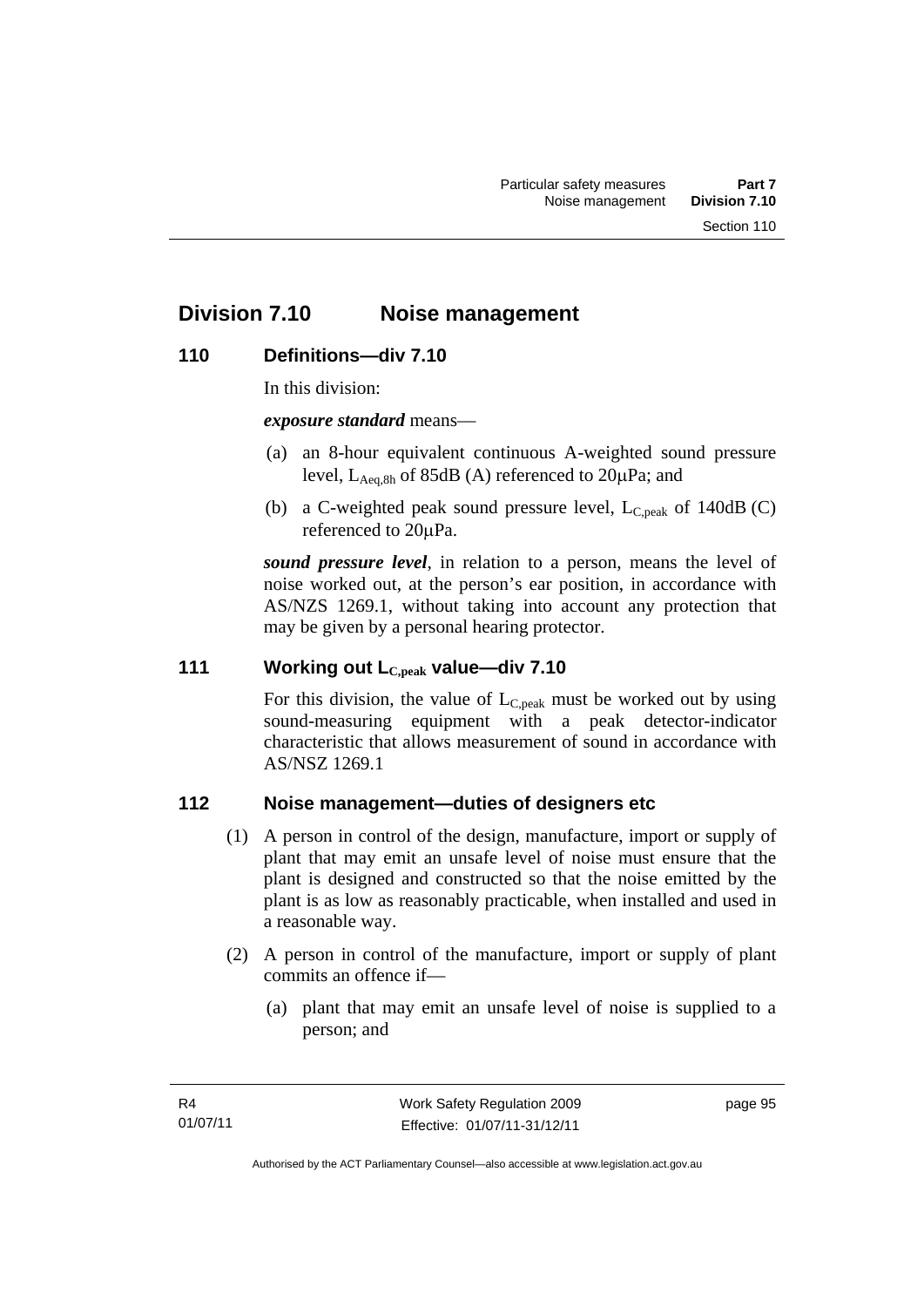- (b) the person in control of the manufacture, import or supply of the plant fails to provide the person to whom the plant is supplied with information about—
	- (i) the noise emitted by the plant; and
	- (ii) ways to keep the noise to the lowest level that is reasonably practicable to achieve.

Maximum penalty: 20 penalty units.

- (3) An offence against this section is a strict liability offence.
- (4) In this section:

*unsafe level of noise* means—

- (a) an A-weighted sound pressure level of 70dB (A); or
- (b) an  $L_{C,peak}$  of 130dB (C).

## **113 Noise management—duties of person conducting business or undertaking**

- (1) A person conducting a business or undertaking at a workplace commits an offence if the person does not—
	- (a) properly maintain noise control measures at the workplace; and
	- (b) give workers at the workplace information and training about noise control measures in accordance with AS/NZS 1269; and
	- (c) ensure that any personal hearing protectors given to a worker are used and maintained in accordance with AS/NZS 1269.

Maximum penalty: 30 penalty units.

- (2) If action is required to reduce the noise level to which a worker is exposed, the person conducting a business or undertaking at a workplace must—
	- (a) as far as is reasonably practicable, implement engineering noise controls to reduce the noise level; and

R4 01/07/11

Authorised by the ACT Parliamentary Counsel—also accessible at www.legislation.act.gov.au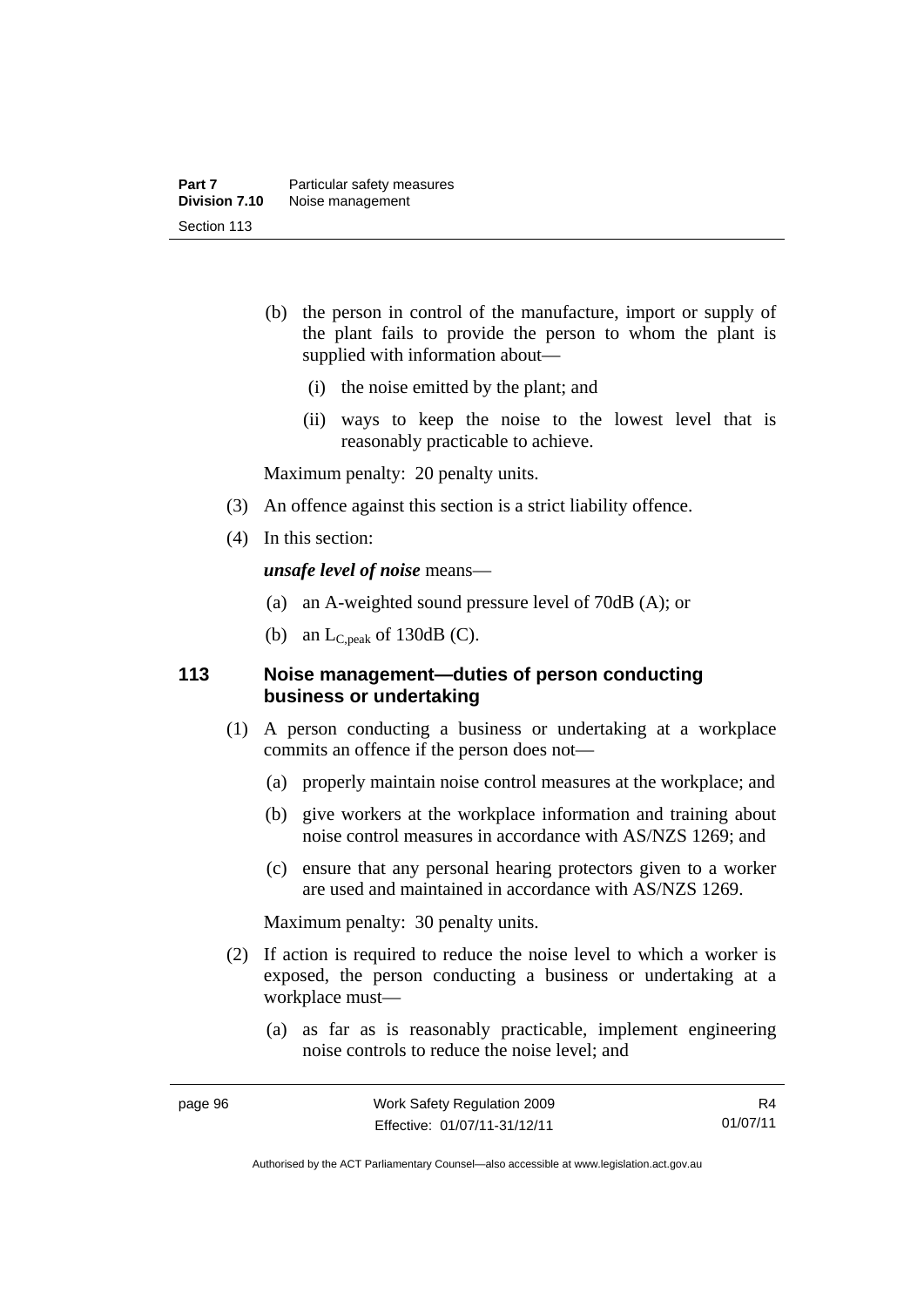- (b) if action under paragraph (a) does not reduce the noise level to the exposure standard or less—as far as is reasonably practicable, implement administrative noise controls to reduce the noise to which the worker is exposed; and
- (c) if action under paragraph (a) and (b) does not reduce the noise level to the exposure standard or less—give the worker personal hearing protectors that—
	- (i) meet the requirements of AS/NZS 1270; and
	- (ii) have been selected according to the procedures stated in AS/NZS 1269.3.
- (3) A person conducting a business or undertaking at a workplace commits an offence if—
	- (a) noise levels at the workplace exceed the exposure standards for a worker; and
	- (b) the person does not—
		- (i) take the action mentioned in subsection  $(2)$  (a) and (b) to reduce the noise level to which the worker is exposed; or
		- (ii) give the worker the personal hearing protectors required under subsection (2) (c).

Maximum penalty: 20 penalty units.

(4) An offence against this section is a strict liability offence.

# **114 Noise management—duties of workers**

- (1) A worker commits an offence if—
	- (a) noise control measures are taken at a workplace under this division; and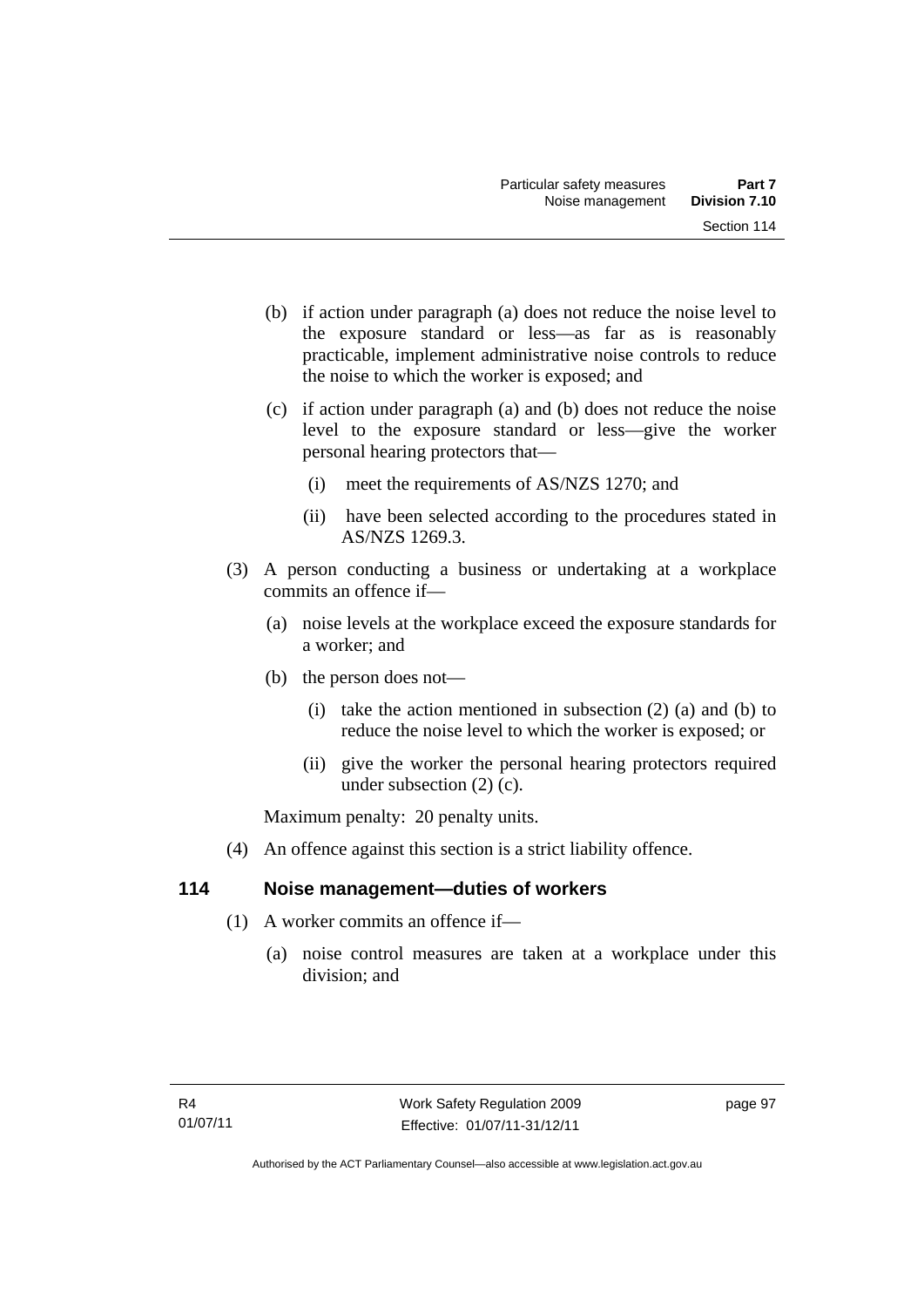(b) the worker intentionally does not comply with the measures at the workplace, as far as reasonably practicable.

Maximum penalty: 20 penalty units.

- (2) A worker commits an offence if the worker—
	- (a) is given personal hearing protectors for use at work; and
	- (b) is given information and training about the protectors in accordance with AS/NZS 1269: and
	- (c) does not use the protectors, as far as reasonably practicable.

Maximum penalty: 20 penalty units.

# **Division 7.11 Isolated work**

#### **115 Isolated workers**

- (1) This section applies if a person conducting a business or undertaking allows a worker in the business or undertaking to work alone in—
	- (a) an area that is remote from other people or is isolated from other people because of the time, location or nature of the work; or
	- (b) a situation that involves the operation or maintenance of hazardous plant or the handling of a dangerous substance; or
	- (c) work that is dangerous to perform alone.

#### **Examples—par (c)**

- 1 tree felling
- 2 security patrolling at night
- 3 working in an interview room
- *Note* An example is part of the regulation, is not exhaustive and may extend, but does not limit, the meaning of the provision in which it appears (see Legislation Act, s 126 and s 132).

page 98 Work Safety Regulation 2009 Effective: 01/07/11-31/12/11

R4 01/07/11

Authorised by the ACT Parliamentary Counsel—also accessible at www.legislation.act.gov.au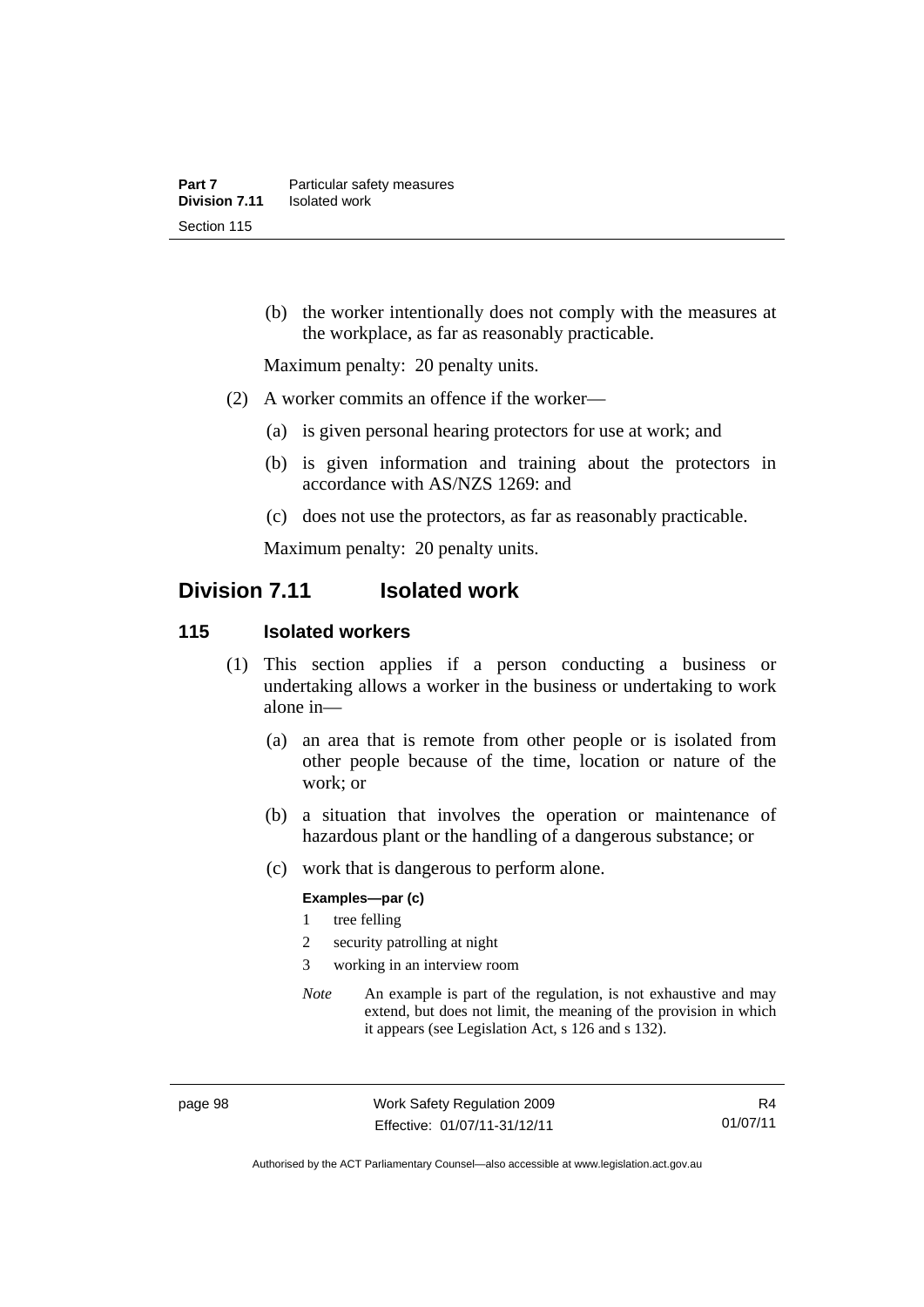- (2) A person conducting a business or undertaking commits an offence if the person fails to ensure that—
	- (a) a worker in the business or undertaking is able to call for help; and
	- (b) there is a procedure for regular contact with the worker; and
	- (c) the worker is trained in the procedure.

Maximum penalty: 20 penalty units.

(3) An offence against this section is a strict liability offence.

# **Division 7.12 Fire and explosion**

## **116 Fire and explosion—risk control**

 (1) A person conducting a business or undertaking at a workplace commits an offence if the person does not ensure that risks of fire or explosion at the workplace are managed.

Maximum penalty: 30 penalty units.

- (2) A person conducting a business or undertaking at a workplace commits an offence if the person does not—
	- (a) regularly remove waste materials and accumulated dust at the workplace: and;
	- (b) eliminate potential ignition sources from proximity to flammable substances, combustible dusts or waste materials at the workplace.

Maximum penalty: 30 penalty units.

- (3) A person conducting a business or undertaking at a workplace commits an offence if—
	- (a) the person does not monitor the workplace regularly to ensure the continued effectiveness of control measures for fire or explosion at the workplace; and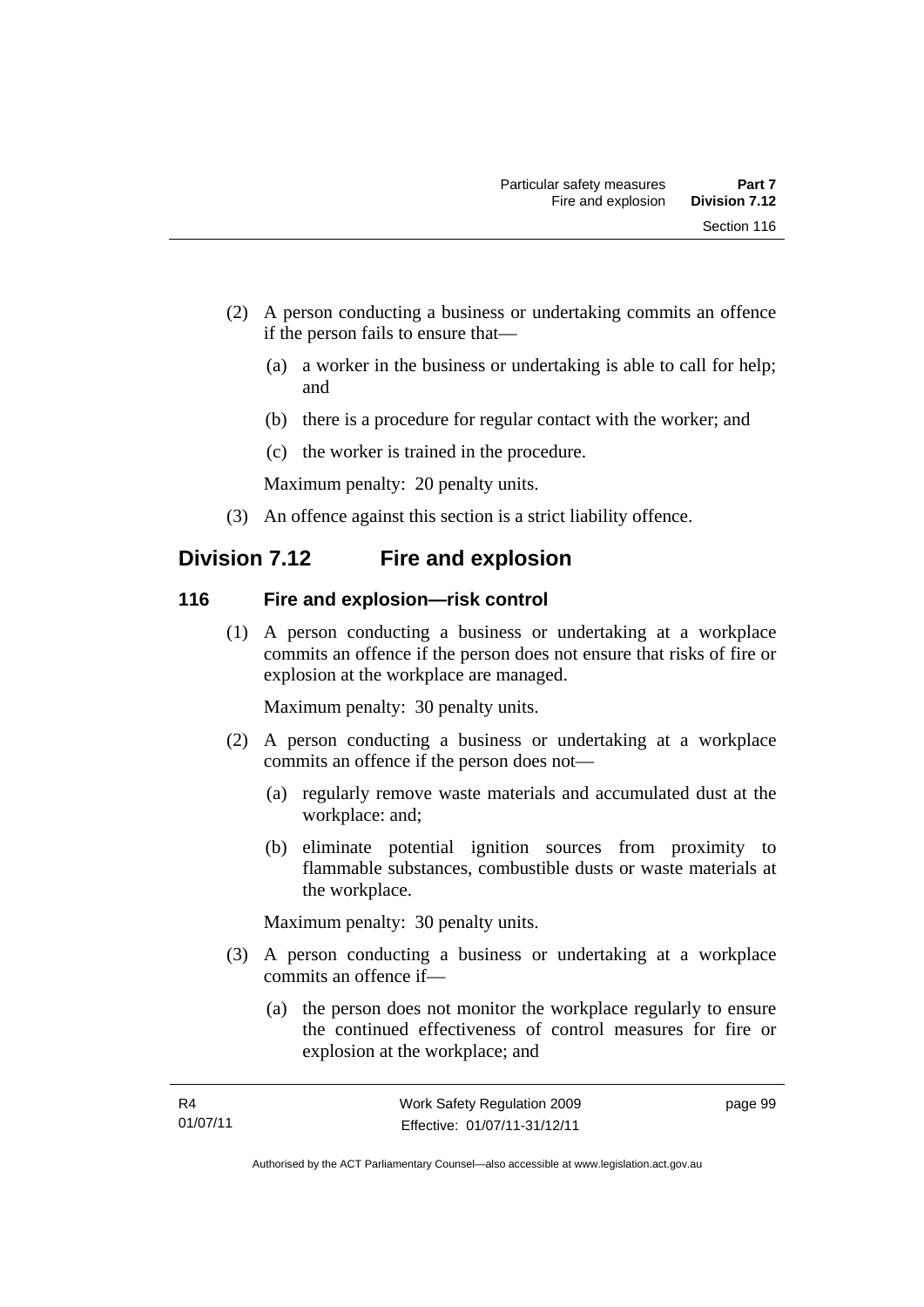(b) there are flammable substances, combustible dusts or waste materials at the workplace.

Maximum penalty: 30 penalty units.

 (4) A person in control of premises commits an offence if the person does not ensure that risks of fire or explosion at the premises are managed.

Maximum penalty: 30 penalty units.

- (5) A person in control of premises commits an offence if the person does not—
	- (a) regularly remove waste materials and accumulated dust from the premises; and
	- (b) eliminate potential ignition sources from proximity to flammable substances, combustible dusts or waste materials at the premises.

Maximum penalty: 30 penalty units.

- (6) A person in control of premises commits an offence if—
	- (a) the person does not monitor the premises regularly to ensure the continued effectiveness of control measures for fire or explosion at the premises; and
	- (b) there are flammable substances, combustible dusts or waste materials at the premises.

Maximum penalty: 30 penalty units.

(7) An offence against this section is a strict liability offence.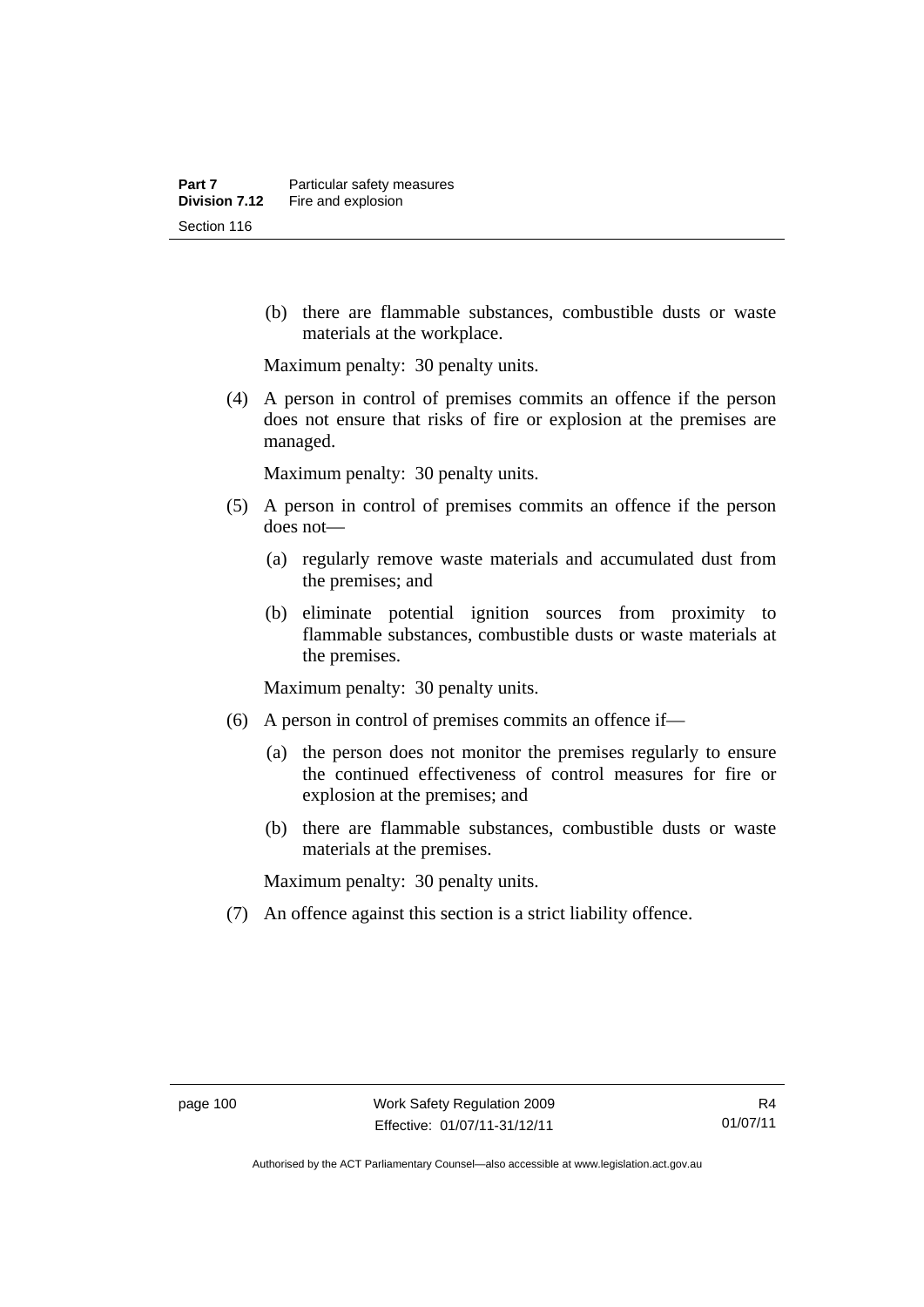# **117 Fire and explosion—facilities**

- (1) A person conducting a business or undertaking at a workplace commits an offence if the person does not ensure that appropriate fire appliances are—
	- (a) available at the workplace; and
	- (b) maintained to a reasonable standard by a suitably qualified person.

Maximum penalty: 30 penalty units.

 (2) A person conducting a business or undertaking at a workplace commits an offence if the person does not ensure that portable fire extinguishers are installed at the workplace in accordance with AS 2444.

Maximum penalty: 30 penalty units.

- (3) A person in control of premises commits an offence if the person does not ensure that appropriate fire appliances are—
	- (a) available at the premises; and
	- (b) maintained to a reasonable standard by a suitably qualified person.

Maximum penalty: 30 penalty units.

 (4) A person in control of premises commits an offence if the person does not ensure that portable fire extinguishers are installed at the premises in accordance with AS 2444.

Maximum penalty: 30 penalty units.

(5) An offence against this section is a strict liability offence.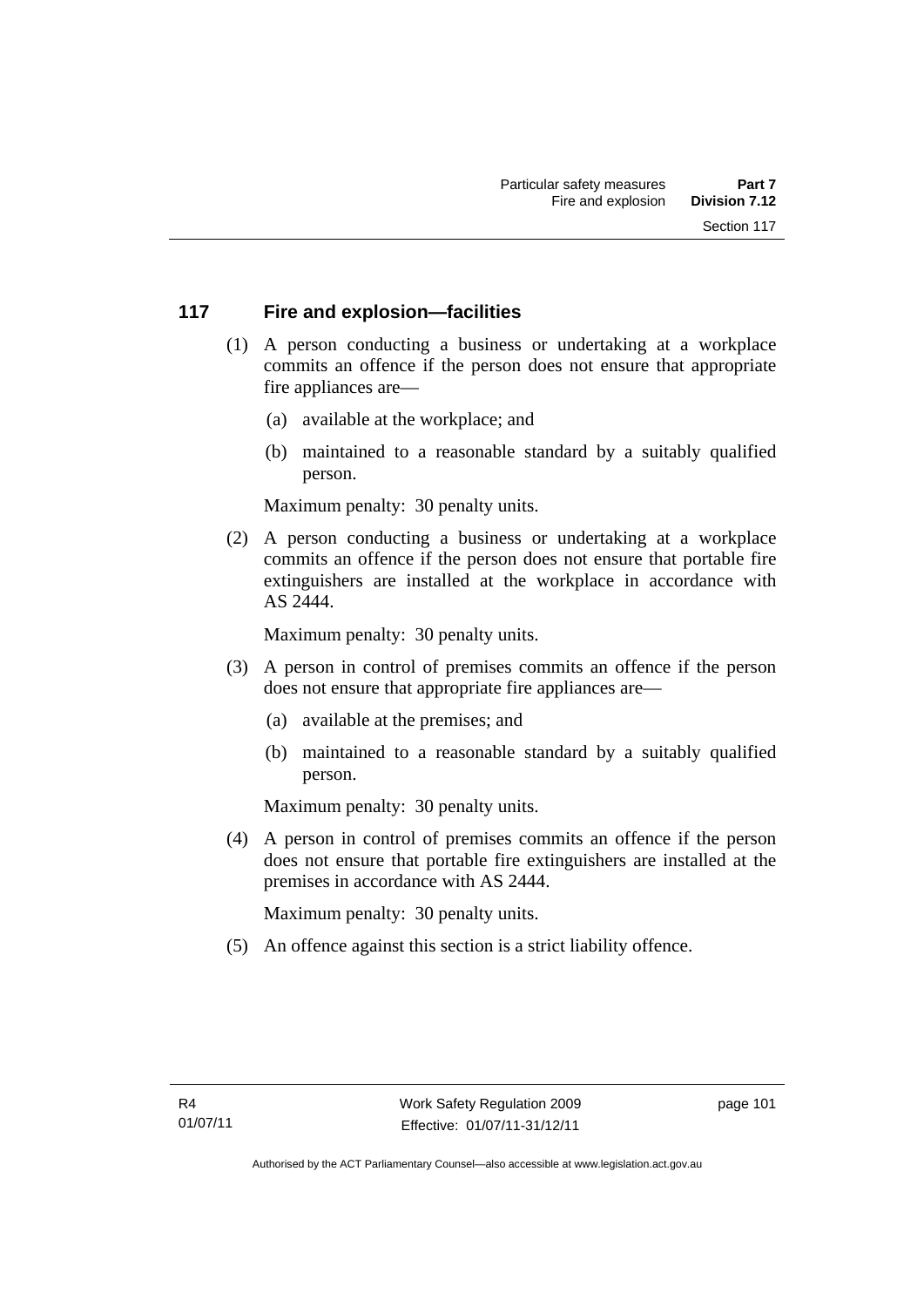(6) In this section:

*fire appliance* includes—

- (a) a vehicle, equipment, implement or thing used to prevent, extinguish or contain fire or smoke; and
- (b) a fire alarm; and
- (c) apparatus for alerting the occupants of a building to a fire or facilitating the evacuation of the building; and
- (d) equipment used to control smoke in, or remove smoke from, a building.

*suitably qualified person*, for maintaining an appliance, means someone who is suitably qualified by experience or training to maintain the appliance.

# **Division 7.13 Emergency procedures**

## **118 Person conducting business or undertaking to provide for emergencies**

- (1) A person conducting a business or undertaking at a workplace commits an offence if the person does not ensure that, in an emergency at the workplace, appropriate systems are in place for—
	- (a) the safe and rapid evacuation of people from the workplace; and
	- (b) emergency communications; and
	- (c) the medical treatment of injured people.

Maximum penalty: 30 penalty units.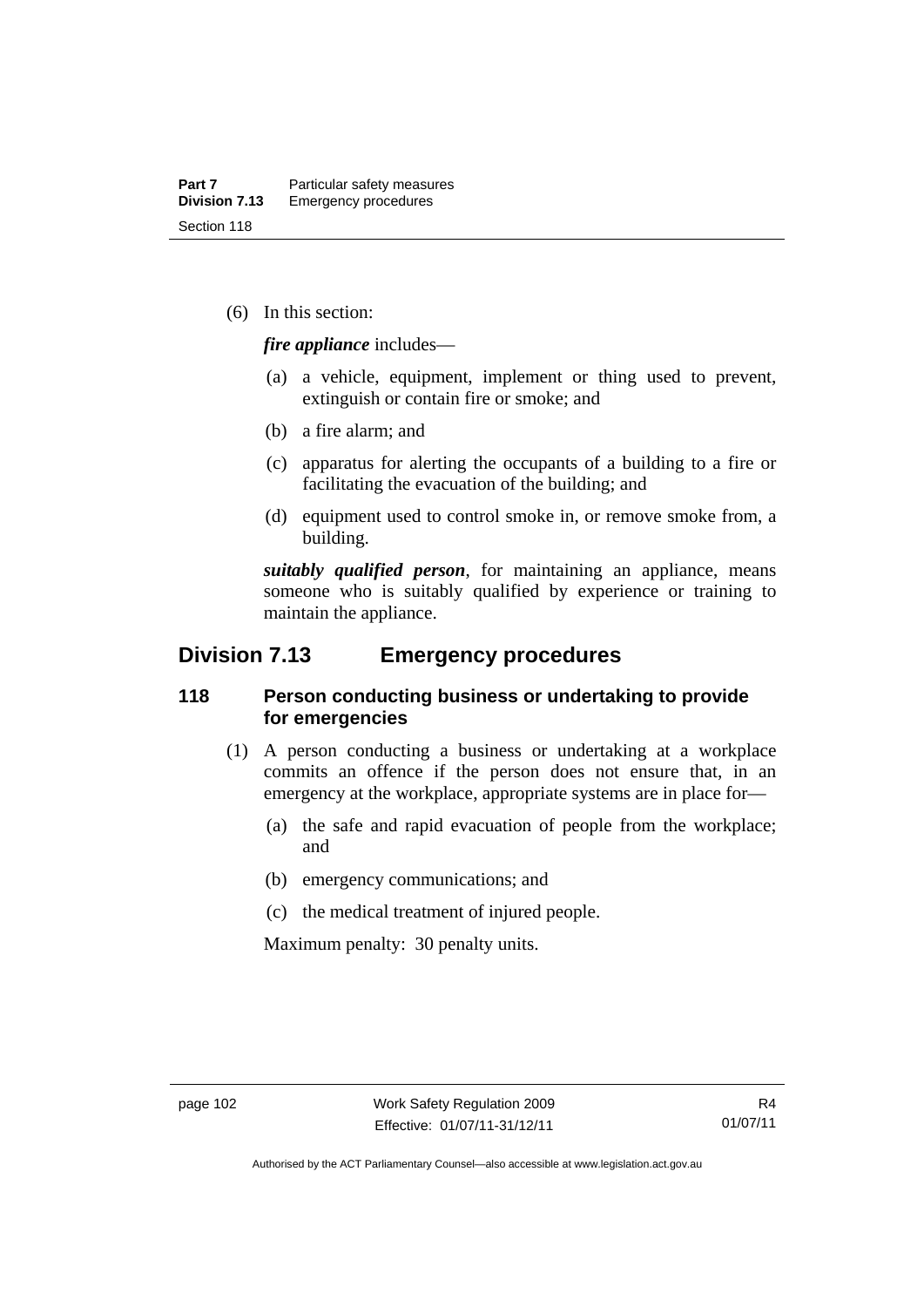- (2) A person conducting a business or undertaking at a workplace commits an offence if the person engages workers at the workplace and does not ensure that—
	- (a) arrangements are made for shutting down and evacuating the workplace in an emergency, including appropriate practice evacuations; and
	- (b) details of the arrangements are displayed in appropriate places at the workplace; and
	- (c) an appropriate number of people are properly trained to oversee any evacuation and use any on-site fire appliances.

Maximum penalty: 30 penalty units.

- (3) What is appropriate for this section must be decided having regard  $to$ —
	- (a) the nature of the hazards at the workplace; and
	- (b) the size and location of the workplace; and
	- (c) the number, mobility and capability of people at the workplace.
- (4) An offence against this section is a strict liability offence.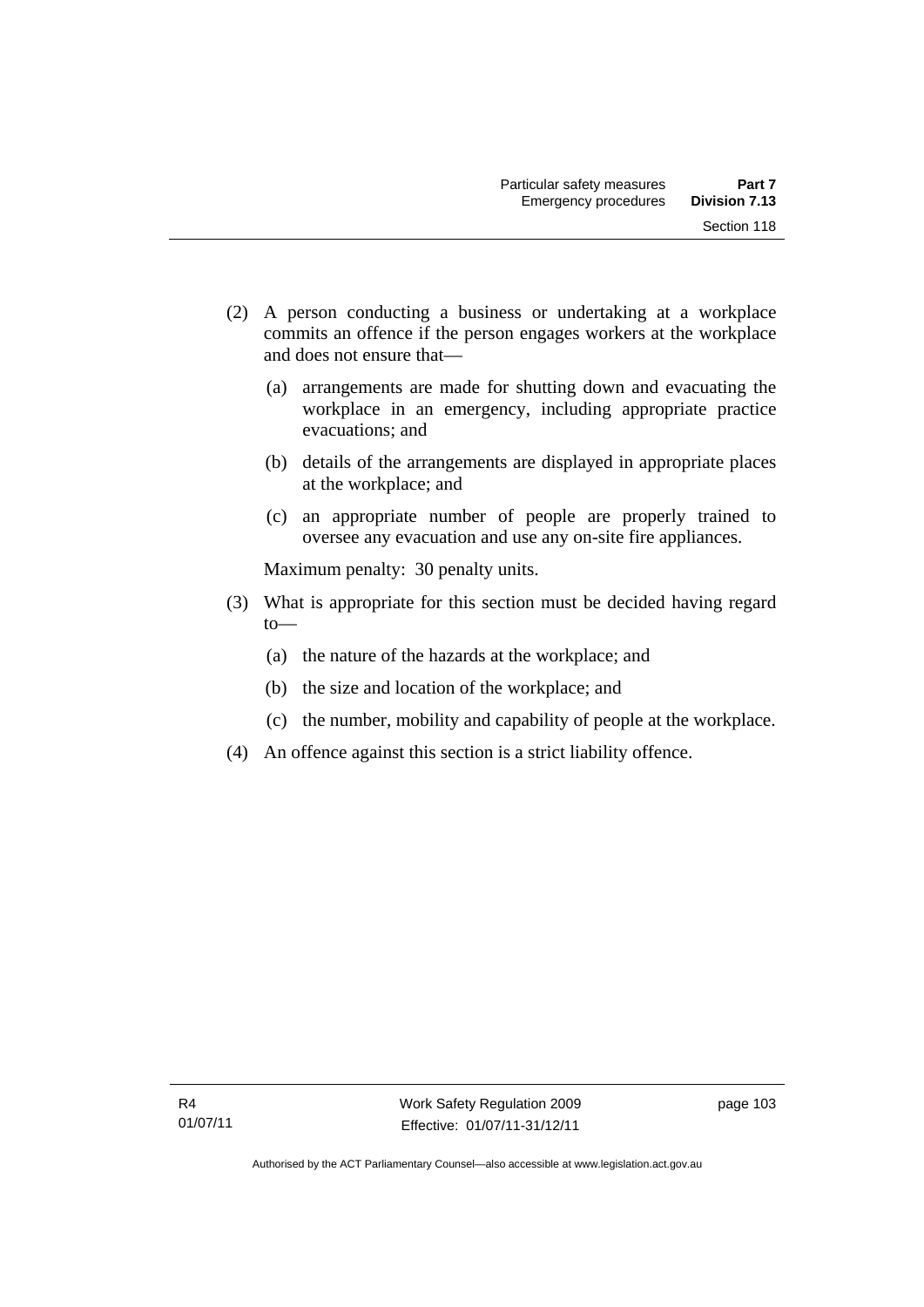**Part 8 Licensing high risk work**<br>**Division 8.1 Important concepts Division 8.1** Important concepts Section 119

# **Part 8 Licensing high risk work**

# **Division 8.1 Important concepts**

### **119 Definitions—pt 8**

In this part:

*AQF*—see *Australian qualifications framework*.

*AQTF*—see *Australian quality training framework*.

*Australian qualifications framework* (or *AQF*) means the policy framework that defines all qualifications recognised nationally in post-compulsory education and training in Australia.

*Australian quality training framework* (or *AQTF*) means the national quality arrangements for the vocational education and training system agreed to by the Ministerial Council.

*Commonwealth regulatory authority* means the government authority responsible for administering the *Occupational Health and Safety Act 1991* (Cwlth).

*competency* means the ability to perform a task or duty to a competency standard.

*competency standard* means an industry-determined specification of performance setting out the skills, knowledge and attitudes required to operate effectively in employment made up of units of competency.

*corresponding law* means a law mentioned in schedule 2.

*direct supervision*, of a trainee, means overseeing the work of the trainee for the purpose of directing, demonstrating, monitoring and checking the trainee's performance appropriate to the trainee's competency level and ensuring a capacity to respond to emergency situations.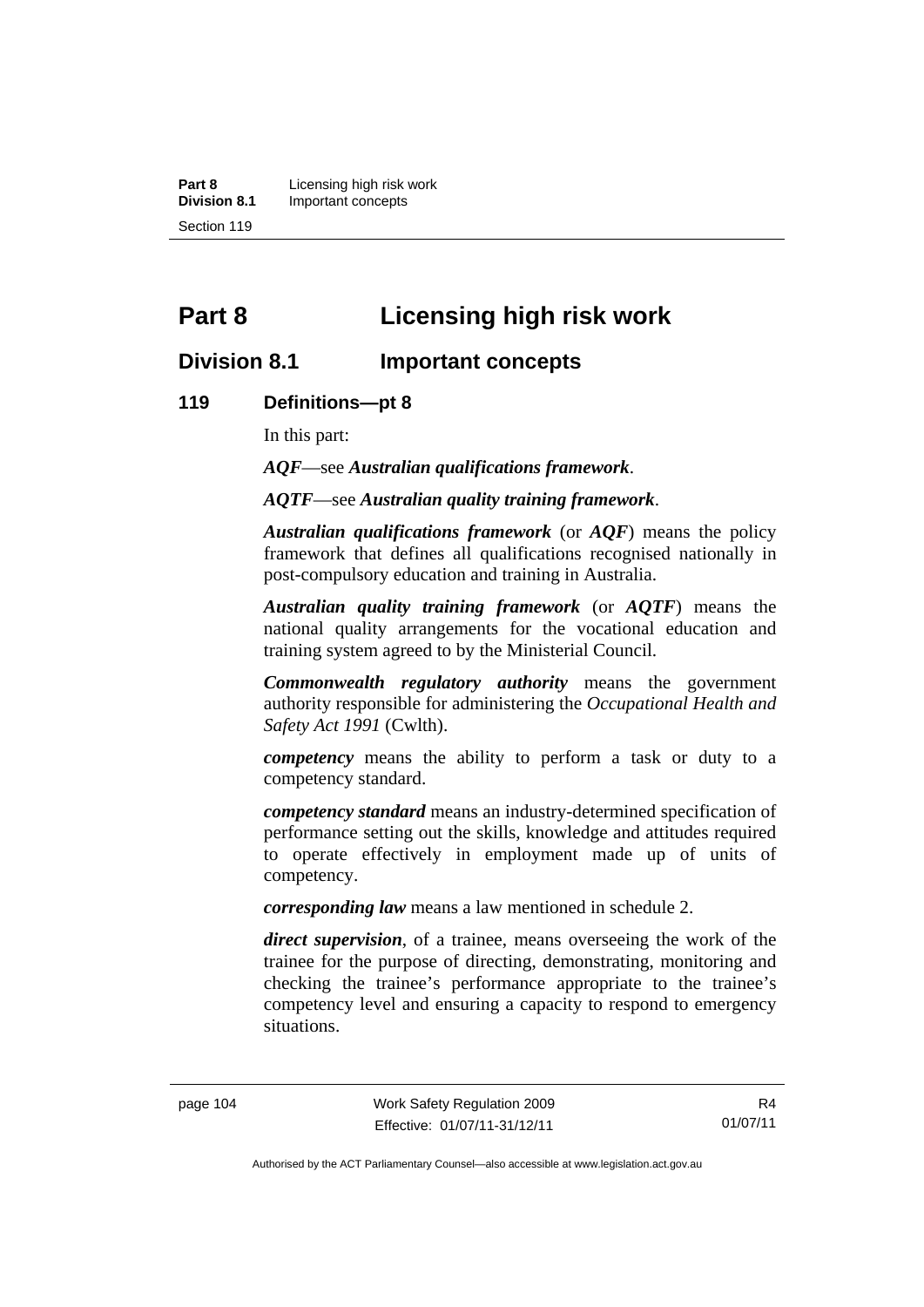*high risk work* means work in a class mentioned in schedule 1, part 1.2, column 2.

*licensing authority* means the authority responsible for the administration of high risk work licensing under a corresponding law.

*Ministerial Council* means the council consisting of the Ministers responsible for employment, education and training, from the ACT, each State and the Commonwealth.

*Note State* includes the Northern Territory (see Legislation Act, dict, pt 1, def *State*).

*national licence* means a licence to carry out high risk work issued under—

- (a) this part; or
- (b) a corresponding law.

*nationally endorsed*, for a training package, means endorsed by the committee known as the national training quality committee established by the Ministerial Council.

*recognised qualification*, to carry out high risk work under a corresponding law, means any of the following:

- (a) a certificate of competency to carry out high risk work issued under the corresponding law;
- (b) another qualification (other than a licence) recognised under the corresponding law.

## *registered training organisation* means—

- (a) a training organisation registered under the *Training and Tertiary Education Act 2003*, chapter 3; or
- (b) a training organisation registered by a state registering body in accordance with the Australian quality training framework within a defined scope of registration.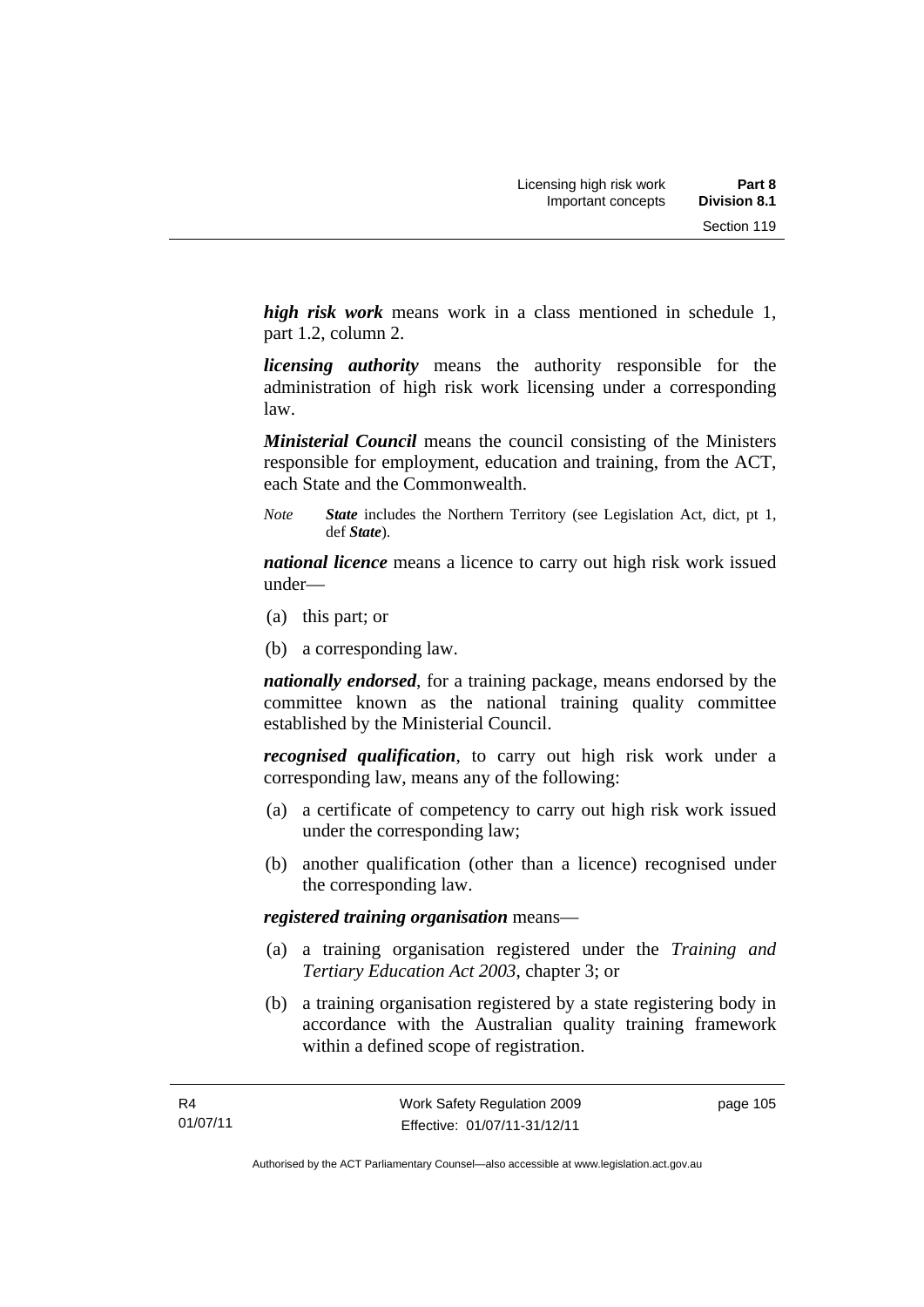| Part 8              | Licensing high risk work |
|---------------------|--------------------------|
| <b>Division 8.1</b> | Important concepts       |
| Section 119         |                          |

*statement of attainment* means a statement issued by a registered training organisation under the Australian qualifications framework certifying that a person has achieved—

- (a) part of a qualification; or
- (b) 1 or more units of competency from a nationally endorsed training package; or
- (c) all the units of competency or modules comprising learning outcomes for an accredited course that do not meet the requirements for a qualification.

*state registering body* means the body responsible under a State's vocational education training legislation and decision-making framework, for all processes related to the registration of training organisations, including the imposition of sanctions.

*Note State* includes the Northern Territory (see Legislation Act, dict, pt 1, def *State*).

*supervisor*, for a trainee carrying out a class of high risk work, means a person who holds—

- (a) a national licence to carry out the work; or
- (b) a certificate of competency to do scheduled work that corresponds with the class of high risk work.

*trainee* means a person who is not licensed to carry out a class of high risk work but who is undertaking training provided by a registered training organisation towards obtaining a licence to do the work.

*training package* means an integrated set of competency standards, assessment guidelines and AQF qualifications for a particular industry, industry sector or enterprise.

*unit of competency* means the specification of knowledge and skill and their application to the standard of performance expected in a workplace.

R4 01/07/11

Authorised by the ACT Parliamentary Counsel—also accessible at www.legislation.act.gov.au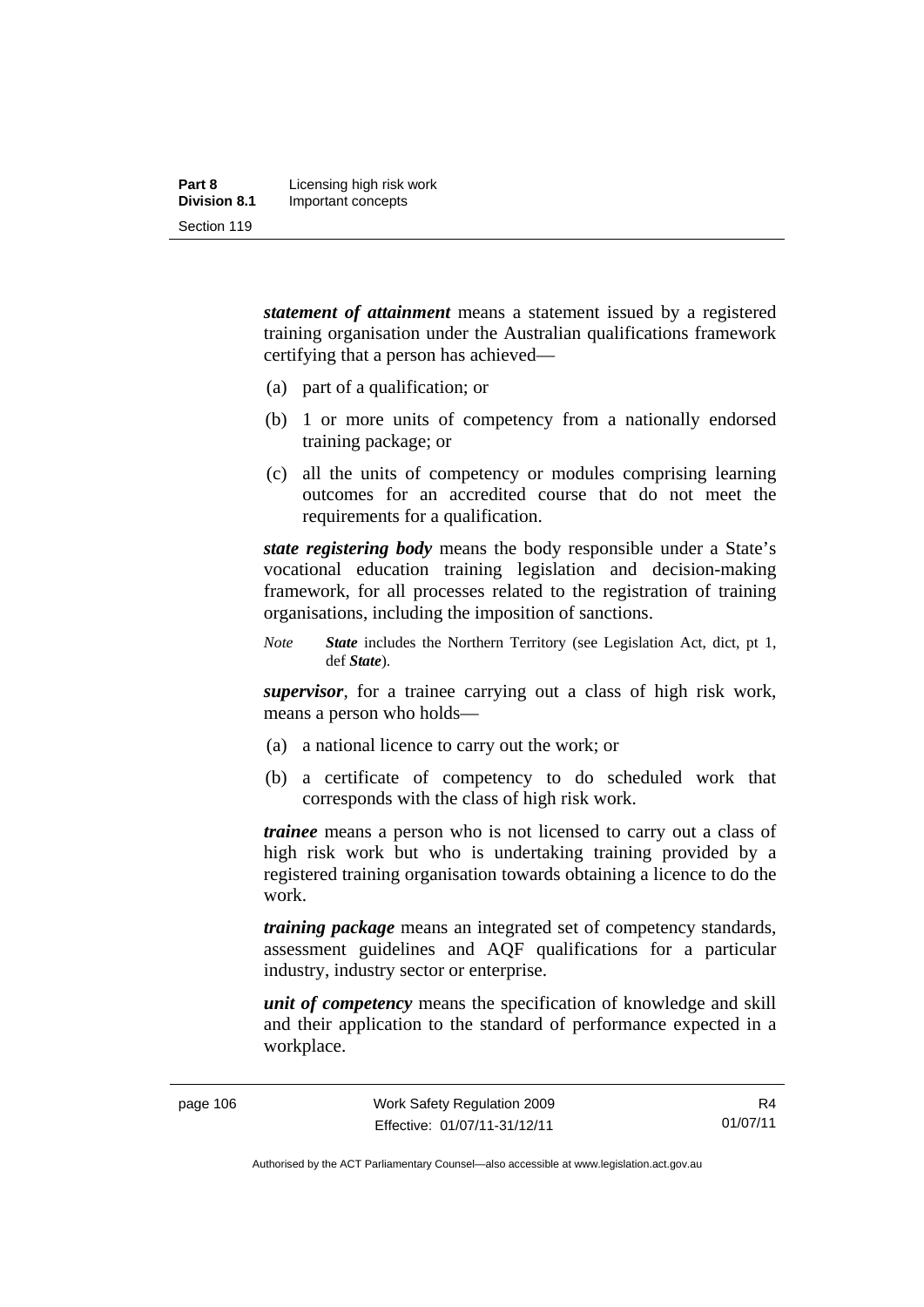# **Division 8.2 High risk work licence**

# **120 Carrying out high risk work without licence**

- (1) A person commits an offence if—
	- (a) the person carries out high risk work; and
	- (b) the person is not licensed to carry out the work.

Maximum penalty: 20 penalty units.

- (2) Subsection (1) does not apply to a person if—
	- (a) the person holds a national licence to carry out the high risk work; or
	- (b) the person—
		- (i) is a trainee; and
		- (ii) carries out the high risk work in accordance with division 8.4 (Trainees under supervision); or
	- (c) the person (other than a person doing scaffolding, dogging or rigging work) is testing, trialling, installing, commissioning, maintaining, servicing, repairing, altering or disposing of plant; or
	- (d) the high risk work is exempt under an exemption granted by the director-general under division 8.7 (Exemptions).
- (3) An offence against this section is a strict liability offence.

# **121 Allowing unlicensed person to carry out work**

- (1) A person commits an offence if—
	- (a) the person conducts a business or undertaking at a workplace; and
	- (b) the person directs or allows someone else (a *worker*) to carry out high risk work at the workplace; and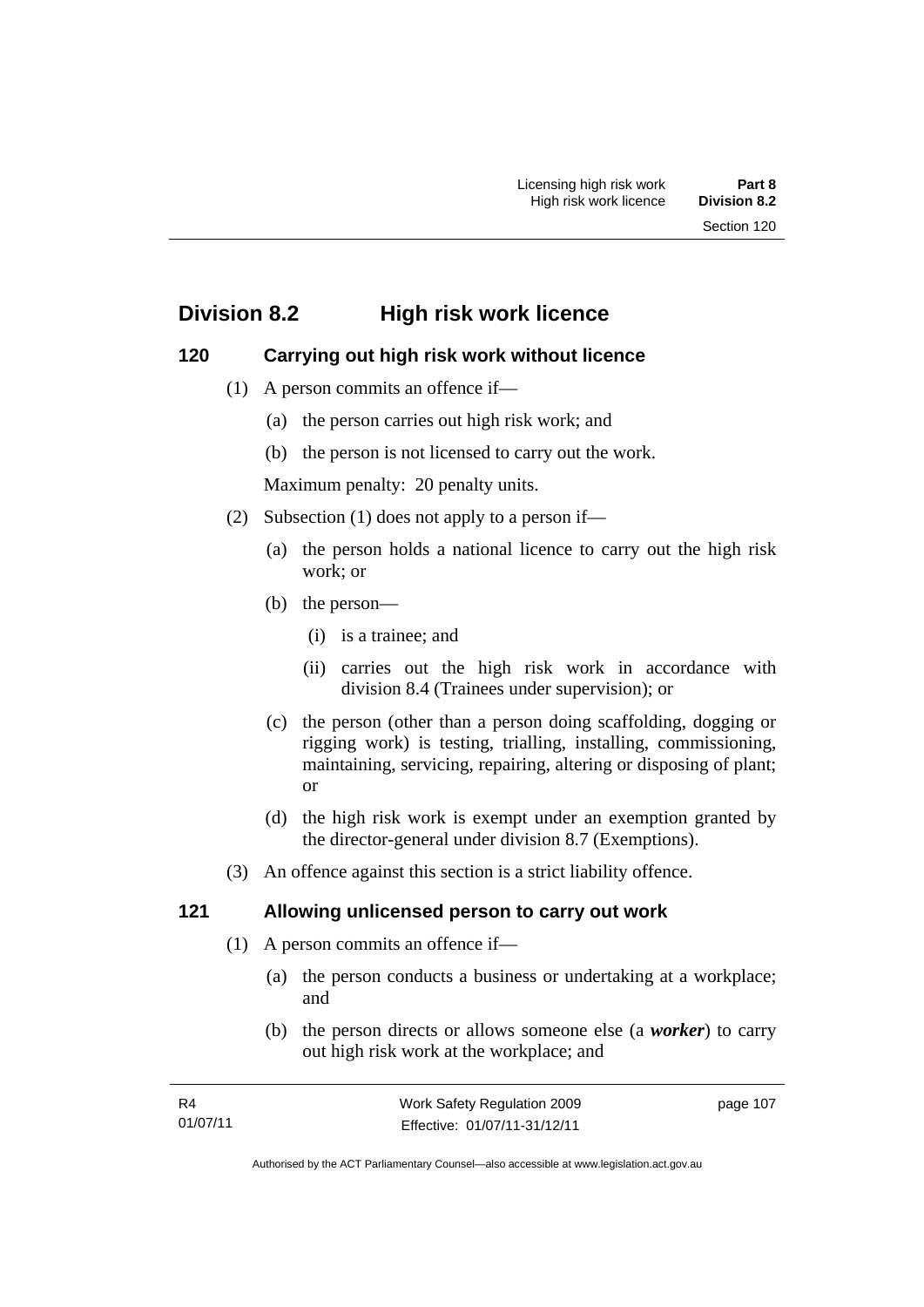- (c) the worker—
	- (i) carries out the work; and
	- (ii) is not licensed to carry out the work.

Maximum penalty: 30 penalty units.

- (2) Subsection (1) does not apply if—
	- (a) the worker carrying out the high risk work holds a national licence to carry out the high risk work; or
	- (b) the worker carrying out the high risk work is a trainee and the work done by the trainee is in accordance with division 8.4 (Trainees under supervision); or
	- (c) the worker carrying out the high risk work (other than a person doing scaffolding, dogging or rigging work) is testing, trialling, installing, commissioning, maintaining, servicing, repairing, altering or disposing of plant; or
	- (d) the high risk work is exempt under an exemption granted by the director-general under division 8.7 (Exemptions).
- (3) An offence against this section is a strict liability offence.

### **122 Licence application**

- (1) A person may apply to the director-general for a licence to carry out a class of high risk work.
	- *Note* If a form is approved under the Act, s 229 for this provision, the form must be used.
- (2) The application must state each class of high risk work for which the licence is required.
- (3) The person must make the application not later than—
	- (a) 60 days after the day the person receives a statement of attainment for the class of high risk work; or

Authorised by the ACT Parliamentary Counsel—also accessible at www.legislation.act.gov.au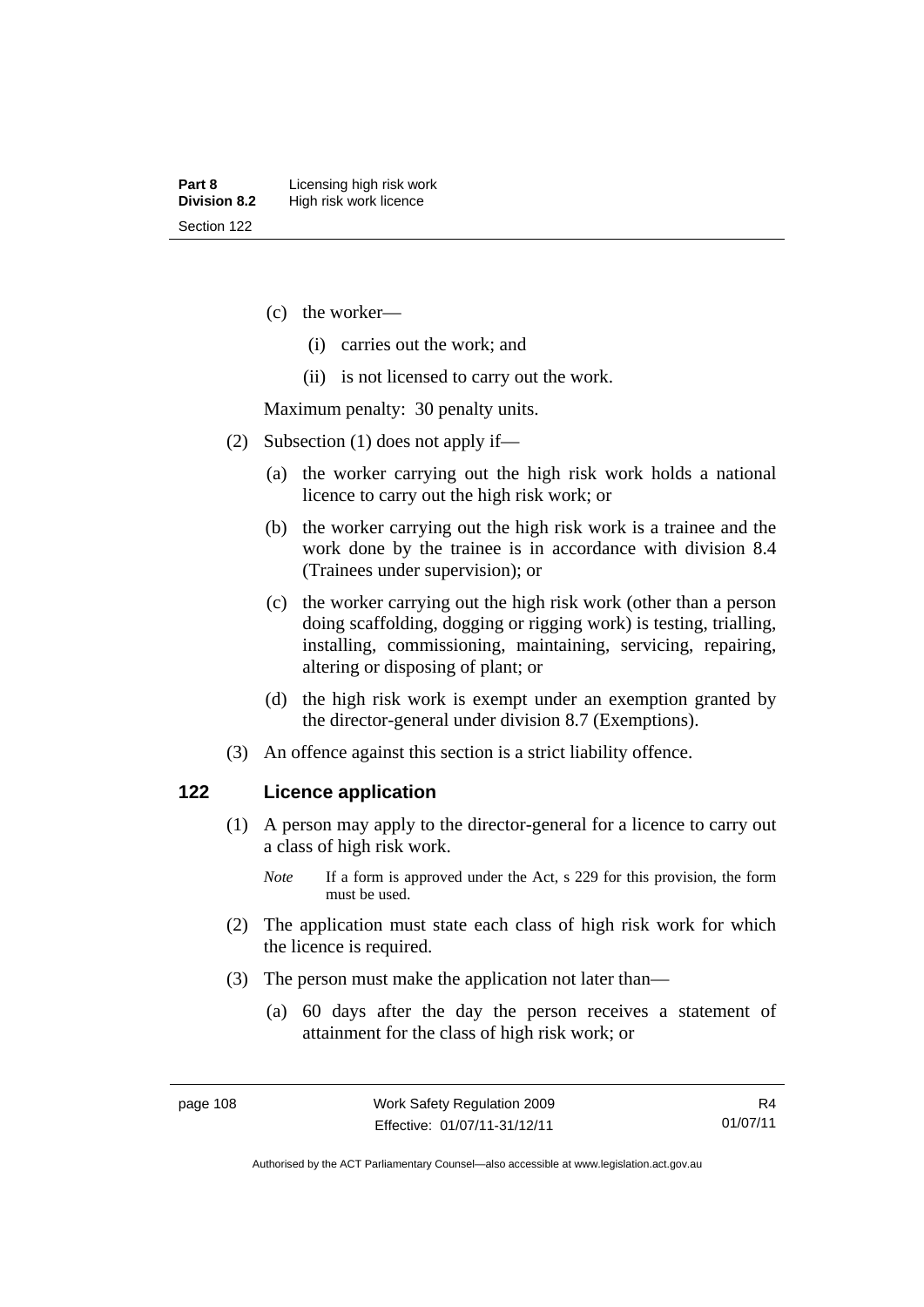- (b) if the director-general allows a later time—the later time.
- (4) The application must be accompanied by the following:
	- (a) evidence of the applicant's identity and age;
	- (b) a sample of the person's usual signature;
	- (c) a recent photograph of the applicant;
	- (d) either—
		- (i) a statement of attainment issued to the person for each class of high risk work; or
		- (ii) a certified copy of a national licence to carry out each class of high risk work under a corresponding law;
	- (e) a statutory declaration stating whether the applicant, in the 5 years before the day the application is made—
		- (i) has held a certificate of competency, a licence to carry out high risk work, or a recognised qualification to carry out high risk work under a corresponding law, that has been suspended or cancelled; and
		- (ii) has been convicted or found guilty of a serious offence under the *Occupational Health and Safety Act 1989*, the *Work Safety Act 2008*, the *Crimes Act 1900*, part 2A (Industrial manslaughter) or a corresponding offence against the law of a State; and
			- *Note State* includes the Northern Territory (see Legislation Act, dict, pt 1, def *State*).
	- (f) any other document or further information required in writing by the director-general that is relevant to the application.
	- *Note* A fee may be determined under the Act, s 228 for this provision.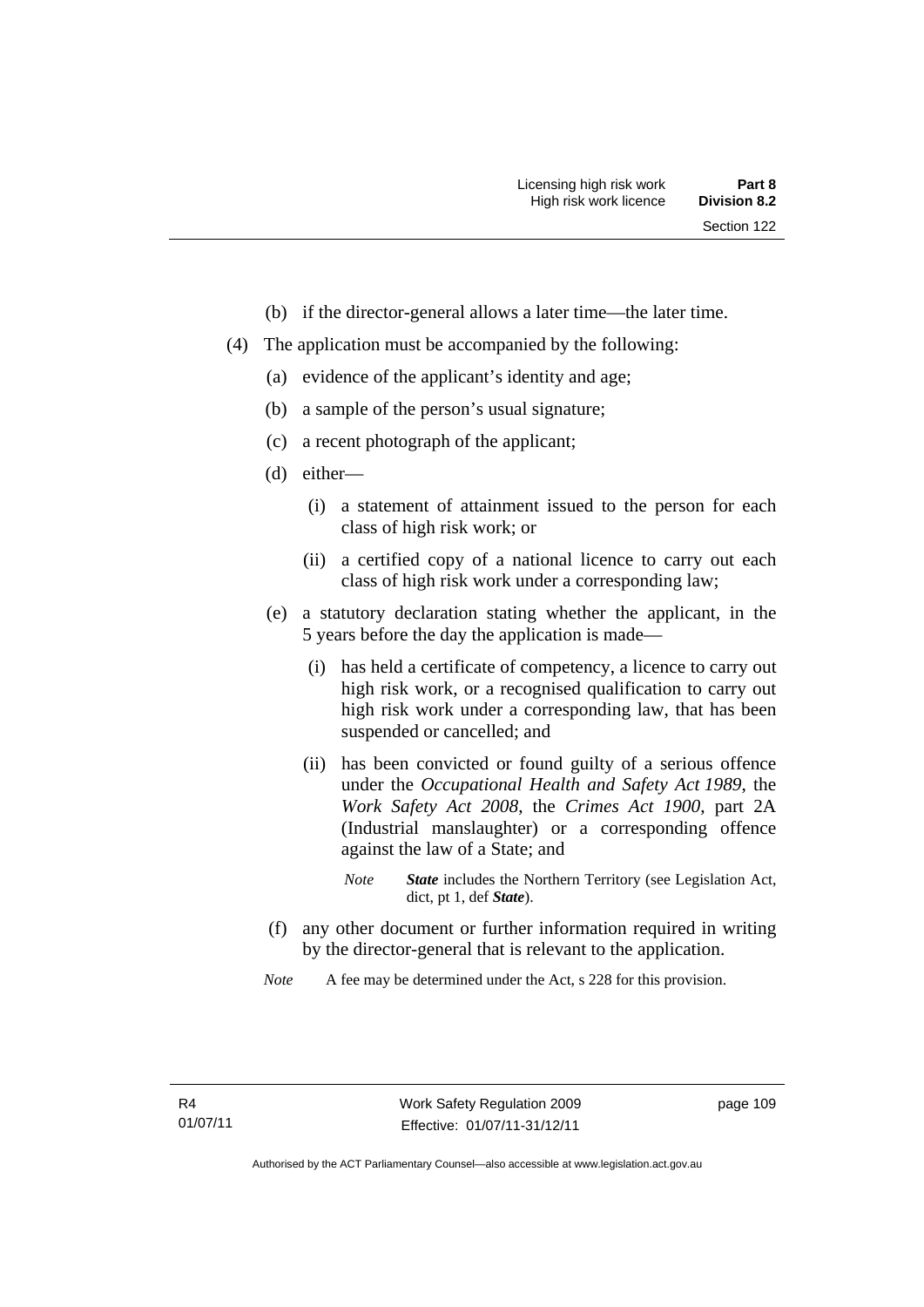#### **Part 8 Licensing high risk work**<br>**Division 8.2** High risk work licence **High risk work licence** Section 123

## **123 Licence issue**

- (1) If a person applies under section 122 for a licence to carry out a class of high risk work, the director-general must—
	- (a) issue the licence; or
	- (b) refuse to issue the licence.
- (2) The director-general must issue the licence if satisfied that the applicant—
	- (a) is aged 18 years or over; and
	- (b) has either—
		- (i) a statement of attainment for the class of high risk work; or
		- (ii) a national licence to carry out the class of high risk work under a corresponding law; and
	- (c) does not hold a current licence to carry out the class of high risk work; and
	- (d) does not hold a certificate of competency, a licence to carry out high risk work, or a recognised qualification to carry out high risk work under a corresponding law, that is or has been suspended in the 5 years before the day the application was made; and
	- (e) has not held a certificate of competency, a licence to carry out high risk work, or a recognised qualification to carry out high risk work under a corresponding law, that has been cancelled in the 5 years before the day the application was made; and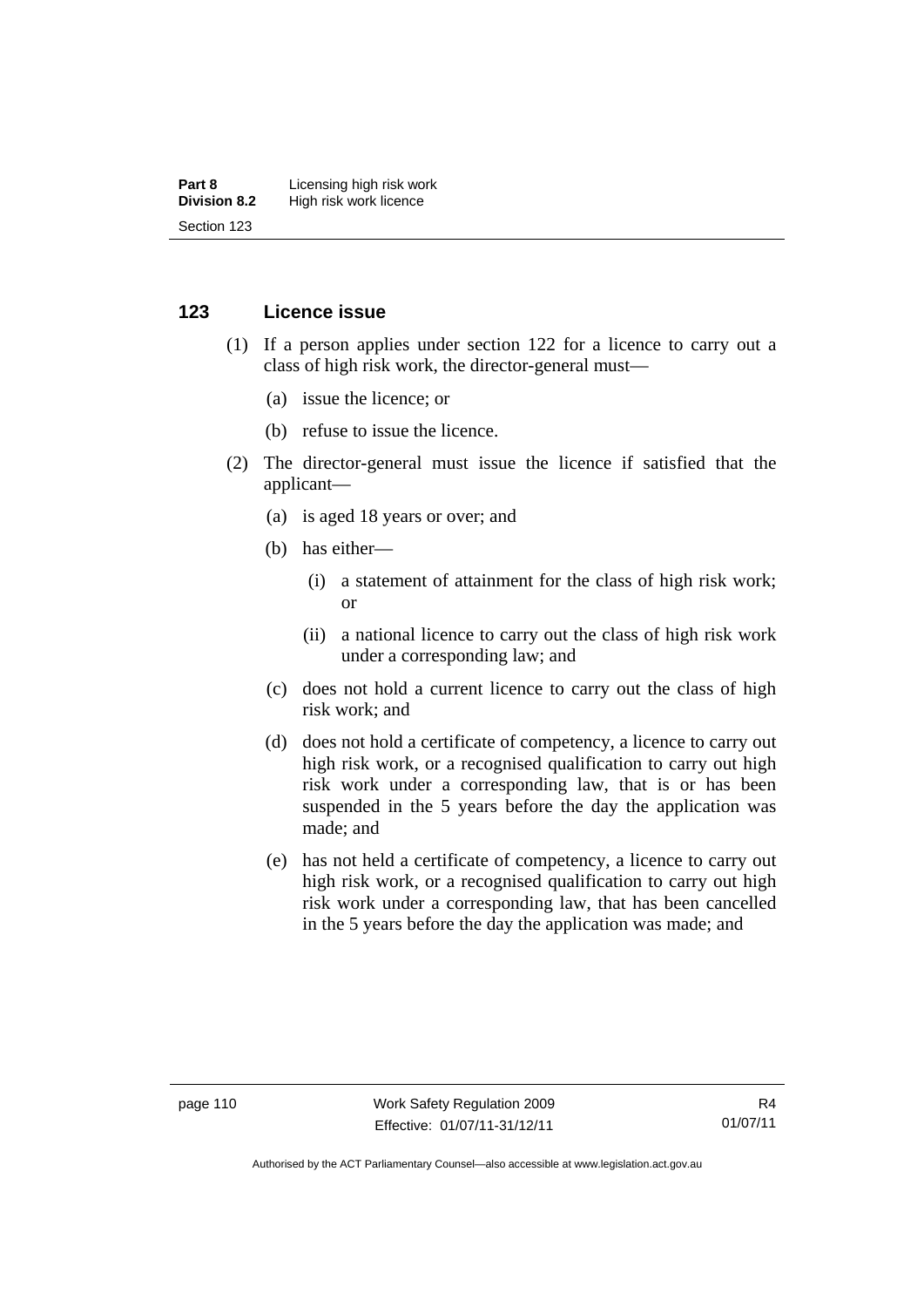- (f) has not been convicted or found guilty of a serious offence under the *Occupational Health and Safety Act 1989*, the *Work Safety Act 2008*, the *Crimes Act 1900*, part 2A (Industrial manslaughter) or a corresponding offence against the law of a State in the 5 years before the day the application was made.
	- *Note State* includes the Northern Territory (see Legislation Act, dict, pt 1, def *State*).

# **124 Licence conditions**

The director-general may issue a licence on conditions.

## **125 Failing to comply with condition of licence**

- (1) A person commits an offence if—
	- (a) the person is licensed to carry out a class of high risk work on conditions; and
	- (b) the person carries out the work; and
	- (c) the person does not comply with the conditions when carrying out the work.

## Maximum penalty: 10 penalty units.

- *Note* The effect of the Criminal Code, s 45 is that a person who aids, abets, counsels or procures, or by act or omission is in any way directly or indirectly knowingly concerned in, or party to, the commission of an offence is taken to have committed the offence. For example, a person who aided or abetted or counselled or procured another person to carry out a class of high risk work without a licence (s 120) or contrary to the conditions of a licence (s 121) would also commit the offence.
- (2) An offence against this section is a strict liability offence.

page 111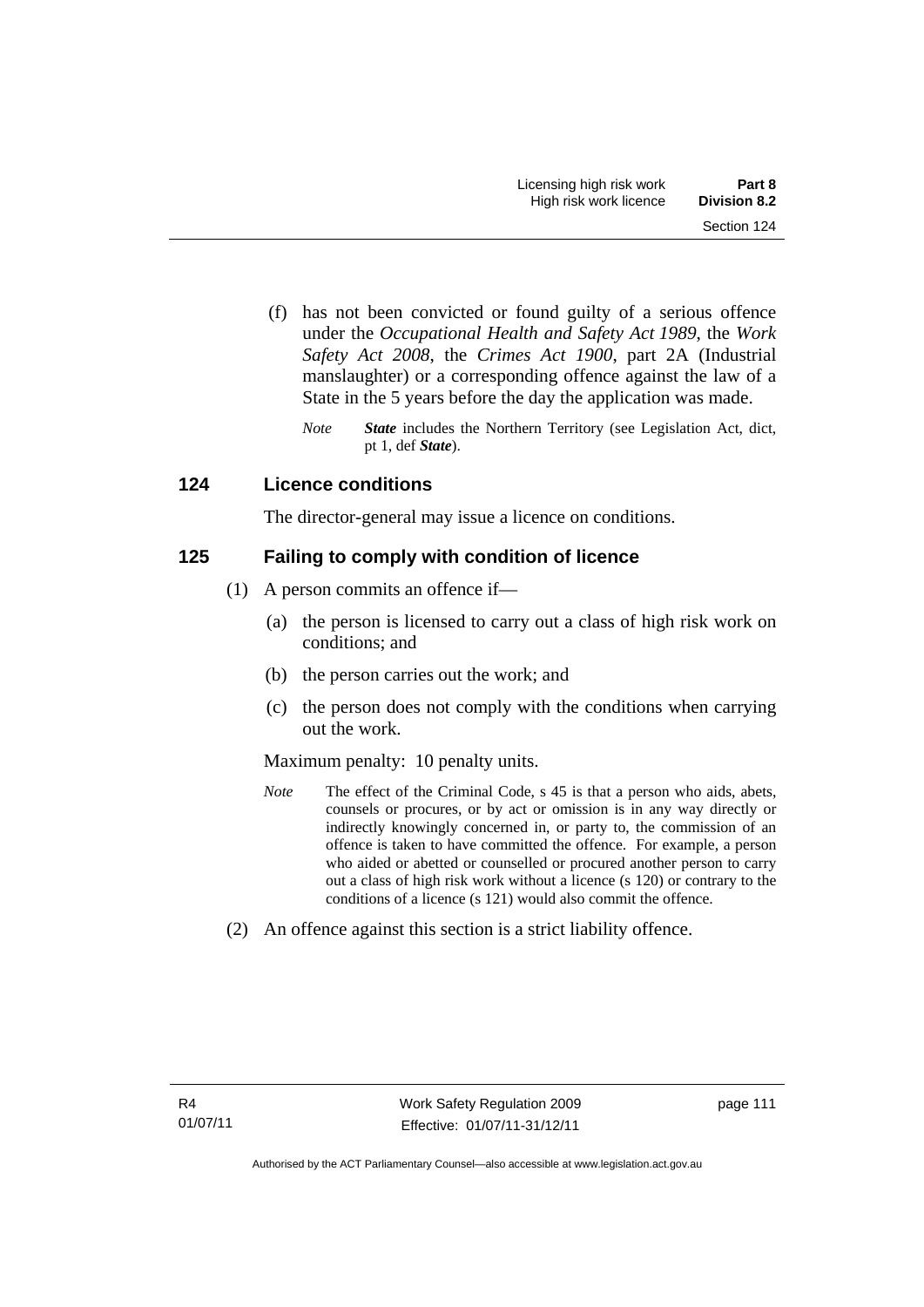#### **Part 8 Licensing high risk work**<br>**Division 8.2 High risk work licence High risk work licence** Section 126

## **126 Form of licence**

A licence to carry out high risk work must contain the following details:

- (a) the licensee's full name and date of birth;
- (b) the licensee's signature;
- (c) the licensee's photograph;
- (d) the date of issue, and expiry, of the licence;
- (e) each class of high risk work for which the licence is issued;
- (f) a unique identifying number for the licence.

#### **127 Term of licence**

A licence to carry out high risk work is issued for 5 years.

## **128 Renewal of licence**

- (1) A licensee may apply to the director-general to renew a licence to carry out high risk work—
	- (a) before the licence term ends; or
	- (b) if the director-general extends the time for an application to renew—before the end of the extended time.
	- *Note* If a form is approved under the Act, s 229 for this provision, the form must be used.
- (2) The application must be accompanied by the following:
	- (a) a certified copy of the licence;
	- (b) evidence of the licensee's continued competency to carry out the class of high risk work, satisfactory to the director-general;
	- (c) proof of the licensee's identity;

Authorised by the ACT Parliamentary Counsel—also accessible at www.legislation.act.gov.au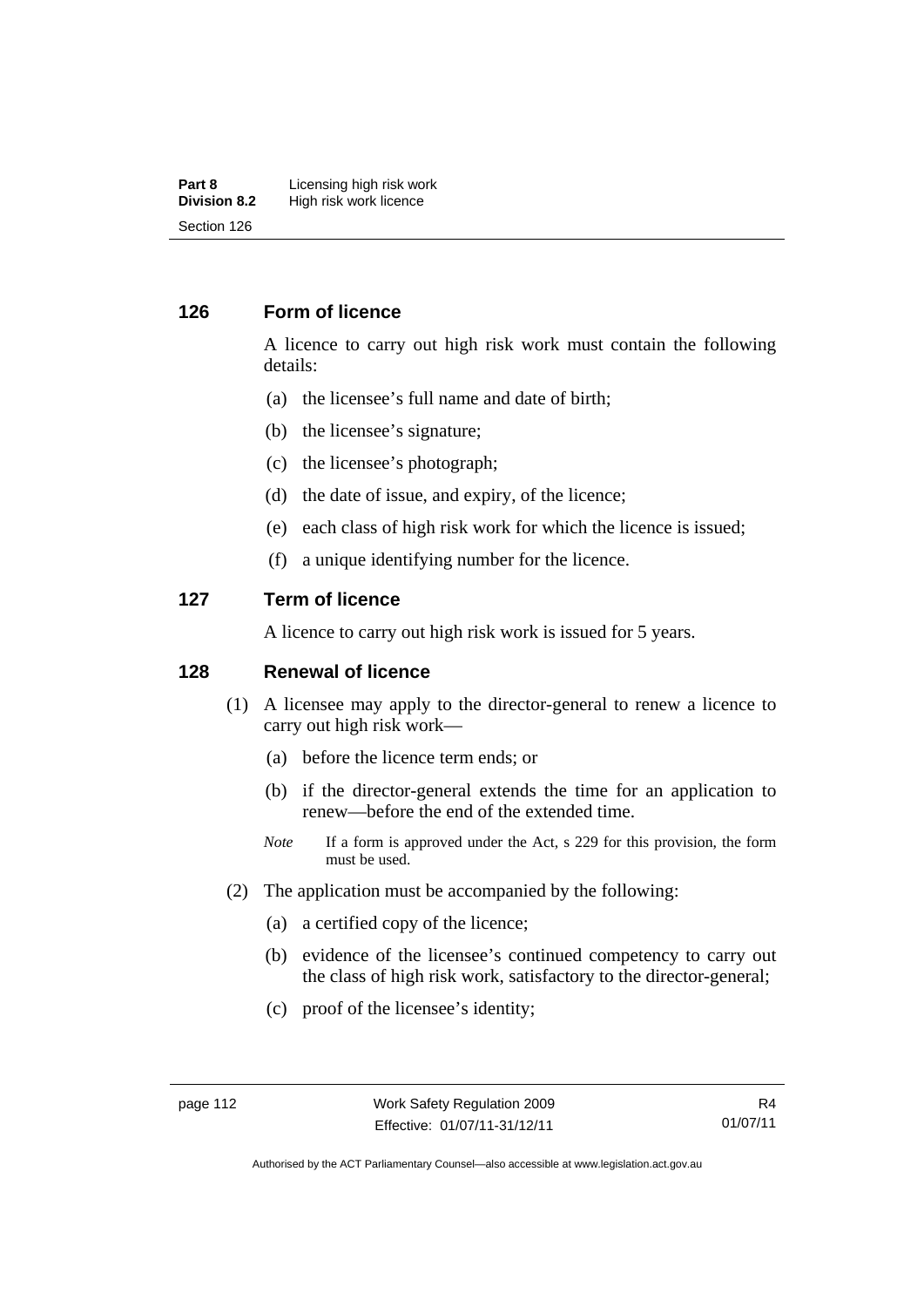- (d) a statutory declaration stating whether the applicant, in the 5 years before the day the application is made—
	- (i) has held a licence to carry out high risk work, or a recognised qualification to carry out high risk work under a corresponding law, that has been suspended or cancelled; and
	- (ii) has been convicted or found guilty of a serious offence under the *Occupational Health and Safety Act 1989*, the *Work Safety Act 2008*, the *Crimes Act 1900*, part 2A (Industrial manslaughter) or a corresponding offence against the law of a State;
		- *Note State* includes the Northern Territory (see Legislation Act, dict, pt 1, def *State*).
- (e) any other document or further information required in writing by the director-general that is relevant to the application.
- *Note* A fee may be determined under the Act, s 228 for this provision.

**129 Issue of renewed licence** 

- (1) If a licensee applies under section 128 to renew a licence to carry out high risk work, the director-general must—
	- (a) renew the licence; or
	- (b) refuse to renew the licence.
- (2) The director-general must renew a licence to carry out high risk work if satisfied that—
	- (a) the licensee—
		- (i) demonstrates continuing competency in safely carrying out the high risk work under workplace conditions; and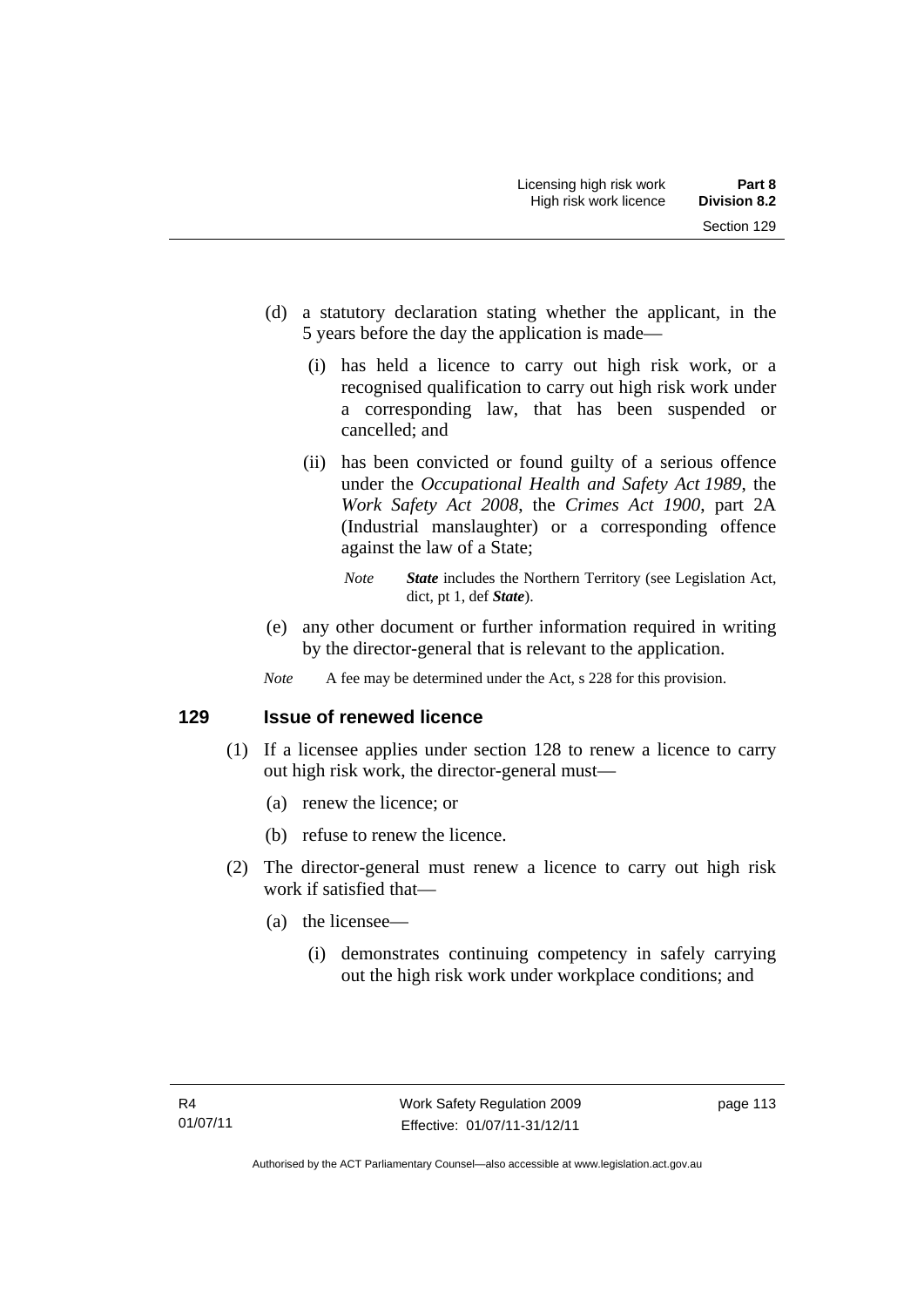- (ii) does not hold a licence to carry out high risk work, or a recognised qualification to carry out high risk work under a corresponding law, that is or has been suspended in the 5 years before the day the application for renewal was made; and
- (iii) has not held a licence to carry out high risk work, or a recognised qualification to carry out high risk work under a corresponding law, that has been cancelled in the 5 years before the day the application for renewal was made; and
- (iv) has not been convicted or found guilty of a serious offence under the *Occupational Health and Safety Act 1989*, the *Work Safety Act 2008*, the *Crimes Act 1900*, part 2A (Industrial manslaughter) or a corresponding offence against the law of a State in the 5 years before the day the application for renewal was made; and
	- *Note State* includes the Northern Territory (see Legislation Act, dict, pt 1, def *State*).
- (b) no complaints against the licensee in relation to the licence in the ACT or another state or territory have been upheld in the 5 years before the day the application for renewal was made.
- (3) The director-general may renew a licence to carry out high risk work if satisfied that—
	- (a) the licensee demonstrates continuing competency in safely carrying out the high risk work under workplace conditions; and
	- (b) it is otherwise appropriate to renew the licence.
- (4) The renewal of a licence begins on the day after the licence being renewed ends.

Authorised by the ACT Parliamentary Counsel—also accessible at www.legislation.act.gov.au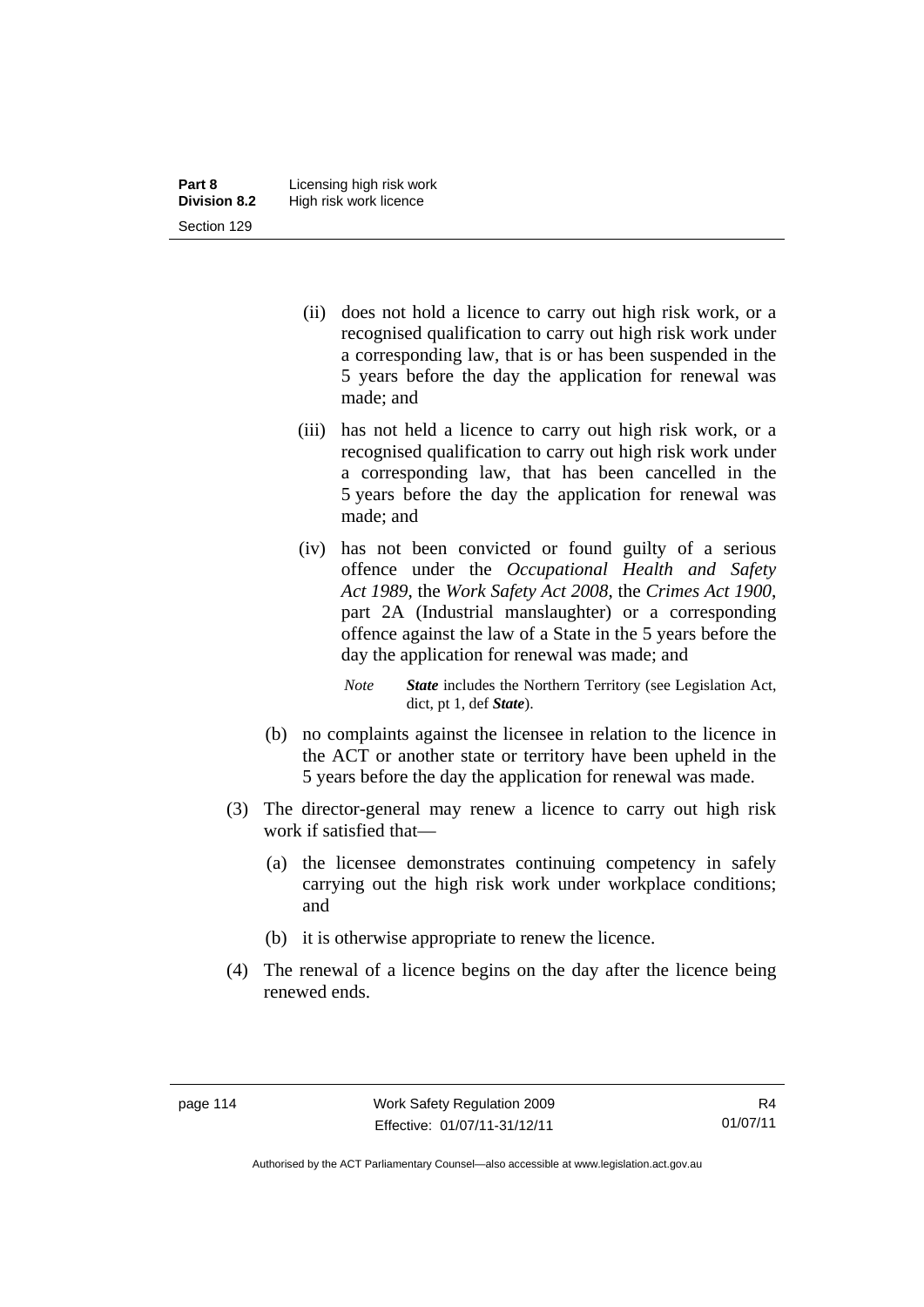### **130 Application to vary licence**

- (1) A licensee may apply to the director-general to vary a licence to carry out high risk work—
	- (a) to add or remove a class of high risk work; or
	- (b) to change the licensee's name.
	- *Note* If a form is approved under the Act, s 229 for this provision, the form must be used.
- (2) If the application is to add or remove a class of high risk work, the application must state each class of high risk work to be added to, or removed from, the licence.
- (3) If the application is to add a class of high risk work, the person must make the application not later than—
	- (a) 60 days after the day the person receives a statement of attainment for the class of high risk work; or
	- (b) if the director-general allows a later time—the later time.
- (4) The application must be accompanied by the following:
	- (a) a certified copy of the licence;
	- (b) proof of the licensee's identity;
	- (c) if the application is to change the licensee's name—evidence that the licensee has changed name;

#### **Examples**

- 1 marriage certificate
- 2 change of name certificate
- *Note* An example is part of the regulation, is not exhaustive and may extend, but does not limit, the meaning of the provision in which it appears (see Legislation Act, s 126 and s 132).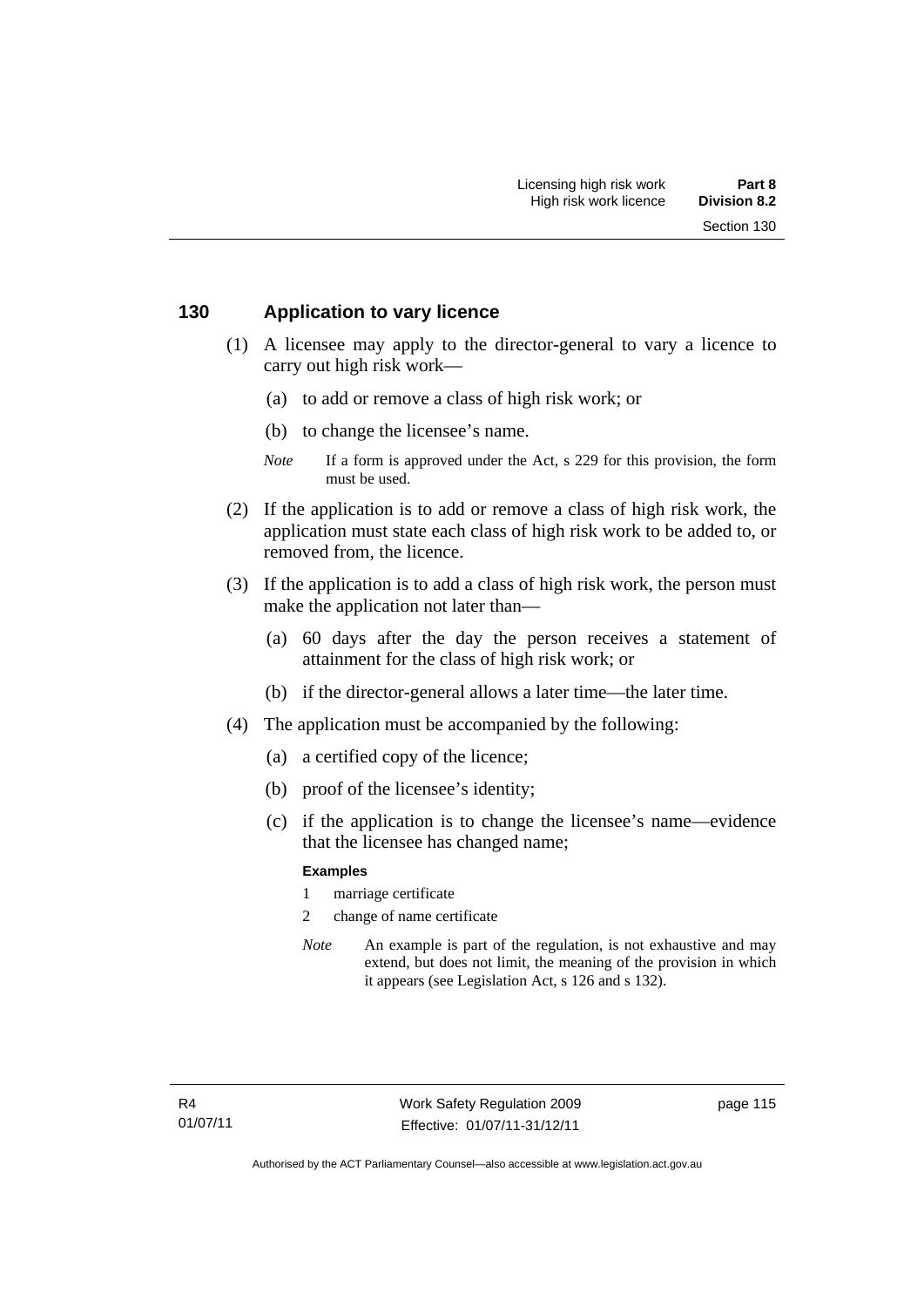- (d) if the application is to add a class of high risk work—either—
	- (i) a statement of attainment for each class of high risk work to be added; or
	- (ii) a certified copy of a national licence to carry out each class of high risk work under a corresponding law;
- (e) if the application is to add a class of high risk work—a statutory declaration stating whether the applicant has held a licence to carry out high risk work that has been suspended or cancelled in the 5 years before the day the application is made.
- *Note* A fee may be determined under the Act, s 228 for this provision.

## **131 Variation of licence**

- (1) If a licensee applies under section 130 to vary a licence to carry out high risk work, the director-general must—
	- (a) vary the licence; or
	- (b) refuse to vary the licence.
- (2) The director-general must vary the licence to add a class of high risk work mentioned in the application if satisfied that the licensee—
	- (a) has a statement of attainment for the additional class of high risk work; and
	- (b) does not hold a current licence to carry out the additional class of high risk work; and
	- (c) does not hold a licence to carry out the additional high risk work, or a recognised qualification to carry out the additional high risk work under a corresponding law, that is or has been suspended in the 5 years before the day the application for variation was made; and

Authorised by the ACT Parliamentary Counsel—also accessible at www.legislation.act.gov.au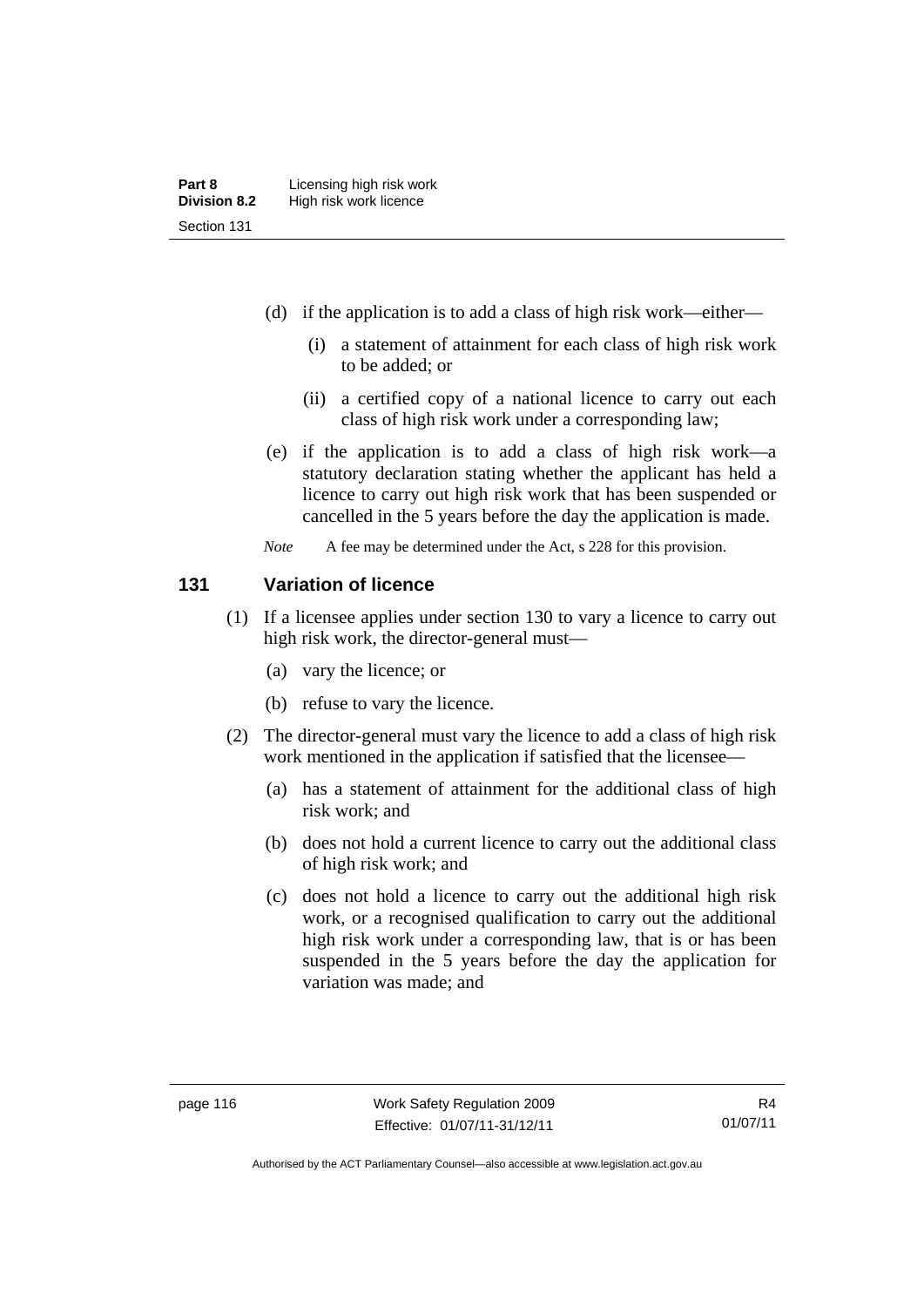- (d) has not held a licence to carry out the additional high risk work, or a recognised qualification to carry out the additional high risk work under a corresponding law, that has been cancelled in the 5 years before the day the application for variation was made.
- (3) The director-general must vary the licence to change the licensee's name if satisfied that the licensee's name has changed to the name set out in the application.
- (4) The variation of the licence takes effect on the day the director-general varies the licence.
- (5) If the director-general varies a licence, the licensee must surrender the previous licence to the director-general not later than 14 days after the day the varied licence is given to the licensee.

Maximum penalty: 5 penalty units.

(6) An offence against this section is a strict liability offence.

# **132 Licensee not to hold other licence**

- (1) A licence to carry out a class of high risk work issued under this part is cancelled if the licensee is issued with a licence to carry out the work under a corresponding law.
- (2) The cancellation takes effect when the licence under the corresponding law is issued.
- (3) If a licence to carry out a class of high risk work is cancelled under this section, the licensee must surrender the licence to the director-general not later than 14 days after the day the cancellation takes effect.

Maximum penalty: 5 penalty units.

(4) An offence against this section is a strict liability offence.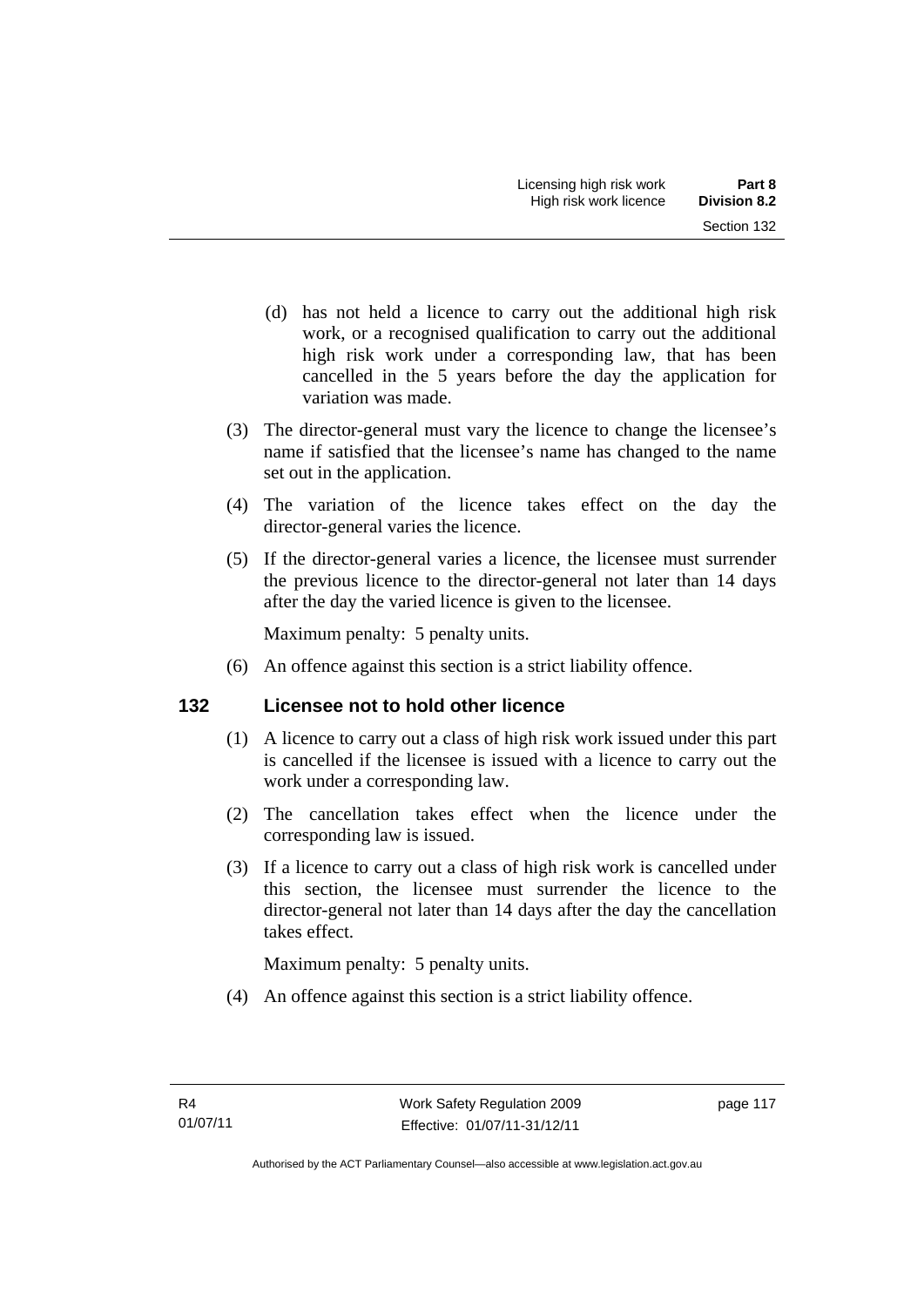## **133 Replacement of lost etc licence**

- (1) This section applies if a licence to carry out high risk work issued to a licensee is lost, stolen or damaged.
- (2) The licensee may apply to the director-general for a replacement licence.

 (3) The application must be accompanied by a statutory declaration made by the licensee setting out the circumstances in which the licence to carry out high risk work was lost, stolen or damaged.

*Note* A fee may be determined under the Act, s 228 for this provision.

- (4) If a licensee applies for a replacement licence to carry out high risk work, the director-general must—
	- (a) replace the licence; or
	- (b) refuse to replace the licence.
- (5) The director-general must replace the licence to carry out high risk work if satisfied that—
	- (a) the licensee held a licence to carry out the class of high risk work mentioned in the application; and
	- (b) the licence is current; and
	- (c) the licence is lost, stolen or damaged.
- (6) If the director-general replaces a licence under this section, the licensee must—
	- (a) if the licence was lost and the licensee finds the licence surrender the found licence to the director-general not later than 14 days after the licence is found; or

*Note* If a form is approved under the Act, s 229 for this provision, the form must be used.

Authorised by the ACT Parliamentary Counsel—also accessible at www.legislation.act.gov.au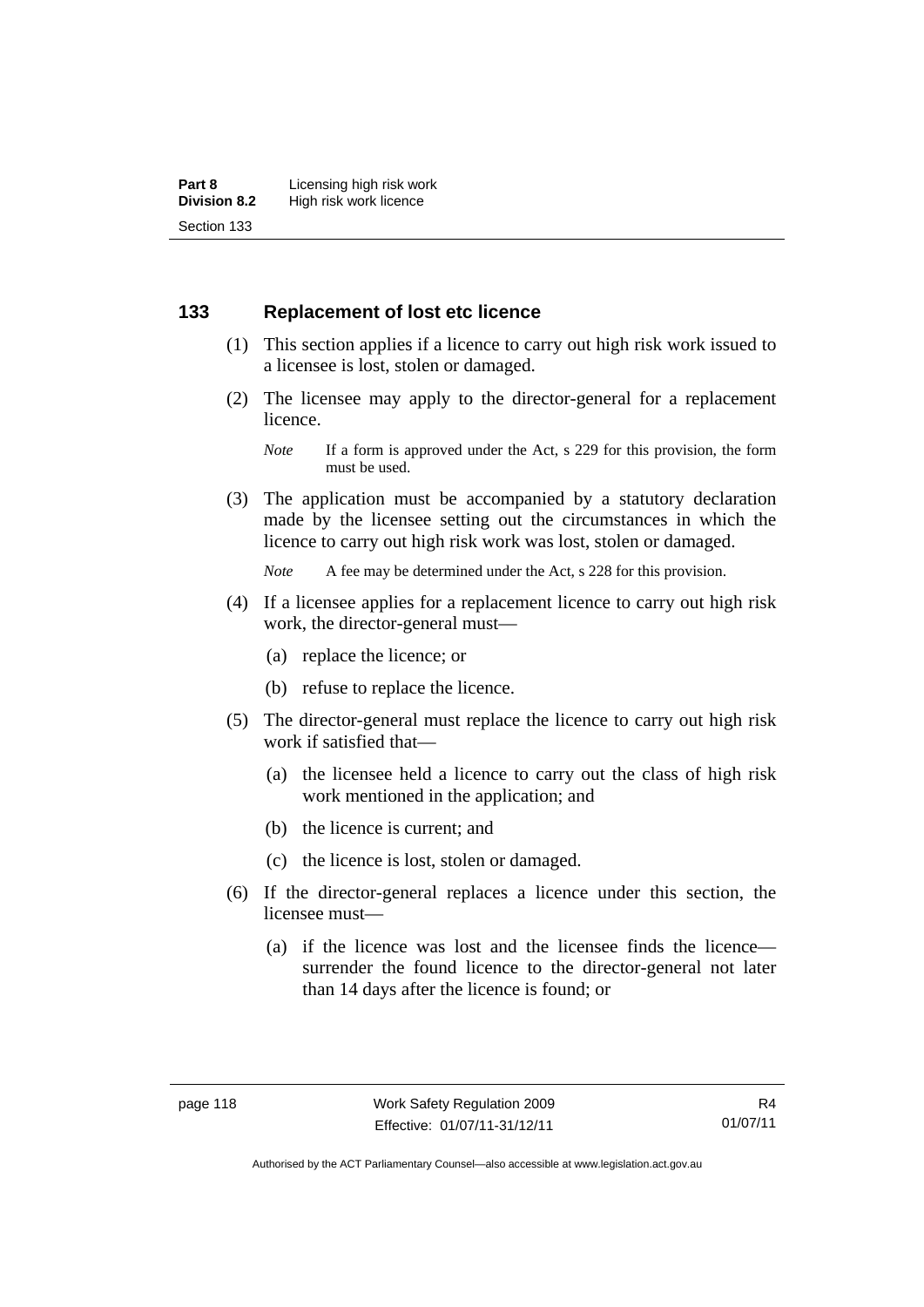(b) if the licence was damaged—surrender the damaged licence to the director-general not later than 14 days after the days the replaced licence is given to the licensee.

Maximum penalty: 5 penalty units.

(7) An offence against this section is a strict liability offence.

# **Division 8.3 Suspension or cancellation of licence**

## **134 Grounds for compulsory cancellation of licence**

Each of the following is a ground for the director-general to cancel a licence to carry out a class of high risk work:

- (a) the licence was issued to the licensee because information given to the director-general in relation to the application was false or misleading in a material particular;
- (b) the licensee is not competent to carry out the work without endangering the health and safety of the licensee or someone else.

# **135 Compulsory cancellation of licence**

- (1) The director-general must cancel the licence if the director-general—
	- (a) has given notice to the licensee of an intention to cancel the licence; and
	- (b) has considered any reasons given by the licensee in accordance with the notice; and
	- (c) is satisfied that there is a ground for cancellation under section 134; and
	- (d) is not satisfied that it is appropriate to suspend the licence.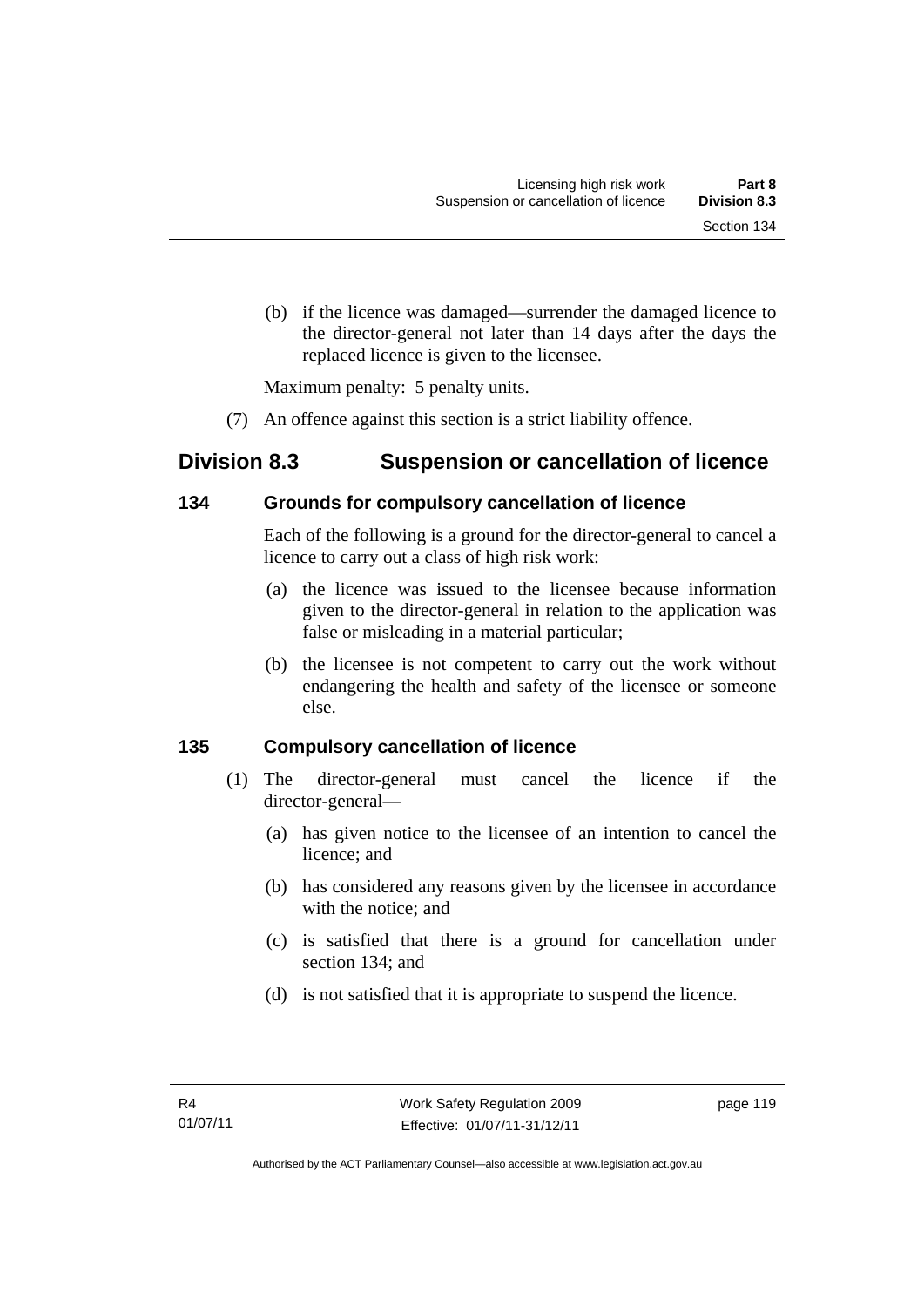- (2) A notice of intention to cancel a licence must—
	- (a) set out the grounds for cancellation; and
	- (b) state that the licensee may, not later than 14 days after the day the notice is given to the licensee, give reasons why the licensee considers that the licence should not be cancelled; and
	- (c) include a statement to the effect that the director-general may suspend the licence if satisfied that it is just to do so.
- (3) The cancellation takes effect—
	- (a) on the day after the day the director-general gives the licensee notice in writing that the licence is cancelled; or
	- (b) if a later date is stated in the notice of cancellation—the later date.

## **136 Grounds for discretionary cancellation of licence**

Each of the following is a ground for the director-general to cancel a licence to carry out a class of high risk work:

- (a) the licensee contravened, or is contravening—
	- (i) a condition of the licence; or
	- (ii) this regulation;
- (b) the statement of attainment issued for the licence is not valid because—
	- (i) the assessor who assessed the licensee for the statement was not competent to conduct the assessment; or
	- (ii) the statement was issued by a registered training organisation that was subsequently deregistered for issuing invalid statements of attainment;

Authorised by the ACT Parliamentary Counsel—also accessible at www.legislation.act.gov.au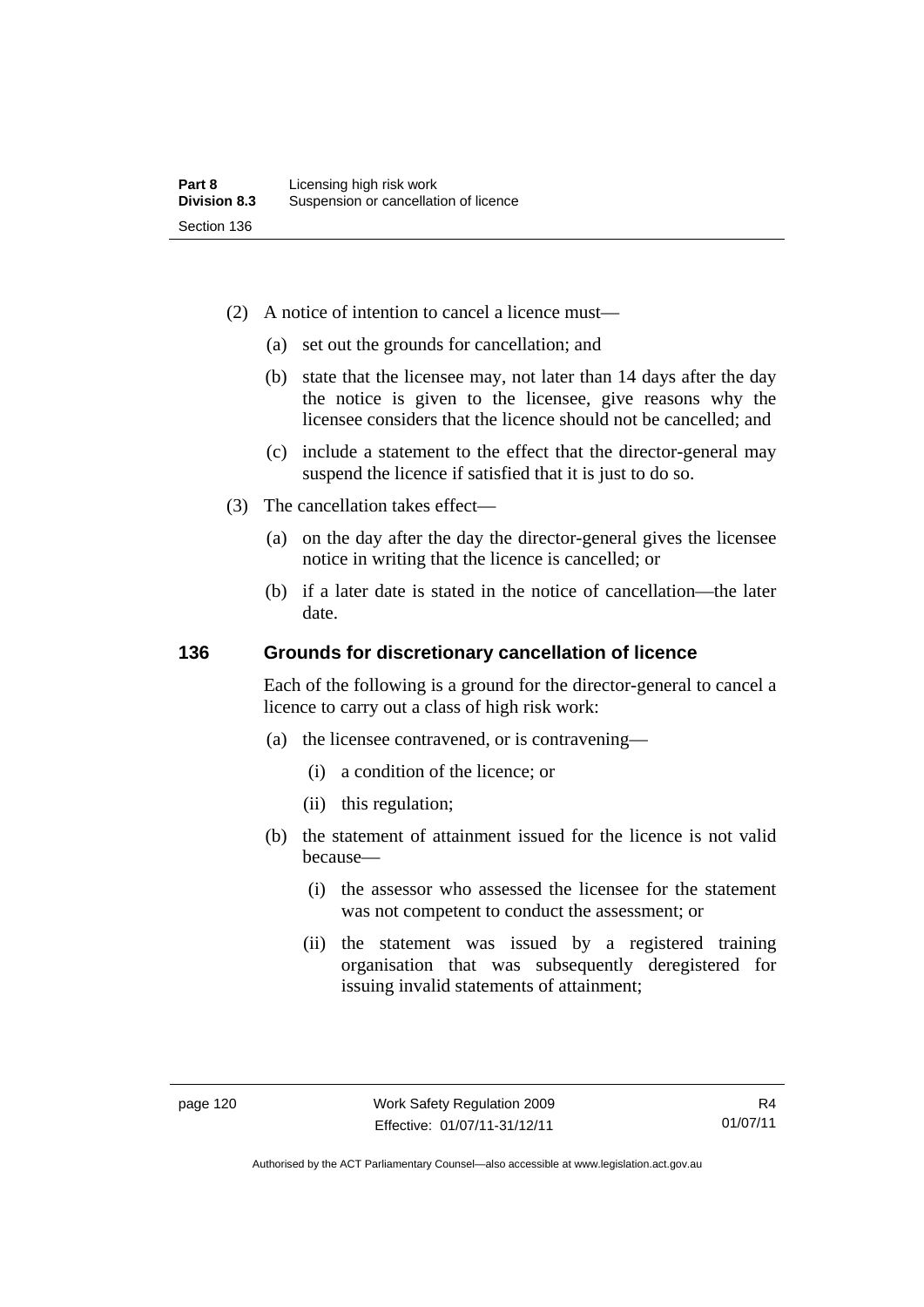- (c) the assessor who assessed the licensee for the statement of attainment for the licence was approved by the director-general under section 148 because—
	- (i) information given to the director-general was false or misleading in a material particular; or
	- (ii) the assessor failed to give information relevant to the approval to the director-general;
- (d) the assessor who assessed the licensee for the statement of attainment for the licence has been convicted or found guilty of an offence against the Act or a corresponding law in relation to the assessment of the licensee;
	- *Note* A reference to an Act includes a reference to the statutory instruments made or in force under the Act, including any regulation (see Legislation Act, s 104).
- (e) the licensee's assessment for the statement of attainment for the licence was not conducted in accordance with—
	- (i) this part or any guidelines under this part; or
	- (ii) a corresponding law, or any guidelines under the corresponding law.

# **137 Discretionary cancellation of licence**

- (1) The director-general may cancel the licence if the director-general—
	- (a) has given notice to the licensee of an intention to cancel the licence; and
	- (b) has considered any reasons given by the licensee in accordance with the notice; and
	- (c) is satisfied that there is a ground for cancellation under section 136; and
	- (d) is not satisfied that it is appropriate to suspend the licence.

page 121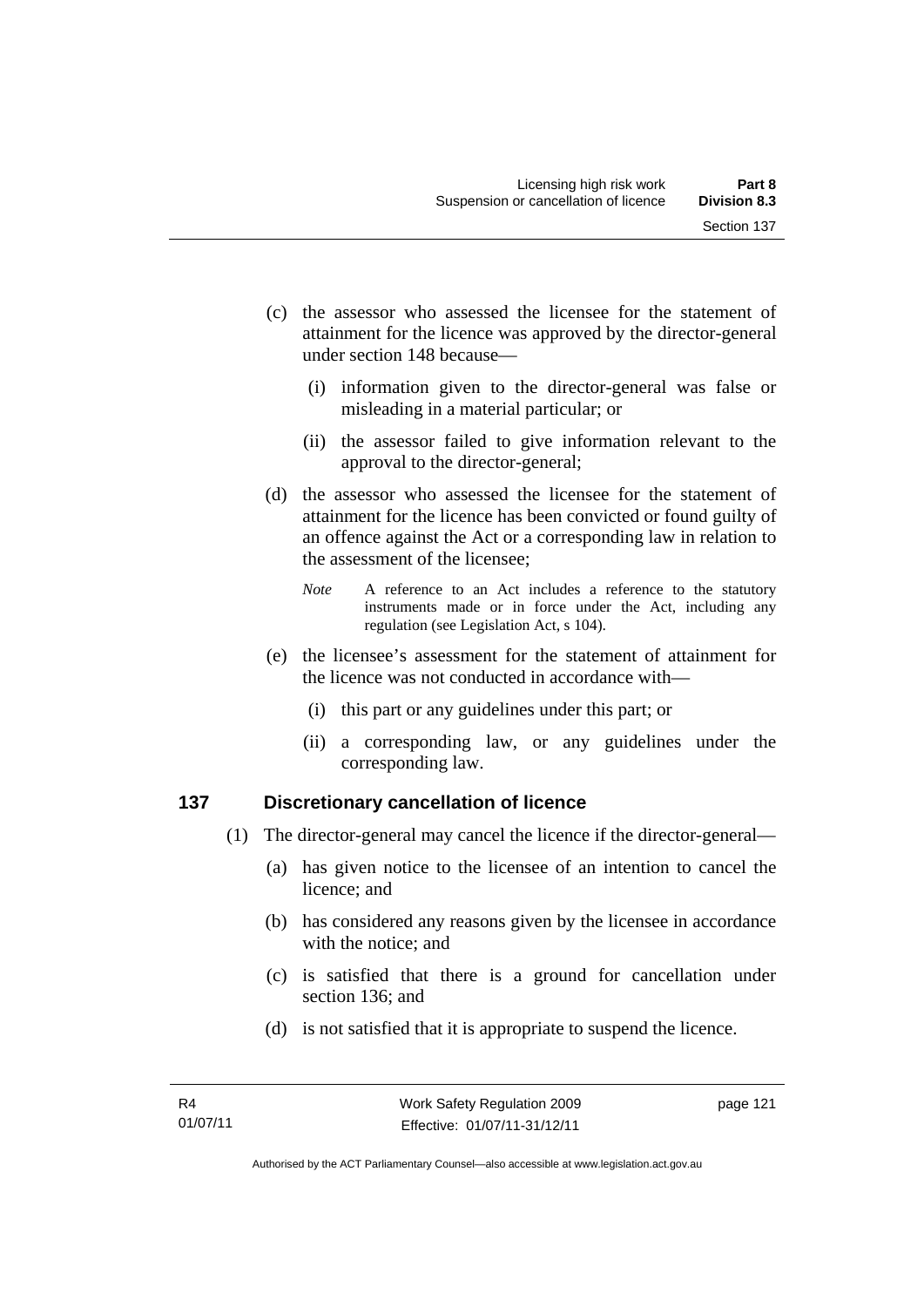- (2) A notice of intention to cancel a licence must—
	- (a) set out the grounds for cancellation; and
	- (b) state that the licensee may, not later than 14 days after the day the notice is given to the licensee, give reasons why the licensee considers that the licence should not be cancelled; and
	- (c) include a statement to the effect that the director-general may suspend the licence if satisfied that it is just to do so.
- (3) The cancellation takes effect—
	- (a) on the day after the day the director-general gives the licensee notice in writing that the licence is cancelled; or
	- (b) if a later date is stated in the notice of cancellation—the later date.

## **138 Suspension of licence after notice**

- (1) The director-general may, after considering any representations made by the licensee in accordance with a notice under section 135 (2) or section 137 (2), by written notice given to the licensee, suspend the licence until the earlier of—
	- (a) 28 days after the notice is given to the licensee; or
	- (b) the director-general advises the licensee that the suspension is revoked.
- (2) A suspension takes effect on the day after the director-general gives the notice to the licensee.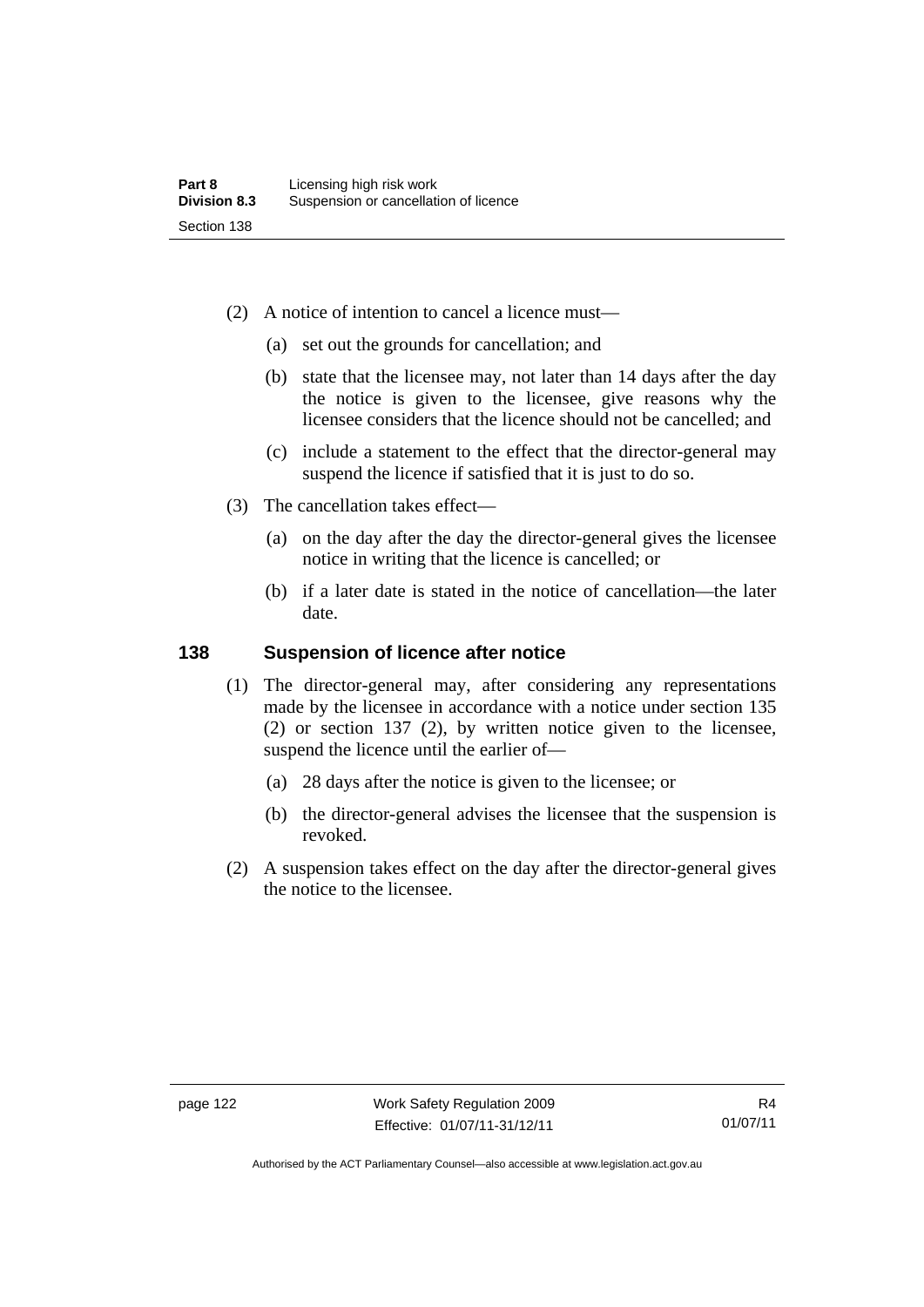### **139 Immediate suspension of licence**

- (1) The director-general may by written notice given to a licensee suspend a licence to carry out a class of high risk work immediately if the director-general reasonably believes that—
	- (a) there is a ground for cancellation under section 134 or section 136; and
	- (b) the health or safety of the licensee or someone else may be endangered if the director-general does not immediately suspend the licence.
- (2) The suspension—
	- (a) operates immediately after the licensee is given notice of the suspension; and
	- (b) continues to operate until the earlier of—
		- (i) 28 days after the day the notice is given to the licensee; or
		- (ii) the director-general advises the licensee in writing that the suspension is revoked; or
		- (iii) the director-general cancels the licence under section 135 or section 137.

#### **140 Review of licence suspension or cancellation**

- (1) The director-general may, on the director-general's own initiative or on application by a licensee, review—
	- (a) the suspension of a licence; or
	- (b) if the cancellation of a licence has not taken effect—the cancellation of the licence.
- (2) The director-general may, in carrying out a review, consider any information (*new information*) given to the director-general that was not available to the director-general when the decision to suspend or cancel was made.

page 123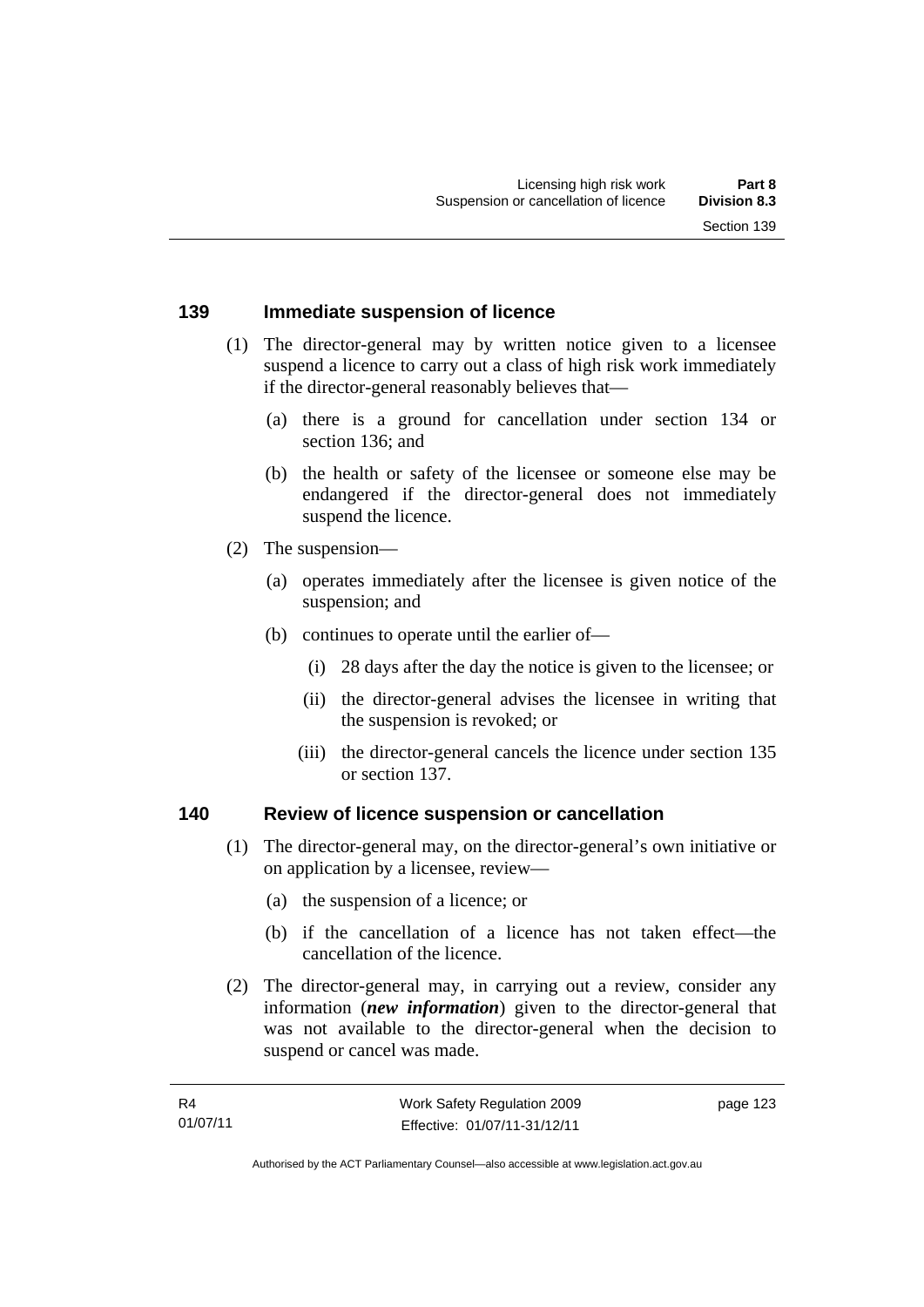- (3) If the new information is given to the director-general by someone other than the licensee whose licence is suspended or cancelled, the director-general must—
	- (a) if the review is on the director-general's own initiative—
		- (i) tell the licensee that the director-general is conducting the review; and
		- (ii) warn the licensee that the director-general may cancel, or extend the suspension of, a suspended licence; and
	- (b) give the information to the licensee; and
	- (c) give the licensee not less than 14 days to respond to the information.
- (4) The director-general may, after considering the new information and any response from the licensee—
	- (a) if the licence is suspended—
		- (i) revoke the suspension; or
		- (ii) confirm the suspension; or
		- (iii) extend the period of the suspension; or
		- (iv) if the director-general is satisfied that there is a ground for cancellation under section 132 or section 134—cancel the licence; or
	- (b) if the licence is cancelled, but the cancellation has not taken effect—
		- (i) revoke the cancellation; or
		- (ii) confirm the cancellation.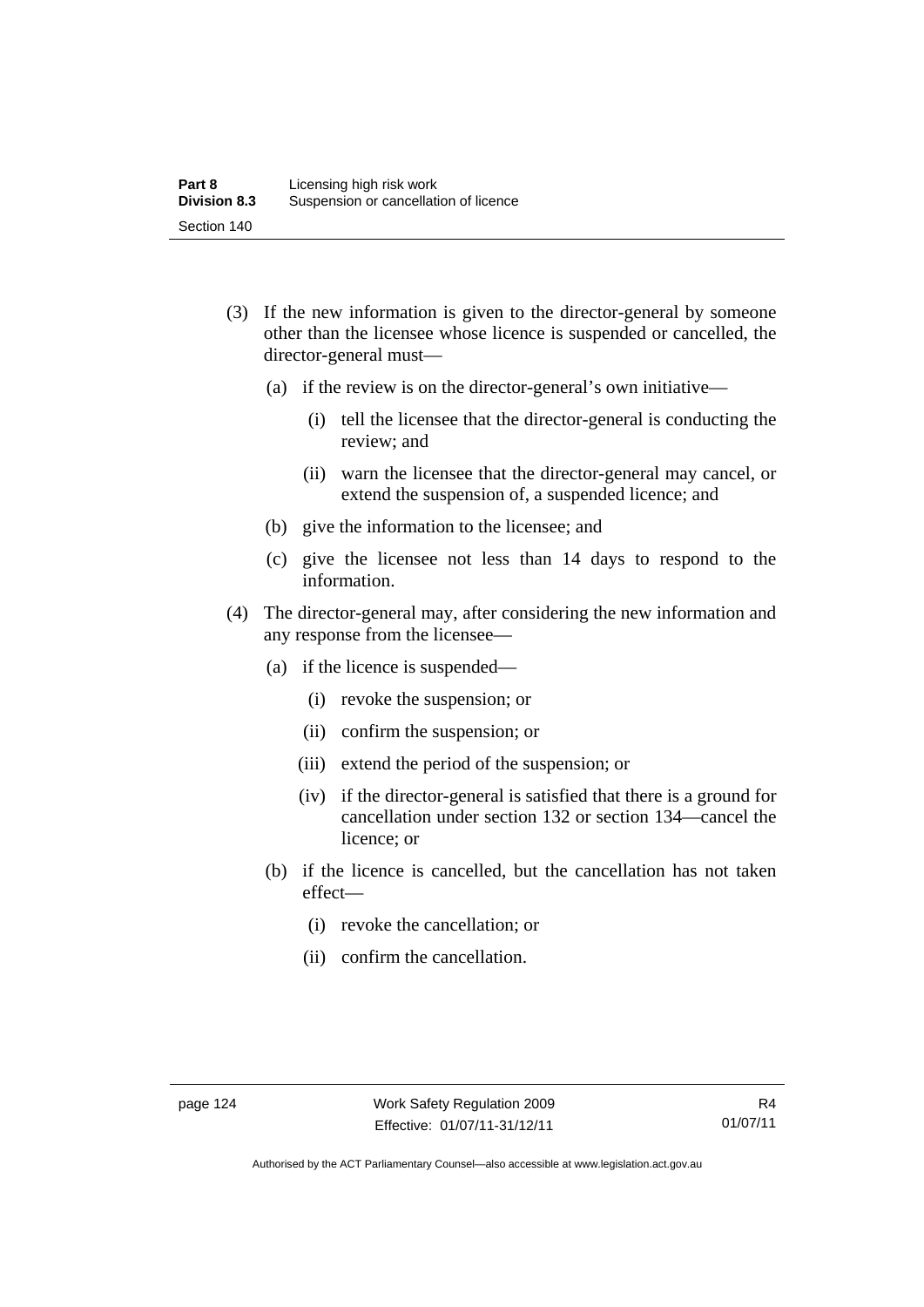- (5) The director-general must revoke a suspension or cancellation if, after considering the new information, the director-general is satisfied that—
	- (a) the licence should not have been suspended or cancelled; or
	- (b) the licence would not have been suspended or cancelled if the new information was known to the director-general at the time of the original consideration.

## **141 Surrender of suspended or cancelled licence**

- (1) If a licence to carry out a class of high risk work is suspended or cancelled under this division, the licensee must surrender the licence to the director-general not later than—
	- (a) if the licence is suspended—14 days after the day the notice of the suspension is given; or
	- (b) if the licence is cancelled—14 days after the day the cancellation takes effect.

Maximum penalty: 5 penalty units.

- (2) If a surrendered licence includes a class of high risk work that is not suspended or cancelled, the director-general must issue a licence to the licensee for that class of work at no cost to the licensee.
- (3) The director-general must return a suspended licence to the licensee if—
	- (a) the suspension period has expired; or
	- (b) the suspension is revoked.
- (4) Subsection (3) does not apply if the licence expires or is further suspended or cancelled under this part.
- (5) An offence against this section is a strict liability offence.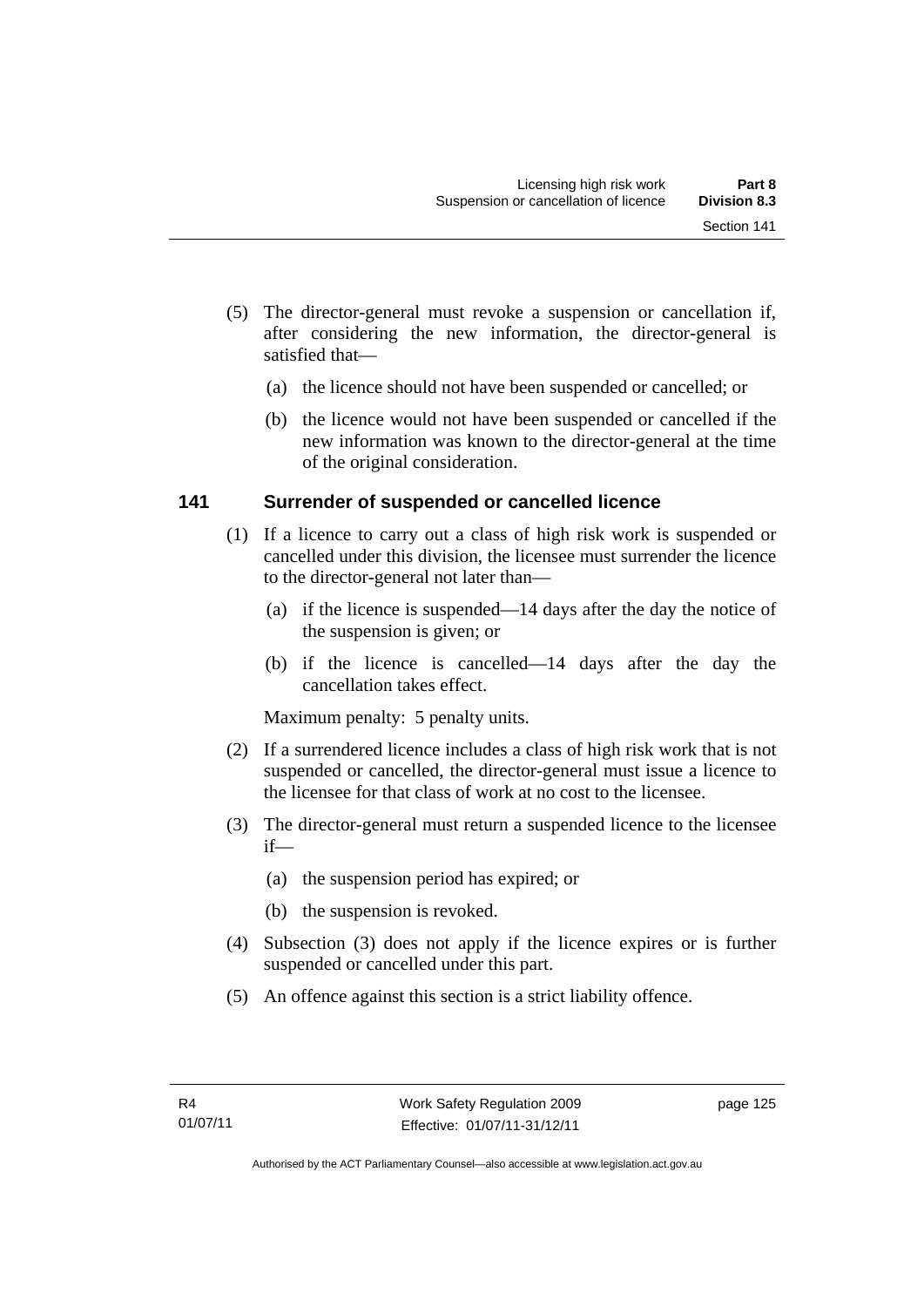## **142 Cooperation with other jurisdictions**

- (1) The director-general must tell a licensing authority, and the Commonwealth regulatory authority, if—
	- (a) the director-general has information about a licensee whose licence was issued by the licensing authority; and
	- (b) having regard to the information, the director-general reasonably believes that the licensee's licence should be suspended or cancelled.
- (2) If the director-general receives information from a licensing authority about a licensee whose licence was issued by the director-general, the director-general must—
	- (a) investigate the matter; and
	- (b) if the director-general is satisfied that there is a ground for cancellation under section 134 or section 136—take action to suspend or cancel the licence under this part.

# **Division 8.4 Trainees under supervision**

## **143 Supervisor's obligations**

 (1) A supervisor for a trainee must directly supervise the trainee when the trainee is carrying out high risk work.

Maximum penalty: 10 penalty units.

- (2) Subsection (1) does not apply if the supervisor is satisfied on reasonable grounds that—
	- (a) because of the trainee's level of competence, supervision may be reduced; and
	- (b) the reduced level of supervision will not endanger the health and safety of the trainee or someone else.

Authorised by the ACT Parliamentary Counsel—also accessible at www.legislation.act.gov.au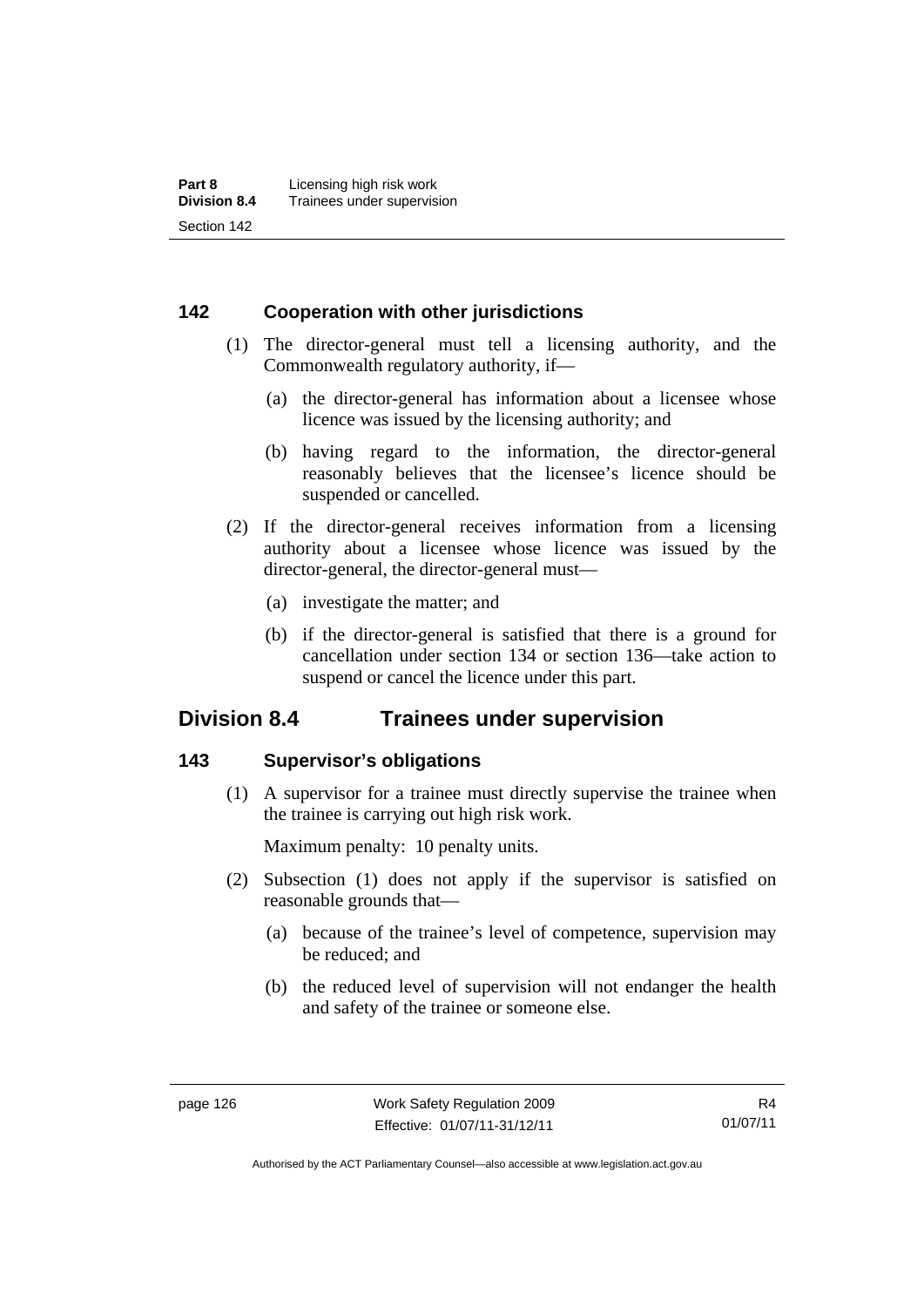(3) A supervisor for a trainee must sign the trainee's record each day the trainee carries out high risk work under the supervisor's supervision.

Maximum penalty: 5 penalty units.

 (4) A supervisor for a trainee must ensure that the trainee receives directions, demonstrations and training appropriate to the trainee's level of competence for the high risk work the trainee is carrying out.

Maximum penalty: 10 penalty units.

(5) An offence against subsection (3) or (4) is a strict liability offence.

## **144 Trainee's obligations**

- (1) A trainee must keep a written record of the following for each day the trainee carries out high risk work:
	- (a) the trainee's name and address;
	- (b) the name of the registered training organisation that is training the trainee;
	- (c) the date and times the work was carried out;
	- (d) if the trainee carried out the work for an employer—the name and address of the employer;
	- (e) the signature, full name and licence number of the trainee's supervisor for the work;
	- (f) a description of the work carried out including the type of equipment used for the work and the result of the work.

Maximum penalty: 5 penalty units.

(2) An offence against this section is a strict liability offence.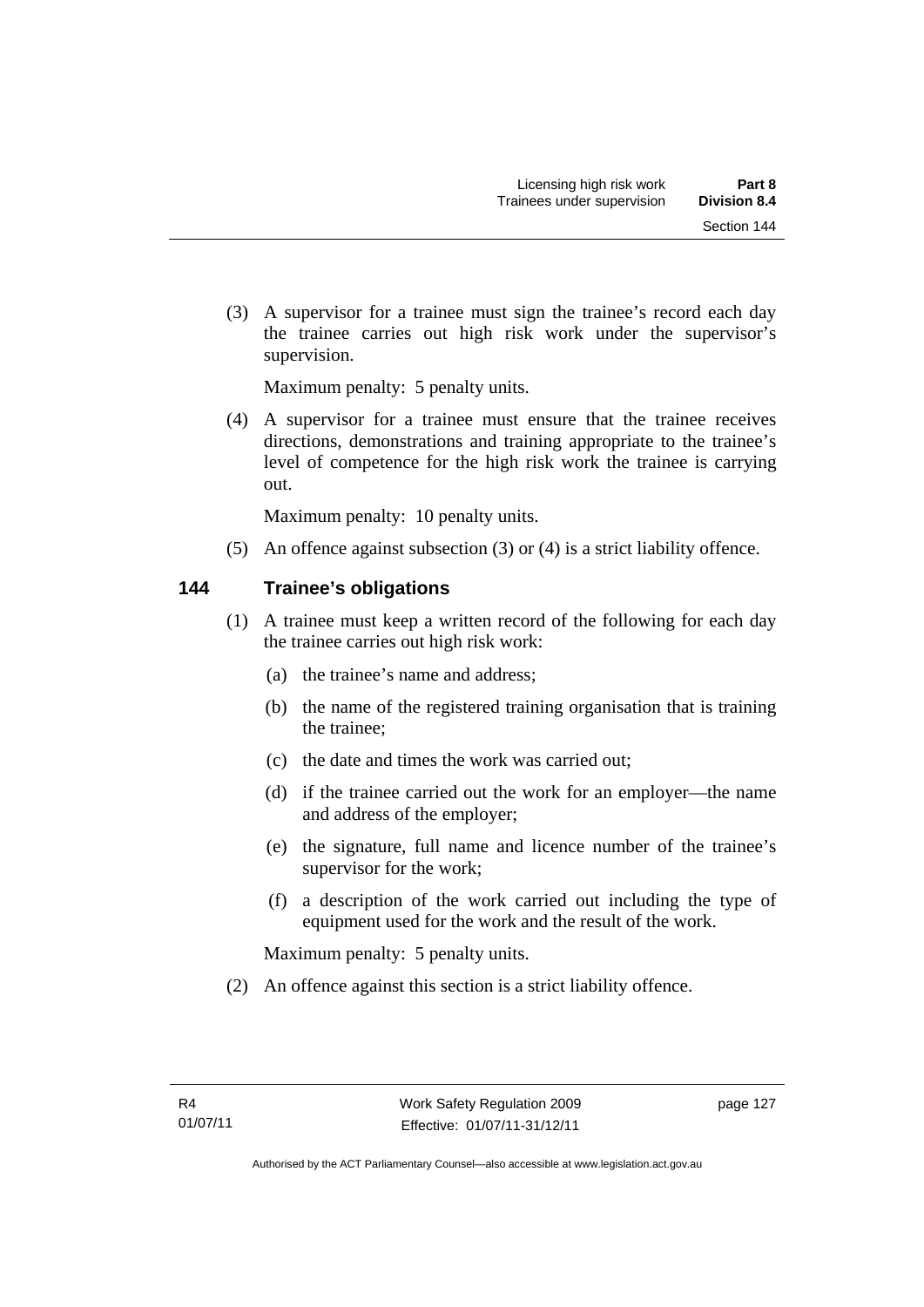**Part 8 Licensing high risk work**<br>**Division 8.5** Training and assessmen **Division 8.5** Training and assessment Section 145

# **Division 8.5 Training and assessment**

### **145 Training and assessment**

- (1) Before applying for a statement of attainment for a class of high risk work, a person must undertake training by completing 1 or more of the following in relation to the work:
	- (a) a unit of competency in a training package;
	- (b) a course accredited by the registered training organisation for a statement of attainment.
- (2) A unit of competency or course mentioned in subsection (1) must be provided, in accordance with the Australian quality training framework, by—
	- (a) a registered training organisation; or
	- (b) a person under the supervision of a registered training organisation; or
	- (c) a person in partnership with a registered training organisation.
- (3) Training of a person in a unit of competency or course mentioned in subsection (1) must consist of—
	- (a) structured training; and
	- (b) practical training and experience.
- (4) Practical training may be provided—
	- (a) in the workplace as part of the person's work; or
	- (b) in a training facility that includes a simulated workplace; or
	- (c) by a combination of training mentioned in paragraphs (a) and (b).

Authorised by the ACT Parliamentary Counsel—also accessible at www.legislation.act.gov.au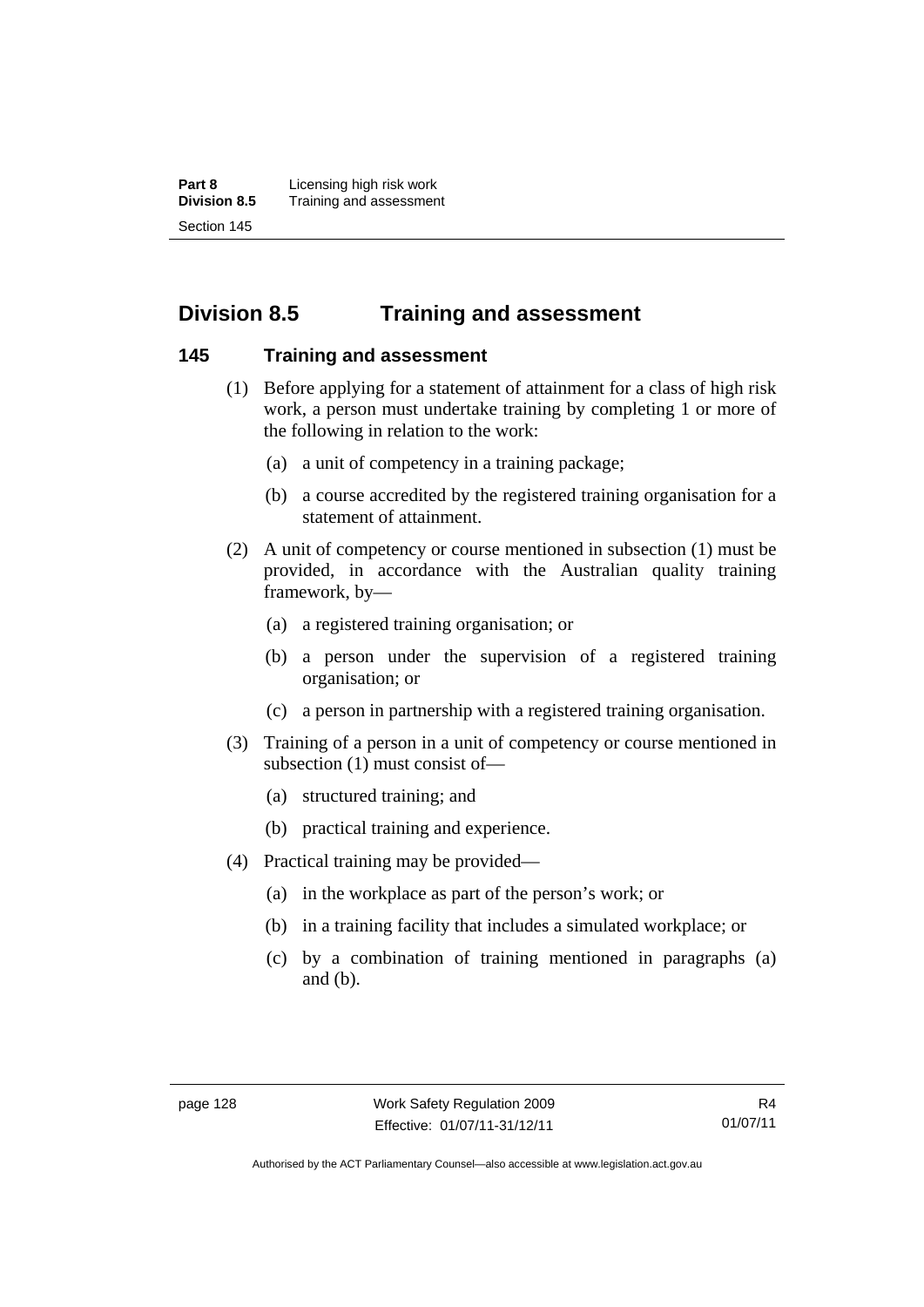- (5) A person who undertakes training in a unit of competency or course under this section must be assessed for competency—
	- (a) by an assessor on behalf of the registered training organisation that provides, or is involved in providing, the unit of competency or course; and
	- (b) in accordance with the requirements of the unit or course.

# **146 Director-general may issue directions**

- (1) This section applies if a class of high risk work does not have—
	- (a) any nationally endorsed unit of competency; or
	- (b) any course accredited for a statement of attainment.
- (2) The director-general may direct that a particular unit of competency be completed for a statement of attainment for the class of work.
- (3) A direction under this section is a notifiable instrument.

*Note* A notifiable instrument must be notified under the Legislation Act.

# **147 Exemption from training**

A registered training organisation may exempt a person from all or part of training under section 145 if satisfied that the person has qualifications or previous training that satisfies the requirements for the exempted training.

# **148 Assessor qualifications**

- (1) A person (an *assessor*) may assess a person undertaking a unit of competency or accredited course only if the assessor—
	- (a) has the following requirements under the Australian quality training framework standards for registered training organisations:
		- (i) workplace assessor competencies;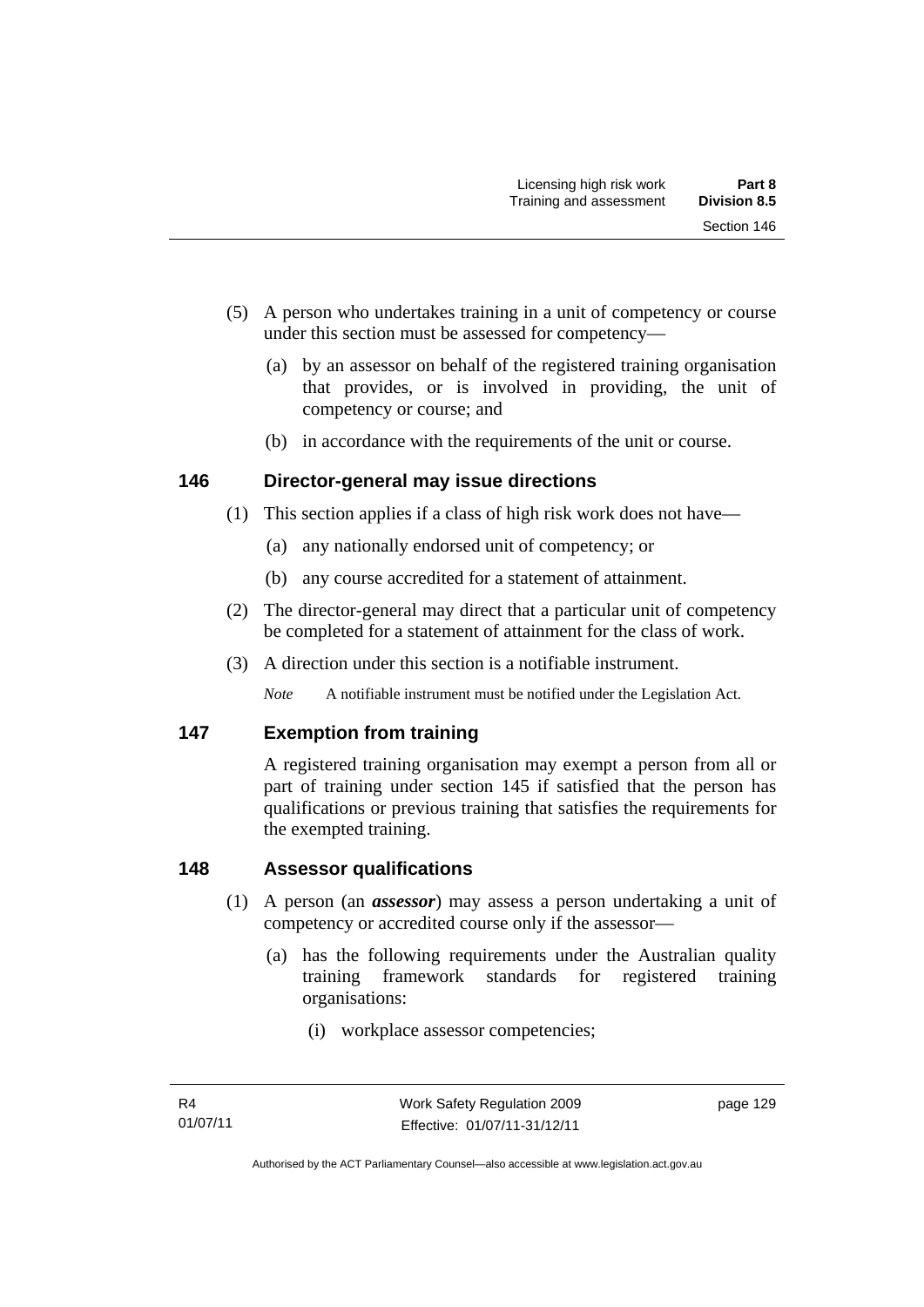- (ii) relevant current industry experience;
- (iii) vocational competencies; and
- (b) either—
	- (i) is a licensee for the class of high risk work to be assessed and has been a licensee or held a certificate of competency under the repealed regulation or a corresponding law for a total of at least 2 years; or
	- (ii) holds a certificate of competency issued under the repealed regulation or a corresponding law, and has held the certificate for at least 2 years; and
- (c) either—
	- (i) is approved in writing by the director-general; or
	- (ii) satisfies the criteria agreed in writing by the director-general and the registered training organisation that provides the unit or course.
- (2) The director-general may issue guidelines about the approval of an assessor.
- (3) A guideline is a notifiable instrument.

*Note* A notifiable instrument must be notified under the Legislation Act.

(4) In this section:

*repealed regulation* means the *Occupational Health and Safety (Certification of Plant Users and Operators) Regulation 2000* in force at any time before the commencement of this section.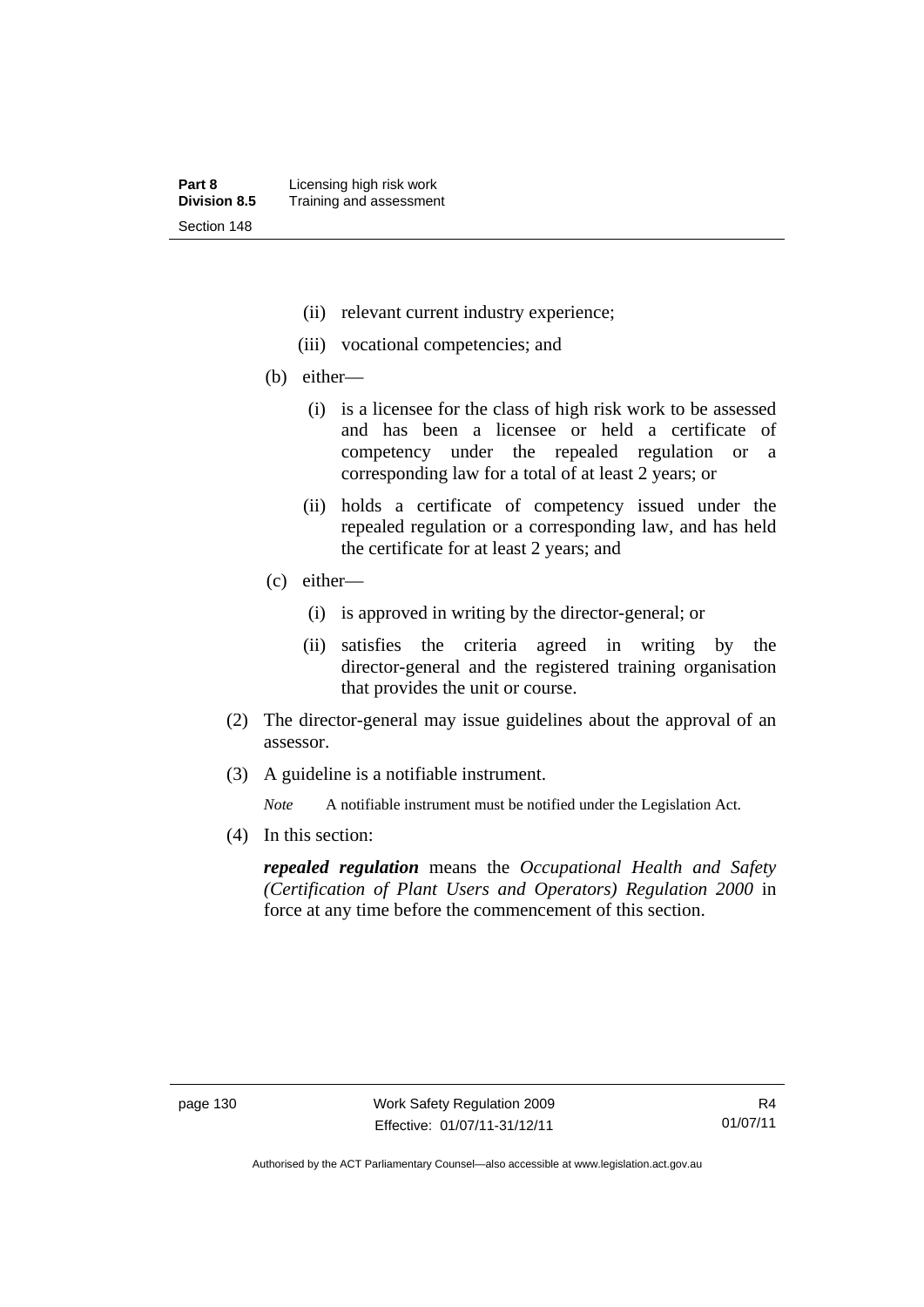#### **149 Statement of attainment**

- (1) A person may apply to a registered training organisation for a statement of attainment for a class of high risk work.
- (2) The registered training organisation may issue the statement of attainment to the person if satisfied that the person—
	- (a) has completed the training mentioned in section 145 for which the person is not exempt; and
	- (b) has been assessed and meets the competency standard for the class of high risk work; and
	- (c) has the necessary knowledge to carry out the class of high risk work; and
	- (d) can safely carry out the class of high risk work under workplace conditions; and
	- (e) has sufficient knowledge of the English language to carry out the high risk work in accordance with the competency standard for the work.
- (3) A statement of attainment issued by the registered training organisation to a person must state that the person has met the competency standard for the class of high risk work for which the statement is issued.

#### **150 Registered training organisation—agreement with director-general to provide training and assessment**

A registered training organisation may provide training in a unit of competency or course mentioned in section 145 (1) or section 146 (2), and issue a statement of attainment for the training, to a person only if the organisation—

 (a) has told the director-general that it intends to provide training and issue statements; and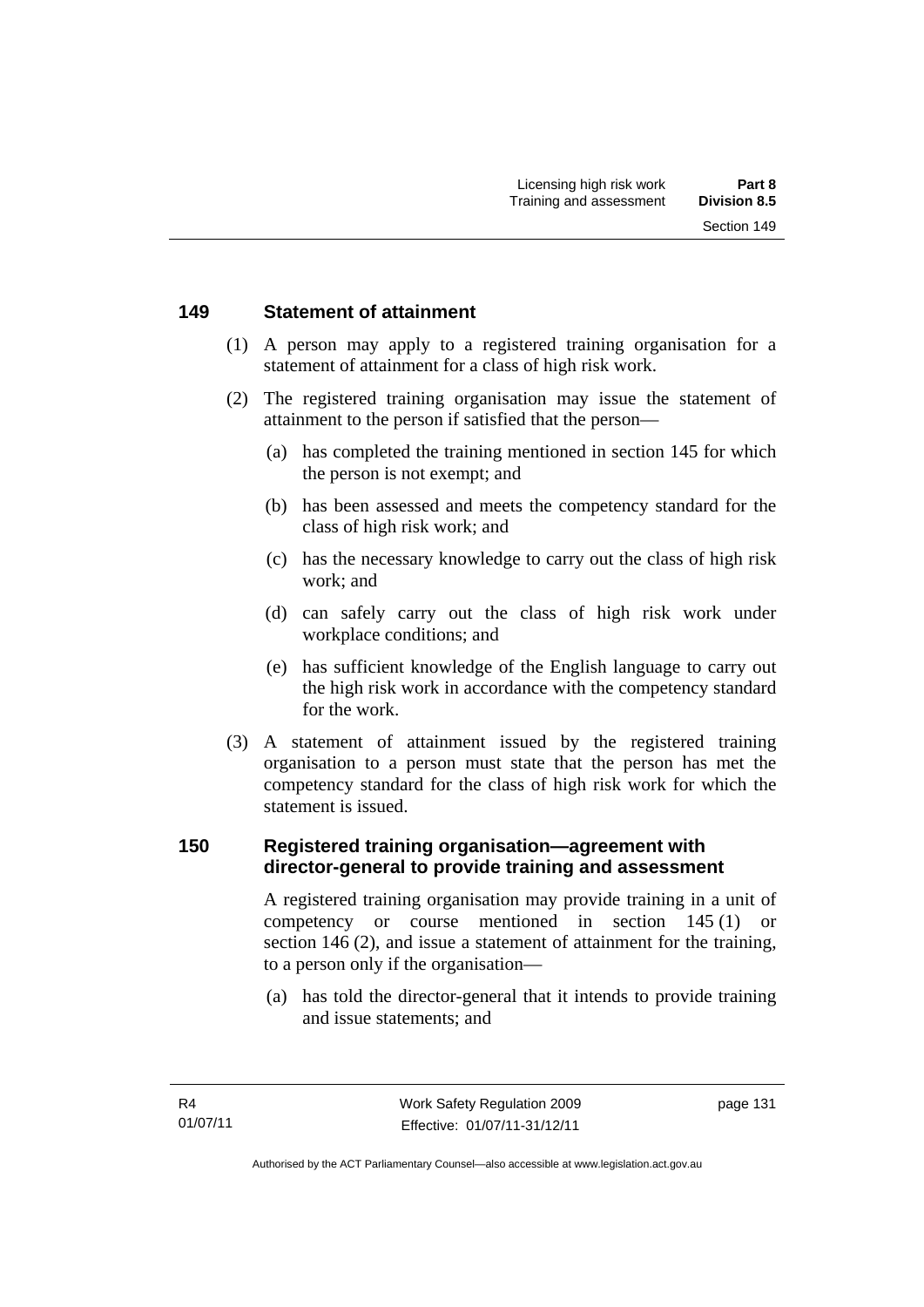| Part 8              | Licensing high risk work |
|---------------------|--------------------------|
| <b>Division 8.5</b> | Training and assessment  |
| Section 151         |                          |

 (b) has entered into an agreement with the director-general about the training and issue of statements.

#### **151 Improperly issuing statement of attainment**

A person commits an offence if the person—

- (a) issues a statement of attainment; and
- (b) either—
	- (i) knows the statement is not issued in accordance with this part; or
	- (ii) is reckless about whether the statement is issued in accordance with this part.

Maximum penalty: 30 penalty units.

#### **152 Improperly obtaining statement of attainment**

A person (the *first person*) commits an offence if—

- (a) the first person does something with the intention of dishonestly influencing another person to issue a statement of attainment; and
- (b) the other person issues a statement of attainment to the first person.

Maximum penalty: 30 penalty units.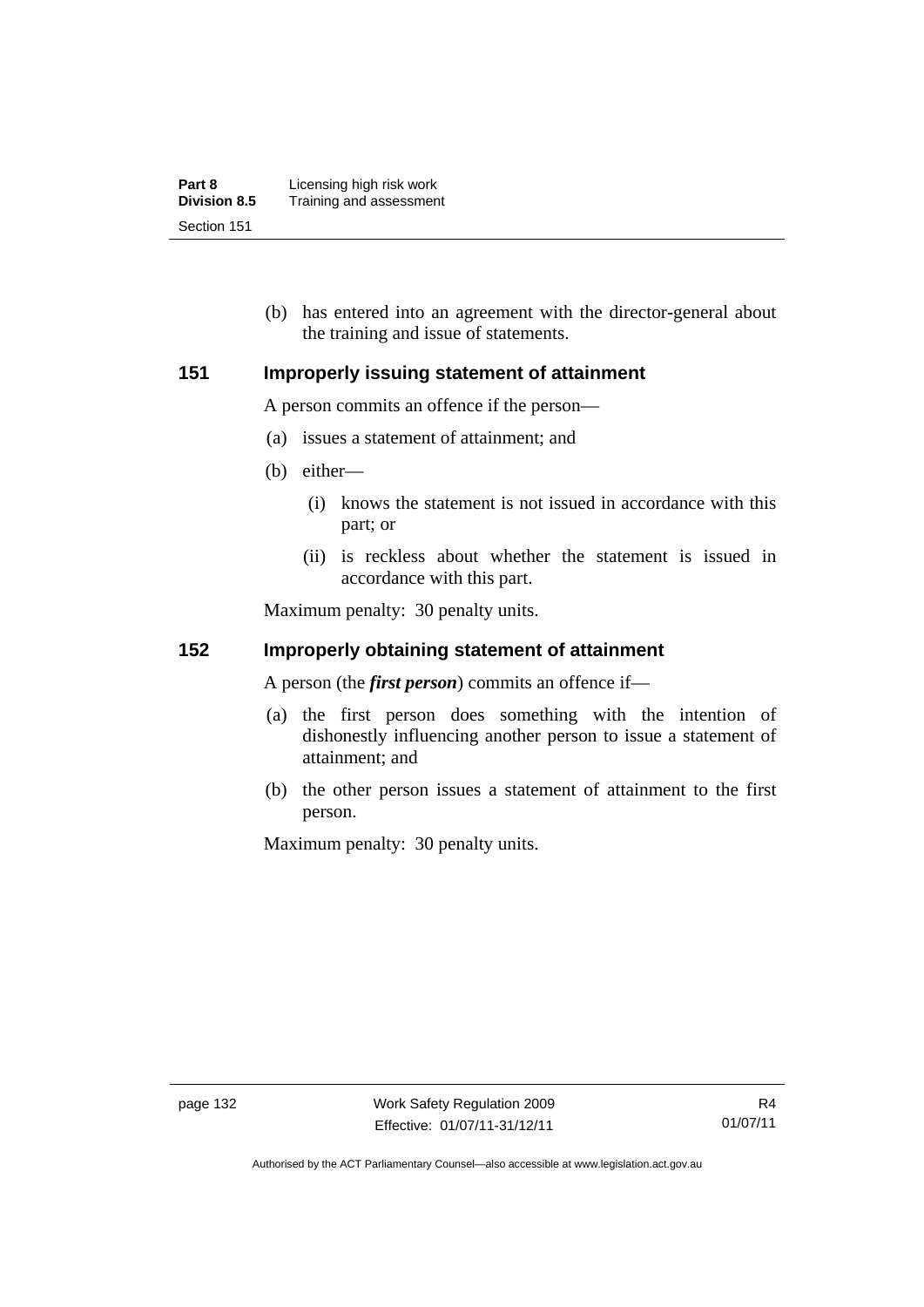# **Division 8.6 Administration**

### **153 Keeping and providing records of training and assessment**

- (1) A registered training organisation that is responsible for training and assessing a person for a statement of attainment under division 8.5 (Training and assessment) must keep a record of the person's training and assessment.
- (2) If the director-general asks a registered training organisation in writing to give the director-general the following records, the organisation must give the records to the director-general within 14 days after the day the request is made:
	- (a) records relating to the training and assessment of a person who has applied to the organisation for a statement of attainment;
	- (b) records relating to a person to whom the organisation has issued a statement of attainment;
	- (c) records relating to an assessor or assessments by an assessor.

## **154 Cooperation with licensing authorities**

- (1) The director-general must cooperate with licensing authorities in the exchange of information.
- (2) The director-general may provide information relevant to the issue of, or failure to issue, a licence to carry out high risk work in relation to the following:
	- (a) people who apply for licences for classes of high risk work;
	- (b) licensees;
	- (c) assessors;
	- (d) registered training organisations.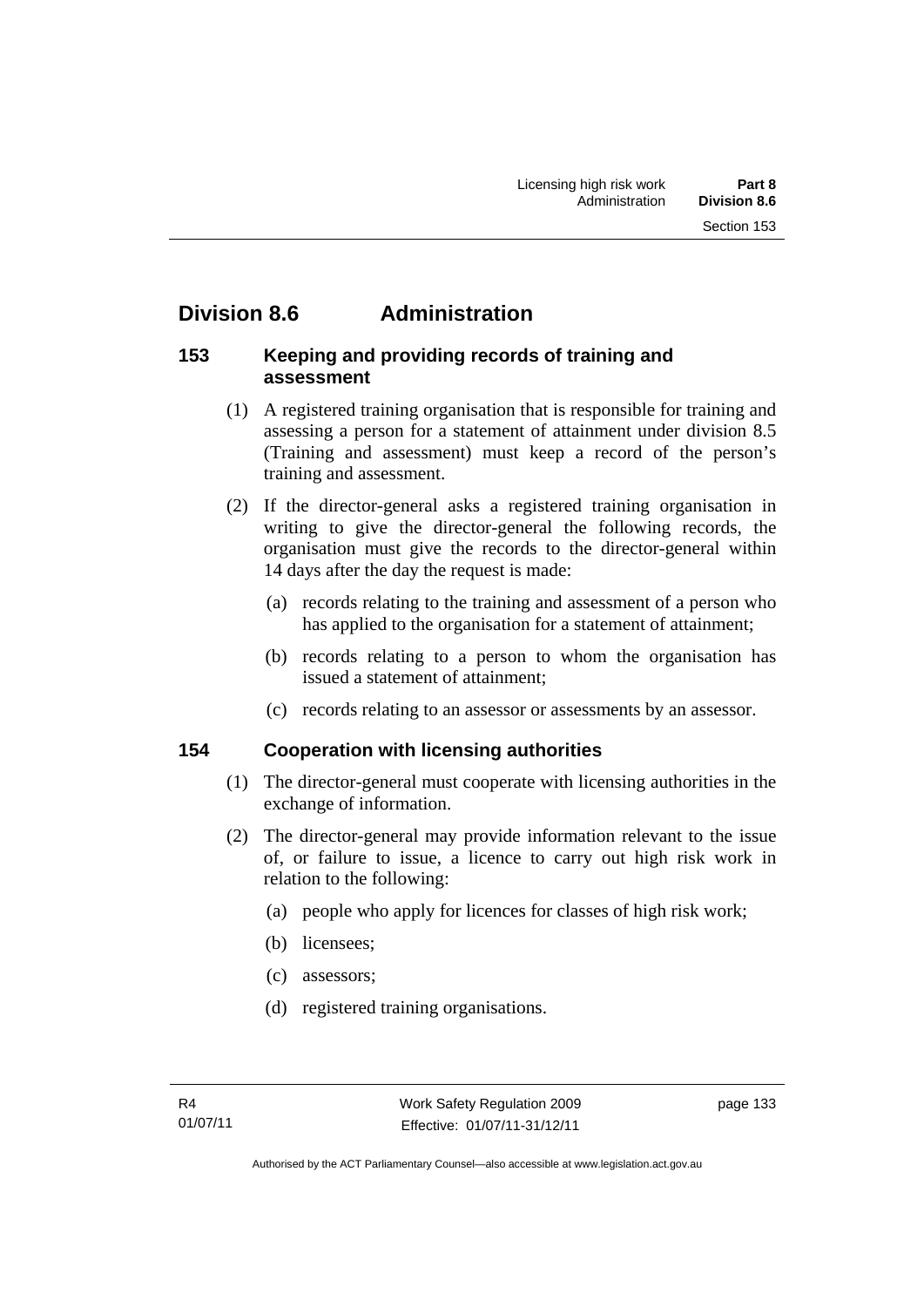#### **155 Cooperation with registered training organisations**

- (1) The director-general must cooperate with registered training organisations in the ACT and the States in the exchange of information.
- (2) The director-general may provide information relevant to the issue of, or failure to issue, a statement of attainment for a class of high risk work in relation to the following:
	- (a) people who apply for statements of attainment for classes of high risk work;
	- (b) people who apply for licences for classes of high risk work;
	- (c) licensees;
	- (d) assessors;
	- (e) registered training organisations.

# **Division 8.7 Exemptions**

## **156 Application for exemption**

- (1) A person conducting a business or undertaking may apply to the director-general to exempt a class of high risk work at a workplace from this part.
	- *Note 1* If a form is approved under the Act, s 229 for this provision, the form must be used.
	- *Note 2* A fee may be determined under the Act, s 228 for this provision.
- (2) The application must state the following:
	- (a) the class of high risk work to be exempt;
	- (b) the workplace for which the exemption is sought;
	- (c) the person nominated to carry out the high risk work;
	- (d) the time for which the exemption is sought;

Authorised by the ACT Parliamentary Counsel—also accessible at www.legislation.act.gov.au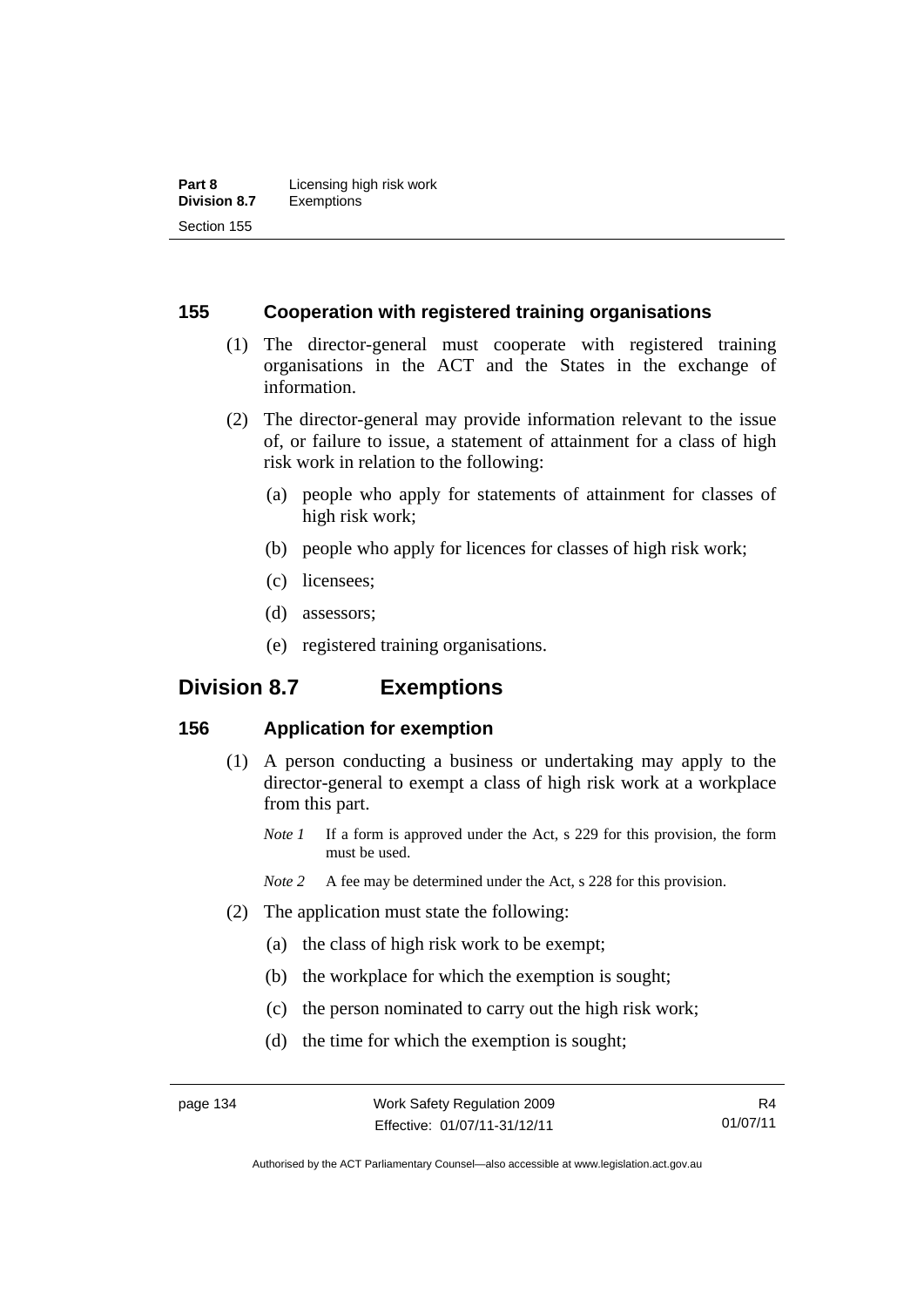- (e) the reasons the exemption is sought;
- (f) the steps the applicant will take to ensure the high risk work is carried out safely.
- (3) The application must be accompanied by any further document or information required by the director-general that is relevant to the application.
- (4) A person conducting a business or undertaking at a workplace commits an offence if the person—
	- (a) applies for an exemption in relation to the workplace; and
	- (b) does not consult people at the workplace about the application before the application is made.

Maximum penalty: 30 penalty units.

## **157 Grant of exemption**

- (1) If a person conducting a business or undertaking at a workplace applies for an exemption, the director-general must—
	- (a) grant the exemption; or
	- (b) refuse to grant the exemption.
- (2) The director-general must not grant an exemption unless satisfied that—
	- (a) the reasons for the exemption are reasonable; and
	- (b) the person nominated to carry out the high risk work is competent; and
	- (c) the applicant will take the steps stated in the application to ensure the high risk work is carried out safely; and
	- (d) the high risk work will be carried out safely.

page 135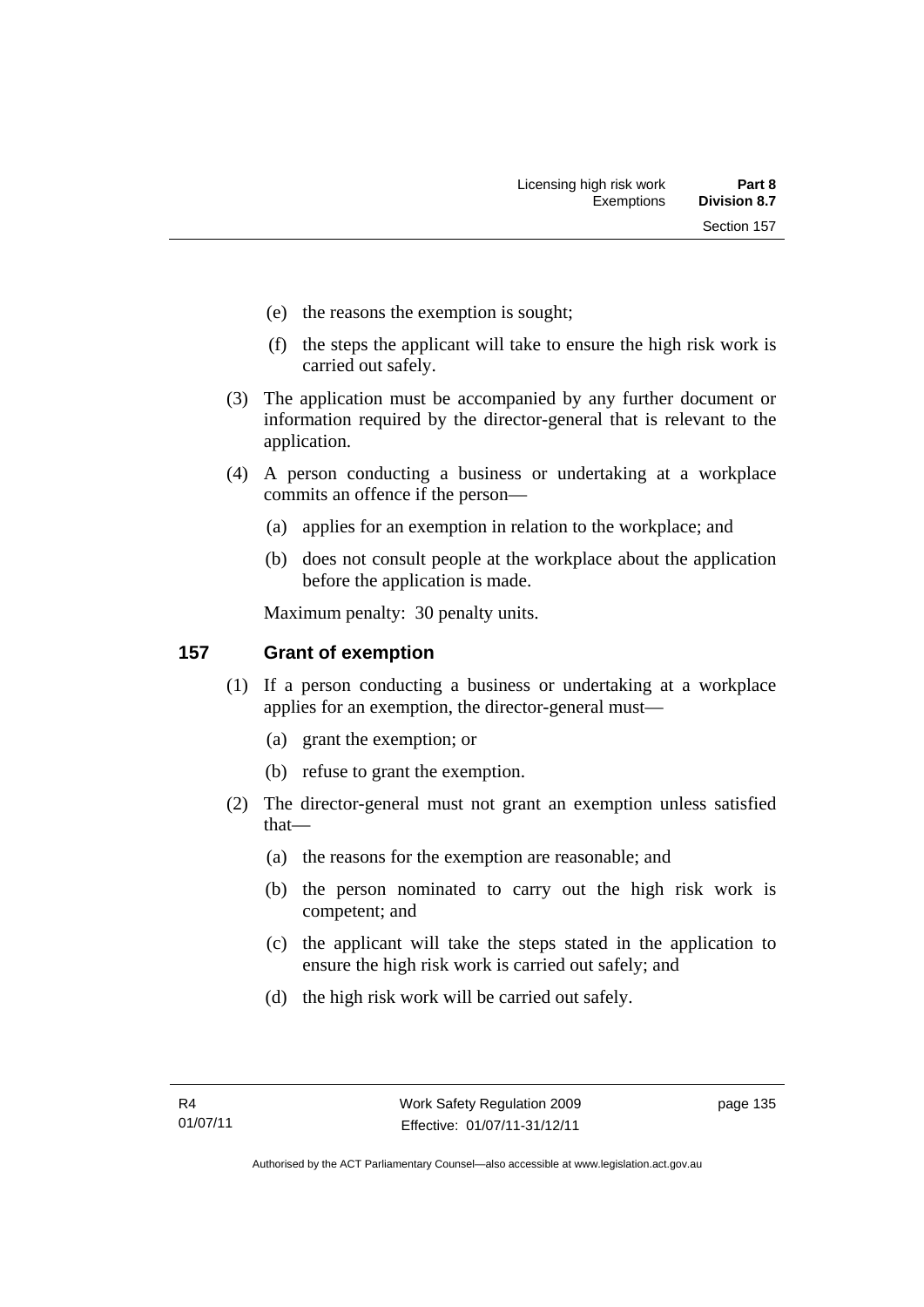- (3) If the director-general refuses to grant an exemption, the director-general must give the applicant written reasons for the refusal.
	- *Note* Power to make a statutory instrument includes power to amend or repeal the instrument. The power to amend or repeal the instrument is exercisable in the same way, and subject to the same conditions, as the power to make the instrument (see Legislation Act, s 46).

#### **158 Exemption conditions**

- (1) The director-general may grant an exemption on conditions.
- (2) The conditions may include the following:
	- (a) that the applicant take particular steps to manage risk;
	- (b) that the applicant monitor the high risk work;
	- (c) that the applicant monitor the health of anyone at the workplace affected by the exemption;
	- (d) that the applicant keep records about the high risk work;
	- (e) that the applicant provide information, instruction and training to stated people at the workplace;
	- (f) that the applicant use a stated system of work;
	- (g) that the applicant report to the director-general on any of the matters set out in paragraphs (a) to (f);
	- (h) that the exemption be granted for a stated time;
	- (i) that the high risk work be carried out by a stated person;
	- (j) limiting the high risk work that may be carried out at the workplace;
	- (k) that the applicant give notice of the exemption to anyone affected by the exemption.

Authorised by the ACT Parliamentary Counsel—also accessible at www.legislation.act.gov.au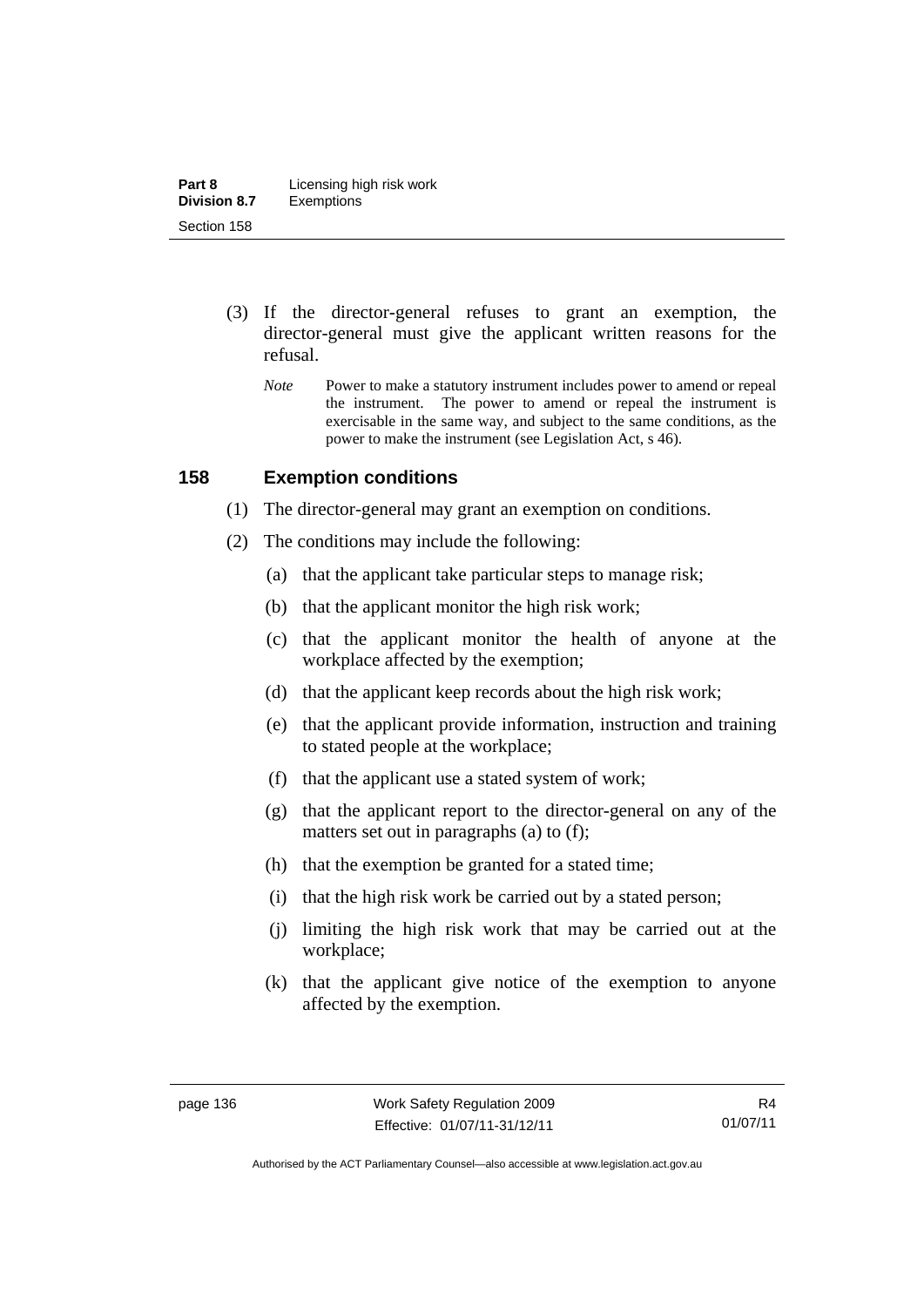## **159 Failing to comply with condition of exemption**

- (1) A person commits an offence if—
	- (a) the person is granted an exemption for a class of high risk work at a workplace on conditions; and
	- (b) the person directs or allows someone else to carry out the work at the workplace in breach of the conditions.

Maximum penalty: 30 penalty units.

(2) An offence against this section is a strict liability offence.

## **160 Notice of exemption**

- (1) The director-general must—
	- (a) give written notice of an exemption to the applicant; and
	- (b) publish the notice in a daily newspaper; and
	- (c) give a copy of the notice to the licensing authority in each other State.
	- *Note State* includes the Northern Territory (see Legislation Act, dict, pt 1, def *State*).
- (2) A notice is a notifiable instrument.

*Note* A notifiable instrument must be notified under the Legislation Act.

## **Division 8.8 Miscellaneous**

#### **161 Director-general may make inquiries**

The director-general may make inquiries about the authenticity of documents accompanying an application under this part.

page 137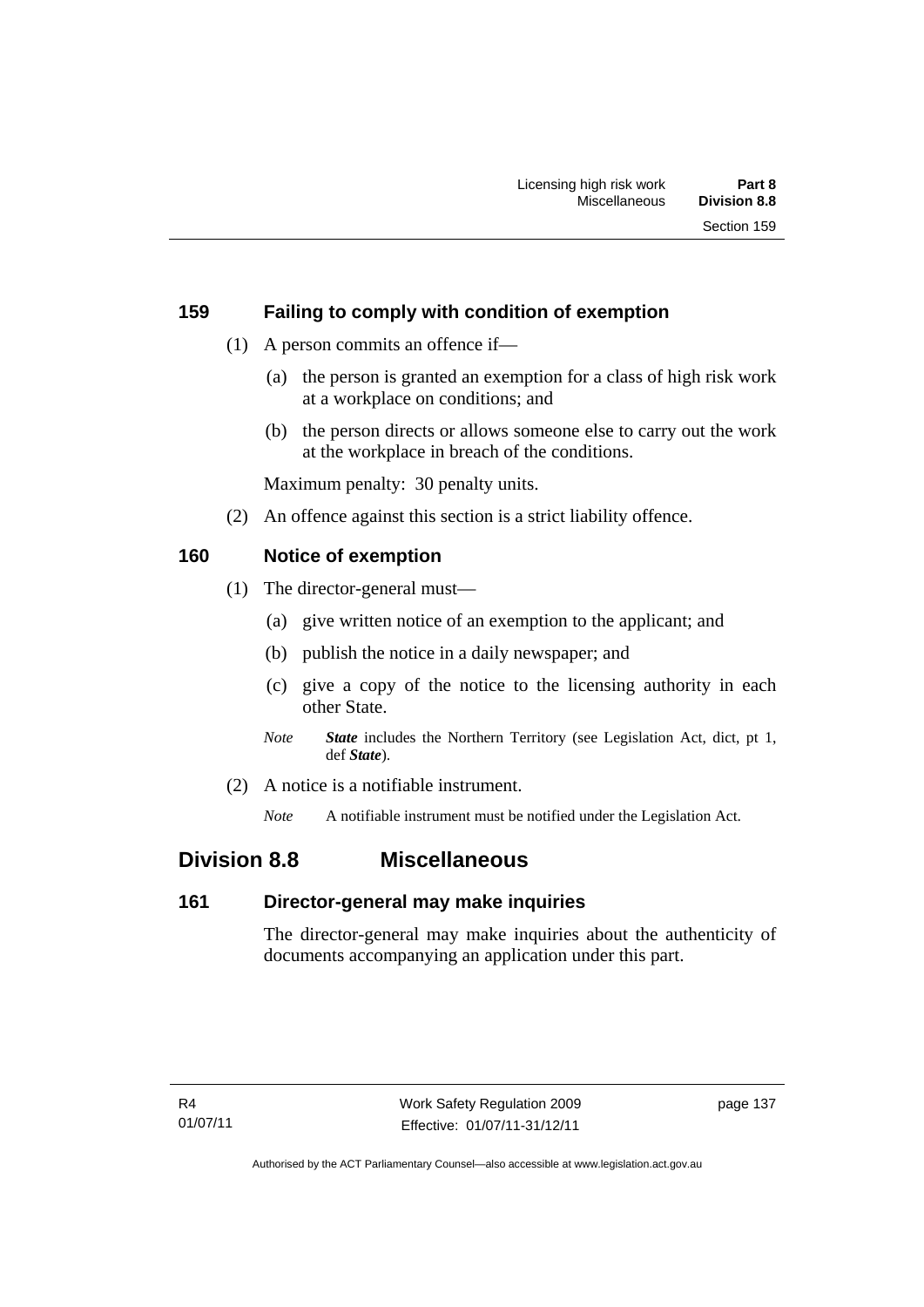#### **162 Guidelines**

- (1) The director-general may issue or approve guidelines for this part.
- (2) A guideline may provide for any matter relating to the issue of a licence to carry out high risk work.

#### **Examples**

- 1 guidelines for the procedure to apply for a licence
- 2 guidelines for the assessment of a person undertaking training
- 3 guidelines for the issue of a statement of attainment
- 4 guidelines for the issue of a licence to carry out high risk work
- *Note* An example is part of the regulation, is not exhaustive and may extend, but does not limit, the meaning of the provision in which it appears (see Legislation Act, s 126 and s 132).
- (3) A guideline is a notifiable instrument.

*Note* A notifiable instrument must be notified under the Legislation Act.

#### **163 Production of licence etc on request**

- (1) A person carrying out high risk work must produce the person's licence to carry out the work, and a sample of the person's usual signature or other form of identification, if asked to do so by—
	- (a) the director-general; or
	- (b) an inspector; or
	- (c) the Commonwealth regulatory authority; or
	- (d) someone else authorised to ask for the production of a licence or a recognised qualification to carry out high risk work under a corresponding law.

Maximum penalty: 5 penalty units.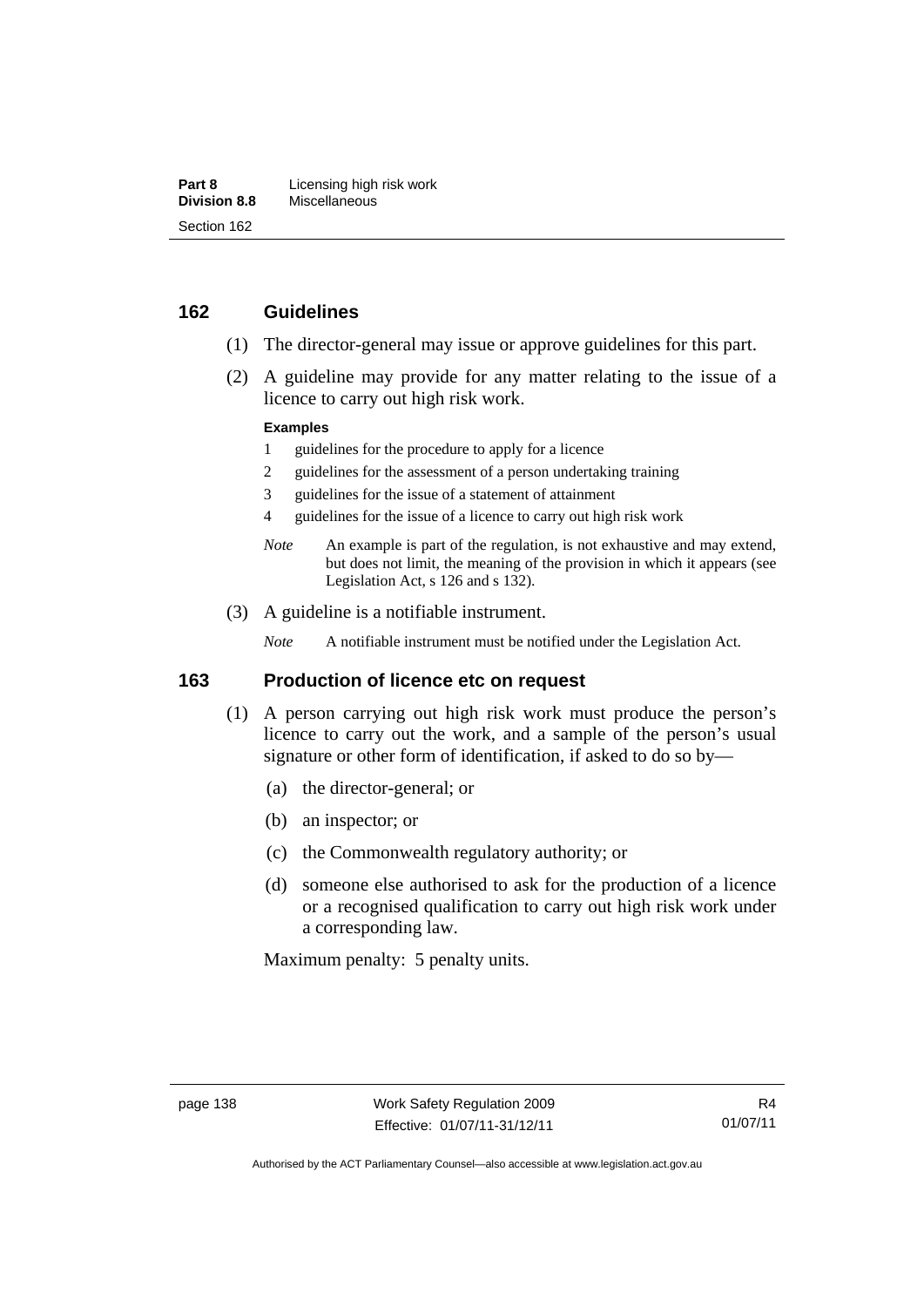- (2) A person granted an exemption under division 8.7 (Exemptions) must produce the notice of exemption given by the director-general for the exemption if asked to do so by—
	- (a) the director-general; or
	- (b) an inspector; or
	- (c) the Commonwealth regulatory authority; or
	- (d) someone else authorised to ask for the production of a notice of exemption under a corresponding law.

Maximum penalty: 5 penalty units.

- (3) A trainee carrying out high risk work must produce the trainee's record of training under section 144 (Trainee's obligations) if asked to do so by—
	- (a) the director-general; or
	- (b) an inspector; or
	- (c) the Commonwealth regulatory authority; or
	- (d) someone else authorised to ask for the production of the trainee's training records under a corresponding law.

Maximum penalty: 5 penalty units.

(4) An offence against this section is a strict liability offence.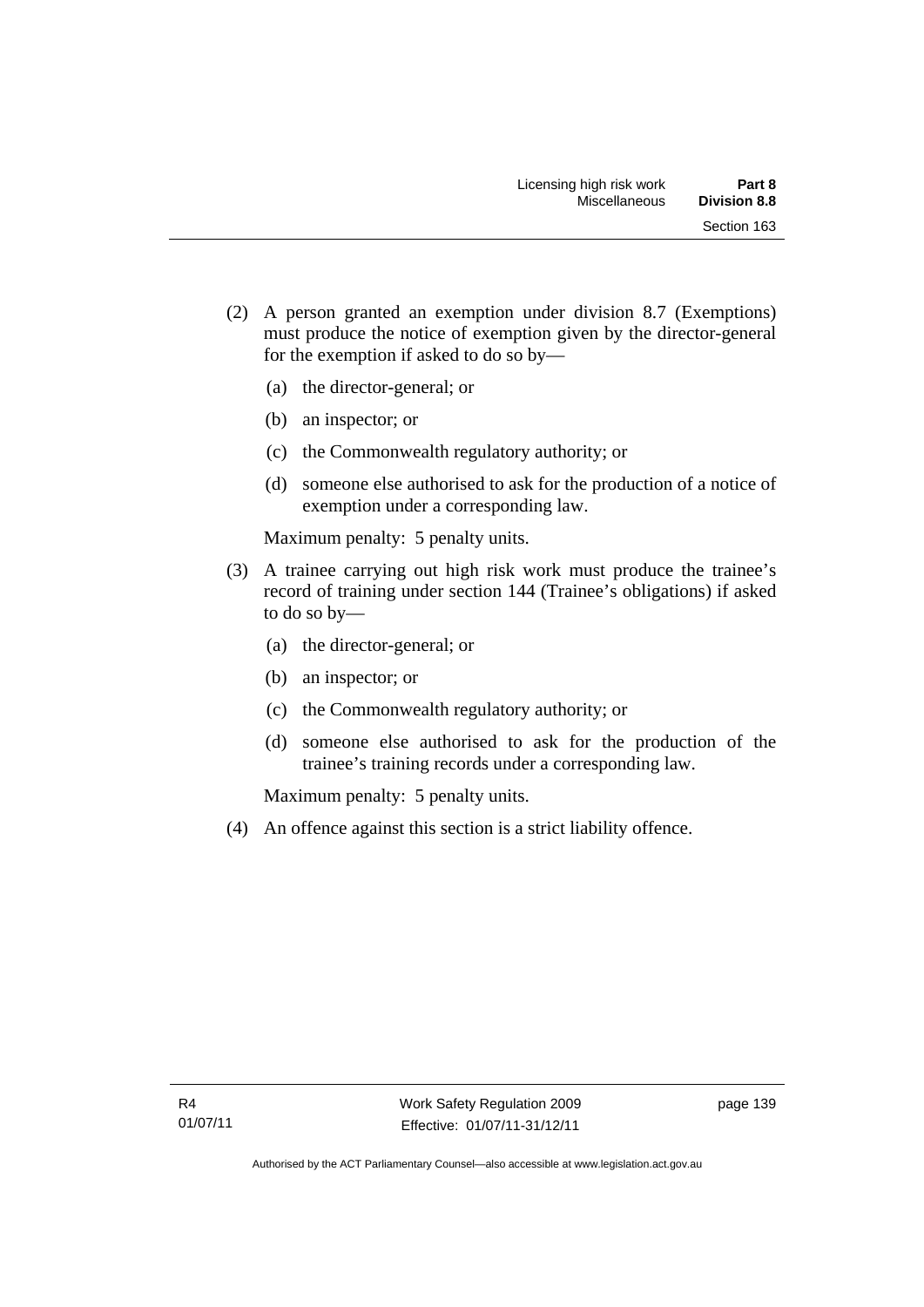#### **164 Production of information etc on request**

 (1) This section applies if, under this part, the director-general asks a person who is licensed to carry out high risk work to give the director-general a document or information the director-general considers relevant.

- (2) The person must give the document or information to the director-general within—
	- (a) 14 days after the day the director-general asks for the document or information; or
	- (b) if the director-general states another time to provide the document or information—that time.

Maximum penalty: 5 penalty units.

(3) An offence against this section is a strict liability offence.

#### **165 Licensee's change of address**

(1) If a person who is licensed to carry out high risk work changes address, the person must tell the director-general in writing the new address within 14 days after the day the person's address changes.

Maximum penalty: 5 penalty units.

(2) An offence against this section is a strict liability offence.

*Note* The Legislation Act, s 170 and s 171 deal with the application of the privilege against selfincrimination and client legal privilege.

R4 01/07/11

Authorised by the ACT Parliamentary Counsel—also accessible at www.legislation.act.gov.au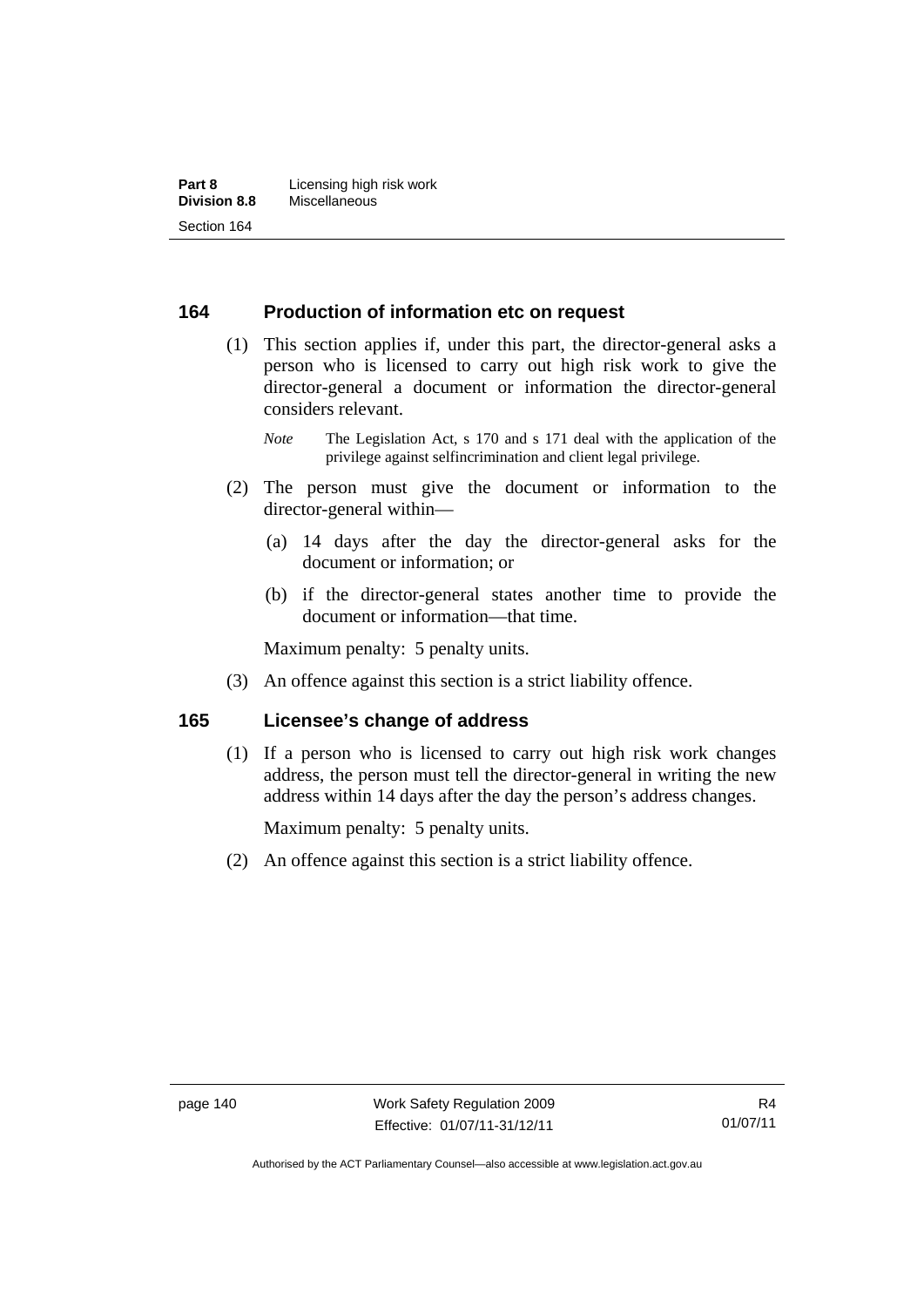# **Part 9 Construction induction training**

## **Division 9.1 Definitions—pt 9**

## **166 Definitions—pt 9**

In this part:

*AQF*—see *Australian qualifications framework*.

*AQTF*—see *Australian quality training framework*.

*Australian qualifications framework* (or *AQF*) means the policy framework that defines all qualifications recognised nationally in post-compulsory education and training in Australia.

*Australian quality training framework* (or *AQTF*) means the national quality arrangements for the vocational education and training system agreed to by the Ministerial Council.

*Commonwealth regulatory authority* means the government authority responsible for administering the *Occupational Health and Safety Act 1991* (Cwlth).

*construction induction training* means construction induction training under division 9.3.

#### *construction induction training card*—

- (a) means a construction induction training card issued by the director-general under section 177; and
- (b) in divisions 9.2 and 9.6, includes a card or certificate issued by a licensing authority under a corresponding law to a person who has completed induction training for the construction industry.

*construction site* means a workplace at which construction work is carried out.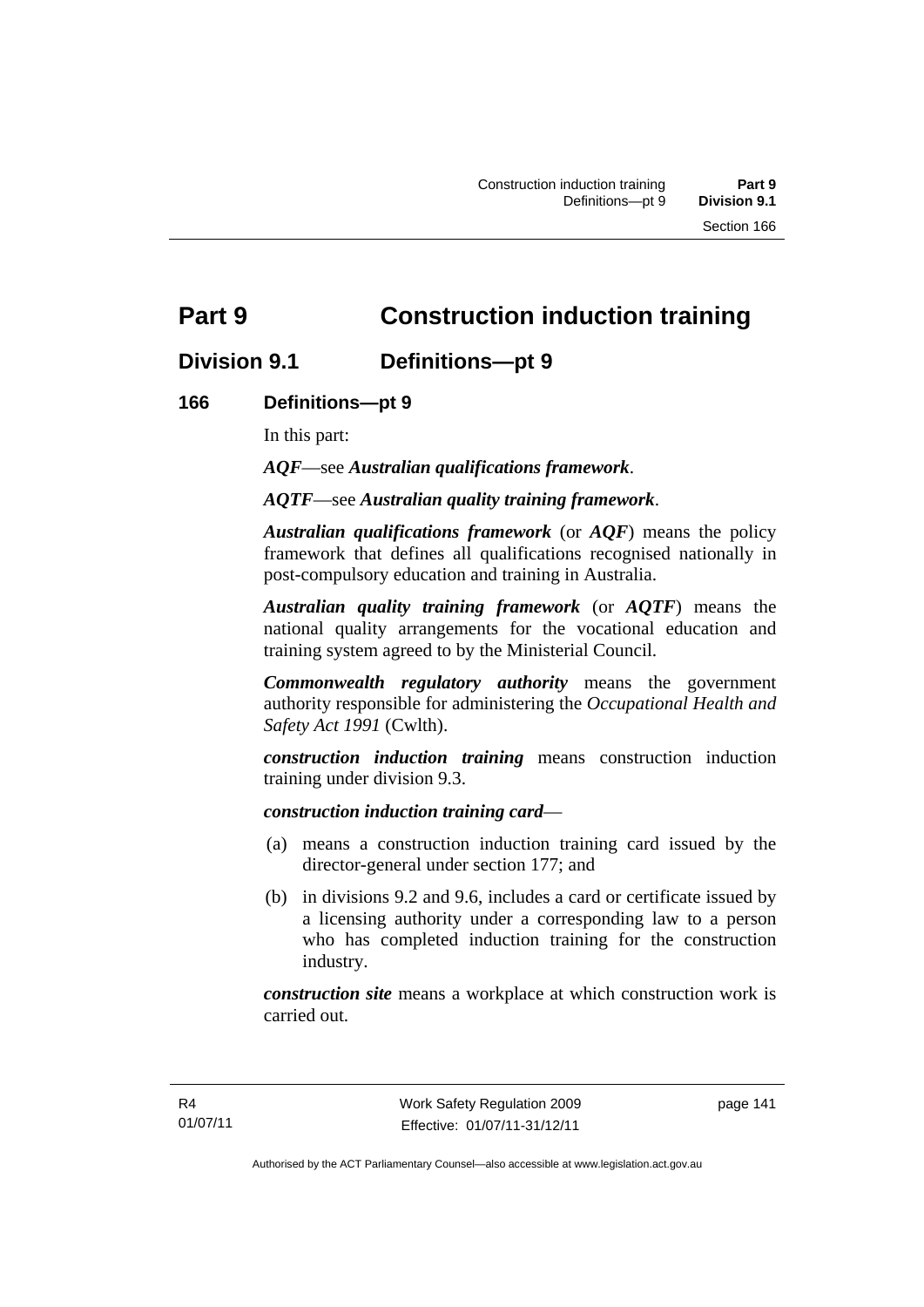*construction work* means any work carried out on or near a construction site in relation to the construction of a structure—

- (a) including the following:
	- (i) demolishing or dismantling all or part of the structure and removing from the site anything resulting from the demolition or dismantlement;
	- (ii) assembling prefabricated elements to form the structure or disassembling the prefabricated elements that formed the structure;
	- (iii) excavation, landscaping, preparatory work or site preparation carried out on the site;
	- (iv) work carried out under water, including on a buoy, an obstruction to navigation, a raft, ship or wreck; but
- (b) not including exploring for, or extracting, minerals or preparatory work in relation to the extraction carried out where exploration or extraction is carried out.

*corresponding law* means a law mentioned in schedule 2.

*licensing authority* means the authority responsible for the issue of a construction induction training card under a corresponding law.

*Ministerial Council* means the council consisting of the Ministers responsible for employment, education and training, from the ACT, each State and the Commonwealth.

*Note State* includes the Northern Territory (see Legislation Act, dict, pt 1, def *State*).

*nationally endorsed*, for a training package, means endorsed by the committee known as the national training quality committee established by the Ministerial Council.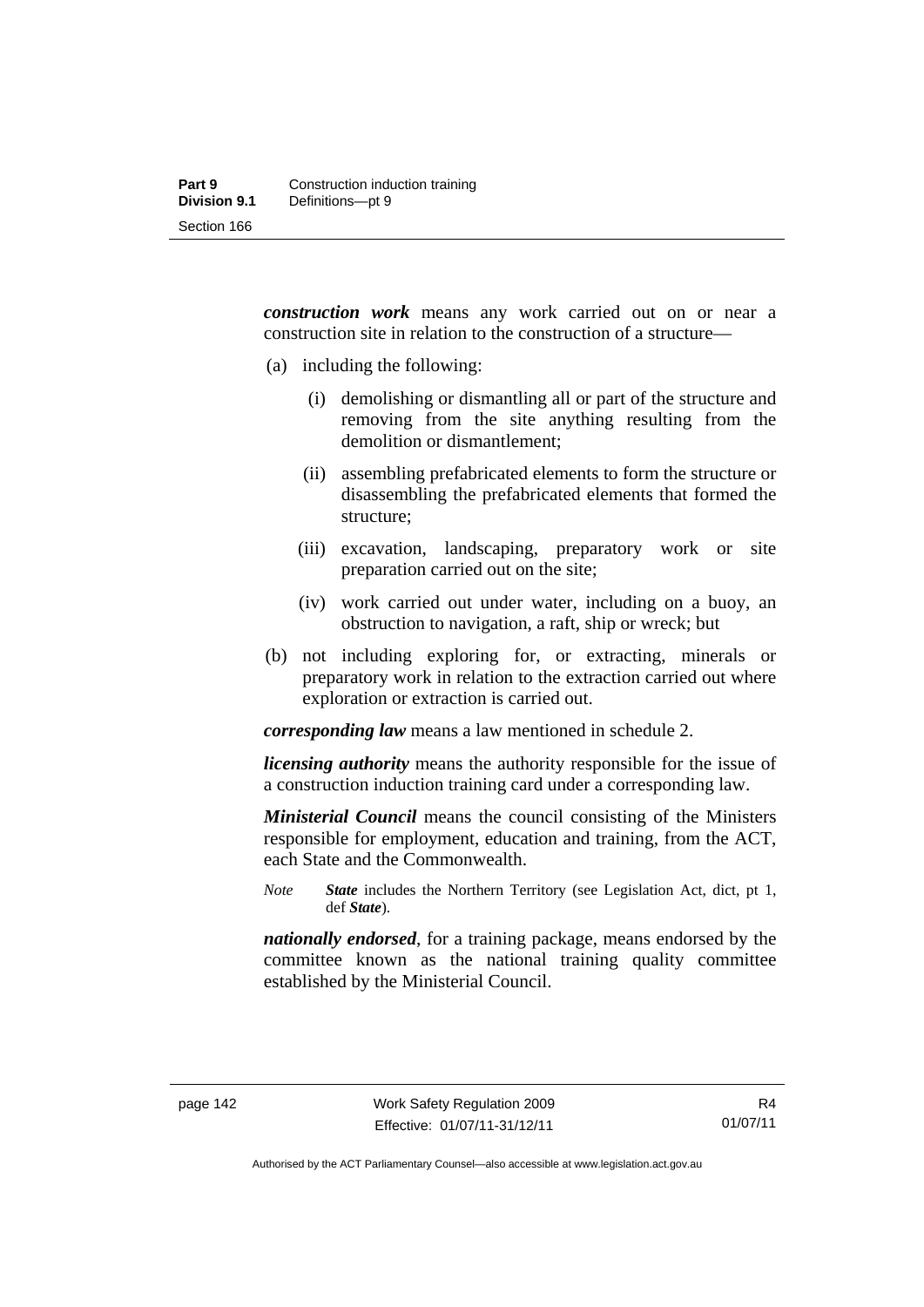#### *registered training organisation* means—

- (a) a training organisation registered under the *Training and Tertiary Education Act 2003*, chapter 3; or
- (b) a training organisation registered by a state registering body in accordance with the Australian quality training framework within a defined scope of registration.

*statement of attainment* means a statement issued by a registered training organisation under the Australian qualifications framework certifying that a person has achieved—

- (a) part of a qualification; or
- (b) 1 or more units of competency from a nationally endorsed training package; or
- (c) all the units of competency or modules comprising learning outcomes for an accredited course that does not meet the requirements for a qualification.

*training package* means an integrated set of competency standards, assessment guidelines and AQF qualifications for a particular industry, industry sector or enterprise.

*unit of competency* means the specification of knowledge and skill and their application to the standard of performance expected in a workplace.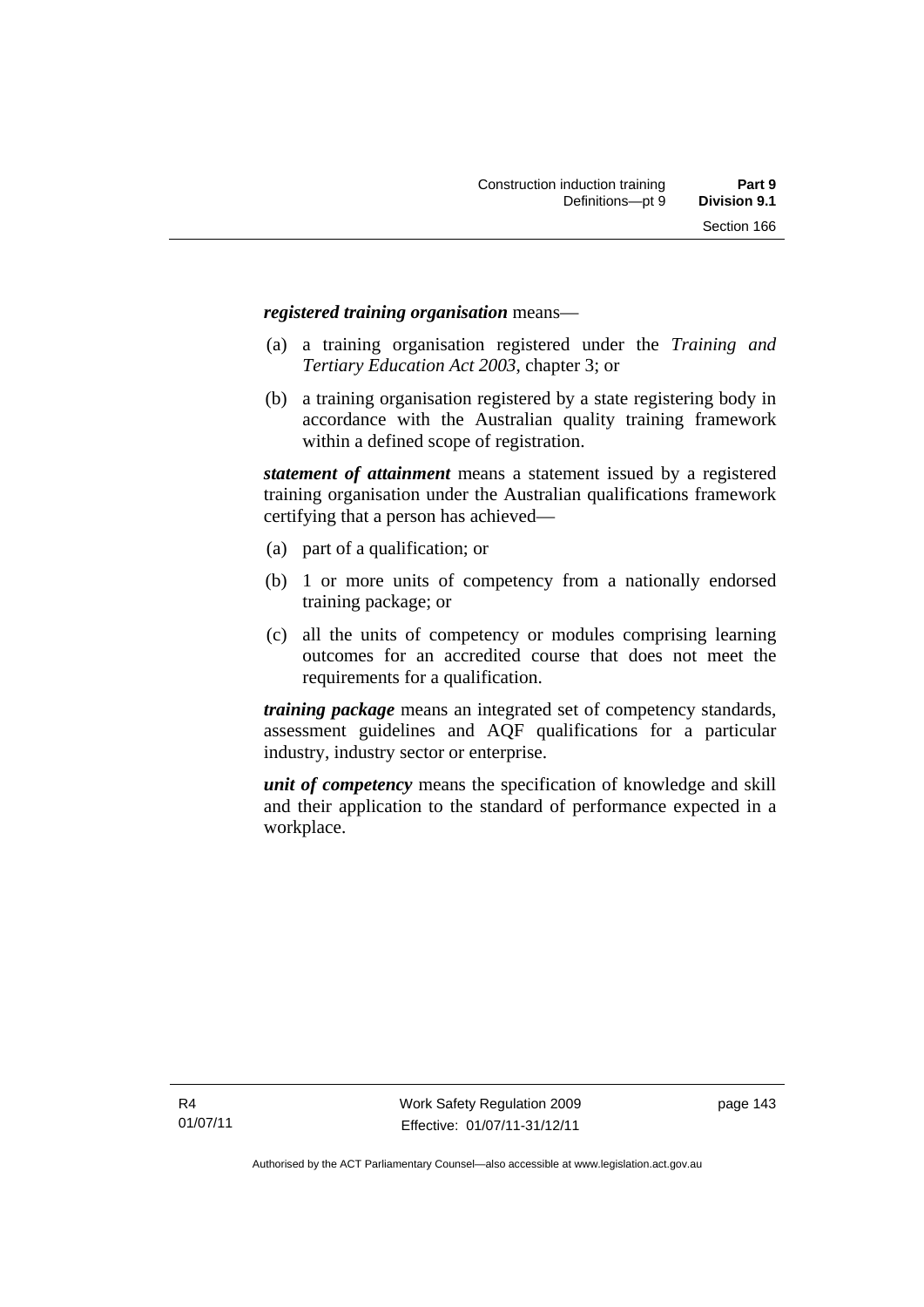# **Division 9.2 Requirement to hold construction induction training card**

#### **167 Person on construction site without construction induction training card**

- (1) A person commits an offence if—
	- (a) the person is on a construction site; and
	- (b) the person does not have a construction induction training card.

Maximum penalty: 20 penalty units.

- (2) Subsection (1) does not apply—
	- $(a)$  if—
		- (i) the person has applied under section 176 or a corresponding law for a construction induction training card; and
		- (ii) a decision has not been made on the application; and
		- (iii) the person holds a statement of attainment for construction induction training issued to the person under section 173 or a corresponding law; or
	- (b) if the person—
		- (i) is a visitor to the construction site; and
		- (ii) is, at all times while the person is on the construction site, accompanied by another person who has a construction induction training card; or
	- (c) if the person is temporarily on the construction site to deliver plant, supplies or materials.
- (3) An offence against this section is a strict liability offence.

R4 01/07/11

Authorised by the ACT Parliamentary Counsel—also accessible at www.legislation.act.gov.au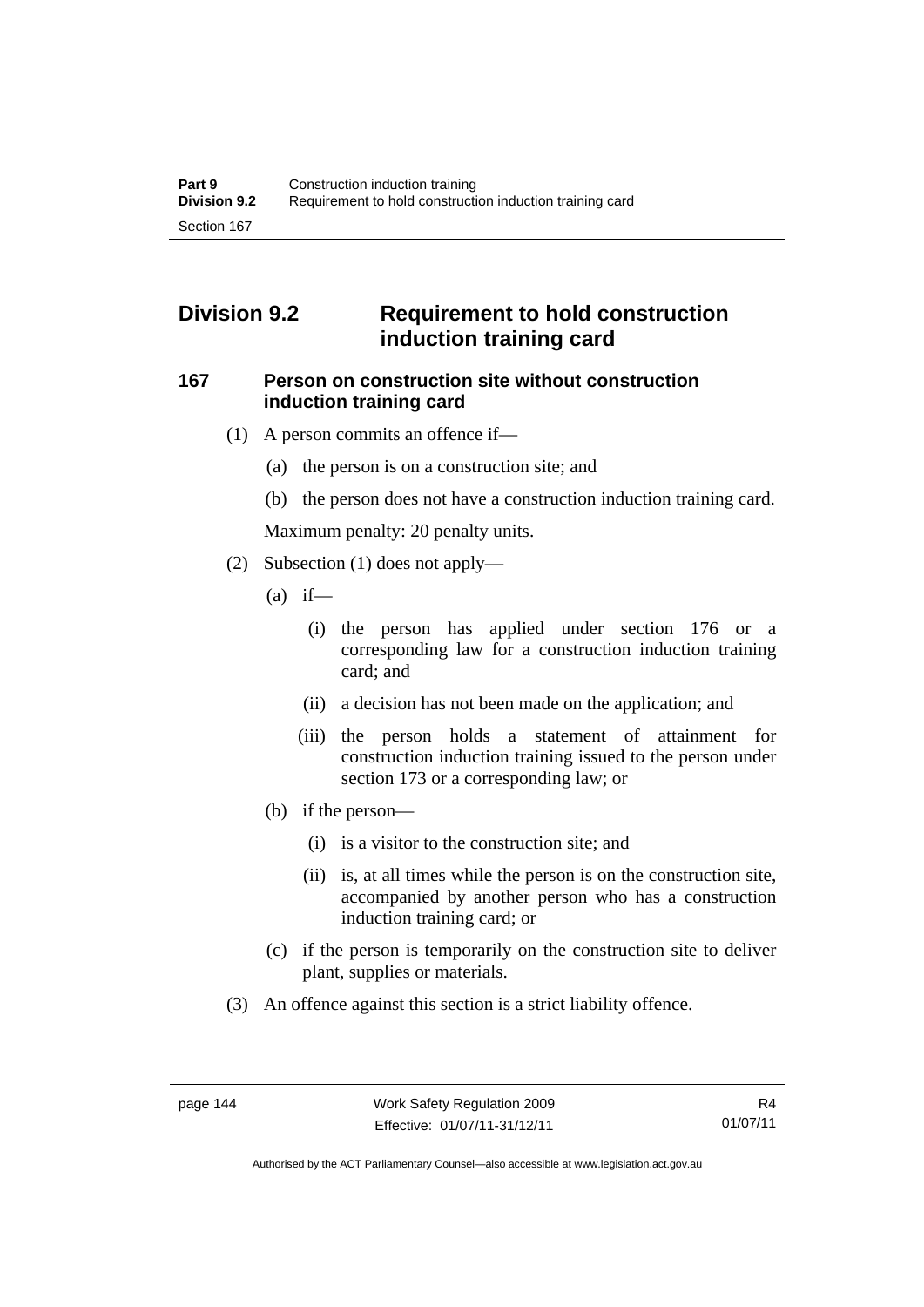## **168 Allowing worker to be on construction site without construction induction training card**

- (1) An employer commits an offence if—
	- (a) the employer directs or allows a worker to be on a construction site; and
	- (b) the worker—
		- (i) is on the construction site; but
		- (ii) does not have a construction induction training card.

Maximum penalty: 20 penalty units.

- (2) Subsection (1) does not apply if—
	- (a) the worker has applied under section 176 or a corresponding law for a construction induction training card; and
	- (b) a decision has not been made on the application; and
	- (c) the worker holds a statement of attainment for construction induction training issued to the worker under section 173 or a corresponding law.
- (3) An offence against this section is a strict liability offence.

## **169 Allowing person to be on construction site without construction induction training card**

- (1) A person in control of a construction site (the *first person*) commits an offence if—
	- (a) the first person directs or allows another person (the *second person*) to be on a construction site; and
	- (b) the second person—
		- (i) is on the construction site; but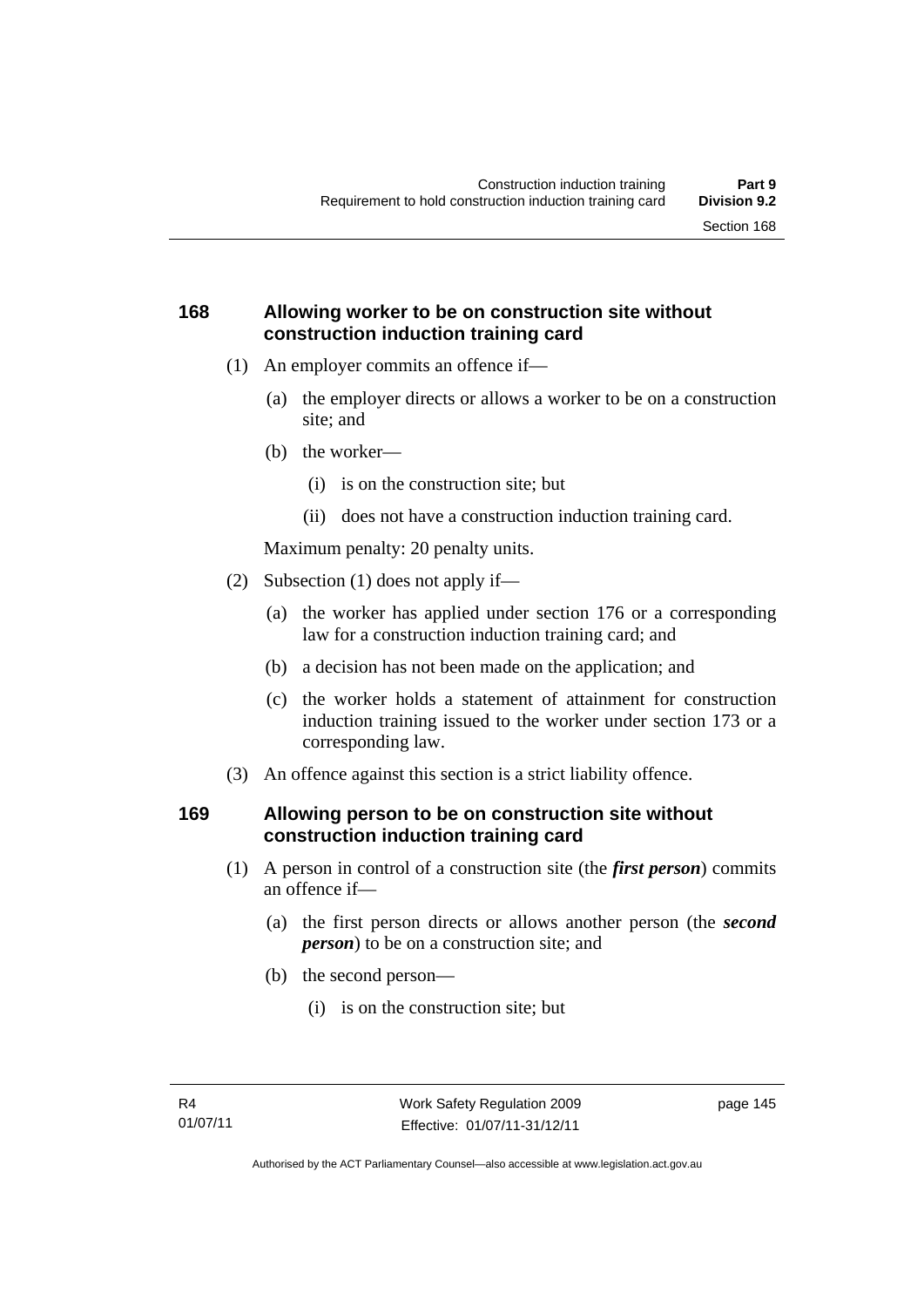(ii) does not have a construction induction training card.

Maximum penalty: 20 penalty units.

- (2) Subsection (1) does not apply if—
	- (a) the second person has applied under section 176 or a corresponding law for a construction induction training card; and
	- (b) a decision has not been made on the application; and
	- (c) the second person holds a statement of attainment for construction induction training issued to the second person under section 173 or a corresponding law.
- (3) An offence against this section is a strict liability offence.

## **Division 9.3 Construction induction training**

#### **170 Construction induction training and assessment**

- (1) Construction induction training—
	- (a) consists of—
		- (i) construction industry unit of competency CPCCOHS1001A—Work safely in the construction industry; or
			- *Note* Construction industry units of competency are accessible at the National Training Information Service, www.ntis.gov.au.
		- (ii) training determined by the director-general; and
	- (b) must be provided by a registered training organisation.
- (2) A determination under this section is a notifiable instrument.

*Note* A notifiable instrument must be notified under the Legislation Act.

page 146 Work Safety Regulation 2009 Effective: 01/07/11-31/12/11

Authorised by the ACT Parliamentary Counsel—also accessible at www.legislation.act.gov.au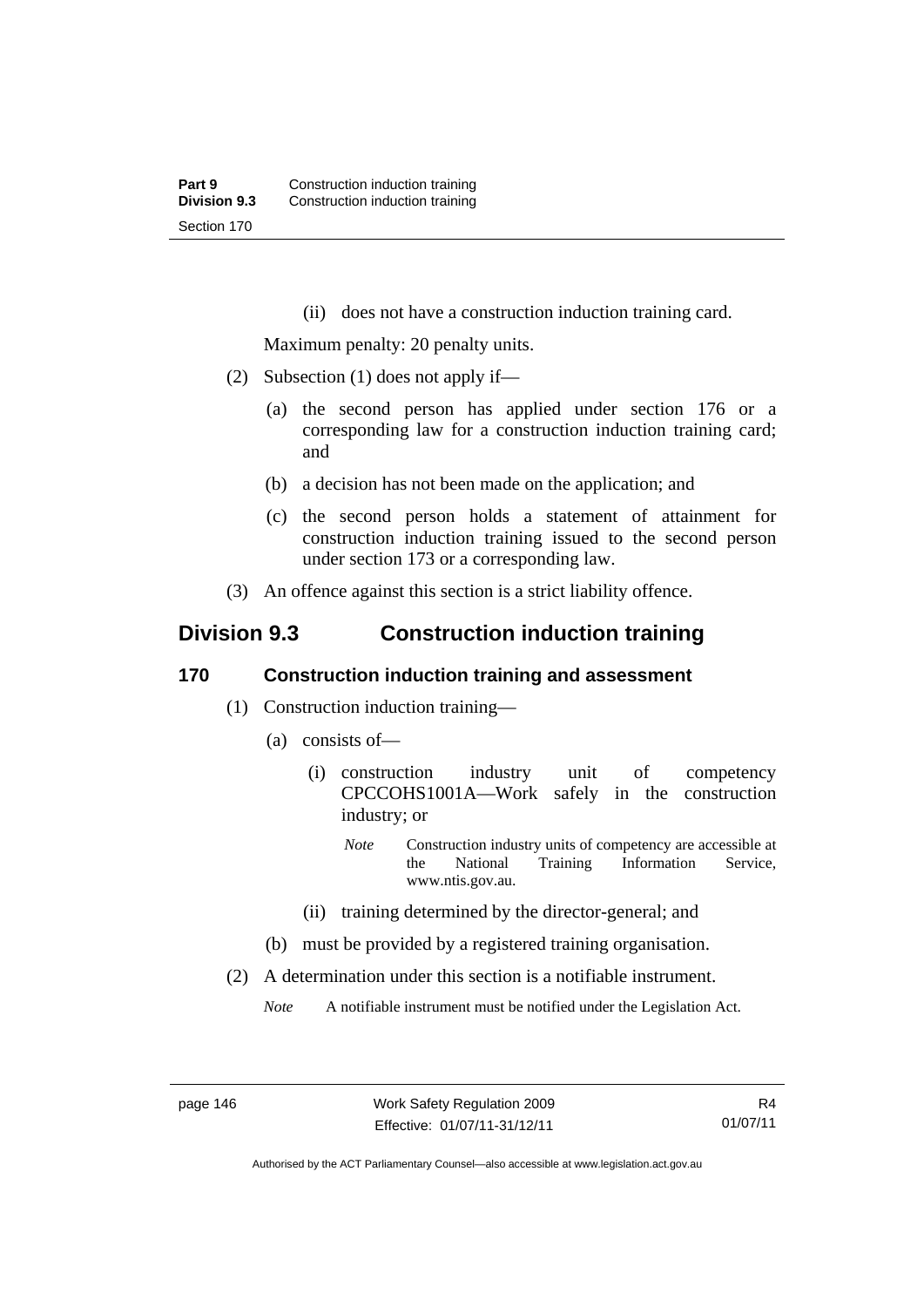## **171 Construction induction training—registered training organisation agreement with director-general**

A registered training organisation may provide construction induction training, and issue a statement of attainment for the training, to a person only if the organisation—

- (a) has told the director-general that it intends to provide training and issue statements; and
- (b) has entered into an agreement with the director-general about the training and issue of statements.

## **172 Construction induction training—trainer qualifications**

A person (the *trainer*) may give construction induction training to a person only if the trainer—

- (a) either—
	- (i) holds a certificate IV in training and assessment from the training and assessment training package under the Australian Quality Training Framework; or
	- (ii) can demonstrate competency equivalent to the competency stated in subparagraph (i); and
- (b) has vocational competencies relevant to the construction industry.

#### **173 Construction induction training—statement of attainment**

- (1) A person may apply to a registered training organisation for a statement of attainment for construction induction training.
- (2) The registered training organisation may only issue the statement of attainment for construction induction training to the person if the person has satisfactorily completed the training mentioned in section 170.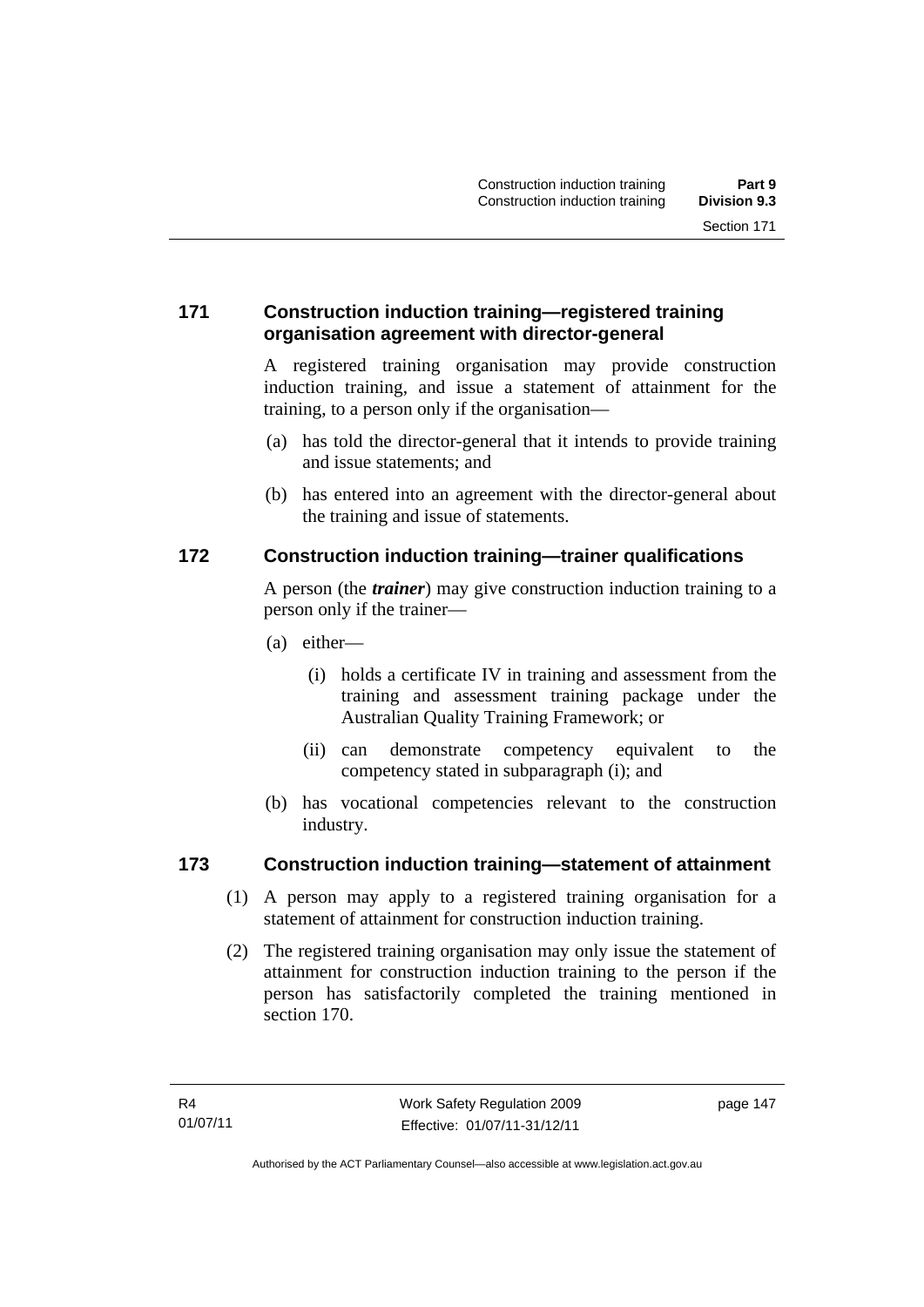### **174 Construction induction training—improperly issuing statement of attainment**

A person commits an offence if—

- (a) the person issues a statement of attainment for construction induction training; and
- (b) the statement is not issued in accordance with this part; and
- (c) the person—
	- (i) knows the statement is not issued in accordance with this part; or
	- (ii) is reckless about whether the statement is issued in accordance with this part.

Maximum penalty: 30 penalty units.

#### **175 Construction induction training—improperly obtaining statement of attainment**

A person (the *first person*) commits an offence if—

- (a) the first person does something with the intention of dishonestly influencing another person to issue a statement of attainment for construction induction training; and
- (b) the other person issues a statement of attainment for construction induction training to the first person.

Maximum penalty: 30 penalty units.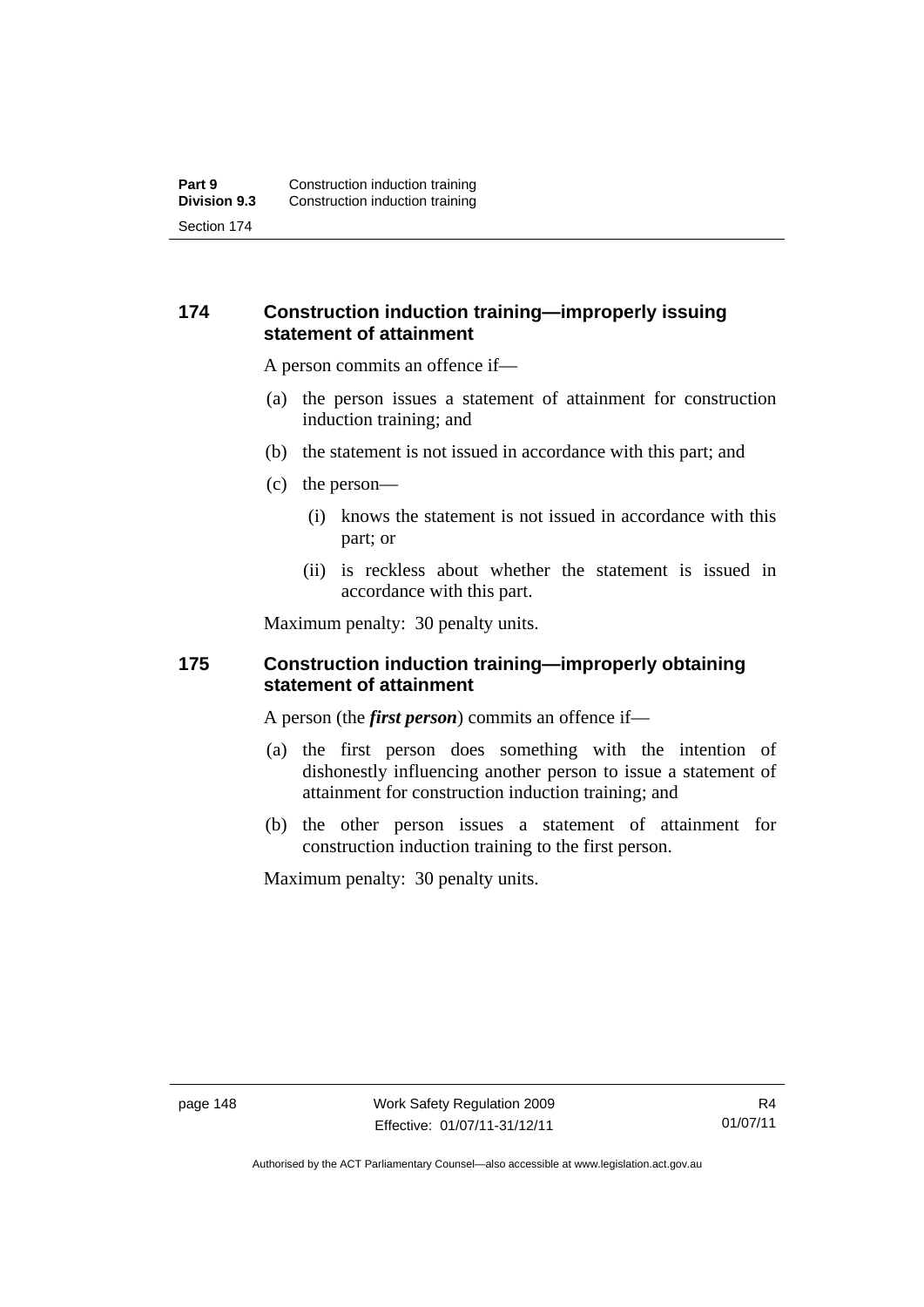# **Division 9.4 Construction induction training card**

#### **176 Construction induction training card—application**

 (1) A person may apply to the director-general for a construction induction training card.

- *Note* 2 A fee may be determined under the Act, s 228 for this provision.
- (2) The person must make the application not later than—
	- (a) 60 days after the day the person receives a statement of attainment for construction induction training; or
	- (b) if the director-general allows a later time—the later time.
- (3) The application must be accompanied by the following:
	- (a) evidence of the applicant's identity and date of birth;
	- (b) a sample of the applicant's usual signature;
	- (c) the statement of attainment for construction induction training issued to the applicant;
	- (d) any other document or further information required in writing by the director-general that the director-general considers is relevant to the application.
- (4) The director-general may, by written notice given to an applicant, require the applicant to give the director-general additional information or documents the director-general reasonably needs to decide the application.

*Note 1* If a form is approved under the Act, s 229 for this provision, the form must be used.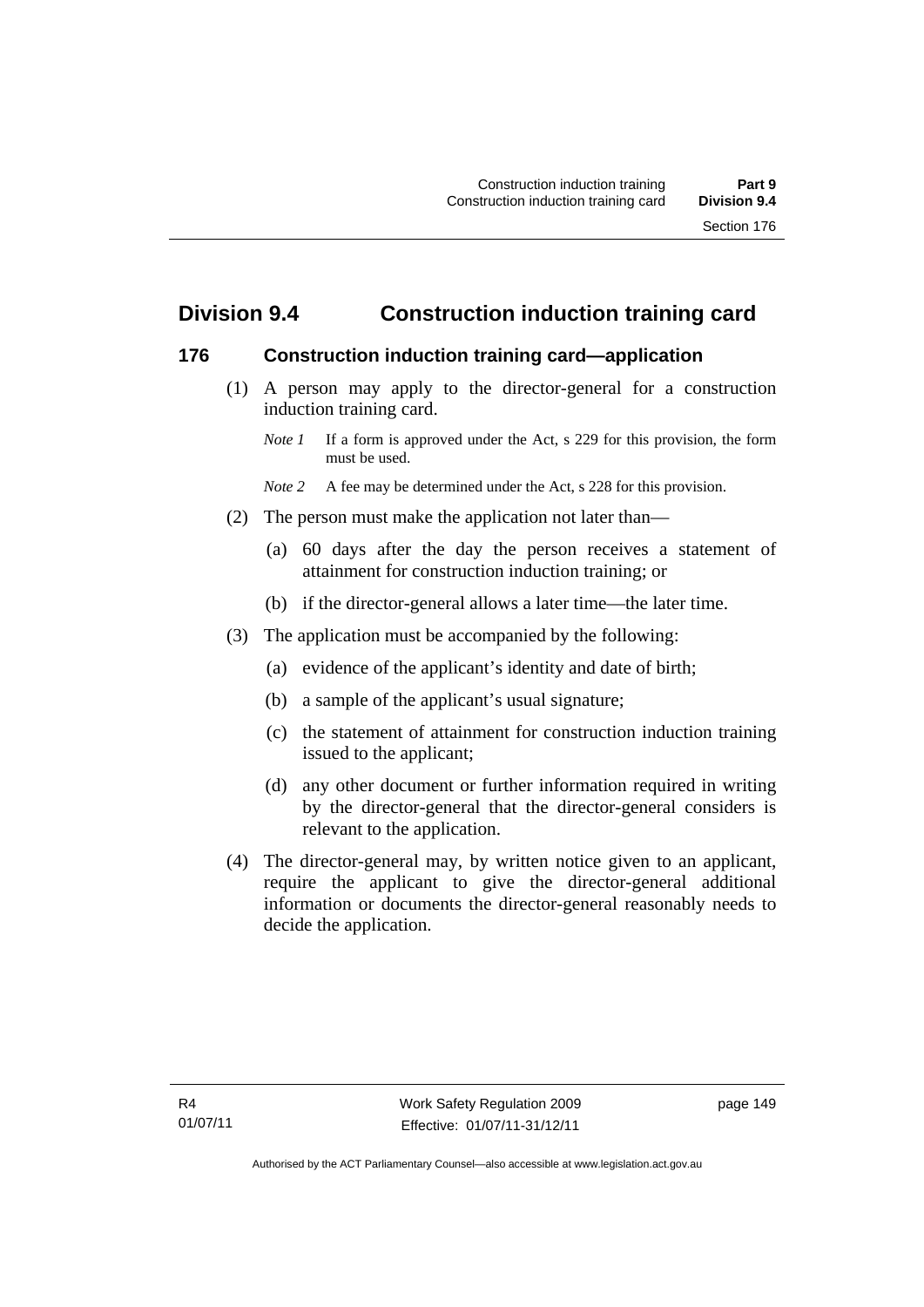#### **177 Construction induction training card—issue**

- (1) If a person applies under section 176 for a construction induction training card, the director-general must—
	- (a) issue the card; or
	- (b) refuse to issue the card.
- (2) The director-general must issue the card if satisfied that the application is in accordance with section 176.

#### **178 Construction induction training card—form**

A construction induction training card must contain the following details:

- (a) the applicant's full name and date of birth;
- (b) the applicant's signature;
- (c) the date of issue of the card;
- (d) a unique identifying number for the card.

#### **179 Production of construction induction training card to inspector on request**

(1) A person who is on a construction site must produce the person's construction induction training card, and a sample of the person's usual signature or other form of identification, if asked to do so by an inspector.

Maximum penalty: 5 penalty units.

- (2) Subsection (1) does not apply—
	- $(a)$  if—
		- (i) the person has applied for a construction induction training card; and
		- (ii) a decision has not been made on the application; and

R4 01/07/11

Authorised by the ACT Parliamentary Counsel—also accessible at www.legislation.act.gov.au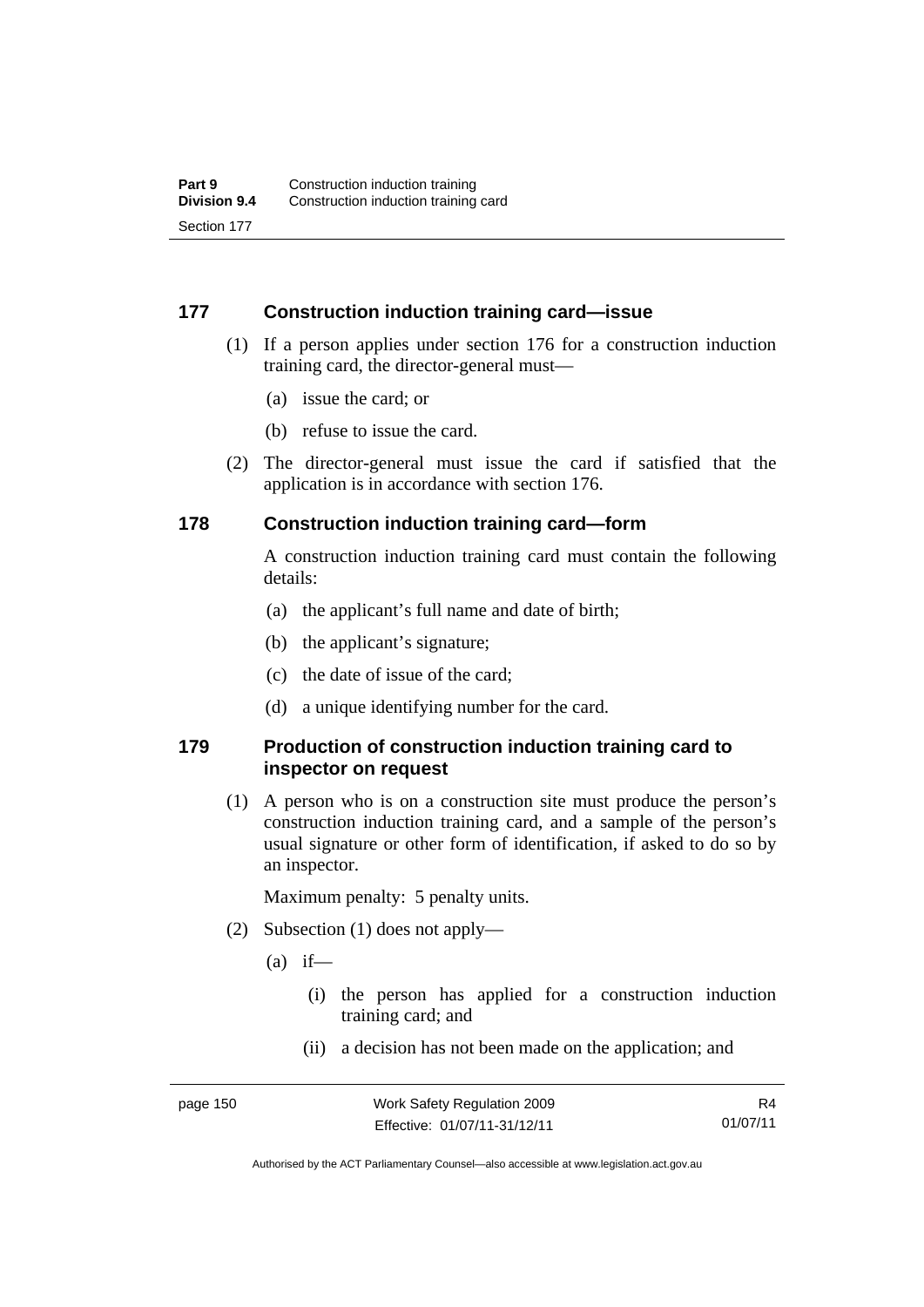- (iii) the person holds a statement of attainment for construction induction training issued to the person under section 173; or
- (b) if the person—
	- (i) is a visitor to the construction site; and
	- (ii) is, at all times that the person is on the construction site, accompanied by another person who has a construction induction card; or
- (c) if the person is temporarily on the construction site to deliver plant, supplies or materials.
- (3) An offence against this section is a strict liability offence.

#### **180 Replacement of lost etc card**

- (1) This section applies if a construction induction training card issued to a person is lost, stolen or damaged.
- (2) The person may apply to the director-general for a replacement card.
	- *Note 1* If a form is approved under the Act, s 229 for this provision, the form must be used.
	- *Note* 2 A fee may be determined under the Act, s 228 for this provision.
- (3) The application must be accompanied by a statutory declaration made by the applicant setting out the circumstances in which the card was lost, stolen or damaged.
- (4) If a person applies for a replacement card, the director-general must—
	- (a) replace the card; or
	- (b) refuse to replace the card.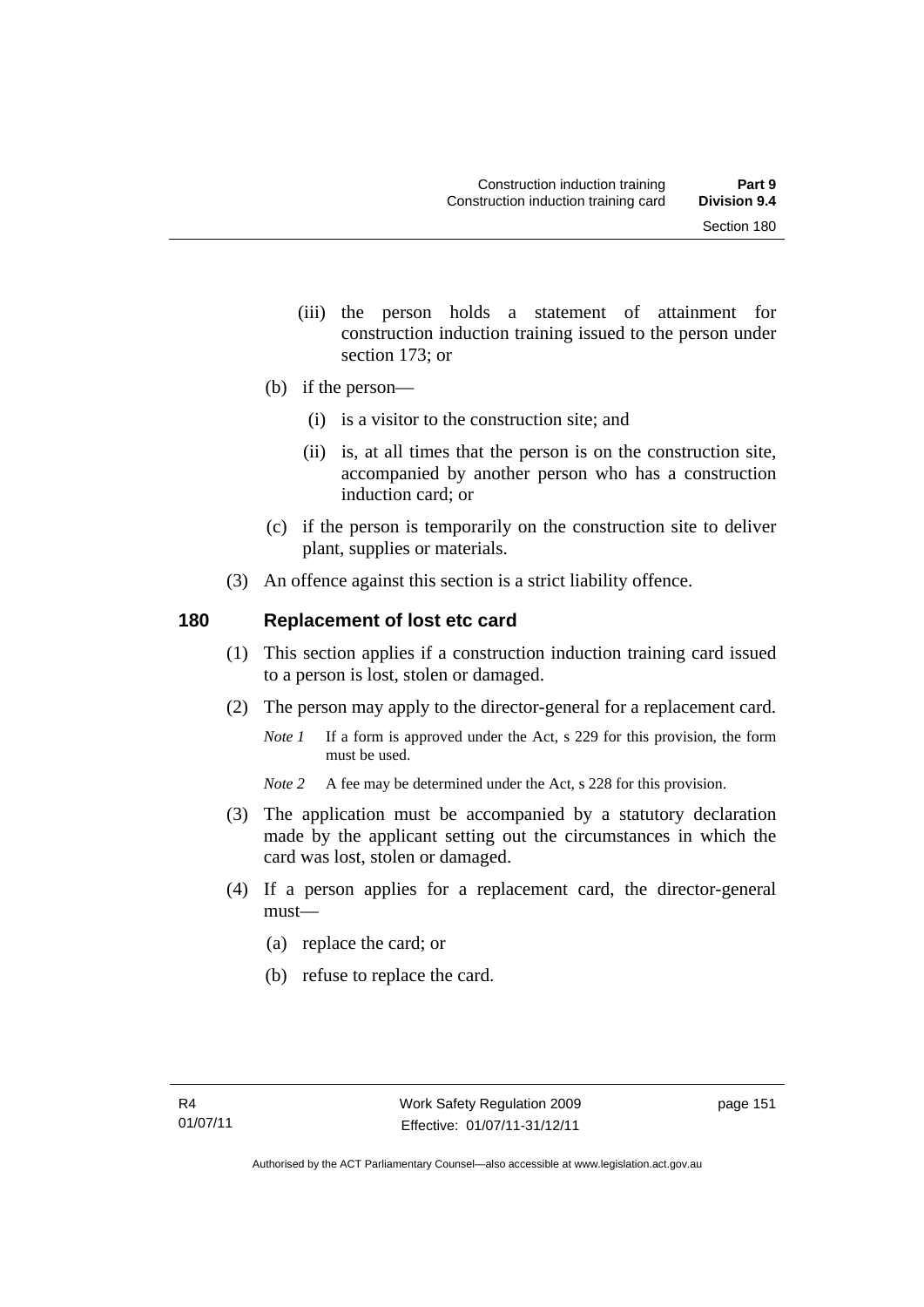- (5) The director-general must replace the card if satisfied that—
	- (a) the person held a construction induction training card; and
	- (b) the card is lost, stolen or damaged.
- (6) If the director-general refuses to replace the card, the director-general must give the person written notice of the refusal.

# **Division 9.5 Cancellation of construction induction training card**

## **181 Grounds for cancellation of construction induction training card**

The director-general must cancel a construction induction training card on the ground that the card was issued to a person because information given to the director-general in relation to the application for the card was false or misleading in a material particular.

## **182 Cancellation of construction induction training card**

- (1) The director-general must cancel a construction induction training card if the director-general—
	- (a) has given written notice to the cardholder of an intention to cancel the card; and
	- (b) has considered any reasons given by the cardholder in accordance with the notice; and
	- (c) is satisfied that the ground for cancellation under section 181 exists.
- (2) A notice of intention to cancel a construction induction training card must—
	- (a) set out the ground for cancellation; and

Authorised by the ACT Parliamentary Counsel—also accessible at www.legislation.act.gov.au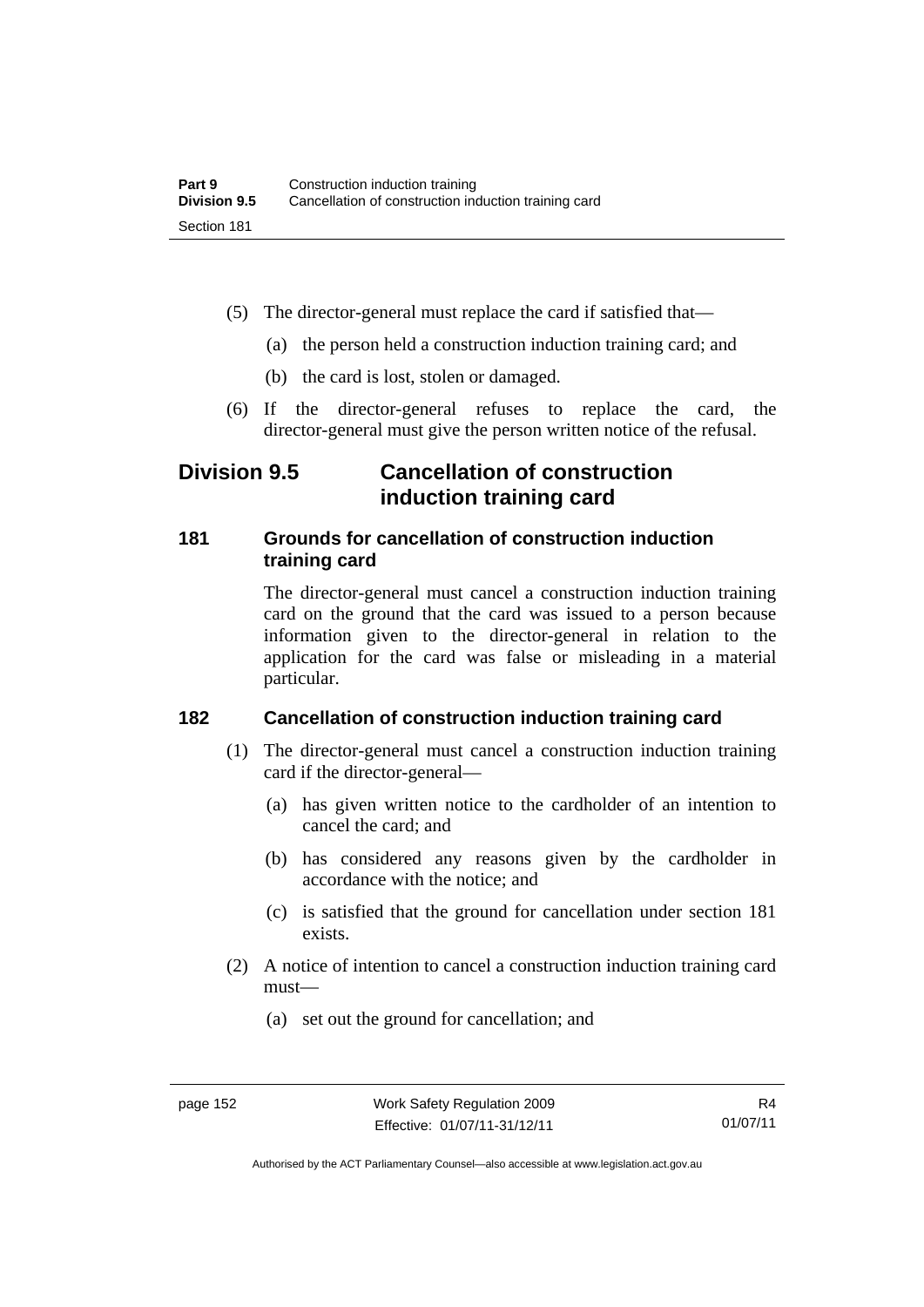- (b) state that the cardholder may, not later than 14 days after the day the notice is given to the cardholder, give reasons why the cardholder considers that the card should not be cancelled.
- (3) The cancellation takes effect—
	- (a) on the day after the day the director-general gives the cardholder written notice that the card is cancelled; or
	- (b) if a later date is stated in the notice of cancellation—the later date.
- (4) A notice of cancellation must set out the ground for cancellation.

## **183 Surrender of cancelled construction induction training card**

(1) If a construction induction training card is cancelled under section 182, the cardholder must surrender the card to the director-general not later than 14 days after the day the cancellation takes effect.

Maximum penalty: 5 penalty units.

(2) An offence against this section is a strict liability offence.

## **Division 9.6 Miscellaneous**

## **184 Employer to keep training records**

- (1) An employer who engages a worker to carry out work on a construction site must—
	- (a) record the following details from the worker's construction induction training card:
		- (i) the worker's name and date of birth;
		- (ii) the unique identifying number for the card; or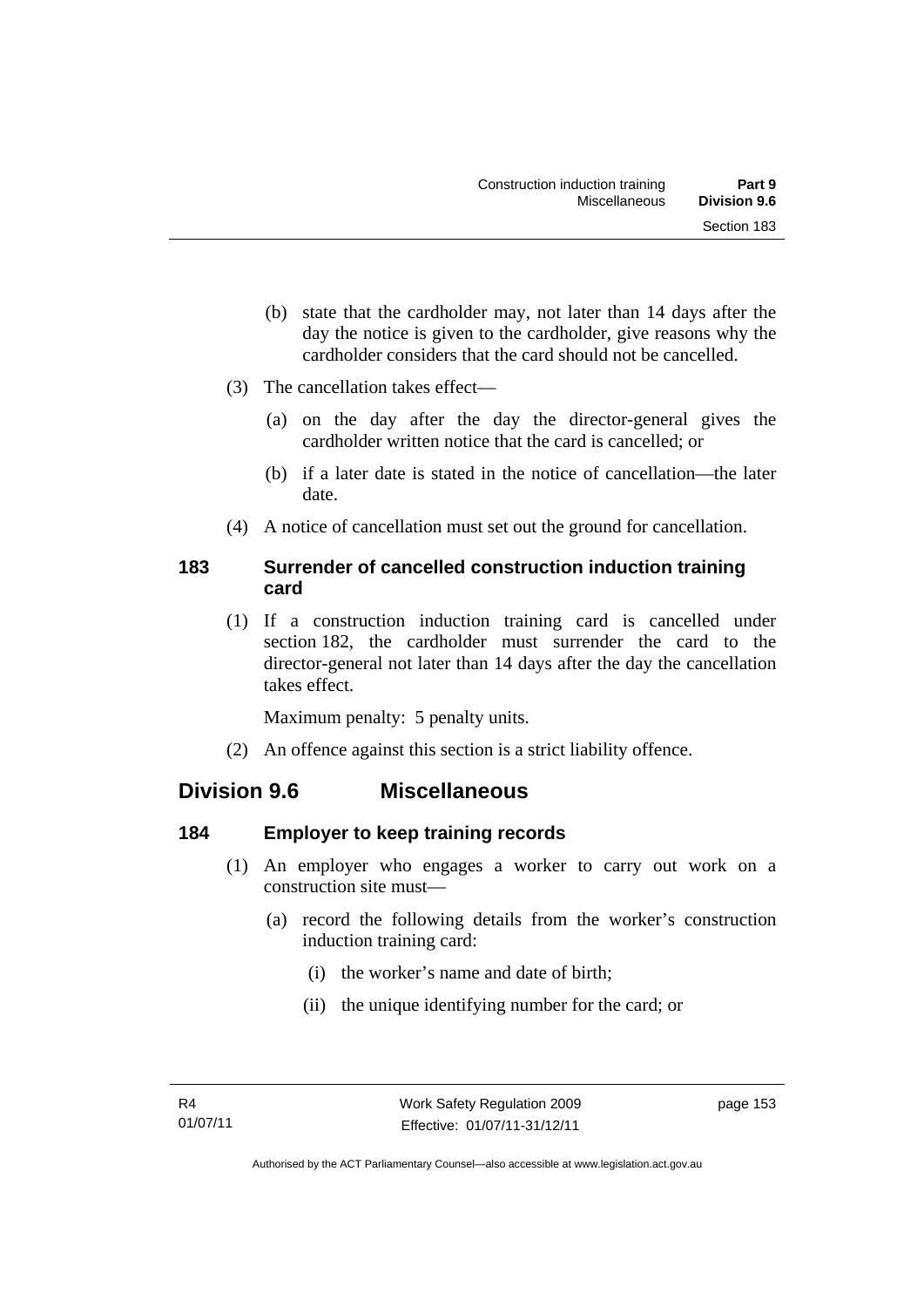- (b) if the worker does not have a construction induction training card—record the following:
	- (i) the worker's name and date of birth;
	- (ii) the date the worker applied for a construction induction training card;
	- (iii) the date and place where the worker undertook construction induction training;
	- (iv) the name of the registered training organisation that issued the statement of attainment for the training.

Maximum penalty: 5 penalty units.

- (2) The employer must keep the record for 5 years after the later of—
	- (a) the day the construction work is completed; and
	- (b) the day the worker stops working for the employer.

Maximum penalty: 5 penalty units.

(3) An offence against this section is a strict liability offence.

## **185 Director-general to cooperate with other jurisdictions**

- (1) The director-general must tell a licensing authority, and the Commonwealth regulatory authority, if—
	- (a) the director-general has information about a person whose construction induction training card was issued by the licensing authority; and
	- (b) having regard to the information, the director-general reasonably believes that the person's card should be cancelled.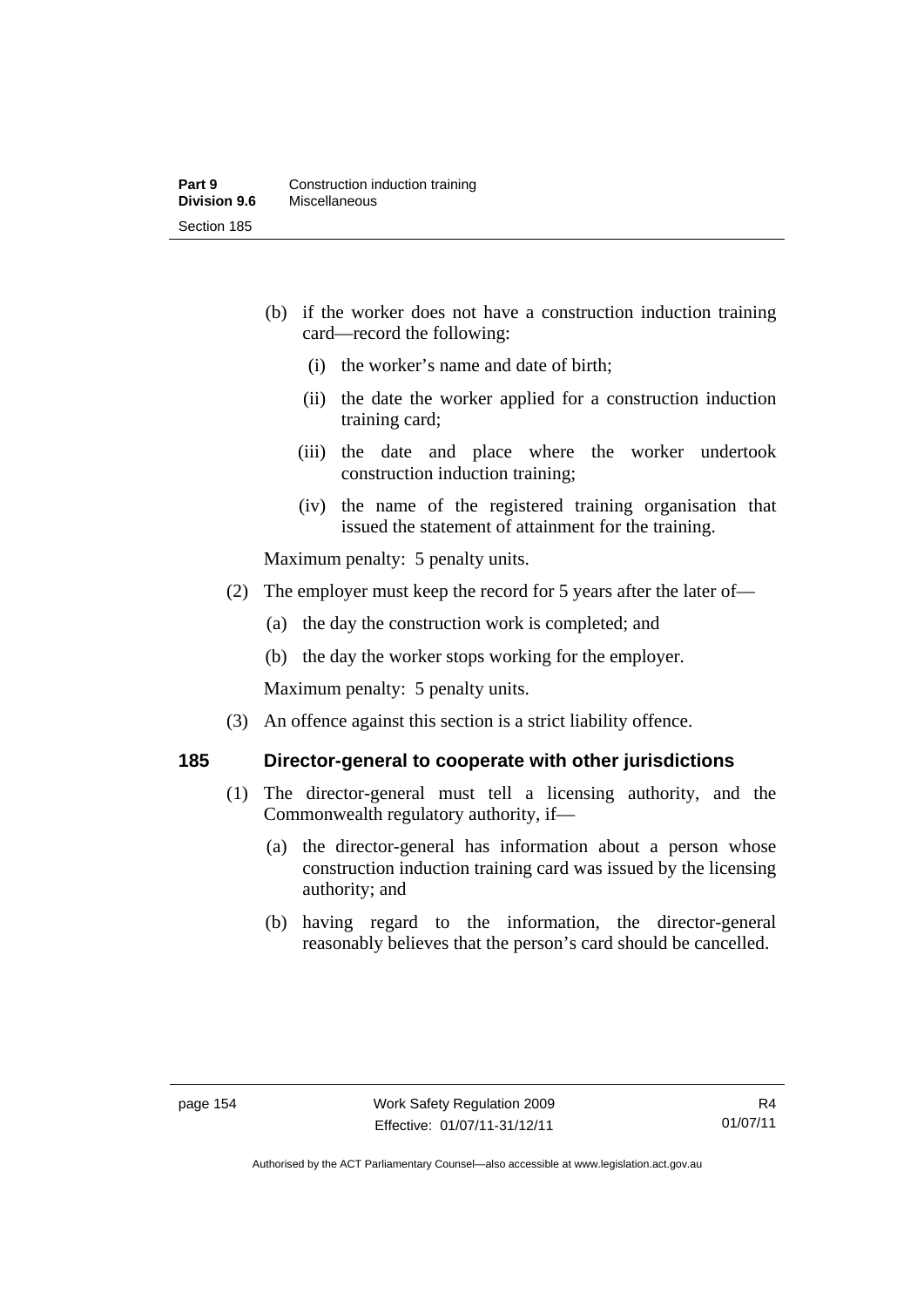- (2) If the director-general receives information from a licensing authority about the issue of a construction induction training card to a person whose card was issued by the director-general, the director-general must—
	- (a) investigate the matter; and
	- (b) if the director-general is satisfied that the ground for cancellation under section 181 exists—take action to cancel the card under this part.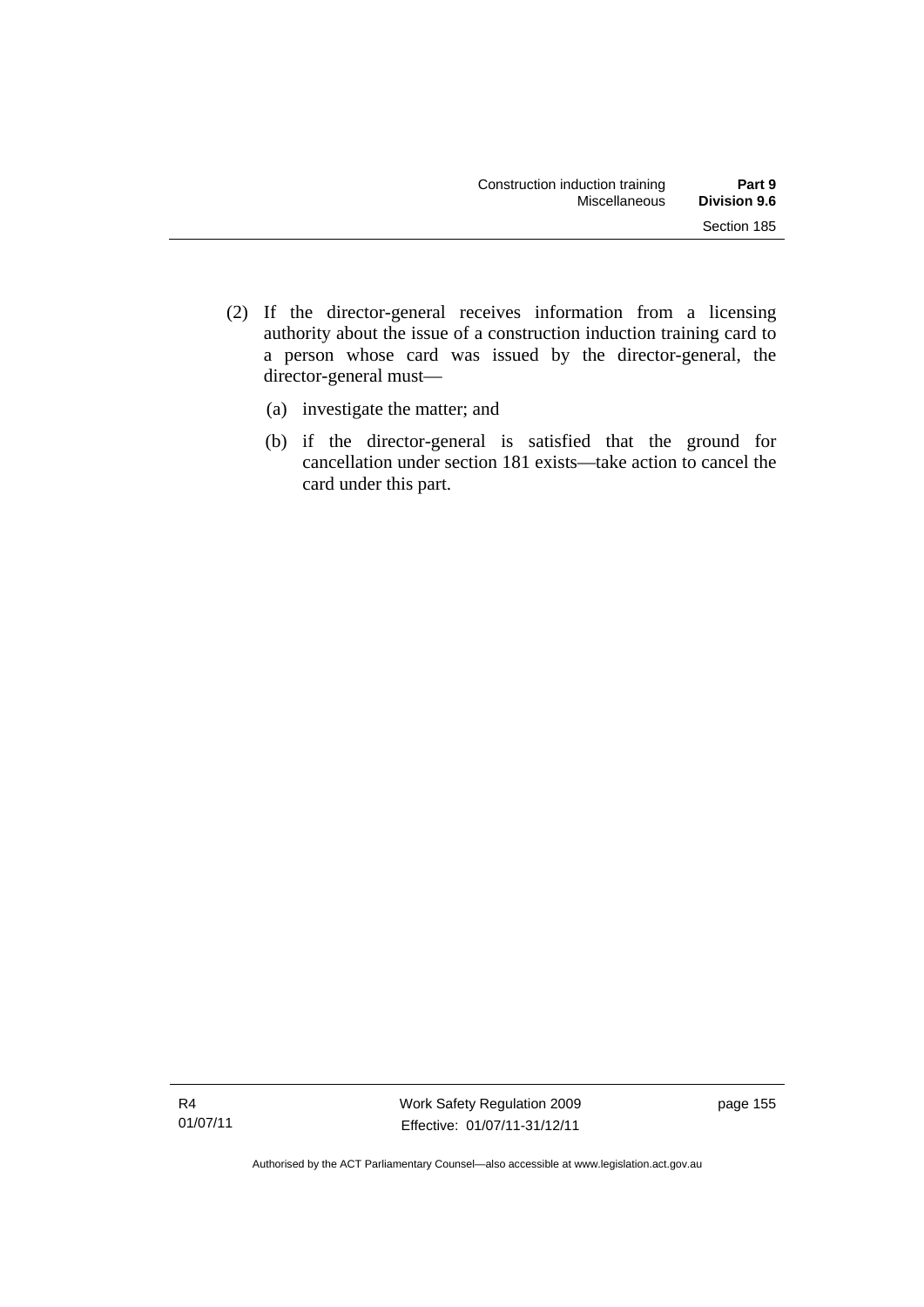#### **Part 10** Carrying out manual tasks

# **Part 10 Carrying out manual tasks**

*Note* The *Work Safety Act 2008*, pt 3 (Work safety duties) sets out duties that people conducting businesses or undertakings, and people in control, must comply with to ensure work safety by managing risk. The Act defines *manages risk* (s 14) and *reasonably practicable steps* (s 15) in relation to the duties in pt 3.

#### **186 Meaning of** *manual task***—pt 10**

In this part:

*manual task* means an activity that requires a person to use his or her musculoskeletal system to perform the activity.

#### **187 Person conducting business or undertaking must give information etc**

- (1) A person conducting a business or undertaking at a workplace must give appropriate information, instruction, training and supervision to a worker who carries out a manual task at the workplace—
	- (a) on the following in relation to the manual task:
		- (i) safe methods of carrying out the task;
		- (ii) use of safe systems of work;
		- (iii) ways that the worker may eliminate or minimise the risk of musculoskeletal disorders; and
	- (b) including new information affecting the task in relation to the workplace, or any plant, substance, structure or system of work used in carrying out the task as it becomes available; and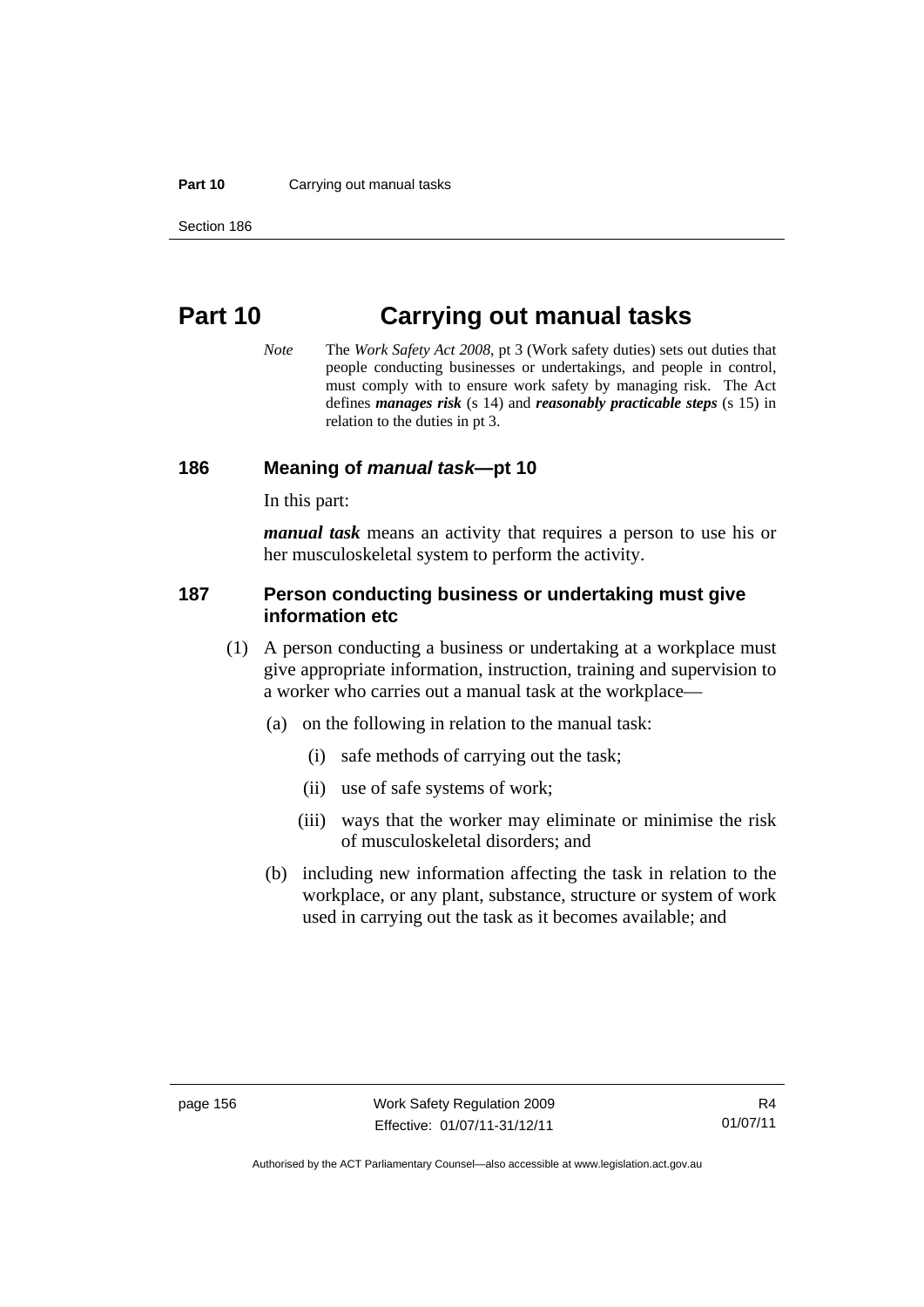(c) in a way that takes into account the worker's communication needs.

#### **Examples—communication needs**

- 1 the worker's first language is not English
- 2 the worker works in an isolated location
- *Note* An example is part of the regulation, is not exhaustive and may extend, but does not limit, the meaning of the provision in which it appears (see Legislation Act, s 126 and s 132).

Maximum penalty: 20 penalty units.

- (2) The person must give the information, instruction and training mentioned in subsection (1) in each of the following circumstances, if giving the information, instruction or training is reasonably necessary to ensure work safety:
	- (a) before the manual task is carried out;
	- (b) if any part of the work changes;
	- (c) while the worker carries out the manual task.
- (3) The person must give the supervision mentioned in subsection (1) in each of the following circumstances if the supervision is reasonably necessary to ensure work safety:
	- (a) before the manual task is carried out;
	- (b) if any part of the work changes;
	- (c) while the worker carries out the manual task.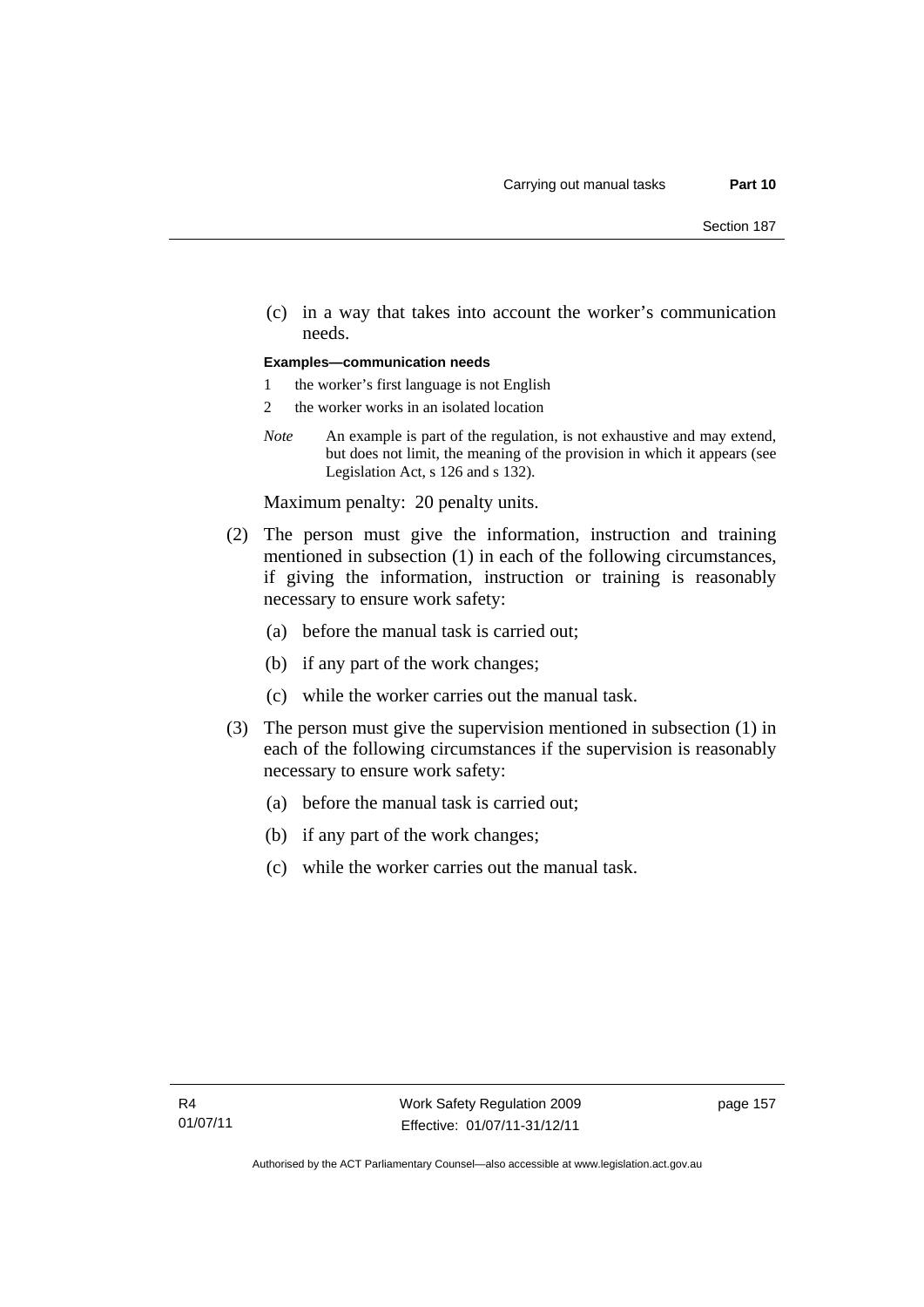#### **Part 10** Carrying out manual tasks

Section 188

#### **188 Person in control of premises, plant or system must give information etc**

- (1) This section applies to a person in control of any of the following:
	- (a) premises;
	- (b) plant or a system, or the operation of the plant or system.
	- *Note* The Act, s 22 (Duty—person in control of premises) and s 23 (Duty person in control of plant or system etc) set out duties that apply to particular people in control.
- (2) The person must give appropriate information, instruction, training and supervision to a worker who carries out a manual task at the premises or in relation to the plant or system to allow the worker—
	- (a) to carry out the task safely; and
	- (b) to participate in managing risk in relation to the task.

Maximum penalty: 20 penalty units.

- (3) In particular, the person must give the information, instruction, training and supervision—
	- (a) on the following in relation to the manual task:
		- (i) safe methods of carrying out the task;
		- (ii) use of safe systems of work; and
		- (iii) ways that the worker may eliminate or minimise the risk of musculoskeletal disorders; and
	- (b) including new information affecting the task in relation to the premises, or any plant, substance, structure or system of work used in carrying out the task as it becomes available; and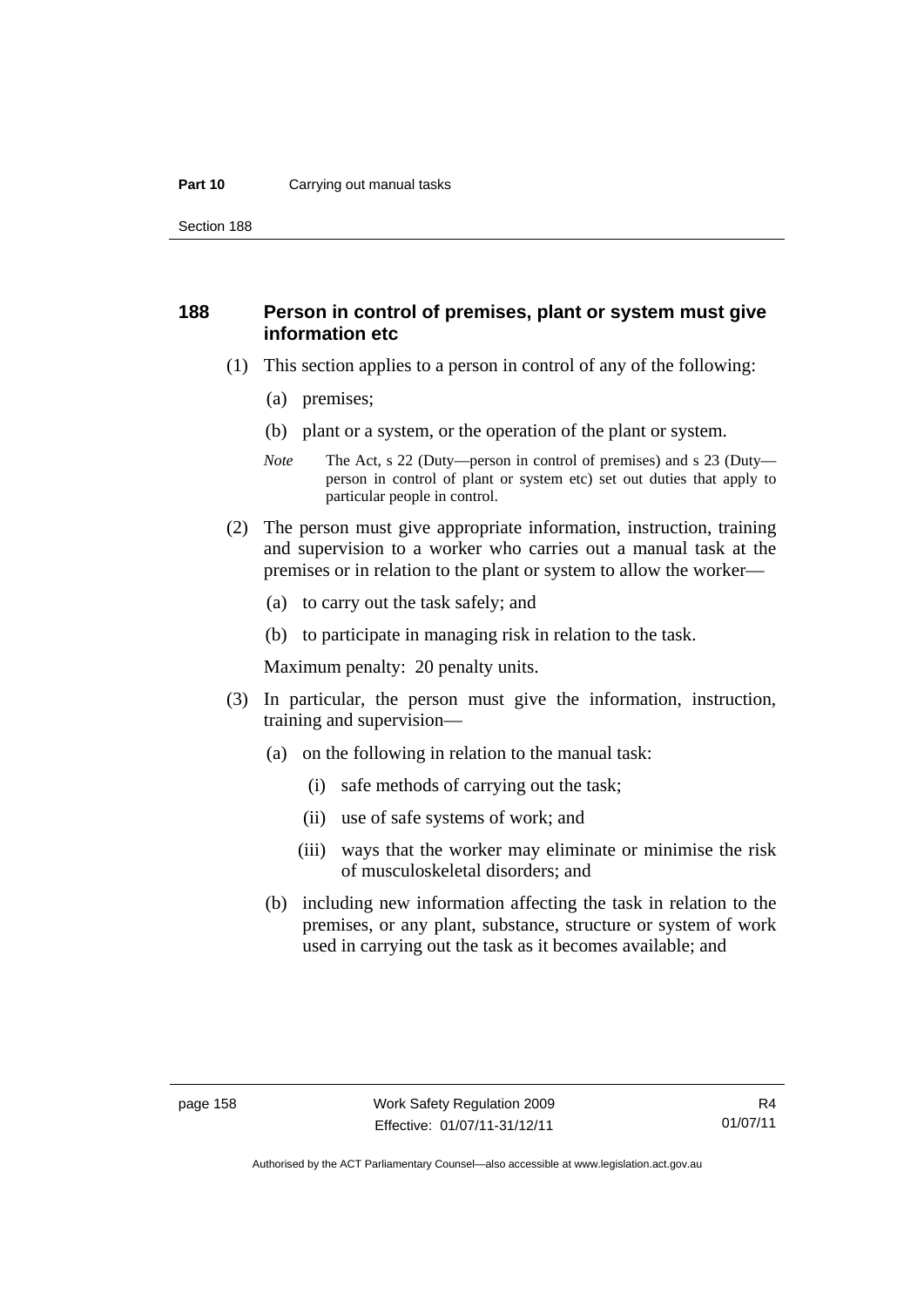(c) in a way that takes into account the worker's communication needs.

#### **Examples—communication needs**

- 1 the worker's first language is not English
- 2 the worker works in an isolated location
- *Note* An example is part of the regulation, is not exhaustive and may extend, but does not limit, the meaning of the provision in which it appears (see Legislation Act, s 126 and s 132).
- (4) The person must give the information, instruction and training mentioned in subsection (2) in each of the following circumstances, if giving the information, instruction or training is reasonably necessary to ensure work safety:
	- (a) before the manual task is carried out;
	- (b) if any part of the work changes;
	- (c) while the worker carries out the manual task.
- (5) The person must give the supervision mentioned in subsection (2) in each of the following circumstances if the supervision is reasonably necessary to ensure work safety:
	- (a) before the manual task is carried out;
	- (b) if any part of the work changes;
	- (c) while the worker carries out the manual task.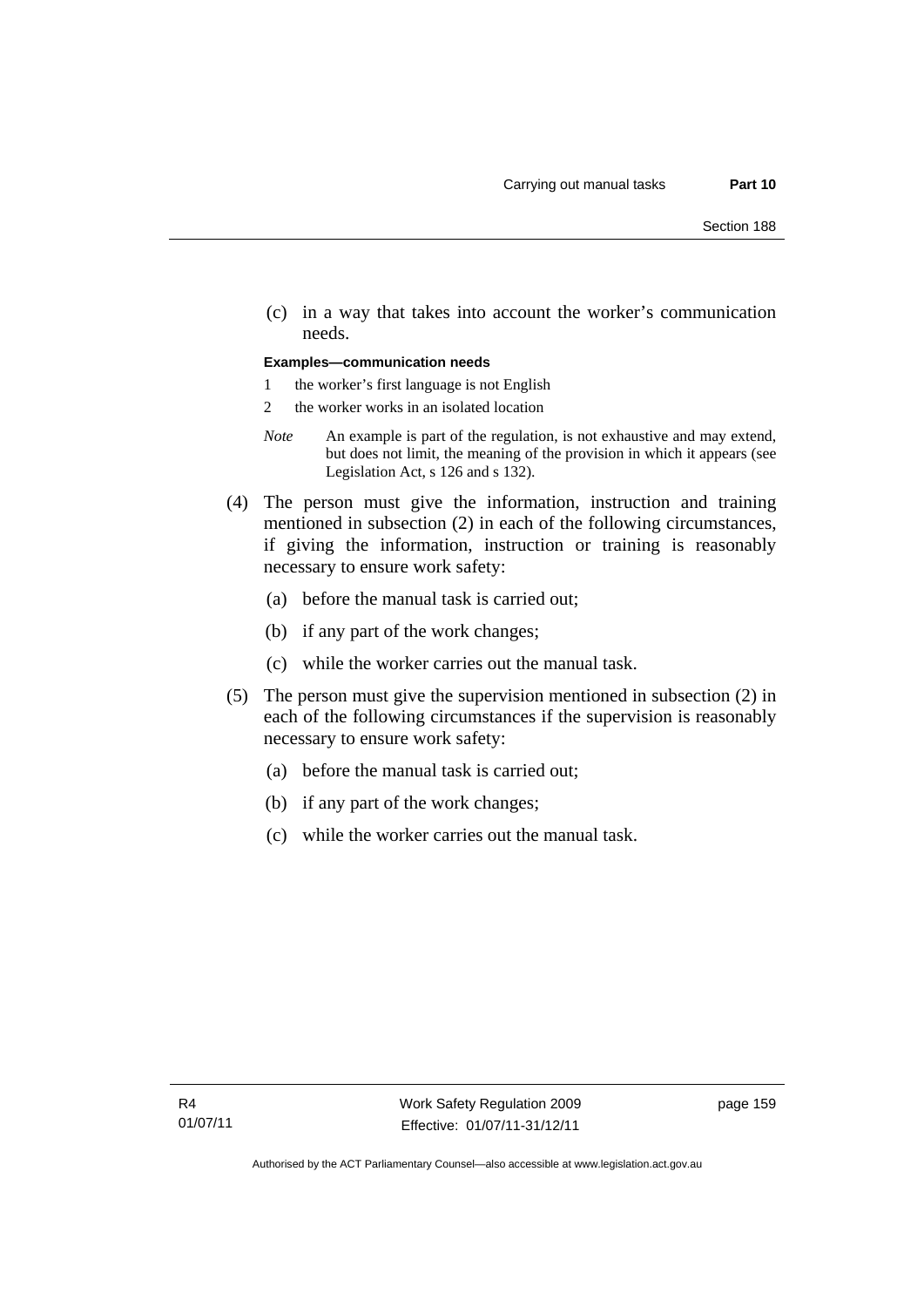#### **Part 10** Carrying out manual tasks

Section 189

#### **189 Person in control of design, manufacture, import or supply must give information etc**

- (1) This section applies to a person in control of any of the following:
	- (a) the design of plant or a structure that is used, is to be used or could reasonably be expected to be used, at work or at a workplace;
	- (b) the design of a structure that is, is to be or could reasonably be expected to be, a workplace;
	- (c) the manufacture of plant or a structure that is used, is to be used or could reasonably be expected to be used, at work or at a workplace;
	- (d) the manufacture of a structure that is, is to be or could reasonably be expected to be, a workplace;
	- (e) the import or supply of plant, or a structure, that is used, is to be used or could reasonably be expected to be used, at work or at a workplace;
	- (f) the import or supply of a structure that is, is to be or could reasonably be expected to be, a workplace.
	- *Note 1 Person in control*—see the Act, s 13.
	- *Note 2* The Act, s 24 (Duty—person in control of design), s 25 (Duties—person in control of manufacture) and s 26 (Duties—person in control of import and supply) set out duties that apply to particular people in control.
- (2) The person in control must give information about the following to a worker using the plant or structure to carry out a manual task:
	- (a) the intended use of the plant or structure;
	- (b) the risk of using the plant or structure;

Authorised by the ACT Parliamentary Counsel—also accessible at www.legislation.act.gov.au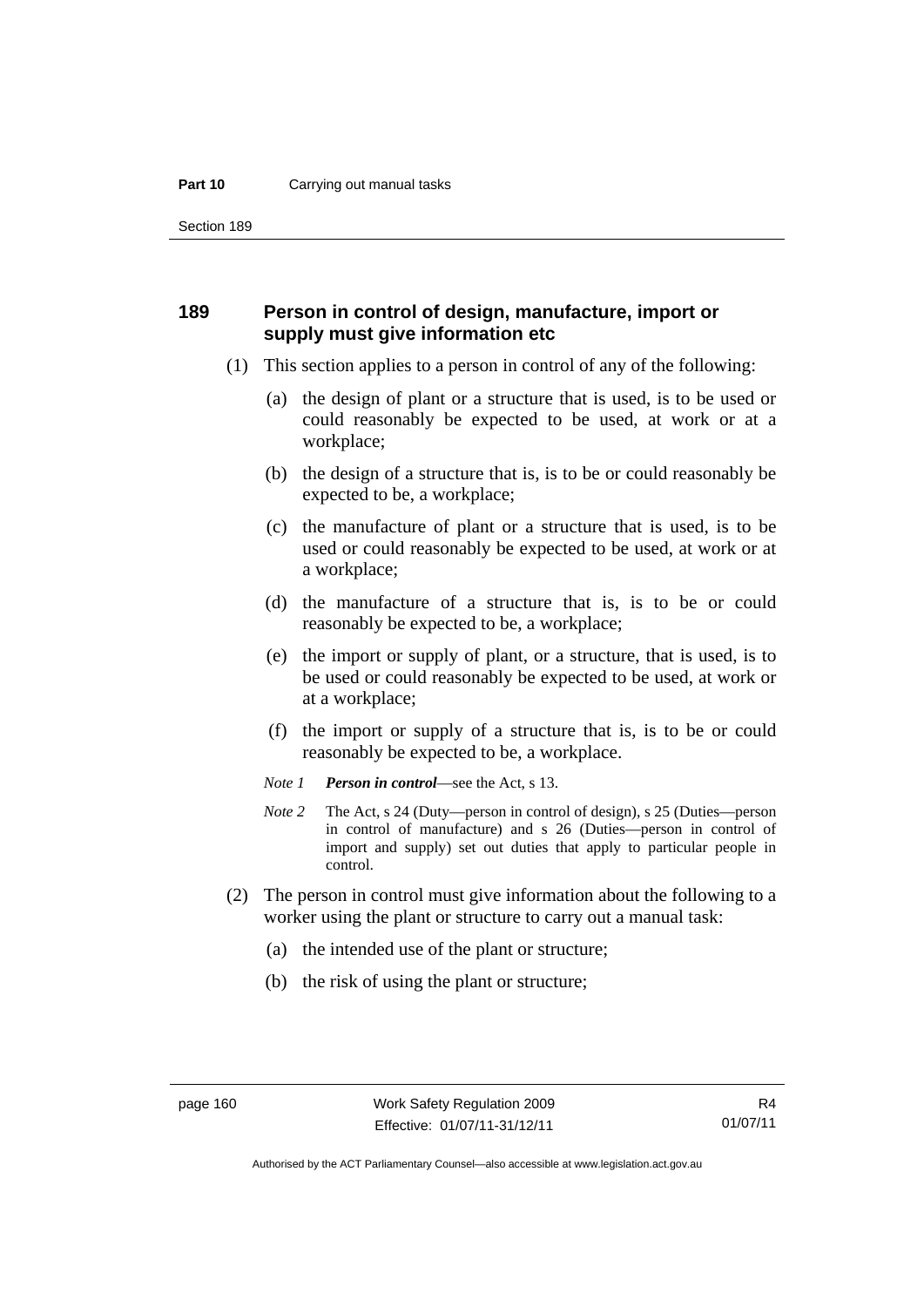(c) ways that the worker may eliminate or minimise the risk of musculoskeletal disorders.

Maximum penalty: 20 penalty units.

- (3) The information mentioned in subsection (2) must—
	- (a) describe the risk of using the plant or structure sufficiently to allow the plant or structure to be used safely; and
	- (b) be updated if new information is available about—
		- (i) the plant or structure; or
		- (ii) a manual task that is carried out using the plant or structure; and
	- (c) be able to be readily understood by a worker using the plant or structure to carry out a manual task or a person in control of the worker; and
	- (d) be kept for—
		- (i) 5 years after the information is given; or
		- (ii) if the plant or structure is likely to be used as intended for more than 5 years—the period the plant or structure is used as intended.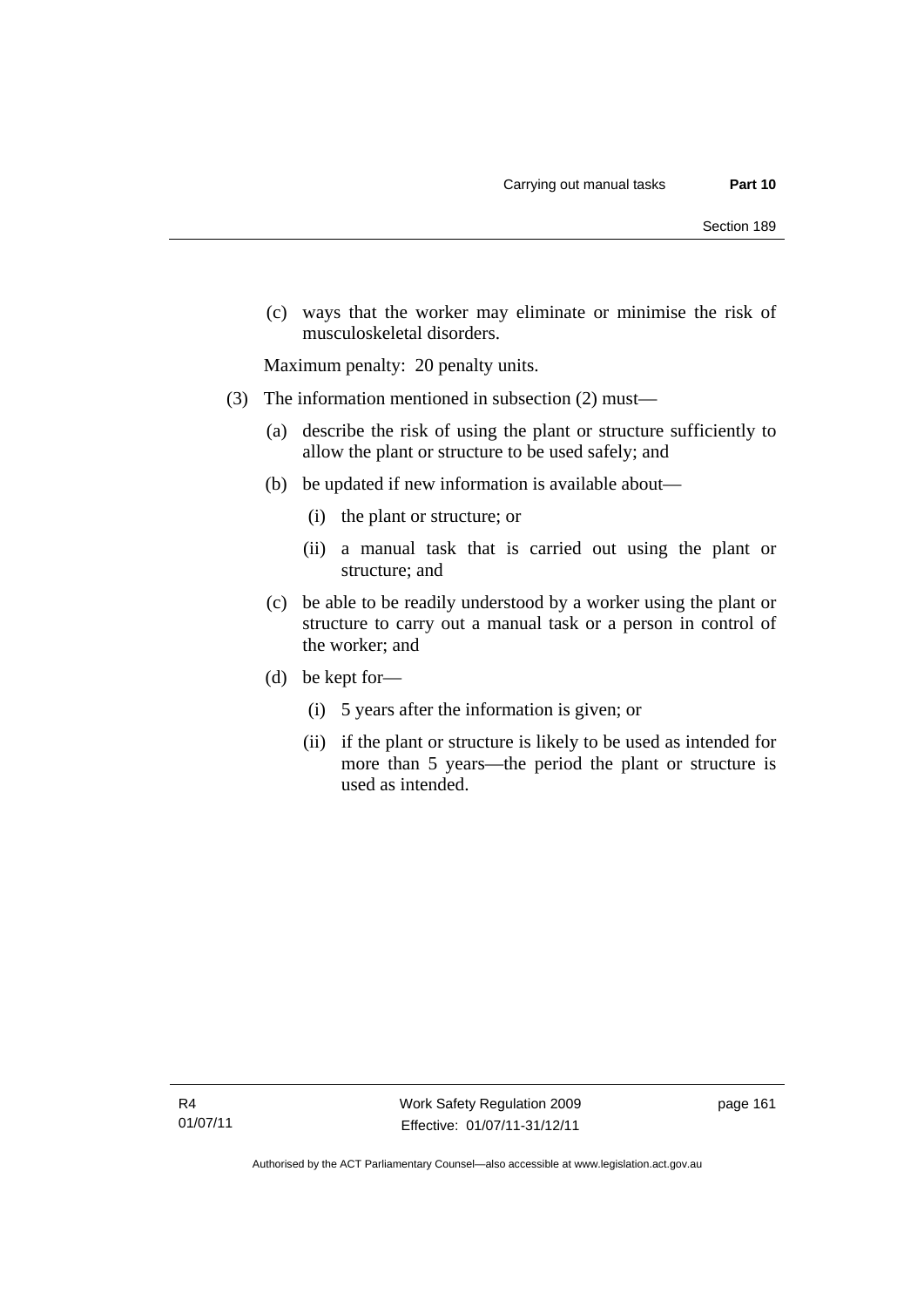#### **Part 11 Incorporated documents**

Section 190

## **Part 11 Incorporated documents**

#### **190 Meaning of** *incorporated document*

In this regulation:

*incorporated document* means any of the following:

- (a) AS/NZS 1269.1 (Occupational noise management Part 1— Measurement and assessment of noise immission and exposure);
- (b) AS/NZS 1269.3 (Occupational noise management Part 3— Hearing protector program);
- (c) AS/NZS 1270 (Acoustics—Hearing protectors);
- (d) AS/NZS 1891 (Industrial fall-arrest systems and devices safety belts and harnesses);
- (e) AS 2444 (Portable fire extinguishers and fire blankets— Selection and location);
- (f) the national exposure standards;
- (g) a document approved in writing by the Minister to be an incorporated document;
- (h) any other document incorporated, applied or adopted by a document mentioned in paragraphs (a) to (g).
- *Note 1* The text of an applied, adopted or incorporated instrument, whether applied as in force from time to time or as at a particular time, is taken to be a notifiable instrument if the operation of the Legislation Act, s 47 (5) or (6) is not disapplied (see s 47 (7)).
- *Note 2* A notifiable instrument must be notified under the Legislation Act.
- *Note 3* This standard may be purchased at www.standards.org.au.

R4 01/07/11

Authorised by the ACT Parliamentary Counsel—also accessible at www.legislation.act.gov.au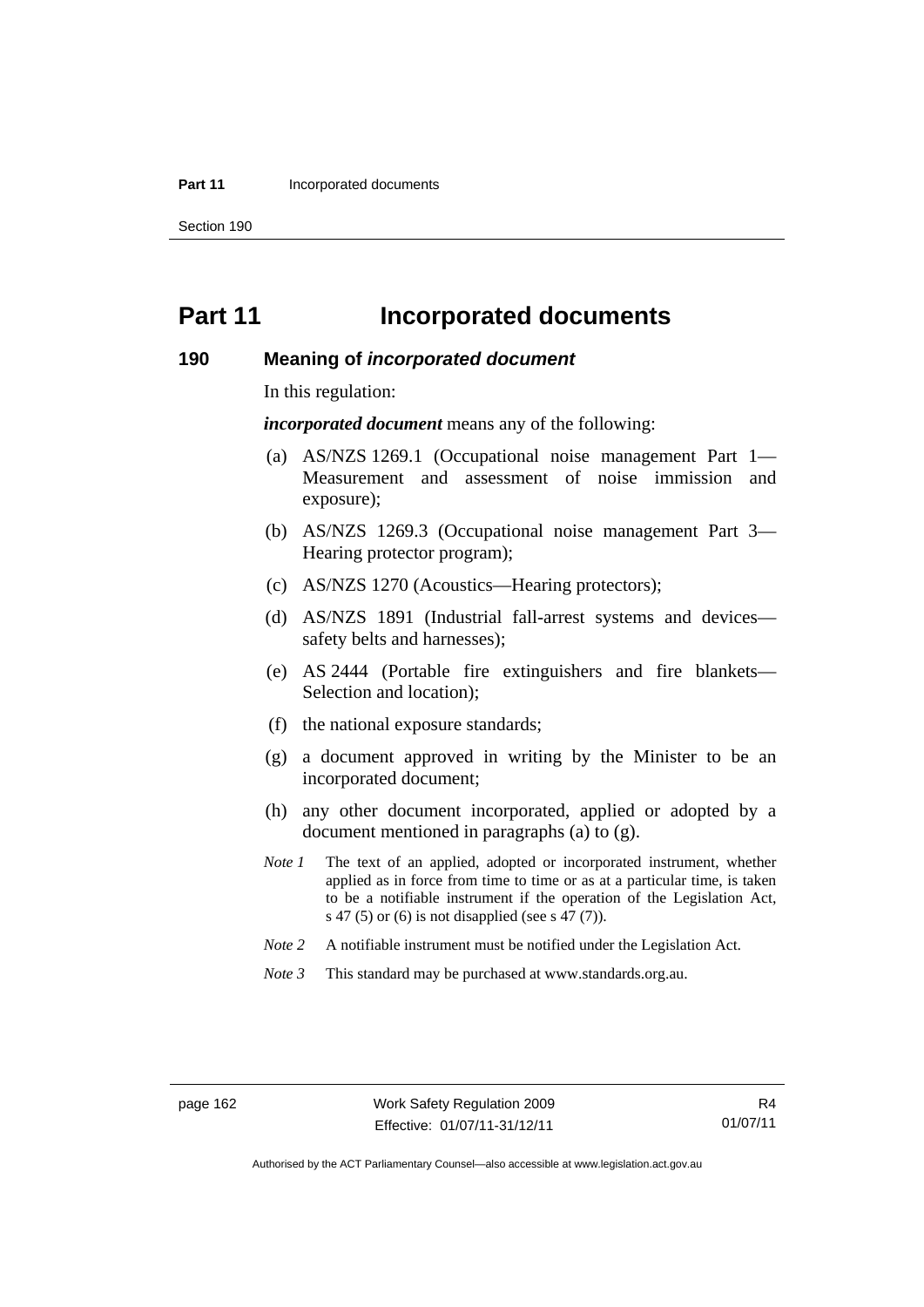#### **191 Inspection of incorporated documents**

- (1) This section applies to an incorporated document, or an amendment of, or replacement for, an incorporated document.
- (2) The director-general must ensure that the document, amendment or replacement is made available for inspection free of charge to the public on business days at reasonable times.
- (3) In this section:

*amendment*, of an incorporated document—see section 191 (6).

*replacement*, for an incorporated document—see section 191 (6).

#### **192 Notification of certain incorporated documents**

- (1) This section applies to—
	- (a) an incorporated document; or
	- (b) an amendment of, or replacement for, an incorporated document.

#### **Example—replacement document**

a new edition of the incorporated document

- *Note* An example is part of the regulation, is not exhaustive and may extend, but does not limit, the meaning of the provision in which it appears (see Legislation Act, s 126 and s 132).
- (2) The director-general may prepare a written notice (an *incorporated document notice*) for the incorporated document, amendment or replacement that contains the following information:
	- (a) for an incorporated document—details of the document, including its title, author and date of publication;
	- (b) for a replacement of an incorporated document—details of the replacement, including its title, author and date of publication;

page 163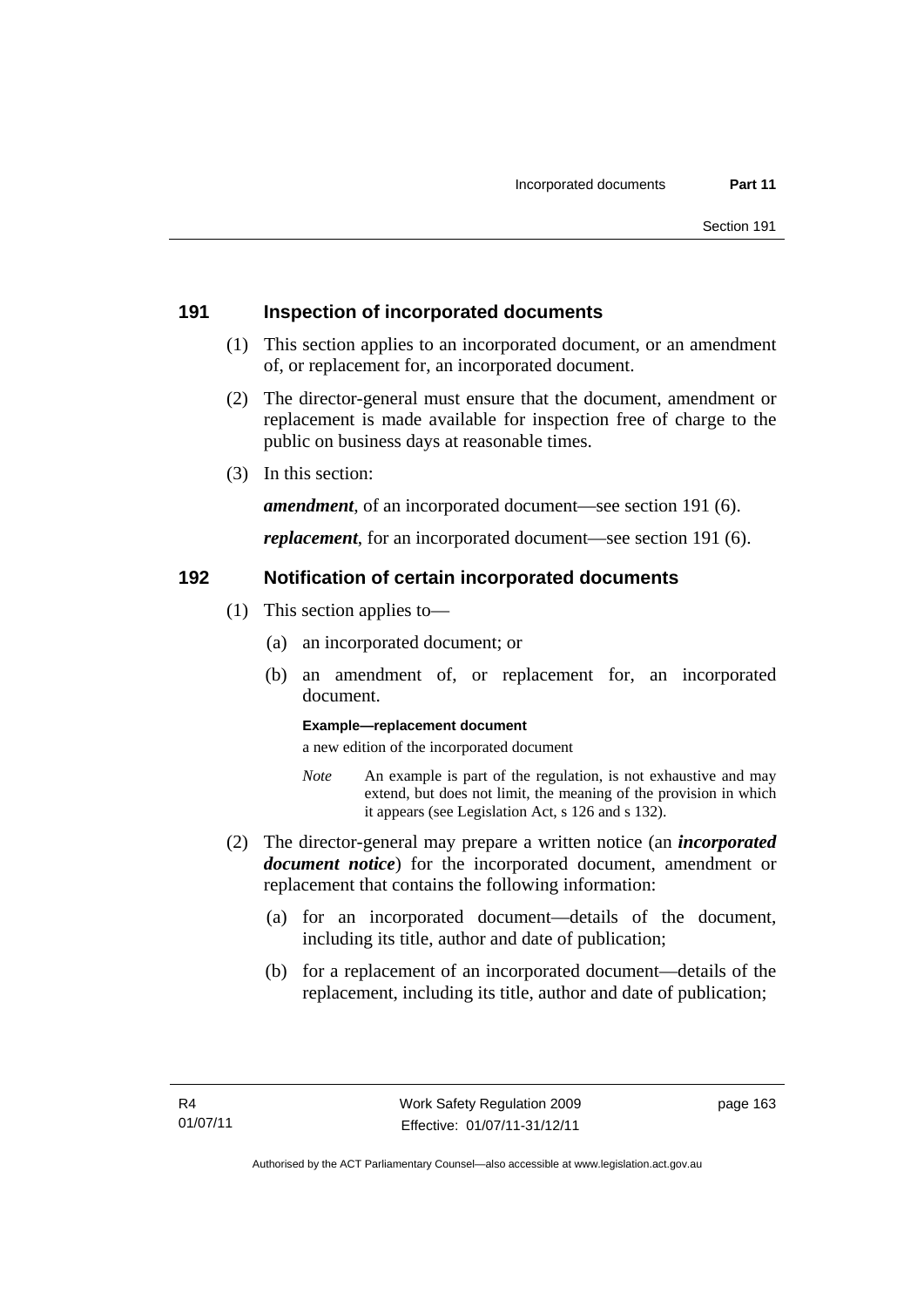#### **Part 11 Incorporated documents**

Section 192

- (c) for an amendment of an incorporated document—the date of publication of the amendment (or of the standard as amended) and a brief summary of the effect of the amendment;
- (d) for an incorporated document or any amendment or replacement—
	- (i) a date of effect (not earlier than the day after the day of notification of the notice); and
	- (ii) details of how access to inspect the document, amendment or replacement may be obtained under section 190 (Inspection of incorporated documents); and
	- (iii) details of how copies may be obtained, including an indication of whether there is a cost involved.
- (3) An incorporated document notice is a notifiable instrument.

*Note* A notifiable instrument must be notified under the Legislation Act.

- (4) The incorporated document, amendment or replacement has no effect under the Act unless—
	- (a) an incorporated document notice is notified in relation to the document, amendment or replacement; or
	- (b) the document, amendment or replacement is notified under the Legislation Act, section 47 (6).
- (5) The Legislation Act, section 47 (7) does not apply in relation to the incorporated document, amendment or replacement.
- (6) In this section:

*amendment*, of an incorporated document, includes an amendment of a replacement for the incorporated document.

*replacement*, for an incorporated document, means—

(a) a standard that replaces the incorporated document; or

R4 01/07/11

Authorised by the ACT Parliamentary Counsel—also accessible at www.legislation.act.gov.au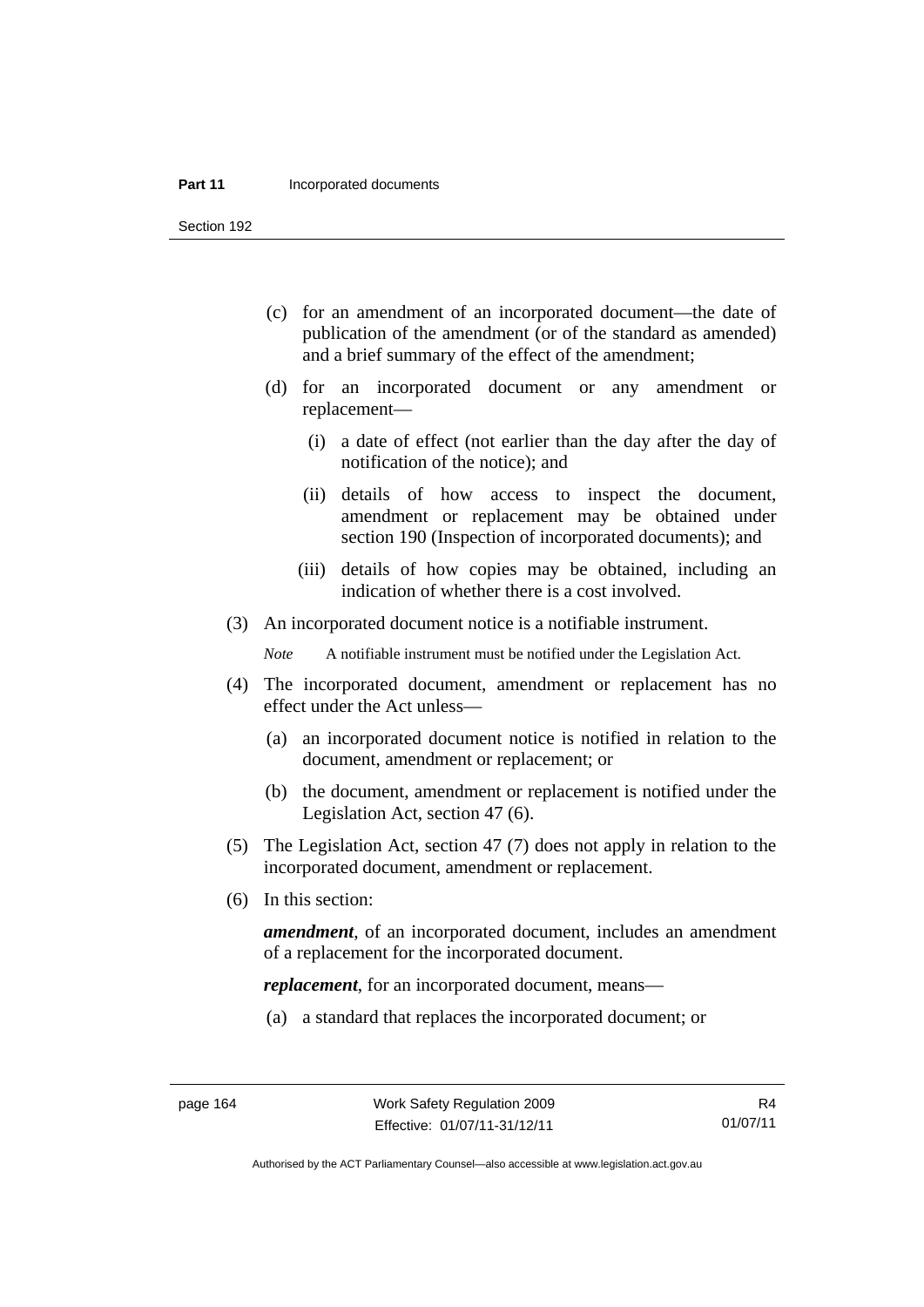- (b) a document (an *initial replacement*) that replaces a document mentioned in paragraph (a); or
- (c) a document (a *further replacement*) that replaces an initial replacement or any further replacement.

Authorised by the ACT Parliamentary Counsel—also accessible at www.legislation.act.gov.au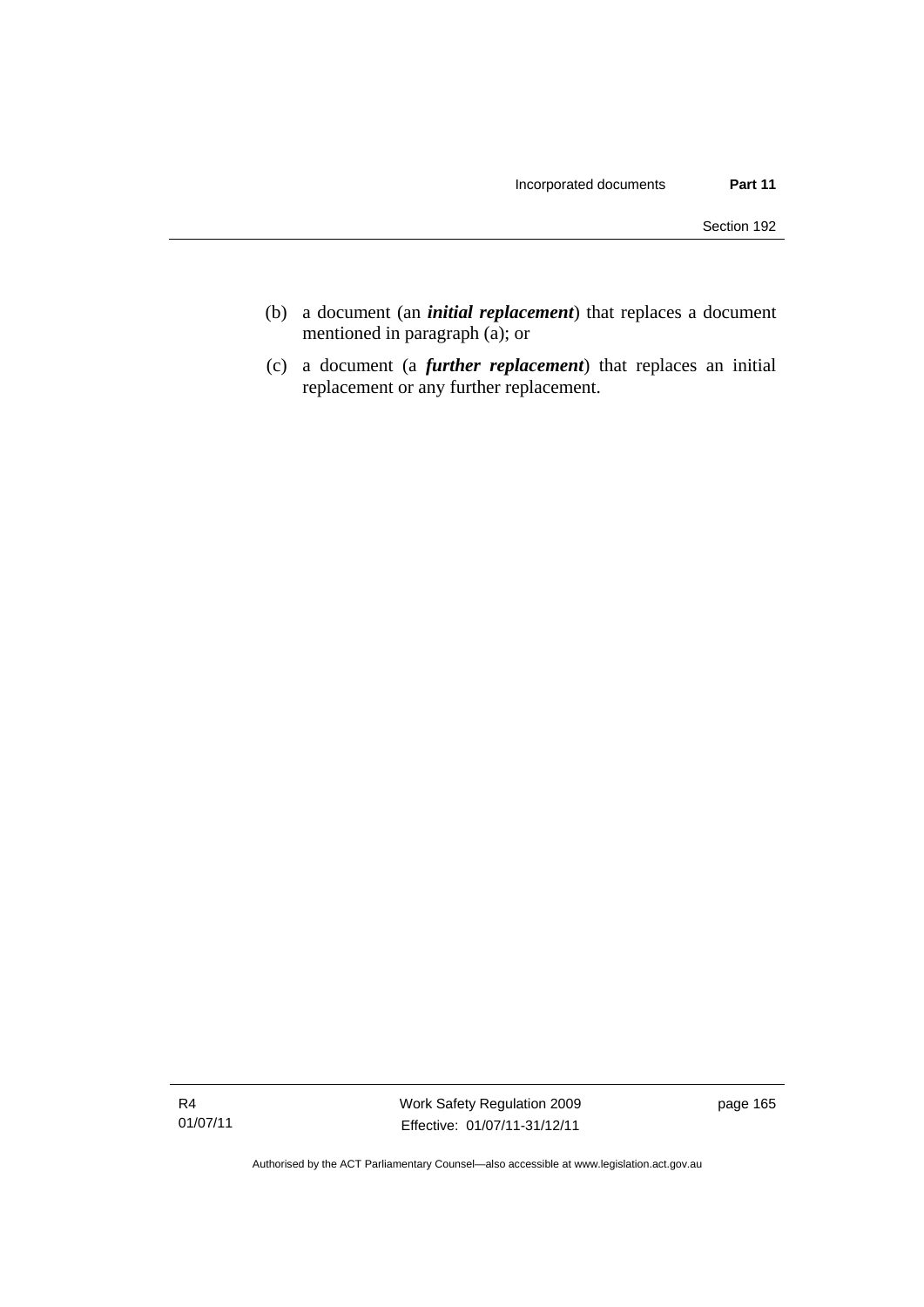#### **Part 12 Reviewable decisions**

# **Part 12 Reviewable decisions**

#### **193 Reviewable decision—Act, s 174 (b)**

A decision mentioned in schedule 3, part 3.1, column 3, under a provision mentioned in column 2 in relation to the decision, is a reviewable decision.

#### **194 Notice of reviewable decision—Act, s 175 (1)**

If a person makes a reviewable decision, the person must give a reviewable decision notice to each entity mentioned in schedule 3, part 3.1, column 4 in relation to the decision.

- *Note 1* The person must also take reasonable steps to give a reviewable decision notice to any other person whose interests are affected by the decision (see *ACT Civil and Administrative Tribunal Act 2008*, s 67A).
- *Note* 2 The requirements for reviewable decision notices are prescribed under the *ACT Civil and Administrative Tribunal Act 2008*.

#### **195 Internal review of certain decisions—Act, s 176 (1)**

A decision mentioned in schedule 3, part 3.2, column 3 under a provision mentioned in column 2 in relation to the decision, is an internally reviewable decision.

page 166 Work Safety Regulation 2009 Effective: 01/07/11-31/12/11

Authorised by the ACT Parliamentary Counsel—also accessible at www.legislation.act.gov.au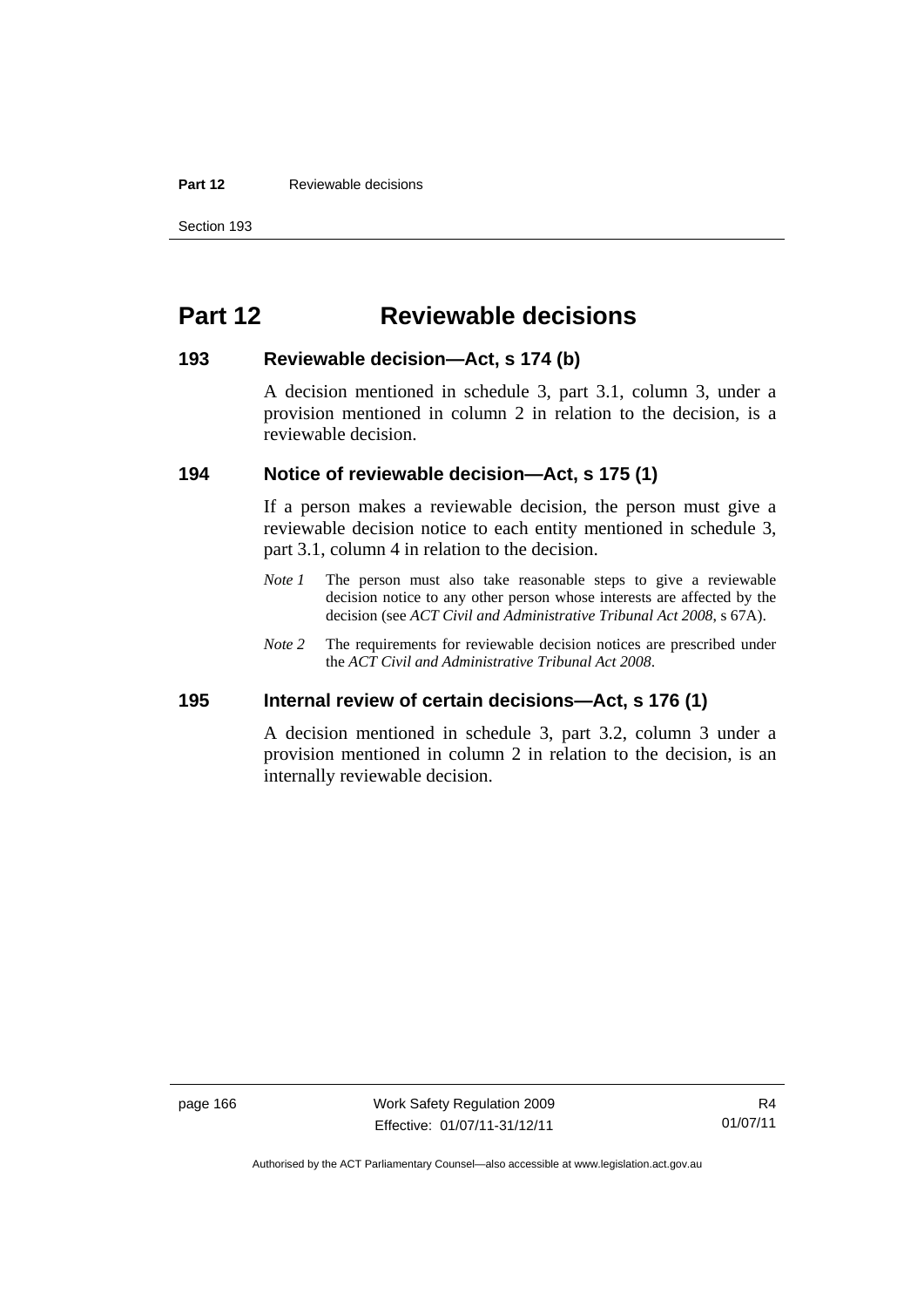## **Part 13 Transitional**

**196 Definitions—pt 13** 

In this part:

*certificate of competency* means a certificate of competency issued, or taken to have been issued, under the repealed regulation, section 12 as in force at any time.

- *Note* The following certificates are taken to have been issued under the repealed regulation, s 12:
	- (a) a certificate of competency issued under the *Scaffolding and Lifts Regulation 1950*, s 159;
	- (b) a boiler attendant's certificate issued under the *Boilers and Pressure Vessels Regulation 1954*, pt 4 (see the repealed regulation, s 37).

*commencement day* means the day this regulation, section 122 (Licence application) commences.

*repealed instruments* means the following instruments:

- (a) *Occupational Health and Safety (Mast-Type Elevating Work Platforms) Exemption 2009* (NI2009-190);
- (b) *Occupational Health and Safety (National Certificates of Competency) Exemption 2006* (NI2006-418);
- (c) *Occupational Health and Safety (Pallet Trucks) Exemption 2009* (NI2009-192);
- (d) *Occupational Health and Safety (Work Assist Vehicles) Exemption 2009* (NI2009-189).

*repealed regulation* means the *Occupational Health and Safety (Certification of Plant Users and Operators) Regulation 2000* (SL2000-48).

page 167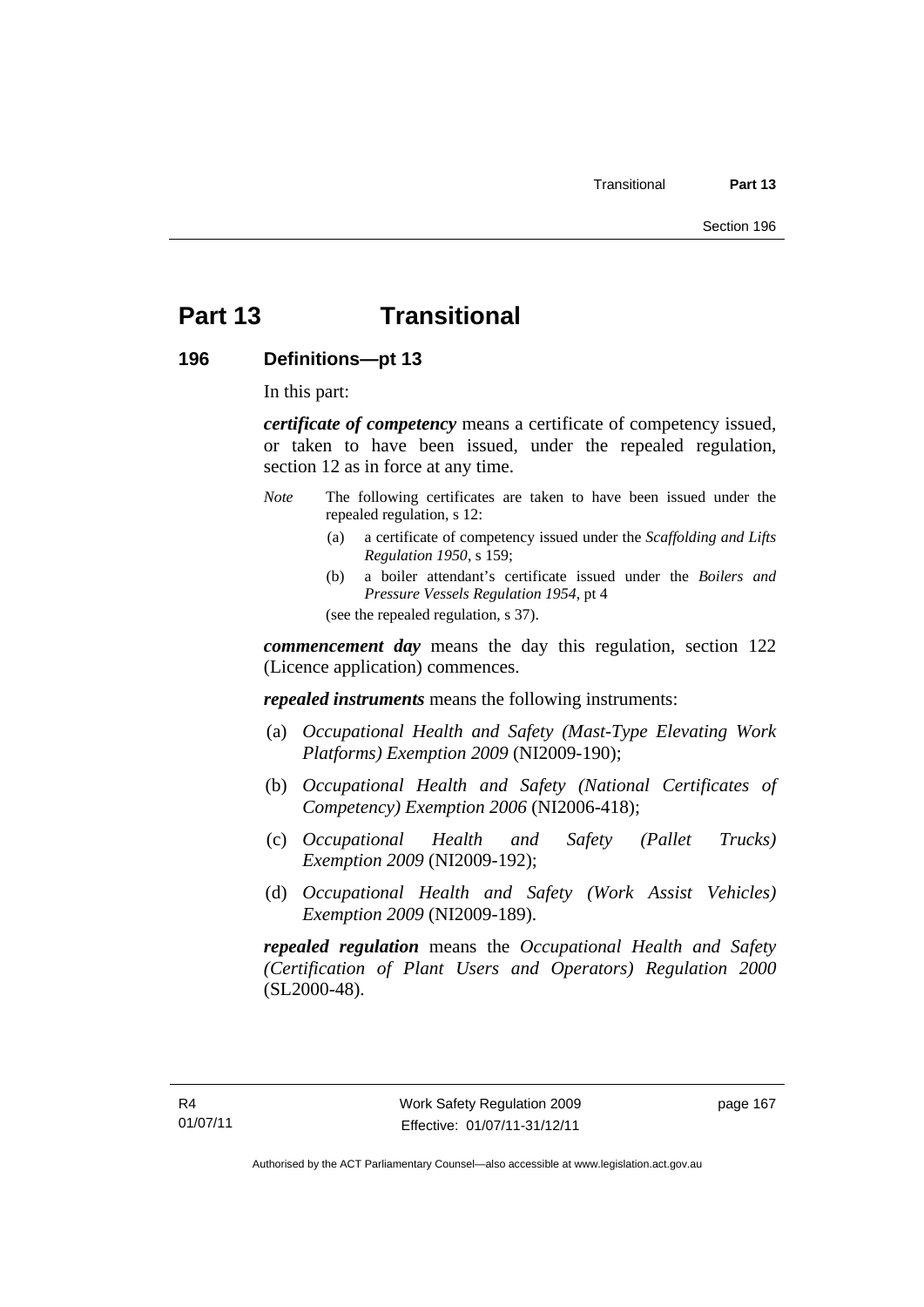Section 197

#### **197 Transitional—continuing application of repealed regulation in relation to scheduled work etc**

- (1) Despite the repeal of the repealed regulation, the repealed regulation (other than section 15) and the repealed instruments continue to apply to the following:
	- (a) a person doing scheduled work unless the person—
		- (i) holds a national licence to carry out a class of high risk work that corresponds with the scheduled work the person is doing; or
		- (ii) is a trainee under this regulation for a class of high risk work that corresponds with the scheduled work the person is doing;
	- (b) a person supervising a trainee under the repealed regulation in relation to supervision of the trainee;
	- (c) an assessor accredited under the repealed regulation in relation to the assessment under the repealed regulation of a person's competency to do scheduled work.
- (2) A reference in the repealed regulation to a supervisor, for a trainee doing scheduled work, includes a reference to a person who holds a national licence to carry out high risk work that corresponds with the scheduled work.

#### **198 Transitional—application of regulation in relation to scheduled work etc**

- (1) Part 8 (Licensing high risk work) and schedule 1 (High risk work) do not apply to the following:
	- (a) a person doing scheduled work if the person—
		- (i) holds a certificate of competency to do the scheduled work issued under the repealed regulation; or

Authorised by the ACT Parliamentary Counsel—also accessible at www.legislation.act.gov.au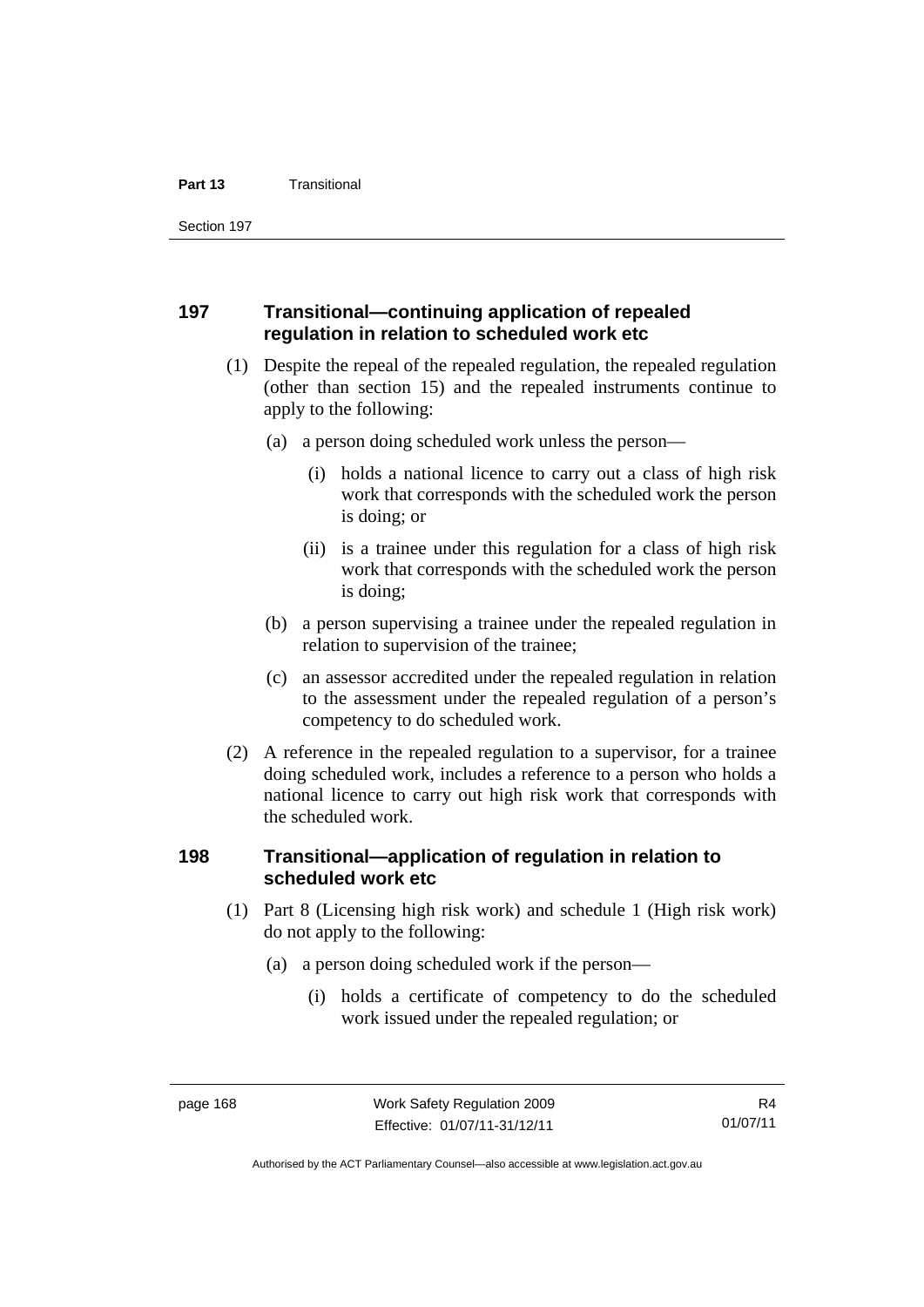- (ii) holds a notice of satisfactory assessment to do the scheduled work issued under the repealed regulation, and has applied for a certificate of competency under the old regulation; or
- (iii) is a trainee in relation to the scheduled work under the repealed regulation;
- (b) a person supervising a trainee under the repealed regulation in relation to supervision of the trainee;
- (c) an assessor accredited under the repealed regulation in relation to the assessment under the repealed regulation of a person's competency to do scheduled work.

## **199 Transitional—certificates of competency**

(1) A certificate of competency issued on a date mentioned in an item in table 199, column 2 continues in force until the date mentioned in the item, column 3 unless the certificate is cancelled or surrendered sooner.

| column 1<br>item            | column 2<br>date certificate issued | column 3<br>date until which certificate<br>in force |
|-----------------------------|-------------------------------------|------------------------------------------------------|
|                             | before 1 Jan 2001                   | 30 June 2010                                         |
| $\mathcal{D}_{\mathcal{A}}$ | 1 Jan 2001 to 31 Dec 2004           | 30 June 2011                                         |
|                             | 1 Jan 2005 to 30 June 2009          | 30 June 2012                                         |
| 4                           | 1 July 2009 to 30 June 2011         | 30 June 2014                                         |

#### **Table 199**

 (2) The director-general must not issue a certificate of competency under the repealed regulation after 30 June 2011.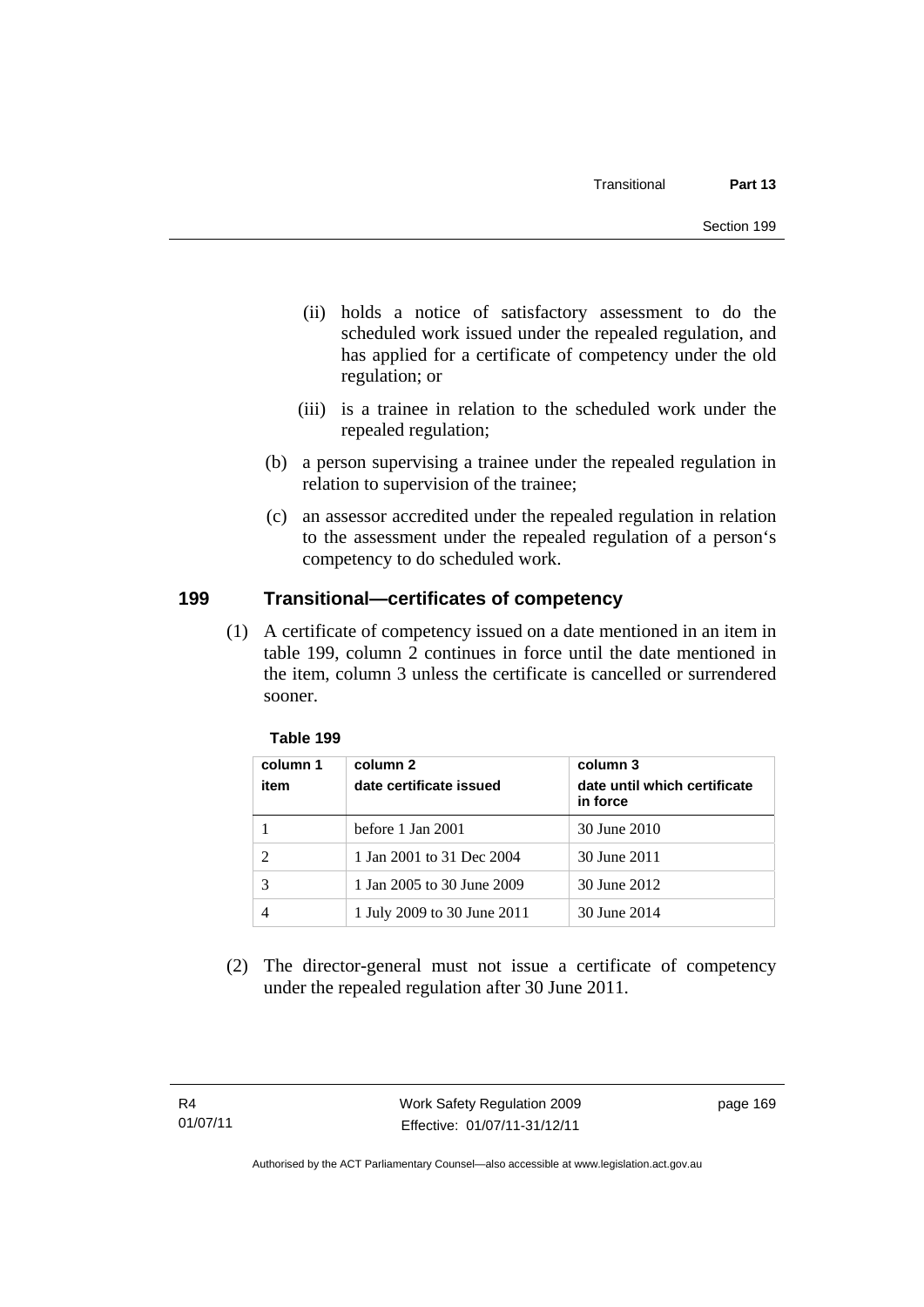#### **Part 13** Transitional

Section 200

 (3) After 30 June 2011, a certificate of competency authorising a person to operate a tower crane does not authorise the person to operate a self-erecting tower crane.

#### **200 Transitional—converting certificate of competency to licence**

- (1) The director-general may, on application by the holder of a certificate of competency, convert the certificate to a licence to carry out a class of high risk work that corresponds with the work for which the certificate was issued.
	- *Note* If a form is approved under the Act, s 229 for this provision, the form must be used.
- (2) The application must be accompanied by the following:
	- (a) the certificate of competency to be converted, or proof that the applicant holds the certificate;
	- (b) evidence of current competency in the class of high risk work for which the application is made;
	- (c) a statutory declaration stating whether the applicant, in the 5 years before the day the application is made—
		- (i) has held a certificate of competency, a licence to carry out high risk work, or a recognised qualification to carry out high risk work under a corresponding law that has been suspended or cancelled; and
		- (ii) has been convicted or found guilty of a serious offence under the *Occupational Health and Safety Act 1989*, the *Work Safety Act 2008*, the *Crimes Act 1900*, part 2A (Industrial manslaughter) or a corresponding offence against the law of a State;
			- *Note State* includes the Northern Territory (see Legislation Act, dict, pt 1, def *State*).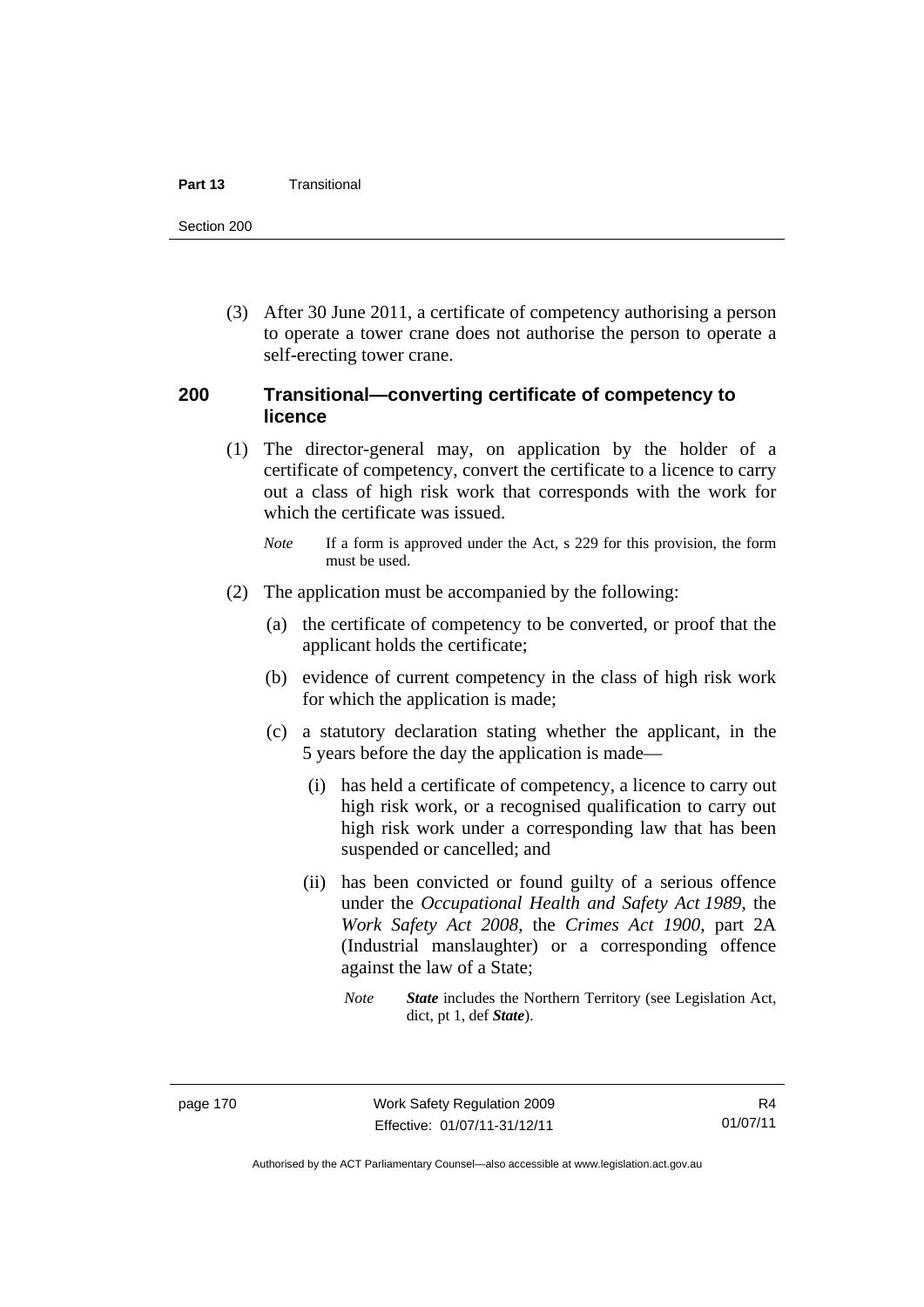(d) any other document or further information required by the director-general that is relevant to the application.

*Note* A fee may be determined under the Act, s 228 for this provision.

- (3) If the holder of a certificate of competency applies to convert the certificate to a licence to carry out a class of high risk work, the director-general must—
	- (a) issue the licence; or
	- (b) refuse to issue the licence.
- (4) The director-general must issue the licence to the person if satisfied that the person—
	- (a) has a valid certificate of competency for work that corresponds with the class of high risk work; and
	- (b) has the necessary competency to carry out the class of high risk work; and
	- (c) does not hold a licence to carry out high risk work; and
	- (d) does not hold a certificate of competency, a licence to carry out high risk work, or a recognised qualification to carry out high risk work under a corresponding law, that is or has been suspended in the 5 years before the day the application was made; and
	- (e) has not held a certificate of competency, a licence to carry out high risk work, or a recognised qualification to carry out high risk work under a corresponding law, that has been cancelled in the 5 years before the day the application was made; and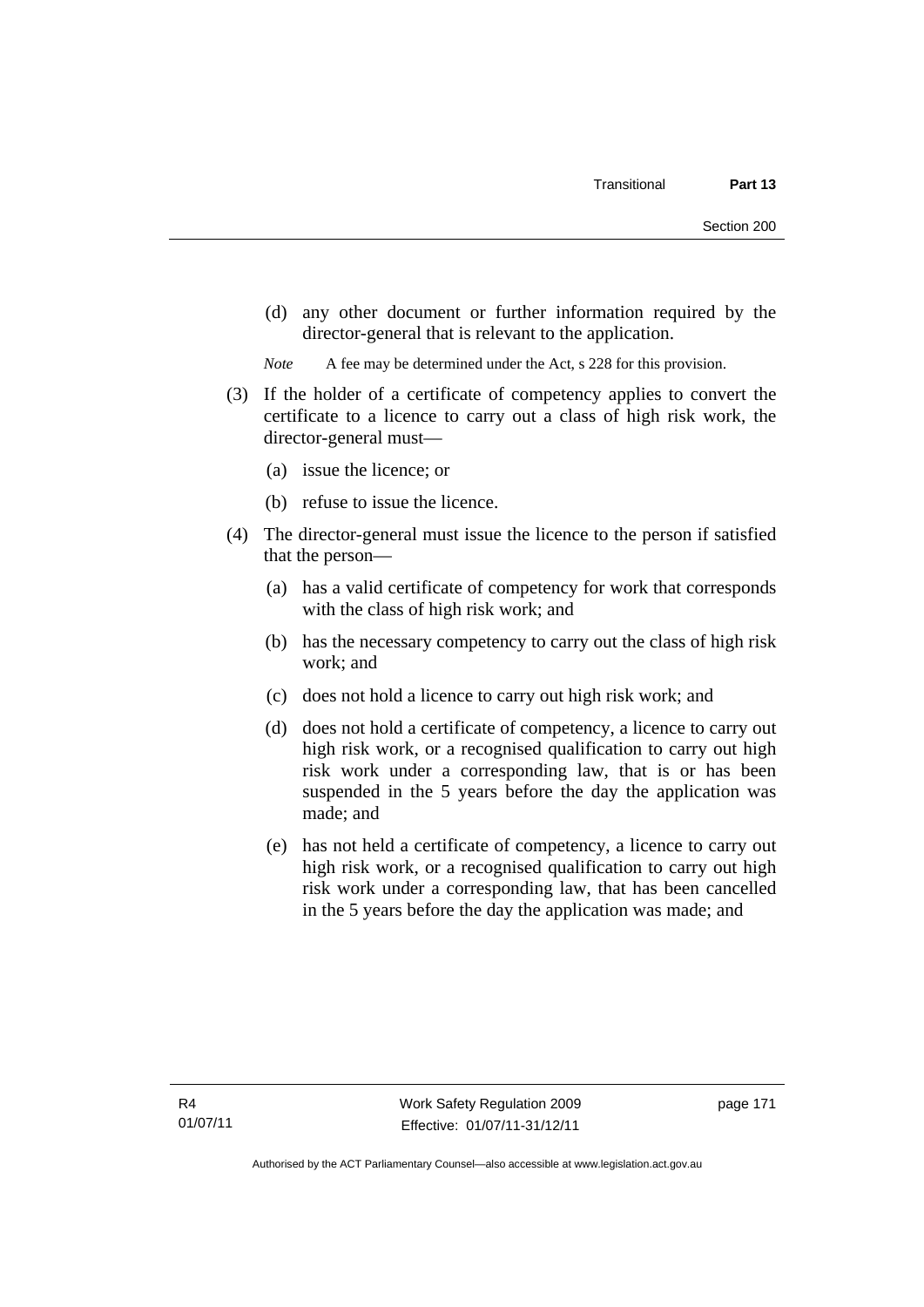#### **Part 13** Transitional

Section 201

- (f) has not been convicted or found guilty of a serious offence under the *Occupational Health and Safety Act 1989*, the *Work Safety Act 2008*, the *Crimes Act 1900*, part 2A (Industrial manslaughter) or a corresponding offence against the law of a State in the 5 years before the day the application was made.
	- *Note State* includes the Northern Territory (see Legislation Act, dict, pt 1, def *State*).
- (5) However, the director-general must not issue a licence to convert a certificate of competency for a tower crane to a licence to carry out self-erecting tower crane work.

#### **201 Expiry—pt 13**

- (1) This part expires on 1 October 2014.
- (2) This part is a law to which the Legislation Act, section 88 (Repeal does not end effect of transitional laws etc) applies.

page 172 Work Safety Regulation 2009 Effective: 01/07/11-31/12/11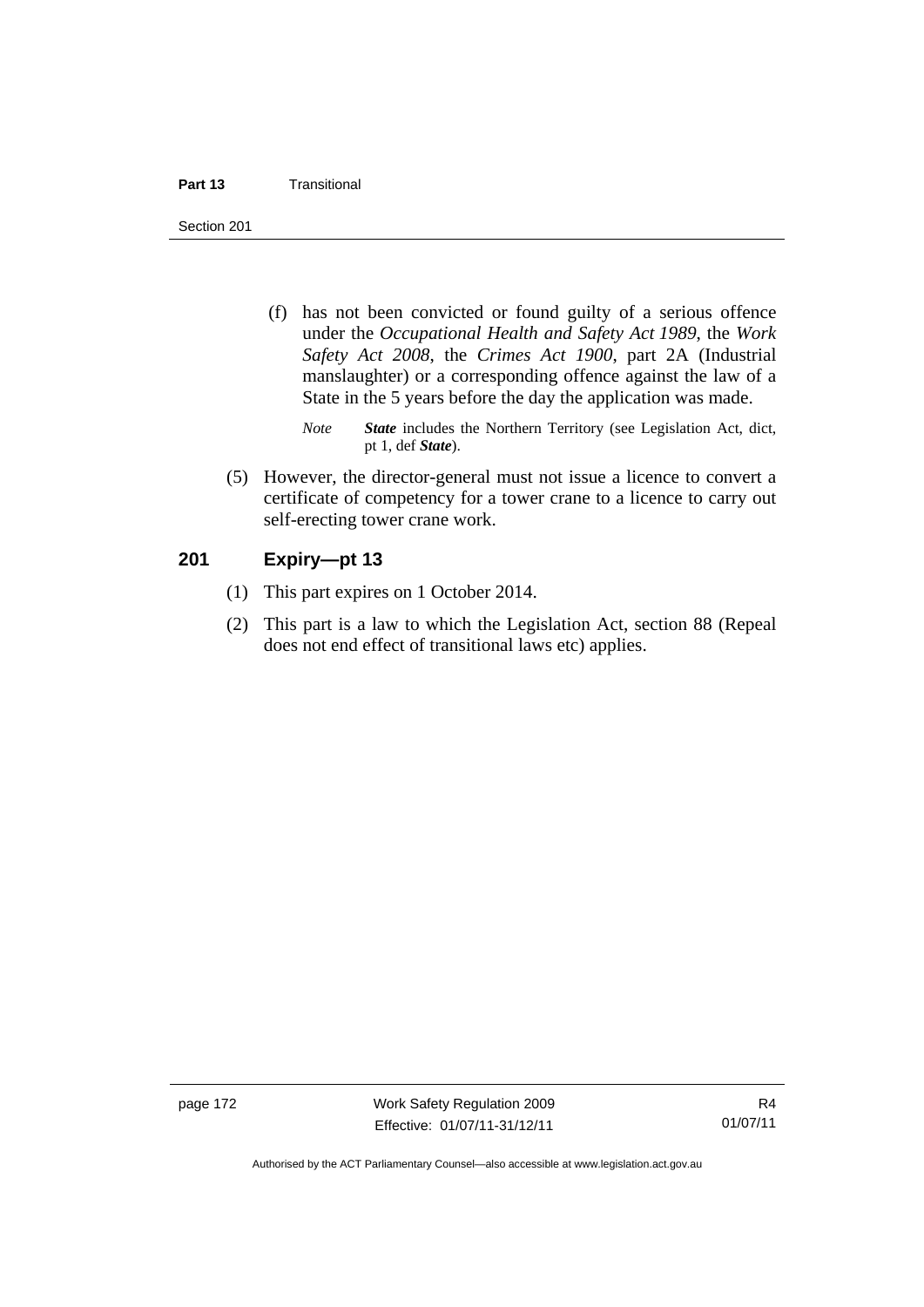# **Schedule 1** High risk work

(see s 119, def *high risk work*)

## **Part 1.1 Definitions—sch 1**

## **1.1 Boilers**

- (1) A *boiler* is a vessel or arrangement of vessels and interconnecting parts, in which steam or other vapour is generated, or water or other liquid is heated, at a pressure above atmospheric pressure, by fire, the products of combustion, electrical power or other similar method.
- (2) A *boiler* includes the valves, gauges, fittings, controls, boiler setting and any directly associated equipment.
- (3) A *boiler* ends at the first connection point after the first valve or valve assembly but does not include the following:
	- (a) a boiler that satisfies AS 2593 by having—
		- (i) an attendance category of unattended operation; or
		- (ii) an attendance category of limited attendance except to the extent that AS 2593 states that certain checks must be undertaken by an accredited operator;
	- (b) a vessel designed in a way that allows it to operate empty of the liquid or vapour that it is designed to heat without adversely affecting the structure or operation of the vessel;
	- (c) a direct-fired process heater;
	- (d) a Hobby Miniature Locomotive type boiler, made from steel and with an internal volume of not more than 50L and having a maximum working pressure of not more than 700kPa, or made from copper and with an internal volume of not more than 25L and having a maximum working pressure of not more than 700kPa, if—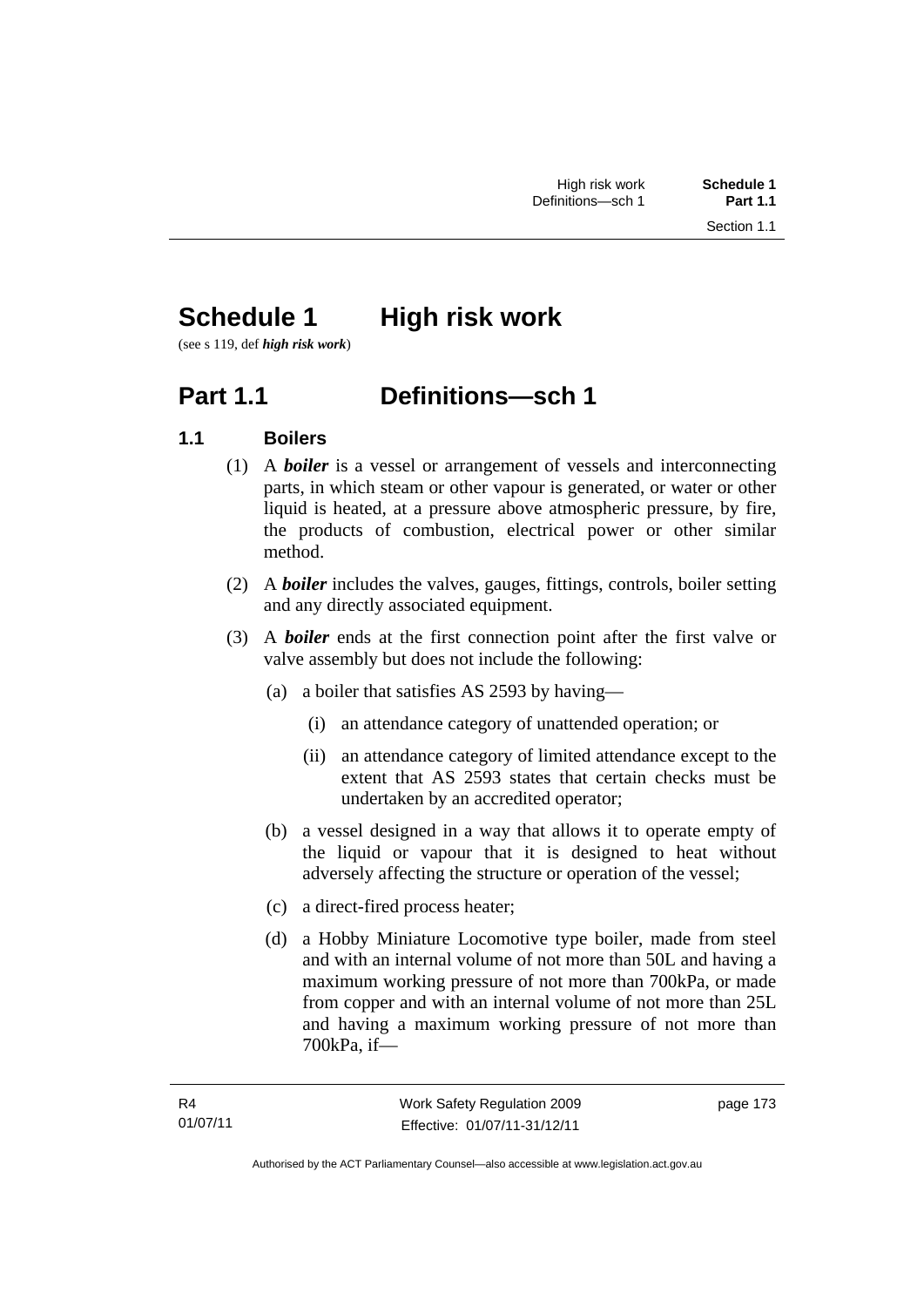- (i) during construction of the locomotive, the boiler is inspected in the way described in the Australian Miniature Boiler Safety Committee Code Part 1: Copper Boilers, or Part 2: Steel Boilers, as appropriate, by a person registered with the Committee and is certified by the person as having been inspected in that way; and
- (ii) the locomotive containing the boiler is in the charge of a person at least 18 years old whenever it is operated in a public place;
- (e) a hot drink dispenser having an internal volume of not more than 0.014 cubic metres and a heat output of not more than 5kW and a maximum working pressure of not more than 210kPa;
- (f) a fully flooded or pressurised liquid heating unit if the liquid is intended to be heated at a pressure above atmospheric pressure to a temperature not more 1° below the normal atmospheric boiling temperature of the liquid.

### **1.2 Boom-type elevating work platform**

- (1) A *boom-type elevating work platform* is a telescoping, hinged or articulated device, or any combination of those devices, used to support a platform on which people, equipment or materials may be elevated to carry out work, if the boom length is 11 metres or more.
- (2) The boom length is taken to be the greater of—
	- (a) the vertical distance from the floor of the platform to the ground supporting the elevating work platform when the platform is at its maximum height; and
	- (b) the nominal reach measured from the centre point of rotation to the outer edge of the platform when the platform is at its maximum extended position.

Authorised by the ACT Parliamentary Counsel—also accessible at www.legislation.act.gov.au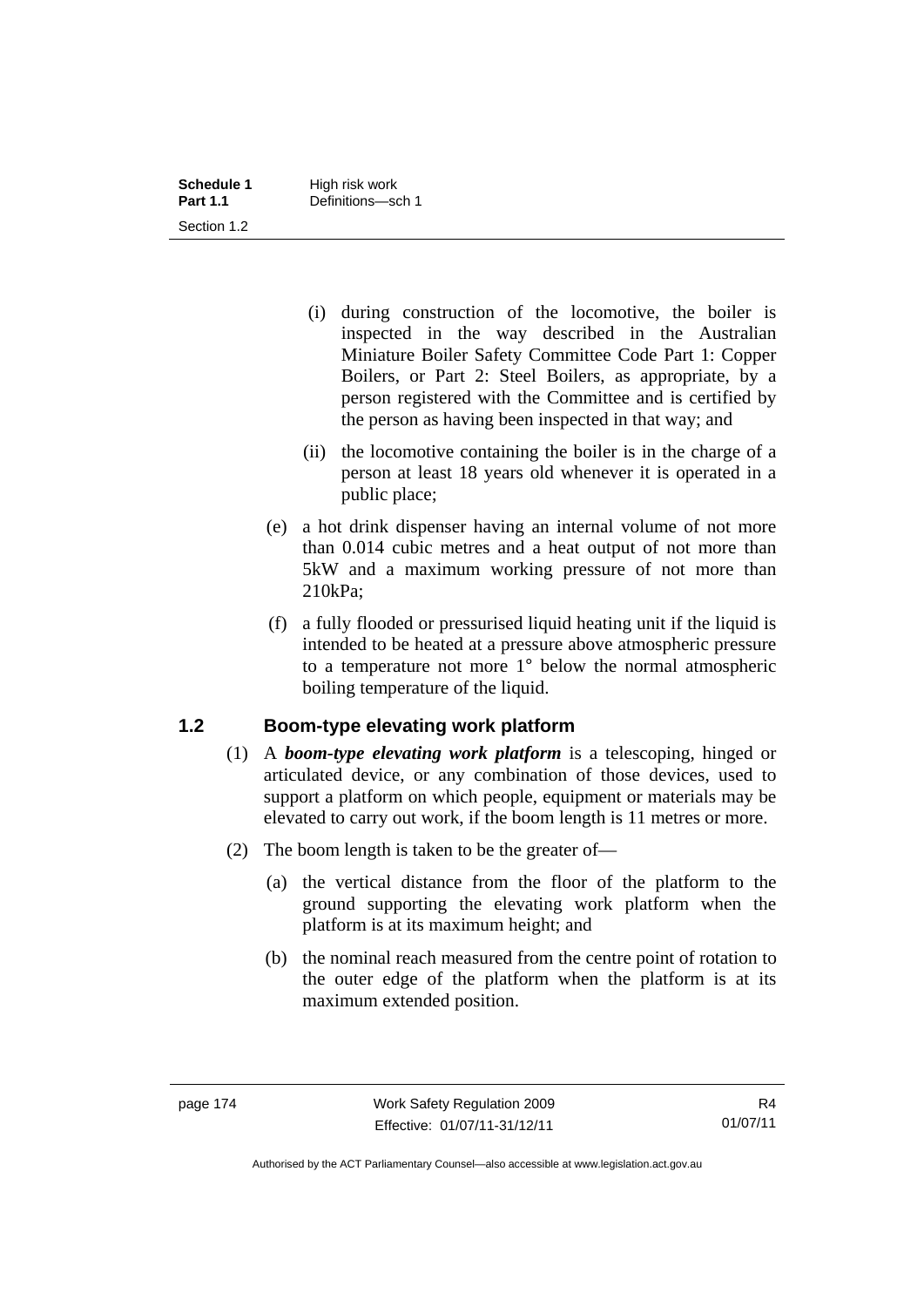Section 1.3

- (1) A *bridge crane* is a crane that—
	- (a) consists of 1 or more bridge beams mounted at each end to an end carriage; and
	- (b) is capable of travelling along elevated runways; and
	- (c) has 1 or more hoisting mechanisms that can travel across the bridge beams.
- (2) A *bridge crane* does not include a crane that is controlled from a location remote to a permanent cabin or control station on the crane and has not more than 3 powered operations (hoist, raise and lower is 1 operation).

## **1.4 Crane**

- (1) A *crane* is plant designed to raise or lower a load or move it horizontally.
- (2) A *crane* does not include—
	- (a) an industrial lift-truck, earthmoving machinery or tractor; or
	- (b) a front-end loader, backhoe, excavator or similar plant designed for use as a crane; or
	- (c) a non-slewing mobile crane used only for towing motor vehicles; or
	- (d) an amusement structure, industrial robot or lift.

### **1.5 Direct-fired process heater**

A *direct-fired process heater* is an arrangement of tubes comprising 1 or more coils located in the radiant zone or convection zone, or both, of a combustion chamber, the primary purpose of which is to raise the temperature of a process fluid circulated through the coils, to allow distillation, fractionation, reaction or other petrochemical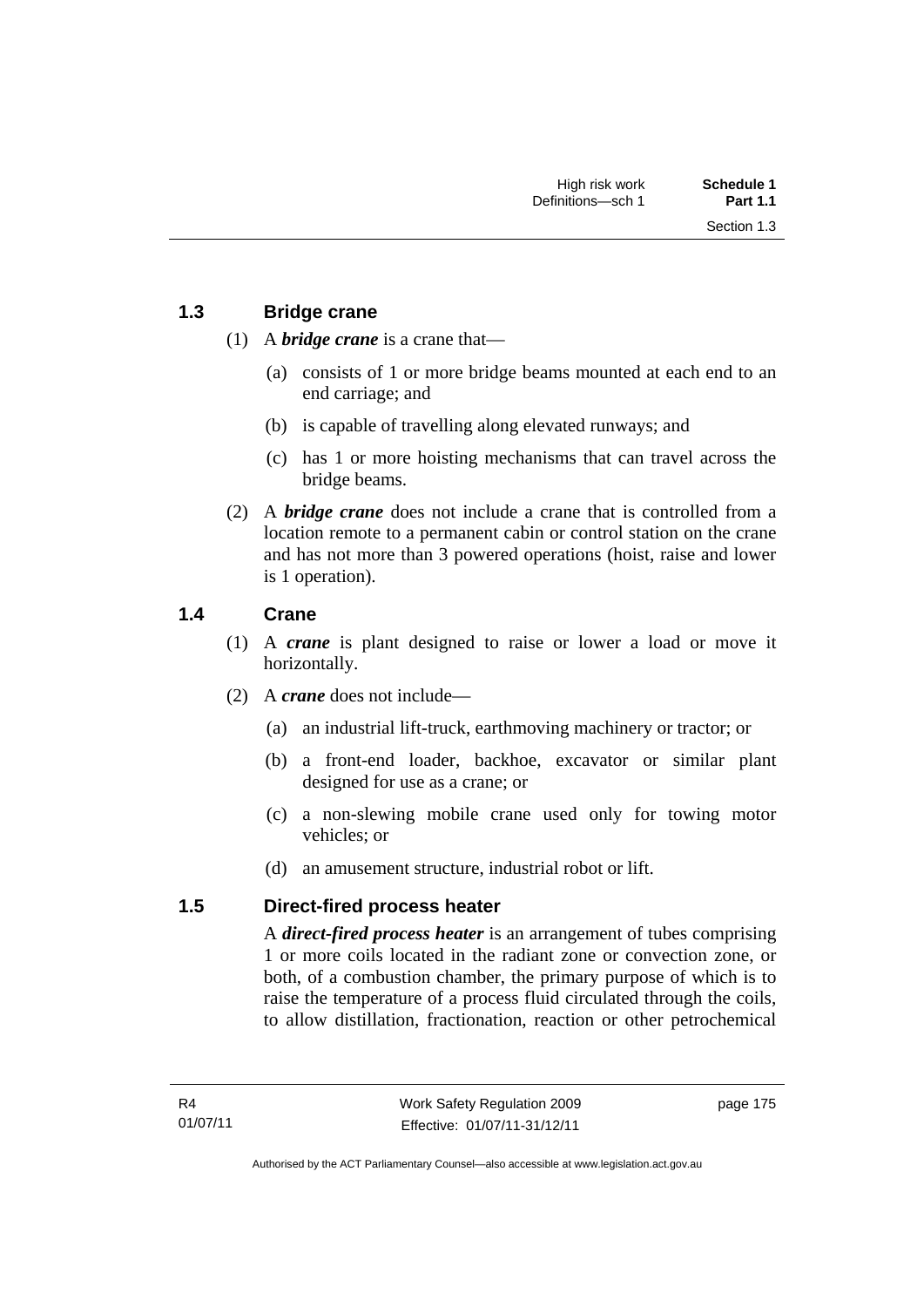| Schedule 1      | High risk work    |
|-----------------|-------------------|
| <b>Part 1.1</b> | Definitions-sch 1 |
| Section 1.6     |                   |

process of the process fluid, whether that fluid is liquid or gas, or a combination of liquid and gas.

#### **1.6 Derrick crane**

A *derrick crane* is a slewing strut-boom crane with the boom pivoted at the base of a mast that—

- (a) is guyed (a *guy-derrick*) or held by backstays (a *stiff-leg derrick*); and
- (b) is capable of luffing under load.

### **1.7 Dogging work**

#### *Dogging work* is—

- (a) the application of slinging techniques, including the selection and inspection of lifting gear, for moving a load using a crane, hoist or other plant configured for use as a crane or hoist; or
- (b) directing an operator of a crane, hoist or other plant configured for use as a crane or hoist in the movement of a load, including when the load is out of the operator's view.

#### **1.8 Forklift truck**

- (1) A *forklift truck* is a powered industrial truck with—
	- (a) a mast; and
	- (b) an elevating load carriage with fork arms or other attachment.
- (2) A *forklift truck* does not include a pedestrian-operated industrial truck.

#### **1.9 Gantry crane**

- (1) A *gantry crane* is a crane that—
	- (a) consists of 1 or more bridge beams, supported at each end by legs mounted on end carriages; and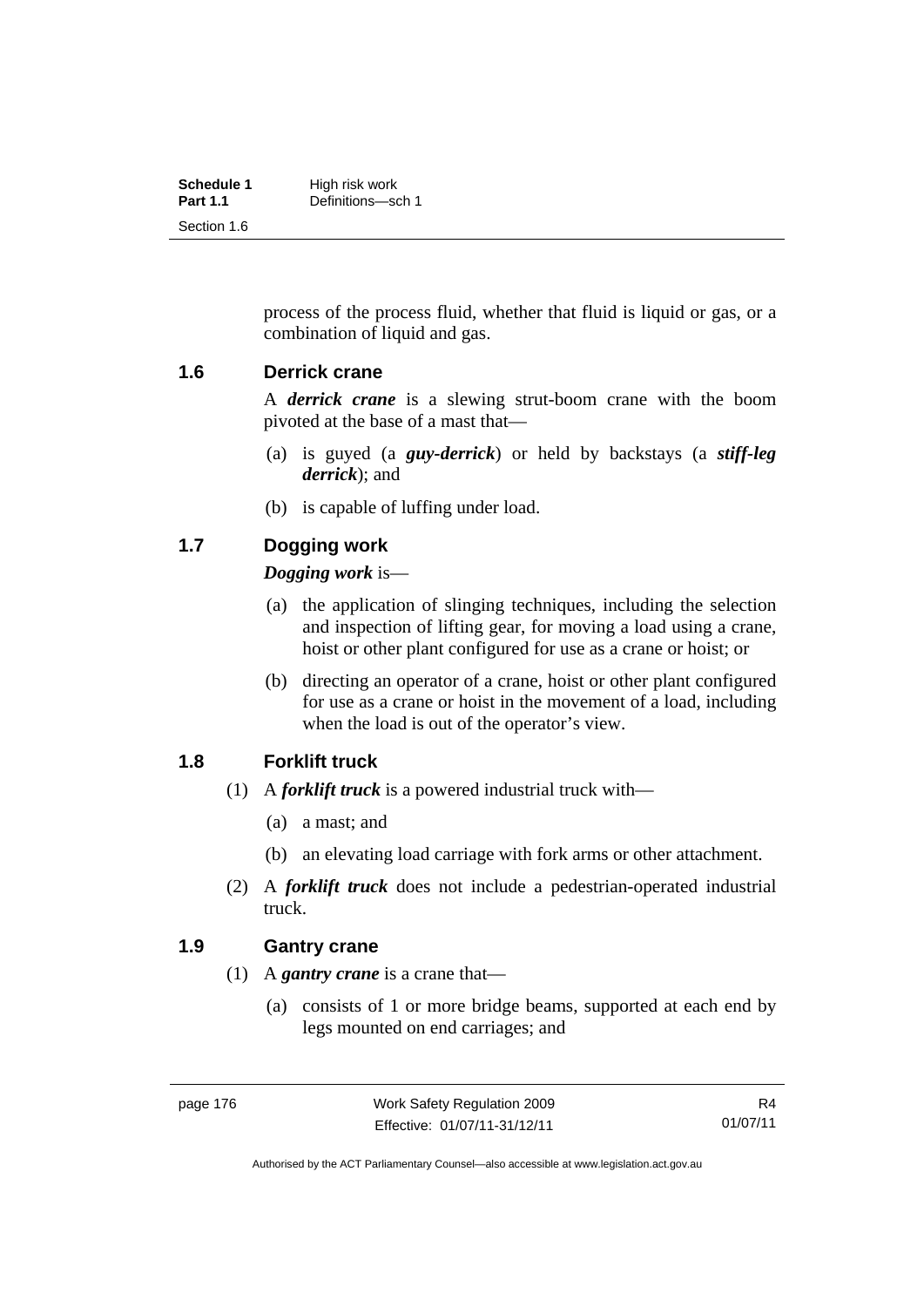Section 1.10

- (b) is capable of travelling on a supporting surface or deck level, whether or not fixed; and
- (c) has 1 or more hoisting units able to travel across a bridge beam.
- (2) A *gantry crane* does not include a crane that is controlled from a location remote to a permanent cabin or control station on the crane and has not more than 3 powered operations (hoist, raise and lower is 1 operation).

## **1.10 Hoist**

- (1) A *hoist* is plant designed for raising or lowering a load or people, or both.
- (2) A *hoist* includes a mast-climbing work platform, a scaffolding hoist and a serial hoist.
- (3) A *hoist* does not include a lift or building maintenance equipment.

## **1.11 Materials hoist**

A *materials hoist* is a hoist—

- (a) for hoisting goods or materials but not people; and
- (b) with a car, bucket or platform cantilevered from, and travelling up and down externally to, a face of the support structure.

## **1.12 Mobile crane**

A *mobile crane* is a crane that forms part of a vehicle.

## **1.13 Non-slewing mobile crane**

- (1) A *non-slewing mobile crane* is a mobile crane with a capacity of more than 3t incorporating a boom or jib that cannot be slewed.
- (2) A *non-slewing mobile crane* includes an articulated mobile crane and a locomotive crane, but does not include a vehicle tow truck.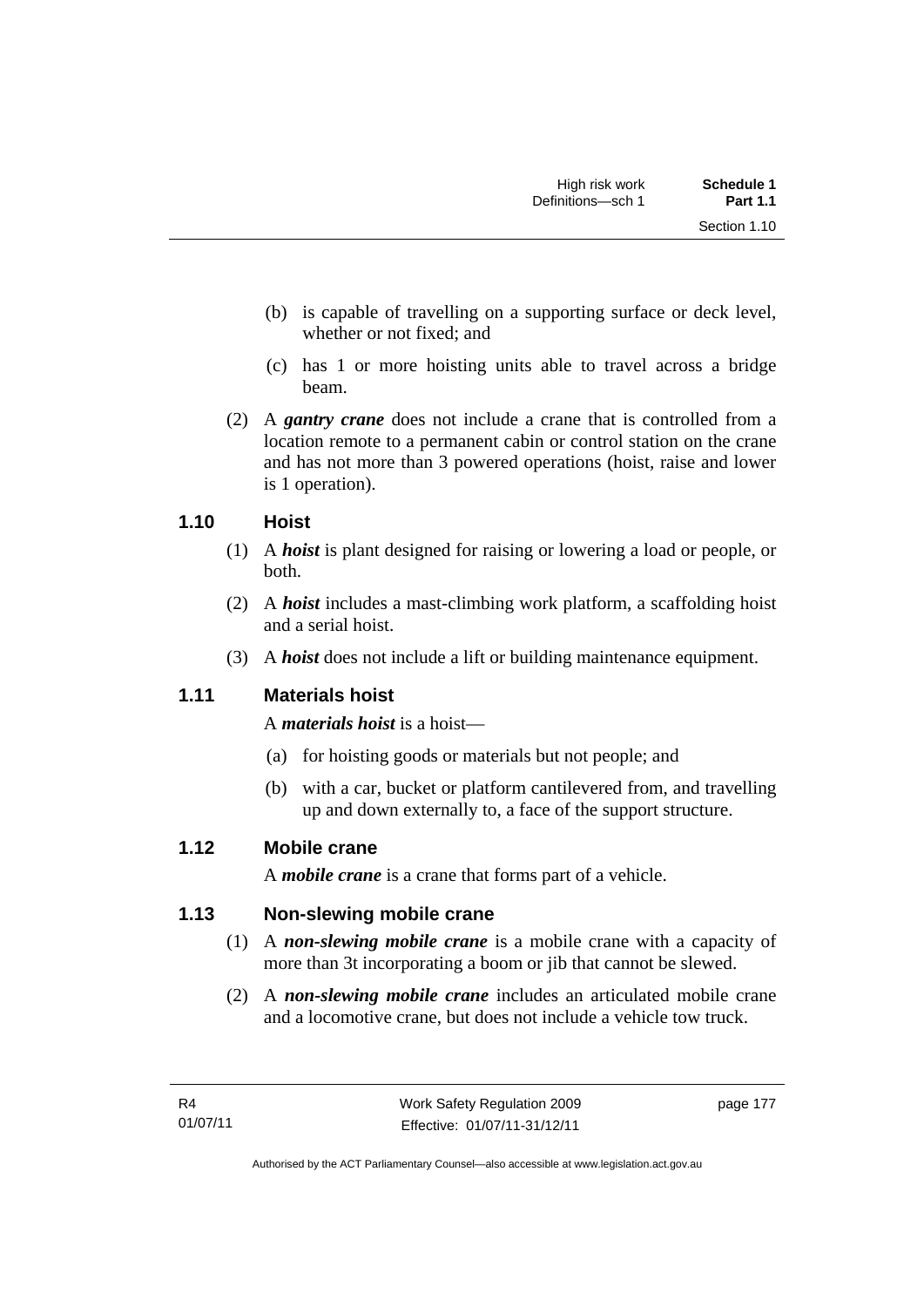| Schedule 1      | High risk work    |
|-----------------|-------------------|
| <b>Part 1.1</b> | Definitions-sch 1 |
| Section 1.14    |                   |

## **1.14 Order-picking forklift truck**

An *order-picking forklift truck* is a forklift truck with operator's controls that are incorporated in, and move with, the load carriage or lifting equipment.

### **1.15 Outrigger**

 (1) An *outrigger* is an extendable member attached to a crane or hoist that rests on a support at the outer end to increase stability.

### **1.16 Personnel and materials hoist**

- (1) A *personnel and materials hoist* is a hoist in which people, goods and materials may be hoisted.
- (2) A *personnel and materials hoist* may be a cantilever hoist, a tower hoist or a multiple winch operation, and includes the car, structure, machinery and other equipment associated with the hoist.

#### **1.17 Portal boom crane**

A *portal boom crane* is a boom crane or jib crane mounted on a portal frame that is supported on runways along which the crane travels.

#### **1.18 Reciprocating steam engine**

A *reciprocating steam engine* is equipment driven by steam acting on a piston under pressure causing the piston to move, if the piston diameter is greater than 250mm, and includes an expanding (steam) reciprocating engine.

### **1.19 Rigging work**

- (1) *Rigging work* is the use of mechanical load-shifting equipment and associated gear—
	- (a) to move, place or secure a load using plant, equipment or members of a building or structure; or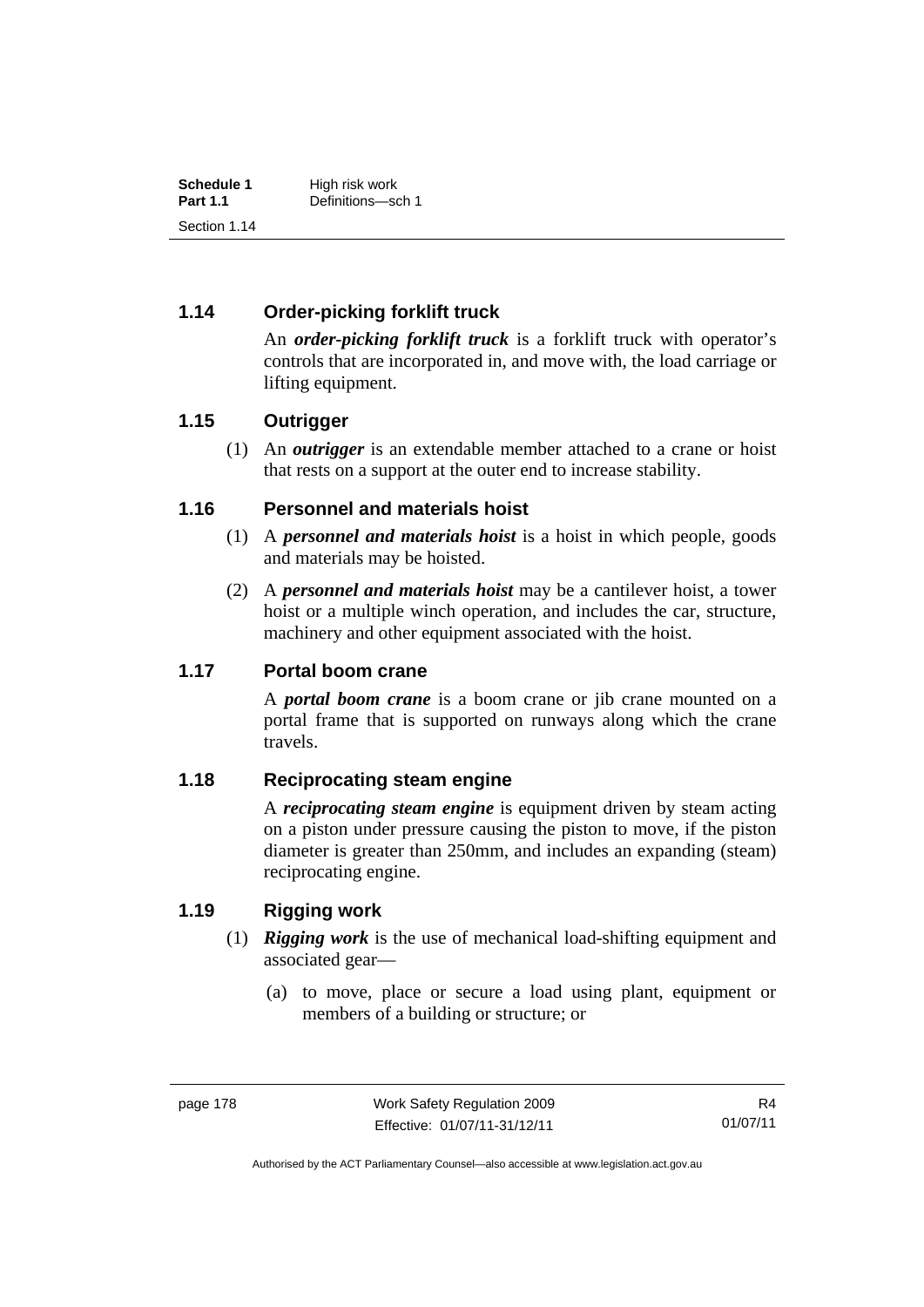- (b) to ensure the stability of the members of a building or structure; or
- (c) to set up or dismantle a crane or hoist.
- (2) *Rigging work* does not include setting up a crane or hoist that only requires the positioning of integral outriggers or stabilisers.

### **1.20 Scaffolding work**

*Scaffolding work* is the erection, alteration or dismantling of a temporary structure specifically erected to support a platform from which a person or object could fall more than 4m.

#### **1.21 Self-erecting tower crane**

A *self-erecting tower crane* is a tower crane that—

- (a) cannot be disassembled into a tower element and a boom or jib element; and
- (b) for which the erection and dismantling processes are inherent parts of the crane's function; and
- (c) can be transported between sites as a complete unit.

### **1.22 Slewing mobile crane**

A *slewing mobile crane* is a mobile crane that incorporates a boom or jib capable of being slewed, but does not include a front-end loader, backhoe, excavator or other earthmoving equipment when configured for crane operation.

### **1.23 Slinging techniques**

*Slinging techniques*, in relation to dogging work, are slinging techniques that require judgment to be exercised in relation to—

- (a) the suitability and condition of lifting gear; or
- (b) the slinging method, by consideration of the nature of the load, its mass and centre of gravity.

page 179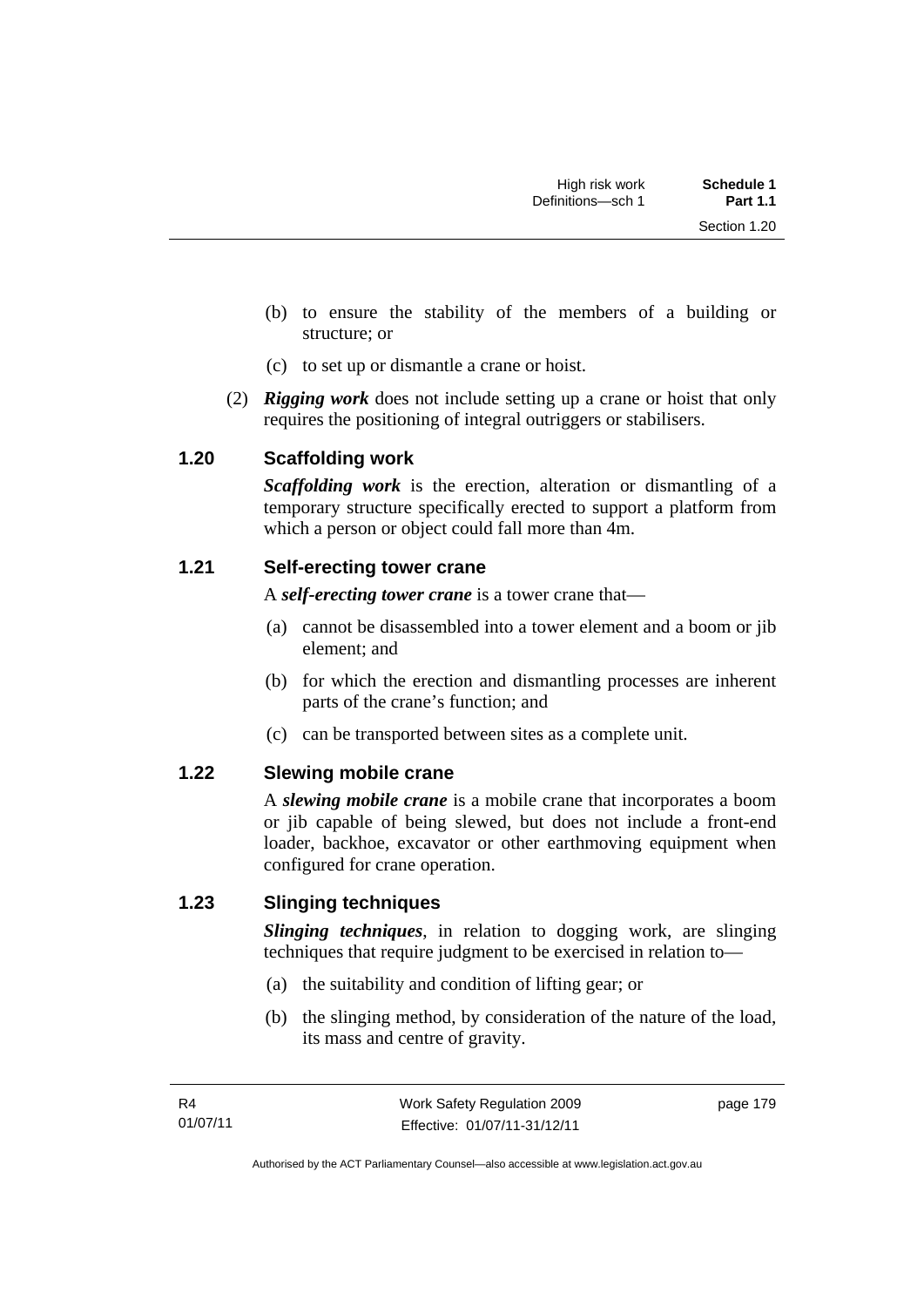| Schedule 1      | High risk work    |
|-----------------|-------------------|
| <b>Part 1.1</b> | Definitions-sch 1 |
| Section 1.24    |                   |

#### **1.24 Stabiliser**

A *stabiliser* is an extendable member used to increase stability, but not to hoist or level.

### **1.25 Tower crane**

- (1) A *tower crane* is a boom crane or jib crane mounted on a demountable or permanent tower structure.
- (2) If the crane is a jib crane, the crane may be a horizontal or luffing jib type.

#### **1.26 Turbine**

- (1) A *turbine*
	- (a) is equipment—
		- (i) in which steam acting on a turbine or rotor causes a rotary motion; and
		- (ii) that produces a power output of not less than 500kW; and
	- (b) that—
		- (i) is multi-wheeled; or
		- (ii) is capable of a speed greater than 3600rpm; or
		- (iii) uses attached condensers; or
		- (iv) incorporates a multi-staged heat exchange extraction process.

### **1.27 Vehicle-loading crane**

- (1) A *vehicle-loading crane* is a crane with a rated capacity of 10 metre tonnes, mounted on a vehicle for the principal purpose of loading and unloading the vehicle.
- (2) A *vehicle-loading crane* must be taken to have a rated capacity of 10 metre tonnes if, at 1 or more boom lengths, the maximum radius in metres at which a load may be lifted at the boom length,

R4 01/07/11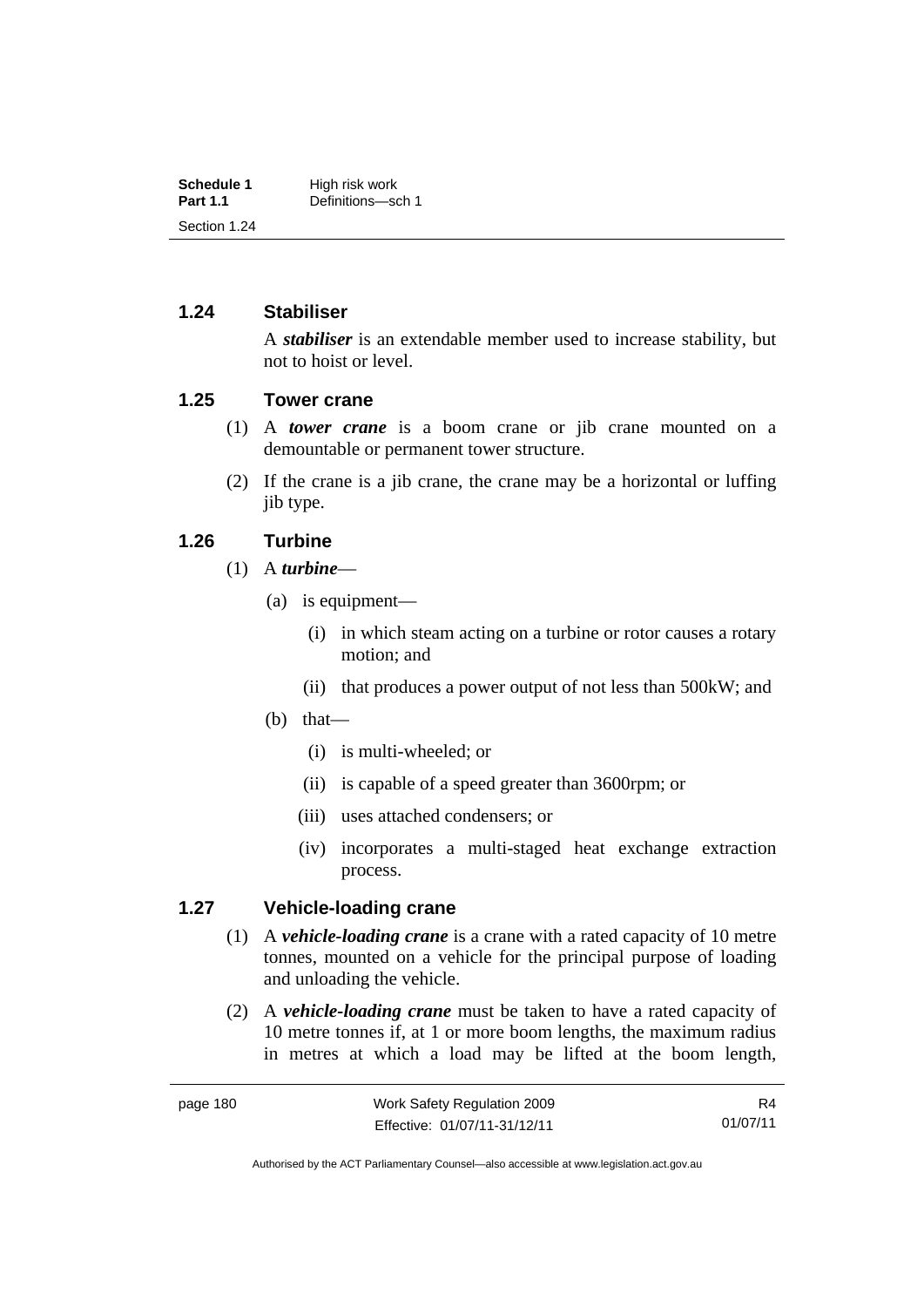multiplied by the working load limit in metric tons at the radius, equals or is greater than 10.0.

(3) A *vehicle-loading crane* does not include a vehicle tow truck.

## **1.28 Vehicle-mounted concrete-placing boom**

 (1) A *vehicle-mounted concrete-placing boom* is a mobile vehicle-mounted plant incorporating a knuckle boom that is capable of power-operated slewing or luffing to place concrete by pumping the concrete through a pipeline attached to, or forming part of, the boom.

## **Part 1.2 Classes of high risk work**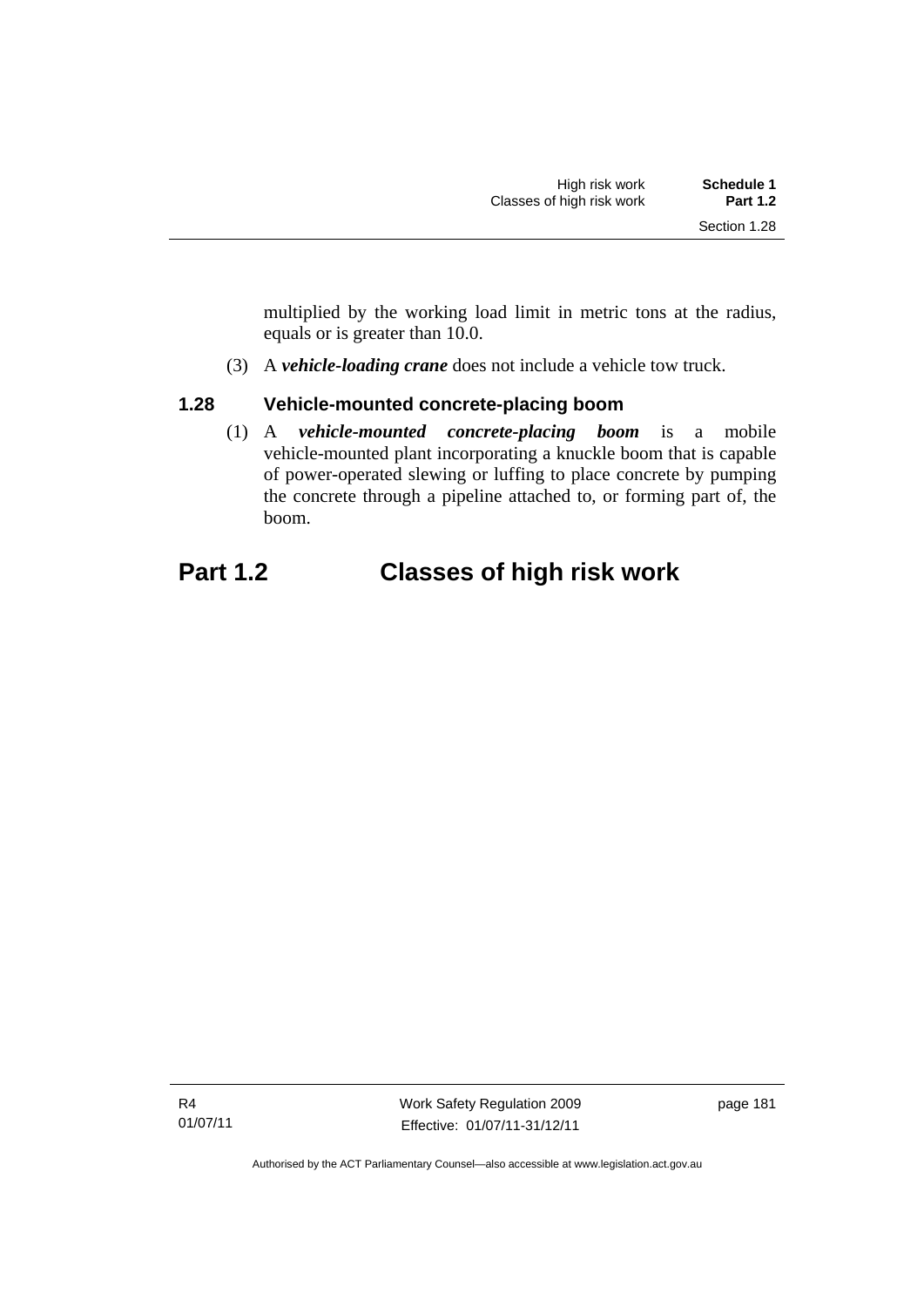**Schedule 1** High risk work **Part 1.2 Classes of high risk work** 

| column 1 | column 2          |     | column 3<br>description of work                                                                                       |  |
|----------|-------------------|-----|-----------------------------------------------------------------------------------------------------------------------|--|
| item     | classes           |     |                                                                                                                       |  |
| 1        | basic scaffolding |     | scaffolding work including scaffolding work<br>associated with the operation or use of 1 or more of the<br>following: |  |
|          |                   | (a) | a modular or prefabricated scaffold;                                                                                  |  |
|          |                   | (b) | a cantilevered materials hoist with a<br>maximum working load limit of up to 500kg;                                   |  |
|          |                   | (c) | ropes;                                                                                                                |  |
|          |                   | (d) | gin wheels;                                                                                                           |  |
|          |                   | (e) | safety nets or static lines;                                                                                          |  |
|          |                   | (f) | a bracket scaffold (tank and formwork);                                                                               |  |
|          |                   |     | but not scaffolding work associated with the operation<br>or use of 1 or more of the following:                       |  |
|          |                   | (a) | a cantilevered crane-loading platform;                                                                                |  |
|          |                   | (b) | a cantilevered scaffold;                                                                                              |  |
|          |                   | (c) | a spurred scaffold;                                                                                                   |  |
|          |                   | (d) | a barrow ramp or sloping platform;                                                                                    |  |
|          |                   | (e) | perimeter safety screens or shutters;                                                                                 |  |
|          |                   | (f) | a mast-climber;                                                                                                       |  |
|          |                   | (g) | a tube and coupler scaffold (including tube<br>and coupler covered ways and gantries);                                |  |
|          |                   | (h) | a hung scaffold, including a scaffold hanging<br>from tubes, wire ropes or chains;                                    |  |
|          |                   | (i) | a suspended scaffold                                                                                                  |  |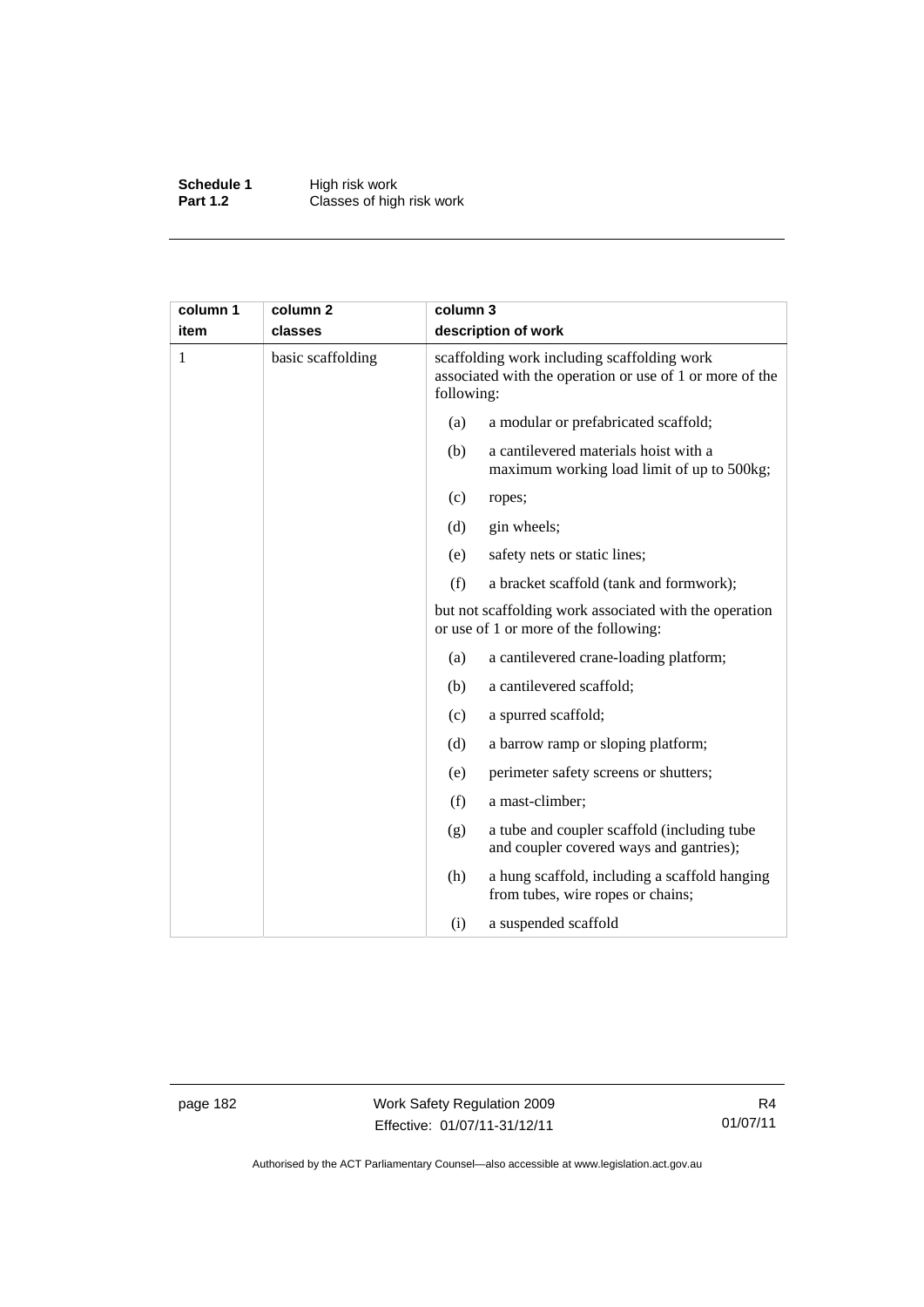| column 1 | column <sub>2</sub>         | column 3                                                                                                                            |  |  |
|----------|-----------------------------|-------------------------------------------------------------------------------------------------------------------------------------|--|--|
| item     | classes                     | description of work                                                                                                                 |  |  |
| 2        | intermediate<br>scaffolding | all basic scaffolding work together with scaffolding<br>work associated with the operation or use of 1 or more<br>of the following: |  |  |
|          |                             | a cantilevered crane-loading platform;<br>(a)                                                                                       |  |  |
|          |                             | a cantilevered scaffold;<br>(b)                                                                                                     |  |  |
|          |                             | a spurred scaffold;<br>(c)                                                                                                          |  |  |
|          |                             | (d)<br>a barrow ramp or sloping platform;                                                                                           |  |  |
|          |                             | (e)<br>perimeter safety screens or shutters;                                                                                        |  |  |
|          |                             | (f)<br>a mast-climber;                                                                                                              |  |  |
|          |                             | a tube and coupler scaffold (including tube<br>(g)<br>and coupler covered ways and gantries);                                       |  |  |
|          |                             | but not scaffolding work associated with the operation<br>or use of 1 or more of the following:                                     |  |  |
|          |                             | a hung scaffold, including a scaffold hanging<br>(a)<br>from tubes, wire ropes or chains;                                           |  |  |
|          |                             | (b)<br>a suspended scaffold                                                                                                         |  |  |
| 3        | advanced scaffolding        | all intermediate scaffolding work together with all<br>other scaffolding work associated with the operation or<br>use of $-$        |  |  |
|          |                             | a hung scaffold, including a scaffold hanging<br>(a)<br>from tubes, wire ropes or chains; or                                        |  |  |
|          |                             | a suspended scaffold<br>(b)                                                                                                         |  |  |
| 4        | dogging                     | dogging work                                                                                                                        |  |  |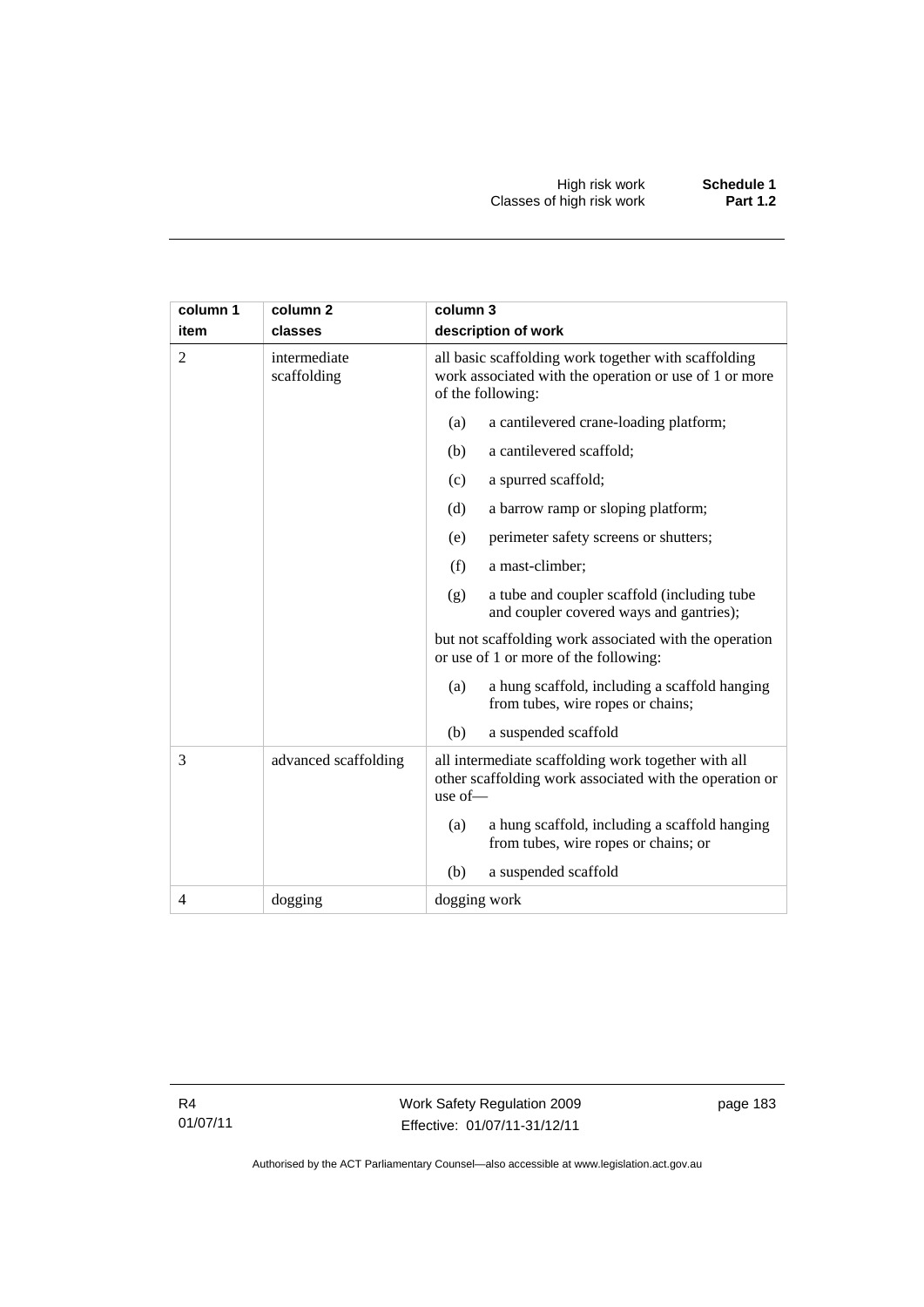**Schedule 1** High risk work **Part 1.2 Classes of high risk work** 

| column 1 | column <sub>2</sub> |            | column 3<br>description of work                                                        |  |
|----------|---------------------|------------|----------------------------------------------------------------------------------------|--|
| item     | classes             |            |                                                                                        |  |
| 5        | basic rigging       |            | dogging work together with rigging work associated<br>with 1 or more of the following: |  |
|          |                     | (a)        | movement of plant or equipment;                                                        |  |
|          |                     | (b)        | steel erection;                                                                        |  |
|          |                     | (c)        | hoists (other than hoists with jibs or<br>self-climbing hoists);                       |  |
|          |                     | (d)        | placement of pre-cast concrete;                                                        |  |
|          |                     | (e)        | safety nets or static lines;                                                           |  |
|          |                     | (f)        | perimeter safety screens or shutters;                                                  |  |
|          |                     | (g)        | cantilevered crane-loading platforms;                                                  |  |
|          |                     | following: | but not rigging work associated with 1 or more of the                                  |  |
|          |                     | (a)        | load-equalising gear;                                                                  |  |
|          |                     | (b)        | cranes, conveyors, dredges or excavators;                                              |  |
|          |                     | (c)        | tilt slabs;                                                                            |  |
|          |                     | (d)        | hoists with jibs or self-climbing hoists;                                              |  |
|          |                     | (e)        | demolition;                                                                            |  |
|          |                     | (f)        | dual lifts;                                                                            |  |
|          |                     | (g)        | gin poles or shear legs;                                                               |  |
|          |                     | (h)        | flying foxes or cableways;                                                             |  |
|          |                     | (i)        | guyed derricks or structures;                                                          |  |
|          |                     | (j)        | suspended scaffolds;                                                                   |  |
|          |                     | (k)        | fabricated hung scaffolds                                                              |  |

page 184 Work Safety Regulation 2009 Effective: 01/07/11-31/12/11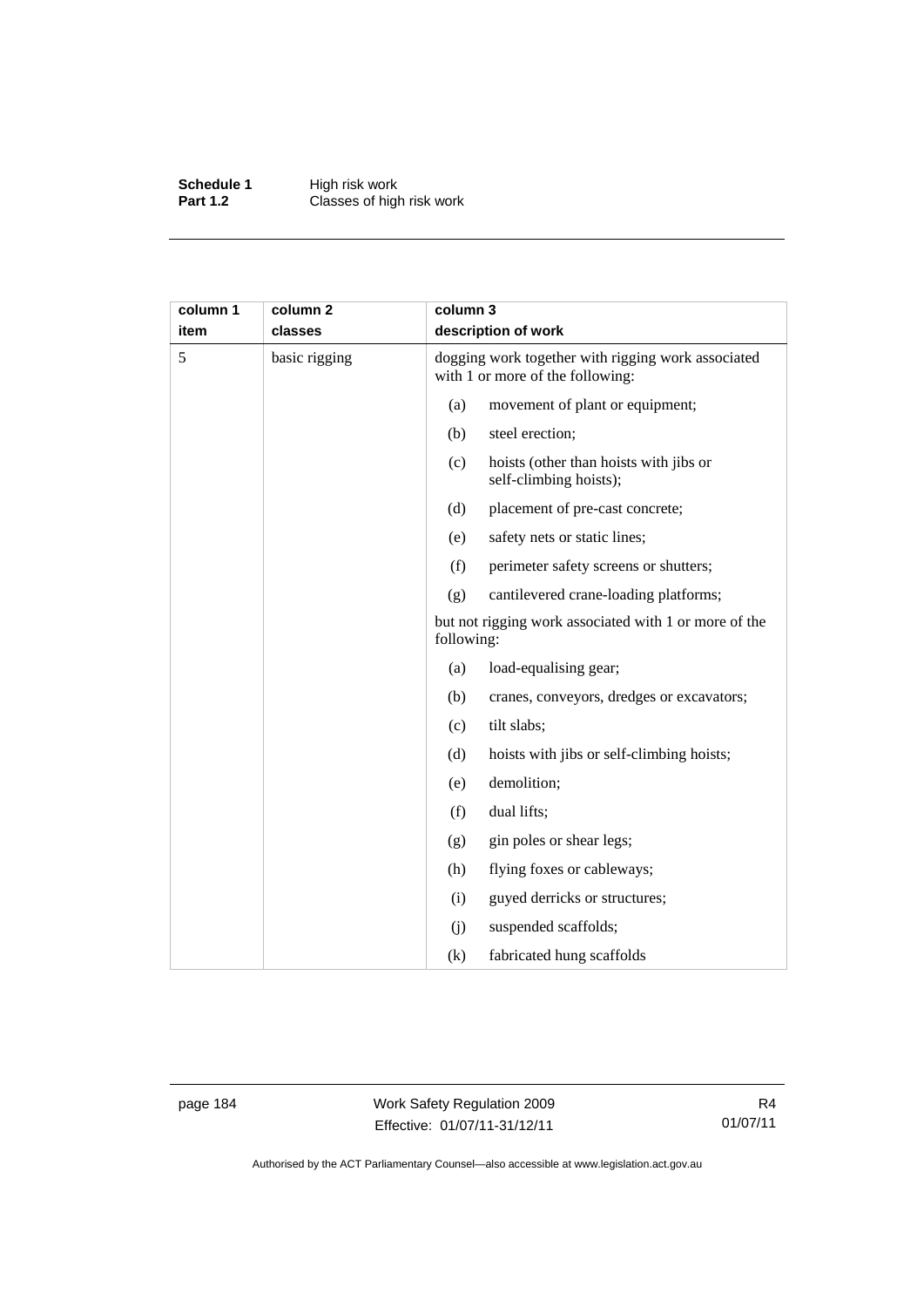| column 1<br>item | column <sub>2</sub><br>classes | column 3<br>description of work                                                                                                       |  |
|------------------|--------------------------------|---------------------------------------------------------------------------------------------------------------------------------------|--|
| 6                | intermediate rigging           | all basic rigging work together with rigging work<br>associated with 1 or more of the following:                                      |  |
|                  |                                | (a)<br>load-equalising gear;                                                                                                          |  |
|                  |                                | cranes, conveyors, dredges or excavators;<br>(b)                                                                                      |  |
|                  |                                | tilt slabs;<br>(c)                                                                                                                    |  |
|                  |                                | (d)<br>hoists with jibs or self-climbing hoists;                                                                                      |  |
|                  |                                | (e)<br>demolition;                                                                                                                    |  |
|                  |                                | (f)<br>dual lifts;                                                                                                                    |  |
|                  |                                | but not rigging work associated with 1 or more of the<br>following:                                                                   |  |
|                  |                                | gin poles or shearlegs;<br>(a)                                                                                                        |  |
|                  |                                | (b)<br>flying foxes or cableways;                                                                                                     |  |
|                  |                                | guyed derricks or structures;<br>(c)                                                                                                  |  |
|                  |                                | suspended scaffolds;<br>(d)                                                                                                           |  |
|                  |                                | (e)<br>fabricated hung scaffolds                                                                                                      |  |
| 7                | advanced rigging               | all intermediate rigging work together with rigging<br>work associated with 1 or more of the following:                               |  |
|                  |                                | gin poles or shearlegs;<br>(a)                                                                                                        |  |
|                  |                                | flying foxes or cableways;<br>(b)                                                                                                     |  |
|                  |                                | (c)<br>guyed derricks or structures;                                                                                                  |  |
|                  |                                | (d)<br>suspended scaffolds;                                                                                                           |  |
|                  |                                | (e)<br>fabricated hung scaffolds                                                                                                      |  |
| $\,8$            | tower crane                    | operating a tower crane other than a self-erecting<br>tower crane, but not dogging work associated with the<br>operation of the crane |  |
| 9                | self-erecting tower<br>crane   | operating a self-erecting tower crane but not dogging<br>work associated with the operation of the crane                              |  |

Work Safety Regulation 2009 Effective: 01/07/11-31/12/11

page 185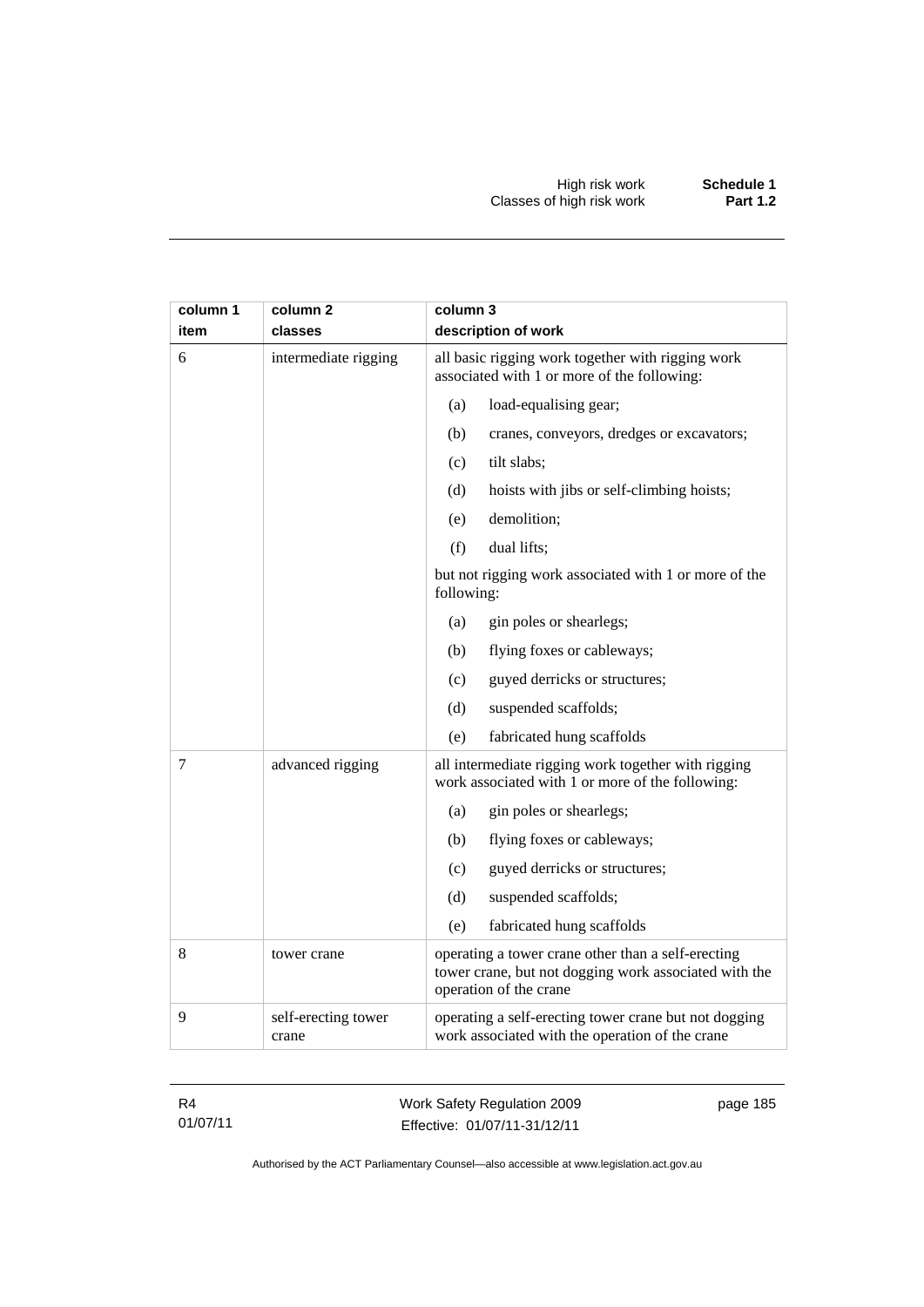**Schedule 1** High risk work **Part 1.2 Classes of high risk work** 

| column 1 | column <sub>2</sub>                                              | column 3                                                                                                                                     |
|----------|------------------------------------------------------------------|----------------------------------------------------------------------------------------------------------------------------------------------|
| item     | classes                                                          | description of work                                                                                                                          |
| 10       | derrick crane                                                    | operating a derrick crane but not dogging work<br>associated with the operation of the crane                                                 |
| 11       | portal boom crane                                                | operating a portal boom crane but not dogging work<br>associated with the operation of the crane                                             |
| 12       | bridge and gantry<br>crane                                       | operating a bridge crane or gantry crane but not<br>dogging work associated with the operation of the<br>crane                               |
| 13       | vehicle-loading crane                                            | operating a vehicle-loading crane but not dogging<br>work associated with the operation of the crane                                         |
| 14       | non-slewing mobile<br>crane                                      | operating a non-slewing mobile crane but not dogging<br>work associated with the operation of the crane                                      |
| 15       | slewing mobile crane<br>with a capacity of not<br>more than 20t  | operating a slewing mobile crane with a capacity of<br>not more than 20t but not dogging work associated<br>with the operation of the crane  |
| 16       | slewing mobile crane<br>with a capacity of not<br>more than 60t  | operating a slewing mobile crane with a capacity of<br>not more than 60t but not dogging work associated<br>with the operation of the crane  |
| 17       | slewing mobile crane<br>with a capacity of not<br>more than 100t | operating a slewing mobile crane with a capacity of<br>not more than 100t but not dogging work associated<br>with the operation of the crane |
| 18       | slewing mobile crane<br>with a capacity of over<br>100t          | operating a slewing mobile crane with a capacity of<br>over 100t but not dogging work associated with the<br>operation of the crane          |
| 19       | materials hoist                                                  | operating a materials hoist but not dogging work<br>associated with the operation of the hoist                                               |
| 20       | personnel and<br>materials hoist                                 | operating a materials hoist or personnel and materials<br>hoist but not dogging work associated with the<br>operation of the hoist           |
| 21       | boom-type elevating<br>work platform                             | operating a boom-type elevating work platform                                                                                                |
| 22       | vehicle-mounted<br>concrete-placing boom                         | operating a vehicle-mounted concrete-placing boom                                                                                            |

page 186 Work Safety Regulation 2009 Effective: 01/07/11-31/12/11

R4 01/07/11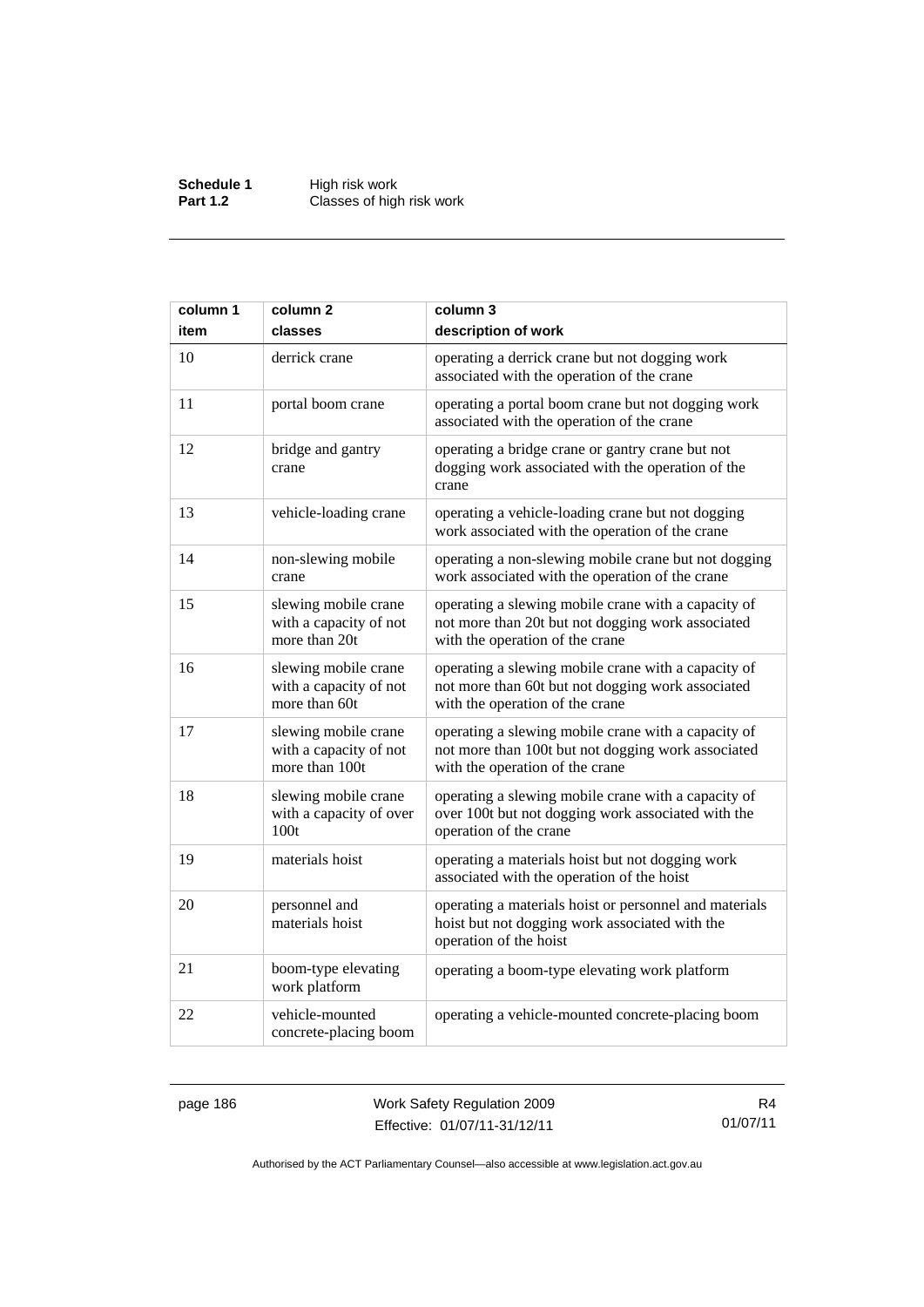| column 1<br>item | column <sub>2</sub><br>classes   | column 3<br>description of work                                                                      |  |  |
|------------------|----------------------------------|------------------------------------------------------------------------------------------------------|--|--|
| 23               | forklift truck                   | operating a forklift truck other than an order-picking<br>forklift truck                             |  |  |
| 24               | order-picking forklift<br>truck  | operating an order-picking forklift truck                                                            |  |  |
| 25               | basic boiler operation           | operating a boiler with the following features:                                                      |  |  |
|                  |                                  | a single fixed combustion air supply;<br>(a)                                                         |  |  |
|                  |                                  | (b)<br>a non-modulating single heat source;                                                          |  |  |
|                  |                                  | a fixed firing rate;<br>(c)                                                                          |  |  |
|                  |                                  | but not with any of the following features:                                                          |  |  |
|                  |                                  | a modulating combustion air supply;<br>(a)                                                           |  |  |
|                  |                                  | a modulating heat source;<br>(b)                                                                     |  |  |
|                  |                                  | a superheater;<br>(c)                                                                                |  |  |
|                  |                                  | (d)<br>an economiser;                                                                                |  |  |
|                  |                                  | multiple fuel types which may be fired<br>(e)<br>simultaneously                                      |  |  |
| 26               | intermediate boiler<br>operation | all basic boiler operations, together with operating a<br>boiler with any of the following features: |  |  |
|                  |                                  | a modulating combustion air supply;<br>(a)                                                           |  |  |
|                  |                                  | (b)<br>a modulating heat source;                                                                     |  |  |
|                  |                                  | (c)<br>a superheater;                                                                                |  |  |
|                  |                                  | (d)<br>an economiser;                                                                                |  |  |
|                  |                                  | but not with multiple fuel types which may be fired<br>simultaneously                                |  |  |

page 187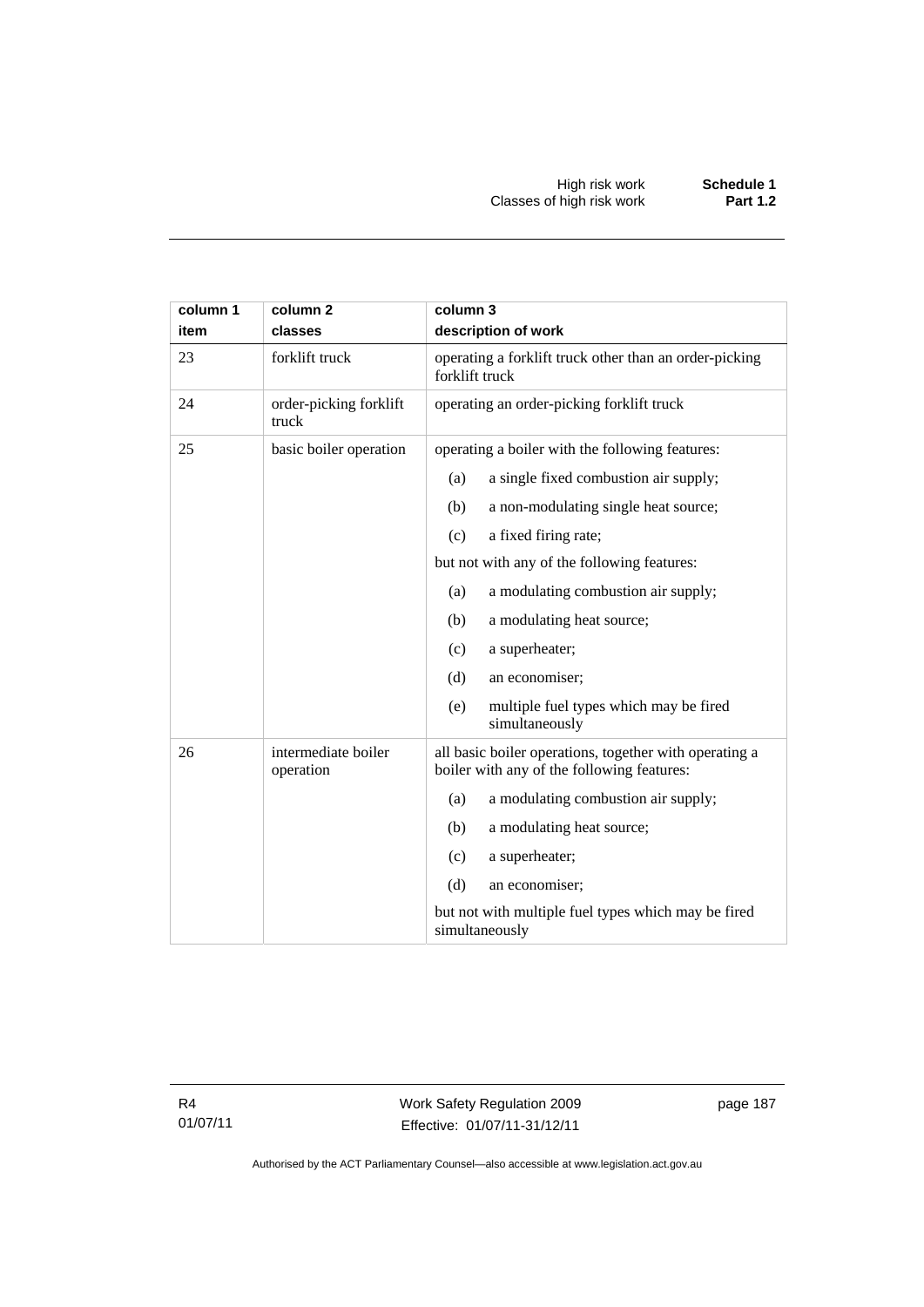**Schedule 1** High risk work **Part 1.2 Classes of high risk work** 

| column 1<br>item | column 2<br>classes           | column 3<br>description of work                                                                                                                                                                                                               |  |
|------------------|-------------------------------|-----------------------------------------------------------------------------------------------------------------------------------------------------------------------------------------------------------------------------------------------|--|
| 27               | advanced boiler<br>operation  | all intermediate boiler operations together with<br>operating a boiler with multiple fuel types which may<br>be fired simultaneously                                                                                                          |  |
|                  |                               | <b>Note</b><br>a boiler is not taken to be capable of being<br>fired by multiple fuel types simultaneously<br>only because it changes fuel types during<br>start sequences or is fired by different grades<br>of the same fuel simultaneously |  |
| 28               | turbine operation             | operating a turbine.                                                                                                                                                                                                                          |  |
| 29               | reciprocating steam<br>engine | operating a reciprocating steam engine.                                                                                                                                                                                                       |  |

page 188 Work Safety Regulation 2009 Effective: 01/07/11-31/12/11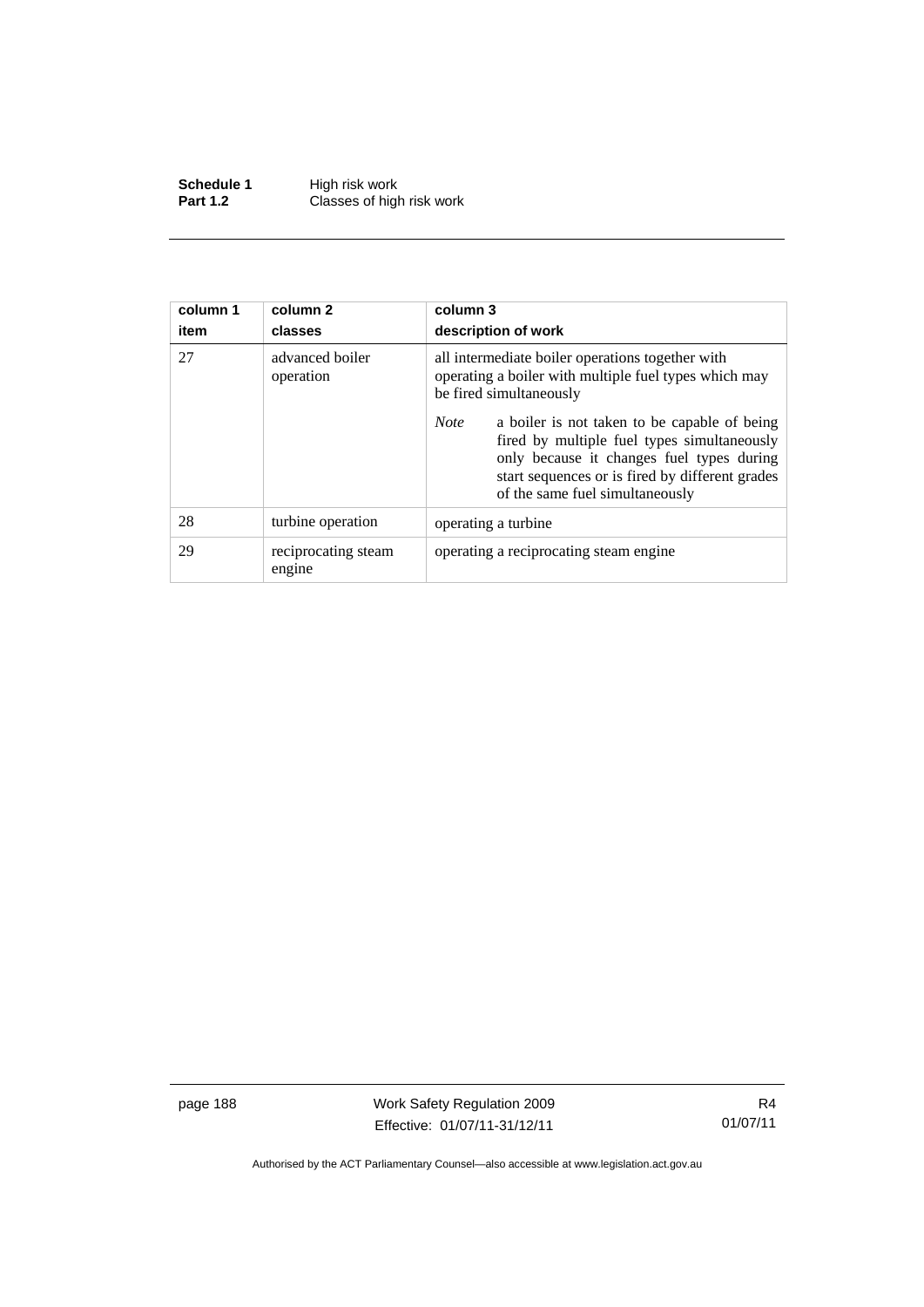# **Schedule 2 Corresponding laws**

(see s 119, def *corresponding law*)

*Occupational Health and Safety Act 2000* (NSW) *Occupational Health and Safety Regulation 2001* (NSW) *Occupational Health and Safety Act 2004* (Vic) *Occupational Health and Safety Regulations 2007* (Vic) *Workplace Health and Safety Act 1995* (Qld) *Workplace Health and Safety Regulation 2008* (Qld) *Occupational Health, Safety and Welfare Act 1986* (SA) *Occupational Health, Safety and Welfare Regulations 1995* (SA) *Occupational Safety and Health Act 1984* (WA) *Occupational Safety and Health Regulations 1996* (WA) *Workplace Health and Safety Act 1995* (Tas) *Workplace Health and Safety Regulations 1998* (Tas) *Workplace Health and Safety Act 2007* (NT) *Workplace Health and Safety Regulations* (NT)

R4 01/07/11 Work Safety Regulation 2009 Effective: 01/07/11-31/12/11

page 189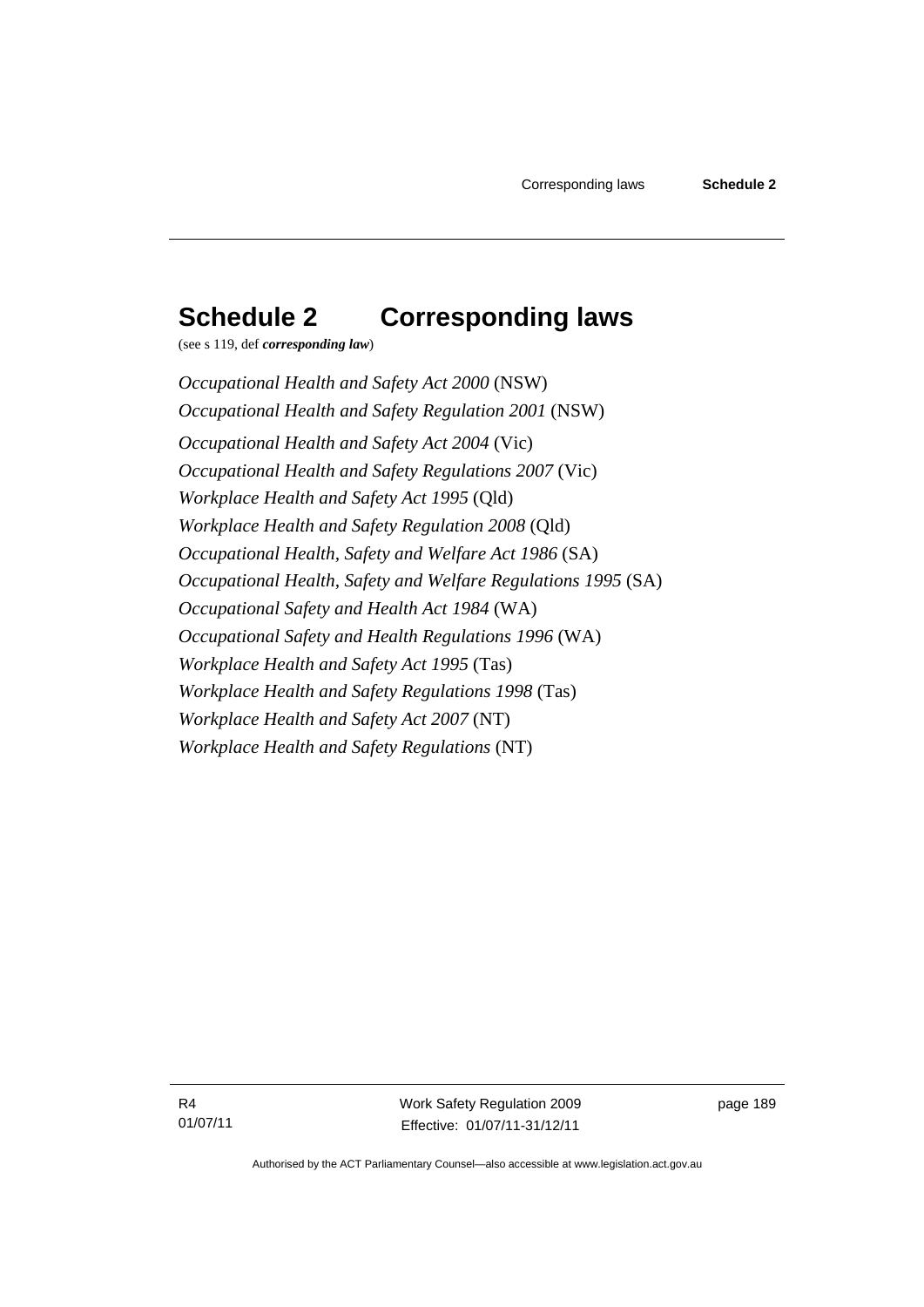**Schedule 3** Reviewable decisions<br>**Part 3.1** Reviewable decisions **Part 3.1** Reviewable decisions

# **Schedule 3 Reviewable decisions**

(see pt 11)

## **Part 3.1 Reviewable decisions**

| column 1<br>item | column <sub>2</sub><br>section | column 3<br>decision                                                                     | column 4<br>entity                                                                                                                                            | column 5<br>decision-<br>maker |
|------------------|--------------------------------|------------------------------------------------------------------------------------------|---------------------------------------------------------------------------------------------------------------------------------------------------------------|--------------------------------|
| 1                | Act, 55                        | direct employer<br>to arrange<br>election of work<br>safety committee                    | employer directed to<br>arrange election of work<br>safety committee                                                                                          | director-general               |
| $\overline{c}$   | Act, $55A$                     | direct employers<br>in an industry to<br>arrange election<br>of work safety<br>committee | employers directed to<br>arrange election of work<br>safety committee                                                                                         | director-general               |
| 3                | Act, 57                        | decision made in<br>arbitration of<br>dispute                                            | person adversely affected<br>by decision made in<br>arbitration of dispute                                                                                    | director-general               |
| 4                | Act, 85                        | seize anything at<br>premises                                                            | person with a<br>$\bullet$<br>property interest in<br>seized thing<br>person conducting<br>business or<br>undertaking<br>adversely affected by<br>the seizure | inspector                      |

page 190 Work Safety Regulation 2009 Effective: 01/07/11-31/12/11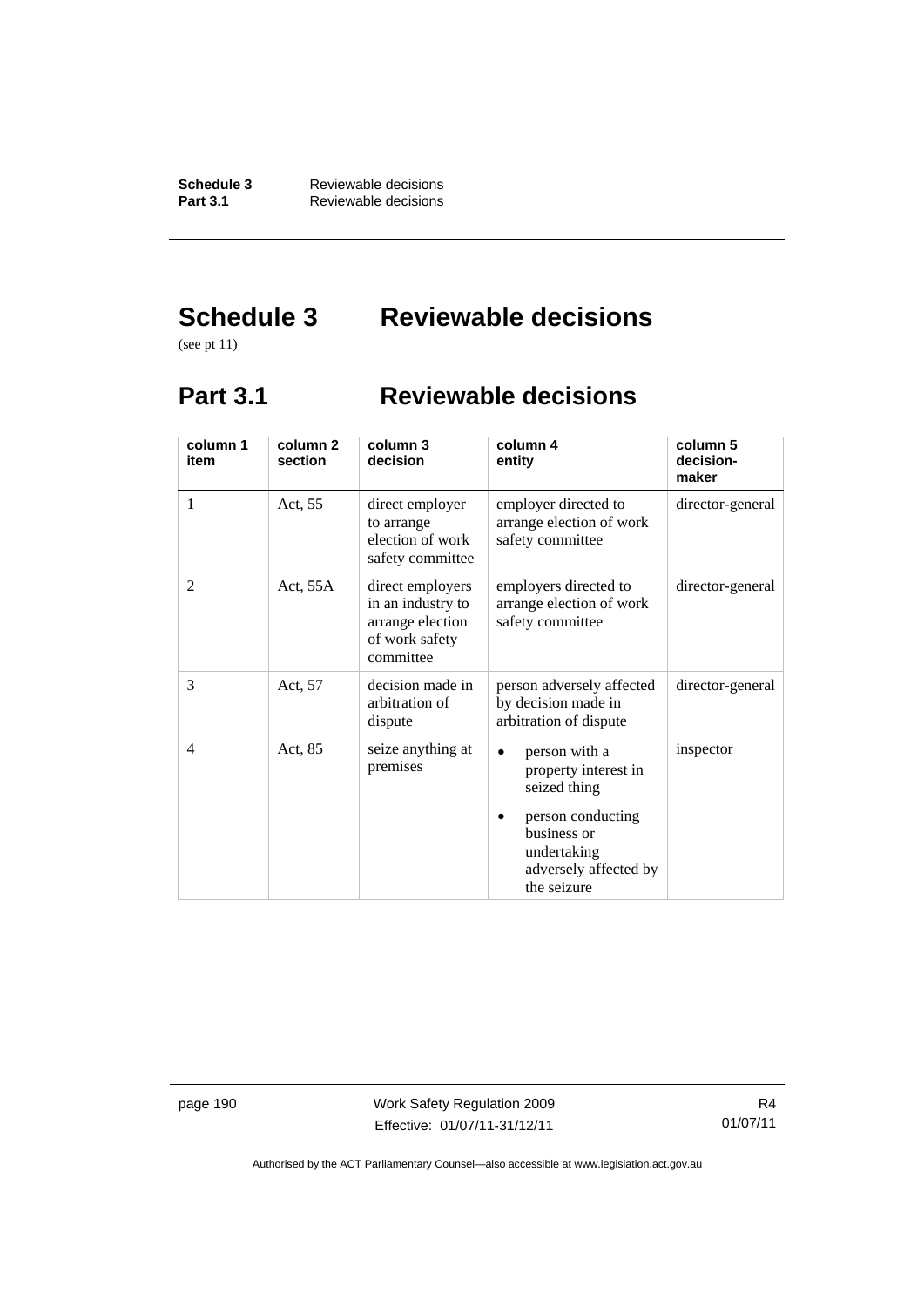| column 1<br>item | column <sub>2</sub><br>section | column 3<br>decision                                                                   | column 4<br>entity                                                                                                                 | column 5<br>decision-<br>maker |
|------------------|--------------------------------|----------------------------------------------------------------------------------------|------------------------------------------------------------------------------------------------------------------------------------|--------------------------------|
| 5                | Act, 86                        | remove or restrict<br>access to seized<br>things                                       | person with a<br>$\bullet$<br>property interest in<br>seized thing                                                                 | inspector                      |
|                  |                                |                                                                                        | person conducting<br>$\bullet$<br>business or<br>undertaking<br>adversely affected by<br>the removal or<br>restriction             |                                |
| 6                | Act, 87                        | destroy or<br>dispose of seized<br>thing or require<br>destruction or<br>disposal      | person with a<br>$\bullet$<br>property interest in<br>seized thing                                                                 | inspector                      |
|                  |                                |                                                                                        | person conducting<br>$\bullet$<br>business or<br>undertaking<br>adversely affected by<br>the destruction or<br>disposal            |                                |
| 7                | Act, 96                        | seize data,<br>electronic<br>equipment or<br>storage device                            | person with a<br>$\bullet$<br>property interest in<br>seized thing<br>person conducting<br>$\bullet$<br>business or<br>undertaking | inspector                      |
|                  |                                |                                                                                        | adversely affected by<br>the seizure                                                                                               |                                |
| 8                | Act, 106                       | direct to dispose<br>of seized thing<br>that has been<br>forfeited to the<br>Territory | person with a<br>$\bullet$<br>property interest in<br>seized thing<br>person conducting<br>$\bullet$<br>business or                | director-general               |
|                  |                                |                                                                                        | undertaking<br>adversely affected by<br>the disposal                                                                               |                                |

Work Safety Regulation 2009 Effective: 01/07/11-31/12/11

page 191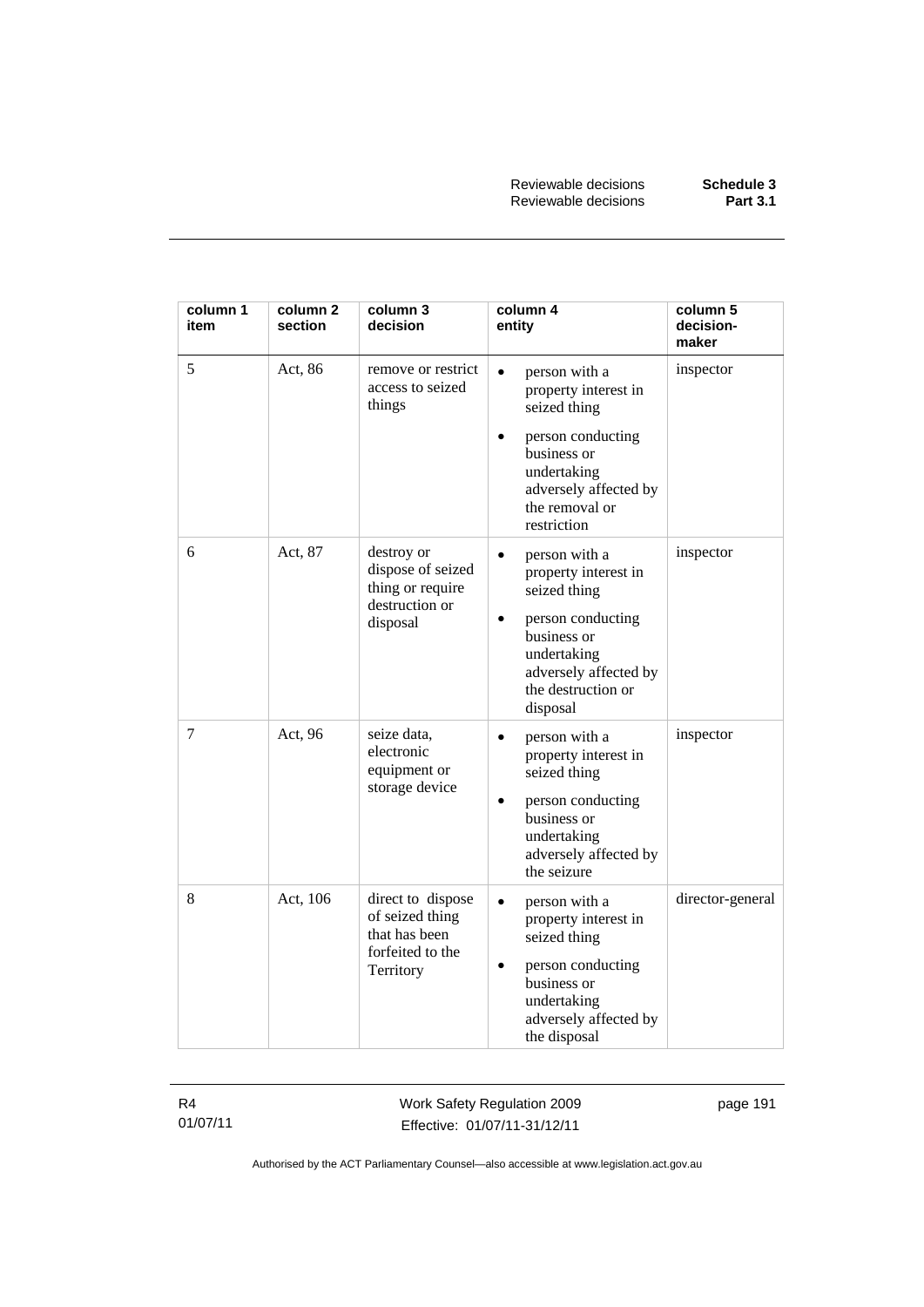| Schedule 3      | Reviewable decisions |
|-----------------|----------------------|
| <b>Part 3.1</b> | Reviewable decisions |

| column 1<br>item | column <sub>2</sub><br>section | column 3<br>decision               | column 4<br>entity                                                                                    | column 5<br>decision-<br>maker |
|------------------|--------------------------------|------------------------------------|-------------------------------------------------------------------------------------------------------|--------------------------------|
| 9                | Act, 107                       | return seized<br>thing             | person with a<br>$\bullet$<br>property interest in<br>seized thing                                    | director-general               |
|                  |                                |                                    | person conducting<br>$\bullet$<br>business or<br>undertaking<br>adversely affected by<br>the return   |                                |
| 10               | Act, 126                       | end compliance<br>agreement        | relevant responsible<br>$\bullet$<br>person for the<br>compliance<br>agreement                        | inspector                      |
|                  |                                |                                    | person conducting<br>$\bullet$<br>business or<br>undertaking<br>adversely affected by<br>the decision |                                |
| 11               | Act, 131                       | give an<br>improvement<br>notice   | relevant responsible<br>$\bullet$<br>person for the<br>improvement notice                             | inspector                      |
|                  |                                |                                    | person conducting<br>$\bullet$<br>business or<br>undertaking<br>adversely affected by<br>the decision |                                |
| 12               | Act, 134                       | extend<br>compliance<br>period for | relevant responsible<br>$\bullet$<br>person for the<br>improvement notice                             | inspector                      |
|                  |                                | improvement<br>notice              | person conducting<br>$\bullet$<br>business or<br>undertaking<br>adversely affected by<br>the decision |                                |

page 192 Work Safety Regulation 2009 Effective: 01/07/11-31/12/11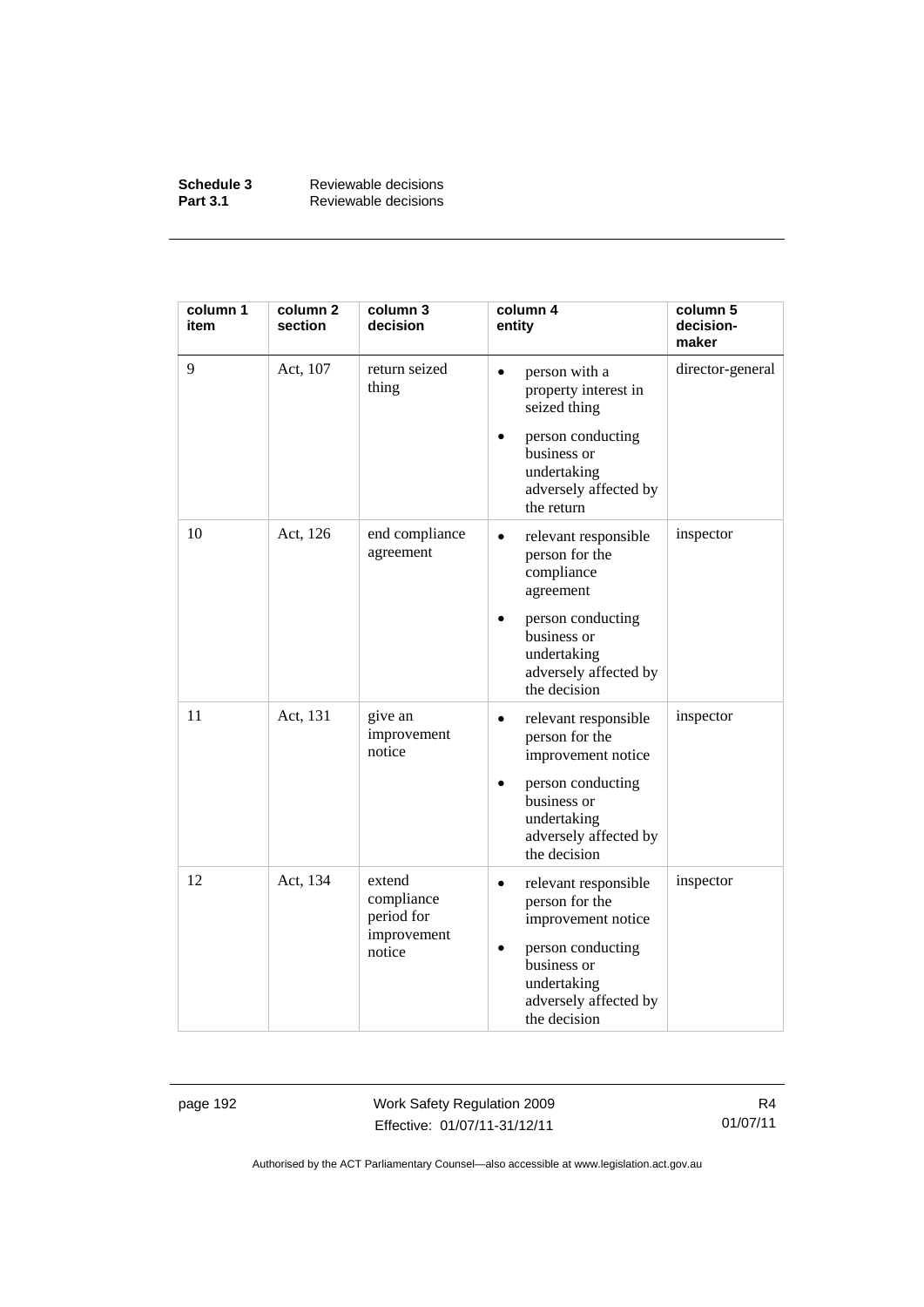| column 1<br>item | column 2<br>section | column 3<br>decision            | column 4<br>entity                                                                                                                                                                                        | column 5<br>decision-<br>maker |
|------------------|---------------------|---------------------------------|-----------------------------------------------------------------------------------------------------------------------------------------------------------------------------------------------------------|--------------------------------|
| 13               | Act, 137            | revoke<br>improvement<br>notice | if there is a work<br>$\bullet$<br>safety representative<br>for a worker<br>adversely affected by<br>the decision-the<br>work safety<br>representative                                                    | inspector                      |
|                  |                     |                                 | if there is a work<br>$\bullet$<br>safety committee for<br>a worker adversely<br>affected by the<br>decision—the work<br>safety committee                                                                 |                                |
|                  |                     |                                 | if there is no work<br>$\bullet$<br>safety representative<br>or work safety<br>committee for a<br>worker adversely<br>affected by the<br>decision-the<br>workers adversely<br>affected by the<br>decision |                                |
|                  |                     |                                 | relevant responsible<br>person for the<br>improvement notice                                                                                                                                              |                                |
|                  |                     |                                 | person conducting<br>$\bullet$<br>business or<br>undertaking<br>adversely affected by<br>the decision                                                                                                     |                                |

Work Safety Regulation 2009 Effective: 01/07/11-31/12/11

page 193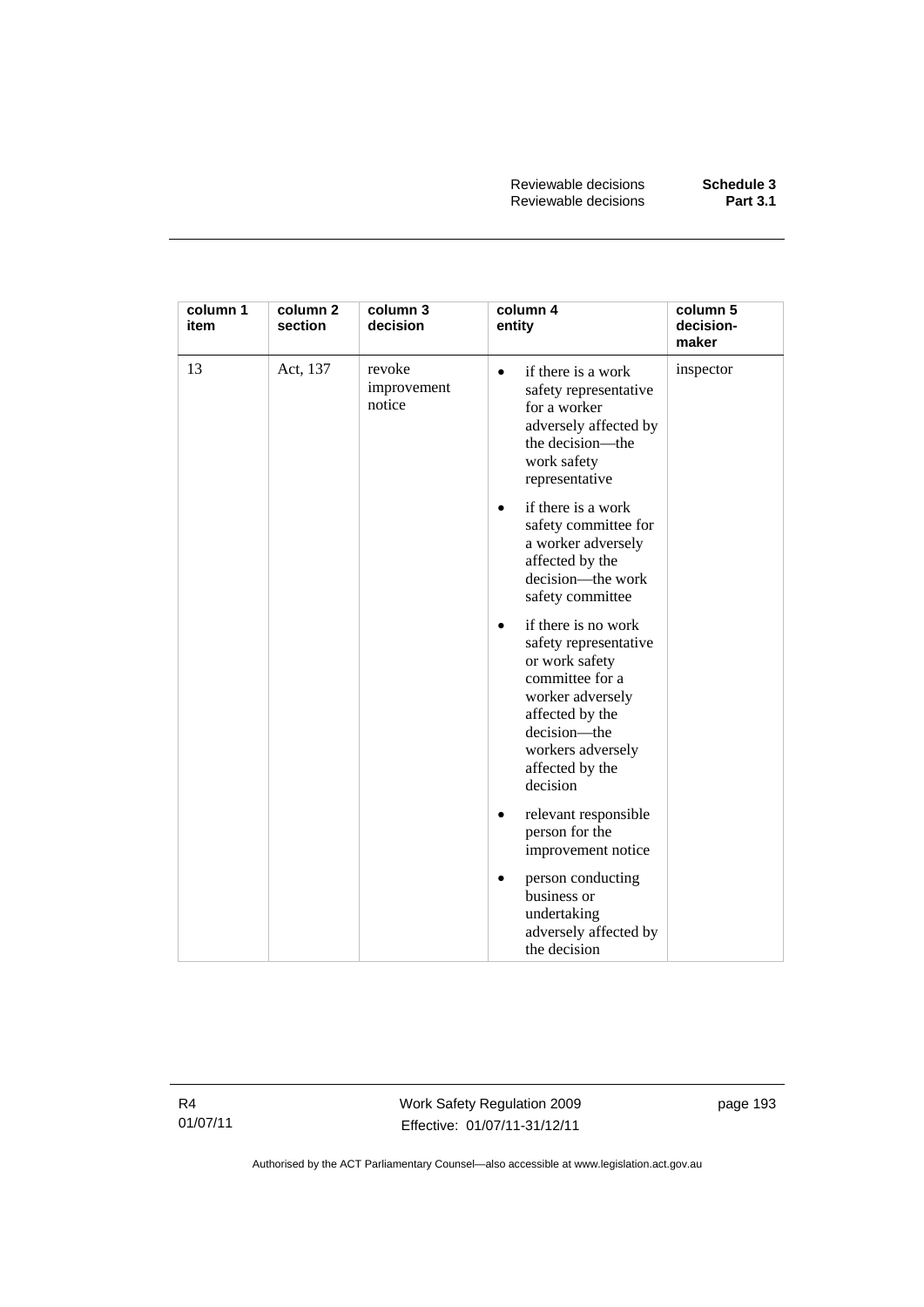| Schedule 3      | Reviewable decisions |
|-----------------|----------------------|
| <b>Part 3.1</b> | Reviewable decisions |

| column 1<br>item | column <sub>2</sub><br>section | column 3<br>decision                                                                                                                 | column 4<br>entity                                                                                                                                                                 | column 5<br>decision-<br>maker |
|------------------|--------------------------------|--------------------------------------------------------------------------------------------------------------------------------------|------------------------------------------------------------------------------------------------------------------------------------------------------------------------------------|--------------------------------|
| 14               | Act, 140                       | give prohibition<br>notice                                                                                                           | relevant responsible<br>$\bullet$<br>person for the<br>prohibition notice<br>person conducting<br>business or<br>undertaking<br>adversely affected by<br>the decision              | inspector                      |
| 15               | Act, 143                       | extend stated<br>period for<br>prohibition notice                                                                                    | relevant responsible<br>$\bullet$<br>person for the<br>prohibition notice<br>person conducting<br>$\bullet$<br>business or<br>undertaking<br>adversely affected by<br>the decision | inspector                      |
| 16               | Act,<br>147(2)                 | reinspect<br>situation or<br>circumstances<br>causing<br>prohibition notice<br>to be issued                                          | relevant responsible<br>person for the prohibition<br>notice                                                                                                                       | director-general               |
| 17               | Act,<br>147(3)                 | reinspect<br>situation or<br>circumstances<br>causing<br>prohibition notice<br>to be issued if<br>related to vehicle<br>or equipment | person with a<br>$\bullet$<br>property interest in<br>the vehicle or<br>equipment<br>person conducting<br>٠<br>business or<br>undertaking<br>adversely affected by<br>the decision | inspector                      |

page 194 Work Safety Regulation 2009 Effective: 01/07/11-31/12/11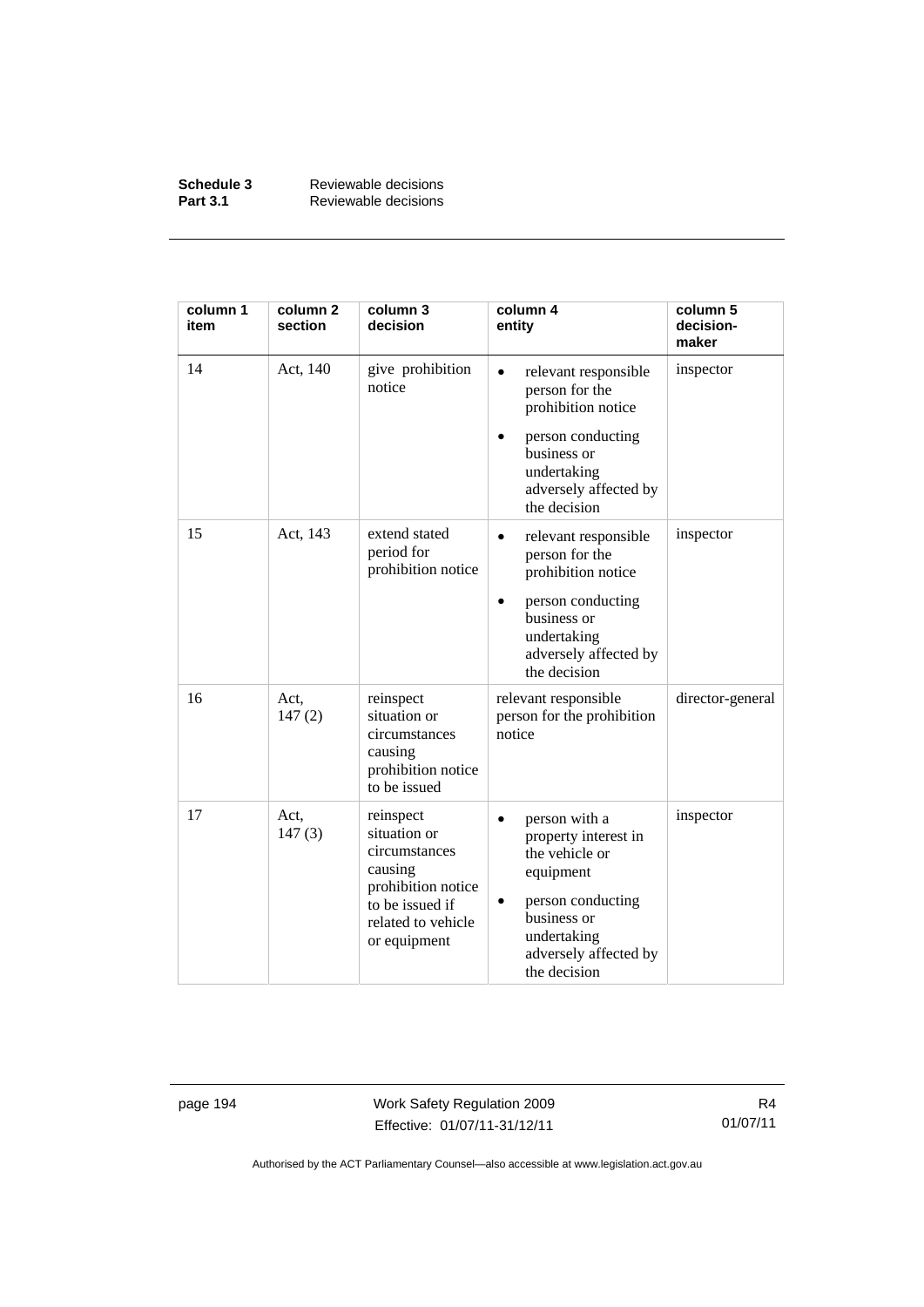| column 1<br>item | column <sub>2</sub><br>section | column 3<br>decision                            | column 4<br>entity                                                                                                                                                                                        | column 5<br>decision-<br>maker |
|------------------|--------------------------------|-------------------------------------------------|-----------------------------------------------------------------------------------------------------------------------------------------------------------------------------------------------------------|--------------------------------|
| 18               | Act, 148                       | revoke<br>prohibition notice                    | if there is a work<br>$\bullet$<br>safety representative<br>for a worker<br>adversely affected by<br>the decision-the<br>work safety<br>representative                                                    | inspector                      |
|                  |                                |                                                 | if there is a work<br>$\bullet$<br>safety committee for<br>a worker adversely<br>affected by the<br>decision-the work<br>safety committee                                                                 |                                |
|                  |                                |                                                 | if there is no work<br>$\bullet$<br>safety representative<br>or work safety<br>committee for a<br>worker adversely<br>affected by the<br>decision-the<br>workers adversely<br>affected by the<br>decision |                                |
|                  |                                |                                                 | relevant responsible<br>$\bullet$<br>person for the<br>prohibition notice                                                                                                                                 |                                |
|                  |                                |                                                 | person conducting<br>$\bullet$<br>business or<br>undertaking<br>adversely affected by<br>the decision                                                                                                     |                                |
| 19               | Act, 154                       | alleged<br>contravention of<br>provision of Act | person alleged to have<br>contravened provision of<br>Act                                                                                                                                                 | director-general               |

Work Safety Regulation 2009 Effective: 01/07/11-31/12/11

page 195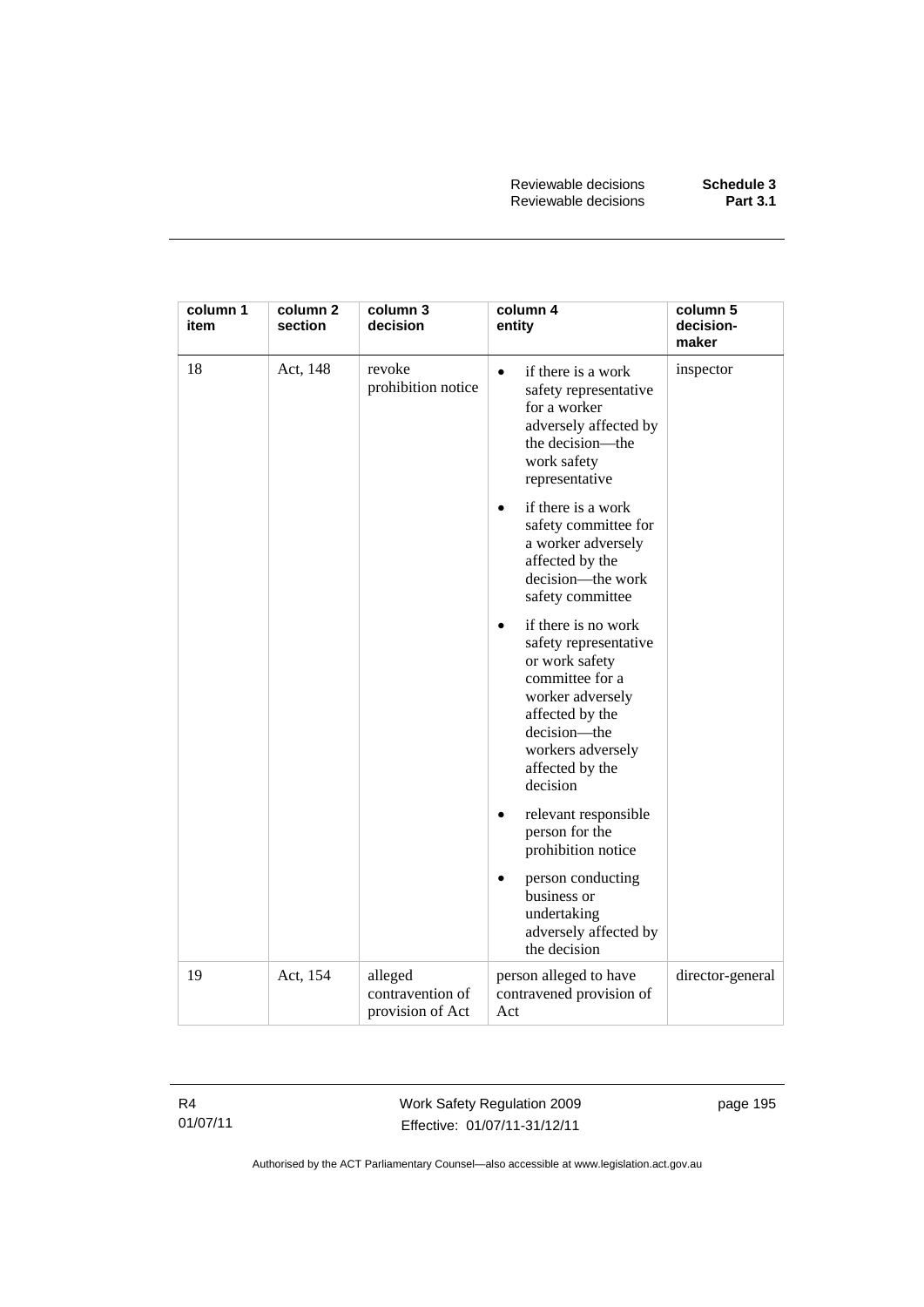| Schedule 3      | Reviewable decisions |
|-----------------|----------------------|
| <b>Part 3.1</b> | Reviewable decisions |

| column 1<br>item | column <sub>2</sub><br>section | column 3<br>decision                                                                                                                                                                                                      | column 4<br>entity                              | column 5<br>decision-<br>maker |
|------------------|--------------------------------|---------------------------------------------------------------------------------------------------------------------------------------------------------------------------------------------------------------------------|-------------------------------------------------|--------------------------------|
| 20               | Act, 155                       | accept safety<br>undertaking                                                                                                                                                                                              | relevant person for<br>enforceable undertaking  | director-general               |
| 21               | Act, 156                       | agree to<br>withdraw or<br>amend<br>enforceable<br>undertaking                                                                                                                                                            | relevant person for<br>enforceable undertaking  | director-general               |
| 22               | Act, 157                       | end enforceable<br>undertaking                                                                                                                                                                                            | relevant person for<br>enforceable undertaking  | director-general               |
| 23               | Act, 166                       | finding that<br>person in control<br>of public sector<br>workplace has<br>failed to comply<br>with a<br>compliance<br>agreement, an<br>enforceable<br>undertaking, an<br>improvement<br>notice or a<br>prohibition notice | person in control of<br>public sector workplace | director-general               |

page 196 Work Safety Regulation 2009 Effective: 01/07/11-31/12/11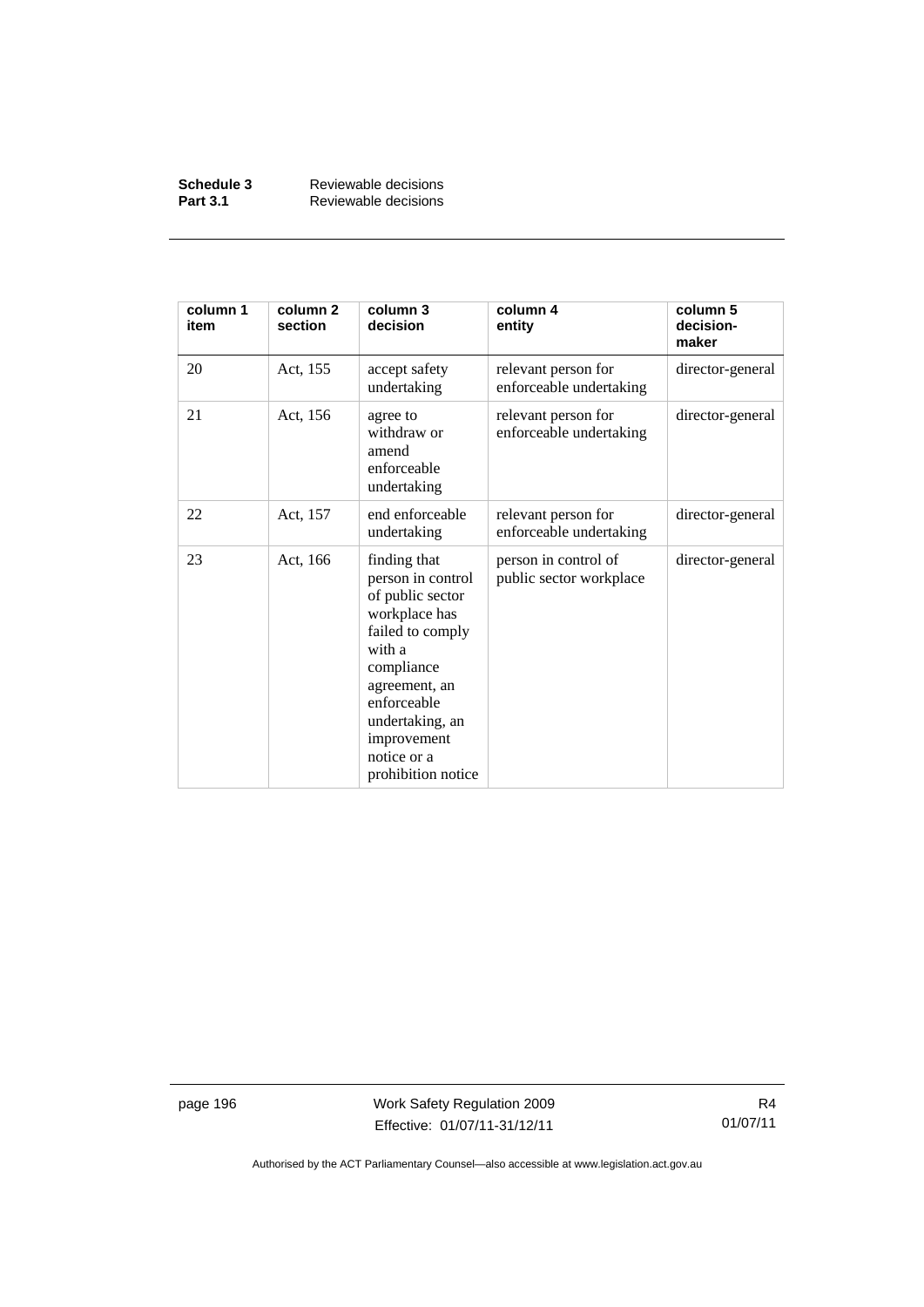| column 1<br>item | column <sub>2</sub><br>section | column 3<br>decision                                                                                                                                                                    | column 4<br>entity                                                                                                                                                                                                                                                                                                                                                                                                                                                                                  | column 5<br>decision-<br>maker |
|------------------|--------------------------------|-----------------------------------------------------------------------------------------------------------------------------------------------------------------------------------------|-----------------------------------------------------------------------------------------------------------------------------------------------------------------------------------------------------------------------------------------------------------------------------------------------------------------------------------------------------------------------------------------------------------------------------------------------------------------------------------------------------|--------------------------------|
| 24               | Act, 168                       | finding that<br>person in control<br>of public sector<br>workplace has<br>not failed to<br>comply with<br>safety duty and<br>no further action<br>will be taken                         | if there is a work<br>$\bullet$<br>safety representative<br>for a worker<br>adversely affected by<br>the decision—the<br>work safety<br>representative<br>if there is a work<br>$\bullet$<br>safety committee for<br>a worker adversely<br>affected by the<br>decision-the work<br>safety committee<br>if there is no work<br>safety representative<br>or work safety<br>committee for a<br>worker adversely<br>affected by the<br>decision-the<br>workers adversely<br>affected by the<br>decision | director-general               |
| 25               | Act, 169                       | finding that<br>person in control<br>of public sector<br>workplace has<br>failed to comply<br>with safety duty<br>and appropriate<br>steps have been<br>taken to address<br>the failure | responsible<br>director-general                                                                                                                                                                                                                                                                                                                                                                                                                                                                     | director-general               |

Work Safety Regulation 2009 Effective: 01/07/11-31/12/11

page 197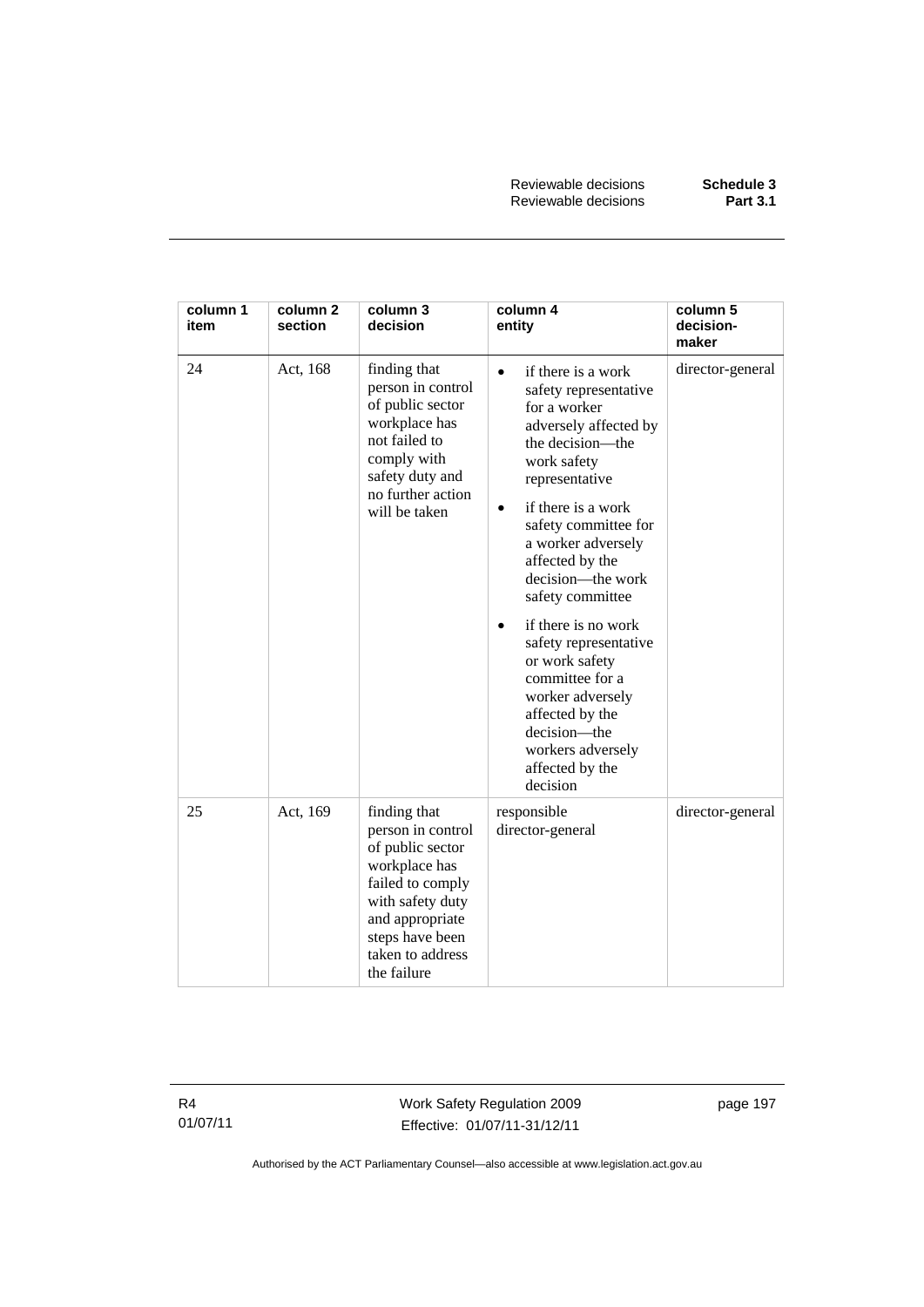| Schedule 3      | Reviewable decisions |
|-----------------|----------------------|
| <b>Part 3.1</b> | Reviewable decisions |

| column 1<br>item | column <sub>2</sub><br>section | column 3<br>decision                                                                                                                                                                           | column 4<br>entity                                                     | column 5<br>decision-<br>maker |
|------------------|--------------------------------|------------------------------------------------------------------------------------------------------------------------------------------------------------------------------------------------|------------------------------------------------------------------------|--------------------------------|
| 26               | Act, 170                       | finding that<br>person in control<br>of public sector<br>workplace has<br>failed to comply<br>with safety duty<br>and appropriate<br>steps have not<br>been taken to<br>address the<br>failure | responsible<br>director-general                                        | director-general               |
| 27               | 38                             | disqualify work<br>safety<br>representative                                                                                                                                                    | person adversely affected<br>by decision to disqualify                 | director-general               |
| 28               | 39                             | revoke<br>disqualification<br>of work safety<br>representative                                                                                                                                 | person adversely affected<br>by decision to revoke<br>disqualification | director-general               |
| 29               | 65                             | disqualify work<br>authorised<br>representative                                                                                                                                                | person adversely affected<br>by decision to disqualify                 | director-general               |
| 30               | 66                             | revoke<br>disqualification<br>of work<br>authorised<br>representative                                                                                                                          | person adversely affected<br>by decision to revoke<br>disqualification | director-general               |
| 31               | 123(1)(b)                      | refuse to issue<br>licence                                                                                                                                                                     | applicant for licence                                                  | director-general               |
| 32               | 129(1)(b)                      | refuse to renew<br>licence                                                                                                                                                                     | applicant for renewal                                                  | director-general               |
| 33               | 131 $(1)$ $(b)$                | refuse to vary<br>licence                                                                                                                                                                      | applicant for variation                                                | director-general               |
| 34               | 133 $(4)$ $(b)$                | refuse to replace<br>licence                                                                                                                                                                   | applicant for replacement                                              | director-general               |

page 198 Work Safety Regulation 2009 Effective: 01/07/11-31/12/11

R4 01/07/11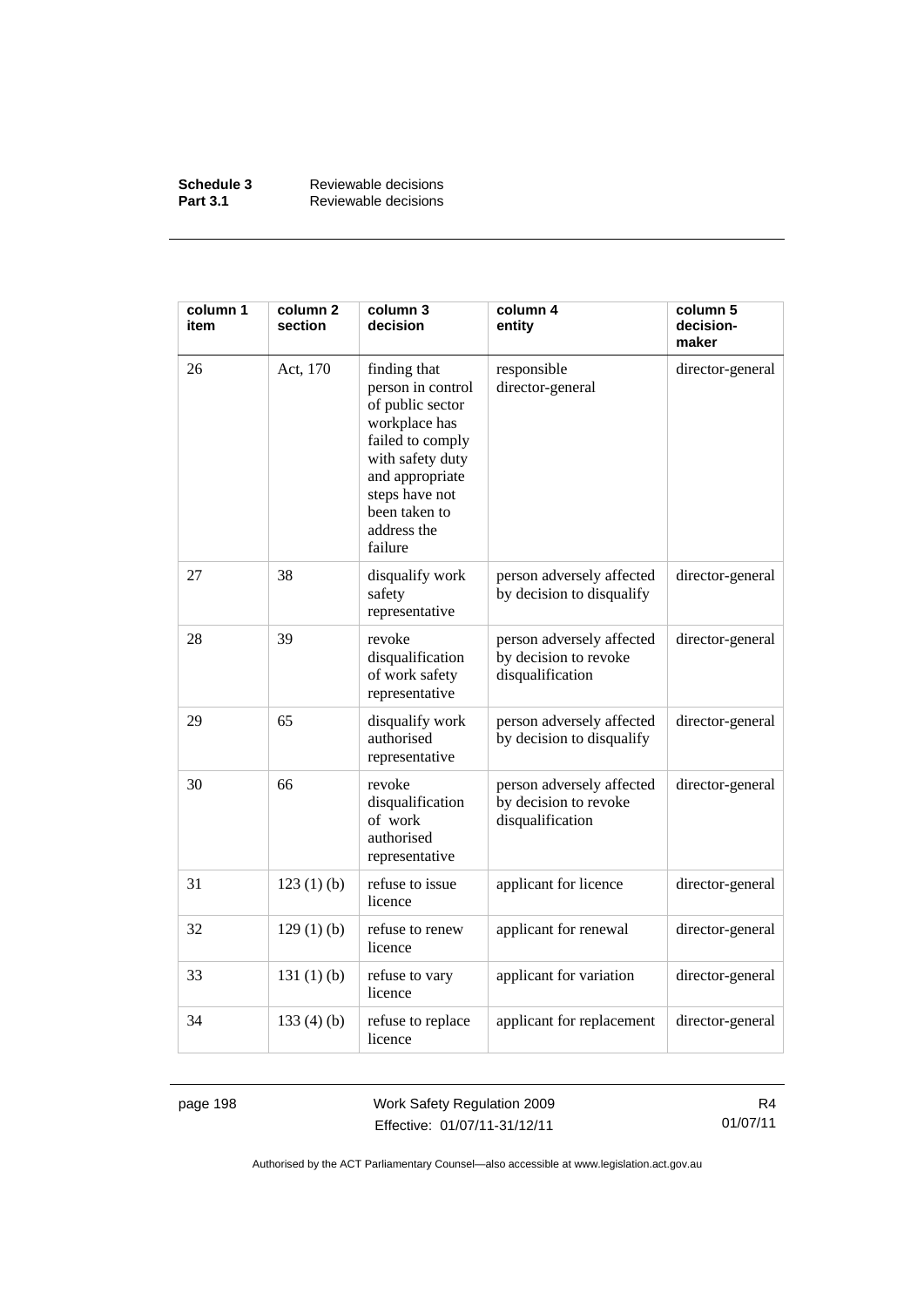| column 1<br>item | column <sub>2</sub><br>section | column 3<br>decision                                                                             | column 4<br>entity                | column 5<br>decision-<br>maker |
|------------------|--------------------------------|--------------------------------------------------------------------------------------------------|-----------------------------------|--------------------------------|
| 35               | 135(1)                         | licence<br>cancellation                                                                          | licensee                          | director-general               |
| 36               | 137(1)                         | licence<br>cancellation                                                                          | licensee                          | director-general               |
| 37               | 138(1)                         | licence<br>suspension                                                                            | licensee                          | director-general               |
| 38               | 139(1)                         | licence<br>suspension                                                                            | licensee                          | director-general               |
| 39               | 140(4)                         | confirm licence<br>suspension<br>extend licence<br>suspension<br>confirm licence<br>cancellation | licensee                          | director-general               |
| 40               | 157                            | refusal to grant<br>exemption                                                                    | applicant for exemption           | director-general               |
| 41               | 158                            | grant exemption<br>on conditions                                                                 | applicant for exemption           | director-general               |
| 42               | 177                            | refuse to issue<br>card                                                                          | applicant for card                | director-general               |
| 43               | 180                            | refuse to replace<br>card                                                                        | applicant for replacement<br>card | director-general               |
| 44               | 182                            | cancel card                                                                                      | cardholder of cancelled<br>card   | director-general               |

Work Safety Regulation 2009 Effective: 01/07/11-31/12/11

page 199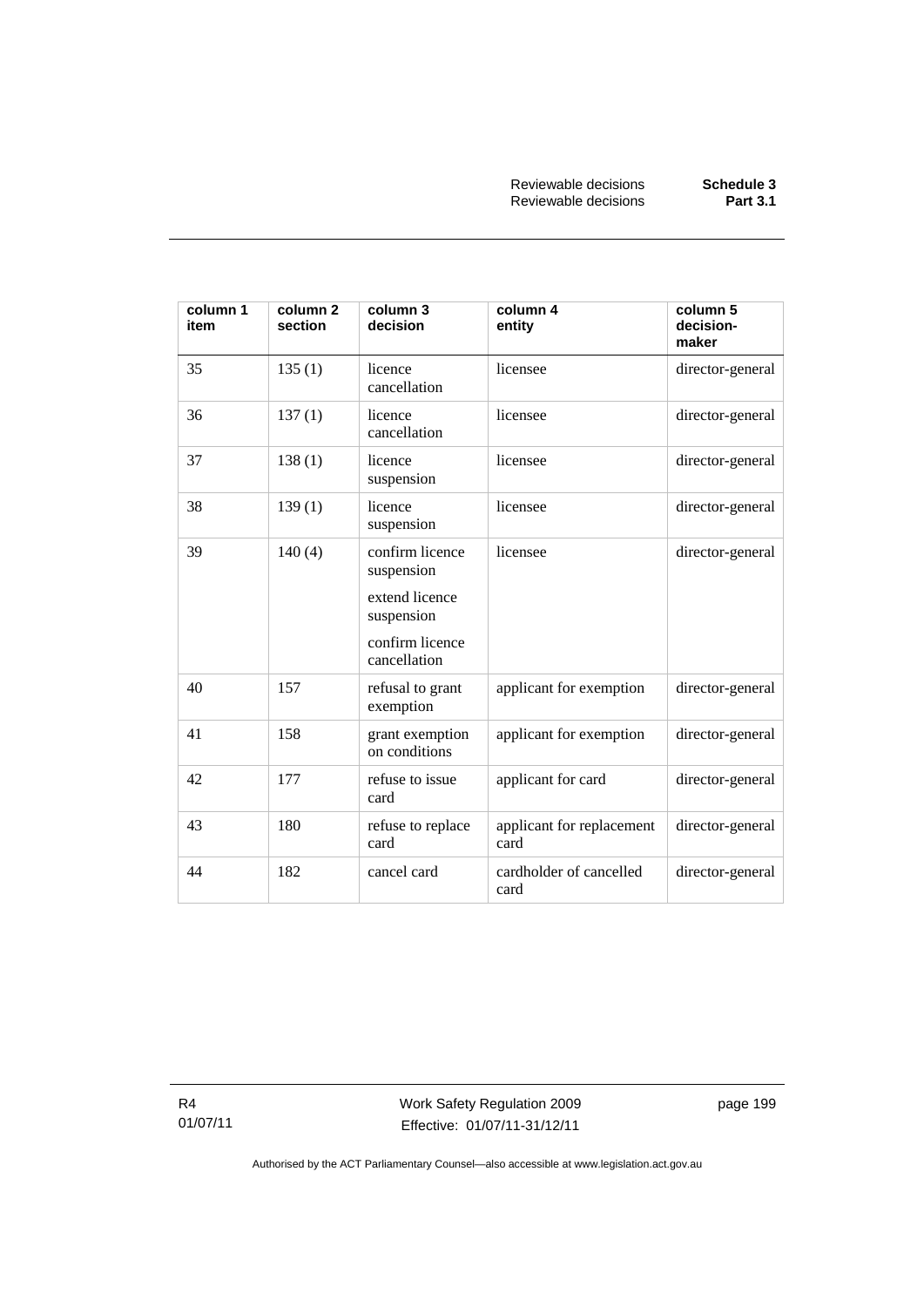## **Part 3.2 Internal review of decisions**

| column 1<br>item | column 2<br>section | column 3<br>decision                                                                                                  | column 4<br>decision-maker |
|------------------|---------------------|-----------------------------------------------------------------------------------------------------------------------|----------------------------|
| 1                | Act, 85             | seize anything at premises                                                                                            | inspector                  |
| $\overline{2}$   | Act, 86             | remove or restrict access to seized thing                                                                             | inspector                  |
| 3                | Act, 87             | destroy or dispose of seized thing or<br>require destruction or disposal                                              | inspector                  |
| 4                | Act, 96             | seize data, electronic equipment or<br>storage device                                                                 | inspector                  |
| 5                | Act, 126            | end compliance agreement                                                                                              | inspector                  |
| 6                | Act, 134            | extend compliance period for<br>improvement notice                                                                    | inspector                  |
| 7                | Act, 137            | revoke improvement notice                                                                                             | inspector                  |
| 8                | Act, 143            | extend stated period for prohibition notice                                                                           | inspector                  |
| 9                | Act, $147(3)$       | reinspect situation or circumstances<br>causing prohibition notice to be issued if<br>related to vehicle or equipment | inspector                  |
| 10               | Act, 148            | revoke prohibition notice                                                                                             | inspector                  |

page 200 Work Safety Regulation 2009 Effective: 01/07/11-31/12/11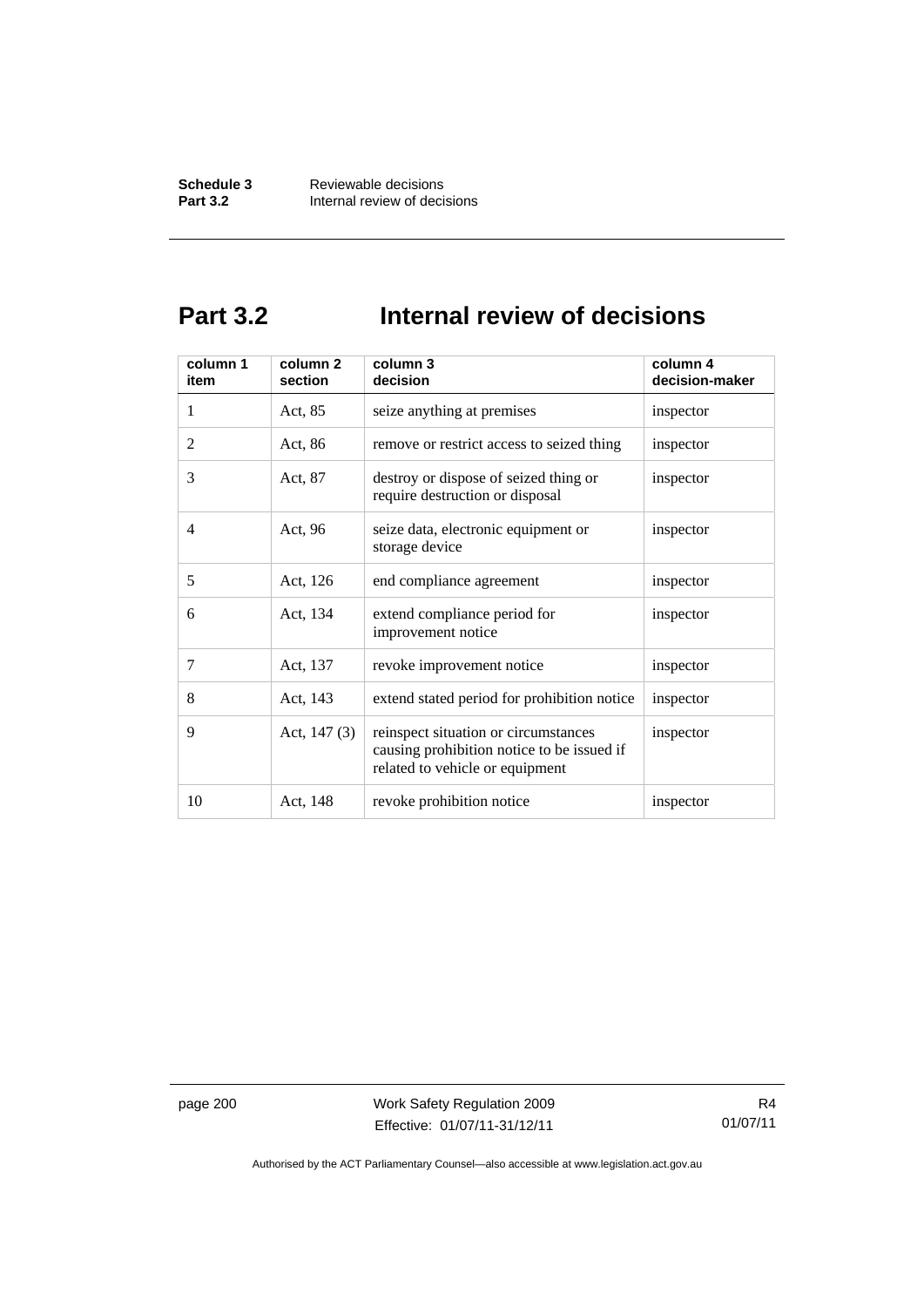## **Dictionary**

(see s 3)

- *Note 1* The Legislation Act contains definitions and other provisions relevant to this regulation.
- *Note 2* For example, the Legislation Act, dict, pt 1, defines the following terms:
	- Act
	- director-general (see s 163)
	- exercise
	- found guilty
	- in relation to
	- may (see s 146)
	- must (see s 146)
	- notifiable instrument (see s 10)
	- penalty unit (see s 133)
	- person
	- State
	- statutory declaration
	- under
	- working day
	- year.
- *Note 3* Terms used in this regulation have the same meaning that they have in the *Work* S*afety Act 2008* (see Legislation Act, s 148). For example, the following terms are defined in the *Work* S*afety Act 2008*, dictionary:
	- authorised representative (see s 61)
	- business or undertaking (see s 11)
	- commissioner
	- council
	- dangerous occurrence (see s 37)
	- employer (see s 10)
	- hazard
	- inspector
	- manages risk (see s 14)
	- person in control (see s 13)

R4 01/07/11 Work Safety Regulation 2009 Effective: 01/07/11-31/12/11

page 201

Authorised by the ACT Parliamentary Counsel—also accessible at www.legislation.act.gov.au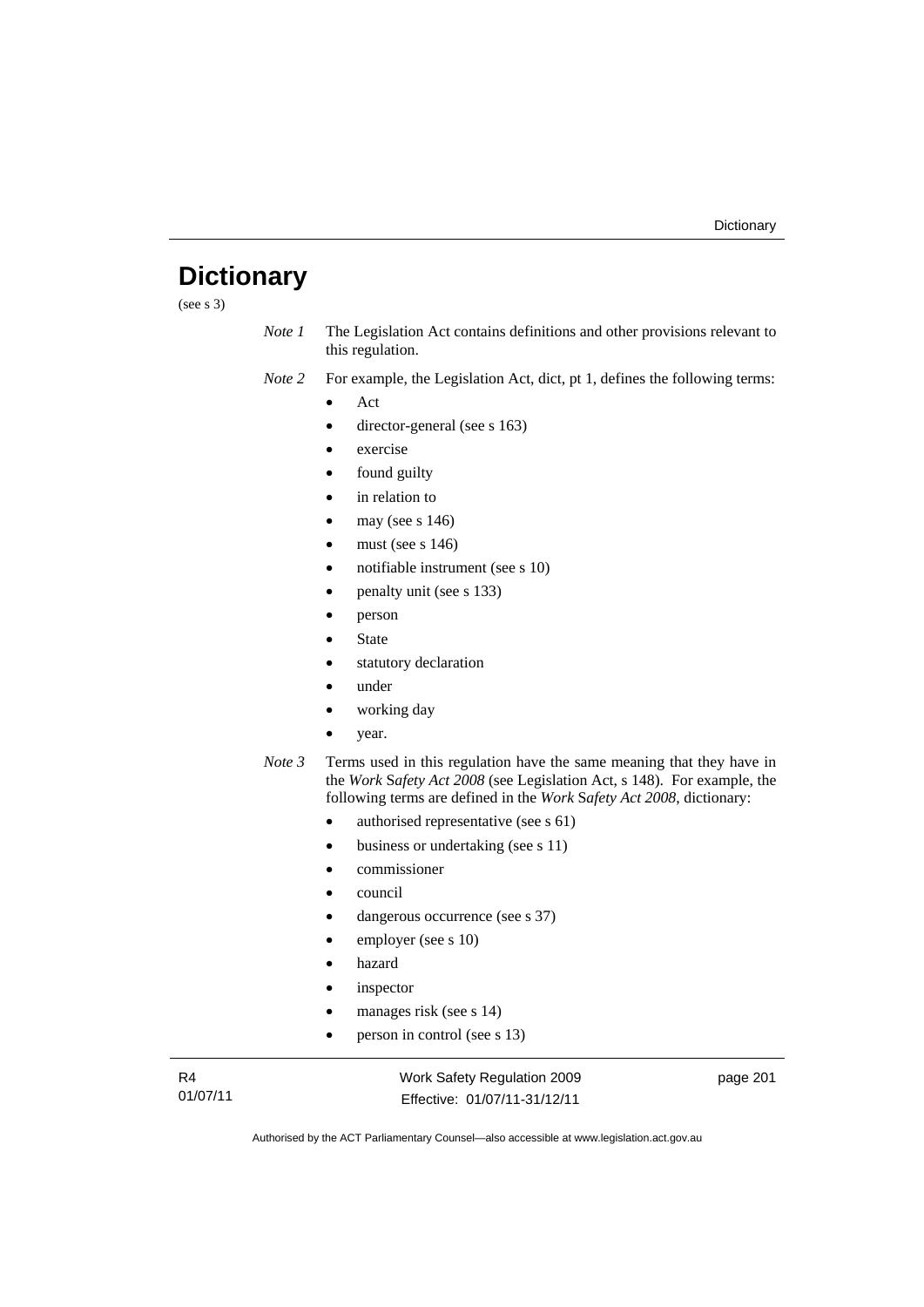#### **Dictionary**

- plant
- premises
- reasonably practicable steps (see s 15)
- registered organisation
- risk (see s 8)
- substance
- worker (see s 9)
- worker consultation unit (see s 46)
- workplace (see s 12)
- work safety (see s 7)
- work safety committee
- work safety representative.

*anchorage*, for division 7.3 (Prevention of falls)—see section 73 .

*approved refresher training course*—see section 41.

*approved training course*—see section 40.

*AQF*—see *Australian qualifications framework*.

*AQTF*—see *Australian quality training framework*.

*atmospheric contaminant*, for division 7.8 (Confined spaces)—see section 95.

*Australian qualifications framework* (or *AQF*)—

- (a) for part 8 (Licensing high risk work)—see section 119; and
- (b) for part 9 (Construction induction training)—see section 166.

#### *Australian quality training framework* (or *AQTF*)—

- (a) for part 8 (Licensing high risk work)—see section 119; and
- (b) for part 9 (Construction induction training)—see section 166.

*boiler*, for schedule 1 (High risk work)—see schedule 1, section 1.1.

*boom-type elevating work platform*, for schedule 1 (High risk work)—see schedule 1, section 1.2.

R4 01/07/11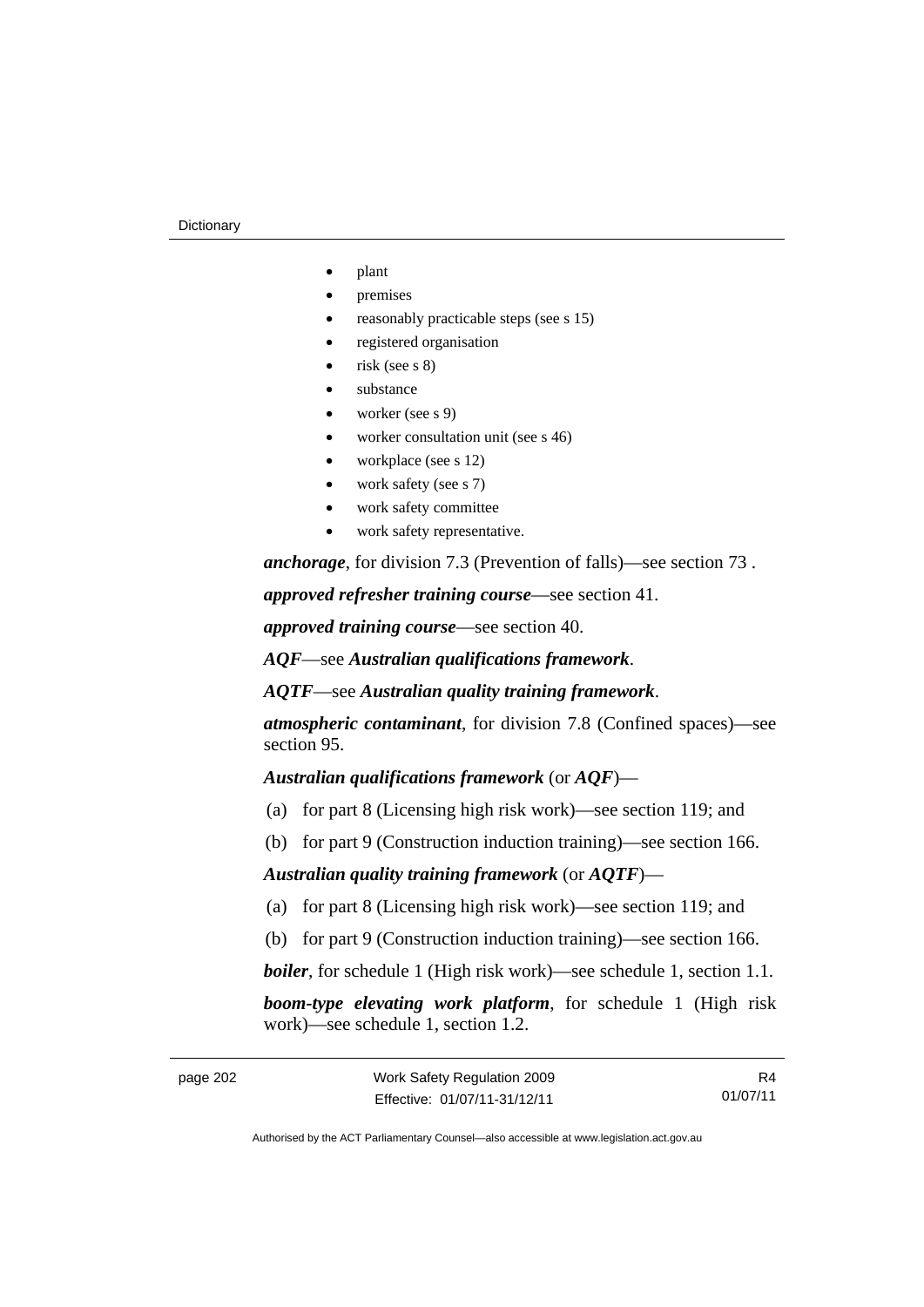*bridge crane*, for schedule 1 (High risk work)—see schedule 1, section 1.3.

## *Commonwealth regulatory authority*—

- (a) for part 8 (Licensing high risk work)—see section 119; and
- (b) for part 9 (Construction induction training)—see section 166.

*competency*, for part 8 (Licensing high risk work)—see section 119.

*competency standard*, for part 8 (Licensing high risk work)—see section 119.

*confined space*, for a workplace, for division 7.8 (Confined spaces)—see section 95.

*construction induction training*, for part 9 (Construction induction training)—see section 166.

*construction induction training card*, for part 9 (Construction induction training)—see section 166.

*construction site*, for part 9 (Construction induction training)—see section 166.

*construction work*, for part 9 (Construction induction training)—see section 166.

## *corresponding law*—

(a) for part 8 (Licensing high risk work)—see section 119; and

(b) for part 9 (Construction induction training)—see section 166.

*crane*, for schedule 1 (High risk work)—see schedule 1, section 1.4.

*dangerous substance*—see the *Dangerous Substances Act 2004*, section 10.

*derrick crane*, for schedule 1 (High risk work)—see schedule 1, section 1.6.

page 203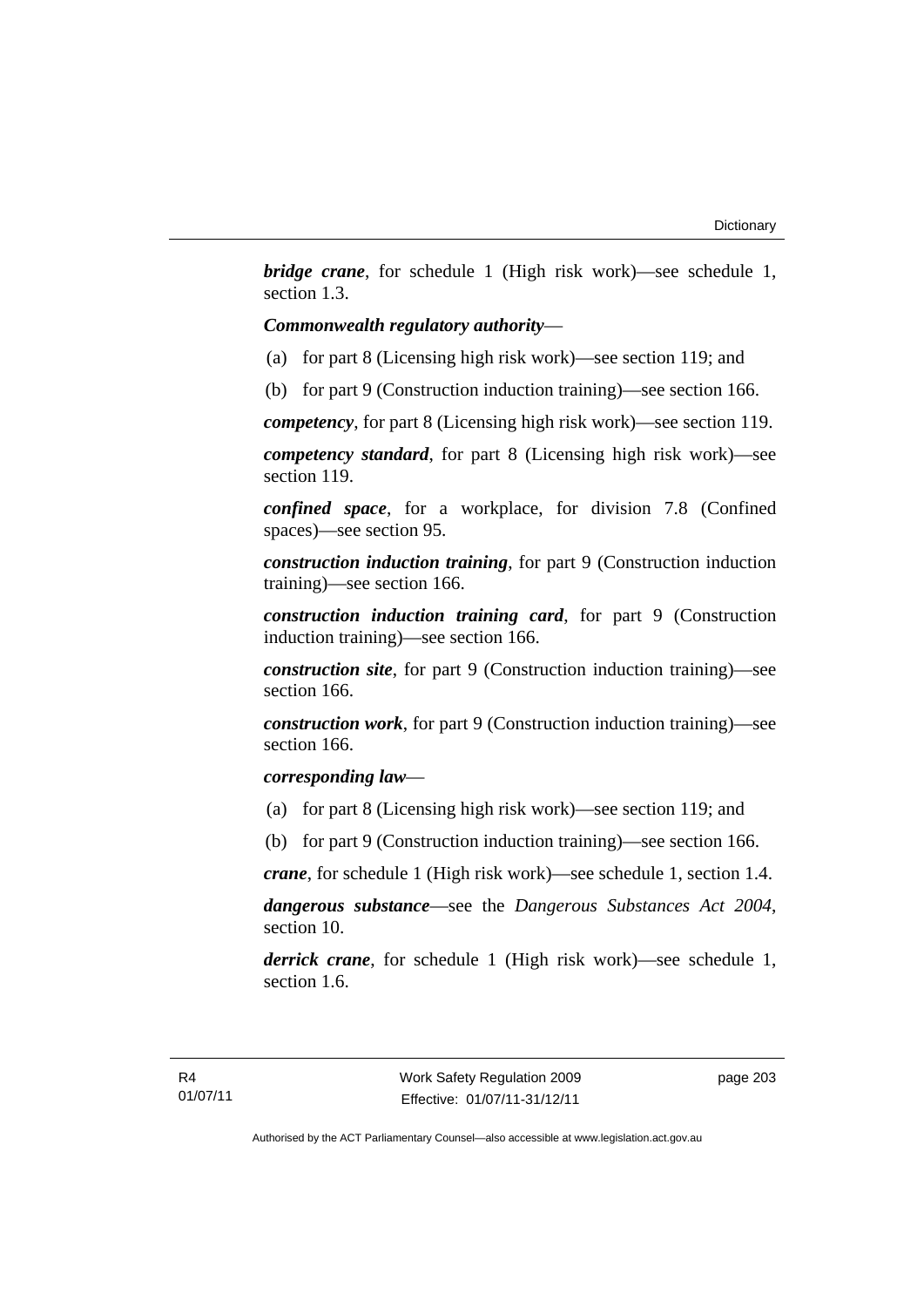*direct-fired process heater*, for schedule 1 (High risk work)—see schedule 1, section 1.5.

*direct supervision*, of a trainee, for part 8 (Licensing high risk work)—see section 119.

*dogging work*, for schedule 1 (High risk work)—see schedule 1, section 1.7.

*electrical inspector*, for division 7.7 (Electricity)—see section 91.

*electrical installation*, for division 7.7 (Electricity)—see the *Electricity Safety Act 1971*, dictionary.

*entry permit*, for division 7.8 (Confined spaces)—see section 95.

*exposure standard*, for division 7.10 (Noise management)—see section 110.

*fixed workplace* means a workplace in a building or other permanent structure.

*forklift truck*, for schedule 1 (High risk work)—see schedule 1, section 1.8.

*gantry crane*, for schedule 1 (High risk work)—see schedule 1, section 1.9.

*guy-derrick*, for schedule 1 (High risk work)—see schedule 1, section 1.6.

*high risk work*, for part 8 (Licensing high risk work)—see section 119.

*hoist*, for schedule 1 (High risk work)—see schedule 1, section 1.10.

*incorporated document*—see section 190.

*inhalable dust*, for division 7.4 (Atmosphere and ventilation)—see section 79.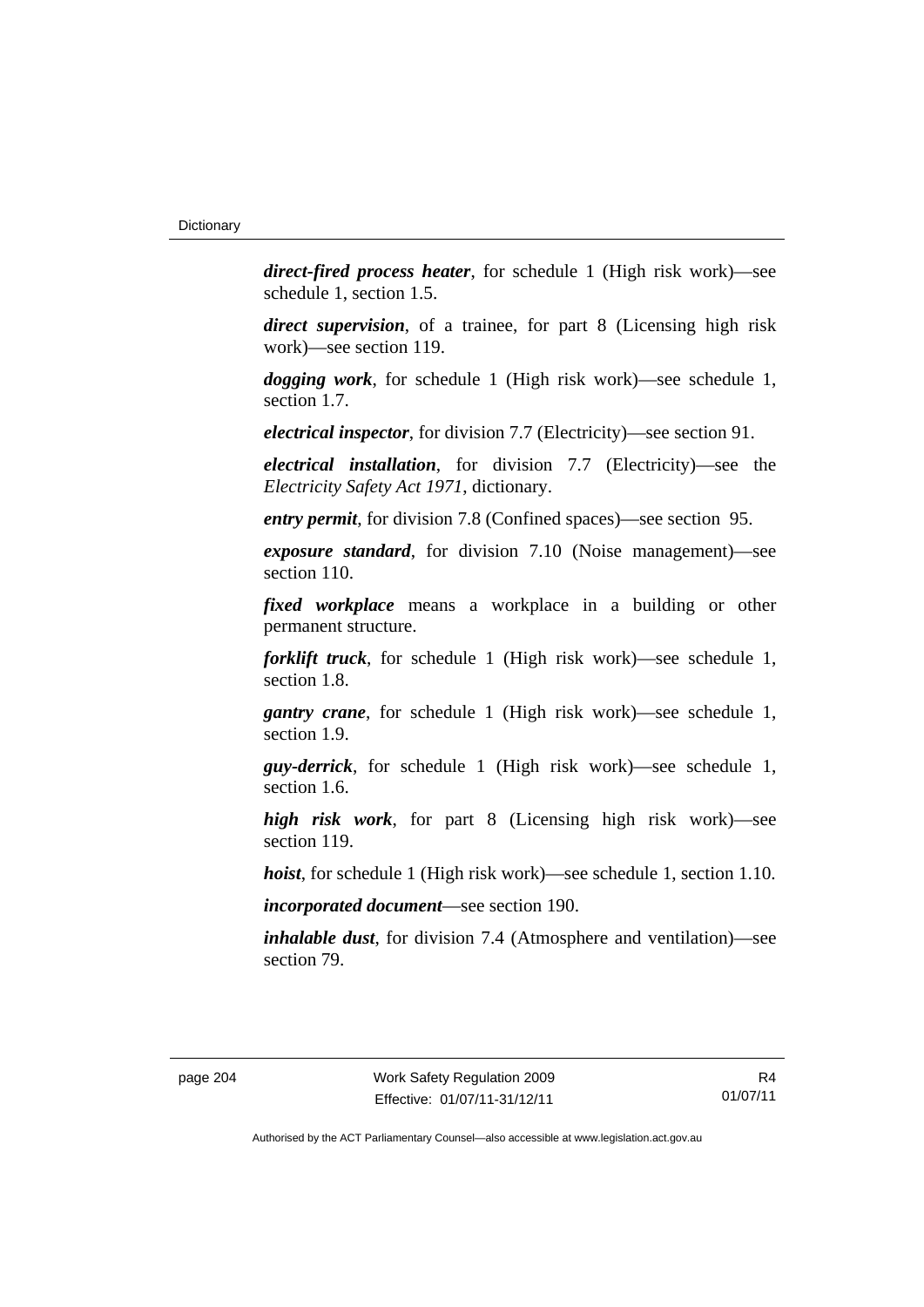*licensing authority*—

- (a) for part 8 (Licensing high risk work)—see section 119; and
- (b) for part 9 (Construction induction training)—see section 166.

*manual task*, for part 10 (Carrying out manual tasks)—see section 186.

*materials hoist*, for schedule 1 (High risk work)—see schedule 1, section 1.11.

*Ministerial Council*—

(a) for part 8 (Licensing high risk work)—see section 119; and

(b) for part 9 (Construction induction training)—see section 166.

*mobile crane*, for schedule 1 (High risk work)—see schedule 1, section 1.12.

*national exposure standards* means the *Exposure Standards for Atmospheric Contaminants in the Occupational Environment* (NOHSC 1003 (1995) and Guidance Note NOHSC 3008 (1995)) published by the National Occupational Health and Safety Commission.

*national licence*, for part 8 (Licensing high risk work)—see section 119.

*nationally endorsed*, for a training package—

- (a) for part 8 (Licensing high risk work)—see section 119; and
- (b) for part 9 (Construction induction training)—see section 166.

*non-slewing mobile crane*, for schedule 1 (High risk work)—see schedule 1, section 1.13

*order-picking forklift truck*, for schedule 1 (High risk work)—see schedule 1, section 1.14.

*outrigger* , for schedule 1 (High risk work)—see schedule 1, section 1.15.

page 205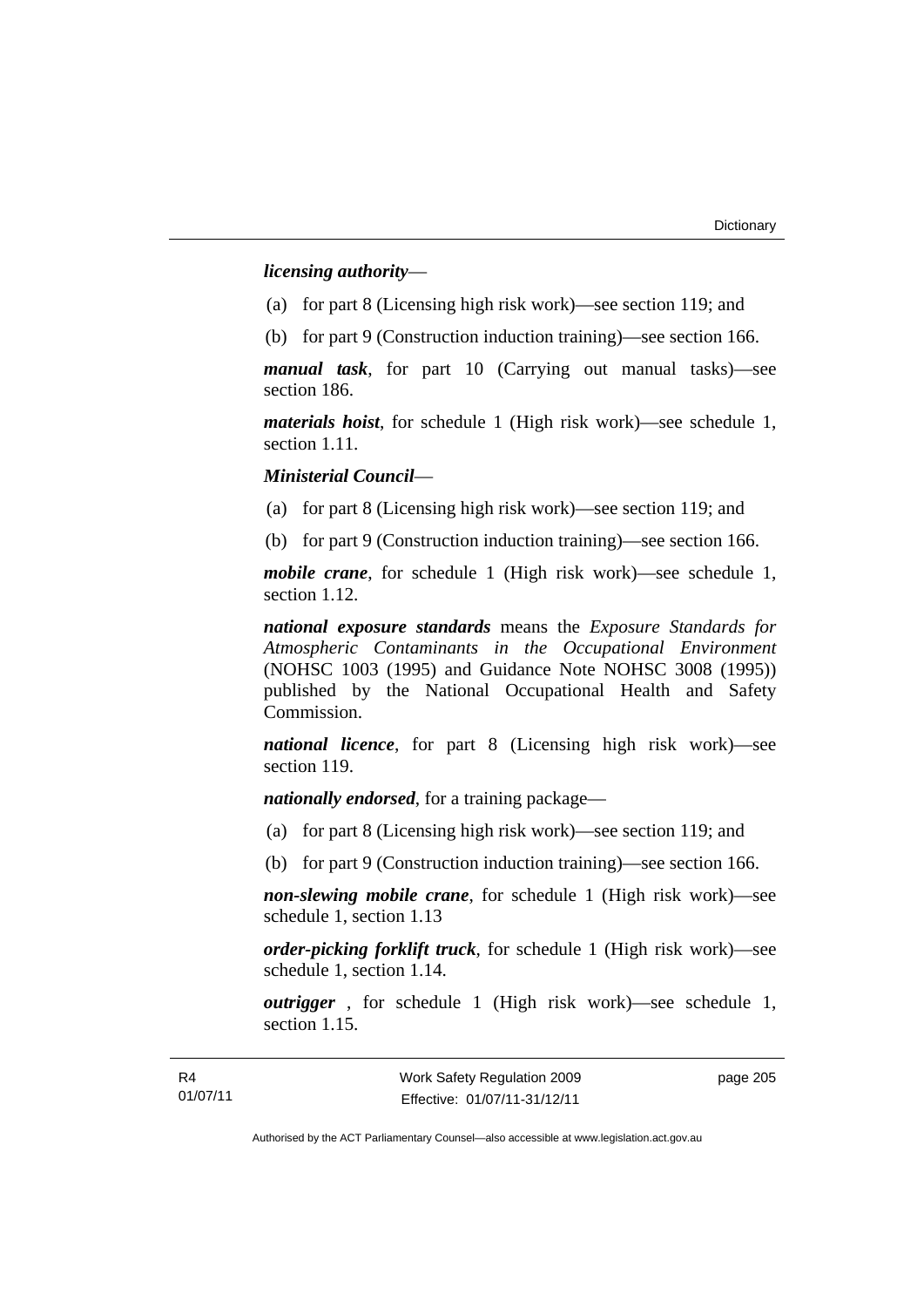*personal health information*, of a consumer—see the *Health Records (Privacy and Access) Act 1997*, dictionary.

*personal protective and safety equipment* includes anything used, or to be used, to protect a person's health, safety or welfare.

#### **Examples**

- 1 protective clothing
- 2 sunscreen
- *Note* An example is part of the regulation, is not exhaustive and may extend, but does not limit, the meaning of the provision in which it appears (see Legislation Act, s 126 and s 132).

*personnel and materials hoist*, for schedule 1 (High risk work) see schedule 1, section 1.16.

*portal boom crane*, for schedule 1 (High risk work)—see schedule 1, section 1.17.

*reciprocating steam engine*, for schedule 1 (High risk work)—see schedule 1, section 1.18

*recognised qualification*, to carry out high risk work under a corresponding law, for part 8 (Licensing high risk work)—see section 119.

## *registered training organisation*—

- (a) for part 8 (Licensing high risk work)—see section 119; and
- (b) for part 9 (Construction induction training)—see section 166.

*represented worker*, for a worker consultation unit, means a worker in the unit.

*responsible person*, for division 4.5 (Work safety representatives provisional improvement notices)—see section 45 (1).

*rigging work*, for schedule 1 (High risk work)—see schedule 1, section 1.19.

*safe oxygen level*, for division 7.4 (Atmosphere and ventilation) and division 7.8 (Confined spaces)—see section 79.

| Work Safety Regulation 2009<br>page 206 |                              | R4       |
|-----------------------------------------|------------------------------|----------|
|                                         | Effective: 01/07/11-31/12/11 | 01/07/11 |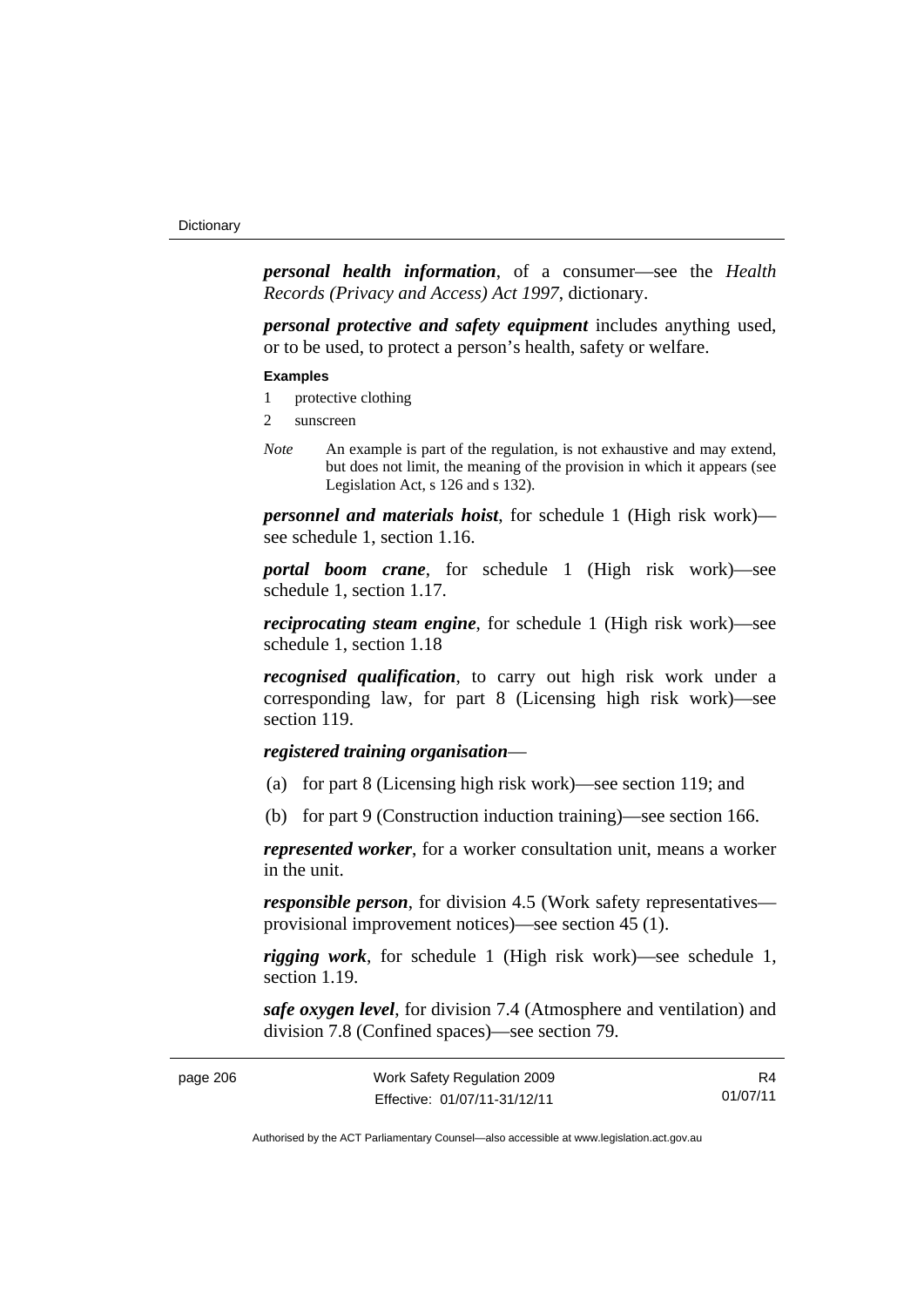*safety harness*—see AS/NZS 1891.

*safe unclassified inhalable dust level*, for division 7.4 (Atmosphere and ventilation)—see section 79.

*scaffolding work*, for schedule 1 (High risk work)—see schedule 1, section 1.20.

*self-erecting tower crane*, for schedule 1 (High risk work)—see schedule 1, section 1.21.

*show cause notice*—

- (a) for part 4 (Work safety representatives)—see section 37 (1); and
- (b) for part 6 (Authorised representatives)—see section 64 (1).

*slewing mobile crane*, for schedule 1 (High risk work)—see schedule 1, section 1.22

*slinging techniques*, for schedule 1 (High risk work)—see schedule 1, section 1.23.

*sound pressure level*, in relation to a person, for division 7.10 (Noise management)—see section 110.

*stabiliser*, for schedule 1 (High risk work)—see schedule 1, section 1.24.

## *statement of attainment*—

R4 01/07/11

- (a) for part 8 (Licensing high risk work)—see section 119; and
- (b) for part 9 (Construction induction training)—see section 166.

*state registering body*, for part 8 (Licensing high risk work)—see section 119.

*stiff-leg derrick*, for schedule 1 (High risk work)—see schedule 1, section 1.6.

*supervisor*, for a trainee carrying out a class of high risk work, for part 8 (Licensing high risk work)—see section 119.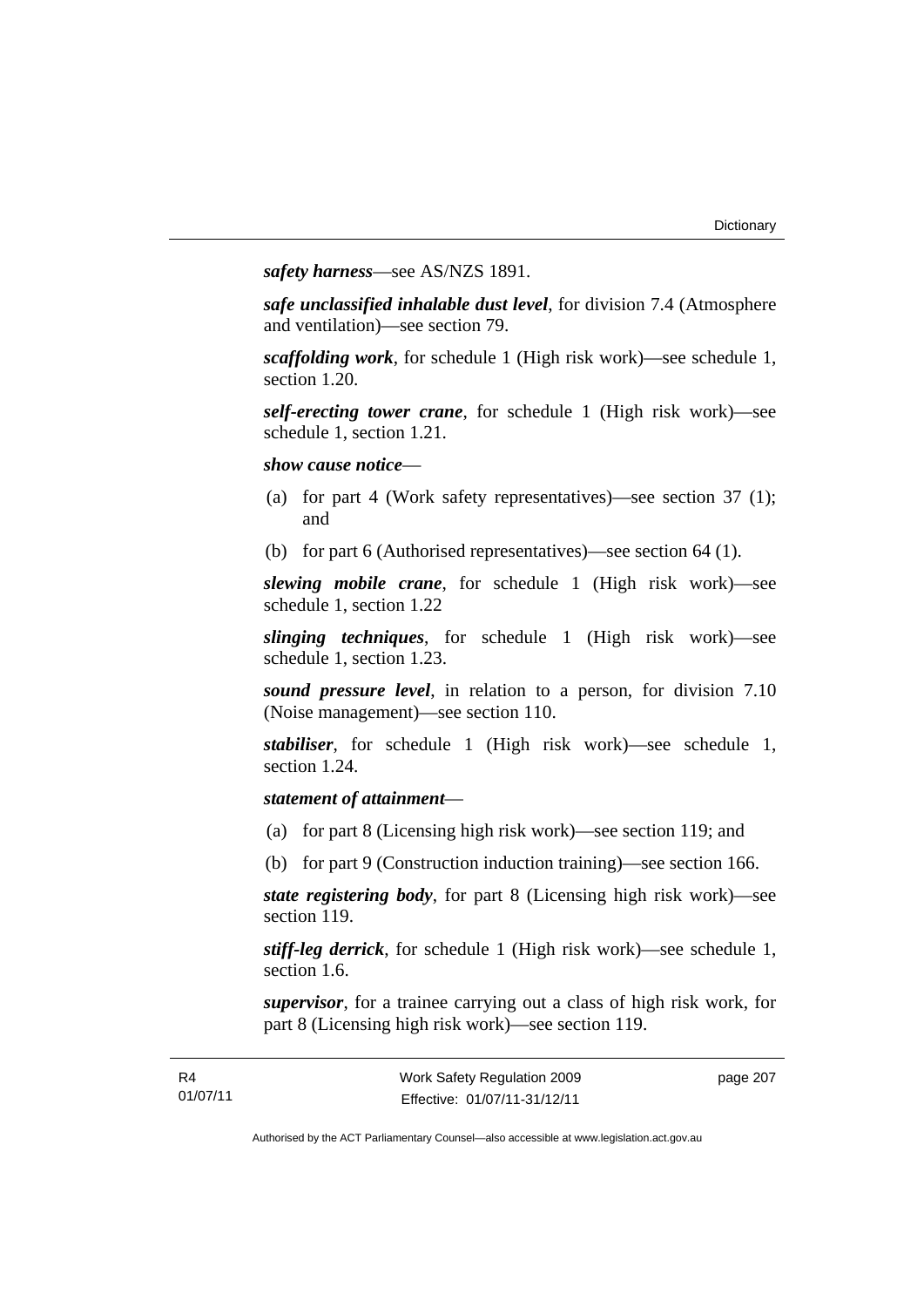*time-weighted average*, for division 7.4 (Atmosphere and ventilation)—see section 79.

*tower crane*, for schedule 1 (High risk work)—see schedule 1, section 1.25.

*trainee*, for part 8 (Licensing high risk work)—see section 119.

*training package*—

(a) for part 8 (Licensing high risk work)—see section 119; and

(b) for part 9 (Construction induction training)—see section 166.

*turbine*, for schedule 1 (High risk work)—see schedule 1, section 1.26.

#### *TWA*—see *time-weighted average*.

*unclassified inhalable dust*, for division 7.4 (Atmosphere and ventilation)—see section 79.

#### *unit of competency*—

- (a) for part 8 (Licensing high risk work)—see section 119; and
- (b) for part 9 (Construction induction training)—see section 166.

*unsafe oxygen level*, for division 7.4 (Atmosphere and ventilation) and division 7.8 (Confined spaces)—see section 79.

*unsafe unclassified inhalable dust level*, for division 7.4 (Atmosphere and ventilation)—see section 79.

*vehicle-loading crane*, for schedule 1 (High risk work)—see schedule 1, section 1.27.

*vehicle-mounted concrete-placing boom*, for schedule 1 (High risk work)—see schedule 1, section 1.28.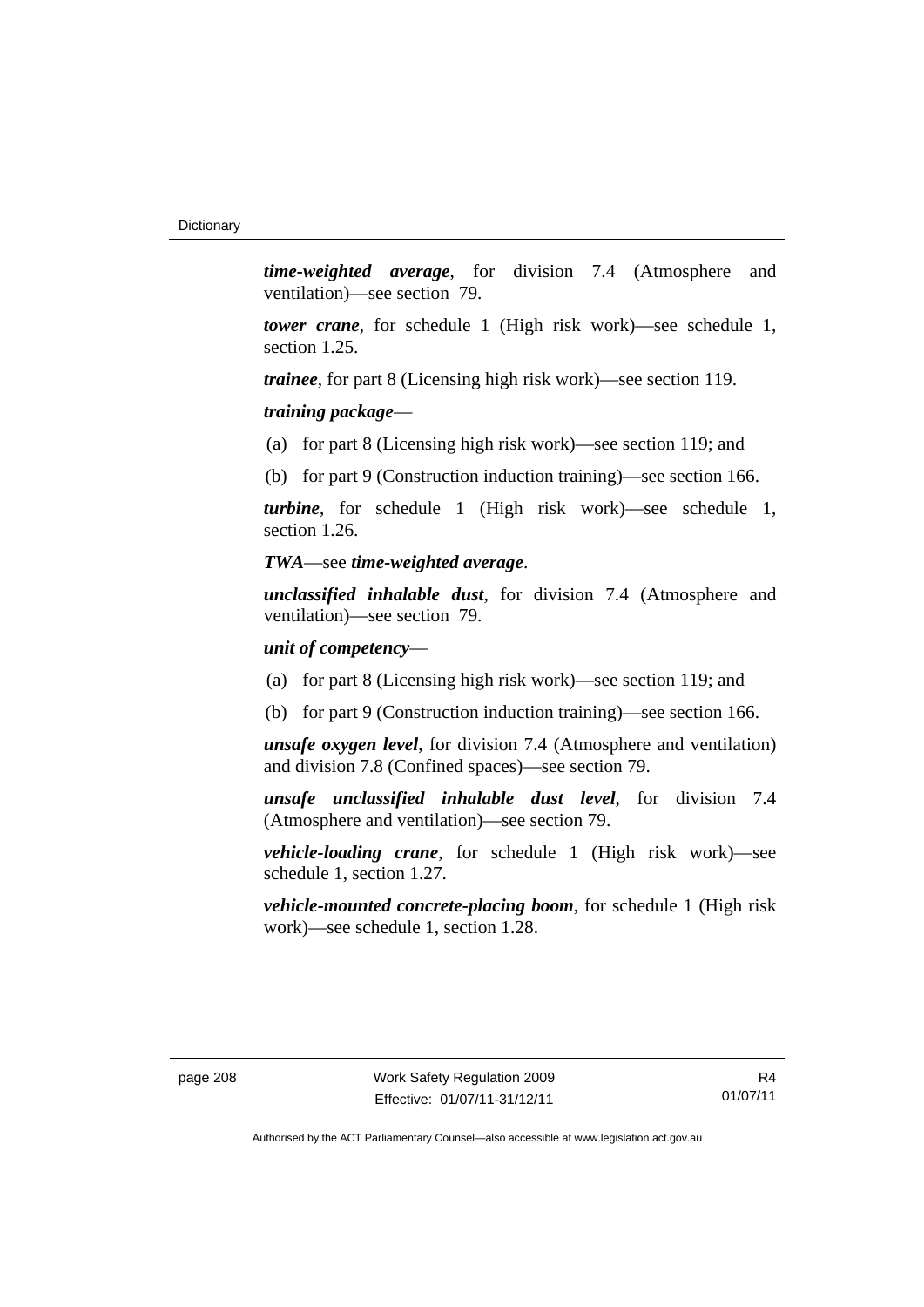# **Endnotes**

# **1 About the endnotes**

Amending and modifying laws are annotated in the legislation history and the amendment history. Current modifications are not included in the republished law but are set out in the endnotes.

Not all editorial amendments made under the *Legislation Act 2001*, part 11.3 are annotated in the amendment history. Full details of any amendments can be obtained from the Parliamentary Counsel's Office.

Uncommenced amending laws and expiries are listed in the legislation history and the amendment history. These details are underlined. Uncommenced provisions and amendments are not included in the republished law but are set out in the last endnote.

If all the provisions of the law have been renumbered, a table of renumbered provisions gives details of previous and current numbering.

The endnotes also include a table of earlier republications.

| $A = Act$                                    | $NI = Notifiable$ instrument                |
|----------------------------------------------|---------------------------------------------|
| $AF =$ Approved form                         | $o = order$                                 |
| $am = amended$                               | $om = omitted/repealed$                     |
| $amdt = amendment$                           | $ord = ordinance$                           |
| $AR = Assembly resolution$                   | orig = original                             |
| $ch = chapter$                               | $par = paragraph/subparagraph$              |
| $CN =$ Commencement notice                   | $pres = present$                            |
| $def = definition$                           | $prev = previous$                           |
| $DI = Disallowable instrument$               | $(\text{prev}) = \text{previously}$         |
| $dict = dictionary$                          | $pt = part$                                 |
| disallowed = disallowed by the Legislative   | $r = rule/subrule$                          |
| Assembly                                     | $reloc = relocated$                         |
| $div = division$                             | $renum = renumbered$                        |
| $exp = expires/expired$                      | $R[X]$ = Republication No                   |
| $Gaz = gazette$                              | $RI = reissue$                              |
| $hdg = heading$                              | $s = section/subsection$                    |
| $IA = Interpretation Act 1967$               | $sch = schedule$                            |
| $ins = inserted/added$                       | $sdiv = subdivision$                        |
| $LA =$ Legislation Act 2001                  | $SL = Subordinate$ law                      |
| $LR =$ legislation register                  | $sub =$ substituted                         |
| $LRA =$ Legislation (Republication) Act 1996 | $underlining = whole or part not commenced$ |
| $mod = modified/mol$                         | or to be expired                            |
|                                              |                                             |

# **2 Abbreviation key**

R4 01/07/11 Work Safety Regulation 2009 Effective: 01/07/11-31/12/11

page 209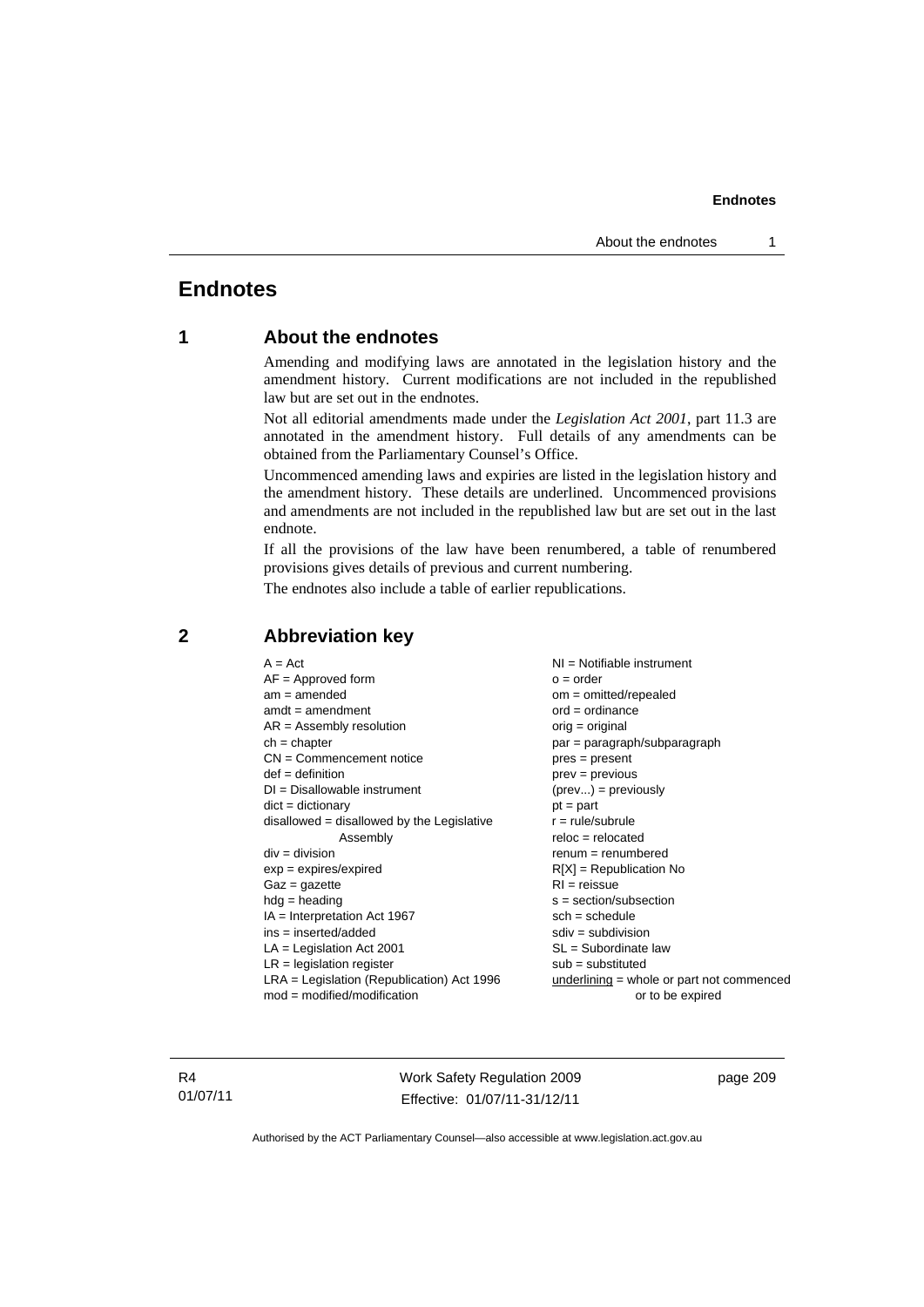3 Legislation history

# **3 Legislation history**

## **Work Safety Regulation 2009 SL2009-45**

notified LR 24 September 2009

s 1, s 2 commenced 24 September 2009 (LA s 75 (1)) remainder commenced 1 October 2009 (s 2 and see Work Safety Act 2008 A2008-51, s 2 (1) (b) and CN2009-11)

as amended by

# **Work Safety Amendment Regulation 2010 (No 1) SL2010-46**

notified LR 25 November 2010

s 1, s 2 commenced 25 November 2010 (LA s 75 (1)) remainder commenced 1 March 2011 (s 2 and see Statute Law Amendment Act 2011 A2011-3 s 2)

### **Work Safety Amendment Regulation 2011 (No 1) SL2011-8**

notified LR 7 March 2011 s 1, s 2 commenced 7 March 2011 (LA s 75 (1)) remainder commenced 8 March 2011 (s 2)

#### **Administrative (One ACT Public Service Miscellaneous Amendments) Act 2011 A2011-22 sch 1 pt 1.176**

notified LR 30 June 2011 s 1, s 2 commenced 30 June 2011 (LA s 75 (1)) sch 1 pt 1.176 commenced 1 July 2011 (s 2 (1))

## **4 Amendment history**

**Commencement** 

s 2 om LA s 89 (4) **Requirements for notice—Act, s 38 (2)** 

s 7 am SL2010-46 s 4; A2011-22 amdt 1.489

#### **Keeping information given by director-general**<br>
s 8 hdq am A2011-22 amdt 1.489 am A2011-22 amdt 1.489

s 8 am A2011-22 amdt 1.489

## **Content of records**

s 9 am A2011-22 amdt 1.489

**Work safety representative—application for disqualification**  s 35 am A2011-22 amdt 1.489

page 210 Work Safety Regulation 2009 Effective: 01/07/11-31/12/11

R4 01/07/11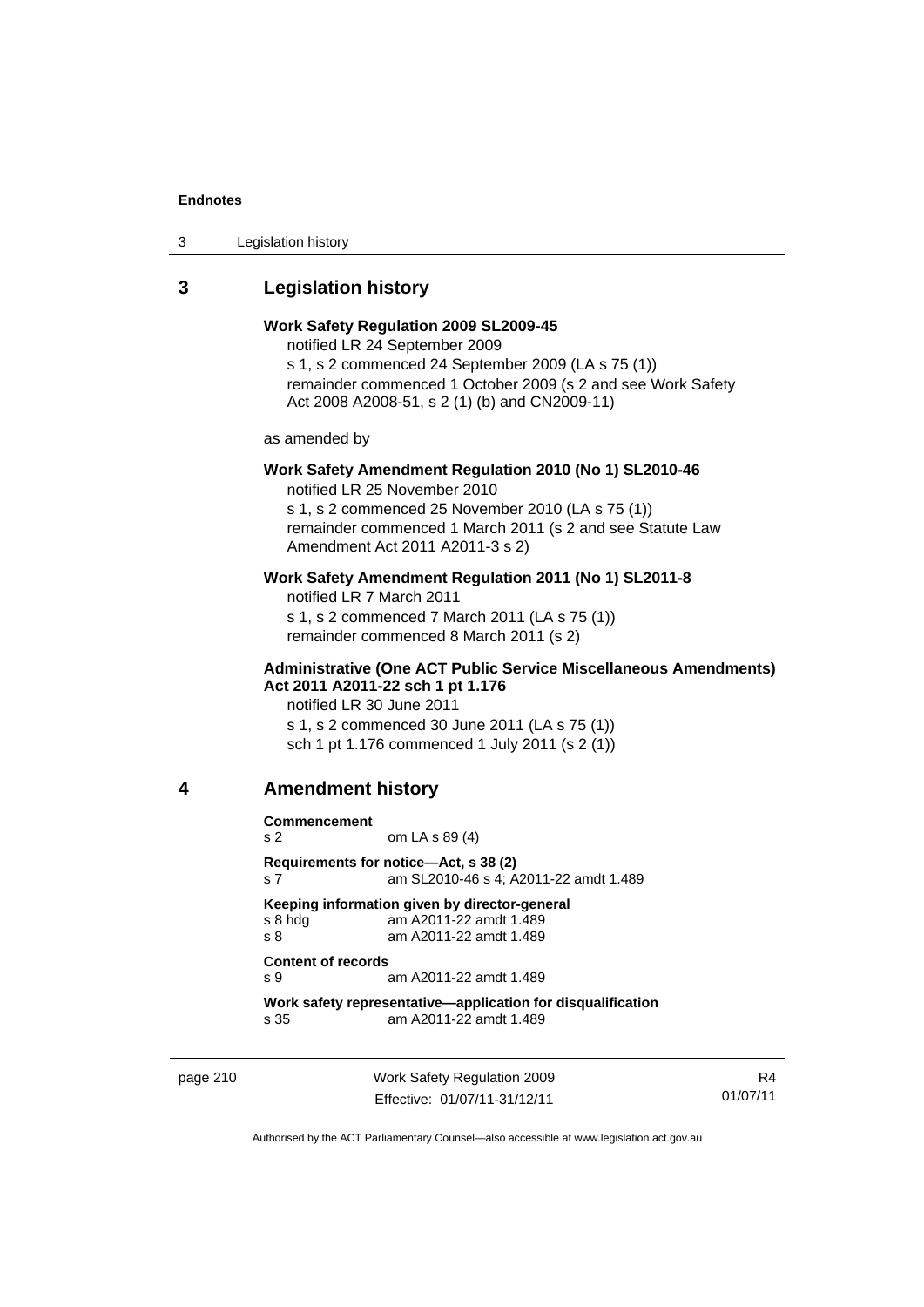| Amendment history |  |
|-------------------|--|
|-------------------|--|

**Work safety representative—notice of intention to disqualify**  s 37 am A2011-22 amdt 1.489 **Work safety representative—disqualification**  s 38 am A2011-22 amdt 1.489 **Work safety representative—revocation of disqualification**  s 39 am A2011-22 amdt 1.489, amdt 1.490 **Work safety representative—approved training**  s 40 am A2011-22 amdt 1.489 **Work safety representative—refresher training**  s 41 am A2011-22 amdt 1.489 **Provisional improvement notice—service of notice on director-general etc**  s 47 hdg am A2011-22 amdt 1.489 s 47 am A2011-22 amdt 1.489 **Provisional improvement notice—revocation of notice**  s 51 am A2011-22 amdt 1.489 **Provisional improvement notice—review**  s 52 am A2011-22 amdt 1.489 **Emergency procedure**  s 53 am A2011-22 amdt 1.489 **Authorised representative—training—Act, s 62 (2) (b)**  s 61 am SL2011-8 s 4 **Authorised representative—application for disqualification**  s 62 am A2011-22 amdt 1.489 **Authorised representative—notice of intention to disqualify**  s 64 am A2011-22 amdt 1.489 **Authorised representative—disqualification**  s 65 am A2011-22 amdt 1.489 **Authorised representative—revocation of disqualification**  s 66 am A2011-22 amdt 1.489, amdt 1.490 **Carrying out high risk work without licence**  s 120 am A2011-22 amdt 1.489 **Allowing unlicensed person to carry out work**  s 121 am A2011-22 amdt 1.489 **Licence application**  s 122 am A2011-22 amdt 1.489 **Licence issue**  am A2011-22 amdt 1.489

R4 01/07/11 Work Safety Regulation 2009 Effective: 01/07/11-31/12/11

page 211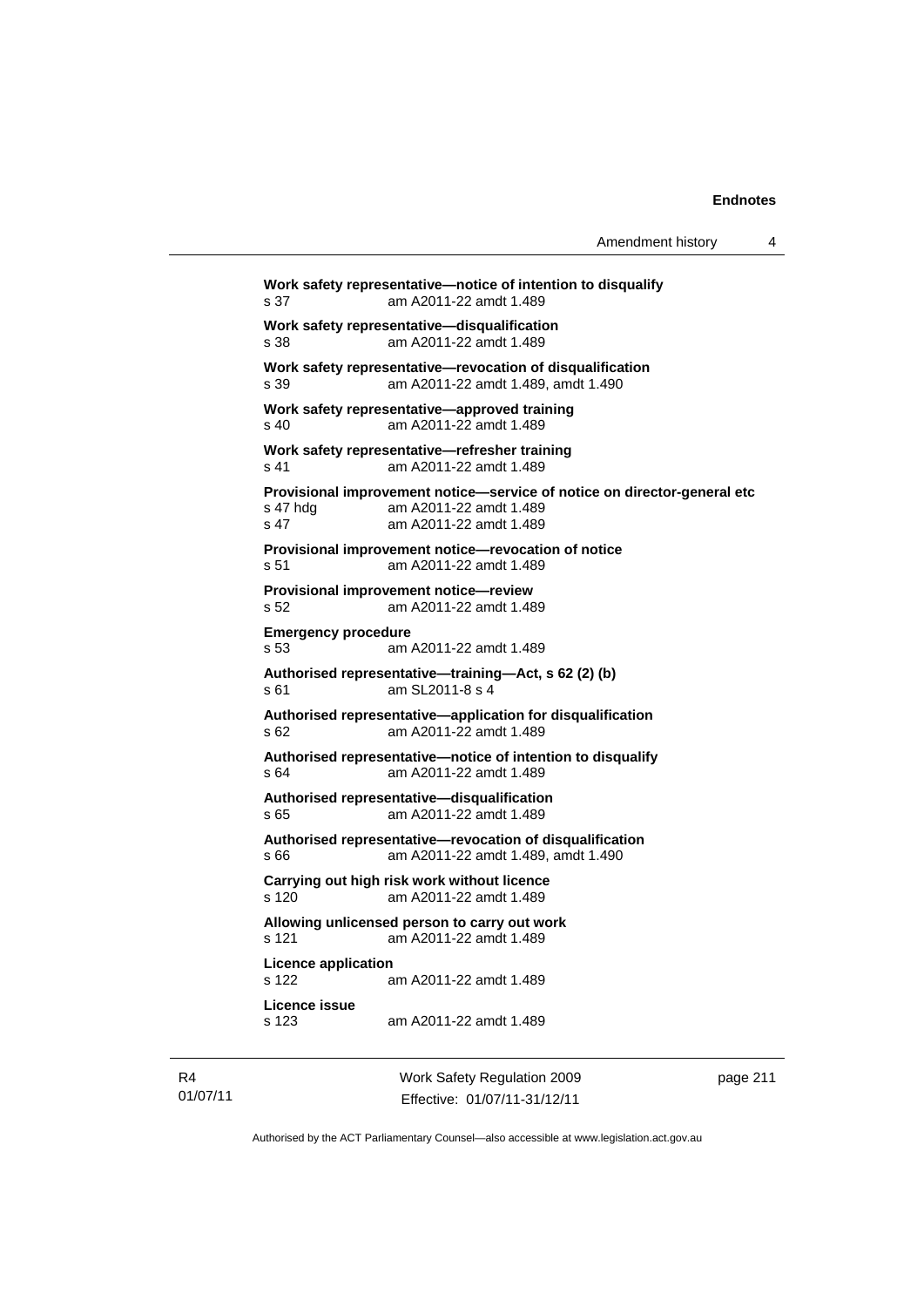| 4 | Amendment history |
|---|-------------------|
|---|-------------------|

**Licence conditions**  am A2011-22 amdt 1.489 **Renewal of licence**  s 128 am A2011-22 amdt 1.489 **Issue of renewed licence**  s 129 am A2011-22 amdt 1.489 **Application to vary licence**  s 130 am A2011-22 amdt 1.489 **Variation of licence**  am A2011-22 amdt 1.489 **Licensee not to hold other licence**  s 132 am A2011-22 amdt 1.489 **Replacement of lost etc licence**  s 133 am A2011-22 amdt 1.489 **Grounds for compulsory cancellation of licence**  s 134 am A2011-22 amdt 1.489 **Compulsory cancellation of licence**  s 135 am A2011-22 amdt 1.489 **Grounds for discretionary cancellation of licence**  s 136 am A2011-22 amdt 1.489 **Discretionary cancellation of licence**  s 137 am A2011-22 amdt 1.489 **Suspension of licence after notice**  s 138 am A2011-22 amdt 1.489 **Immediate suspension of licence**  s 139 am A2011-22 amdt 1.489 **Review of licence suspension or cancellation**  s 140 am A2011-22 amdt 1.489, amdt 1.490 **Surrender of suspended or cancelled licence**  s 141 am A2011-22 amdt 1.489 **Cooperation with other jurisdictions**  s 142 am A2011-22 amdt 1.489 **Director-general may issue directions**  am A2011-22 amdt 1.489 s 146 am A2011-22 amdt 1.489 **Assessor qualifications**  s 148 am A2011-22 amdt 1.489

page 212 Work Safety Regulation 2009 Effective: 01/07/11-31/12/11

R4 01/07/11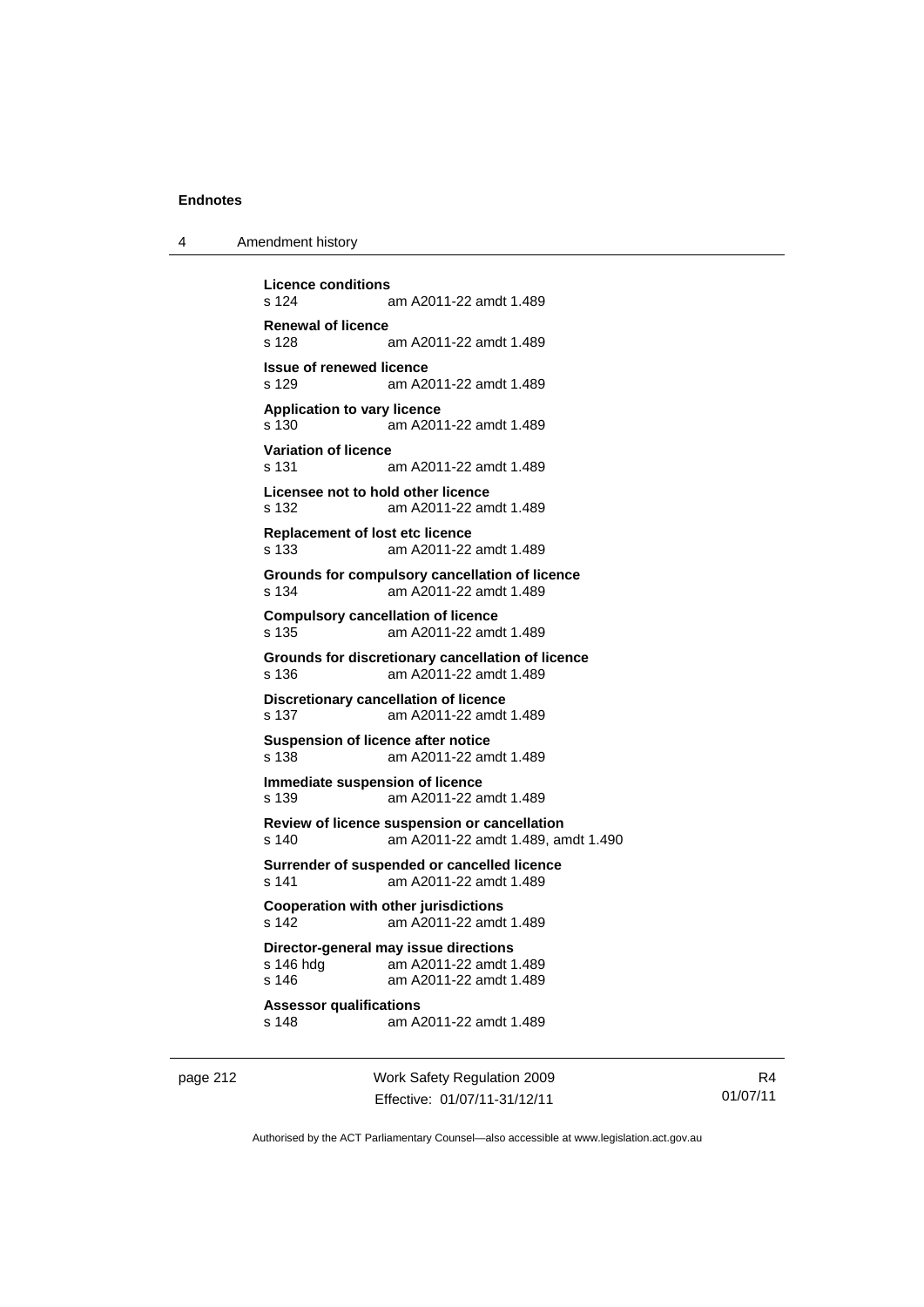|                                           | Registered training organisation-agreement with director-general to                |
|-------------------------------------------|------------------------------------------------------------------------------------|
| provide training and assessment           |                                                                                    |
| s 150 hdg<br>s 150                        | am A2011-22 amdt 1.489<br>am A2011-22 amdt 1.489                                   |
| s 153                                     | Keeping and providing records of training and assessment<br>am A2011-22 amdt 1.489 |
| s 154                                     | <b>Cooperation with licensing authorities</b><br>am A2011-22 amdt 1.489            |
| s 155                                     | Cooperation with registered training organisations<br>am A2011-22 amdt 1.489       |
| <b>Application for exemption</b><br>s 156 | am A2011-22 amdt 1.489                                                             |
| <b>Grant of exemption</b><br>s 157        | am A2011-22 amdt 1.489                                                             |
| <b>Exemption conditions</b><br>s 158      | am A2011-22 amdt 1.489                                                             |
| Notice of exemption<br>s 160              | am A2011-22 amdt 1.489                                                             |
|                                           | Director-general may make inquiries                                                |
| s 161 hdg<br>s 161                        | am A2011-22 amdt 1.489<br>am A2011-22 amdt 1.489                                   |
| <b>Guidelines</b><br>s 162                | am A2011-22 amdt 1.489                                                             |
| s 163                                     | Production of licence etc on request<br>am A2011-22 amdt 1.489                     |
| s 164                                     | Production of information etc on request<br>am A2011-22 amdt 1.489                 |
| Licensee's change of address<br>s 165     | am A2011-22 amdt 1.489                                                             |
| Definitions-pt 9<br>s 166                 | def construction induction training card am A2011-22<br>amdt 1.489                 |
| s 170                                     | <b>Construction induction training and assessment</b><br>am A2011-22 amdt 1.489    |
| with director-general                     | Construction induction training—registered training organisation agreement         |
| s 171 hdg<br>s 171                        | am A2011-22 amdt 1.489<br>am A2011-22 amdt 1.489                                   |
|                                           |                                                                                    |

R4 01/07/11 Work Safety Regulation 2009 Effective: 01/07/11-31/12/11

page 213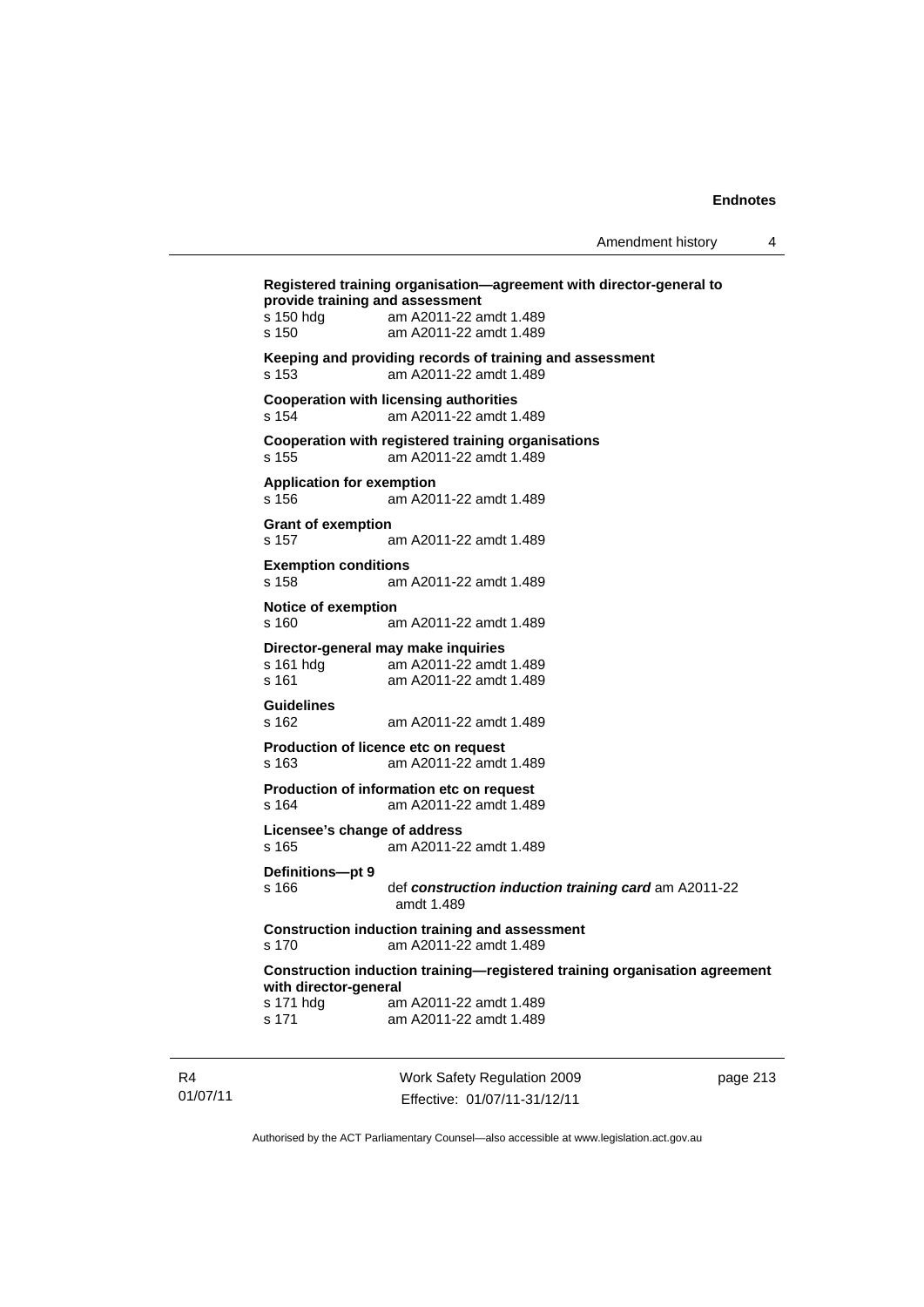| 4        | Amendment history                                                                                                                                                    |                                                                                                                                                    |    |  |
|----------|----------------------------------------------------------------------------------------------------------------------------------------------------------------------|----------------------------------------------------------------------------------------------------------------------------------------------------|----|--|
|          | s 176                                                                                                                                                                | Construction induction training card—application<br>am A2011-22 amdt 1.489                                                                         |    |  |
|          | s 177                                                                                                                                                                | <b>Construction induction training card-issue</b><br>am A2011-22 amdt 1.489                                                                        |    |  |
|          | Replacement of lost etc card<br>s 180                                                                                                                                | am A2011-22 amdt 1.489                                                                                                                             |    |  |
|          | s 181                                                                                                                                                                | Grounds for cancellation of construction induction training card<br>am A2011-22 amdt 1.489                                                         |    |  |
|          | s 182                                                                                                                                                                | Cancellation of construction induction training card<br>am A2011-22 amdt 1.489                                                                     |    |  |
|          | s 183                                                                                                                                                                | Surrender of cancelled construction induction training card<br>am A2011-22 amdt 1.489                                                              |    |  |
|          | s 185 hdg<br>s 185                                                                                                                                                   | Director-general to cooperate with other jurisdictions<br>am A2011-22 amdt 1.489<br>am A2011-22 amdt 1.489                                         |    |  |
|          | s 191                                                                                                                                                                | Inspection of incorporated documents<br>am A2011-22 amdt 1.489                                                                                     |    |  |
|          | s 192                                                                                                                                                                | Notification of certain incorporated documents<br>am A2011-22 amdt 1.489                                                                           |    |  |
|          | <b>Transitional</b><br>pt 13 hdg                                                                                                                                     | exp 1 October 2014 (s 201 (LA s 88 declaration applies))                                                                                           |    |  |
|          | Definitions-pt 13<br>s 196                                                                                                                                           | exp 1 October 2014 (s 201 (LA s 88 declaration applies))                                                                                           |    |  |
|          | Transitional-continuing application of repealed regulation in relation to<br>scheduled work etc<br>s 197<br>exp 1 October 2014 (s 201 (LA s 88 declaration applies)) |                                                                                                                                                    |    |  |
|          | s 198                                                                                                                                                                | Transitional—application of regulation in relation to scheduled work etc<br>exp 1 October 2014 (s 201 (LA s 88 declaration applies))               |    |  |
|          | s 199                                                                                                                                                                | Transitional-certificates of competency<br>am A2011-22 amdt 1.489<br>exp 1 October 2014 (s 201 (LA s 88 declaration applies))                      |    |  |
|          | s 200                                                                                                                                                                | Transitional-converting certificate of competency to licence<br>am A2011-22 amdt 1.489<br>exp 1 October 2014 (s 201 (LA s 88 declaration applies)) |    |  |
|          | Expiry-pt 13<br>s 201                                                                                                                                                | exp 1 October 2014 (s 201 (LA s 88 declaration applies))                                                                                           |    |  |
|          | <b>Reviewable decisions</b><br>sch 3 pt 3.1                                                                                                                          | am A2011-22 amdt 1.489                                                                                                                             |    |  |
| page 214 |                                                                                                                                                                      | Work Safety Regulation 2009                                                                                                                        | R4 |  |

Authorised by the ACT Parliamentary Counsel—also accessible at www.legislation.act.gov.au

01/07/11

Effective: 01/07/11-31/12/11